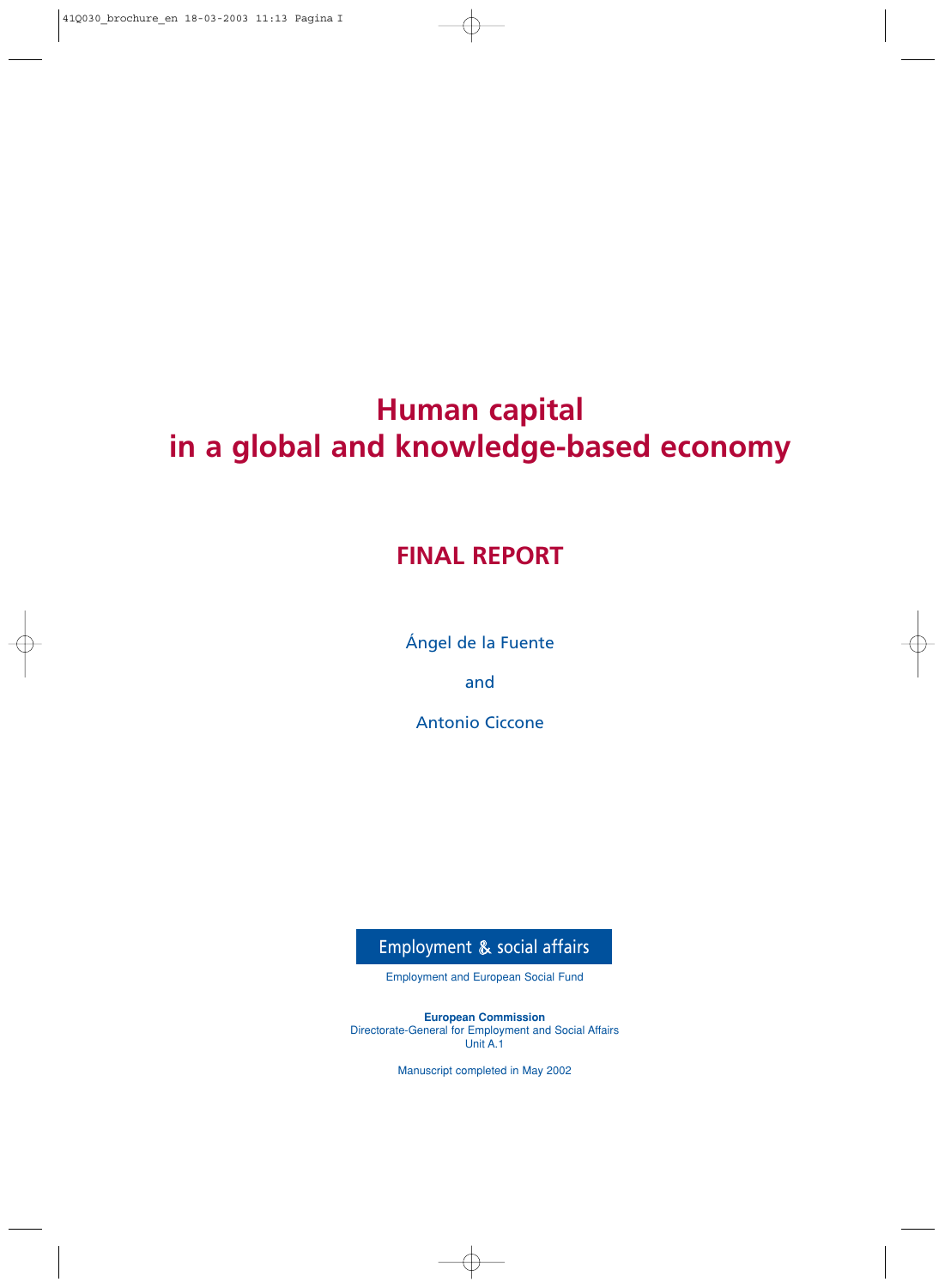Ángel de la Fuente: Instituto de Análisis Económico (CSIC) Universitat Autonoma Barcelona E-mail: *Angel.delaFuente@uab.es*

Ántonio Ciccone: Universitat Pompeu Fabre, Barcelona E-mail: *antonio.ciccone@econ.upf.es*

This document is available on the web site:

http://europa.eu.int/comm/employment\_social/news/2002/jul/report\_final.pdf

We are grateful to V. Campanelli, L. de Almeida, S. Wright, L. Ferreira and the rest of the participants in a seminar held at the Directorate-General for Employment and Social Affairs for their helpful comments and suggestions. We would also like to thank Ana Belmonte, Dörte Domeland-Narváez, Juan Antonio Duro, Marta Felis, Uwe Sunde and Paolo Vanin for their competent assistance in the preparation of this report.

A great deal of additional information on the European Union is available on the Internet. It can be accessed through the Europa server (http://europa.eu.int).

Cataloguing data can be found at the end of this publication.

Luxembourg: Office for Official Publications of the European Communities, 2003

ISBN 92-894-4565-3

© European Communities, 2003 Reproduction is authorised provided the source is acknowledged.

*Printed in Belgium*

PRINTED ON WHITE CHLORINE-FREE PAPER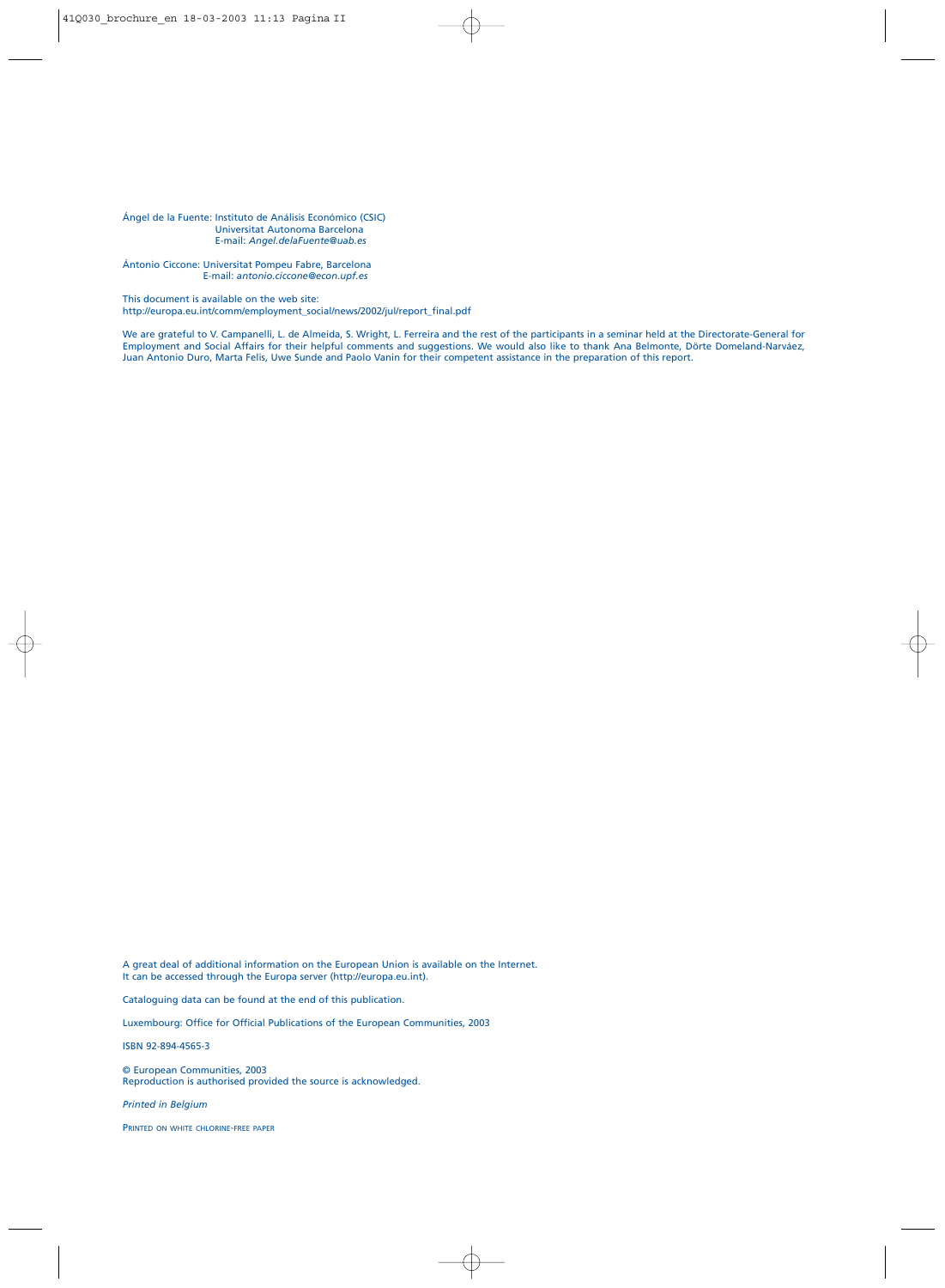# **Foreword**

I am pleased to introduce the public to this interesting work, which can be expected to reinvigorate the debate on the role of human capital in economic growth. Political decision-makers are showing an increasing interest in this issue.

At European level, the European Union has adopted a strategy for economic growth and social cohesion, called the 'Lisbon strategy' after the European Council of March 2000. This combines the pursuit of sustainable macroeconomics with a microeconomic approach which stresses the potential of a society based on knowledge, scientific research, human resources and entrepreneurship. Since Lisbon, the strategy has been enhanced as subsequent European Councils have taken up the theme.

The Lisbon strategy informs Community structural policy and promotes optimum allocation of financial resources. The European Commission has repeatedly emphasised the need to invest more in human capital. Its recent communications on lifelong learning, quality of work and mobility give a sharper focus to this message.

The study commissioned by the Directorate-General for Employment and Social Affairs seeks to show what contribution investment in human capital makes to economic growth and under what conditions. I would like to thank Professors Ángel de la Fuente and Antonio Ciccone for their review of the international literature and their personal contribution to the debate. They have succeeded in producing statistical series covering a long period and a substantial number of countries. This has allowed them to use robust econometric models to assess the importance of human capital to growth in both microeconomic and macroeconomic terms. Their findings agree with those of many other research workers and provide political decision-makers with valuable guidance. This is the ultimate aim of this publication.

In this report, the reader will find a second message, on the importance of certain contextual elements in economic growth processes. This forms part of a wider theory of social capital. Many economists and sociologists argue that, if societies are marked by a high level of mutual trust and cohesion, effective regulation of conflicts of interest, a high degree of civic mindedness and respect for law and standards of conduct, participation of individuals in community life and their involvement in public responsibilities, they will also deliver a higher standard of well-being. This concept of well-being is not merely economic in the strict sense of the term. Current research in this field is helping to give due weight to social policy.

According to this school of thought, social policy is not merely a necessary manifestation of solidarity but also contributes directly to increasing a country's overall productivity. Assessing the impact of social policy on growth and wellbeing is a new challenge for the research community.

Political and private decision-makers will find this report not only intellectually stimulating but also an aid to formulating novel approaches. What is needed is to improve the quality and structure of spending and to strengthen the systems which encourage investment in human capital.

> Anna Diamantopoulou Commissioner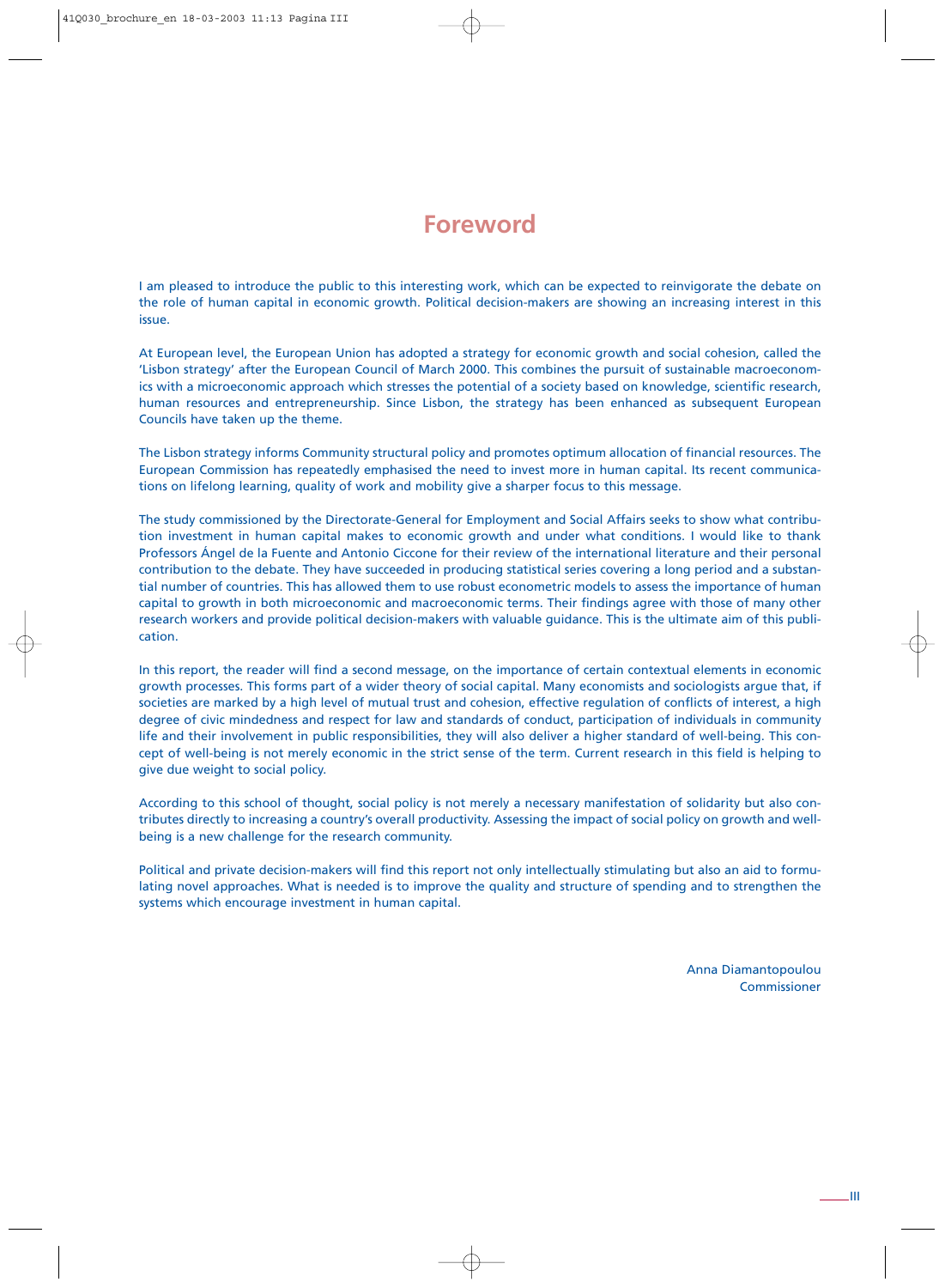# **Preface**

The report by Professors Ángel de la Fuente and Antonio Ciccone looks into the economic return on investment in human resources as compared with other investments. It links this analysis with that of the relative yield of the productivity determinants and reviews the pertinent international literature.

The debate may be said to have evolved in three phases. Initially, the World Bank and the American Economic Research Bureau reached very positive conclusions on investment in human capital. In a second phase, various studies questioned that it could be proved empirically that investment in human capital was profitable. More recently, researchers have been able to dispel these doubts, using better statistics and more powerful models.

In recent years, the Organisation for Economic Cooperation and Development (OECD) has produced trail-blazing policy papers based on numerous empirical studies. An example is its 2001 report on the determinants of growth. This shows that a knowledge-based economy and the remarkable expansion of the service sector make human capital central to labour productivity and growth. This factor is combined with others, such as technological innovation, physical investment, especially in information and communications technologies, work organisation and modern methods of management. The OECD report particularly recommends investment in education and training.

Since the Lisbon European Council of March 2000, these principles have guided the European Union and, in particular, the Commission in devising the European strategy for economic growth, job creation and social cohesion. The goal set at Lisbon was to make the European Union the most competitive and dynamic economy in the world, capable of generating more and better jobs and achieving greater social cohesion. Progress in this strategy is monitored by means of indicators and periodic reports. While taking care to maintain a consistent and sustainable macroeconomic framework, the Commission has continued to promote the structural reforms linked to this strategy by means of initiatives such as the new social agenda, the relaunch of lifelong learning policies, and the strengthening of scientific research (sixth framework programme, 3 % of the gross domestic product (GDP) for research). The Commission's current concern is to reconcile 'the stricter budget constraint facing Member States in EMU' with 'efforts to raise the employment and growth performance as part of the Lisbon agenda', which 'requires that greater attention be paid to how public resources are spent'. The Commission therefore urges the Member States to improve the quality of public spending by gearing it to the Lisbon strategy. 'On this basis, Member States can promote growth and employment by redirecting public expenditure towards physical and human capital accumulation and research and development. Investment in human capital and infrastructure can have a robust effect on long-term growth and new innovative approaches to financing should be sought, including public-private partnerships.'(')

The debate on human capital is taking a new turn, focusing on the role of human resources in producing, using and disseminating technological innovation, especially in the fields of information and communication.

The study also contributes to discussion of the development strategies adopted by the Member States. In this respect, the three Structural Fund programming periods between 1989 and 2006 have shown that each country has followed its own strategy. This is particularly striking as regards the Objective 1 regions, for which human resources funding varies between the Member States by a factor of two. Attempts to assess the impact of these different strategies have not produced conclusive results. This justifies adopting a new approach, which can yield general conclusions acceptable to all. This study makes a contribution by analysing national public expenditure in the relevant fields for a large number of countries over a long period.

These figures are used to enhance estimates of the return on investment in human capital at the microeconomic and macroeconomic levels. The following conclusions may be drawn.

At the microeconomic level, educational attainment is one of the main determinants of personal income and employment status. Recent research suggests that an additional year of schooling increases wages at the individual level by

( 1

<sup>)</sup> COM(2002) 209 final. SEC(2002) 518: 'Public finances in EMU — 2002'.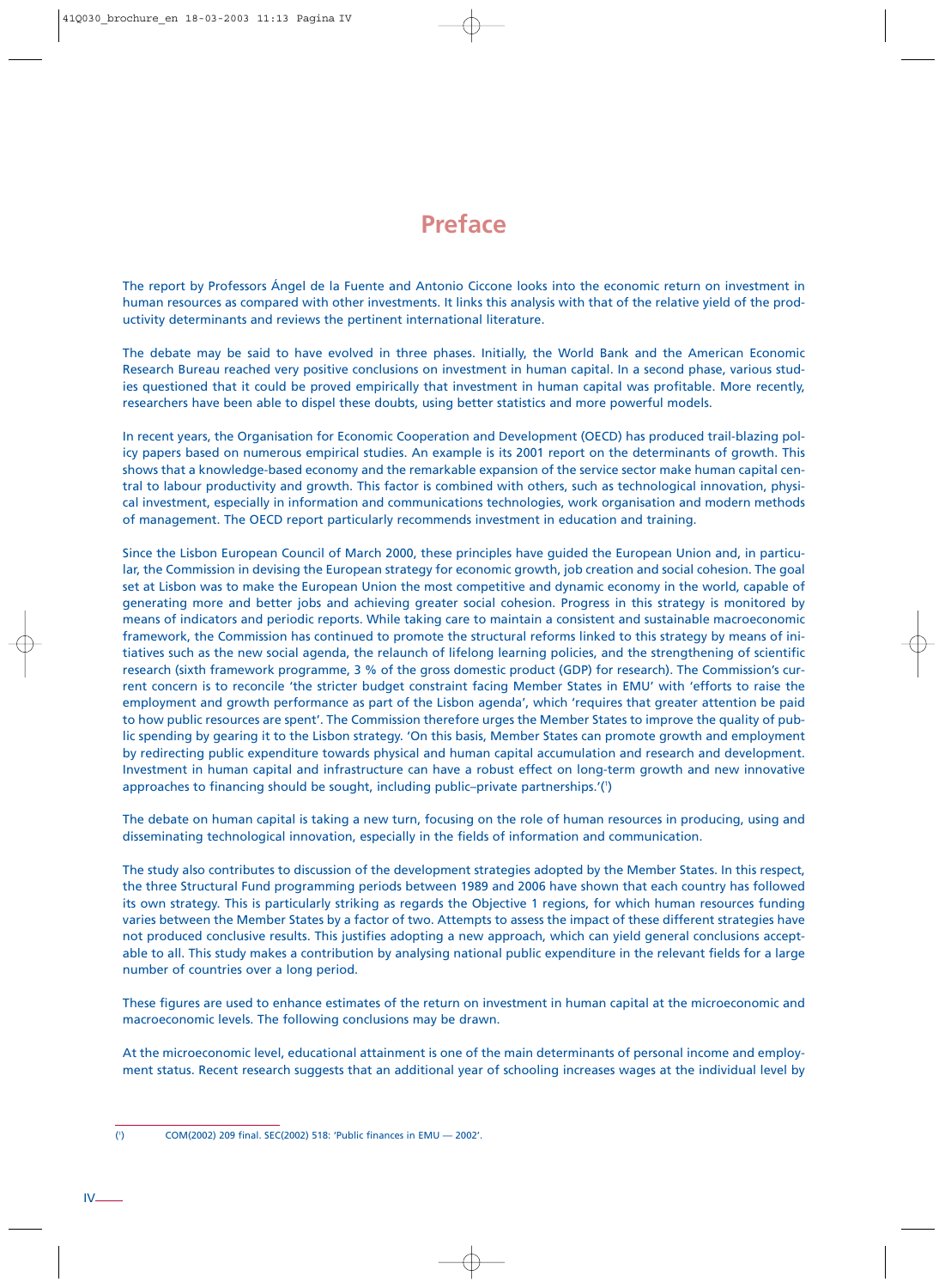around 6.5 % across European countries and that this effect can be as high as 9 % in EU members with less regulated labour markets where pay scales presumably reflect productivity more closely. There is also a robust relationship between individual wages and on-the-job training, with some estimates indicating that a year of training increases wages by as much as 5 %. The literature also establishes that human capital and individual wages are more closely related in periods of rapid technological change.

Other empirical studies confirm the link between human capital and productivity in businesses. They show that workers with high human capital increase productivity and are a direct source of innovation and long-term competitiveness.

At the macroeconomic level, human capital contributes greatly to the growth of aggregate productivity, although there is still a great deal of uncertainty as to the exact size of this contribution because of the various econometric problems which complicate interpretation of the empirical results. According to the most plausible estimates, an extra year at the intermediate level of education — all other things being equal — increases aggregate productivity by about 5 % immediately and by a further 5 % in the long term. This long-term increase is explained by the contribution of human capital to technological progress through the development and adoption of new technology and the continuous improvement of existing production processes. Recent studies also suggest that the quality of education could be just as important to productivity as its quantity. The positive externalities of education and training expenditure should also be taken into account.

The authors compare their own estimates with the most recent work. On the basis of the most plausible estimates of the pertinent macroeconomic parameters, they estimate that, in a 'typical' OECD country, human capital accounted for 22 % of productivity growth in the period 1960–90 and for 45 % of the productivity differential with the sample average in 1990. About two thirds of each of these percentages reflect the direct impact of schooling on the level of productivity, while the remaining third reflects its contribution to technological progress. They also estimate that the direct economic returns to schooling investment that are captured by macroeconometric studies are comparable to those available from investment in physical capital.

The authors were aware of the possible impact of this study both on the general thrust of policy and on more detailed decisions aimed at improving the quality of public spending. They do not suggest an across-the-board increase in education spending irrespective of context. However, measures aimed at increasing the quantity and the quality of the stock of human capital should be an important part of any development strategy. This is particularly true for those regions of the EU that are lagging behind in productivity and income per capita.

They recommend taking a number of targeted steps, including:

- extending education and training to ensure that the technical and scientific personnel are available to allow new technologies to be developed and adopted;
- supporting lifelong learning in order to counter the increasingly rapid obsolescence of skills in a period of rapid technological change;
- improving the basis for accumulation of human capital for scientific research; since much of this capital derives from research itself, policy should strengthen the existing link between higher education and private and public research;
- concentrating public spending on improving the skills of those from disadvantaged backgrounds;
- promoting action to improve educational outcomes, both by reviewing teaching programmes and methods and by increasing expenditure, if necessary.

Antonis Kastrissianakis Director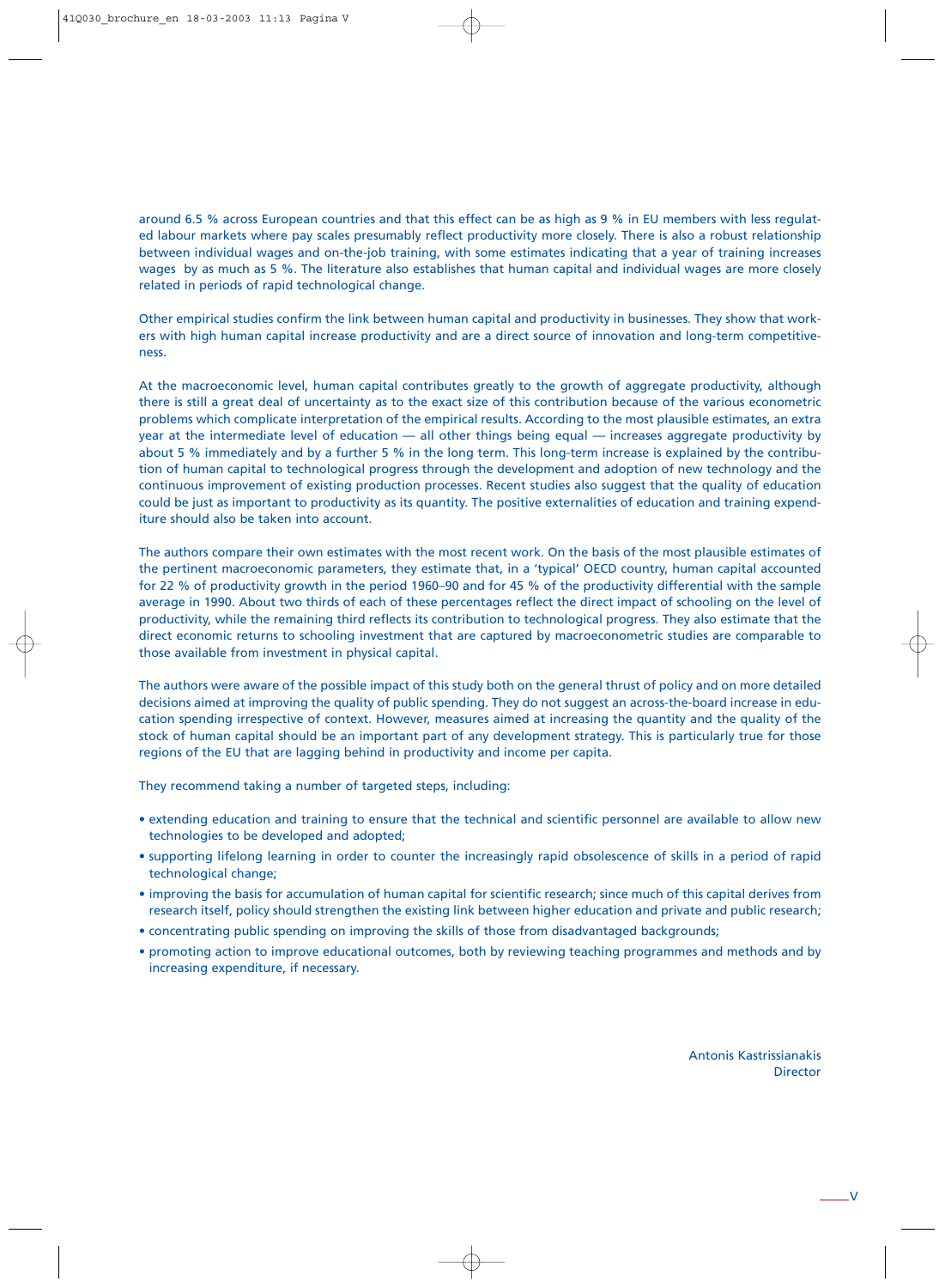41Q030\_brochure\_en 18-03-2003 11:13 Pagina VI

 $\phi$ 

 $\phi$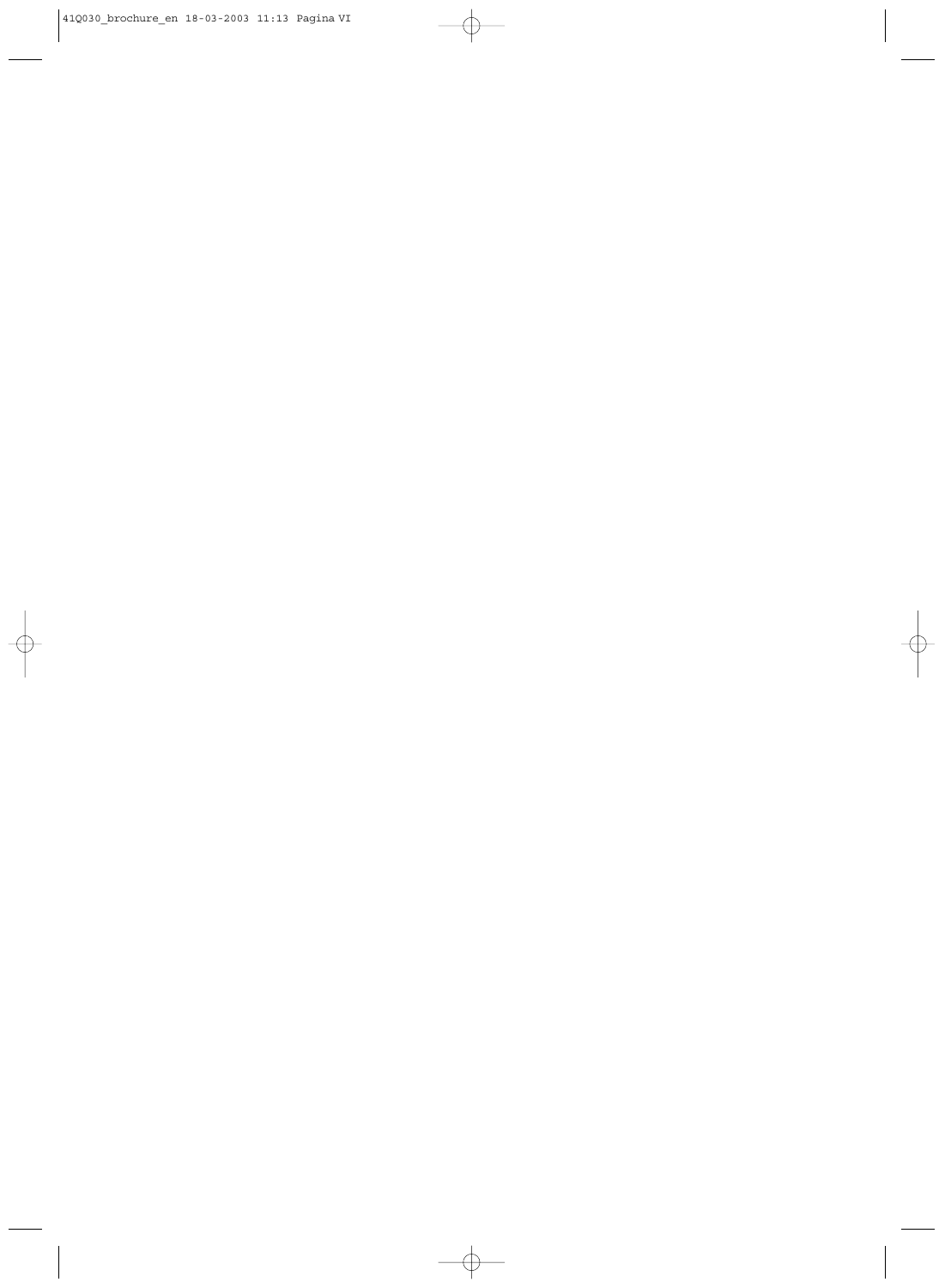# **CONTENTS**

|    | <b>Executive summary</b>                                                                                                                                                                                                                                                                                                                                                                                                                                                                                                                                                                                                                                                                                                                                                                                                                                                                                                                     | 3                                                                                                  |
|----|----------------------------------------------------------------------------------------------------------------------------------------------------------------------------------------------------------------------------------------------------------------------------------------------------------------------------------------------------------------------------------------------------------------------------------------------------------------------------------------------------------------------------------------------------------------------------------------------------------------------------------------------------------------------------------------------------------------------------------------------------------------------------------------------------------------------------------------------------------------------------------------------------------------------------------------------|----------------------------------------------------------------------------------------------------|
|    | 1. Introduction                                                                                                                                                                                                                                                                                                                                                                                                                                                                                                                                                                                                                                                                                                                                                                                                                                                                                                                              | 6                                                                                                  |
| 2. | Human capital and productivity in the knowledge-based economy                                                                                                                                                                                                                                                                                                                                                                                                                                                                                                                                                                                                                                                                                                                                                                                                                                                                                | $\overline{7}$                                                                                     |
| з. | <b>Empirical evidence on human capital and productivity</b>                                                                                                                                                                                                                                                                                                                                                                                                                                                                                                                                                                                                                                                                                                                                                                                                                                                                                  | 8                                                                                                  |
|    | (a) Human capital and labour market outcomes: microeconomic evidence                                                                                                                                                                                                                                                                                                                                                                                                                                                                                                                                                                                                                                                                                                                                                                                                                                                                         | 9                                                                                                  |
|    | Methodological issues in estimating the effect of formal schooling on wages<br>(i)<br>(ii) Review of the estimates obtained with different methodologies<br>(iii) Trends of the Mincerian returns to schooling over time<br>(iv) Differences across European countries<br>(v) Female-male wage differentials<br>(vi) Effects of education on unemployment and labour force participation<br>(vii) The rate of return to education<br>(viii) On-the-job training, human capital and productivity at the firm level<br>(ix) Technological change and the effect of human capital on wages<br>(x) Technological change and employment<br>(xi) Non-market returns to schooling<br>(b) Human capital and growth: macroeconomic evidence<br>(i)<br>Human capital in growth theory<br>(ii) Empirical formulations<br>(iii) Econometric issues<br>(iv) A brief review of the empirical evidence<br>(v) Externalities at the city and regional levels | 10<br>10<br>11<br>11<br>11<br>12<br>13<br>13<br>14<br>15<br>15<br>15<br>15<br>16<br>18<br>20<br>21 |
|    | 4. Social capital and growth                                                                                                                                                                                                                                                                                                                                                                                                                                                                                                                                                                                                                                                                                                                                                                                                                                                                                                                 | 22                                                                                                 |
|    | 5. Some tentative conclusions                                                                                                                                                                                                                                                                                                                                                                                                                                                                                                                                                                                                                                                                                                                                                                                                                                                                                                                | 23                                                                                                 |
|    | (a) A plausible range of parameter estimates<br>(b) Implications for growth and cross-country disparities in the OECD<br>(c) Rates of return to schooling and some policy implications                                                                                                                                                                                                                                                                                                                                                                                                                                                                                                                                                                                                                                                                                                                                                       | 23<br>25<br>28                                                                                     |
|    | <b>6. Concluding remarks</b>                                                                                                                                                                                                                                                                                                                                                                                                                                                                                                                                                                                                                                                                                                                                                                                                                                                                                                                 | 33                                                                                                 |
|    | <b>References</b>                                                                                                                                                                                                                                                                                                                                                                                                                                                                                                                                                                                                                                                                                                                                                                                                                                                                                                                            | 34                                                                                                 |
|    | <b>Appendix</b>                                                                                                                                                                                                                                                                                                                                                                                                                                                                                                                                                                                                                                                                                                                                                                                                                                                                                                                              | 39                                                                                                 |
|    | 1. Human capital, productivity and earnings: a survey of the microeconometric literature                                                                                                                                                                                                                                                                                                                                                                                                                                                                                                                                                                                                                                                                                                                                                                                                                                                     | 39                                                                                                 |
|    | (a) Estimating the individual return to schooling: methodological issues<br>(b) Review of the estimates<br>(c) The return to schooling over time and across countries                                                                                                                                                                                                                                                                                                                                                                                                                                                                                                                                                                                                                                                                                                                                                                        | 39<br>40<br>41                                                                                     |

 $\oplus$ 

 $-1$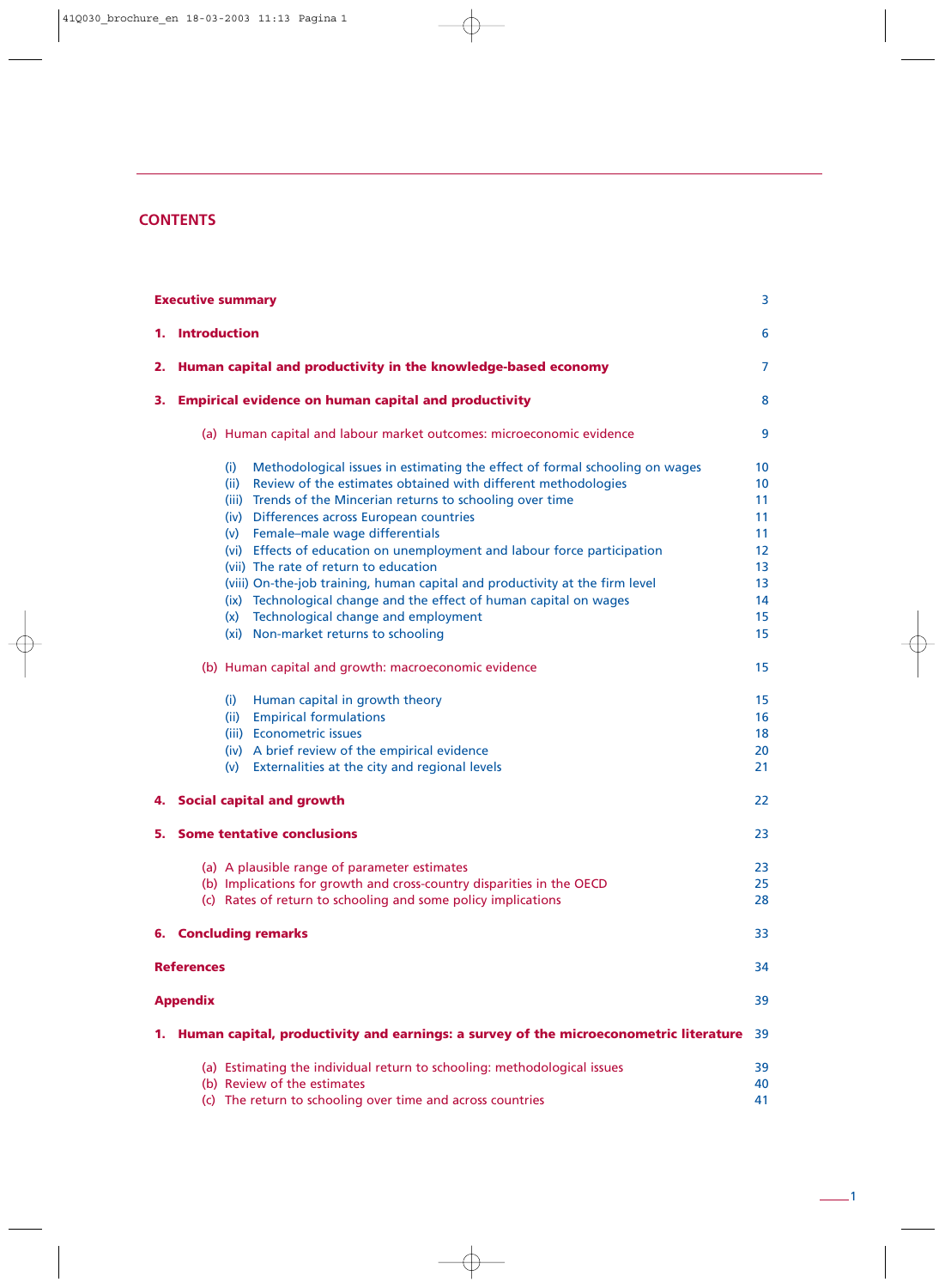|    | (d) The role of schooling for male-female wage differentials<br>(e) Technological change                                                           | 44<br>45             |
|----|----------------------------------------------------------------------------------------------------------------------------------------------------|----------------------|
|    | 2. Cross-country data on human capital                                                                                                             | 48                   |
|    | (a) Data on schooling                                                                                                                              | 48                   |
|    | Estimates of reliability ratios for different data sets                                                                                            | 51                   |
|    | (b) Direct measures of skills and achievement                                                                                                      | 52                   |
| з. | Results of macroeconomic studies on human capital and growth                                                                                       | 54                   |
|    | (a) Ad hoc growth equations<br>(b) Results from structural convergence equations                                                                   | 54<br>59             |
|    | Panel data specifications                                                                                                                          | 62                   |
|    | (c) Production function estimates and related specifications                                                                                       | 63                   |
|    | Rate effects and interaction with technological diffusion                                                                                          | 64                   |
|    | (d) Data quality and measurement error<br>(e) Educational quality and test scores                                                                  | 66<br>68             |
|    | Can quality be purchased?                                                                                                                          | 71                   |
|    | (f) A plausible range of parameter estimates                                                                                                       | 72                   |
| 4. | Selected educational indicators for the EU and other countries of interest                                                                         | 75                   |
| 5. | Social capital: a survey of the theoretical and empirical literature                                                                               | 88                   |
|    | (a) What is social capital?<br>(b) Empirical evidence on social capital and aggregate performance<br>(c) Social capital accumulation<br>(d) Policy | 89<br>92<br>95<br>97 |
|    | <b>References</b>                                                                                                                                  | 99                   |
|    | Tables A1.1 and A1.3                                                                                                                               | 113                  |

 $\oplus$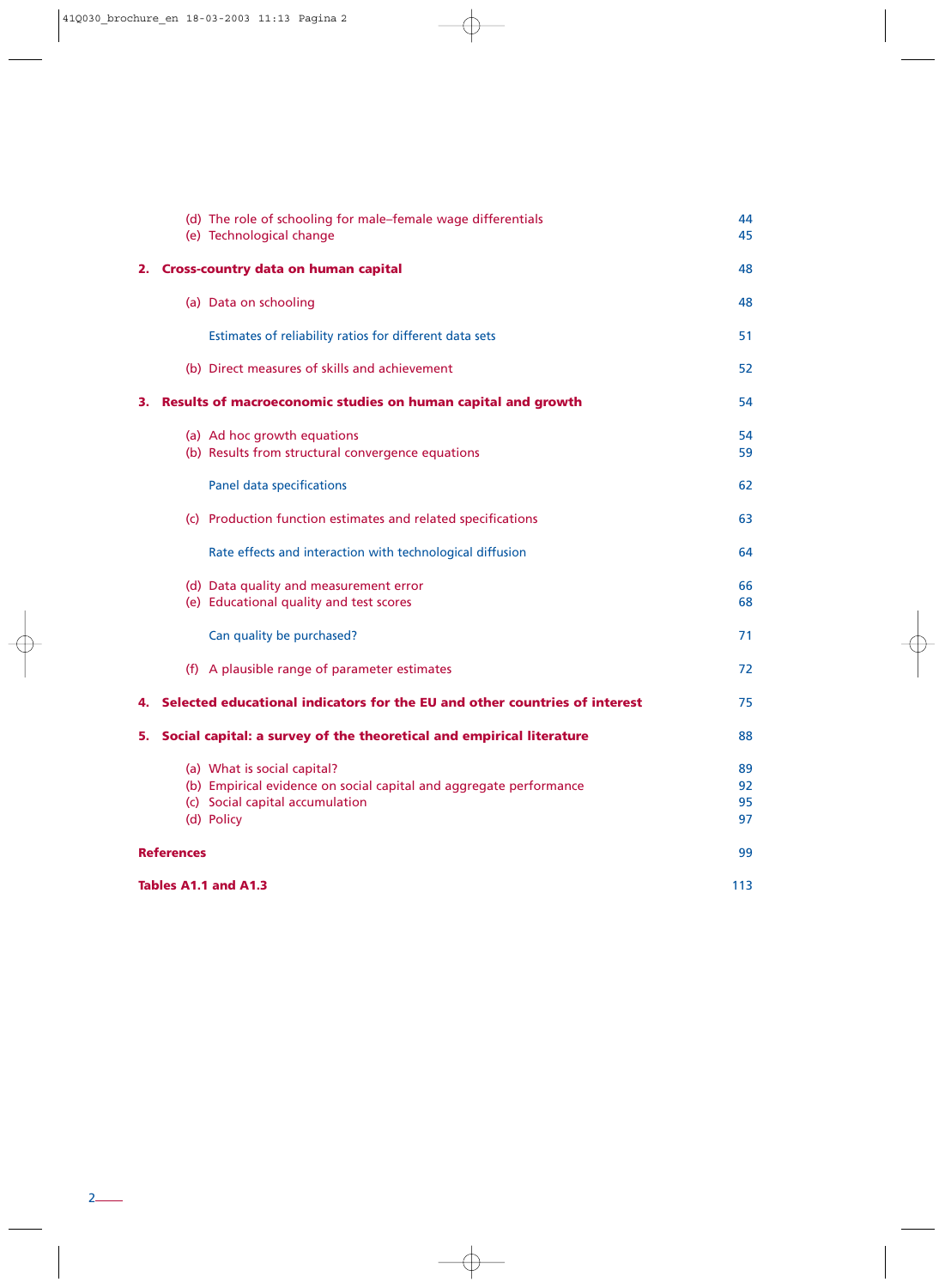### **Executive summary**

This report examines the rationale for putting investment in human capital at the forefront of policies aimed at promoting economic growth and social cohesion, as is done in the strategy outlined in the Lisbon Summit for turning the EU into the most competitive and dynamic knowledge-based economy in the world. On the basis of a review of the relevant academic literature, we reach the following broad conclusions. First, investment in human capital contributes significantly to productivity growth. Second, there is clear evidence that human capital plays a key role in fostering technological change and diffusion. Third, human capital investment appears attractive relative to alternative assets, both from the individual and from the aggregate perspectives. Fourth, policies that raise the quantity and quality of the stock of human capital are compatible with increasing social cohesion. On the whole, our findings suggest that investment in people is both a crucial growth factor, particularly in the current context of rapid technological change, and a key instrument for enhancing social cohesion, and are therefore supportive of the policy strategy set out in Lisbon.

#### *A brief review of the academic literature*

There is a broad consensus in the academic literature that human capital is an important determinant of productivity and other economic outcomes, both at the individual and at the aggregate level, and that its role is particularly crucial in today's knowledge-driven economy. At the microeconomic level, there is very clear evidence that school attainment is a primary determinant of individual income and labour market status. Recent research suggests that an additional year of schooling increases wages at the individual level by around 6.5 % across European countries and that this effect can be as high as 9 % in EU members with less regulated labour markets where pay scales presumably reflect productivity more closely. There is also a robust relationship between individual wages and on-the-job training, with some estimates indicating that a year of training increases wages by as much as 5 %. These findings are supported by the empirical work that examines the connection between human capital and productivity at the firm level, which documents that high human capital workers increase productivity and are a direct source of innovation and long-term competitiveness. The literature also finds that the link between human capital and individual wages becomes stronger in times of rapid technological change.

At the macroeconomic level, there is evidence that the contribution of human capital to aggregate productivity growth is important, although considerable uncertainty remains about its exact magnitude because of various econometric problems that complicate the interpretation of the empirical results. What we consider to be the most plausible estimates in the literature suggest that, all other things being equal, an additional year of average school attainment increases the level of aggregate productivity by around 5 % on impact and by a further 5 % in the long run. This second effect reflects the contribution of human capital to technological progress, i.e. to the development and adoption of new technologies and to the continued improvement of existing production processes. Some recent research also suggests that the quality of education may be just as important for productivity as its quantity, although further work is needed before we have reliable estimates of the size of the relevant effects.

Theoretical models of human capital and growth suggest that some of the benefits of a more educated labour force will typically 'leak out' and generate macroeconomic benefits that cannot be appropriated in the form of higher earnings by those who undertake the relevant investment. These leakages are often called externalities, and they provide an important rationale for education subsidies and for other policies aimed at increasing human capital investment above its 'free market' value. The literature we have reviewed provides some clear indications that such externalities do exist and that they are likely to be quite large. A key finding supporting this view is that macroeconometric estimates of the individual returns to schooling tend to be significantly larger than their microeconometric counterparts (when the latter are corrected in a way that makes the two variables directly comparable). Since macroeconomic estimates will capture all the induced output gains and microeconomic estimates only the part of such gains that can be directly appropriated by the individual undertaking the investment, the difference between these two figures can be interpreted as a measure of the size of the externalities arising from human capital. In our view, the most plausible sources of these externalities are the link between human capital and the rate of technological change that has already been mentioned, and the indirect effect of education on productivity and employment through the quality of institutions that may be considered a component of social capital.

3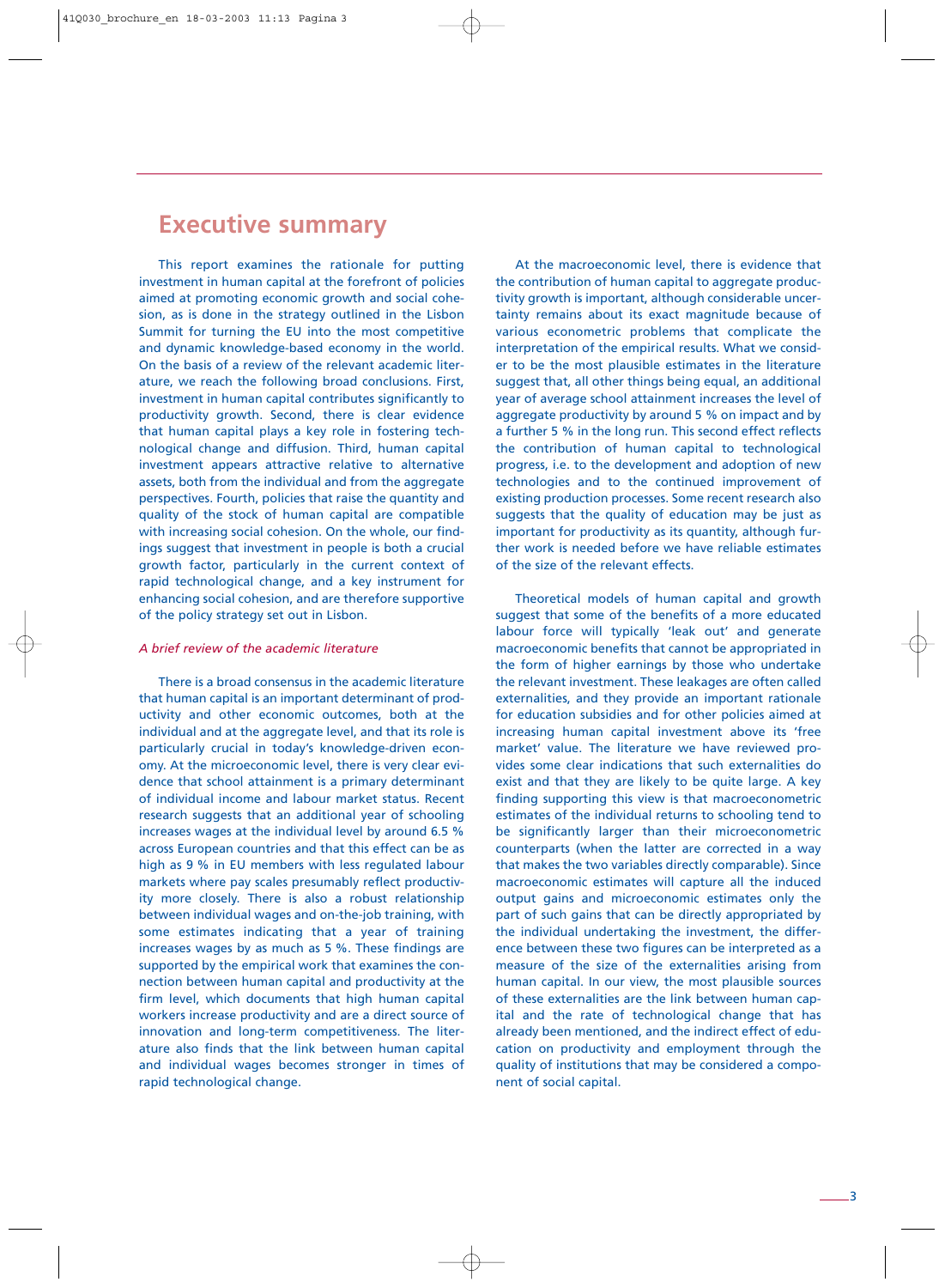Two important limitations of the existing literature are (i) that it only provides precise quantitative estimates of some of the benefits from human capital and (ii) that it has relied almost exclusively on measures of the quantity of formal schooling. Existing estimates of the returns to education do not generally take into account its direct consumption benefits, its pecuniary and non-pecuniary returns in leisure and home production (although there are indications that these can be quantitatively important), or the contribution of educational policy to social cohesion. As a result, estimates of the rate of return to education as those discussed below should probably be seen as providing a lower bound on the social benefits that would accrue from increased investment in human capital. Another reason why the social benefits to education are likely to exceed econometric estimates is the almost exclusive reliance of empirical work on data on years of formal schooling. This variable is used in practice for lack of better measures of the stock of human capital, i.e. of the skills and knowledge embodied in people that are useful in the production of goods, services and further knowledge. It is widely recognised, however, that school attainment will be at best an imperfect proxy for the true stock of human capital and that this generates a measurement error problem that will cause the statistical results to understate the strength of the connection between human capital and wages or productivity.

#### *Human capital, growth and disparities in industrial countries*

How important is human capital as a source of growth and cross-country differences in productivity? Working with the most plausible set of estimates of the relevant macroeconomic parameters, we estimate that, in the case of a 'typical' OECD country, human capital accounted for 22 % of observed productivity growth over 1960–90 and for 45 % of the productivity differential with the sample average in 1990. Roughly two thirds of each of these figures reflect the direct or immediate impact of schooling on the level of productivity, and the remaining third captures its contribution to technological progress.

#### *Rates of return to schooling and some policy implications*

Using the same set of estimates as in the previous exercise, we have calculated the private and social rates of return on schooling investment in a typical EU country and compared them with each other and with the rates of return on alternative assets. The objective of these comparisons has been to extract some conclusions about the optimality of observed investment patterns that may be of interest for policy formulation. The exercise is somewhat involved because it requires a series of adjustments to make the various rates of return fully comparable to each other. Its results, moreover, should be interpreted with caution because there is considerable uncertainty regarding the correct parameter values, the relevant rates of return on alternative assets, and the size of the benefits from education that are not captured by the existing empirical estimates.

With this in mind, we believe our results support two broad conclusions, which should be understood as applying to the average EU country.

First, **a moderate increase in human capital investment is probably a good idea**. The direct economic returns to schooling investment that are captured by macroeconometric studies are roughly comparable to those available from investment in physical capital. When a reasonable allowance is made for nonmarket returns to education and for its benefits for social cohesion, human capital becomes a rather attractive investment alternative from a social point of view.

Second, **an across-the-board increase in general subsidies to formal education at the post-compulsory level is probably not necessary**. This conclusion may be somewhat surprising in view of our emphasis on the importance of human capital externalities, but it must be kept in mind that education in the EU is already heavily subsidised and that compulsory schooling laws also tend to counteract such externalities and the resulting tendency for underinvestment in education. An additional factor that helps to close the gap between the private and social returns to education is that individuals and firms, unlike countries, have unlimited access at given prices to complementary inputs whose use will raise the return on human capital investment. These factors help explain our finding that, in spite of the existence of important externalities, the private rate of return relevant for individual schooling decisions compares quite favourably with the social rate of return on education and with those on competing assets available to households.

Hence, the economic incentives for investment in schooling are probably adequate. If a further increase in post-compulsory enrolments is considered desirable, it may be more important to eliminate implicit barriers impeding access to advanced programmes (such as liquidity constraints and lower levels of basic skills for individuals from disadvantaged backgrounds) through policies specifically targeted at these problems, rather than further decrease already low tuition charges that imply a large subsidy for relatively privileged groups.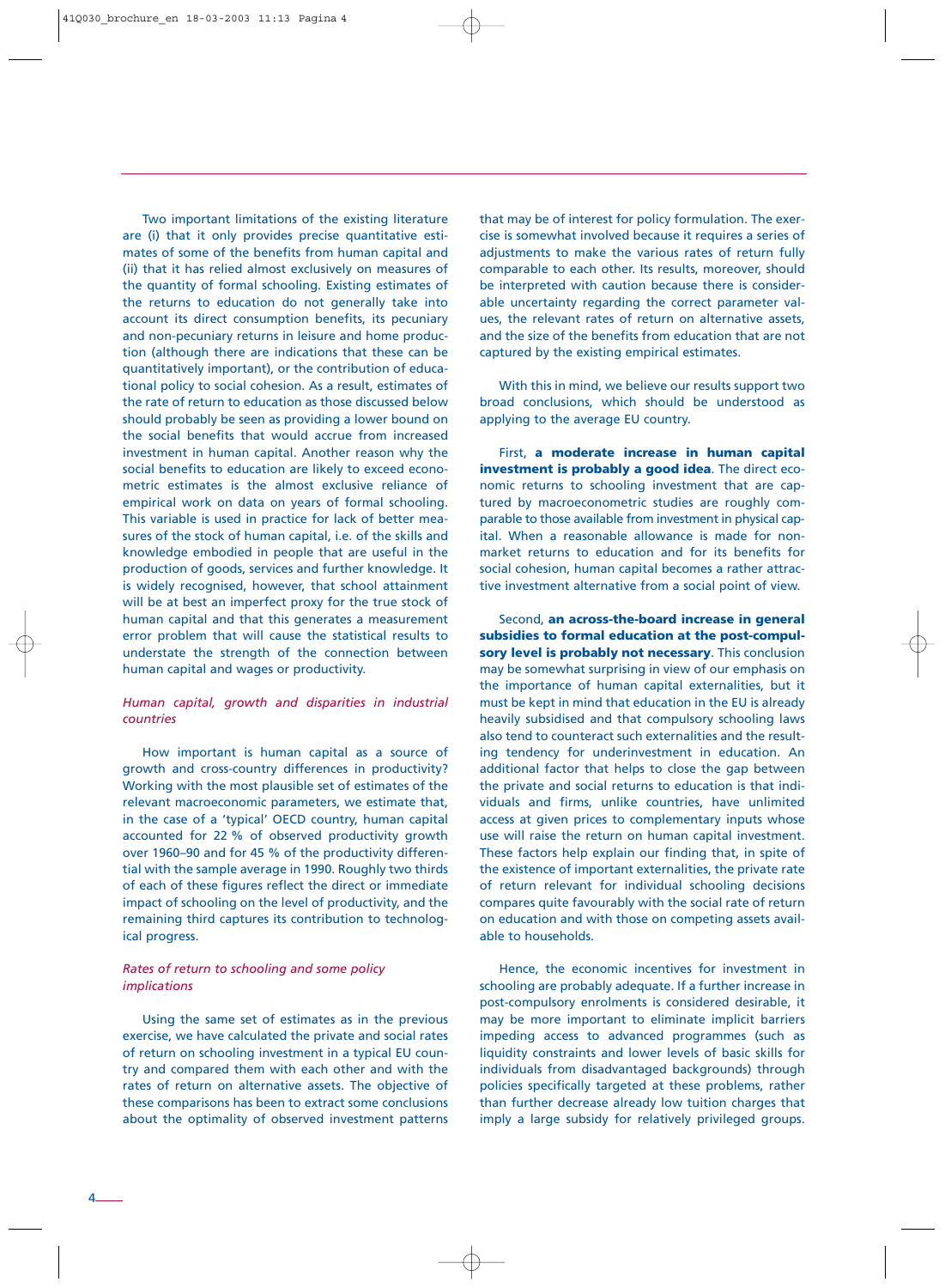Indeed, higher tuition fees coupled with a welldesigned loan programme or with an increase in meanstested grants may be an efficient way to provide additional resources to increase the quality of postsecondary education while at the same time reducing the regressivity of its financing. Additional public funds, however, may be required at lower educational levels and for the expansion of adult training.

Our analysis offers some guidance in identifying the most productive uses of additional educational resources as well as changes in current practices that may increase efficiency. Since the main sources of nonprivately appropriable 'excess returns' from human capital investment are likely to be this factor's complementarity with technology and its contribution to social cohesion, it may be argued that priority should be given to the following objectives. First, aim to give technologyrelated skills to a broad segment of the population and ensure an adequate supply of the technical and scientific personnel that is needed both for the development and for the adoption of new technologies. Second, support lifelong learning in order to counteract the accelerated depreciation of skills in times of rapid technological change. Third, improve conditions for the accumulation of research-related human capital. Much of this human capital is generated as a by-product of research itself and human capital policies should therefore strengthen the link between tertiary education and both private and public research. Fourth, focus on improving the educational opportunities and the skills of individuals from disadvantaged backgrounds. This is likely to require a focus on early education in order to prevent the gradual build-up of handicaps arising from an unfavourable home environment. Some recent international studies suggest, moreover, that performance at the bottom of the student distribution can be significantly improved without lowering overall standards. Fifth, existing results on the close link between the quality of human capital and productivity suggest that an important contribution to growth may come from policies that raise student achievement. The existing literature suggests that progress in this area may come from improved curricula and teaching practices at least as much as from increased expenditure, although the latter may also be necessary.

#### *Conclusion*

On the whole, the evidence we have examined is consistent with the view that measures aimed at increasing the quantity and quality of the stock of human capital should be an important part of any growth-promoting policy package. This is certainly so in the case of the Lisbon strategy, which echoes many of the recommendations found in the literature. Implementation of the human capital policies outlined in successive EU summits appears especially important for those regions of the EU that are lagging behind in productivity and income per capita. It is important to recognise, however, that successful action requires a clear picture of the quantity and quality of regional human capital stocks in order to understand local needs and to identify those policies that are likely to be most effective. For example, it would be important to extend to the regional level recent studies that have tried to assess the skill levels of younger cohorts and of the workforce at large, and to support further research into the determinants of the performance of education systems. These studies can be a useful input for the formulation of a systematic human resources policy that should be an important part of the EU's ongoing effort to increase regional cohesion.

5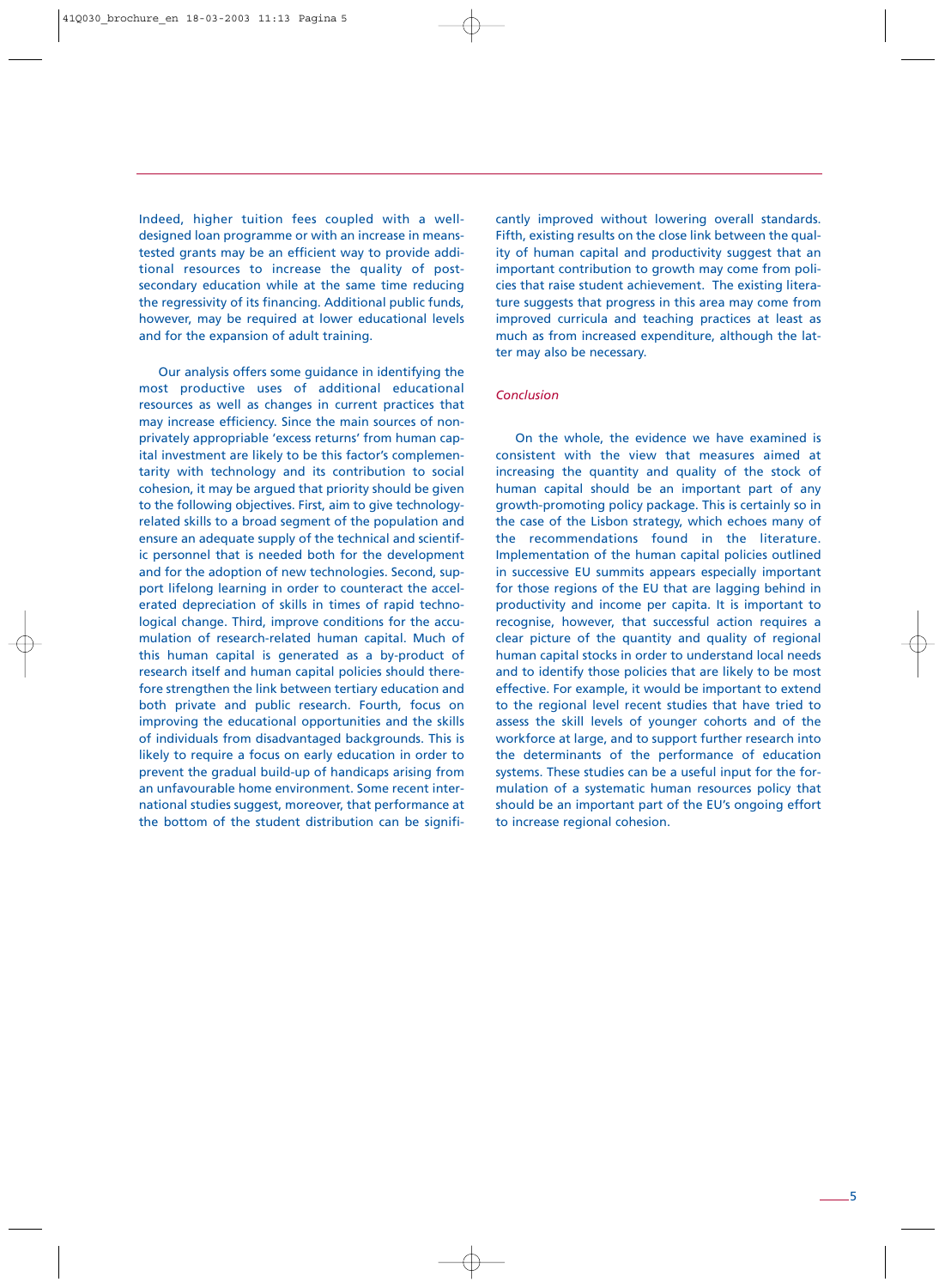## **1. Introduction**

Two years ago, the European Union set for itself the ambitious goal of becoming within a decade the most competitive and dynamic knowledge-based economy in the world. To achieve this goal, the Presidency conclusions of the Lisbon Council outline a strategy for taking advantage of the growth and employment opportunities afforded by new technologies without sacrificing social cohesion. This strategy involves a broad set of measures designed to promote the development, adoption and use of new technologies through increased and more efficient investment in knowledge, skills and infrastructures, the development of an appropriate legal framework for innovation and for electronic transactions, increased deregulation and the promotion of competition in relevant sectors, and financial market reforms aimed at ensuring an adequate supply of risk capital. The document also underlines the need to improve employment policies and modernise social protection systems so as to promote social cohesion and gender equality while reducing disincentives and ensuring the sustainability of benefit levels.

Investment in people plays a key role in the Lisbon strategy because it is seen as both an essential growth factor and a key lever of social cohesion policy. Human capital is considered to be a crucial input for the development of new technologies and a necessary factor for their adoption and efficient use, but also a prerequisite for employability and an instrument for fighting social exclusion and gender discrimination. Accordingly, the Lisbon document calls for a substantial increase in per capita investment in human resources and sets out a long list of objectives and policy proposals that focus on four areas: the promotion of digital literacy, the increase in educational attainment beyond compulsory schooling, the development of a lifelong learning system geared to labour market needs, and the provision of an adequate supply of technical and R & D personnel.

The present report examines the rationale for putting investment in human capital at the forefront of policies aimed at promoting economic growth and social cohesion, as is done in the Lisbon strategy. On the basis of a review of the relevant literature, we reach the following broad conclusions. First, investment in human capital contributes significantly to productivity growth. Second, there is clear evidence that human capital plays a key role in fostering technological change and diffusion. Third, human capital investment appears attractive relative to alternative assets, both from the individual and from the aggregate perspectives. Fourth, policies that raise the quantity and quality of the stock of human capital are compatible with increasing social cohesion. On the whole, our findings are therefore supportive of the policy strategy outlined in the Lisbon Summit and of the premises that underlie it. They are also consistent with the important role attributed to human capital by a recent OECD (2001a) study that advances similar policy recommendations.

The report is organised as follows. Section 2 defines human capital and discusses the reasons why it can be expected to be a key determinant of individual earnings and aggregate productivity, particularly in today's increasingly knowledge-based economy. Section 3 reviews the relevant evidence available in the academic literature. Microeconomic studies on the subject provide very clear evidence of a strong connection between human capital and labour market outcomes (including wages and employment probabilities) that makes education a key instrument for the preservation of social cohesion. At the macroeconomic level, the literature suggests that, while there is considerable uncertainty as to the exact magnitude of the growth effects of human capital, these are in any event sizeable and justify a high level of investment in education and training. Section 4 briefly discusses the recent literature on social capital. In Section 5, we analyse the importance of human capital as a source of growth and income disparities in a sample of developed countries, and provide estimates of the private and social rates of return to schooling that are used to draw some tentative policy conclusions. Section 6 closes the main report with some general remarks on the implications of our findings for the formulation of EU policies. An appendix contains a more detailed review of the relevant literature and a set of human capital indicators for the EU and its candidate countries.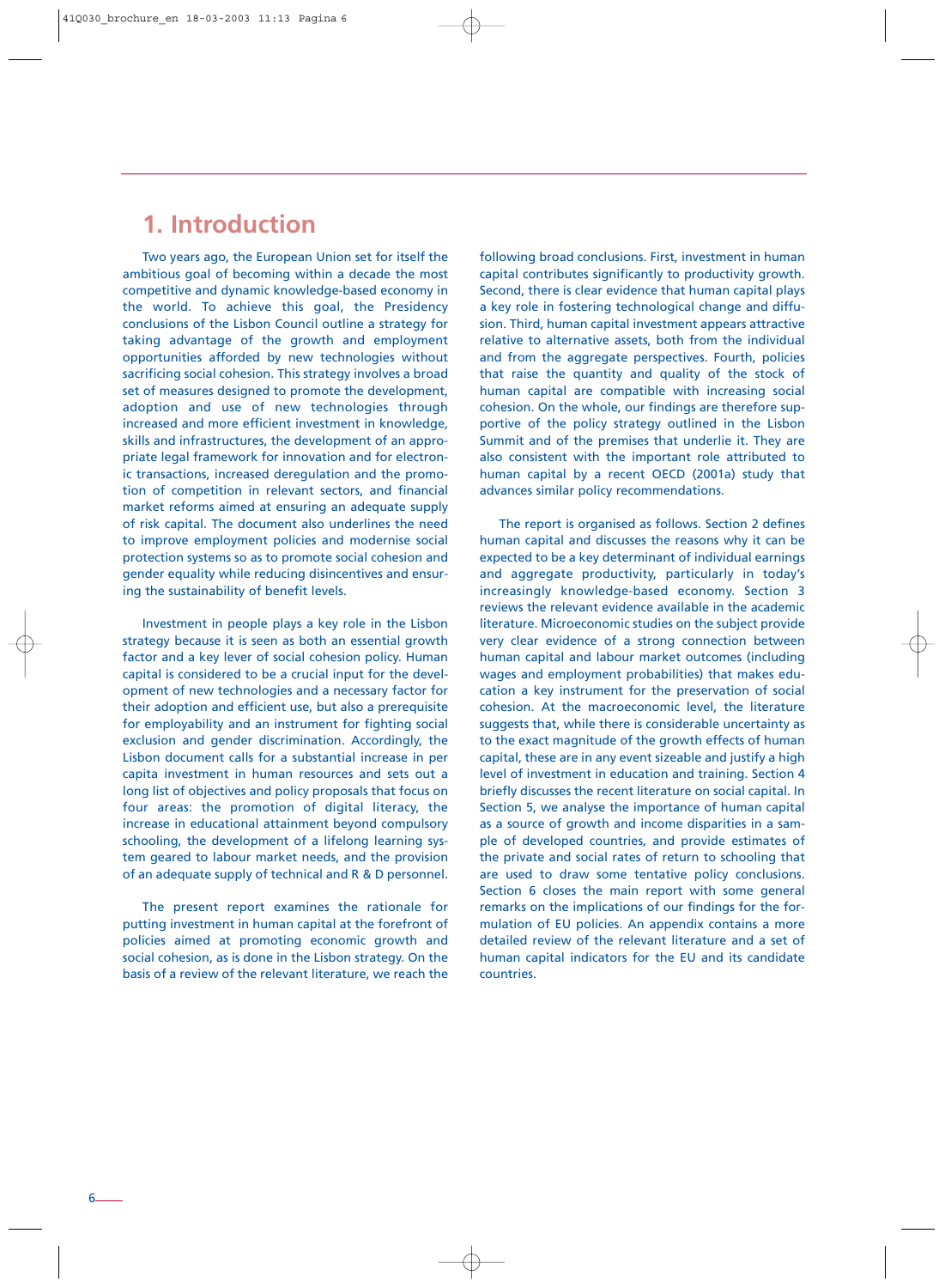# **2. Human capital and productivity in the knowledgebased economy**

Human capital is a broad and multifaceted concept encompassing many different types of investment in people. Health and nutrition are certainly an important aspect of such investment, particularly in developing countries where deficiencies in these respects may severely limit the population's ability to engage in productive activities. For the purposes of this report, however, the key aspect of human capital has to do with the knowledge and skills embodied in people and accumulated through schooling, training and experience that are useful in the production of goods, services and further knowledge.

To flesh out this broad definition, it may be useful to distinguish between the following three components of human capital:

- **General skills** related to basic language and quantitative literacy and, more broadly, to the ability to process information and use it in problem-solving and in learning. Basic language literacy can be defined as the ability to retrieve information from written texts and other materials and to encode information in similar media in an understandable and organised manner. Quantitative literacy involves the mastery of the rudiments of mathematics and the skills required to formulate problems in such a way that they can be solved through the application of the relevant techniques. These skills may be seen as partial aspects of a more general capacity for information processing and abstract reasoning that involves the ability to retrieve information from various sources and combine it with relevant knowledge to draw valid inferences and to generate useful hypotheses or generalisations that may offer insight into the solution of practical problems.
- **Specific skills** are those related to the operation of particular technologies or production processes. Examples include the ability to work with computer program of different degrees of complexity, to operate, maintain or repair a specific piece of machinery, and the techniques required in planting and harvesting.

• **Technical and scientific knowledge,** finally, refers to the mastery of specific bodies of organised knowledge and analytical techniques that may be of relevance in production or in the advance of technology, such as physics, architecture or the principles of logical circuit design.

There is a growing consensus that human capital is an important determinant of productivity, both at the individual and at the aggregate level, and that its role is particularly crucial in today's knowledge-based economy. Workers with greater problem-solving and communications abilities should perform better than their less skilled counterparts at any task that requires more than the routine application of physical labour and will also learn faster. Hence, skilled workers can be expected to be more productive than unskilled ones for any given production process, and should be able to operate more sophisticated technologies that place greater demands on their capacities. If skill does carry with it a greater ability to learn and produce new knowledge, moreover, a more educated labour force will also be able to achieve faster productivity growth, both through gradual improvements in existing production processes and through the adoption and development of more advanced technologies.

The available empirical evidence suggests that the importance of human capital as an input has grown over time as production processes have become increasingly knowledge intensive. Today, relatively few occupations involve only mechanical physical tasks, and a large and growing fraction of jobs either reduce to the processing of information or require the application of specialised knowledge and skills to the production of increasingly sophisticated goods and services (1). This is also true in relation to the production of the applied knowledge that underlies technical progress, which has gradually become more reliant on explicit R & D activities, more closely intertwined with formal science and, as a result, increasingly skill intensive.

The rapid improvement and spread of information and communications technologies (ICT) in recent years are an important event that has significantly contributed

( 1

) A recent OECD (1999) study finds that over half of the combined output of its member<br>countries is produced in knowledge-intensive industries. These include not only advanced-<br>technology manufacturing sectors such as ICT, nologies and of skilled labour, such as finance, insurance and communications services.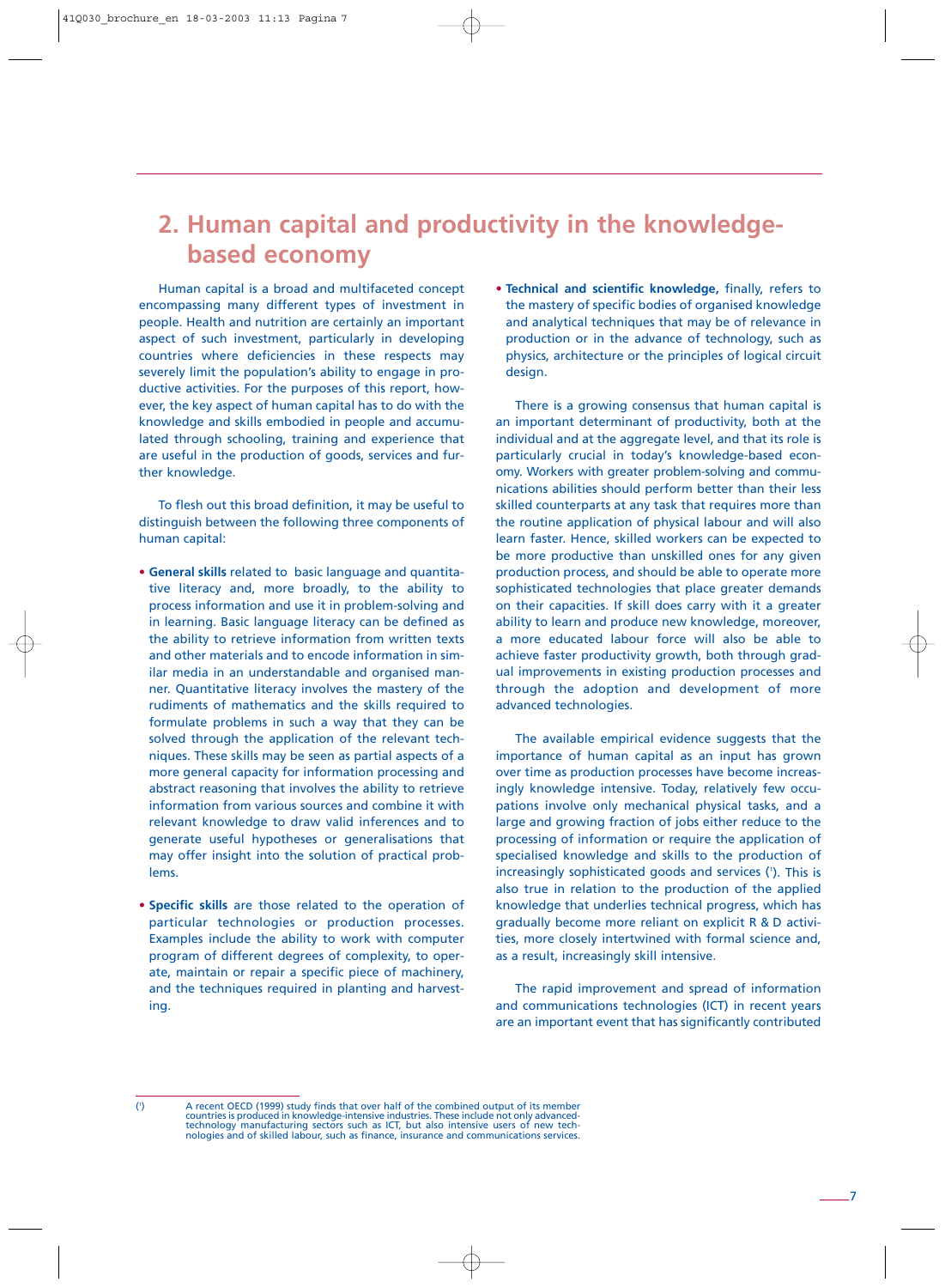to the development of the knowledge-based economy and to the acceleration of the secular trends that underlie the rising significance of human capital  $(2)$ . The implications of ICT are far reaching because these are general-purpose technologies with potential applications in many sectors and because they have greatly increased human capacity to store, access and process information rapidly and at low cost. Hence, advances in ICT are likely to gradually spread to user sectors, making for rapid technological and organisational change throughout the economy, and can be expected to contribute to the acceleration of technical progress and to its diffusion by providing researchers with powerful new tools and practically instant worldwide access to information. ICT

are also likely to increase competition in many markets by giving firms the possibility to search for customers and suppliers all over the globe, and will further erode locational rents and advantages by greatly reducing transport costs for knowledge and information outputs. To use a currently fashionable term, ICT can contribute significantly to the process of globalisation (or to increased global competition) by making the world effectively smaller in many ways. This will increase competitive pressures on national economies, and make it particularly crucial for them to have access to an adequate supply of skilled labour in order to stay ahead in the technological race and to have access to the potential benefits of the new technologies.

# **3. Empirical evidence on human capital and productivity**

The hypothesis that human capital is a key determinant of productivity has received considerable attention in the academic literature. Labour economists have long been concerned with the impact of schooling and skills on individual wages and other labour market outcomes. Building on this work, macroeconomists have been using growth accounting techniques to analyse the contribution of education to aggregate economic growth since the 1960s. Research in this second area has received a new impulse in recent years with the development of a new generation of theoretical models that attribute to the accumulation of knowledge and skills a central role in the process of economic development and with the construction of broad cross-country data sets that can be used in the empirical analysis of the determinants of economic growth. In this section, we review the relevant literature in both areas of research with the objective of determining to what extent the available empirical evidence supports the hypotheses laid out in the previous section about the micro- and macroeconomic links between human capital and productivity (3 ).

Before getting into the specifics of each line of work, it is important to highlight some of the similarities, differences and interconnections between them. In both branches of the literature, the typical empirical exercise involves the use of statistical techniques (generally regression analysis) to try to determine how an increase in **educational attainment** will affect individual

earnings or average productivity at the aggregate level. Hence, 'years of schooling' is the measure of the stock of human capital most commonly used in both microand macroeconomic analyses. Sometimes, this choice reflects a direct interest on the impact of schooling per se, but this variable is often used for lack of better measures of human capital. It is widely recognised that school attainment will be at best an imperfect proxy for the true stock of human capital and that this generates a measurement error problem that will cause the statistical results to understate the strength of the connection between human capital and wages or productivity. It is expected, however, that (since many of the relevant skills are acquired through formal schooling) the correlation between years of education and human capital will be sufficiently high for analyses that use the former as a proxy for the latter to yield some useful information (4 ).

In both the micro- and the macroeconomic literature, the theoretical framework that underlies the empirical analysis assumes a stable technical relationship between inputs and output that can be described by a production function. In the microeconomic case, the further assumption is commonly made that observed wages reflect marginal productivities. In both cases, the objective of the analysis is to obtain estimates of a technical coefficient measuring the contribution of schooling to productivity. This parameter turns out to be an important determinant of the return to invest-

<sup>(</sup> 2 ) See OECD (2001a) for a more detailed analysis of some of the implications of the 'new

<sup>(</sup> 3

economy'.<br>
There are a number of excellent surveys in the literature that cover many of the issues<br>
we will discuss. Among others, see Griliches (1997), Card (1999) and Temple (2001).<br>
Some recent studies that attempt to m ( 4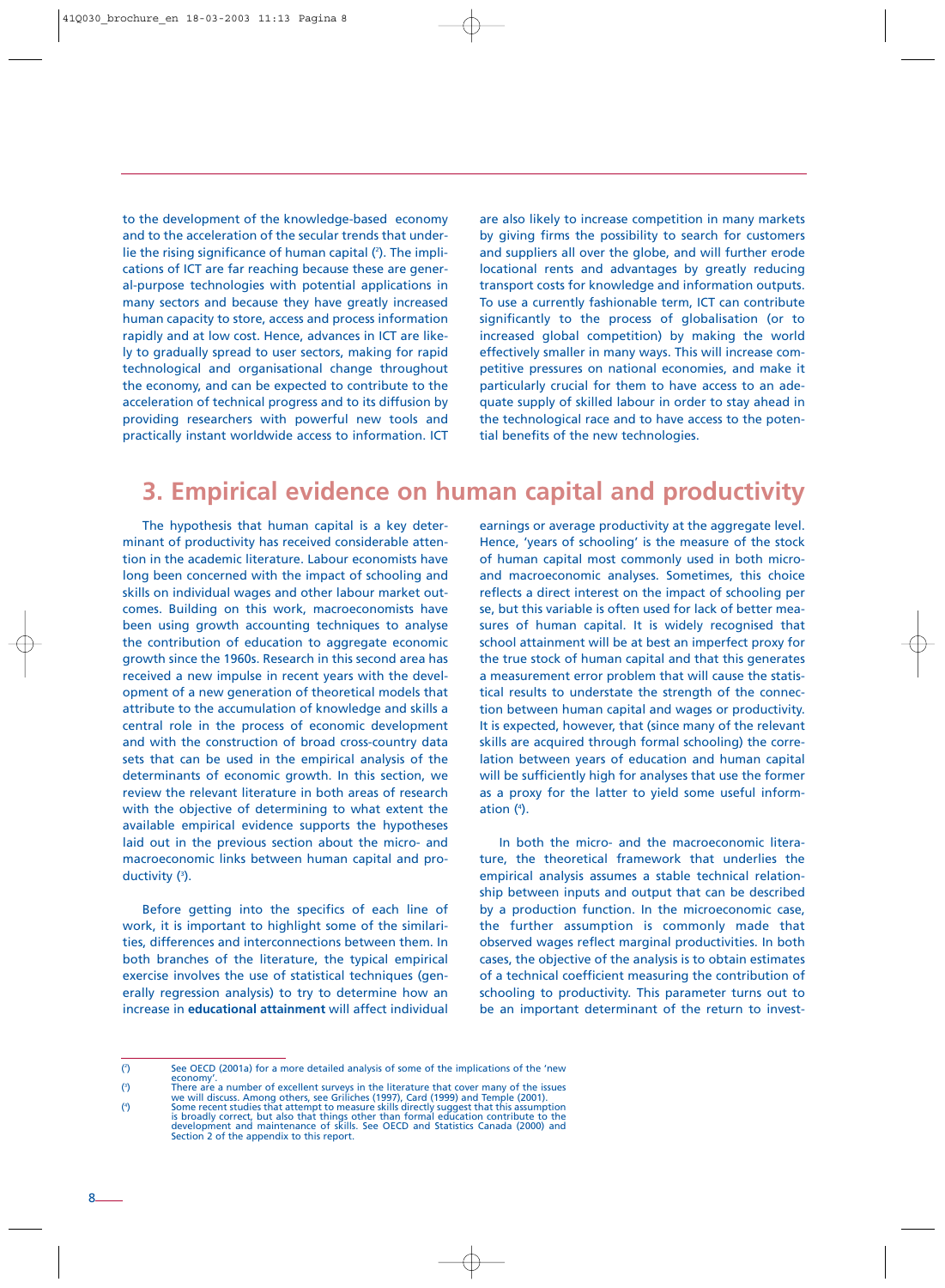ment in schooling and is often interpreted directly as such (even though some model-specific adjustments are typically required to obtain the exact rate of return) (5 ).

Comparisons of micro- and macroeconometric estimates of the returns to education are potentially of great interest because discrepancies between them can alert us to the existence of externalities that drive a wedge between the private and public returns to schooling and may call for corrective policy action. For instance, if the productivity of each worker increases with average education at the aggregate level as well as with his/her own school attainment, the first of these effects will constitute an externality and will generate a tendency for underinvestment in education because individuals will fail to take into account the indirect social benefits that can arise from their schooling choices. In this context, microeconometric estimates of wage equations with individual cross-section data for a given country will only pick up the own-education effects of schooling (because the indirect aggregate effect does not vary across individuals within a given country), whereas macroeconometric estimates with crosscountry data should also capture the externality. Hence, the finding that the return to education is higher at the aggregate than at the individual level may be interpreted as evidence of the existence of positive externalities that may justify public subsidies designed to raise investment in education to its socially optimal level. Conversely, the reverse finding may be interpreted as providing some support for signalling or screening theories in which education does not necessarily increase productivity per se but may still increase wages because it serves as a signal for ability (i.e. allows employers to identify high-ability individuals) or as a credential for access to privileged jobs.

Such comparisons have to be made with extreme care, however, because, even in the absence of externalities, micro- and macroeconometric estimates of the returns to schooling can differ for a number of reasons. A first reason, to which we return below, is that there are statistical problems (biases related to the omission of relevant variables, errors in the measurement of years of schooling and reverse causation from income to the demand for education) that may affect the two sets of estimates to different extents. Second, it must be kept in mind that micro- and macroeconometric estimates measure different things. Even if both sets of coefficients do indeed reflect the marginal productivity of schooling, microeconometric estimates will tell us what happens to the earnings of an individual as his/her schooling rises, holding constant factor prices and the economy-wide average level of education, whereas macroeconometric estimates will capture the effects of changes in aggregate average schooling on labour productivity holding the aggregate stock of physical capital constant. Hence, the coefficients of micro and macro studies are not directly comparable and have to be adjusted (in a way that will depend on the chosen econometric specifications) before valid inferences can be drawn about their relative values (<sup>6</sup>). Third, it may be that wage scales do not exactly reflect marginal productivities because of distortions introduced by labour market institutions. In societies with a high aversion to inequality, for instance, collective bargaining may lead to relatively flat pay scales ('wage compression') that are likely to make the estimated private return to education fall below its contribution to productivity. Some allowance must be made for this possibility when comparing microeconometric estimates of the gross return to schooling across countries or with their macroeconometric counterparts.

### **(a) Human capital and labour market outcomes: microeconomic evidence**

Labour economists often distinguish between human capital accumulated during three distinct phases of life: early human capital, mainly acquired at home, human capital acquired through formal education, and human capital accumulated through on-the-job training. Most of the work of empirical researchers has concentrated on the labour market consequences of human capital acquired through formal education, mainly because it is the component of human capital that is easiest to measure. In this section, we briefly review and summarise the main conclusions regarding the labour market effects of formal education. We also touch on the economic consequences of on-the-job training, both for the individual obtaining the training and for the firm doing the training.

The three basic conclusions emerging from the large body of empirical work on the labour market consequences of formal education are that higher levels of education are accompanied by higher wages, lower unemployment probabilities, and higher labour force participation rates. Most of the work has been done on the link between schooling and wages. This is because the resulting wage increase is the most important economic consequence of higher levels of formal education. Moreover, as we mentioned earlier, wages are often

(5<br>(6

9

e Section 5(c) below. ) Essentially, the adjustment is needed to hold physical capital constant in the microeconometric estimates. Under reasonable assumptions, the required correction involves reducing microeconometric estimates by around one third. See de la Fuente (2002a).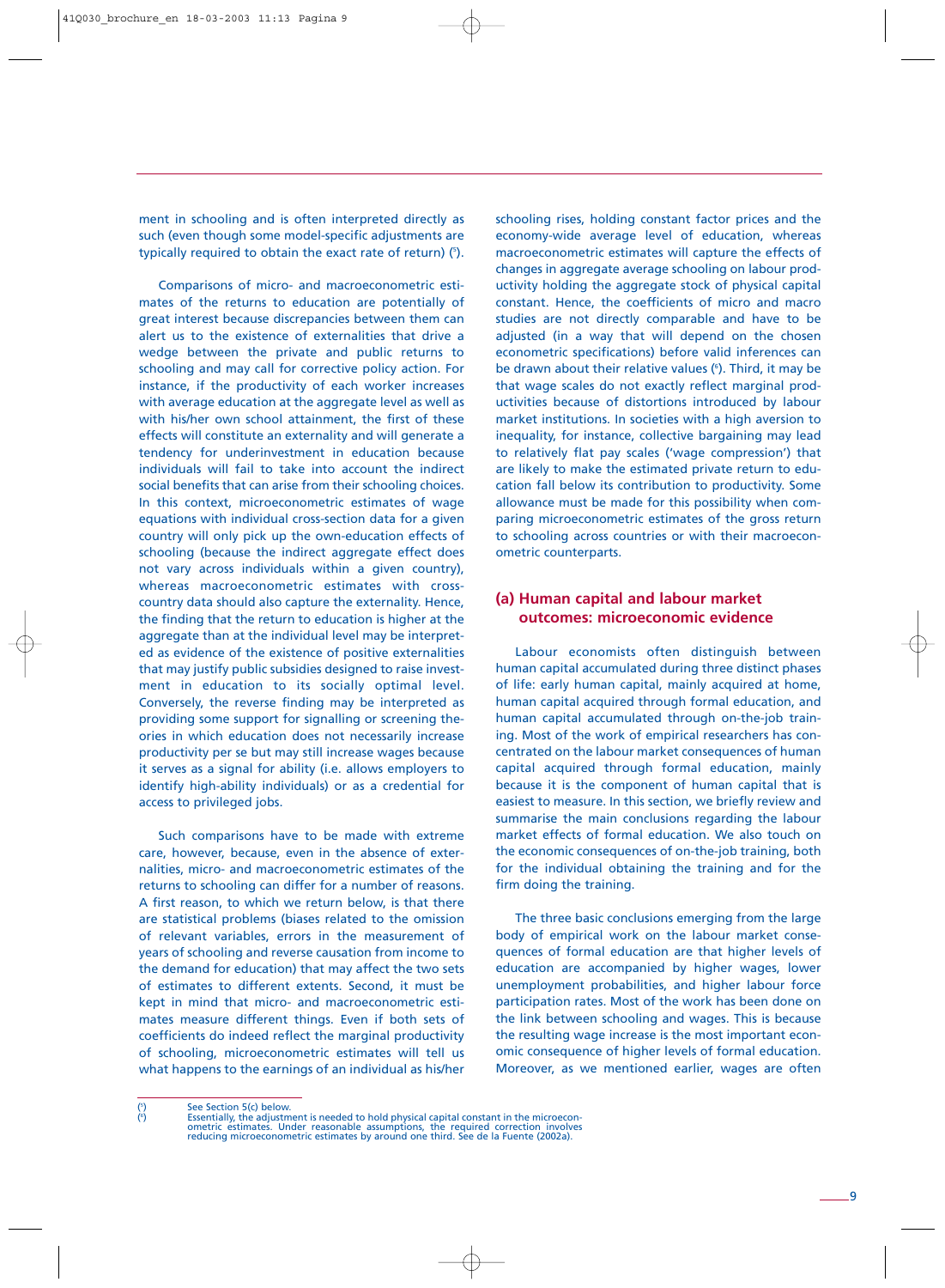seen as reflecting marginal labour productivity, which implies that the link between formal schooling and wages can be used to analyse the productivity effects of formal schooling.

#### *(i) Methodological issues in estimating the effect of formal schooling on wages*

Empirical work on the effect of formal schooling on wages estimates the percentage increase in wages implied by additional schooling. The main difficulty of estimating this effect correctly is that individuals with high and low levels of schooling differ in many respects, not just in their schooling levels. Examples of such characteristics are family background and ability. To the extent that these other differences are observable to researchers, they can be taken into account directly in the statistical analysis. Standard methods, i.e. leastsquares estimation, can then be used to identify the percentage increase in wages implied by additional formal education, holding other observable characteristics like family background constant. But some characteristics of individuals are difficult to observe. For example, there is often little information about the ability of individuals. This raises difficulties, as it seems likely in some contexts that ability is positively correlated with both schooling and wages. Omitting ability from the analysis and using least-squares estimation will therefore tend to attribute some of the wage increase explained by ability to education. Hence, the effect of schooling on wages would be overstated. Another problem in estimating the percentage increase in wages implied by additional formal education is that individual schooling is often reported with error. As we have already mentioned, measurement error alone implies that least-squares results understate the effect of formal schooling on wages.

Empirical researchers have taken two different routes in trying to resolve the difficulties raised by unobservable determinants of wages and schooling as well as mismeasurement of individual schooling. The first route consists of estimating the effect of schooling on wages using data on (identical) twins. The basic idea is that twins are more similar in many dimensions than two randomly chosen individuals and omitted determinants of wages and schooling should therefore be less of a problem in estimating the effect of formal schooling on wages using least-squares techniques. The second route relies on a non-standard statistical technique called instrumental-variable (IV) estimation. The IV approach requires an additional variable, a so-called instrument, that affects years of schooling but is not correlated with omitted determinants of wages or the measurement error of individual schooling. Using this instrument, the researcher first obtains an estimate of the effect of the instrument on schooling and then on wages. The instrumental-variable estimate of the effect of formal schooling on wages is obtained by dividing the latter by the former. Instruments used in practice include institutional changes affecting school leaving age or changes in tuition costs.

#### **Box 1: Mincerian wage regressions and the 'return' to schooling**

Following Mincer (1974), the specification used to estimate the effect of individual schooling on individual wages has been

(1) 
$$
lnW_i = \alpha + \theta S_i + \gamma e_i + \mu e_i^2 + \phi X_i + u_i
$$

where *W* is the (hourly) wage, *S* schooling, *e* experience, *X* a set of other individual characteristics, and *u* the variation in log wages not captured by the right-hand-side variables. The parameter  $\theta$  measures the percentage increase in wages associated with an additional year of schooling and is assumed to be independent of the level of schooling (although this specification seems quite restrictive a priori, it has been shown to fit the data well in many developed countries (e.g. Heckman, Lochner and Todd, 2001)). Mincer shows that under certain conditions, which include that there are no direct costs of education, θ can be interpreted as the proper private return to schooling. This is why estimates of θ are often referred to as the 'return to schooling'. Generally, however, θ will not be equal to the proper return to schooling for several reasons, including the fact that there is a direct cost of education (see Box 5 below). This is why we will refer to θ as the **Mincerian return to schooling** (sometimes θ is also referred to as the schooling wage premium or as the gross return to schooling).

#### *(ii) Review of the estimates obtained with different methodologies*

There are many circumstances where the only estimates of the Mincerian return to schooling available are obtained using standard statistical techniques. It is therefore important to understand whether estimates of the Mincerian return to schooling obtained with least-squares techniques are systematically different from estimates relying on twins or an IV approach. The growing literature on this issue suggests that, overall, the estimates obtained using twins or an IV approach are somewhat greater than estimates using leastsquares techniques. The question of whether these differences are significant is analysed in Ashenfelter, Harmon and Oosterbeck (1999). Examining the results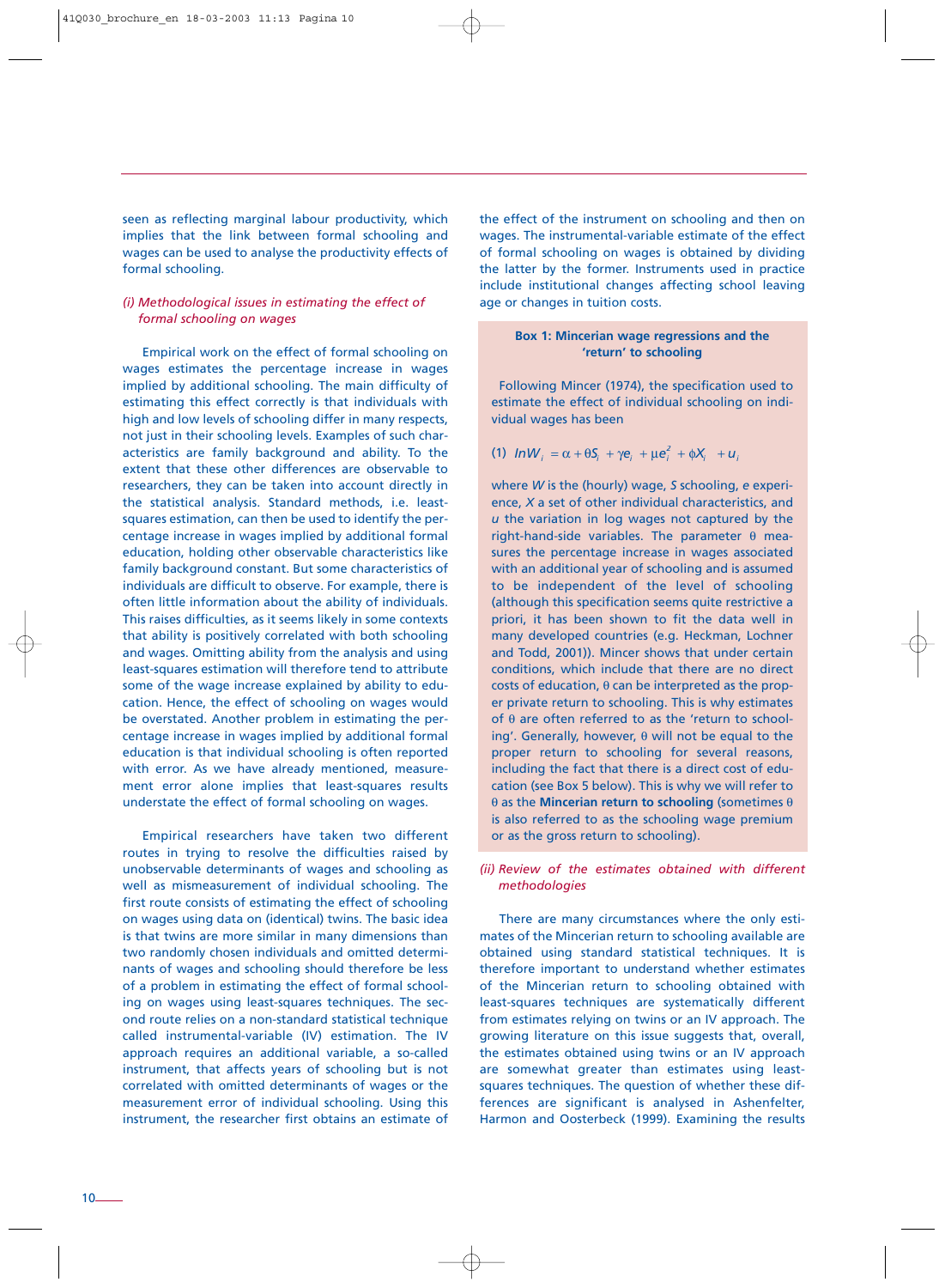of several studies in the United States and seven non-US countries between 1974 and 1995, they find that IV estimates and twin studies estimates exceed least-squares estimates by 3.1 and 1.6 percentage points. This difference decreases, however, once they control for the fact that studies producing no interesting results — insignificant difference between the IV and the least-squares estimates for example — are less likely to be published. The corrected differences are 1.8 and 0.9 percentage points respectively.

#### *(iii) Trends of the Mincerian return to schooling over time*

It is well documented that the Mincerian return to schooling in the United States decreased during the 1970s and increased during the 1980s, generating a Ushaped time pattern of educational wage differentials. There is a consensus that these changes may be interpreted as outcomes of shifts in the supply and demand for human capital. The basic idea is that the increase in the supply of high human capital workers dominated demand growth during the 1970s, reducing the Mincerian return to schooling. During the 1980s, however, the increase in the demand for high human capital workers dominated supply growth, raising the schooling wage premium (e.g. Katz and Murphy, 1992). The growth in the demand for human capital is commonly attributed to technological change.

The Mincerian return to schooling in Europe as a whole followed a U-shaped time pattern similar to the United States. In the 1960s, the Mincerian return to schooling was higher than in the 1970s. In the 1980s, the Mincerian return to schooling dropped further, but started to rise again during the 1990s. Denny, Harmon, and Lydon (2001) confirm this pattern by reviewing a large number of studies on the Mincerian return to schooling for different European countries and time periods. Comparing the United States with Europe, they show that the Mincerian return to schooling in Europe exceeded the return in the United States in the early 1960s. In the course of the 1960s and 1970s, estimates of the Mincerian return to schooling in Europe and in the United States fell at a similar rate. But the estimates reached their minimum at the end of the 1970s, while European estimates continued to decline until the mid-1980s. The subsequent increase in estimates of the Mincerian return to schooling was much more pronounced in the United States. By 1997, the Mincerian return to schooling in the United States was about 3 percentage points higher than in Europe. It is important to keep in mind, however, that, while the overall pattern of change in Europe was similar to the United States, behaviour across European countries differed widely.

#### *(iv) Differences across European countries*

The Mincerian return to schooling varies considerably across European countries. For example, Harmon, Walker and Westergaard-Nielsen (2001) find that the Mincerian return to schooling is lowest in Scandinavian countries (around 4 % in Norway, Sweden and Denmark; Finland is an exception) and highest in Ireland and the UK (around 12 %). Reviewing a large number of studies, they find an average Mincerian return to schooling of around 6.5 % in Europe. Similar evidence is provided by Denny, Harmon and Lydon (2001), who estimate the Mincerian return to schooling using homogenised data for different European countries. They find large differences, with Norway at the bottom and Ireland and the UK at the top. But there remains considerable uncertainty on how European countries rank in the schooling wage premium (European Investment Bank study by Heinrich and Hildebrand, 2001).

#### *(v) Female–male wage differentials*

In most industrialised countries, the gender wage differential has decreased during the last decades. This is partly explained by the fact that differences in years of schooling among male and female full-time workers have largely disappeared (e.g. Blau and Kahn, 1997; Harkness, 1996). Not only schooling of women, but also female labour force participation and consequently women's accumulated labour force experience have increased. These changes in experience seem to have been even more important in closing the gender wage differential than the increase in years of education. Today, it is not the amount of schooling, but rather differences in what men and women study as well as differences in aptitudes and achievement scores across subjects through which schooling appears to affect gender wage differentials. For example, recent results of the programme for international student assessment (PISA; OECD, 2001c) indicate that while males are likely to underperform in reading, women seem to have a disadvantage in mathematics.

Less working hours and fewer years in the labour market lead according to standard human capital theory to less investment in general human capital. Furthermore, women have traditionally a higher turnover rate than men. Expected job separation may discourage investment in employer-specific human capital. Empirical evidence supports the notion that women are less likely to receive training (e.g. Lynch, 1992). Furthermore, men receive a higher training duration and are more likely to have jobs requiring longer training periods (e.g. Altonji and Spletzer, 1991; Barron, Black and Lowenstein, 1993).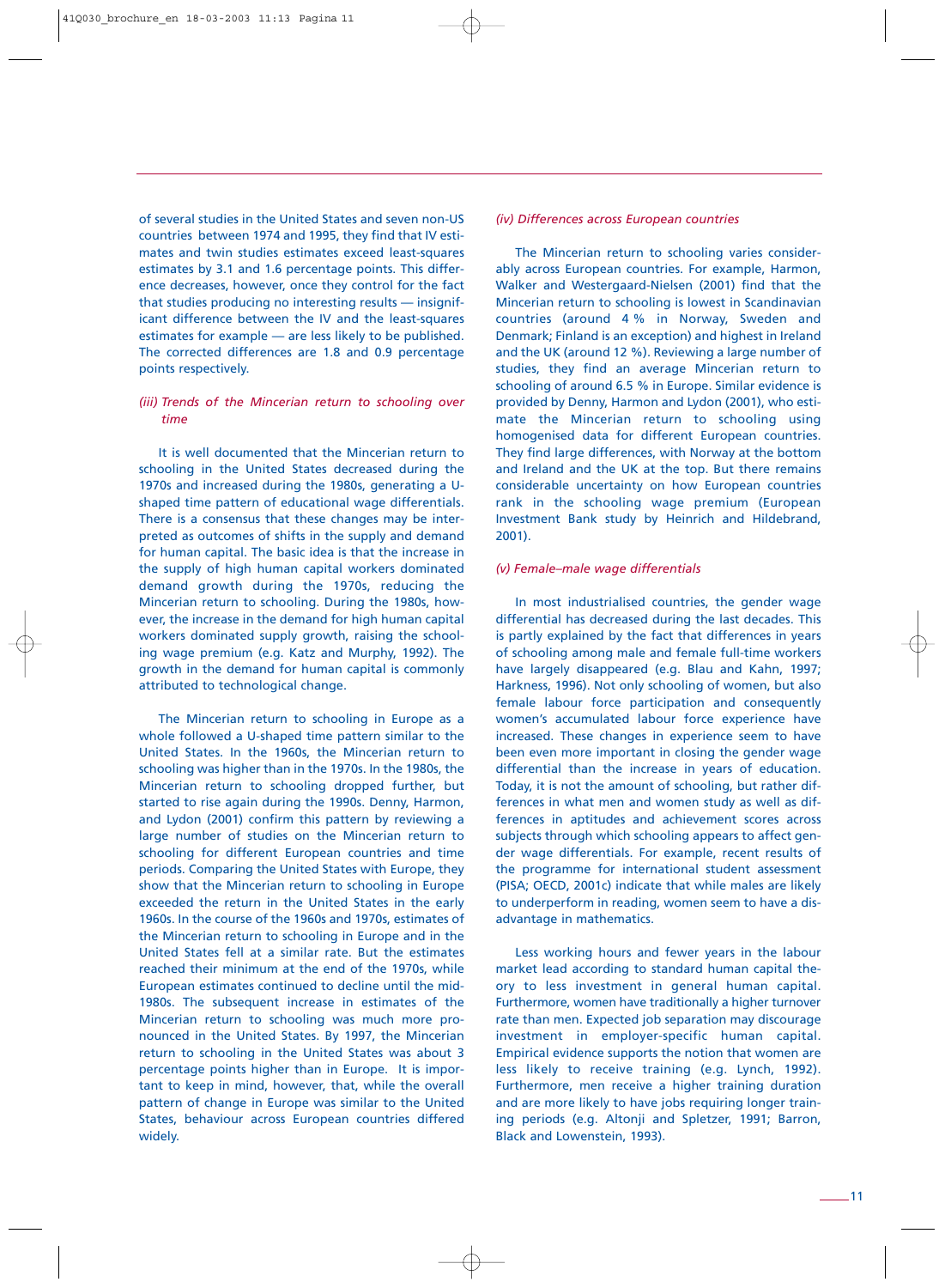There has been a growing amount of research on the impact of part-time and temporary work on the wages of women. Women are heavily over-represented in part-time and temporary jobs, which typically pay lower hourly wages than full-time or permanent jobs. While differences in schooling among male and female full-time workers have disappeared completely for younger cohorts, part-time working women continue to be less qualified than full-time working men or women. As a result, the relative earnings position of women working part-time has changed little over the last decades (e.g. Harkness, 1996).

There is considerable evidence that the Mincerian return to schooling is greater for women than men in European countries. For example, Harmon, Walker and Westergaard-Nielsen (2001) find that the effect of schooling on female wages exceeds the effect on male wages by 5 percentage points in Ireland and by 2 or more percentage points in Italy, (West) Germany, Greece and the UK. Denny, Harmon and Lydon (2001) argue that the differential is greater in countries with lower female labour force participation.

#### *(vi) Effects of education on unemployment and labour force participation*

Formal education affects lifetime earnings also through the probability of unemployment. For example, according to a study of the European Investment Bank (Heinrich and Hildebrand, 2001), male university graduates have lower unemployment rates than workers with less education in all European countries except Denmark. Moreover, the differences are sometimes very large. In Ireland, for example, the unemployment rate among men with basic education is five times the unemployment rate of male university graduates. In Finland, male workers with a basic education are twice as likely to be unemployed as those with an upper-level secondary education. The pattern among women is more complex. Still, in the majority of European countries, the unemployment rate among women falls with their education levels.

Education also affects labour force participation. For example, according to the European Investment Bank (EIB) study, Belgian women with a university education are 42 % more likely to participate in the labour force than those with a basic education; similarly, Dutch women with an upper secondary education are 22 % more likely to participate in the labour force than those with a basic education. The only exception to this rule seems to be the UK, where women with a secondary education are less likely to participate in the labour force than those with a basic education.







– Key: Total = entire sample; B = Belgium; DK = Denmark; D = Germany; EL = Greec; E = Spain; F = France; I = Italy; L = Luxembourg; NL = Netherlands; A = Austria; P = Portugal; FIN = Finland; S = Sweden and UK = United Ki

– *Source*: Eurostat, Labour force survey, spring 2000.

Recent data from Eurostat also confirm the existence of a strong connection between educational achievement and employment and participation rates. As illustrated in Figures 1 and 2, unemployment rates decrease and participation rates increase as we move from low to high educational attainment levels in practically all EU countries (with Greece and Portugal being partial exceptions in terms of the unemployment rate, which is highest in these countries for intermediate attainment levels). For the sample as a whole, moving from low to intermediate attainment reduces the unemployment rate by 3.95 points and increases the labour force participation rate by 18.8 points. When we consider the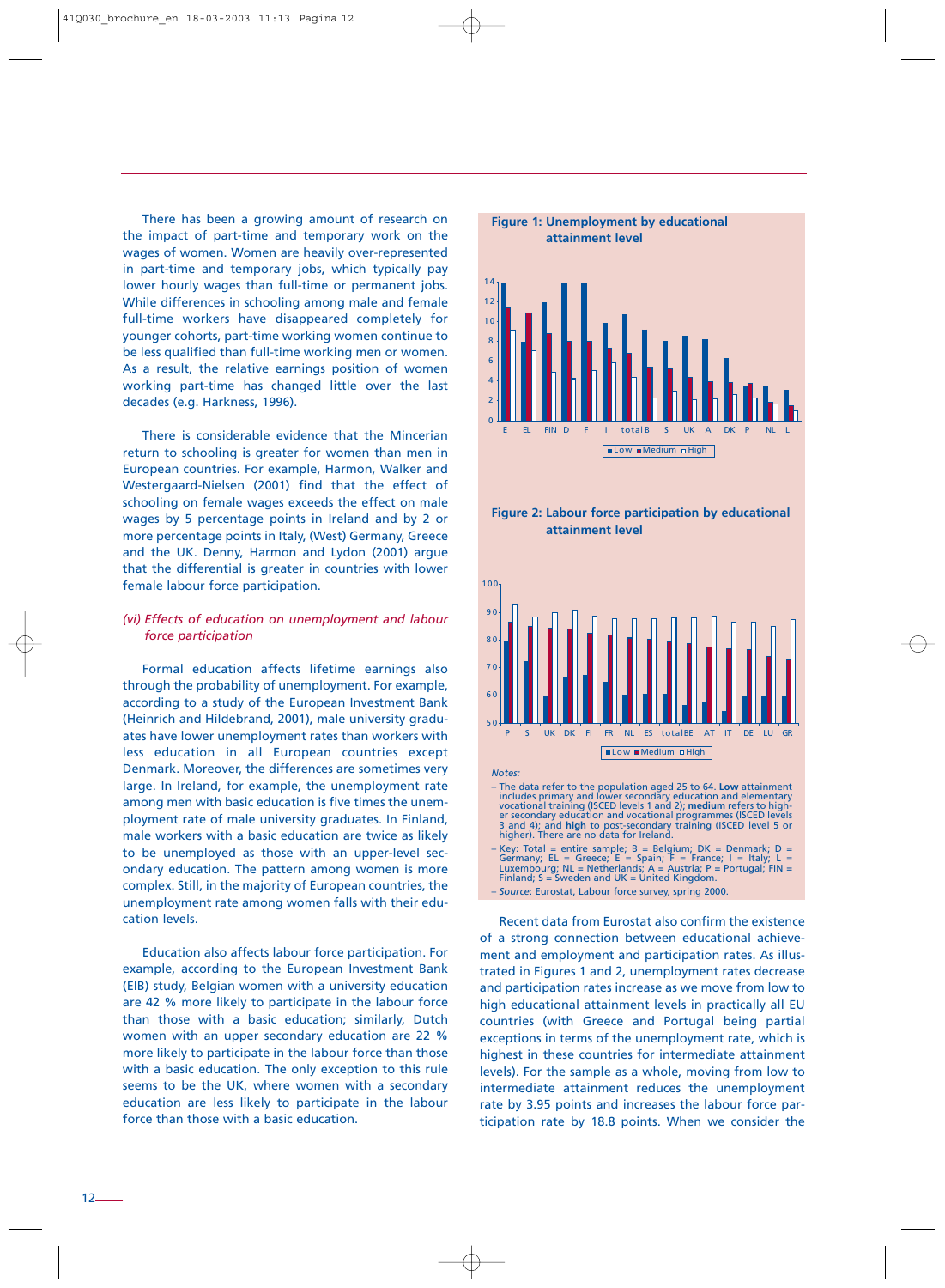difference between the highest and the lowest attainment categories, these figures increase to 6.33 and 27.2 points respectively.

#### *(vii) The rate of return to education*

So far we have only dealt with the Mincerian return to schooling. Now we turn to the proper return to schooling, i.e. to the return on the resources invested in education (7 ). The literature distinguishes two rates of return: the private rate of return and the social rate of return. The private rate of return relates the resources invested by those obtaining the education (the opportunity cost as well as direct costs) to the private benefits of education. The social return includes the public cost of education in these calculations. Notice that while the social return accounts for the total (private and public) resources invested in education, it relates these resources to the private benefits of education only (i.e. it does not account for possible externalities). Ideally, the social rate of return to education would relate all resources invested in education to all benefits of education.

According to a recent OECD study (OECD, 2001b), the private return of a tertiary education for men in Europe averages more than 12 %. The country with the highest return is the UK (17.3 %), followed by Denmark (13.9 %) and France (12.2 %). Italy (6.5 %) is at the bottom of the ranking. The average rate of return to upper secondary education for men is also around 12 %, with the UK (15.1 %) and France (14.8 %) at the top of the ranking and Sweden (6.4 %) and the Netherlands (7.9 %) at the bottom. The average rate of return for women is similar when it comes to tertiary education, but the rankings differ. The country with the highest private return of a tertiary education for women is the UK (15.2 %), followed by the Netherlands (12.3 %) and France (11.7 %). The average private return of an upper secondary education for women in Europe is around 11 % with France (19.2 %) and Denmark (10.5 %) at the top and Germany (6.9 %) at the bottom (data for the UK were not available in this case).

The social rates of return are generally somewhat lower than the private ones. For example, the social rate of return of a tertiary education for men is on average around 2 percentage points lower than the private return (the outliers are Denmark and Sweden where it is 4 or more percentage points below). For women, the gap between the social and the private return is similar (but the Netherlands now joins the outliers, with the private return exceeding the social return by 6 percentage points). Comparing the social and private rates of return of upper secondary education yields a very similar pattern.

It should be kept in mind that these rates of return are most likely lower bounds for two reasons. First, these returns are based on least-squares estimates of the Mincerian return to schooling. We have already seen that estimates of the effect of education on wages using more sophisticated techniques yield effects that are 1 to 2 percentage points higher on average. Second, the social rates of return do not include social benefits in excess of private benefits of education (e.g. Arias and McMahon, 1999). We argue later that, although there is considerable uncertainty regarding these benefits, they are potentially large.

#### *(viii) On-the-job training, human capital and productivity at the firm level*

The literature on on-the-job training has examined three basic questions. First, does on-the-job training increase productivity and profitability at the firm level? Does on-the-job training increase wages? Who obtains on-the-job training?

There is clear evidence that on-the-job training increases productivity at the firm level (e.g. Bartel, 1991; Lynch and Black, 1995). Moreover, on-the job training is also a source of innovation and therefore long-term competitiveness of firms (e.g. Blundell, Dearden, Meghir and Sianesi, 1999). When it comes to firm profitability, the evidence is mixed, with some studies arguing that profitability increases and others that profitability is unaffected (8 ). This is not surprising, as the theoretical link between productivity growth at the firm level and profitability is complex.

Individual workers receiving on-the-job training have consistently been found to earn higher wages (e.g. Blundell, Dearden, Meghir and Sianesi, 1999). For example, individuals undertaking on-the-job vocational training in the UK earn on average 5 % more than individuals who have not undertaken such training.

) See Section 5(c) below for a more detailed discussion of the calculation of the proper

( 8

<sup>(</sup> 7

rate of return to schooling.<br>For example, Bassi, Harrison, Ludwig and McMurrer (2001) show that firms investing in<br>training pay extra-normal returns to shareholders. They also emphasise, however, that<br>while this correlatio

is a leading indicator of other factors translating into high profitability.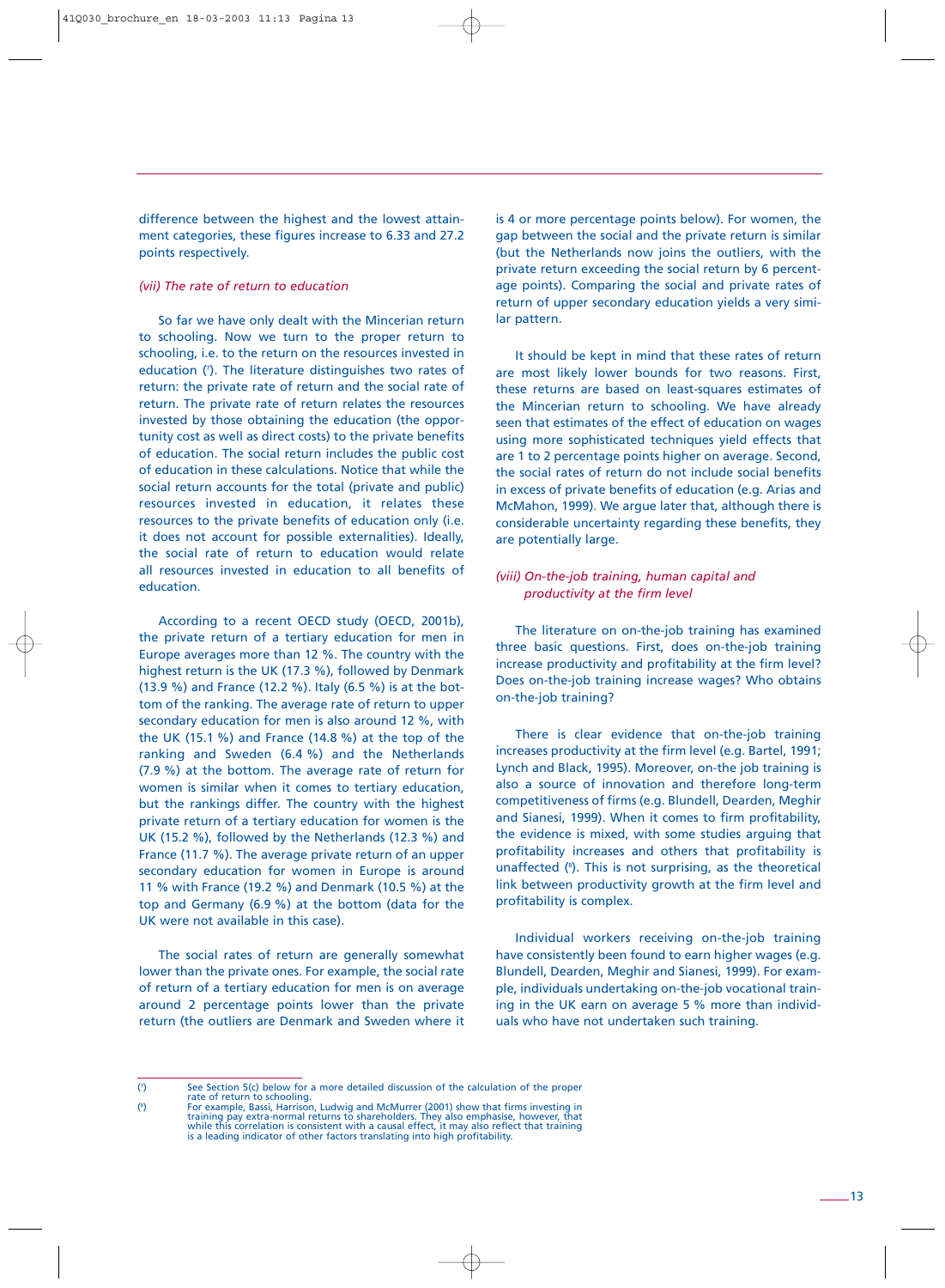Regarding the question of who obtains on-the-job training, the evidence indicates that on average training is given to workers with higher ability and more education. Hence, the three components of human capital (early human capital, formal education, and on-thejob training) tend to be complementary over the life cycle of workers (e.g. Lynch and Black, 1995). Still, onthe-job training of workers with low qualifications has large effects on their productivity (e.g. Blundell, Dearden, Meghir and Sianesi, 1999). There is also evidence that training is especially productive in a rapidly changing technological environment (e.g. Bartel and Sicherman, 1998).

Empirical work at the firm level also indicates a clear link between human capital and productivity at this level (e.g. Lynch and Black, 1995; Blundell, Dearden, Meghir and Sianesi, 1999). Moreover, high human capital workers are a direct source of innovation and hence long-term competitiveness. This is not too surprising, of course, as firms employ more expensive, high human capital workers only if their productivity offsets the higher cost.

#### *(ix) Technological change and the effect of human capital on wages*

The most important explanation suggested for the positive link between wages and schooling is that education enables individuals to adopt, implement, or work with more advanced technologies. After briefly summarising the main theories, we review empirical evidence on the association between technology on the one hand and the demand for human capital, wages and employment on the other. We restrict ourselves to the analysis of studies using direct measures of technology.

The last few decades have witnessed major technological changes, such as the rapid spread of computers, the expansion of computer-assisted production techniques and robots, and new information and communications technologies. How do these changes affect the relative demand for high human capital workers? Basically two hypotheses exist, which try to explain the relation between the relative demand for high human capital workers and technological change. The first hypothesis relates the rate of technological change and the demand for high human capital workers. If highly educated workers have a comparative advantage in adjusting to new technologies and implementing them, then the spread of these new technologies is likely to increase the demand for high human capital workers relative to low human capital workers. If the increase in the demand for high human capital workers outstrips the increase in supply, the Mincerian return to schooling increases. The second hypothesis claims that new technologies introduced in the last few decades are skill biased, i.e. they replace labour-intensive tasks and are complementary to high human capital workers. Hence, the transition to new technologies results in an increase in the demand for human capital holding output and relative prices constant.

Clear evidence exists that more computerised or R & D-intensive industries increased their demand for college-educated workers at a faster rate in the 1980s. For example, Machin and Van Reenen (1998), using R & D intensity at the industry level as a measure of technology, provide evidence for skill-biased technological change in Denmark, France, Germany, Japan, Sweden and the UK. Berman, Bound and Griliches (1994) and Autor, Katz and Krueger (1998) document a strong positive correlation between the level of computer investment and the demand for human capital at the industry level. Using a cross-section of US plants, Doms, Dunne and Troske (1997) also come to the conclusion that better technologies are accompanied by a higher demand for human capital. Looking at the same plants at different points in time, however, reveals that plants that adopt new technologies have a higher proportion of high human capital workers even **before** the adoption of new technologies. Human capital is therefore a prerequisite for the implementation of new technologies. Aguirregabriria and Alonso-Borrego (1997), Duguet and Greenan (1997), and Haskel and Heden (1999) come to similar conclusions using data on Spanish, French and British plants.

While evidence exists that technological change affects the relative demand for high human capital workers, only a few studies examine the exact mechanisms. Some authors conjecture that organisational change might play a key role (e.g. Dunne, Haltiwanger and Troske, 1996; Machin and Van Reenen, 1998). In most industrialised countries, there has been a trend towards less hierarchy and more flexible organisational forms, as workers are given more autonomy and perform a wider range of tasks. Caroli and Van Reenen (1999) use a panel of British and French plants in order to investigate whether organisational changes such as the decentralisation of authority, delayering of managerial functions, and increased multitasking affect the demand for human capital. They find these changes tend to reduce the demand for low human capital workers and lead to greater productivity growth (especially in establishments with higher average levels of human capital).

The increase in the Mincerian return to schooling and the rise in wage inequality in the United States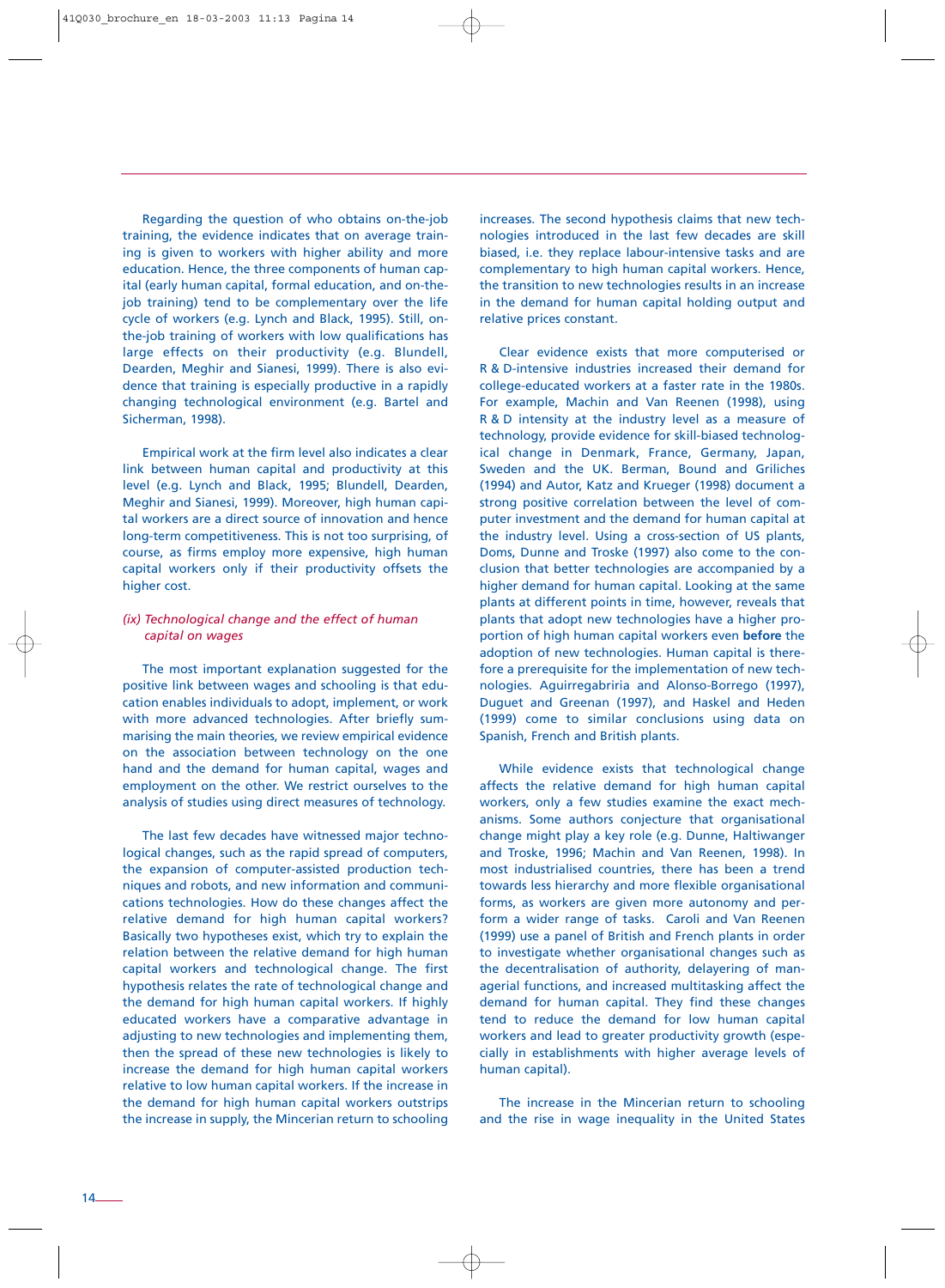during the 1980s, combined with the widespread notion that technological change may be the driving force behind it, triggered a large number of studies on the link between wages and technological change. The consensus emerging from these studies is that the increase in the schooling wage premium and the rise in wage inequality are driven by technological change. For example, Mincer (1993) shows that the relative earnings of college graduates in the United States increased with the aggregate R & D intensity between 1963 and 1987. Krueger (1993) argues that the wage structure has been changed by the widespread introduction of computers. Allen (2001) finds that the schooling wage premium between 1979 and 1989 rose most in industries with a greater R & D and high-tech capital.

At the firm and industry level, there appears to be no robust positive correlation between technological change and wages of high human capital workers (e.g. DiNardo and Pischke, 1997; Entorf and Kramarz, 1998). This is not too surprising, however, as skill-biased productivity growth at the level of a single firm or industry will translate into increased demand for human capital but not into wages in a competitive environment.

#### *(x) Technological change and employment*

To understand the theoretical effect of technological change on employment, assume that a firm decides to implement a computer-assisted production process. The implementation of this new process allows the firm to produce the same amount of output with a lower level of employment, generating a negative employment effect. This translates into a cost reduction and lower prices. Lower prices may translate into larger demand and therefore output, generating a positive employment effect. Whether employment is higher before or after the adoption of the new technology depends on a variety of factors. The positive employment effect tends to increase with competition in the sector experiencing technological change, the extent of economies of scale, and the elasticity of demand. These considerations imply that the relationship between technological change and employment at the firm and industry level is a priori unclear. Empirical studies on the relationship between employment and technology have been relatively scarce. Analysing manufacturing industries in the OECD, Blechinger, Kleinknecht, Licht and Pfeiffer (1998) show that industries with higher R & D intensity expanded more quickly. Firm-level studies provide a wide variety of results from different countries however. It appears that product innovation has a positive effect on employment growth in Germany but a negative effect in France (e.g. Entorf and Pohlmeier, 1990; Greenan and Guellec, 2000). Evidence concerning process innovations is also mixed (e.g. Blanchflower and Burgess, 1998; Blechinger et al., 1998).

#### *(xi) Non-market returns to schooling*

So far we have only discussed the return to education related to improved labour market performance. There is much literature identifying additional nonmarket returns for individuals and families (e.g. McMahon, 1998). The main component of these additional returns is usually taken to be the positive effect of education on own health and on the health of families headed by better educated individuals. For example, better educated men have a lower risk of death from heart disease, and children of better educated women have lower mortality rates (e.g. Feldman, Makuc, Kleinman and Cornoni-Huntly, 1989). Some studies argue that health benefits can add up to 40 % to the labour market return of schooling (e.g. Wolfe and Zuvekas, 1997). Another important non-market component of the return to schooling is the efficiency of home production, including the management of household finances and the education of children. For example, households headed by more educated individuals achieve higher returns on financial assets and the children of better educated parents stay longer and do better in school (e.g. Solomon, 1975; Angrist and Lavy, 1996). Moreover, better educated individuals are more efficient learners later in life (e.g. Mincer, 1993). These non-market returns imply that the private and social labour market returns to human capital should be seen as lower bounds when making investment decisions.

### **(b) Human capital and growth: macroeconomic evidence**

This section surveys the macroeconomic evidence on the growth effects of education. After briefly reviewing the role of human capital in recent theories of growth, we discuss the specifications most commonly used in empirical work in this area, some econometric issues that arise in their estimation, and the main results of the literature. A more detailed literature review is contained in Section 3 of the appendix to this report (9 ).

#### *(i) Human capital in growth theory*

One of the most distinctive features of the 'new' theories of growth developed in recent years has been the broadening of the relevant concept of capital.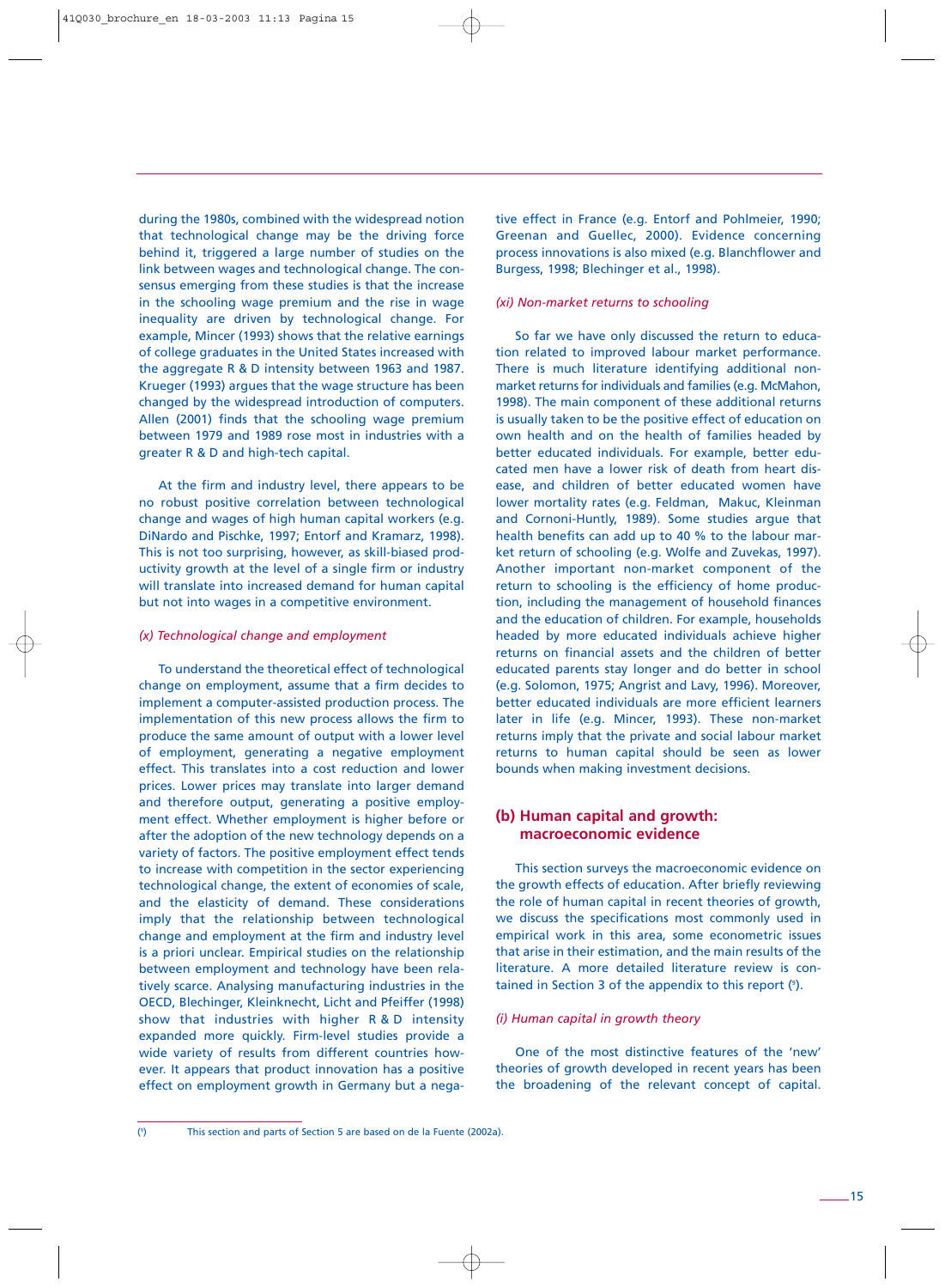While traditional neoclassical models focused almost exclusively on the accumulation of physical capital (equipment and structures), more recent contributions have attributed increasing importance to the accumulation of human capital and productive knowledge and to the interaction between these two factors (<sup>10</sup>).

Theoretical models of human capital and growth are built around the hypothesis discussed in Section 2, namely that knowledge and skills embodied in humans directly raise productivity and increase an economy's ability to develop and to adopt new technologies. In order to explore its implications and open the way for its empirical testing, this basic hypothesis is generally formalised in one of two (not mutually exclusive) ways. The simplest involves introducing the stock of human capital (which will be denoted by H throughout this report) as an additional input in an otherwise standard production function linking aggregate output to the stocks of productive inputs (generally employment and physical capital) and to an index of technical efficiency or total factor productivity (TFP). The second possibility is to include H in the model as a determinant of the rate of technological progress (i.e. the rate of growth of TFP). This involves specifying a technical progress function that may include as additional arguments variables related to R & D investment and the gap between each country and the world technological frontier. We will refer to the first of these links between human capital and productivity as **level effects** (because the stock of human capital has a direct impact on the level of output) and to the second one as **rate effects** (because H affects the growth rate of output through TFP). As will be emphasised later, the distinction between these two types of effects, while conceptually clear, is often less sharp in practice than may appear from the preceding discussion, particularly in models that allow for the diffusion of technology across countries.

Some recent theoretical models also suggest that the accumulation of human capital may give rise to important externalities, as some of the benefits of a more educated labour force will typically 'leak out' and generate benefits that cannot be appropriated by those who undertake the relevant investment in the form of higher earnings, thereby driving a wedge between the relevant private and social rates of return. Lucas (1988), for example, suggests that the average stock of human capital at the economy-wide level increases productivity at the firm level holding the firm's own stock of human capital constant. It is also commonly assumed that the rate effects of human capital through the technical progress function include a large externality component because it is difficult to appropriate privately the full economic value of new ideas. Azariadis and Drazen (1990), and implicitly Lucas (1988) as well, stress that younger cohorts are likely to benefit from the knowledge and skills accumulated by their elders, thus generating potentially important intergenerational externalities that operate both at home and in school. The literature also suggests that human capital can generate more diffuse 'civic' externalities, as an increase in the educational level of the population may help reduce crime rates or contribute to the development of more effective institutions.

#### *(ii) Empirical formulations*

Empirical studies of the productivity effects of human capital (or more broadly, of the determinants of economic growth) have followed one of two alternative approaches. The first involves the specification and estimation of an ad hoc equation relating growth in total or per capita output to a set of variables that are thought to be relevant on the basis of informal theoretical considerations. The second approach is based on the estimation of a structural relation between the level of output or its growth rate and the relevant explanatory variables that is derived from an explicit theoretical model built around an aggregate production function and, possibly, a second function that describes the determinants of technical progress.

This basic framework for the 'structural' analysis of the determinants of growth can give rise to a large number of empirical specifications. As explained in greater detail in Box 2, the production function can be estimated directly with the relevant variables expressed in levels or in growth rates when reliable data are available for the stocks of all the relevant production inputs. Alternatively, its parameters can be recovered from other specifications (convergence and steady state equations) that are designed for estimation when only data on investment flows (rather than factor stocks) are available. These specifications can be derived from production functions by replacing factor stocks or their growth rates by convenient approximations constructed using observed investment rates.

 $(10)$ 

9) See especially Lucas (1988), Romer (1989), Azariadis and Drazen (1990), Mankiw, Romer<br>and Weil (1992) and Jones (1996). Some recent studies in this literature draw on earlier<br>work by Uzawa (1965), Nelson and Phelps (196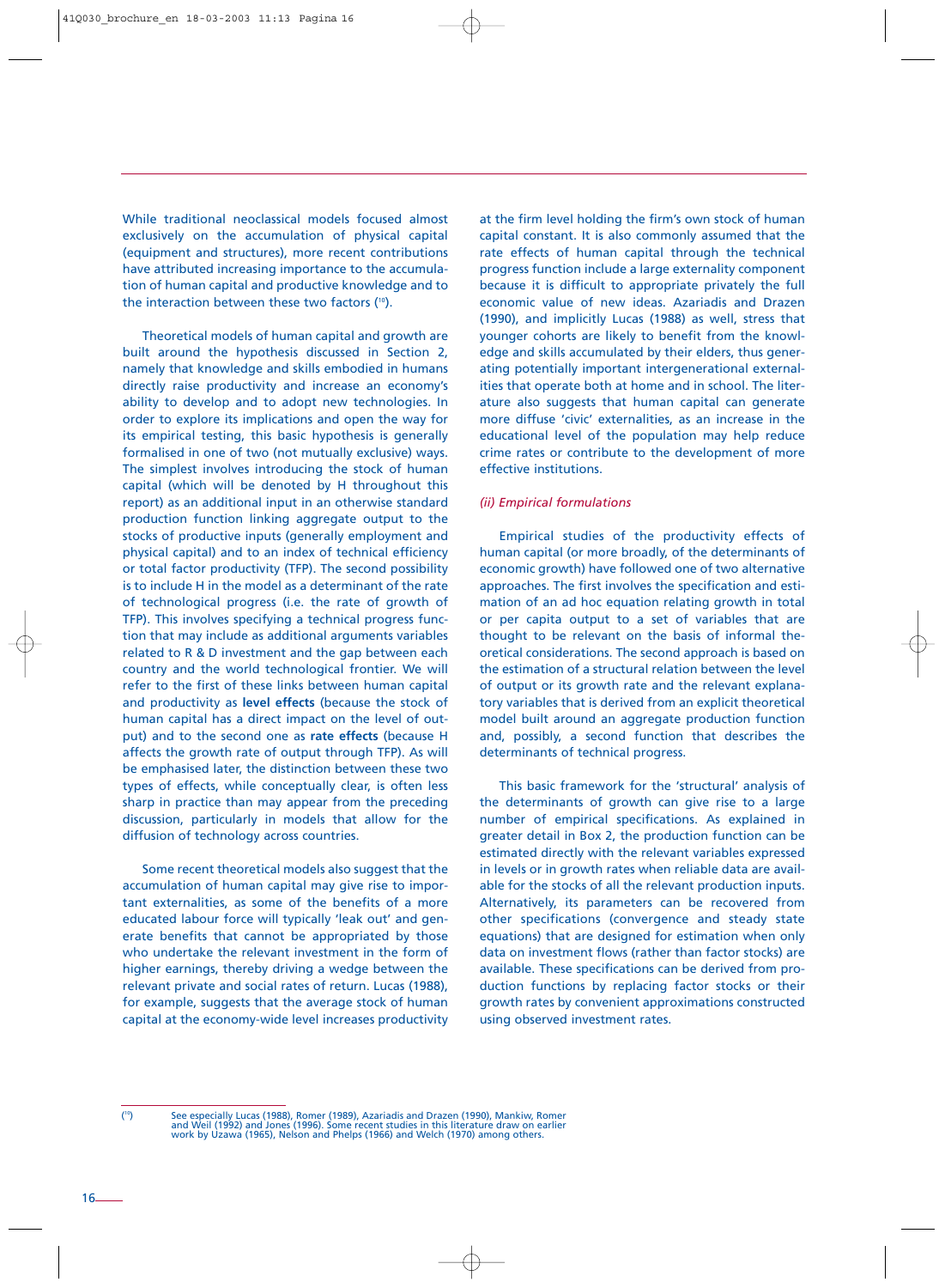#### **Box 2: Some commonly used growth specifications**

Many studies of the determinants of growth assume an aggregate Cobb-Douglas production function of the form

$$
(1) Y_{it} = A_{it} K_{it}^{\alpha k} H_{it}^{\alpha h} L_{it}^{\alpha l}
$$

where  $Y_{it}$  denotes the aggregate output of country  $i$  at time *t*,  $L_i$  is the level of employment,  $K_i$  the stock of physical capital,  $H_{it}$  the average stock of human capital per worker, and  $A_{it}$  an index of technical efficiency or total factor productivity (TFP) which summarises the current state of the technology and, possibly, omitted factors such as geographical location, climate, institutions and endowments of natural resources. The coefficients α*i* (with  $i = k, h, l$  measure the elasticity of output with respect to the stocks of the different factors. An increase of 1 % in the stock of human capital per worker, for instance, would increase output by <sup>α</sup>*h* %, holding constant the stocks of the other factors and the level of technical efficiency.

For estimation purposes it is generally convenient to work with equation (1) in logarithms or in growth rates. Using lower case letters to denote logarithms, and the combination of lower case letters and the symbol '∆' to denote growth rates, this yields the following two specifications:

(2) *yit* =  $a_{it} + \alpha_k k_{it} + \alpha_h h_{it} + \alpha_l l_{it} + \varepsilon_{it}$ 

(3)  $\Delta y_{it} = \Delta a_{it} + \alpha_k \Delta k_{it} + \alpha_h \Delta h_{it} + \alpha_l \Delta l_{it} + \Delta \varepsilon_{it}$ 

where *ε<sub>it</sub>* and ∆*ε<sub>it</sub>* are stochastic disturbances.

One difficulty that arises at this point is that both equations (2) and (3) contain terms that are not directly observable (in particular, the level of TFP,  $a_{in}$ , or its growth rate,  $\Delta a_{it}$ ). To proceed with the estimation, it is necessary to make further assumptions about the behaviour of these terms. Different assumptions will generate different econometric specifications. The simplest possibility is to assume that the rate of technical progress is constant over time and across countries, i.e. that  $\Delta a_i = g$  for all *i* and *t*. In this case, *g* can be estimated as the regression constant in equation (3) and  $a_{it}$  is replaced in equation (2) by  $a_{i_0}$  +  $gt$ , where  $a_{i_0}$  and  $gt$  give rise to countryspecific constants and a common trend respectively.

An alternative and more sophisticated approach is to specify ∆a<sub>it</sub> in equation (3) as a function of other variables. A relatively general specification of this technical progress function (that reflects those used in the studies reviewed in the appendix to this report and allows for rate effects from human capital) would be given by

(4) 
$$
\Delta a_{it} = \gamma_{io} + \gamma_b b_{it} + \gamma_h H_{it} + \gamma_{bh} H_{it} b_{it} + \gamma_R D_{it}
$$

where *H* is the average stock of human capital, *RD* a measure of R & D expenditure and  $b_{it}$  is some proxy for the technological gap between country *i* and the world best practice frontier.

When data on factor stocks or their growth rates are not available (or are not considered reliable), observed investment rates can be used to construct approximations to the variables that enter equations (2) and (3). These approximations are typically obtained by using a generalised Solow model in the manner suggested by Mankiw, Romer and Weil (1992). In such a model, long-term equilibrium values of factor ratios are simple functions of investment rates, and the behaviour of these ratios away from such an equilibrium can be approximated as a function of investment rates and initial income per worker. If we are willing to assume that most countries are reasonably close to their long-run equilibria, equation (2) can be replaced by an equation relating output per worker to investment rates in physical and human capital. Otherwise, the equation will also include initial output per worker as an additional regressor in order to pick up transitional dynamics along the adjustment to the long-run equilibrium. Two rather standard specifications of the resulting **steady state and convergence equations** (which do not allow for rate effects) would be

(5) 
$$
q_{ik} = a_{ik} + gt + \frac{\alpha_k}{1 - \alpha_k - \alpha_h}
$$
 ln  $\frac{s_{ki}}{\delta + g + n_{ik}}$   
and

$$
\textbf{(6)} \ \ \Delta q_n=g+\beta\Bigg(\frac{\alpha_s}{1-\alpha_s-\alpha_n}\ln\frac{s_{sn}}{\delta+g+n_n}+\frac{\alpha_n}{1-\alpha_s-\alpha_n}\ln\frac{s_{sn}}{\delta+g+n_n}\Bigg)+\beta\big(a_n+gt\big)-\beta q_n
$$

where  $s_k$  and  $s_h$  stand for investment in physical and human capital, measured as a fraction of GDP, *n* for the rate of growth of employment or the labour force and  $\delta$  for the rate of depreciation (which is assumed to be the same for both types of capital). The parameter  $\beta$  measures the speed of convergence towards the long-run equilibrium and can be shown to be a function of the degree of returns to scale in both types of capital considered jointly and of the length of the period over which we are taking observations.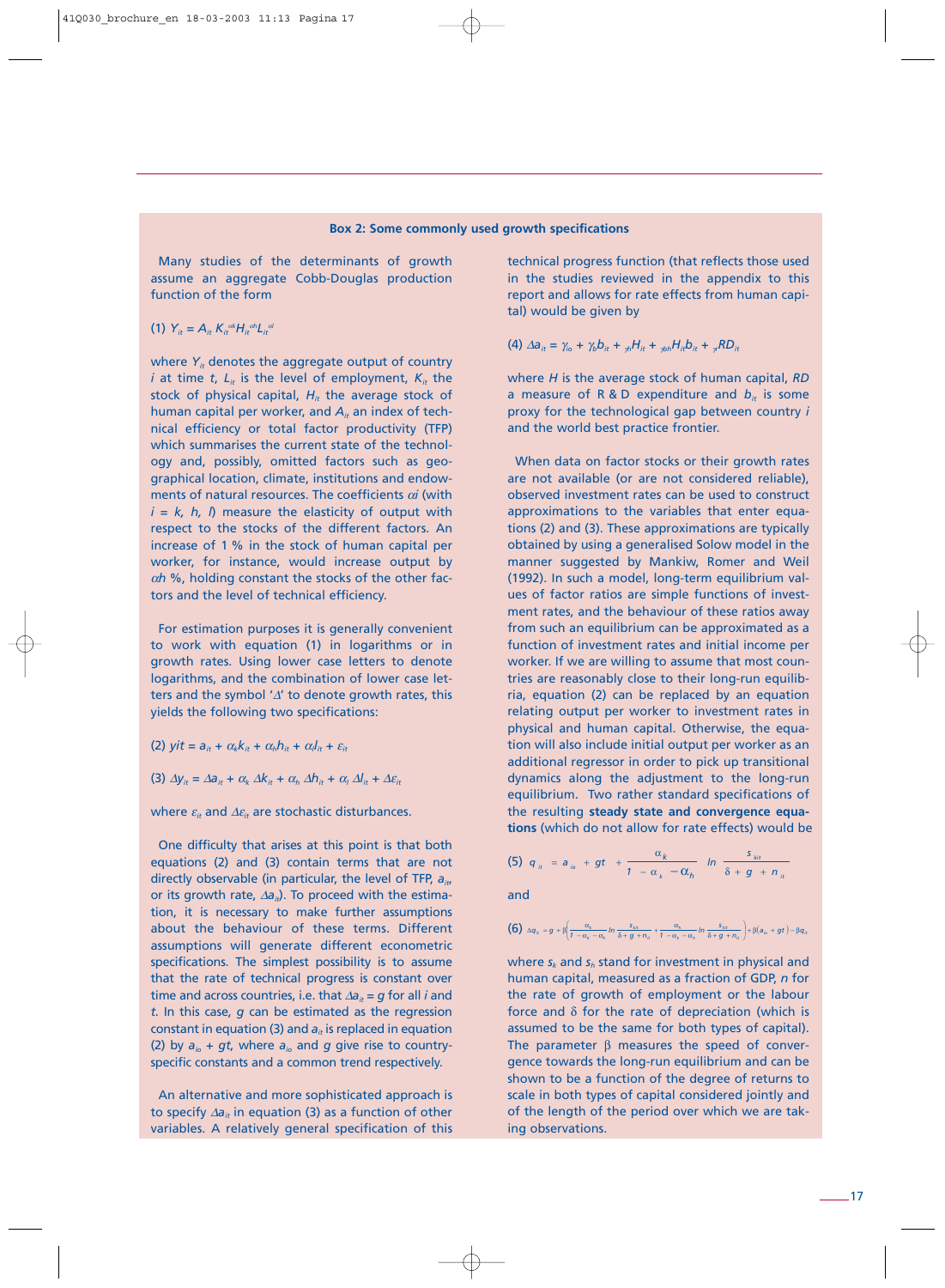So far, we have implicitly assumed that the stock of human capital per worker, *H*, is directly observable. In practice, however, what we observe is typically average years of schooling, *YS*, and the estimation of the empirical model requires some assumption about the form of the function relating these two variables,  $H = g(YS)$ . Substituting this function into equation (1), we obtain a reduced-form production function relating *Y* to *YS*. To avoid any confusion, we will refer to the elasticity of this reduced-form production function with respect to years of schooling as  $\alpha_{\gamma s}$  (notice that this parameter will generally be different from α*h*). Similarly, when *YS* replaces *H* in the technical progress function (4), we will use the notation γ<sub>/S</sub> for the rate effects parameter that measures the contribution of an additional year of schooling to the rate of TFP growth.

A fairly common assumption in the literature about the nature of  $g()$  is that  $H = YS$ . In this case, all the equations shown above remain valid, with *H* replaced by *YS* and α*h* replaced by α<sub>*YS*</sub>. A second possibility is to assume that

This is often called a Mincerian specification because it is consistent with the functional form commonly used in the microeconometric wage equations pioneered by Mincer (1974). (See Box 1 above.) In this case, the exponential in equation (7) undoes the logarithm in the Cobb-Douglas and the equations above have to be modified accordingly. In particular, logs of *H* must be replaced by levels of *YS* and growth rates of *H* by average changes in *YS*. Notice that if we embed equation (7) into the Cobb-Douglas function given in equation (2), the coefficient of *YS* in the resulting equation,  $\rho = \alpha_h \theta$ , will measure the percentage increase in output that follows from an increase of one year in average school attainment. We will refer to  $\rho$  as the aggregate or macroeconomic Mincerian return to schooling. As will become clear later, this variable must be distinguished from the 'proper' rate of return to schooling, which will be defined and calculated in Section 5(c).

### (7) *H = exp (*θ*YS).*

In what follows, we will be particularly interested in the values of three technical parameters that can be recovered from structural specifications. The first two are alternative measures of the intensity of level effects: the elasticity of aggregate output with respect to average educational attainment (aYS) and what we will call the macroeconomic or aggregate Mincerian return to schooling (r). The first of these parameters measures the percentage increase in output that would result from a 1 % increase in average schooling, and the second the percentage increase in output that would follow from an increase of one year in average attainment. We can go from aYS to r by dividing the first coefficient by average attainment in years and vice versa. The third parameter of interest (gYS) measures the intensity of rate effects, i.e. the contribution of one additional year of schooling to the growth rate of total factor productivity.

#### *(iii) Econometric issues*

As we have already noted, measurement error is always an issue in the literature we are reviewing because the years of schooling variable used in most empirical applications is surely a rather imperfect measure of human capital. But even abstracting from this, poor data quality is likely to be an important problem because most existing data sets on cross-country educational attainment seem to contain a considerable amount of noise arising from various inconsistencies in the primary data used to construct them (11). Such noise can generally be expected to introduce a downward bias in the estimated human capital coefficients (i.e. a tendency to underestimate their values) because it generates spurious variability in the measured stock of human capital that will not be matched by changes in productivity.

Krueger and Lindahl (2001) discuss some techniques that can be used to construct approximate measures of the quality of different schooling data sets and to correct for measurement error. The information content of a noisy indicator of human capital *(H)* can be measured by its **reliability ratio**, defined as the ratio of signal to signal plus measurement noise in the data. Estimates of this ratio can be obtained when several measures of schooling are available, and the results can be used to estimate the size of the biases generated by errors in measurement. It turns out, in particular, that the expected value of the coefficient obtained by standard methods (ordinary least squares) when *H* is measured with error will be the product of the true value of the parameter and an 'attenuation' coefficient that increases with the reliability ratio of the *H* series used in the estimation (12).

 $(11)$ 

See Section 2 of the appendix for a discussion of the data sets most commonly used in<br>empirical growth analyses.<br>When H is the only regressor, this coefficient is the reliability ratio itself. Otherwise, the<br>error is larg  $(12)$ atory variables in the productivity equation.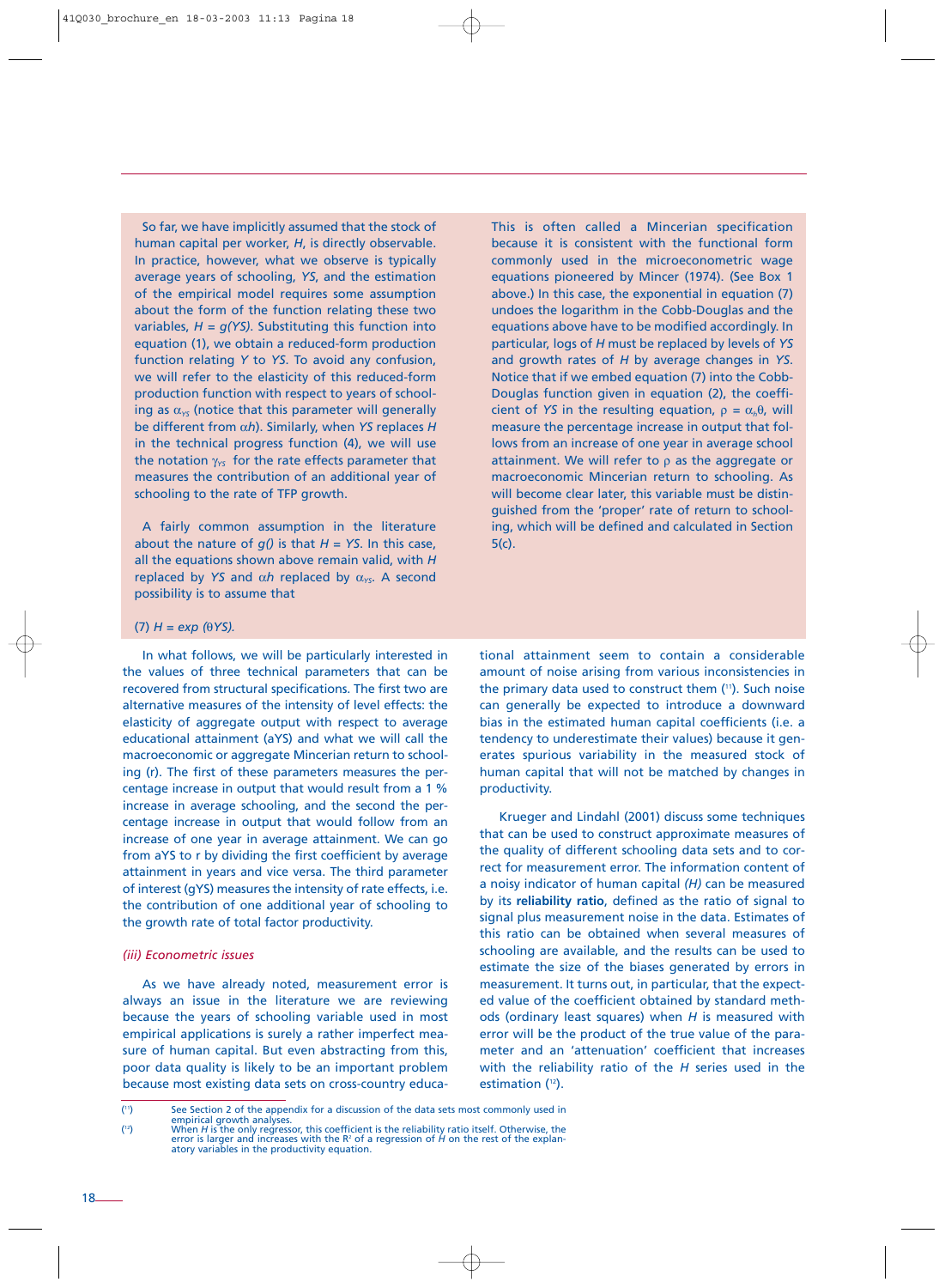#### **Box 3: Reverse causation**

Technically, the source of the reverse causation bias is that the feedback effects of income on education can generate a correlation between schooling and the disturbance of the production function, thereby violating the conditions that are necessary for the consistency of least-squares estimators. To illustrate the nature of the problem, suppose that we are trying to estimate a per capita production function in logs

(1) 
$$
q_{it} = a_i + gt + \alpha_k (k_{it} - l_{it}) + \alpha_h h_{it} + \varepsilon_{it}
$$

where *q* is log output per worker and the rest of the notation is as in Box 2, and that the demand for education is an increasing function of *q* given by

(2) *hit = Xit*β *+* η*qit +* ν*it*

where X is a vector of other relevant variables and  $\varepsilon_{it}$  and  $v_{it}$  are disturbance terms. In this set-up, a positive shock to income in the first equation (a positive value of ε*it*) will increase (*qit* and hence) *hit* through the second equation. As a result, the regressor  $h_{it}$ will be positively correlated with the disturbance of the production function and its coefficient will be biased upward.

In practice, things are not necessarily quite as bad as the previous discussion may suggest because average schooling is a stock variable that evolves slowly over time and the level of income should only affect it with a lag through changes in enrolment rates. Thus, we should probably replace equation (2) by something like the following system:

(3)  $e_{it} = X_{it} \beta + \eta q_{it} + \varphi E_t g_{it+k} + v_{it}$ 

(4) 
$$
h_{it} = g(e_{it}, \ldots, e_{it-k}, Z)
$$

where  $e_{it}$  stands for the enrolment rate and the unspecified function *g()* describes the determination of  $h_{it}$  as a function of past enrolments. Notice that we are making the enrolment rate a function of the expected future rate of technical progress *(E<sub>t</sub>g<sub>it+k</sub>)* because, as Bils and Klenow (2000) show, increases in this variable increase the return to schooling and therefore its demand. Notice that

with this specification, the problem disappears. Now, a positive shock to income in equation (1) will increase the enrolment ratio through equation (3), but this will not feed back into h until some time in the future, implying that  $h_{it}$  can still be uncorrelated with the contemporaneous disturbance in equation (1).

It would be too hasty, however, to dismiss the problem in this way, for it may very well arise in many of the specifications used in the literature, even when direct measures of educational stocks are used in the estimation rather than enrolment rates. For instance, the omission of fixed effects in the production function in levels is likely to cause trouble even in the model described by equations (3) and (4). In this case, the composite error term in equation (1) would be of the form  $(a_i + \varepsilon_{ii})$  and its time invariant component (the fixed effect) would indeed affect it because it will have influenced enrolment in all previous periods. Hence,  $h_{it}$  is very likely to be correlated with  $(a_i + \varepsilon_{ii})$ , which will again bias its coefficient.

Reverse causation can also be a problem when the production function is estimated in differences (as is often done, partly to remove the fixed effects bias). We now have

(5)  $\Delta q_{it} = g_i + \alpha_k \Delta (k_{it} - l_{it}) + \alpha_h \Delta h_{it} + \Delta \varepsilon_{it}$ 

where we are allowing for the possibility that the rate of technical progress, g, may differ across countries. If equation (5) is well specified, its disturbance term ∆ε<sub>it</sub> should only contain true random shocks to the growth rate that cannot be anticipated by agents and should not therefore feed back to ∆*hit* through equations (3) and (4). But if this is not the case and the error term contains some systematic component of the growth rate that agents can anticipate (e.g. a fixed country effect in rates of technical progress), we may well find that ∆*h<sub>it</sub>* is again correlated with the (enlarged) disturbance, particularly if the period over which we are computing growth rates is long enough for changes in enrolments to affect the stock of schooling of the labour force.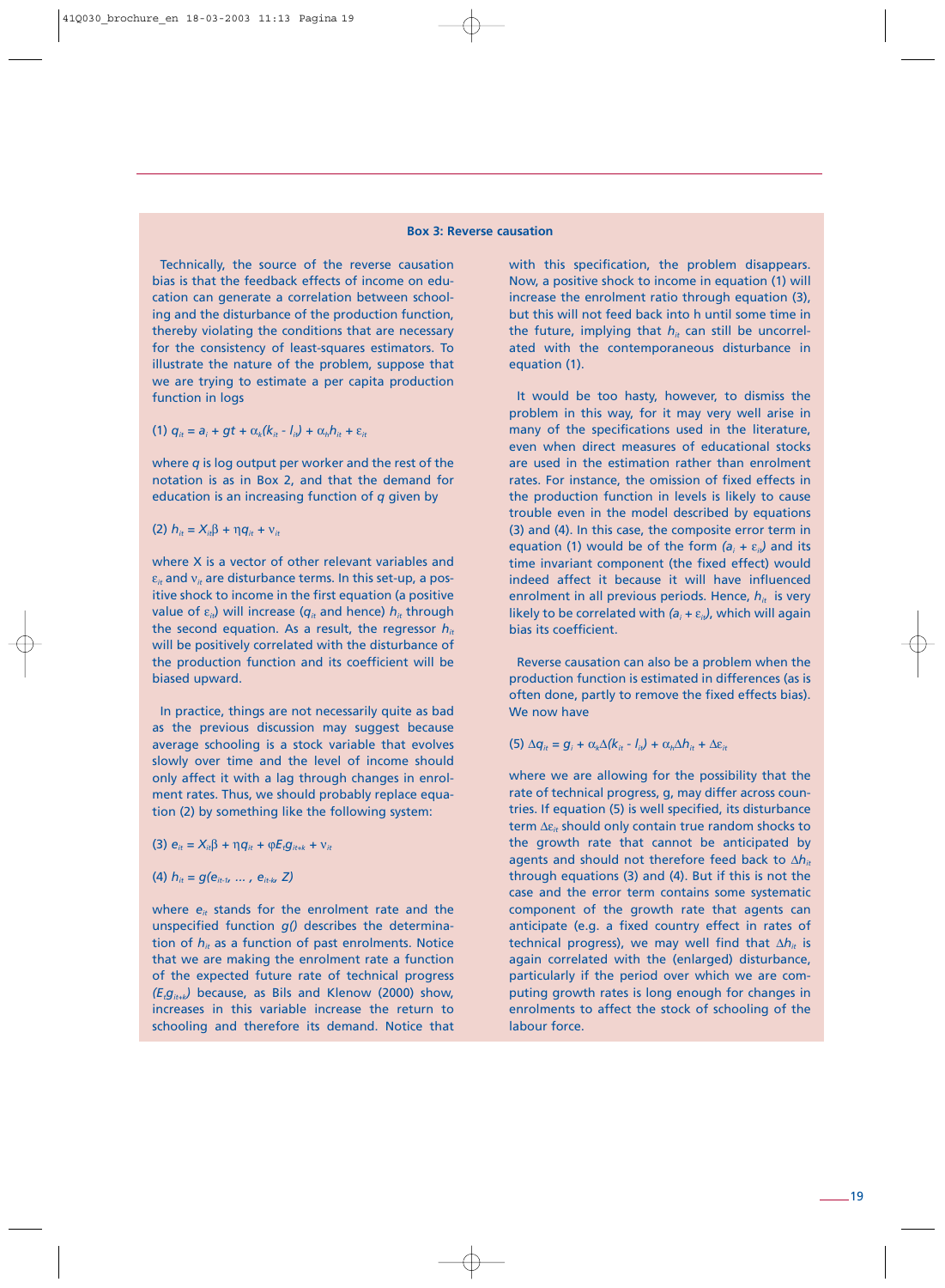Using these techniques, we estimate (see Section 2(a) of the appendix) that the average reliability ratio of the available cross-country schooling data sets ranges, for a sample of industrial countries, between 10 and 60 % depending on how the data are measured (i.e. in levels, logarithms or growth rates). This implies that the coefficients estimated in most empirical studies, which do not correct for this problem, are likely to suffer from very significant downward biases and will underestimate the true impact of schooling on growth. The bias will tend to be smaller for estimates obtained using the data in levels or logs, but is likely to be extremely large in specifications that use growth rates of schooling calculated over relatively short periods (13).

A second standard concern when we are trying to estimate the impact of education on productivity is that reverse causation from income to schooling may generate an upward bias in the estimated coefficient of human capital in the production function. The nature of the problem is discussed in greater detail in Box 3, but it essentially arises because the feedback effects of income on the demand for education can make it difficult to determine to what extent the observed correlation between income and schooling reflects the fact that rich countries demand more education for consumption purposes as well as the contribution of education to productivity that we want to measure.

Since the upward bias arising from reverse causation will work to offset the downward bias from measurement error and may even be larger, there is always some uncertainty about the net bias that remains in any given estimate of the relevant human capital coefficients. While we are not aware of any simple way of estimating the size of the reverse causation bias, the discussion in Box 3 suggests that it may not be very large, particularly in models that control for TFP differences across countries and/or for the determinants of the rate of technological progress and that make use of variables measured in levels or in growth rates calculated over relatively short periods. The main reason for this cautious optimism is that average schooling is a stock variable that evolves slowly over time and should be affected by the level of income only with a considerable lag following changes in enrolment rates (which should indeed be sensitive to income levels). Hence, while reverse causation is likely to be a serious problem when we consider average growth rates over long periods, changes in income over shorter periods should not have time to feed through to schooling stocks. A careful specification of other aspects of the model is also important because the reverse causation problem arises when the residual of the productivity or growth equation is not a 'clean' random disturbance but contains systematic components of income or the growth rate that will enter the enrolment equation describing the demand for education because they can be anticipated by individuals. If such contamination can be avoided by controlling for all or most of the relevant factors, the model should yield more accurate estimates of the effects of schooling on productivity.

The preceding discussion suggests that the choice of specification involves a complex trade-off between different econometric problems, for some of the things that may be done to reduce the reverse causation bias are likely to increase measurement error and vice versa. An additional consideration has to do with the ability of different specifications to capture indirect productivity effects from human capital that involve uncertain and possibly long delays. Specifications that make use of growth rates computed over relatively short periods are unlikely to pick up what we have called rate effects unless these start to work almost immediately, which seems rather implausible. In order to estimate these indirect effects, it may be preferable to work with average growth rates over longer periods or with the data in levels, but it is difficult to be sure that the higher human capital coefficients typically generated by these specifications (<sup>14</sup>) are not the result of reverse causation bias.

#### *(iv) A brief review of the empirical evidence*

Section 3 of the appendix to this report contains a detailed survey of the macroeconomic literature on growth and human capital. The picture that emerges from this review of the empirical evidence is somewhat mixed but ultimately encouraging. As we have seen, academic economists have traditionally been inclined to consider educational expenditure a key component of national investment with a substantial pay-off in terms of output growth, and have often assigned to the accumulation of human capital a central role in formal models, particularly in the recent literature on endogenous growth. This optimism seemed to be confirmed by a first round of cross-country empirical studies of the determinants of growth, where a variety of educational indicators were consistently found to have the expected positive effect (<sup>15</sup>). A second round of such studies, however, produced rather disappointing results using more

 $(13)$ 

<sup>(</sup> (

The average reliability ratio is only 0.278 for the data in quinquennial growth rates, and<br>0.098 for level differences taken at the same frequency.<br>19 See, among others, Landau (1983), Baumol, Batey Blackman and Wolf (1989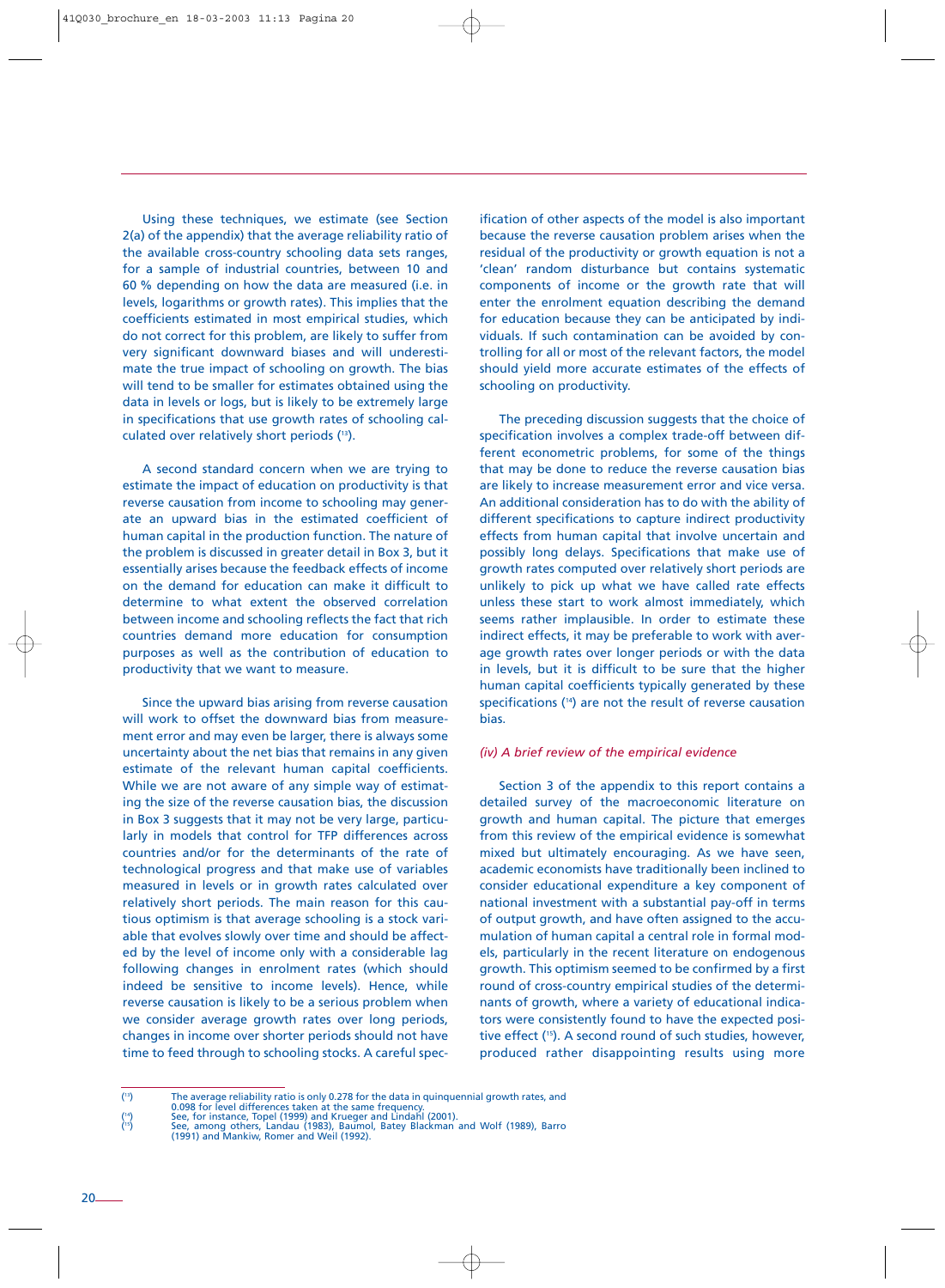sophisticated econometric techniques and even led some researchers to explicitly question the link between education and growth (<sup>16</sup>). In recent years, the evidence seems to be accumulating that such negative results were largely due to poor data and various econometric problems (17). Recent studies that make use of improved data sets or allow for measurement error strongly suggest that investment in education does have a substantial impact on productivity growth (<sup>18</sup>).

Our review of the empirical literature shows that it has proved surprisingly difficult to separate level from rate effects, with different studies reaching opposite conclusions about their relative significance. This may be partly an estimation problem, as the high correlation between schooling levels and growth rates and of these variables with other regressors can make it difficult to untangle their separate effects in a growth regression (19). But there are also plausible theoretical specifications in which the two effects may be difficult to identify separately. In particular, the distinction between them tends to become blurred once we allow for technological diffusion. In this context, an increase in human capital does make for faster technological change, but this effect gradually exhausts itself as the country comes closer to the world technological frontier and TFP growth stabilises. As a result, the rate effect becomes a level effect over the medium or long run and, if convergence to the 'technological equilibrium' is sufficiently fast, the two effects cannot be separated.

As the previous discussion suggests, there remains considerable uncertainty about the size of the relevant macroeconomic human capital coefficients and about the relative importance of level and rate effects. The range of existing estimates is extremely large even when we restrict ourselves to recent studies that make use of the latest available data sets and find evidence of positive growth effects. In Section 5(a) we draw on our discussion of the relevant econometric and specification issues and on the detailed literature review contained in the appendix to try to identify a plausible range of parameter values. What we consider to be the most plausible estimates in the literature suggest that, all other

things being equal, an additional year of average school attainment increases the level of aggregate productivity by around 5 % on impact and by a further 5 % in the long run. This second effect reflects the contribution of human capital to technological progress, i.e. to the development and adoption of new technologies and to the continued improvement of existing production processes.

So far, we have concentrated on studies that have tried to measure the contribution of increases in the quantity of schooling to productivity growth. Some interesting recent research, however, provides strong evidence that the quality of schooling may be just as important for growth as its quantity, if not more. These studies include mean national scores in standardised achievement tests as explanatory variables in standard growth equations and find large and significant productivity effects. Some of these studies have also analysed the relationship between student achievement and school expenditure with mixed results. Measures of school resources such as pupil to teacher ratios and average teacher salaries are found to have a significant positive effect on performance in some studies but not in others  $(20)$ . Another important recent finding is that most countries with high average performance of students approaching the end of compulsory schooling are also very successful in raising the performance of students from the most disadvantaged backgrounds (OECD, 2001c). Hence, there is scope for education policies that both raise the average quality of human capital and improve social cohesion.

#### *(v) Externalities at the city and regional levels*

As we mentioned earlier, comparisons between micro- and macroeconometric estimates of the Mincerian returns to schooling may provide a way to assess whether there are externalities associated with the accumulation of human capital. One problem with such comparisons, in addition to those noted above, is that both types of studies generally use quite different data sources. A series of recent studies sidesteps this problem by using the same data source to estimate the

 $(16)$ <sup>16</sup>) Studies that report largely negative findings include Kyriacou (1991), Benhabib and<br>Spiegel (1994), Pritchett (1995), whose first version is from 1995), Islam (1995) and<br>Caselli, Esquivel and Lefort (1996).<br>17 One of

 $(17)$  $(18)$ 

dies waste all the information contained in the cross-sectional variation of the data. See<br>Section 3 of the appendix.<br><sup>19</sup>) See, for instance, de la Fuente and Doménech (2000), Krueger and Lindahl (2001),<br>19) For instance,  $(19)$ 

 $(20)$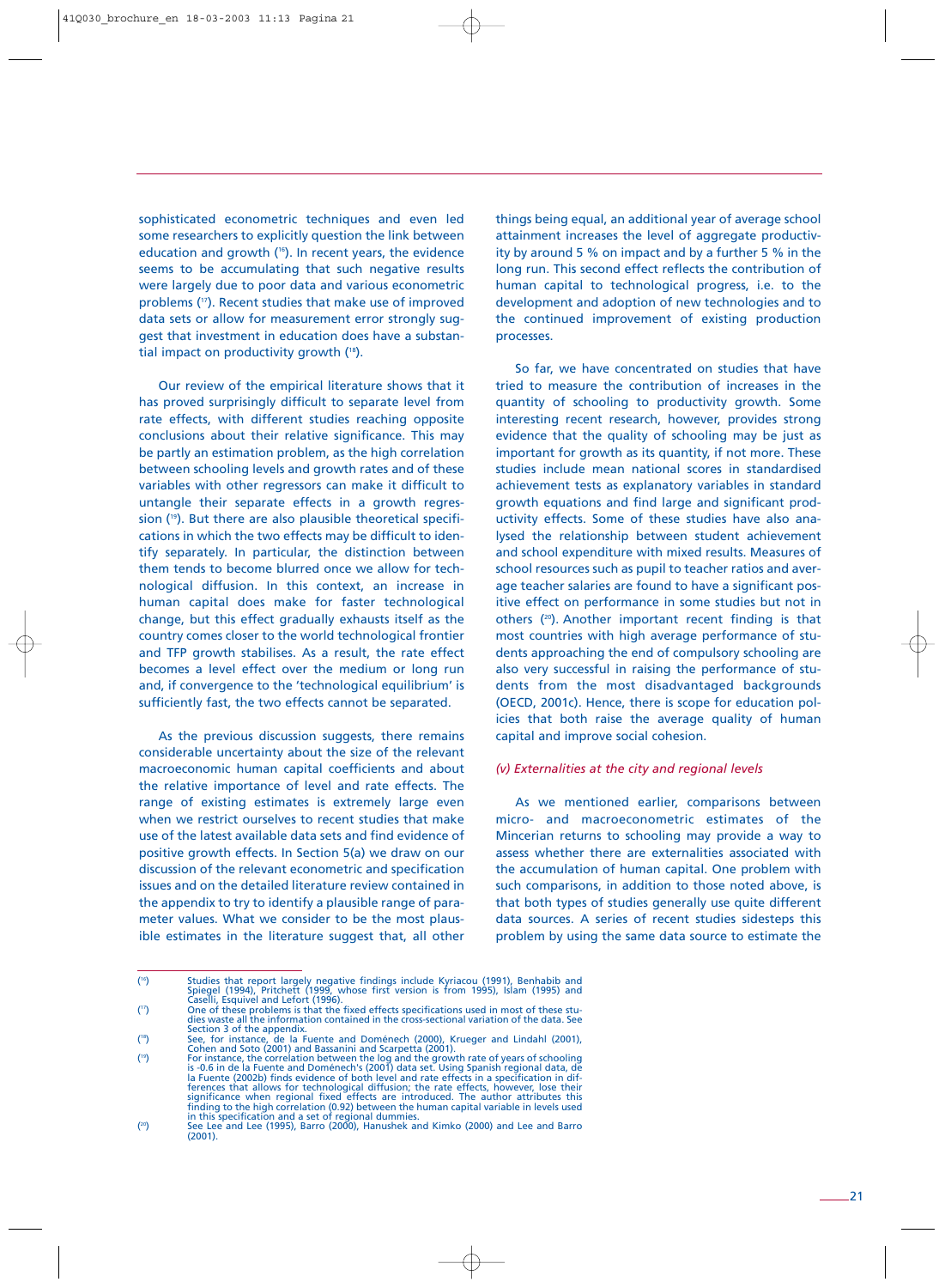returns to schooling within a given country both at the individual level and at the level of cities or regions. (See, for instance, Acemoglu and Angrist (2000) and Rudd (2000) at the regional level, and Rauch (1993), Ciccone and Peri (2000) and Moretti (2000) at the city level.)

These studies estimate human capital externalities in two steps. The first step consists of estimating the wage differential between identical individuals working in different cities or regions. This is done using standard Mincerian wage regressions. The second step relates estimated wage differentials between identical individuals in different cities or regions to differences in the average level of human capital between cities or regions. If wage differentials can partly be explained by differences in the average level of human capital, then these studies conclude that there are human capital externalities. Because of the lack of appropriate data, none of these studies is done at the country level.

The findings in this literature range from no human capital externalities to moderate and large externalities. For example, Rauch (1993) finds that a one-year increase in average years of schooling at the city level is associated with an external effect on city productivity of 3 %.

# **4. Social capital and growth**

Social capital as a determinant of economic growth has received much attention in the last decade. It is important to understand at the outset, however, that social capital research is still at its beginning and that it should be seen as a collection of suggestive arguments and pieces of empirical evidence, rather than as a set of conclusions that can be of direct use in the formulation of economic policy.

The term social capital was rendered popular by the contributions of Coleman (1988, 1990) and Putnam (1993a and 1995b) and by now the World Bank (2002) has a web site with an entire electronic library on the subject. There are many subtle aspects to defining social capital. For our purpose, it is sufficient to see social capital as the norms and social relations embedded in the social structure of a group of people that enable the group or individuals participating in it to achieve desired goals. This definition misses what is sometimes called individual social capital, which is the (social) skills that enable an individual to reap market and non-market returns from interaction with others. These skills might best be seen as a part of the individual's human capital.

Knack and Keefer (1997) examine various possible empirical proxies for social capital and assess their

This finding may, however, be driven by high-productivity cities attracting highly skilled workers, and not by human capital externalities. In fact, Acemoglu and Angrist (2000), Ciccone and Peri (2000) and Rudd (2000) do not find any externalities when they take this possibility into account. Moretti (2000), however, argues that there are large externalities to the share of collegeeducated workers in US cities. Still, the weight of the evidence suggests that human capital externalities are unlikely to explain a significant part of regional productivity differences.

As all of these studies are done at the city or regional level, they are likely to miss externalities that operate at the country level. For example, suppose that there are human capital externalities at the country level because a greater supply of high human capital workers increases the demand for new technologies and hence the incentives to invest in R & D. These externalities will not be picked up at the level of cities or regions because new technologies are developed for larger markets. Human capital externalities at the country level must therefore be assessed by comparing estimates of the effect of human capital on individual wages with estimates of its effect on country-level productivity.

impact on economic growth at the country level. They discuss two main relationships: between trust and civic norms on the one hand and economic growth on the other, and between associational activity and growth. Trust at the country level is basically measured as the percentage of people responding affirmatively to the following world value survey question: 'Generally speaking, would you say that most people can be trusted, or that you can't be too careful in dealing with people?' To capture the strength of norms of civic cooperation, they construct a variable based on answers to various questions about how individuals evaluate anti-civic behaviour. Their main finding is that trust and civic cooperation are associated with stronger economic performance, but that associational activity is unrelated to economic growth. This result is quite robust in their sample but it is still unclear whether it also holds in OECD countries (e.g. Helliwell, 1996a; Zak and Knack, 2001). Temple and Johnson (1998) show that indices of 'social capability' for the early 1960s, adapted from the work of Adelman and Morris (1967), are good predictors of long-run growth for a wide set of developing countries. La Porta, Lopez-de-Silanes, Shleifer and Vishny. (1997) find that social capital improves government performance, including the quality of the bureaucracy and the judicial system. In a study on the development of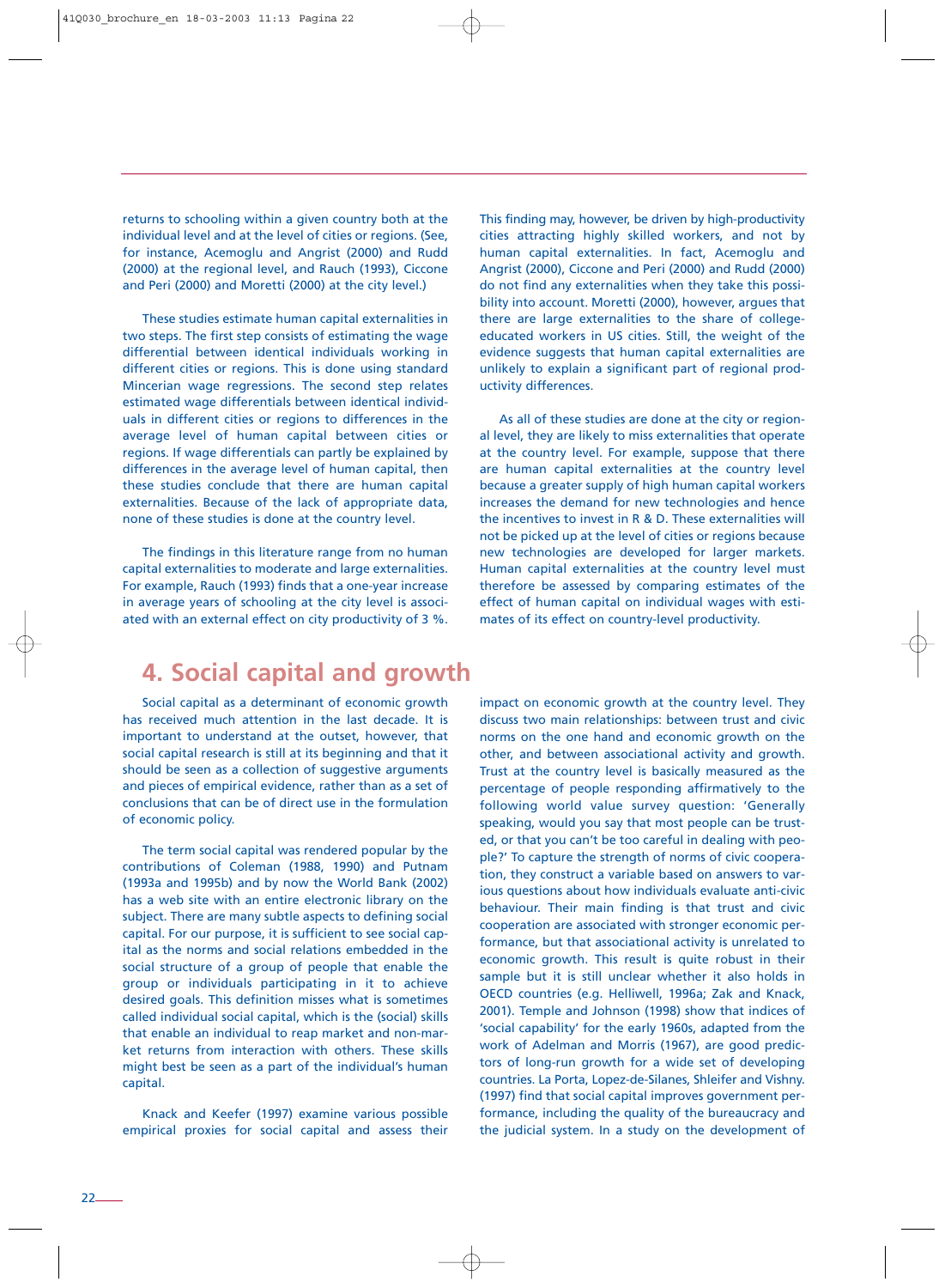secondary education in the United States, Goldin and Katz (1999) argue that social capital affects and is affected by human capital accumulation. Guiso, Sapienza and Zingales (2000) use data on Italian regions to show that social capital enhances financial development and access to credit  $(21)$ .

What determines social capital (or how is it accumulated)? A full answer to this question is not available, but there are some suggestions. For example, DiPasquale and Glaeser (1999) argue that geographical mobility reduces individual incentives to participate in social capital accumulation, and Alesina and La Ferrara (2000a) find that participation in associational activities like religious groups, sport groups, hobby clubs, etc. is higher when income inequality and racial segmentation are lower. Alesina, Baqir and Easterly (1999) document that more ethnically diverse jurisdictions in the United States devote lower shares of spending to core public goods like education and roads, which is consistent with the idea that ethnic diversity translates into less social capital. There are also some studies on the determinants of trust. Knack and Keefer (1997) find that trust and norms of civic cooperation are stronger in countries with formal institutions that effectively protect property and contractual rights, and in countries that are less polarised along lines of class or ethnicity. Helliwell and Putnam (1999) document that higher average education increases trust. Alesina and La Ferrara (2000b) sketch five broad factors influencing how much people trust others: (1) individual culture, traditions and religion; (2) how long an individual has lived in a community with a stable composition; (3) recent personal history of misfortune; (4) the perception of being part of a discriminated group; (5) several characteristics of the composition of one's community, including its racial and income heterogeneity. Glaeser, Laibson, Scheinkman and Soutter. (2000) combine survey and experimental data to identify separately the determinants of trust and of trustworthiness. Two of their findings are that a smaller social distance among individuals, for instance due to joint group membership or the same 'race' or nationality, increases both trust and trustworthiness.

Combining the positive effect of social capital on institutional quality and economic growth with the determinants of social capital suggests that human capital policies that reduce *ex ante* inequality as well as the social distance between individuals, i.e. that increase social cohesion, are likely to improve economic performance.

### **5. Some tentative conclusions**

The literature surveyed in Section 3 and in the appendix to this report provides a broad range of estimates of the coefficients that measure the contribution of human capital to individual earnings and to aggregate productivity. In this section, we attempt to narrow this range by identifying an interval of plausible values for the relevant micro- and macroeconomic parameters. These figures are then used to discuss the contribution of human capital to growth and to cross-country income disparities in a sample of industrial countries, and to construct estimates of the private and social rates of return to schooling from which some tentative policy conclusions are drawn.

### **(a) A plausible range of parameter estimates**

On the whole, the range of variation of existing estimates of the Mincerian returns to schooling is considerably smaller at the microeconomic than at the macroeconomic level. While results vary significantly across countries and periods for reasons that have already been discussed, there is less uncertainty in the microeconomic literature about the extent to which estimates for a given sample may be biased in an upward or a downward direction by different econometric problems. There is widespread agreement, for instance, that the measurement error and ability biases roughly offset each other, and that reverse causation is unlikely to be a major problem because higher wages are more likely to increase the demand for education of the children of currently active workers than that of the workers themselves.

A recent study by Harmon, Walker and Westergaard-Nielsen (HW&W, 2001) provides an estimate of the individual Mincerian returns to schooling parameter (θ) in 15 European countries (mostly EU members) that is based on a meta-analysis of a large number of wage equation estimates undertaken or collected as part of a large research project on the returns to education in Europe. These authors report that the average value of

 $(21)$ 

Besides Putnam's seminal contribution (Putnam, 1993a), these are the only two empirical studies on the role of social capital at the regional level that we are The scarcity of work in this area is due to the fact that there is very little data on institu-tional quality at the regional level.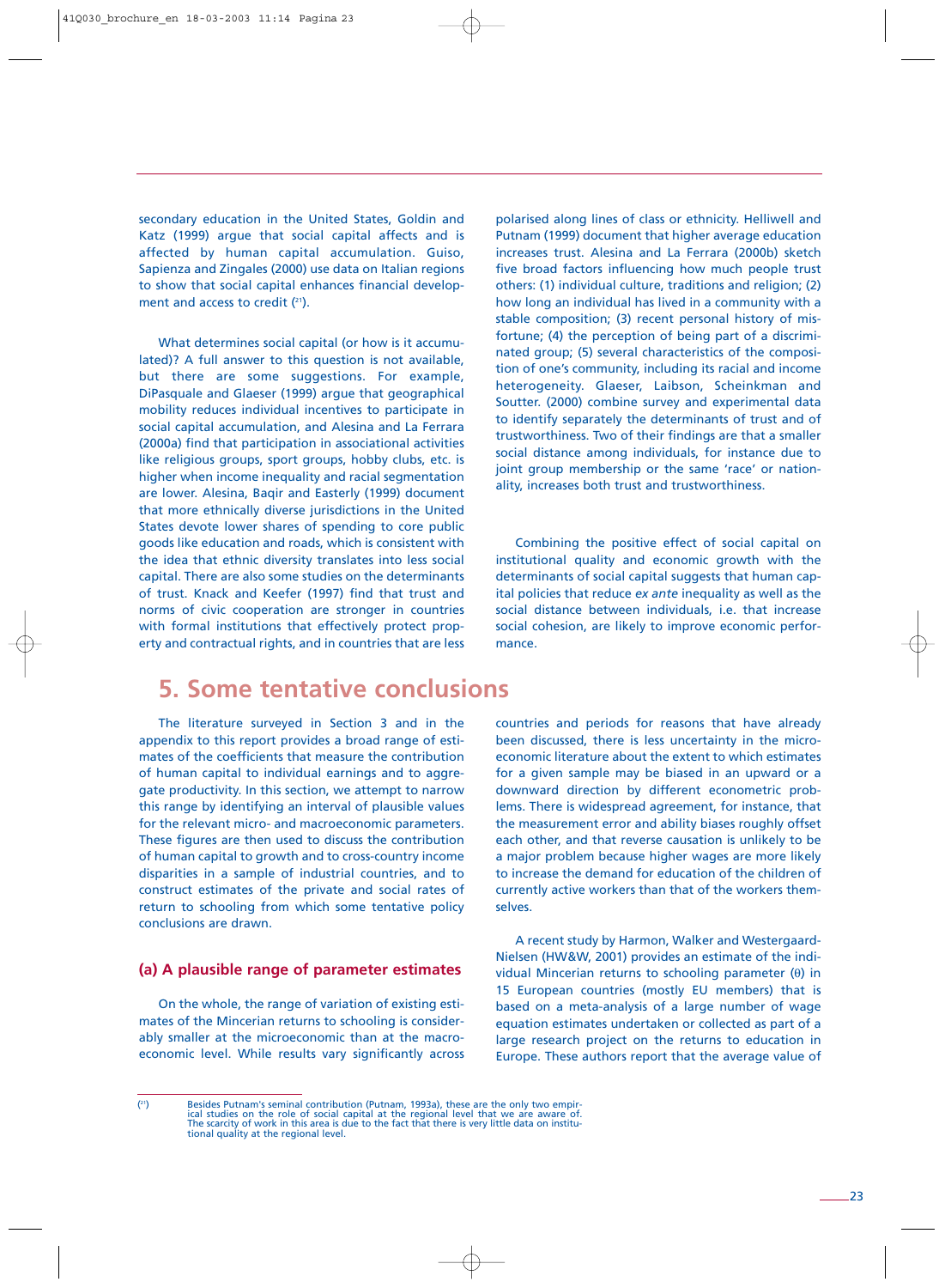θ in Europe is 6.5 % (<sup>22</sup>) and that country means range from around 4.5 to 10 %, with the Scandinavian countries and Italy at the lower end of the distribution and the UK and Ireland at the top.

As we have already noted, wage equation coefficients have to be treated with some precaution when interpreted as estimates of the technical parameter that measures the contribution of schooling to productivity because it is likely that pay scales will reflect labour market institutions and social norms as well as relative productivities. Making some allowance for the distortions created by wage-setting practices, it may be expected that the true value of the Mincerian parameter will lie somewhere between HW&W's central estimate of 6.5 % and their average estimate of 9 % for the Anglo-Saxon countries that appear to have the most flexible labour markets in Europe. Table 1 gathers these two benchmark estimates of the individual 'raw' returns to schooling (q) and the values that result after the adjustment for physical capital that is required to make them comparable to the relevant macroeconomic returns to schooling coefficient (r)  $(^{23})$ .

**Table 1: Benchmark estimates of the individual Mincerian returns parameter (**θ**) and values adjusted for comparison with macroeconomic estimates (**ρ**)**

|                                     | Raw   | Adjusted |
|-------------------------------------|-------|----------|
|                                     | A     |          |
| min. (average)                      | 6.50% | $4.33\%$ |
| max. (Anglo-Saxon countries) 9.00 % |       | 6.00%    |

At the macroeconomic level, identifying a plausible range of values for the relevant parameters is a much more difficult task because the available estimates vary from negative to very large positive values. Drawing on our discussion of the literature, we argue that the elasticity of output with respect to average years of schooling  $(\alpha_{\text{ys}})$  can be expected to lie between 0.394 and 0.535 and that the rate effects coefficient (γ<sub>/S</sub>) should be between 0.0 and 0.9 %. The first set of figures implies that the Mincerian level effects parameter  $(\rho)$  can be

expected to fall between 3.98 and 5.41 % for the case of the average EU country in 1990, as shown in Table  $2(^{24})$ .

|     | Table 2: Benchmark estimates of the<br>macroeconomic level and rate effects<br>parameters |                    |  |  |  |
|-----|-------------------------------------------------------------------------------------------|--------------------|--|--|--|
|     | Level effects Rate effects                                                                |                    |  |  |  |
|     | ρ                                                                                         | $\gamma_{\rm{ys}}$ |  |  |  |
| min | 3.98%                                                                                     | 0.00%              |  |  |  |
| max | 5.41%                                                                                     | 0.90%              |  |  |  |

A detailed discussion of how these figures are obtained from various estimates in the literature is included in Section 3(f) of the appendix. To arrive at this range of values, we disregard the most pessimistic results in the literature as the result of poor data quality. Our lower bound estimate comes from an updated version of de la Fuente and Doménech (2000) that makes use of a recently constructed data set which appears to have a relatively high signal to noise ratio. This paper estimates a production function using growth rates calculated over five-year intervals and contains a fairly complete specification of the technical progress function that allows for technological diffusion and for country fixed effects that should help control for omitted variables such as R & D investment. As a result of both the high frequency of the observations and the specification used, these estimates are very unlikely to suffer from a significant upward bias arising from reverse causation. It is more likely that they will underestimate the true returns to schooling because of remaining measurement error and because the shortness of the period over which the growth rates are computed can make it difficult to detect productivity effects that may involve considerable lags  $-$  as is likely to be the case with the technology-related rate effects.

A conservative correction for measurement error brings de la Fuente and Doménech's estimate of the value of  $ρ$  in the EU to 5.41 % ( $25$ ). Since this figure is well within the range of the (adjusted) microeconometric

 $(22)$ This is very similar to the average estimate of 6.8 % for the OECD countries reported by

Psacharopoulos (1994). 23) We estimate r as *(1-*α*k)*θ with α*<sup>k</sup>* = 1/3. See Section 3 for a discussion of the nature of the  $(23)$ 

adjustment.  $(24)$ This calculation assumes that the aggregate production function is Cobb-Douglas in years of schooling, i.e. that H = YS. The value of r is obtained by dividing the relevant<br>estimate of aYS by average 1990 school attainment countries (all but Luxembourg) for which de la Fuente and Doménech (2001) provide<br>data

<sup>&</sup>lt;sup>23</sup>) The correction is conservative because it is based on the estimated reliability ratio for this schooling series (0.736) without taking into account the further adjustment that would be required because of the correl  $(25)$ on schooling.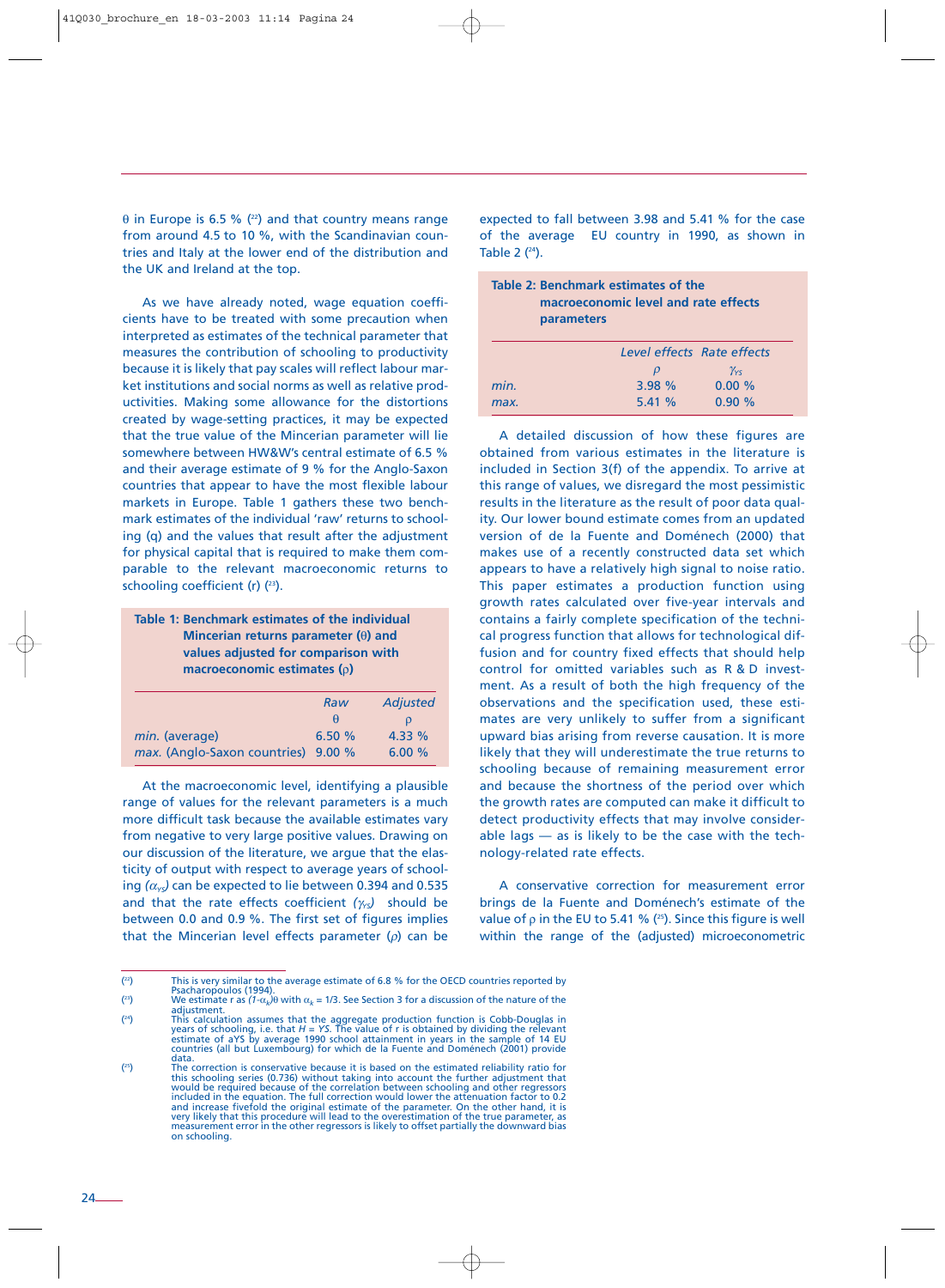estimates shown in Table 1, we will use it as an upper bound on the likely value of the level effects  $(26)$ . Hence, coefficients of schooling variables in growth equations that imply higher values of  $ρ$  must be picking up something else than the direct productivity or level effects that are likely to translate into higher wages.

There are essentially two possibilities: one is the upward bias from reverse causation, and the other what we have called rate effects, i.e. the indirect contribution of human capital to growth via faster technical progress that constitutes the most plausible source of externalities linked to education  $(27)$ . The pattern of results in the studies that produce large estimates of  $\rho$  suggests that both factors are at work. Schooling coefficients are generally larger when they come from steady state level equations (where reverse causation can be a serious problem if we do not control for differences in TFP levels across countries) or from differenced specifications that use growth rates computed over long periods (where again there is greater danger of reverse causation bias as there is time for changes in enrolments to affect schooling stocks). On the other hand, these specifications are also more likely to pick up productivity effects that involve long gestation lags, and there are reasons to expect that not all of the observed increase in the coefficients is due to reverse causation. In particular, some of the relevant studies that estimate steady state equations include proxies for TFP or other control variables that should at least reduce the endogeneity bias (e.g. Cohen and Soto, 2001; Barro, 2000) and one of them (Bassanini and Scarpetta, 2001) estimates very high schooling coefficients with annual data using an error correction specification that probably permits a better characterisation of long-term relationships by allowing short-term deviations from them.

The range of values shown in Table 2 for the rate effects parameter,  $γ_{ss}$ , is obtained by imposing the assumption that  $\alpha_{ys}$  = 0.535 and solving for the value of γ*YS* that is consistent with the schooling coefficients

obtained in different studies, when these coefficients are interpreted within the context of a model allowing for technological diffusion (see Box 4 below and Section 3(f) of the appendix). The coefficient estimates we use are taken from the studies cited above and from a paper by Jones (1996) that attempts to estimate directly the rate effects (essentially by assuming that there are no level effects). The values of γ<sub>*YS*</sub> obtained in this manner range from 0.24 % in Cohen and Soto (2001) to 0.87 % in Barro (2000).

### **(b) Implications for growth and cross-country disparities in the OECD**

How important is human capital as a source of growth and cross-country productivity disparities? In this section, we provide a tentative answer to this question for a sample of 21 industrial countries. In particular, we calculate the contribution of human capital to (i) the observed growth in productivity (measured by output per employed worker) over the period 1960–90 and (ii) the productivity differential with the sample average in 1990, working in both cases with a 'typical' OECD economy. This fictional typical economy is constructed by averaging across countries the contributions of human capital to the variables of interest using regressionbased weights so as to reduce the impact of outliers (see Box 4). The exercise will be repeated for the range of values of the schooling coefficients identified in the previous section. This will allow us to illustrate the implications of the different parameter estimates available in the literature in terms of magnitudes that are easy to interpret, and may serve as a check on the plausibility of these estimates. All our calculations are made with the data set used in the updated version of de la Fuente and Doménech (2000) and these authors' estimates of the parameters of the production and technical progress functions (except in the case of the schooling coefficients, which are allowed to vary over the entire range of values discussed above).

 $(26)$ <sup>26</sup>) An additional reason for this choice is that, under the assumption that the reduced-<br>form production function is Cobb-Douglas in schooling (i.e. that *H* = YS), the output<br>elasticity that corresponds to this estimat share of skill in total labour compensation cannot be inferred from the parameters of<br>the reduced-form production function relating output to schooling. The reason is that,<br>while this share still depends on ah, this parame

multiplying q.<br>
A third possibility is that schooling may act as a proxy for R & D investment, which is<br>
highly skill intensive. While this is not exactly the idea behind the rate effects, a posi-<br>
tive coefficient arising  $(27)$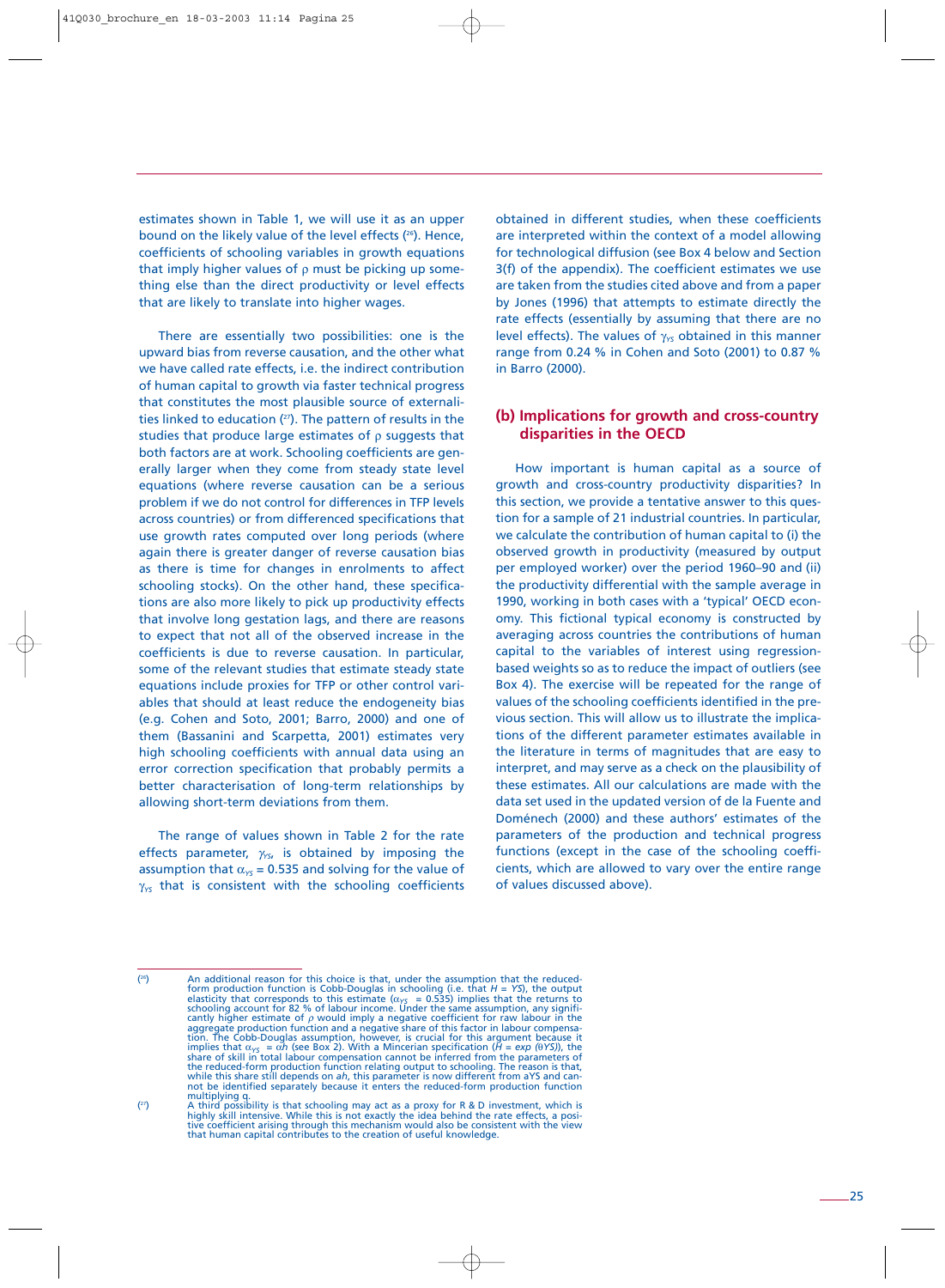#### **Box 4: Measuring the contribution of schooling to growth and cross-country disparities**

The contribution of human capital to growth in country *i (chi )* is calculated using an aggregate production function (which is assumed to be Cobb-Douglas in average years of schooling, *YS*) and a technical progress function that allows for rate effects from human capital and technological diffusion. Hence,  $ch_i$  will have two components in the general case. The first captures level effects and is given by

#### (1)  $ch_{ii} = \alpha_{\gamma s} \Delta y s_i$

where  $\alpha_{\text{YS}}$  is the elasticity of output with respect to average schooling and ∆*ysi* is the observed growth rate of average years of schooling in country *i* over the sample period. The second component captures the contribution of rate effects and is calculated using a technical progress function of the form

#### (2)  $\Delta x_{it} = \gamma_{io} - \lambda x_{it} + \gamma_{ys} Y S_{it}$

where  $x_{it}$  is the log of country *i*'s TFP level at time *t*, measured as a fraction of the world technological frontier. For this calculation, we assume that in 1960 all countries were in the technological steady states (relative to the world frontier) corresponding to their estimated schooling levels in 1955. These are obtained by projecting backward the value of *YS* in 1960 using the growth rate of this variable between 1960 and 1965. These initial values are then projected forward until 1990 using equation (3) and the values of *YS* observed during the sample period. Finally, the annualised difference between the initial and final values of  $x_{it}$  is used as our estimate of the contribution of rate effects to growth in country *i*.

Figures 3 and 4 show the share of human capital in observed growth and in the productivity differential with the sample average ('relative productivity', from now on) in the case of a typical OECD country. Both shares are shown as functions of the assumed value of the rate effects parameter, γ<sub>/S</sub>. The vertical segment of each curve, drawn along the vertical axis, corresponds to the range of values implied by our maximum and minimum estimates of the level effects parameter. If we consider only level effects, human capital accounts for between 11.31 and 15.36 % of productivity growth over 1960–90 and for between 19.52 and 26.51 % of the productivity differential with the sample average in 1990. These are respectable figures, and they increase rapidly when the contribution of the rate effects is added,

The share of human capital in growth in country *i* is then given by the ratio *ai = chi /*∆*qi* where <sup>∆</sup>*qi* is the observed value of the growth rate of output per worker over the period 1960–90. To reduce the weight of outliers, rather than computing the simple average of this quantity across countries, we estimate a regression of the form

#### (3) *chi = a*∆*qi + ei*

where *e<sub>i</sub>* is a disturbance term. The coefficient *a* ≅ *chi /*∆*qi* measures the fraction of observed growth that can be attributed to human capital in the case of a typical country in the sample.

To measure the contribution of human capital to productivity differentials in 1990, we proceed in a similar way. We define country *i's* relative productivity *(qreli )* as the difference between country *i*'*s* log output per employed worker in 1990 and the average value of the same variable in the sample and regress human capital's estimated contribution to *qreli* on *qreli* itself to obtain a coefficient, analogous to *a* in equation (3), that measures the fraction of the productivity differential that can be attributed to human capital in a typical country in the sample. As before, the contribution of human capital to relative productivity will have two components that reflect level and rate effects respectively. The first component is computed by multiplying  $\alpha_{\text{ys}}$ by the country's relative level of schooling (measured in log differences with the (geometric) sample average) and the second is obtained as the difference between the 1990 value of  $x_i$  estimated above and the sample average of the same variable.

reaching 33.71 % of growth and 79.10 % of relative productivity for  $\gamma_{\text{ss}}$  = 0.9 %. These results indicate that human capital is relatively more important in accounting for remaining productivity disparities than in explaining past growth. The reason for this is that the stock of physical capital has grown more rapidly than average years of schooling and has converged at a faster pace across countries, thereby reducing the contribution of this factor to observed productivity disparities.

Following Bils and Klenow (2000), the following calculation may be helpful in narrowing down the plausible range of values of the rate effects parameter. Subtracting from observed productivity growth and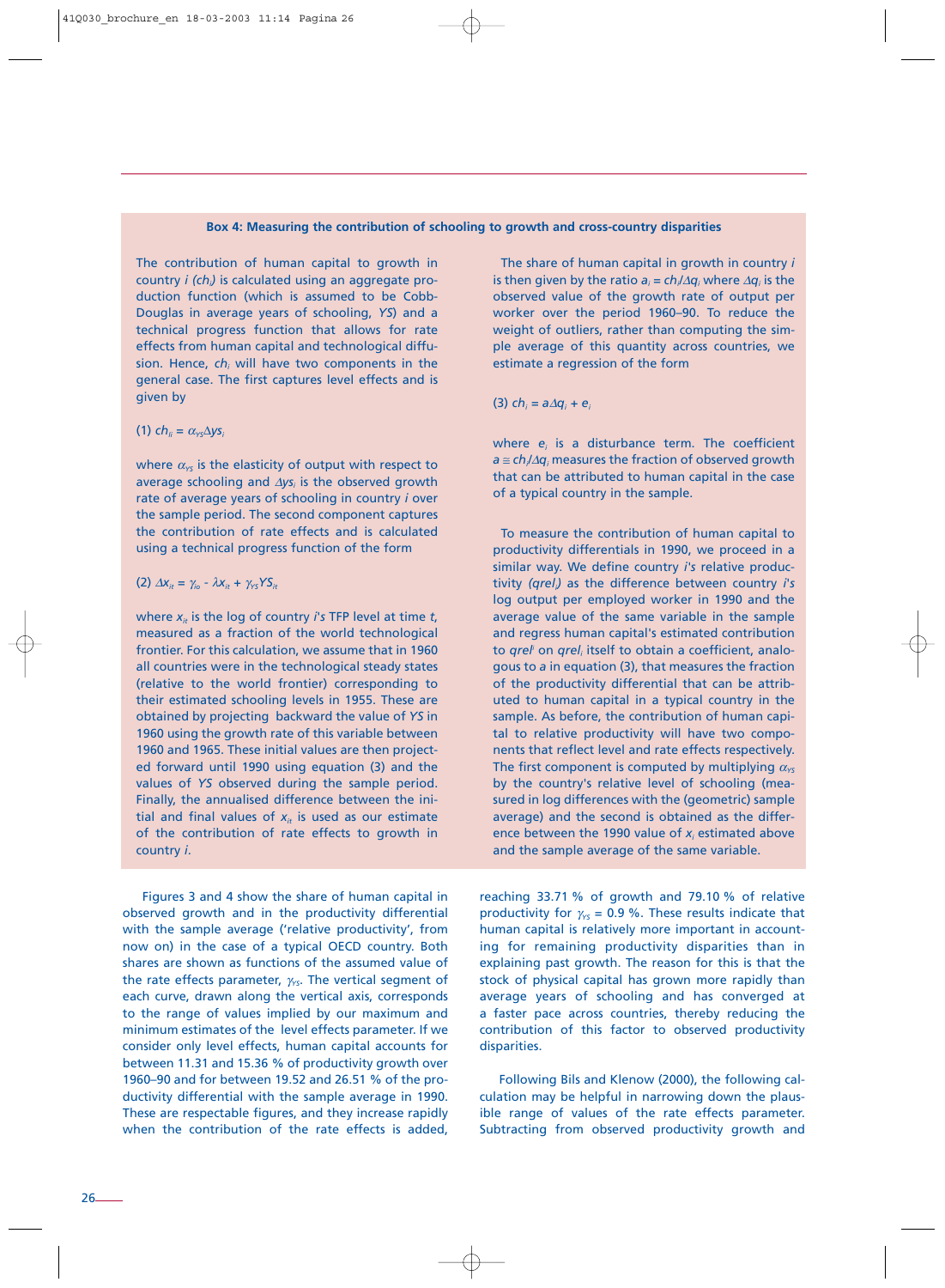

**Figure 4: Percentage of disparities in output per worker in 1990 explained by human capital in a typical OECD country as a function of the rate effects parameter**



**Table 3: Immediate sources of productivity growth and cross-country productivity differentials**

|                          | 1960-90 | 1990     |
|--------------------------|---------|----------|
|                          | growth  | relative |
| Contribution of:         | rates   | levels   |
| physical capital         | 49.39 % | 38.02 %  |
| schooling (level effect) | 15.36 % | 26.51 %  |
| Total $k + ys$ level     | 64.75 % | 64.53 %  |
| $Rest = due to TFP$      | 35.25 % | 35.47 %  |
|                          |         |          |

*Note:* Shares of different factors in observed growth and relative productivity in a typical OECD country as defined in Box 4.

 $(28)$ 

<sup>28</sup>) It should be noted that not all analysts would agree with this criterion. Wössmann (2000), for instance, performs a similar levels accounting exercise with a Mincerian measure of the stock of human capital that corr countries are explained by human capital (leaving a negative share for TFP that roughly<br>offsets the share of physical capital). While Wössmann argues that this result should be<br>taken at face value, we think it is too 'opt

other factors that are likely to be important sources of productivity disparities.<br>It should also be noted that a value of ak somewhat lower than the one used in our com-<br>putations would still be consistent with national a value of this parameter will reduce the share of physical capital in growth and productiv-<br>ity differentials and raise that of TFP, thus leaving more room for human capital. For plaus-<br>0ible values of ak, however, this wou

from relative productivity the contribution of physical capital and (the upper bound on) the level effects from human capital, we obtain the share of total factor productivity (TFP) in these variables which, as shown in Table 3, is around one third in both cases. Figure 5 then plots the contribution of rate effects to growth and to relative productivity as a fraction of the estimated TFP share. A 'large' value of either of these ratios will render the underlying rate effects coefficient suspect. For instance, the finding that rate effects are greater than observed total TFP growth would imply that other components of this variable (which would capture among other things the contribution of R & D investment) must have declined over time, which seems rather implausible. A similar finding in the cross-section dimension would imply that the component of TFP levels not related to human capital would have to be negatively correlated with labour productivity which, again, seems unlikely. Turning to Figure 5, the growth decomposition does not help narrow the range of values of gYS as even the most optimistic estimates available in the literature imply that human capital accounts for less than half of the observed growth in TFP. On the other hand, the cross-section relative productivity comparison suggests that we should rule out estimates of gYS greater than 0.6 %, and that values of this parameter over 0.3 to 0.4 % are unlikely because they would imply that more than half of the observed cross-country TFP differentials are induced by human capital  $(^{28})$ .

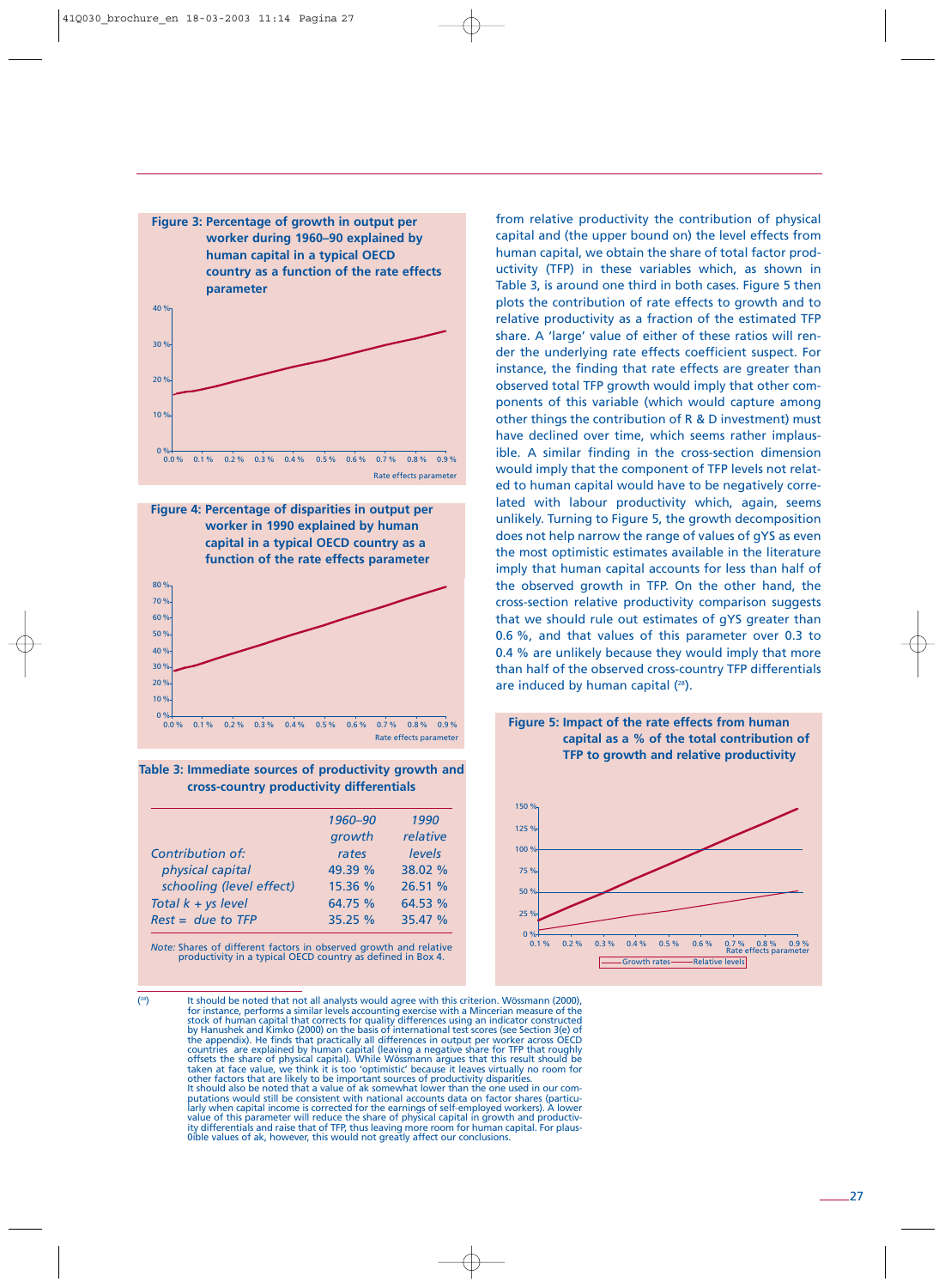### **(c) Rates of return to schooling and some policy implications**

In this section, we compute the 'proper' rates of return to schooling implied by the micro- and macroeconomic parameter estimates discussed above. This calculation is necessary in order to turn our estimates of technical parameters into measures of the net private and social economic benefits of schooling that can be compared with each other (by combining level and rate effects into a single indicator) and with the returns on alternative assets. As we have already noted, such comparisons can yield information that will be of interest for policy formulation because they may alert us to under- or overinvestment in education, or to the existence of externalities that may call for corrective action.

Box 5 discusses the methodology used for the calculation of these rates of return. We compute the internal rate of return to schooling, defined as the discount rate that makes the net present value of the increase in earnings generated by a marginal change in schooling equal to the present value of the relevant stream of costs. We distinguish between gross and net rates of return. Gross rates of return are obtained by ignoring the direct costs of schooling (but not its opportunity costs in terms of foregone earnings), while net rates of return take into account the relevant direct costs (either those paid directly by the individual or the sum of the former and government educational expenditures). Our estimates of direct costs are based on recent data on total and government expenditure on secondary and higher education in the average EU country and try to approximate the cost of a marginal increase in enrolments, which would have to come at the upper secondary and university levels since attendance at lower levels is already compulsory in these countries.

#### **Box 5: The rate of return to schooling**

Consider an individual who goes to school the first *S* years of his adult life and retires at time *T*. If each year of schooling has a direct cost *c*, the net present value (at time zero) of earnings over his working life is given by

(1) 
$$
v(s) = \int_{s}^{T} A(t) f(s) e^{-rt} dt - \int_{0}^{s} c(t) e^{-rt} dt
$$

where labour income at time t is given by the product of a technical efficiency index *A(t)* and a function *f(S)* that increases with schooling. The net marginal value of schooling will be given by the derivative of this function, *V'(S)*. By setting this derivative equal to zero and solving the resulting equation for the value of the discount rate, r, we will obtain an estimate of the proper rate of return to schooling.

We will use this approach to compute the individual and social rates of return to schooling distinguishing between gross and net rates of return as defined in the text. When we apply this procedure to an individual to compute the private rate of return, we will consider technical progress to be exogenous (i.e. assume that the evolution of *A(t)* is not affected by the individual's schooling choice). To compute the social rate of return, we will apply the same procedure to a hypothetical average individual. This must be regarded as an approximation

because the computation implicitly assumes that a one-year increase in average attainment will be obtained by immediately sending the entire labour force to school for a year (rather than by gradually raising the attainment of younger cohorts). When computing social rates of return, we will allow for rate effects (i.e. assume that the average value of S in the aggregate can have an effect on technical progress). In this case, an additional term must also be added to *V(S)* in equation (1) above to capture the impact of current schooling on TFP beyond the working life of the currently active cohorts. The specific technical progress function underlying our calculations is the same one used in Box 4, i.e.

$$
(2) \Delta x_{it} = \gamma_{io} - \lambda x_{it} + \gamma_{YS} S_{it}
$$

where  $-x_{it}$  measures the distance to the world technological frontier, which is assumed to shift out over time at a constant rate  $g$ , and  $\lambda$  can be interpreted as the speed of technological diffusion.

Under the assumption that the direct costs of schooling are a given fraction  $\mu$  of output per employed worker, the net social rate of return to education will be given by  $(^{29})$ 

(3) *r* = *R + g*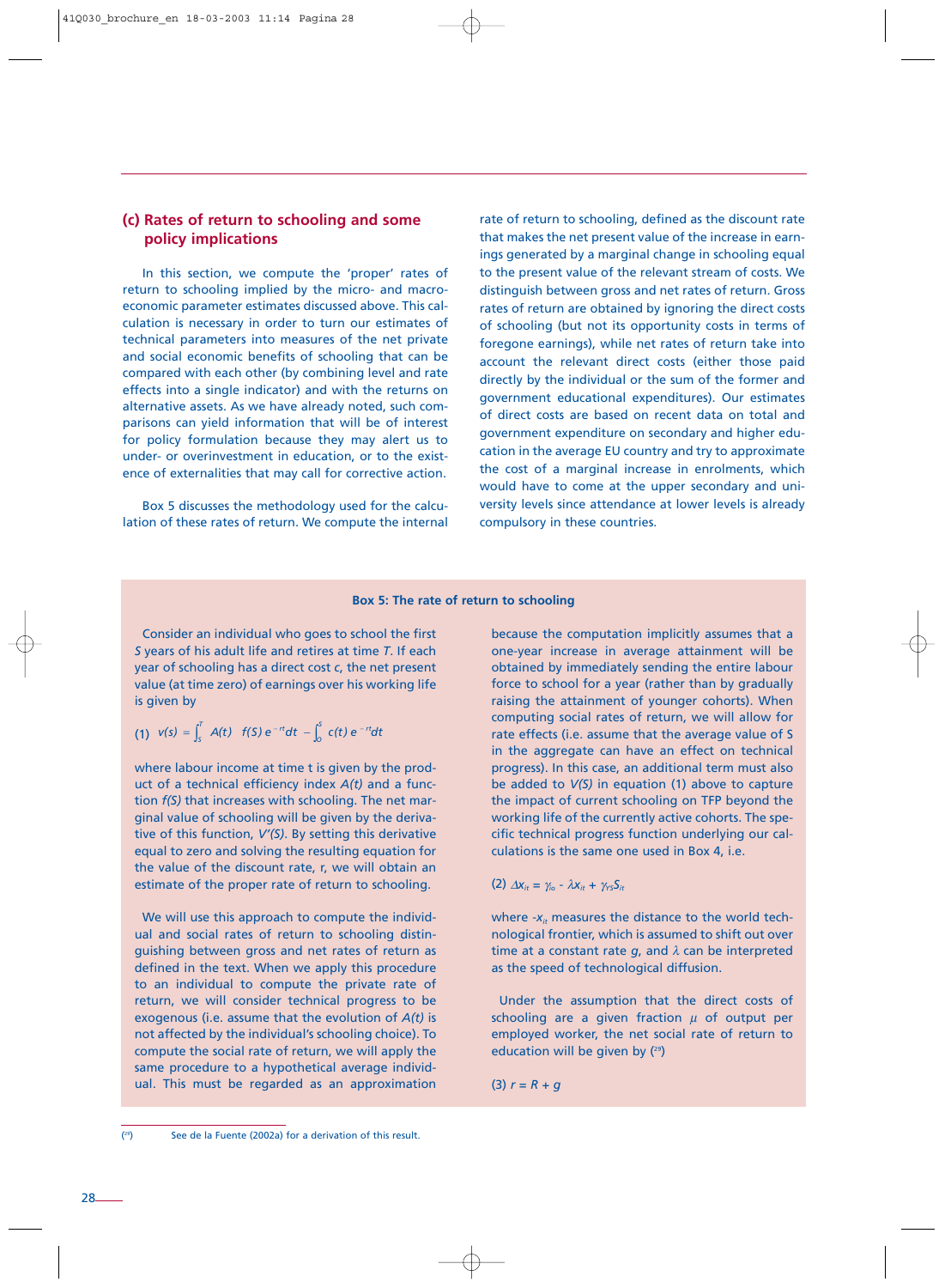where *g* is the world rate of technological progress and *R* solves the following equation:

$$
(4) \quad R = \frac{1 - e^{-RU}}{1 + \mu} \left( \rho + \frac{\gamma_{YS}}{R + \lambda} \right)
$$

In this expression,  $\rho = f'(S)/f(S)$  is the aggregate Mincerian returns to schooling parameter (for the EU),  $U = T - S$  the duration in years of the working life of the representative individual and the rest of the terms have been defined above. This formula can be applied with suitable modifications to the other cases of interest. To obtain the gross social rate of return, we set  $\mu = 0$  in equation (4); to calculate private returns, we set  $\gamma_{\rm ss}$  = 0 and replace  $\rho$  by the relevant (adjusted or unadjusted) individual Mincerian parameter *(*θ*)*.

For the calculations reported in this section, we assume that  $\gamma = 0.015$ ,  $\lambda = 0.074$ , and  $U = 42$ . The first estimate is taken from Jones (2002), the second from an updated version of de la Fuente and Doménech (2000) and the third is chosen as a plausible value for industrial countries, where younger cohorts often leave school in their 20s and workers tend to retire before turning 65.

The values of  $\mu$  used in the social and private returns calculation are 12.45 and 0.93 % respectively. The first figure is derived as a weighted average

It should be noted that the rates of return we compute do not incorporate the non-market returns to schooling in home production and leisure (see Section 3(a)(xi)) and fail to take into account the direct consumption value of education and its impact on labour force participation and employment probabilities. As a result, they will underestimate the true returns to schooling by an amount that may be large but which is extremely difficult to measure with precision.

The formula given in equation (4) of Box 5 shows that the technical parameter we have called the Mincerian returns to schooling is a proper rate of return only under very special assumptions that do not hold in practice. To obtain proper rates of return, the estimated Mincerian coefficients have to be adjusted for the direct costs of education, for the finiteness of individuals' working lives, for technical progress and for rate effects, whenever these are relevant.

of total expenditure on secondary and university education (with weights of 2/3 and 1/3 respectively) in the average EU country (excluding Luxembourg) as reported in the 2000 edition of the OECD's *Education at a glance*. This source reports expenditure as a fraction of GDP per capita in 1997. We estimate  $\mu$  as a fraction of output per worker by multiplying the original figure by the ratio of employment to the total population in 1990, taken from an updated version of Doménech and Boscá (1996). The value of  $\mu$  relevant for the private returns calculation is estimated by multiplying the previous figure by the share of educational expenditure financed by the private sector in the same sample of countries, which is taken from the same OECD source. The OECD reports these data separately for tertiary studies and for all other educational levels combined, so we again take a weighted average with a weight of 1/3 for higher education.

Our calculations of private returns are based on Mincerian estimates that capture the average return to one more year of schooling across all educational levels and are therefore not comparable to estimates based on wage premiums for specific levels of education. They can also differ from the realised returns over specific periods because wage trends for different educational categories may deviate from the overall rate of technical progress assumed here.

Table 4 shows the proper gross and net rates of return implied by the range of parameter values given in Tables 1 and 2 above for the average EU-14 country in 1990. At the individual level, we report rates of return based on both the unadjusted and the adjusted Mincerian parameters. The first set of values measures the private incentives to invest in formal education and the second set can be compared with macro-estimates for the purpose of quantifying the importance of externalities. The last block of the table contains estimates of the rate of return on alternative assets. The returns on US stocks and government bonds are taken from Arias and McMahon (2001) and are average values for the period 1975–95 (30). The rate of return on physical capital is calculated as  $r_k = MP_k - \delta + g$  where  $MP_k$  is the marginal product of this factor,  $\delta$  the rate of depreciation and *g* the rate of technical progress (31). Our estimate of  $MP_k$  (= 13.1 %) is the average value of the marginal product of capital in 1990 in a sample of 14 EU countries

 $(30)$ 30) We use data for the United States because we have not found comparable data for the EU, but we do not expect that existing differences will be large enough to affect our conclusions.

 $(31)$ 31) This formula comes out of a calculation analogous to the one described in Box 5, which is much simpler in the case of physical capital because of the absence of delays and rate effects.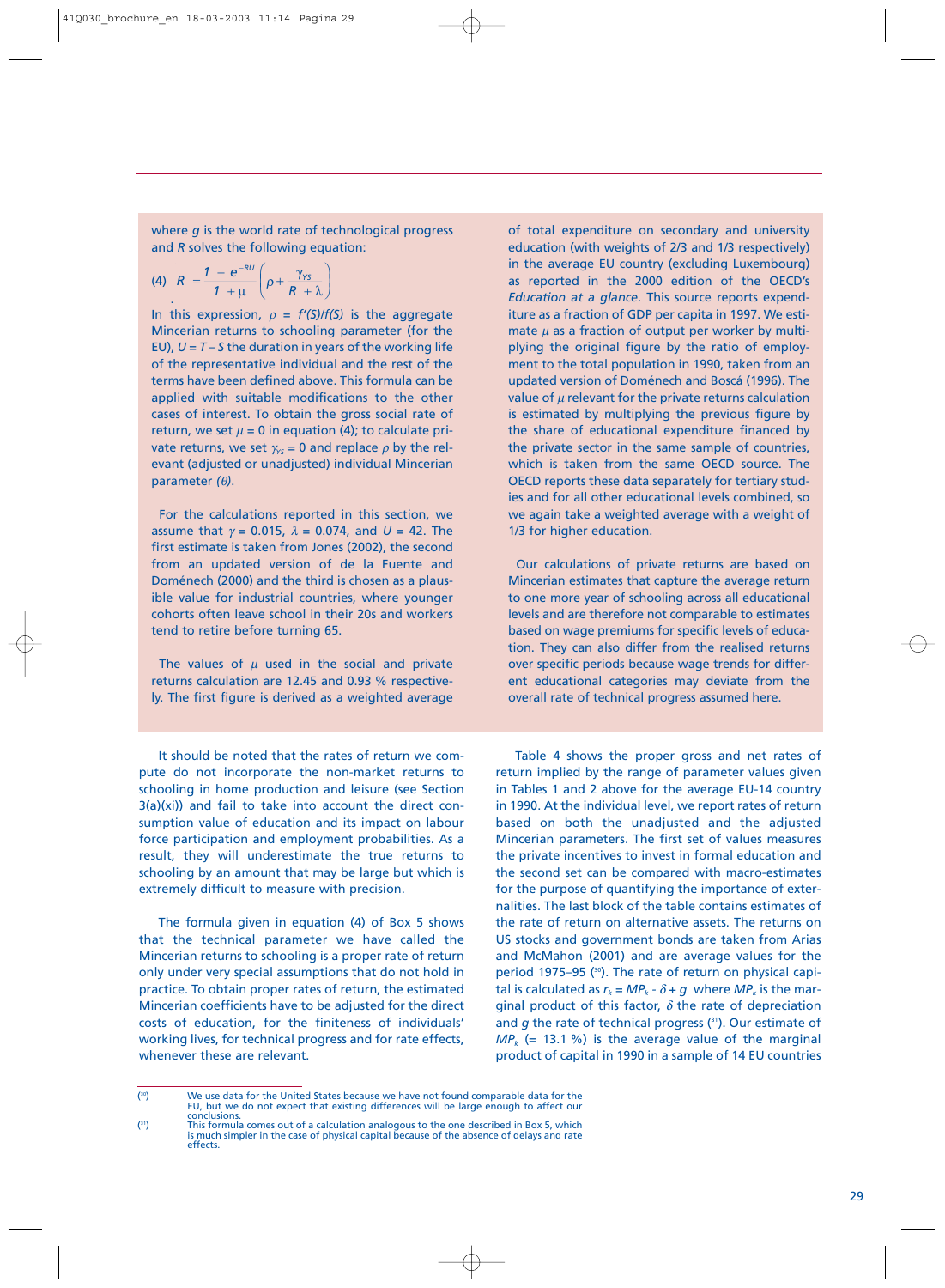computed using the production function estimated in the updated version of de la Fuente and Doménech (2000) and the data used by these authors, which include an estimate of the stock of physical capital. We assume a depreciation rate of 5 % and a value of *g* of 1.5 % (as in the calculations of the rate of return to education). This is in rough agreement with the estimate of 15 % for the United States given in McMahon (1991) for the marginal product of (non-residential) capital based on Bureau of Economic Analysis data on capital income and the capital stock.

|  |                    | Table 4: Rates of return to schooling and on some |  |
|--|--------------------|---------------------------------------------------|--|
|  | alternative assets |                                                   |  |
|  |                    |                                                   |  |

**Table 4: Rates of return to schooling and on some**

|                                                               | Gross | <b>Net</b> |
|---------------------------------------------------------------|-------|------------|
| Unadjusted private returns:                                   |       |            |
| min. $(\theta = 6.5 \% )$                                     | 5.97% | 5.90 %     |
| max. $(\theta = 9\%)$                                         | 8.77% | 8.68%      |
| <b>Adjusted private returns:</b>                              |       |            |
| min. ( $\rho$ = 4.33 %)                                       | 4.71% | 4.65%      |
| max. ( $\rho = 6.00 \%$ )                                     | 6.87% | 6.80%      |
| Social returns:                                               |       |            |
| min. ( $\rho = 3.98$ %, $\gamma_{\rm s} = 0$ )                | 4.20% | 3.53%      |
| interm. ( $\rho = 5.41$ %, $\gamma_{rs} = 0$ )                | 6.15% | 5.36%      |
| max. ( $\rho$ = 5.41 %, $\gamma_{\text{ys}}$ = 0.90 %)11.85 % |       | 10.89%     |
| Returns on alternative assets:                                |       |            |
| large company equity (US)                                     |       | 7.70 %     |
| <b>US government bonds</b>                                    |       | 2.60%      |
| physical capital                                              |       | 9.60%      |

*Note:* Unless otherwise indicated, these figures refer to an aver-age EU country around 1990.

A number of pairwise comparisons between these different rates of return can be informative. Figure 6 displays the gross social and (corrected) private rates of return to schooling, with the former shown as a function of the rate effects parameter, γ<sub>/S</sub>. The figure illustrates the implications of the broad spread of parameter estimates found in the literature for the importance of externalities. At the lower end of the range, our macroeconometric parameter estimates are consistent with their microeconometric counterparts and suggest that the productivity effects of human capital, while sizeable, are fully reflected in wages. The upper range of the estimates, however, implies that technologyrelated externalities are extremely large, and account for up to one half of the social return to education. For the more plausible intermediate estimates of the rate effects parameter (0.3 to 0.4 %), technological externalities add between 2  $\frac{1}{2}$  and 3 points to the social return to education.

In the absence of public intervention, the existence of externalities of the type the macroeconometric esti-



mates seem to be picking up would generate a tendency for private underinvestment in schooling. Most governments, however, heavily subsidise education and have enacted compulsory schooling laws. Since both types of measures will tend to raise educational investment, thus counteracting the effects of the externalities, the level of schooling we observe may be either too high or too low when compared with the social optimum. A comparison of the returns to schooling with those available from alternative productive assets can potentially give us some information about the optimality of the outcome observed in the average EU country.

In principle, the relevant comparison would be between the net social returns to education and the returns on physical capital. In practice, there is considerable uncertainty about the values of the relevant rates of return. In addition to the existing uncertainty about the size of the external effects of education that have been emphasised in this report, there are two considerations. The first is that, as we have already noted, our estimates are likely to understate the social rate of return to education because they only consider direct productivity effects. The second is that it is not entirely clear how we should measure the return on physical capital. Our production function-based estimate of this magnitude is significantly larger than observed stock returns (which, incidentally, include the returns on all corporate assets, and not only on physical capital). One possible reason for this is that we may be underestimating the relevant rate of depreciation or overestimating the coefficient of physical capital in the production function, ak, and a second one that stock returns are net of intermediation costs that may be considerable and should probably not be counted as part of the net return on capital. At any rate, it may be expected that the relevant rate of return on physical capital should fall somewhere between these two magnitudes.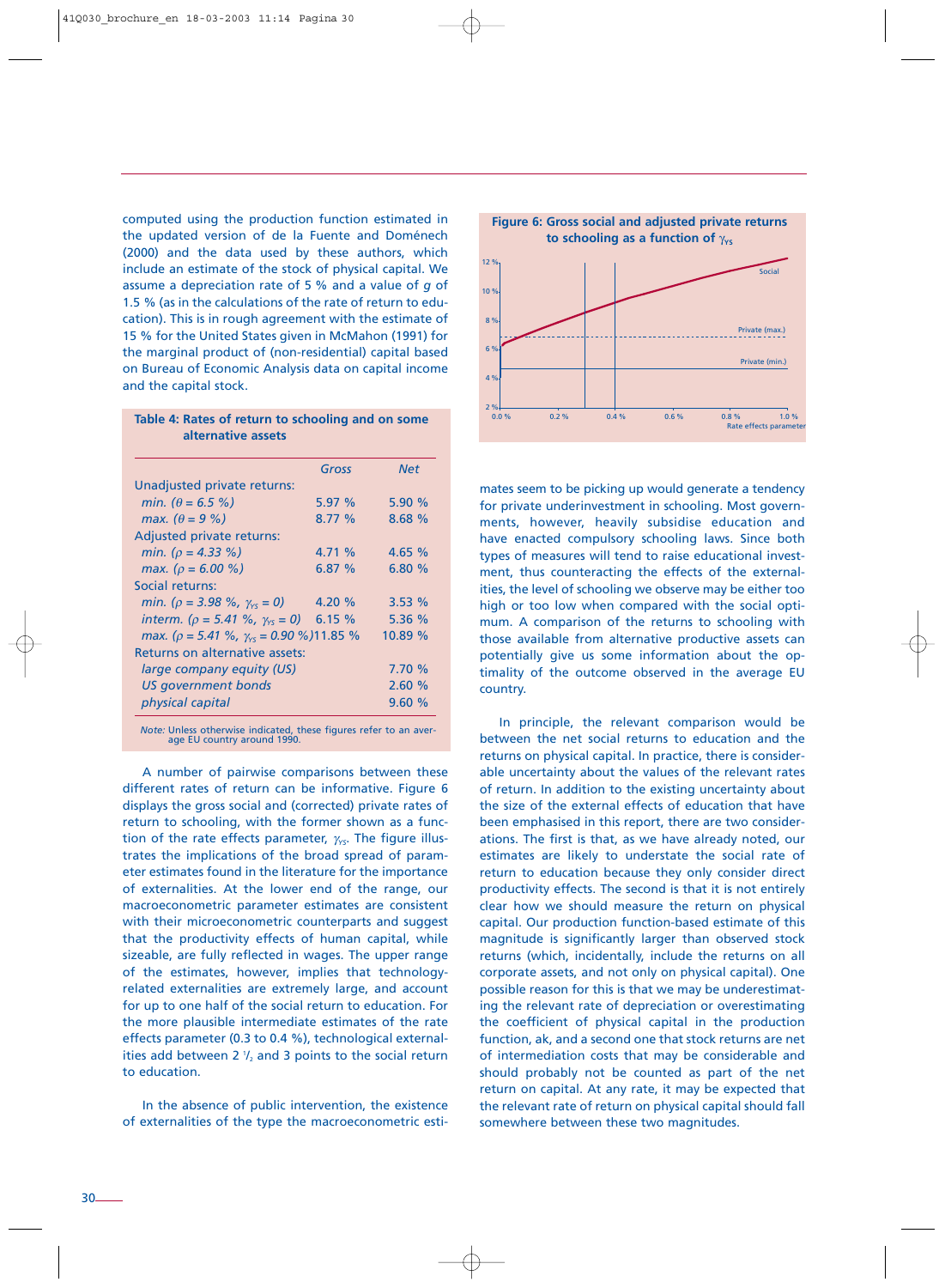

Figure 7 plots the net social returns to schooling as a function of the rate effects parameter (γ<sub>*S*s</sub>) together with the plausible range of rates of return on physical capital. Values of γ*YS* that fall about halfway within the range of existing estimates suggest that the direct economic returns to schooling are probably in line with those available from investment in physical capital. Since our measure of the social returns to education does not include its non-market benefits, or those derived from its contribution to social cohesion, a plausible case can be made for the view that an increase in human capital investment may be justified. This argument, however, relies on the existence of significant rate effects or other non-market returns to education, as the direct level effects that are reflected in wages imply rates of return to schooling that are significantly below those available from alternative assets.

A comparison between net private and social returns is also of interest to determine to what extent private and social incentives may be misaligned in Europe. But once again, it is not entirely clear what specific rates of return should be used in the comparison. Private incentives are best captured by the unadjusted net private rates of return (5.90 to 8.68 %) given in the first block of Table 4, as these reflect the expected benefits that are available to individuals through increased wages. As noted above, these unadjusted private rates of return do not hold physical capital constant, whereas the social rates of return we have computed do. To make them comparable, we need to make some assumption about how the aggregate stock of physical capital will respond to increased investment in education because, given the complementarity between the two types of capital, an increase in the physical capital stock will raise the returns to schooling.

The simplest assumption to make is that the country is a small open economy that has unlimited access to capital at the going world interest rate. Since this is essentially the assumption we made at the microeconomic level, the required adjustment would involve multiplying the social rate of return shown in Table 4 by the inverse of the coefficient we used above to adjust the private rates of return down and would leave the social rate of return above the private return (even taking into account subsidies) starting with relatively low values of the rate effects parameter. At the regional level, where the small open economy assumption is probably a good approximation, this result suggests that there may be reasons for shifting investment priorities from physical to human capital. Indeed, increased subsidies to human capital formation in backward regions may be an effective component of cohesion policies, but two important qualifications to this conclusion should be kept in mind. The first is that there is an element of zero-sum game in this, as the inflow of mobile resources that is likely to follow the increase in human capital investment will come at the expense of other regions. The second is that, as suggested by our discussion of regional externalities in Section 3(b)(v), it is very likely that technology-related externalities operate at the country level rather than at the regional level. Hence, some of the benefits of additional investment in human capital in backward regions may spill over to more advanced ones, thereby reducing the desired impact on regional cohesion.

The case for additional subsidies is considerably weaker when examined from a national or EU-wide perspective. At this level of aggregation, the assumption of perfect capital mobility is probably quite inadequate, as suggested by the high correlation observed between national savings and investment rates. Since these are large economies, they would face an upward sloping supply schedule for capital and would have to rely at least partly on domestic accumulation for increases in the stock of physical capital. As a result, the social return to schooling when we do not hold capital constant may not be much higher than the estimate shown in Table 4 (because the aggregate stock of this factor will increase only gradually and possibly at a higher cost). In this situation, there is a factor that partially offsets the externality and it has to do with the fact that individuals and firms (or even regions) are in a better position than countries to exploit the potential benefits of human capital investment because, unlike countries, they have rapid and unlimited access at given prices to complementary inputs whose use will raise the return to educational investment.

Finally, it is worth noting that the (unadjusted) private returns to schooling investment compare rather favourably with the returns on debt and equity, especially if some allowance is made for non-market returns

31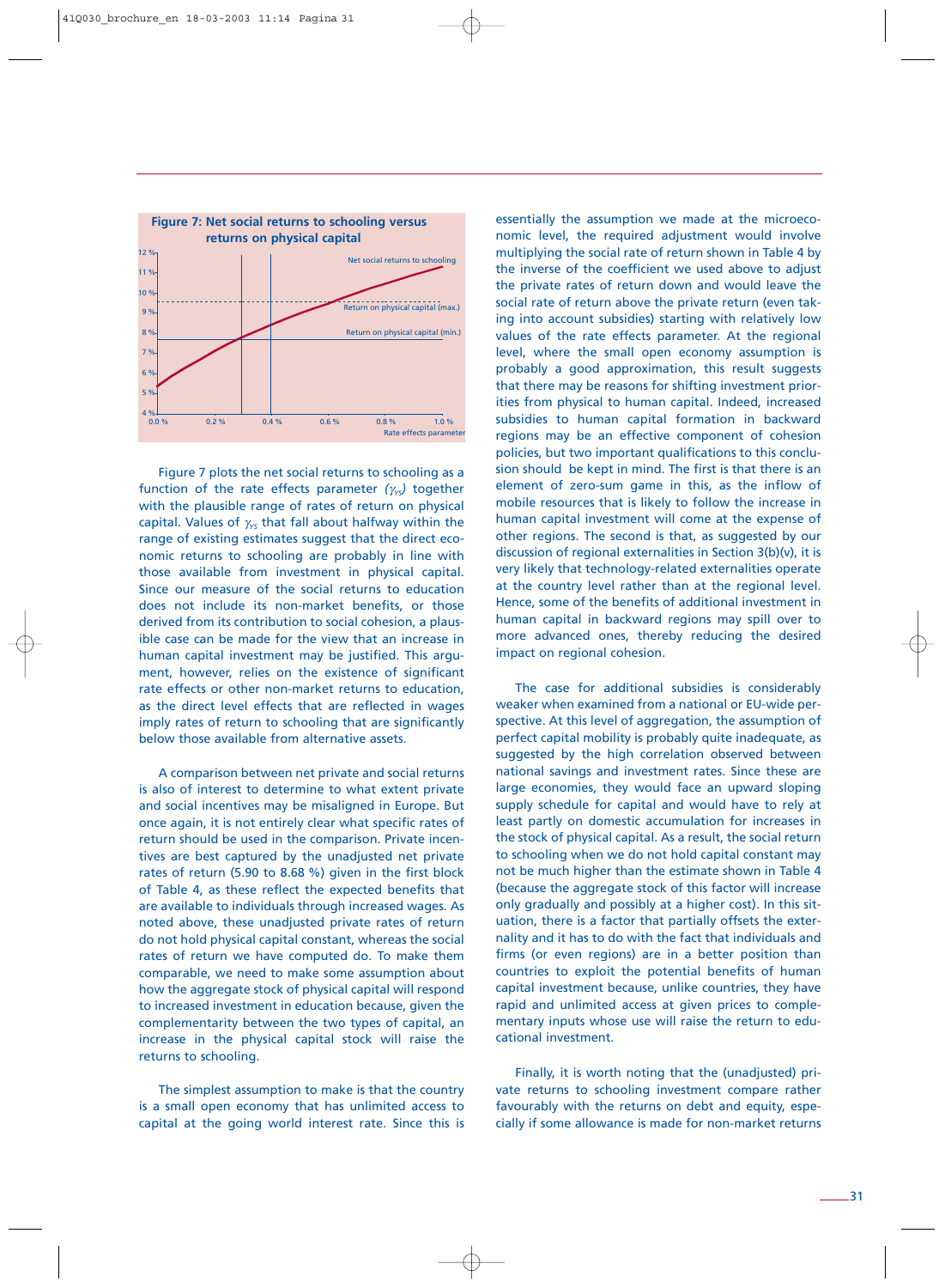and employment effects. Human capital, however, is a risky asset because there is considerable variation in wages across workers with the same level of educational attainment. Although part of this variation will reflect differences in ability and pay differentials that compensate for various job attributes, individuals are likely to require a sizeable risk premium to invest in human capital. Since we lack good measures of the riskiness of such investment, it is not obvious whether the observed pattern of returns makes education a sufficiently attractive investment alternative from an individual point of view. The observed premium over the riskless rate of return (3.2 to 5 percentage points) is comparable to the one on equity or is even higher and seems large enough to provide reasonable incentives for investment in education. But it is also true that the expected return on human capital is probably lower than the rate of interest on unsecured personal loans that may be used to finance educational expenditures, when these loans are available at all. Hence, liquidity constraints are more likely to be a problem than low returns per se, particularly in those countries where public student loan programmes do not exist.

Although caution is clearly needed for a number of reasons that have already been discussed (and include the considerable uncertainty that remains about the values of the relevant macroeconomic parameters and the size of the social benefits from human capital not captured by the existing empirical estimates), we believe that the preceding discussion supports the following tentative conclusions.

First, **a moderate increase in human capital investment is probably a good idea.** The direct economic returns to schooling investment that are captured by macroeconometric studies are comparable to those available from investment in physical capital. When a reasonable allowance is made for the non-market returns to education and for its benefits for social cohesion, human capital becomes a rather attractive investment alternative from a social point of view.

Second, **an across-the-board increase in general subsidies to formal education at the post-compulsory level is probably not necessary.** This conclusion may be somewhat surprising in view of our emphasis on the importance of human capital externalities, but it must be kept in mind that large subsidies are already in place and that compulsory school attendance also helps to counteract the effects of such externalities. An additional consideration that works in the same direction is that, as we have seen, individuals and firms are in a better position than countries to exploit the potential benefits of human capital investment. These factors help explain our finding that the private rate of return relevant for individual schooling decisions compares quite favourably with the social rate of return on education and with those on competing assets available to households.

Hence, the economic incentives for individuals to invest in education are probably adequate. If a further increase in post-compulsory enrolments is considered desirable, it may be more important to eliminate implicit barriers to access to advanced programmes (such as liquidity constraints and lower levels of basic skills for individuals from disadvantaged backgrounds) through policies specifically targeted at these problems, rather than further decrease already low tuition charges that imply a large subsidy for relatively privileged groups (32). Indeed, higher tuition fees coupled with a welldesigned loan programme or with an increase in meanstested grants may be an efficient way to provide additional resources to increase the quality of postsecondary education while at the same time reducing the regressivity of its financing. Additional public funds, however, may be required at lower educational levels and for the expansion of adult training.

It should be stressed that our conclusions are drawn from the analysis of a hypothetical average EU country and, consequently, may have to be modified depending on the particular circumstances of specific countries or regions. In general terms, the case for additional investment in human resources is likely to be stronger in those territories where expenditure is low and/or human capital is scarce relative to other productive assets. Similarly, the need for additional subsidies will vary across countries depending on existing financing arrangements and on the extent to which pay scales provide adequate incentives for private investment in education.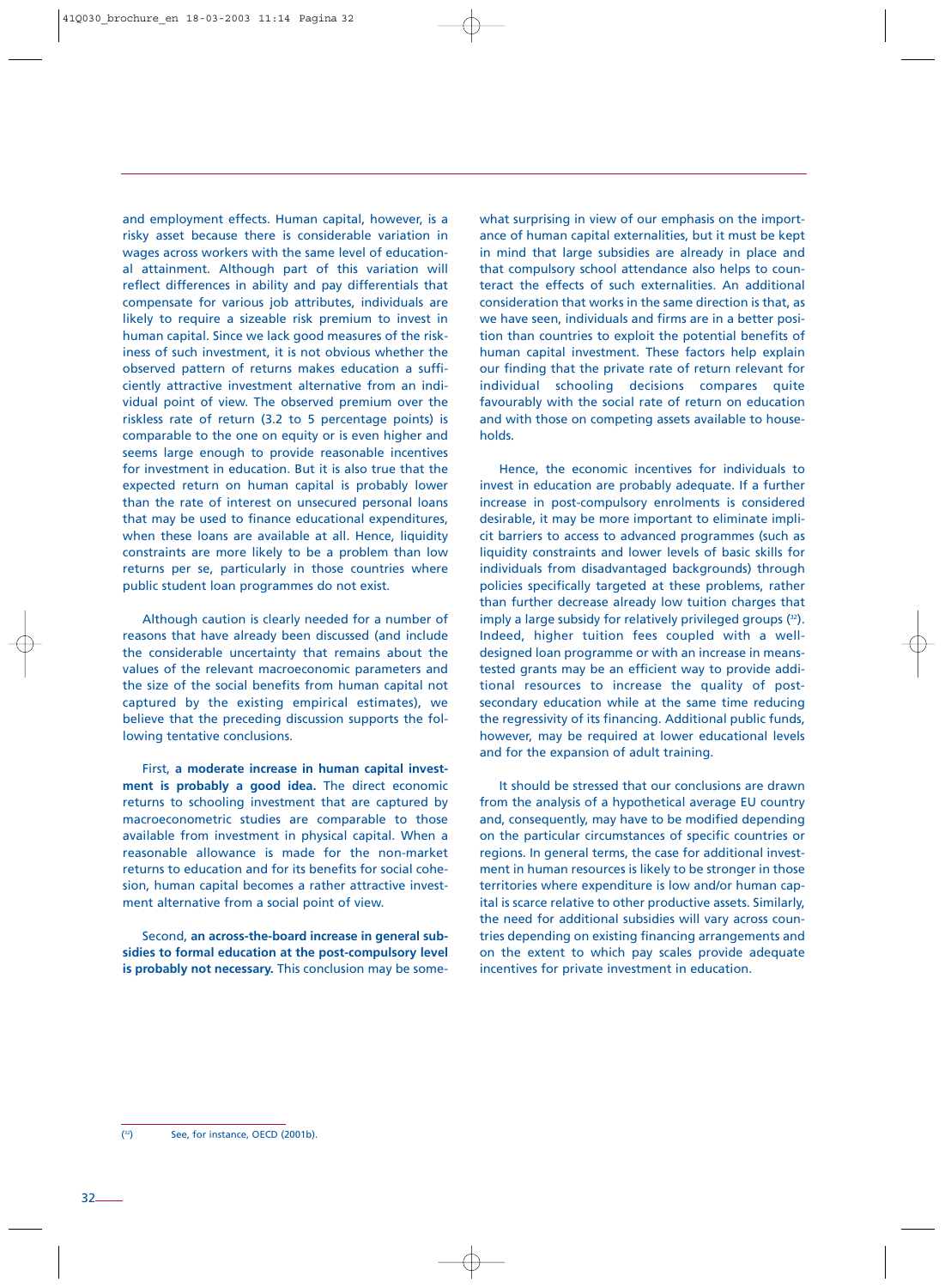# **6. Concluding remarks**

Our analysis offers some guidance in identifying the most productive uses of additional educational expenditure as well as changes in current practices that may increase efficiency. Our review of the literature indicates that the most important source of non-privately appropriable 'excess returns' from human capital investment is likely to be this factor's complementarity with technology. This suggests the following broad objectives for human capital policies. First, aim to give technologyrelated skills to a broad segment of the population and ensure the adequate supply of technical and scientific personnel needed both for development and for adoption of new technologies. Second, support lifelong learning in order to counteract the accelerated depreciation of skills in times of rapid technological change. Third, improve conditions for the accumulation of research-related human capital. Much of this human capital is generated as a by-product of research itself and human capital policies should therefore strengthen the link between tertiary education and both private and public research.

The second most important source of aggregate excess returns to human capital is likely to come from its contribution to social cohesion and social capital. Our review of the literature suggests that the objective of enhancing social cohesion and building social capital does not stand in contradiction with human capital policies targeting complementarities between human capital and technology. Giving technology-related skills to a broad majority of the labour force will require policies supporting the acquisition of such skills in segments of the population with historically low levels of human capital and is therefore an opportunity for increasing social cohesion. The complementarity between early human capital and formal education as well as on-thejob training documented in the literature suggests, however, that the success of such policies will depend crucially on generalising access to early-learning opportunities. Research on non-market returns to human capital indicates that early-learning policies will also generate benefits in terms of lifelong learning. The complementarity between formal education and on-the-job training suggests, moreover, that human capital policies should enhance adult learning to prevent marginalisation of individuals who have missed the educational opportunities of formal schooling.

Another point that comes out of our review of the literature is that the quality of human capital is likely to be crucial for economic growth. Raising the quality of education should therefore be at the centre of human capital policies. Empirical work points towards some concrete steps to accomplish this objective, but considerable uncertainty remains and more research is necessary to identify the determinants of school performance and student achievement. It is already clear, however, that the objective of raising the average quality of human capital does not stand in contradiction to the objective of enhancing social cohesion, as international educational assessment excercises demonstrate that countries with relatively high average achievement are also relatively more successful in raising the performance of students from disadvantaged backgrounds (33).

On the whole, the evidence we have reviewed is consistent with the view that measures aimed at increasing the quantity and quality of the stock of human capital should be an important part of any growth-promoting policy package. This is certainly so in the case of the Lisbon strategy, which echoes many of the recommendations found in the literature. Implementation of the human capital policies outlined in successive EU summits appears especially important for those regions of the European Union that are lagging behind in productivity and income per capita. It is important to recognise, however, that successful action requires a clear picture of the quantity and quality of regional human capital stocks in order to understand regional needs and to identify those policies that are likely to be most effective. For example, it would be important to extend to the regional level recent studies that have tried to assess the skill levels of younger cohorts and of the workforce at large, and to support further research into the determinants of the performance of education systems. These studies can be a useful input for the formulation of a systematic human resources policy that should be an important part of the EU's ongoing effort to increase regional cohesion.

33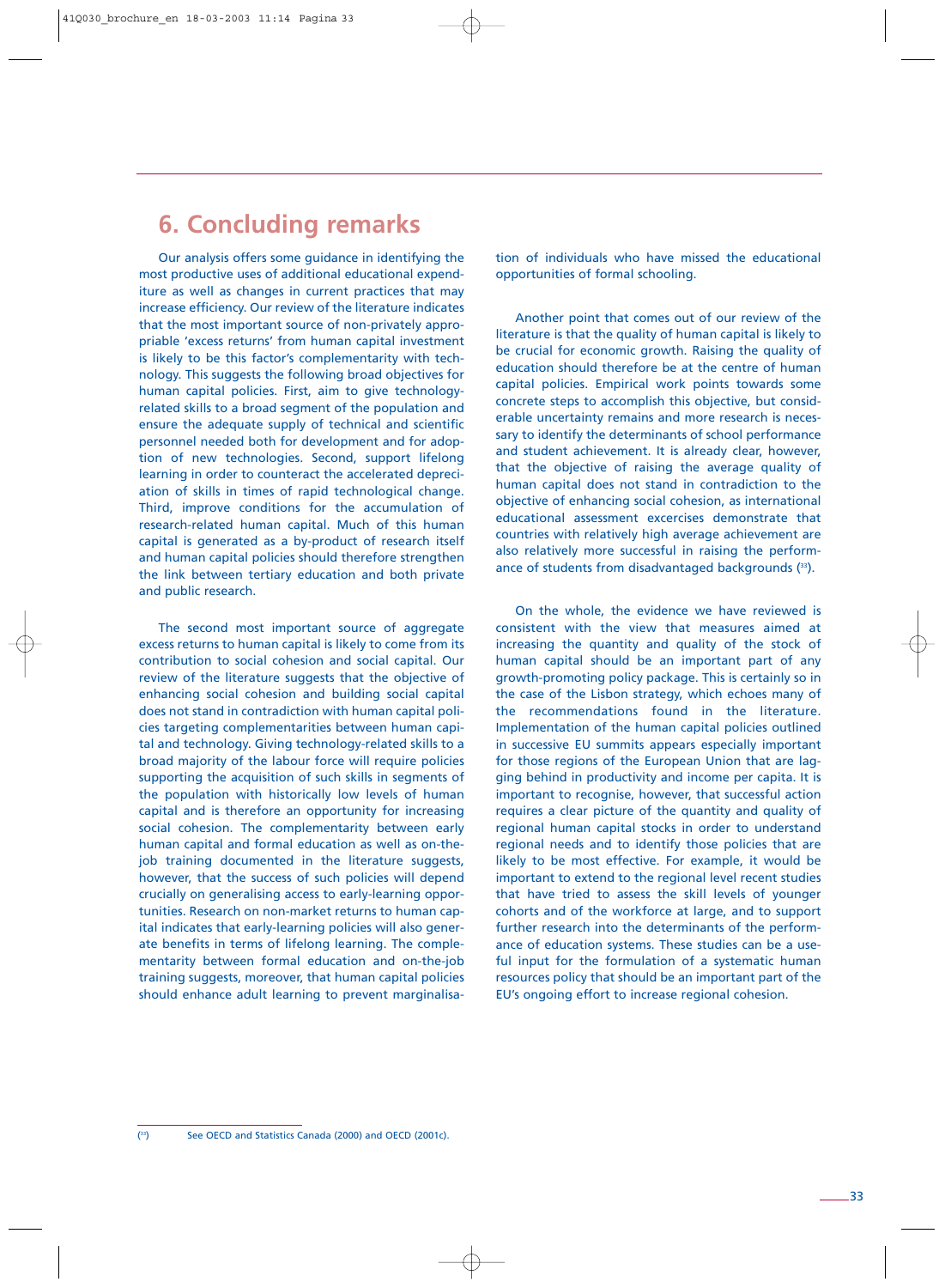# **References**

Adelman, I. and C. Morris (1967), *Society, politics and economic development,* Johns Hopkins University Press, Baltimore, MD.

Aguirregabriria, V. and C. Alonso-Borrego (1997), 'Employment occupational structure, technological capital and reorganisation of production', Universidad Carlos III de Madrid Working Paper No 97–12.

Alesina, A. and E. La Ferrara (2000a), 'Participation in heterogeneous communities', *Quarterly Journal of Economics* CXV, pp. 847–904.

Alesina, A. and E. La Ferrara (2000b), 'Who trusts others?', CEPR Discussion Paper No 2646.

Alesina, A., R. Baqir and W. Easterly (1999), 'Public goods and ethnic division', *Quarterly Journal of Economics* CXIV, pp. 1243–1284.

Allen, S. (2001), 'Technology and the wage structure', *Journal of Labour Economics* 19(2), pp. 440–483.

Altonji, J. and J. Spletzer (1991). 'Worker characteristics, job characteristics and the receipt of on-the-job training', *Industrial and Labour Relations Review* 45(1), pp. 58–79.

Angrist, J. D. and V. Lavy (1996), 'The effect of teen childbearing and single parenthood on childhood disabilities and progress in school', NBER Working Paper No 5807.

Arias, O. and W. McMahon (2001), 'Dynamic returns to education in the US', *Economics of Education Review* 20(2), pp. 121–138.

Ashenfelter, O., C. Harmon and H. Oosterbeck (1999). 'A review of estimates of the schooling/earnings relationship, with tests for publication bias', *Labour Economics* 6(4), pp. 453–470.

Autor, D., L. Katz and A. Krueger (1998), 'Computing inequality: Have computers changed the labour market?', *Quarterly Journal of Economics* 113(4), pp. 1169–1214.

Azariadis, C. and A. Drazen (1990), 'Threshold externalities in economic development', *Quarterly Journal of Economics*, May, pp. 501–526.

Barro, R. (1991), 'Economic growth in a cross-section of countries', *Quarterly Journal of Economics* CVI (2), pp. 407–443.

Barro, R. (2000), 'Education and economic growth', Mimeo, Harvard University.

Barron, J., D. Black and M. Lowenstein (1993),. 'Gender differences in training, capital and wages', *Journal of Human Resources* 28, pp. 343–364.

Bartel, A. P. (1991), 'Productivity gains from the implementation of employee training programs', NBER Working Paper No 3893.

Bartel, A. P. and N. Sicherman (1998), 'Technological change and the skill acquisition of young workers', *Journal of Labour Economics* 16(4), pp. 718–755.

Bassanini, A. and S. Scarpetta (2001), 'Does human capital matter for growth in OECD countries? Evidence from pooled mean-group estimates', OECD Economics Department Working Paper No 282.

Bassi, L., P. Harrison, J. Ludwig and D. McMurrer (2001). 'Human capital dynamics investments and firm performance', *Human capital dynamics.* 

Baumol, W., S. A. Batey Blackman and E. Wolf (1989), *Productivity and American leadership: the long view*, MIT Press.

Benhabib, J. and M. Spiegel (1994), 'The role of human capital in economic development: evidence from aggregate cross-country data', *Journal of Monetary Economics* 34, pp. 143–173.

Berman, E., J. Bound and S. Machin (1998), 'Implications of skill-biased technological change: international evidence', *Quarterly Journal of Economics*, November, pp. 1245–1280.

Berman, E., J. Bound and Z. Griliches (1994), 'Changes in the demand for skilled labour within US manufacturing industries', *Quarterly Journal of Economics* 109(2), pp. 367–397.

Bils, M. and P. Klenow (2000), 'Does schooling cause growth?', *American Economic Review* 90(5), pp. 1160–1183.

Blanchflower, D. and S. Burgess (1998), 'New technology 0and jobs: comparative evidence from a two country study', *Economics of Innovation and New Technology* 5(2-4), pp. 109–138.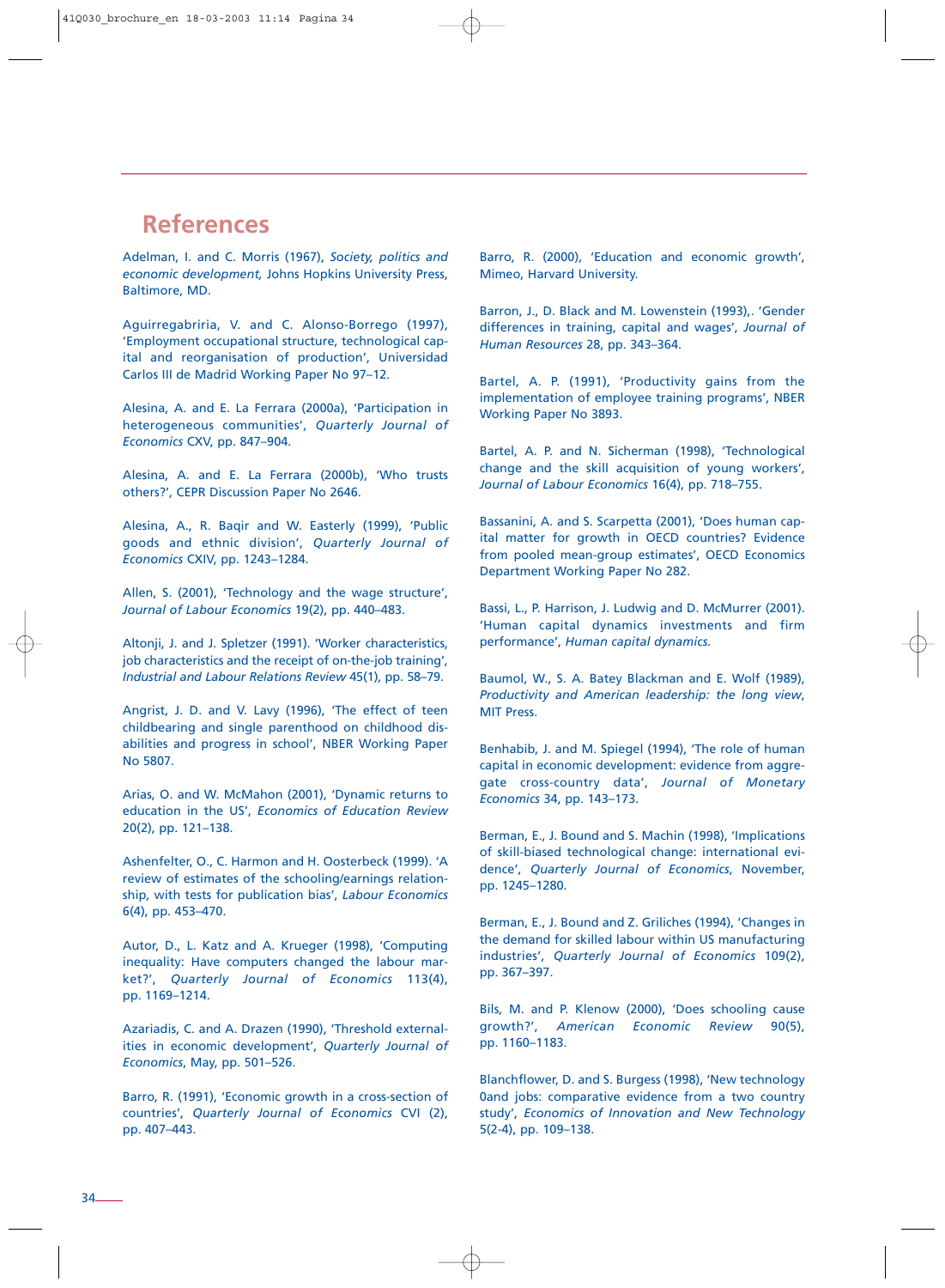Blau, F. and L. Kahn (1997), 'Swimming upstream: trends in the gender wage differential in the 1980s', *Journal of Labour Economics* 15, (1, Part 1), pp. 1–42.

Blechinger, D., A. Kleinknecht, G. Licht and F. Pfeiffer (1998), 'The impact of innovation on employment in Europe: an analysis using CIS data', Zew Dokumentation Nr. 98-02, Mannheim.

Blundell, R., L. Dearden, C. Meghir and B. Sianesi (1999), 'Human capital investment: the returns from education and training to the individual, the firm, and the economy', IFS Working Paper.

Card, D. (1999), 'The causal effect of education on earnings', in O. Ashenfelter and D. Card (eds), *Handbook of Labour Economics*, Vol. 3, Chapter 30, North Holland, Amsterdam, pp. 1801–1863.

Caroli, E. and J. Van Reenen (1999), 'Organisation, skills and technology: evidence from a panel of British and French establishments', Institute for Fiscal Studies Working Paper Series No 99/23, London.

Caselli, F., G. Esquivel and F. Lefort (1996), 'Reopening the convergence debate: a new look at cross-country growth empirics', *Journal of Economic Growth*, pp. 363–389.

Cohen, D. and M. Soto (2001), 'Growth and human capital: good data, good results', CEPR Discussion Paper No 3025.

Coleman, J. (1988), 'Social capital in the creation of human capital', *American Journal of Sociology* 94S, S95–S120.

Coleman, J. (1990), 'Social capital', in J. Coleman, *Foundations of social theory*, Belknap Press of Harvard University Press, Cambridge, MA, and London.

de la Fuente, A. (2002a), 'Human capital and growth: a survey and some tentative conclusions', Mimeo, Instituto de Análisis Económico (CSIC), Barcelona.

de la Fuente, A. (2002b), 'On the sources of convergence: a close look at the Spanish regions', *European Economic Review* 46(3), pp. 569–599.

de la Fuente, A. and R. Doménech (2000), 'Human capital in growth regressions: How much difference does data quality make?', OECD Economics Department Working Paper No 262, Paris.

de la Fuente, A. and R. Doménech (2001), 'Educational attainment in the OECD, 1960–90', Mimeo, Instituto de Análisis Económico (CSIC), Barcelona.

Denny, K., C. Harmon and R. Lydon (2001), 'Crosscountry evidence in the returns to education: patterns and explanations', Mimeo.

DiNardo, J. and J. Pischke (1997), 'The returns to computer use revisited: Have pencils changed the wage structure too?', *Quarterly Journal of Economics* 112(1), pp. 291–303.

DiPasquale, D. and E. L. Glaeser (1999), 'Incentives and social capital: Are homeowners better citizens?', *Journal of Urban Economics* 45, pp. 354–384.

Doménech, R. and J. Boscá (1996). 'A database for the analysis of economic growth in the OECD, 1960–95', Ministerio de Economía y Hacienda, Dirección Gral. de Planificación, Madrid.

Doms, M., T. Dunne and K. Troske (1997), 'Workers, wages and technology', *Quarterly Journal of Economics* 112(1), pp. 253–290.

Duguet, E. and N. Greenan (1997), 'La biais technologique: une analyse économetrique sur donnees individuelles' ('Skill bias: an econometric analysis at the firm level', with English summary), *Revue Économique* 48(5), pp. 1061–1089.

Dunne, T., J. Haltiwanger and K. Troske (1996), 'Technology and jobs: secular changes and cyclical dynamics', NBER Working Paper No 5656, Cambridge, MA.

Entorf, H. and F. Kramarz (1998), 'The impact of new technologies on wages: lessons from matching panels on employees and on their firms', *Economics of Innovation and New Technology* 5(2-4), pp. 165–197.

Entorf, H. and W. Pohlmeier (1990), 'Employment, innovation and export activities: evidence from firm-level data', in J. Florens et al. (eds), *Microeconometrics: surveys and applications*, Cambridge, MA, and Oxford, pp. 394–415.

Entorf, H., M. Gollac and F. Kramarz (1999), 'New technologies, wages and worker selection', *Journal of Labour Economics* 17(3), pp. 464–491.

European Union (2000), 'Presidency conclusions — Lisbon European Council'.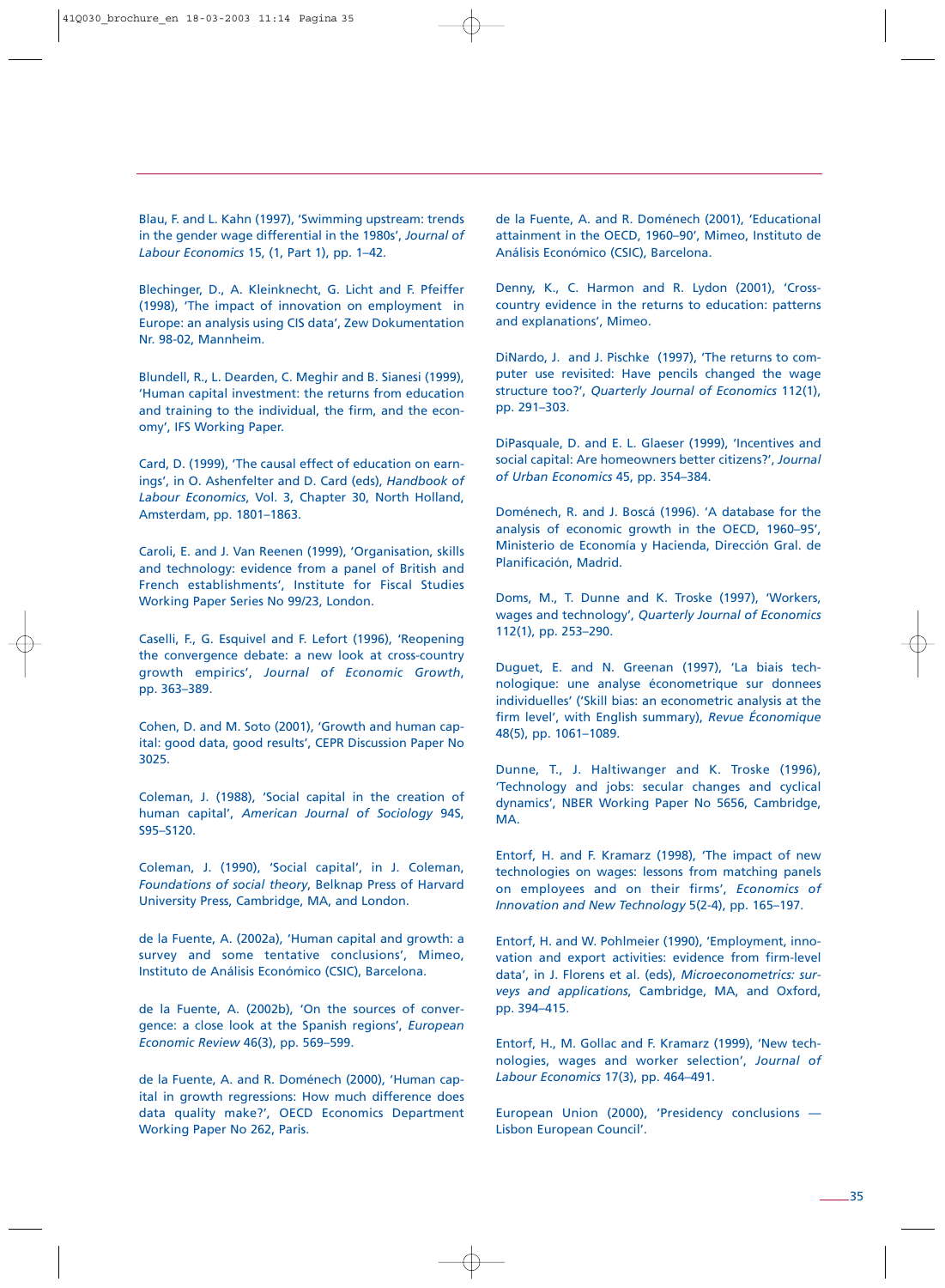Feldman, J., D. Makuc, J. Kleinman and J. Cornoni-Huntly (1989), 'National trends in educational differences in mortality', *American Journal of Epidemiology* 129, pp. 919–933.

Glaeser, E. L., D. Laibson, J. A. Scheinkman and C. L. Soutter (2000), 'Measuring trust', *Quarterly Journal of Economics* CXV, pp. 811–846.

Goldin, C. and L. F. Katz (1999), 'Human capital and social capital: the rise of secondary schooling in America 1910–1940', *Journal of Interdisciplinary History* XXIX (4), pp. 683–723.

Greenan, N. and D. Guellec (2000), 'Technological innovation and employment reallocation', *Labour* 14(4), pp. 547–590.

Griliches, Z. (1986), 'Economic data issues', in Z. Griliches and M. Intrilligator (eds), *Handbook of Econometrics*, North Holland, Amsterdam.

Griliches, Z. (1997), 'Education, human capital and growth: a personal perspective', *Journal of Labour Economics* 5(1), pp. S330–S344.

Guiso, L., P. Sapienza and L. Zingales (2000), 'The role of social capital in financial development', NBER Working Paper No 7563.

Hanushek, E. and D. Kimko (2000), 'Schooling, labourforce quality and the growth of nations', *American Economic Review* 90(5), pp. 1184–1208.

Harkness, S. (1996), 'The gender earnings gap: evidence from the UK', *Fiscal Studie*s 17(2), pp. 1–36.

Harmon, C., I. Walker and N. Westergaard-Nielsen (2001), 'Returns to education in Europe', *Public funding and private returns to education — PURE final report.*

Heckman, J., L. Lochner and P. E. Todd (2001), 'Fifty years of Mincer earnings regressions', Working Paper, University of Chicago.

Heinrich, G. and V. Hildebrand (2001), *Public and private returns to education in the European Union — An appraisal*, European Investment Bank, Luxembourg.

Helliwell, J. F. (1996a), 'Do borders matter for social capital? Economic growth and civic culture in US states and Canadian provinces', NBER Working Paper No 5863.

Helliwell, J. F. (1996b), 'Economic growth and social capital in Asia', NBER Working Paper No 5470.

Helliwell, J. F. and R. D. Putnam (1999), 'Education and social capital', NBER Working Paper No 7121.

Islam, N. (1995), 'Growth empirics: a panel data approach', *Quarterly Journal of Economics* 110, pp. 1127–1170.

Jones, C. (1996), 'Human capital, ideas and economic growth', Mimeo, Standford University.

Jones, (2002), 'Sources of U.S. economic growth in a world of ideas', *American Economic Review* 92(1), pp. 220–239.

Katz, L. and K. Murphy (1992), 'Changes in relative wages, 1963–1987: supply and demand factors', *Quarterly Journal of Economics* 107(1), pp. 35–78.

Knack, S. and P. Keefer (1997), 'Does social capital have an economic pay-off? A cross-country investigation', *Quarterly Journal of Economics* CXII, pp. 1251–1288.

Krueger, A. (1993), 'How have computers changed the wage structure: evidence from micro data, 1984–89', *Quarterly Journal of Economics* 108(1), pp. 33–61.

Krueger, A. and M. Lindahl (2001), 'Education for growth: Why and for whom?', *Journal of Economic Literature* XXXIX, pp. 1101–1136.

Kyriacou, G. (1991), 'Level and growth effects of human capital: a cross-country study of the convergence hypothesis', Mimeo, New York University.

Landau, D. (1983), 'Government expenditure and economic growth: a cross-country study', *Southern Economic Journal*, January, pp. 783–792.

La Porta, R., F. Lopez-de-Silanes, A. Shleifer and R. Vishny (1997), 'Trust in large organisations', *American Economic Review Papers and Proceedings* 87(2), pp. 333–338.

Lee, D. W. and T. H. Lee (1995), 'Human capital and economic growth — Tests based on the international evaluation of educational achievement', *Economics Letters* 47, pp. 219–225.

Lee, J. W. and R. Barro (2001), 'Schooling quality in a cross-section of countries', *Economica* 68, pp. 465–488.

Lucas, R. (1988), 'On the mechanics of economic development', *Journal of Monetary Economics* 22, pp. 3–42.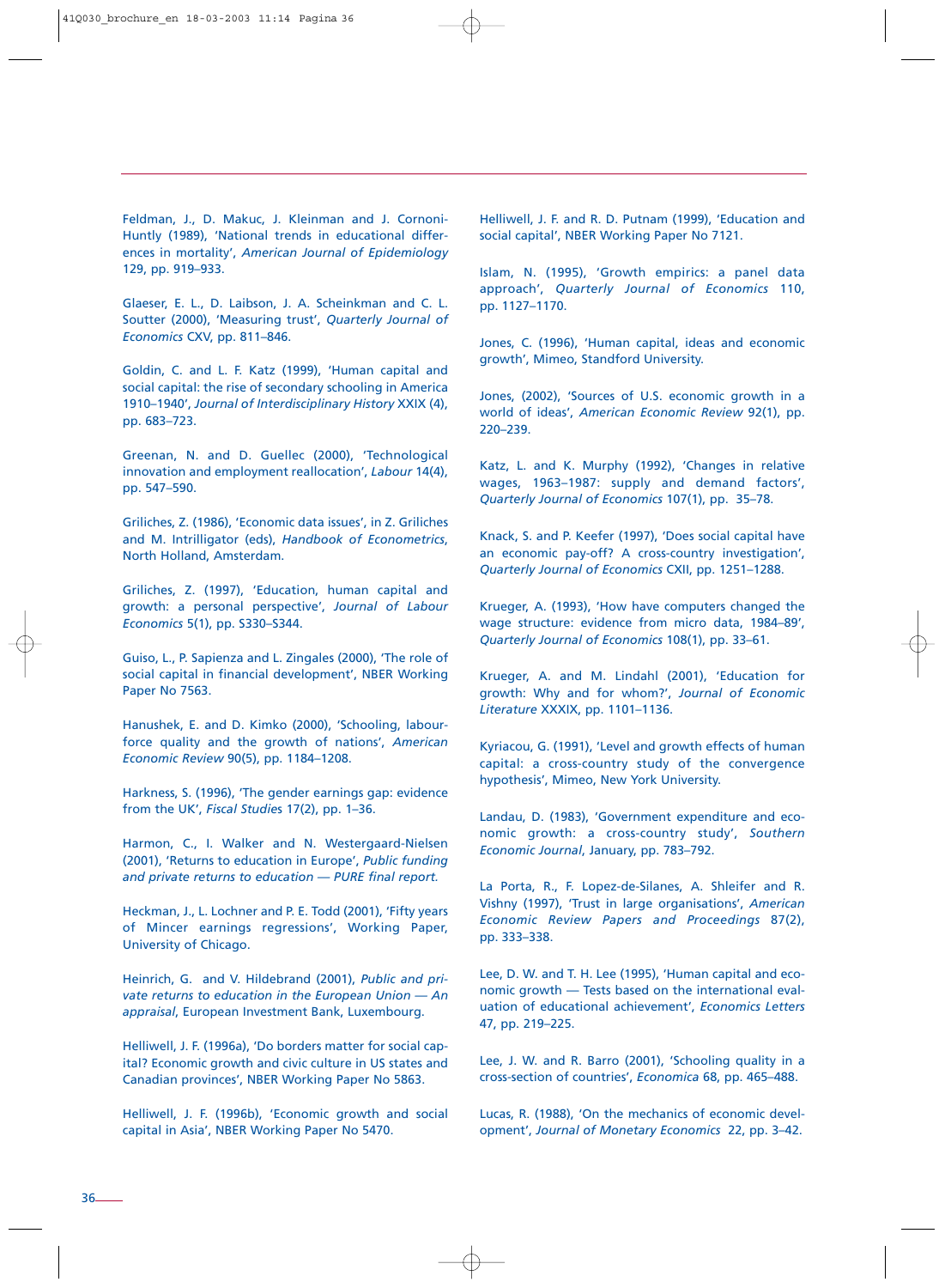Lynch, L. (1992), 'Private-sector training and the earnings of young workers', *American Economic Review* 82, pp. 299–312.

Lynch, L. and Black, S. (1995), 'Beyond the incidence of training: evidence from a national employers survey', NBER Working Paper No 5231.

Machin, S. and J. Van Reenen (1998), 'Technology and changes in skill structure: evidence from seven OECD countries', *Quarterly Journal of Economics* 113(4), pp. 1215–1244.

Mankiw, G., D. Romer and D. Weil (1992), 'A contribution to the empirics of economic growth', *Quarterly Journal of Economics*, pp. 407–437.

McMahon, W. (1991), 'Relative returns to human and physical capital in the US and efficient investment strategies', *Economics of Education Review* 10(4), pp. 283–296.

McMahon, W. (1998), 'Conceptual framework for the analysis of the social benefits of lifelong learning', *Education Economics* 6(3), pp. 309–346.

Mincer, J. (1974), *Schooling, experience and earnings*, Columbia University Press, New York.

Mincer, J. (1993), 'Human capital, technology and the wage structure: What do time series show?', in J. Mincer, *The collected essays of Jakob Mincer*, Chapter 13, Aldershot, England.

Nelson, R. and E. Phelps (1966), 'Investment in humans, technological diffusion, and economic growth', *American Economic Review*, May, pp. 69–82.

OECD (1999), *OECD science, technology and industry scoreboard — Benchmarking knowledge-based economies*, Paris.

OECD (2001a), *The new economy: beyond the hype — The OECD growth project*, Paris.

OECD (2001b), 'Investment in human capital through post-compulsory education and training', Doc. ECO/ CPE/WP1(2001)12 and ECO/CPE/WP1(2001)12/ANN1.

OECD (2001c), *Knowledge and skills for life: first results from PISA 2000*, Programme for international student assessment, Paris.

OECD and Statistics Canada (2000), *Literacy in the information age — Final report of the international adult literacy survey*, Paris.

Pritchett, L. (1999), 'Where has all the education gone?', Mimeo, the World Bank.

Psacharopoulos, G. (1994), 'Returns to investment in education: a global update', *World Development* 22(9), pp. 1325–1343.

Putnam, R. (1993a), *Making democracy work: civic traditions in modern Italy*, Princeton, Princeton University Press.

Putnam, R. (1993b), 'The prosperous community: social capital and public life', *The American Prospect* 13, pp. 35–42.

Putnam, R. (1995a), 'Bowling alone: America's declining social capital', *Journal of Democracy* 6(1), pp. 65–78.

Putnam, R. (1995b), 'The case of missing social capital', Working Paper, Harvard University.

Putnam, R. (1996), 'The strange disappearance of civic America', *The American Prospect* 7(24).

Putnam, R. (2000), *Bowling alone: the collapse and revival of American community*, Simon and Schuster, New York.

Romer, P. (1989), 'Human capital and growth: theory and evidence', NBER Working Paper No 3173.

Solomon, L. C. (1975), 'The relation between schooling and saving behaviour', in F. T. Juster, *Education, income, and human behaviour*, McGraw-Hill, New York.

Temple, J. (2001), 'Growth effects of education and social capital in the OECD', Mimeo, forthcoming in *OECD Economic Studies*.

Temple, J. and P. Johnson (1998), 'Social capability and economic growth', *Quarterly Journal of Economics*, August, pp. 965–990.

Topel, R. (1999), 'Labour markets and economic growth', in O. C. Ashenfelter and D. Card (eds), *Handbook of Labour Economics*, Vol. 3, North Holland, Amsterdam.

Uzawa, H. (1965), 'Optimum technical change in an aggregative model of economic growth', *International Economic Review* 6(1), pp. 18–31.

Welch, F. (1970), 'Education in production', *Journal of Political Economy* 78, pp. 35–59.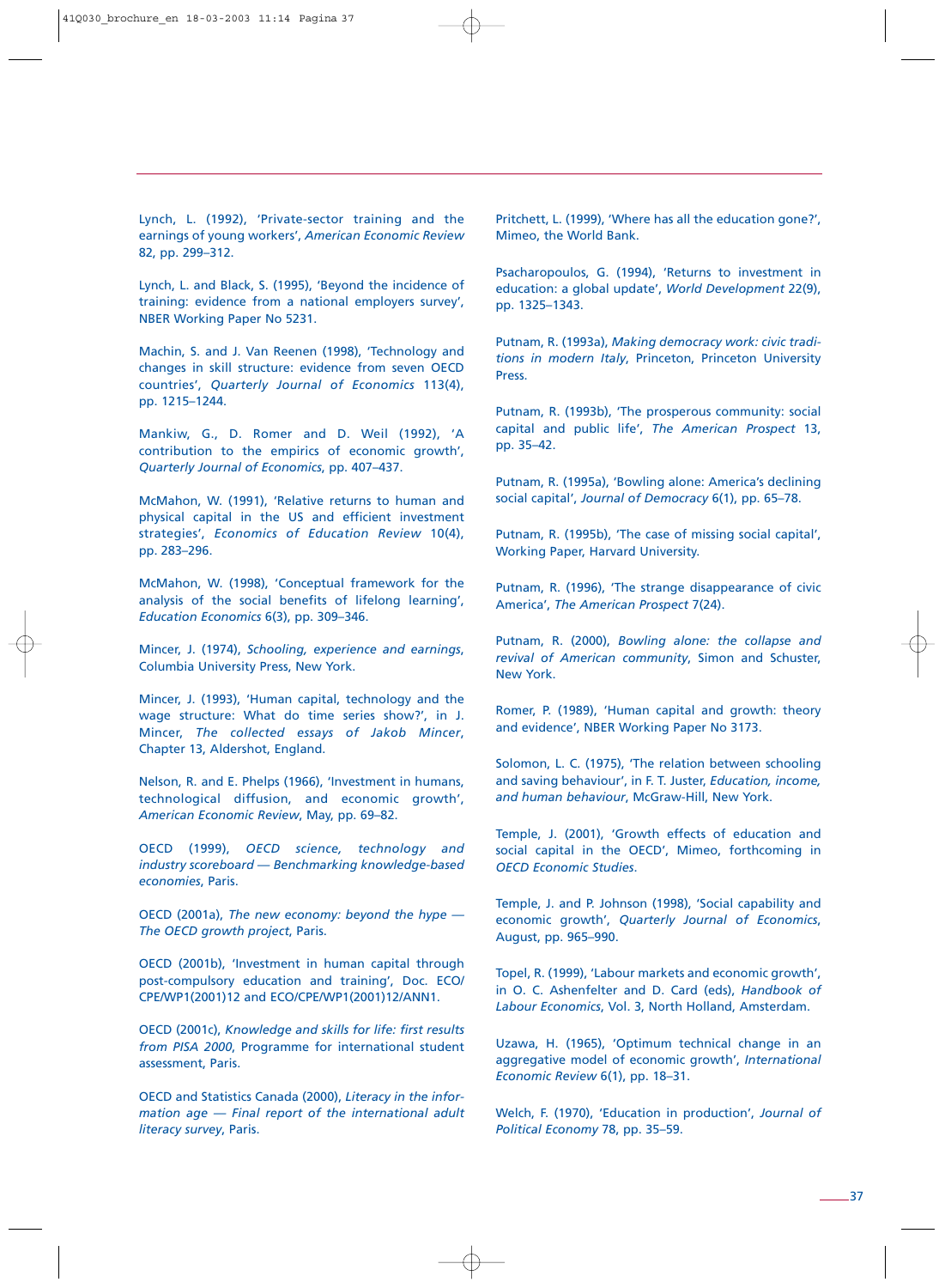Wolfe, B. and S. Zuvekas (1997), 'Non-market outcomes of schooling', *International Journal of Education Research* 27, pp. 491–502.

Wössmann, L. (2000), 'Specifying human capital: a review, some extensions and development effects', Kiel Working Paper No 1007.

World Bank (2002), Social capital home page (http://www.worldbank.org/poverty/ scapital/index.htm).

Zak, P. J. and S. Knack (2001), 'Trust and growth', *Economic Journal* 111, pp. 295–321.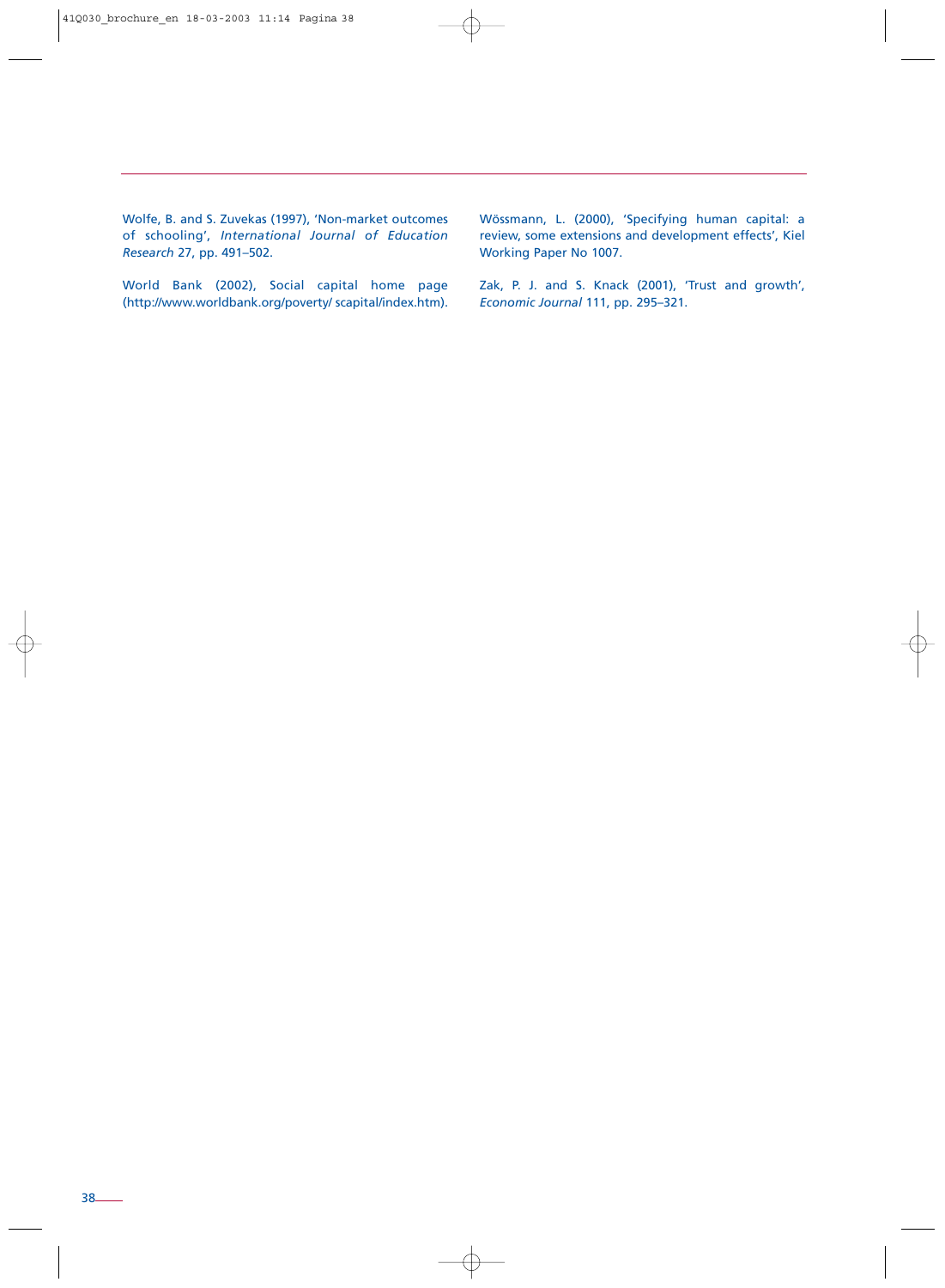# **APPENDIX**

# **1. Human capital, productivity and earnings: a survey of the microeconometric literature**

# **(a) Estimating the individual return to schooling: methodological issues**

Schooling costs time, effort and money, but at the same time it augments an individual's earnings capacity. Hence, expenditure on schooling can be considered an investment and the extra income earned due to the completion of an additional year of schooling as part of its return.

The most recent studies of education and wage determination are embedded in Mincer's framework discussed in Box 1 in the main text and a large amount of research has estimated the Mincerian earnings equation for different countries and time periods. The common estimation method is ordinary least squares (OLS). Estimating returns to schooling by OLS is an easy task but has the drawback that the estimated return may be biased, i.e. the OLS return may not reflect the 'true' reward the labour market places on an additional year of schooling. In what follows, we first discuss why OLS estimates on returns to education may be biased and then discuss possible remedies.

When estimating returns to education by OLS, the econometrician encounters basically three problems. The first problem is that schooling attainment is not randomly determined, but is rather the result of an optimising decision influenced by individual characteristics such as ability, taste for schooling or access to funds. For example, if more able individuals spend more time in school and receive higher earnings, then differences in earnings of individuals who have different levels of education overestimate the true causal effect of schooling on earnings or, put differently, the returns to education will be upward biased. The most straightforward approach to tackle the issue of unobserved ability is to include measures that proxy for unobserved ability in the earnings equation, such as IQ or other test scores (Griliches, 1977). But schooling itself determines this kind of ability measure leading to a downward bias in the estimated returns to schooling. Another method, which attempts to directly control for unobservable factors, adds information on family background variables such as education or earnings of the parents to the Mincerian earnings equation. Controlling for family background in the OLS estimates may reduce the upward bias in the OLS estimates, but may be unable to

eliminate it completely unless the family background variables absorb all unobservable components. The second problem is that returns to education may be heterogeneous, i.e. may vary across individuals, which will usually lead to biased estimates. The third problem is measurement errors in the schooling variable, which are likely to bias the OLS estimator of the returns to schooling downward.

One approach taken to resolve these econometric problems is the use of twin studies. These studies exploit the fact that members of the same family such as siblings or twins are more alike than randomly selected individuals. Twins (or siblings) are less likely to face differences in home environment or financial support and for identical twins even genetic variation in ability may be ruled out. Differences in schooling and earnings of siblings and twins can thus be used to estimate returns to schooling. But even this setting only yields unbiased estimates of returns to schooling if twins face no heterogeneity in any factor that may be correlated with the schooling variable and if the distribution of abilities among twins equals the distribution of abilities in the population as a whole. If these requirements are not satisfied, then the OLS estimator may have a smaller upward bias than the within-twin estimator. Another problem of twin studies is that they are likely to exacerbate measurement errors in the schooling variable.

The instrumental-variable (IV) approach is a further strategy to solve the bias in the OLS estimates on returns to education. Generally, an IV approach requires an exogenous instrument that is the existence of an observable variable that affects the variable of interest, i.e. years of schooling, but is not correlated with the earnings residual. The IV approach proceeds in two stages: first, the researcher obtains an estimate of the effect of the instrumental variables on schooling and then on earnings. Dividing the effect of the instrumental variable on earnings by the effect of the instrumental variables on schooling will yield an unbiased estimator of the returns to schooling if the exogenous instrument only affects earnings through schooling.

Researchers obtained instrumental variables from natural experiments or family background. The identification of natural experiments provides the researcher with variables that are likely to influence the level of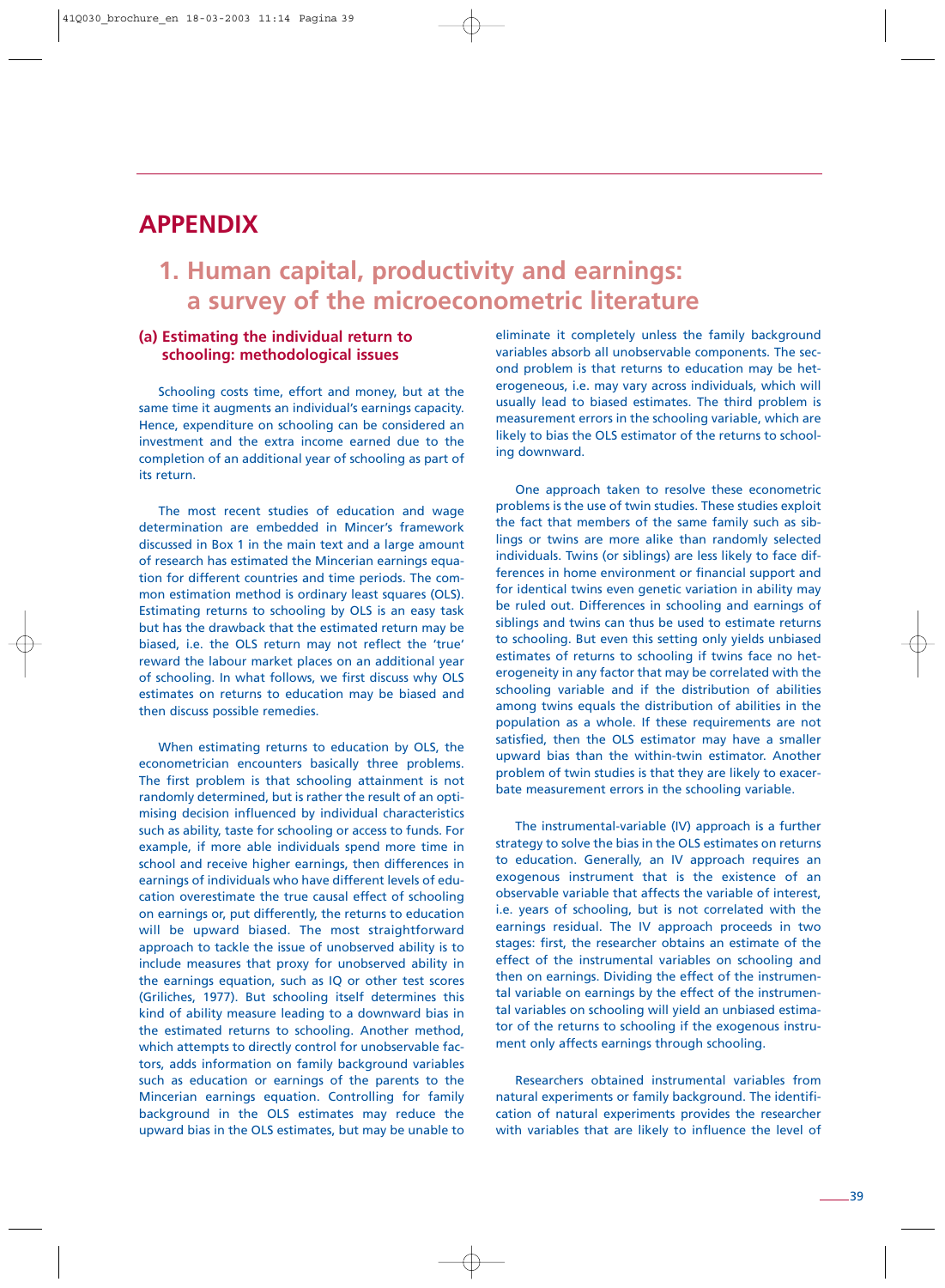schooling but are independent of unobserved individual characteristics. Natural experiments exploit natural variations in the data such as institutional changes, which affect, for example, the minimum school leaving age or tuition costs for higher education or factors. Alternatively, variables such as geographic proximity to colleges or quarter of birth have been used (Card, 1995; Angrist and Krueger, 1991). The instrumental-variable estimator has the advantage that if the instrumental variable is not correlated with the measurement error, then measurement errors do not introduce a bias in the IV estimator. However, if returns to education are heterogeneous, the existence of an exogenous instrument is not sufficient to guarantee that the IV approach yields unbiased estimates of the average return to schooling. Consider, for example, a natural experiment that affects mostly a certain subgroup of the sample. Card (1999) shows that, in this case, the IV estimate may reflect the return of this subgroup and not the average return in the population.

#### **(b) Review of the estimates**

We now present a selective review of the evidence on the return to education with a special focus on Europe. We start by providing evidence on instrumental variables based on natural experiments. These findings are presented in Table A1.1 (which is enclosed at the end of the appendix, along with Table A1.3). Next, we summarise estimates obtained from twin studies and then turn to returns to education whose estimation uses information on family background.

Using college proximity as the instrumental variable, Card (1999) obtains estimates of returns to schooling for the United States which are nearly twice as large as the corresponding OLS estimates of returns to schooling. He further finds that college proximity affects children of less educated parents more and therefore interacts college proximity with family background as the instrumental variable, adding college proximity as a direct control variable to the earnings equation. Returns to education using this IV procedure are 0.097, which compares to OLS estimates of 0.073. Similarly, Conneely and Uusitalo (1997) find for Finland that IV estimates of the returns to schooling based on college proximity instrumental variables are 20 to 30 % higher than the corresponding OLS estimates.

In Britain, the minimum school leaving age was raised from 14 to 15 years in 1947 and from 15 to 16 years in 1973. Harmon and Walker (1995) use these institutional changes as instruments and obtain IV estimates, which are about 2.5 times higher than the corresponding OLS estimates. However, as Card (1999) points out, their IV estimates may be upward biased due to the fact that the effect of the 1947 law change cannot be separated from the changes in educational attainment induced by World War II. Changes in compulsory education are also used as an instrumental variable by Vieira (1999) to estimate the return to schooling in Portugal. Again, IV estimates exceed standard OLS estimates. For Italy, Brunello and Miniaci (1999) exploit the fact that in 1969 the possibility to enrol in a college was no longer determined by the curriculum chosen in secondary school. Using family background variables on the parental education level and actual occupation as additional instruments, they obtain IV estimates that exceed OLS estimates by nearly 20 %.

Angrist and Krueger (1991) propose an individual's quarter of birth as an instrument. They find that individuals who are born earlier in the year reach the minimum school leaving age at a lower grade than people born later in the year. Hence, individuals who are born earlier in the year and want to drop out legally leave school with less education. Levin and Plug (1999), however, find that Dutch individuals born later in the year have significantly lower schooling. They explain this by the fact that within classes older students are likely to receive higher marks, which encourages further schooling. Hence, the net effect of quarter of birth on schooling attainment is *ex ante* not clear. An alternative explanation is that, in the Netherlands, students are obliged to finish the school year they have started, even if they reach the minimum leaving age during the course of this year. Levin and Plug find that returns to education increase by about 10 % relative to standard OLS estimates when season of birth is used as an instrument.

Recently, there has been a large increase in estimates of the return to schooling based on studies of twins because of the availability of new, relatively large data sets. The data set used by Ashenfelter and Rouse (1998), for example, consists of 340 pairs of identical (monozygotic) twins. It provides the response of each twin about his/her own and his/her sibling's schooling level. Hence, the difference in schooling between twins according to one twin can be used as an instrument for the response on the difference in schooling for the other one. As can be seen in Table A1.2, Ashenfelter and Rouse find that within-twins estimates of the returns to education are about 30 % lower than the corresponding OLS estimates. Once they control for measurement errors, withintwins estimates increase by about 25 %, still remaining below the cross-sectional OLS estimates.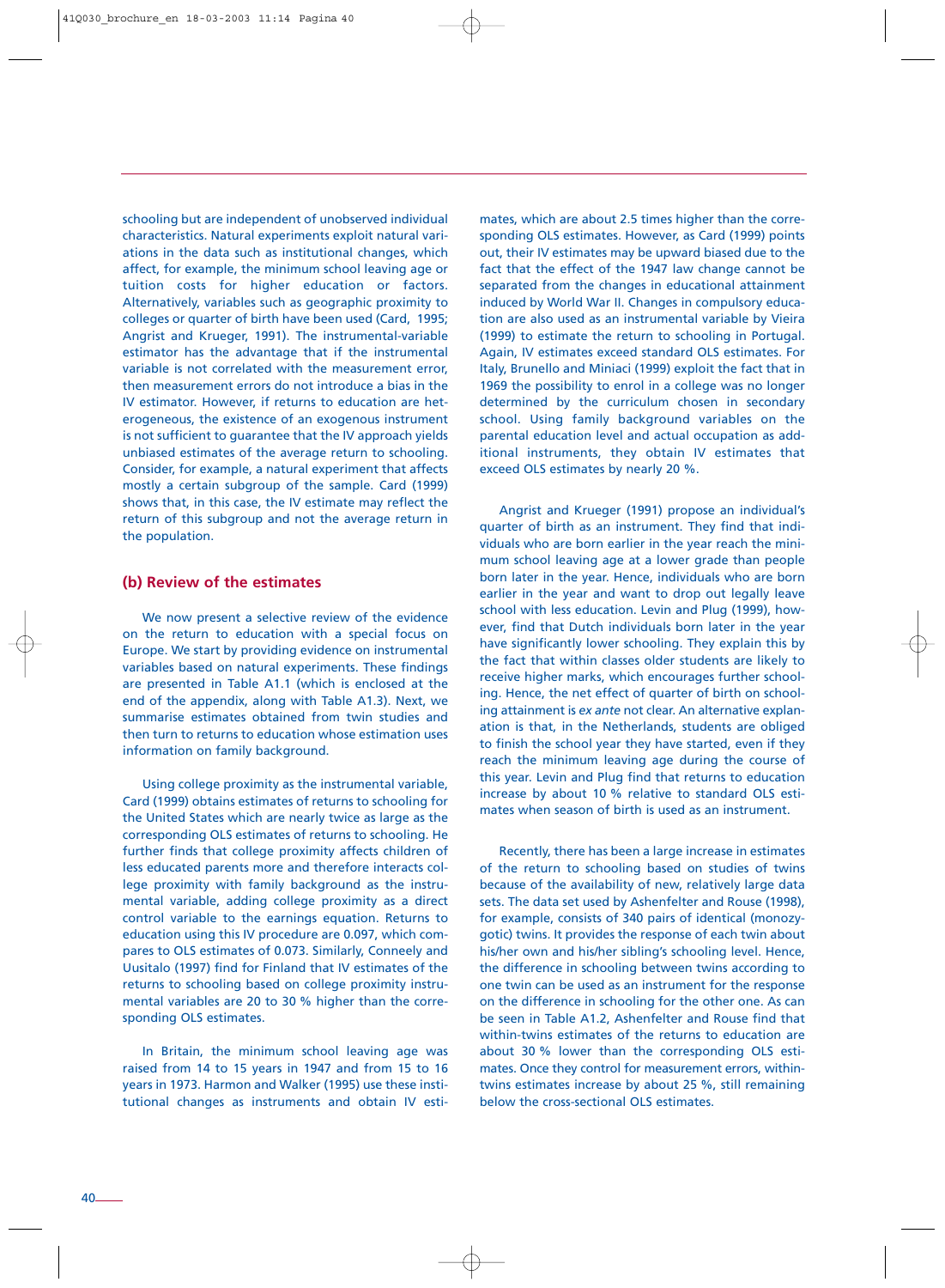| Author                                                     | Controls                                                                                                       | Data                                                                                   | <b>Specification</b>                                                      | Cross-section<br><b>OLS</b>          | <b>Differences</b><br><b>OLS</b>     | IV                                                           |
|------------------------------------------------------------|----------------------------------------------------------------------------------------------------------------|----------------------------------------------------------------------------------------|---------------------------------------------------------------------------|--------------------------------------|--------------------------------------|--------------------------------------------------------------|
| Isacsson (1999)<br>Sweden                                  | Gender, marital<br>status,<br>quadratic in<br>age and<br>residence in a<br>large city.                         | Swedish Twin<br>Registry.<br>Administrative<br>and survey<br>measures of<br>schooling. | <b>Identical twins</b><br><b>Fraternal twins</b>                          | 0.046<br>(0.001)<br>0.047<br>(0.002) | 0.022<br>(0.002)<br>0.039<br>(0.002) | 0.027/0.060<br>(0.003/0.007)<br>0.044/0.060<br>(0.002/0.003) |
|                                                            |                                                                                                                |                                                                                        | Subsample<br><b>Identical twins</b><br><b>Fraternal twins</b>             | 0.049<br>(0.002)<br>0.051<br>(0.002) | 0.023<br>(0.004)<br>0.040<br>(0.003) | 0.027<br>(0.008)<br>0.054<br>(0.006)                         |
| Ashenfelter<br>and Rouse<br>(1998)<br><b>United States</b> | Gender, race,<br>quadratic in<br>age.<br><b>Additional</b><br>controls tenure,<br>marital and<br>union status. | Princeton<br>twin survey,<br>$1991 - 93.$<br>Identical male<br>and female<br>twins.    | <b>Without</b><br>additional<br>controls.<br>With additional<br>controls. | 0.110<br>(0.010)<br>0.113<br>0.010)  | 0.070<br>(0.019)<br>0.078<br>(0.018) | 0.088<br>(0.025)<br>0.100<br>(0.023)                         |

#### **Table A1.2: Estimates based on studies of twins**

Isacsson (1999) uses a data set, taken from the population of twins born in Sweden between 1926 and 1958, which consists of 2 492 pairs of identical (monozygotic) and 3 368 pairs of fraternal (dizygotic) twins. Furthermore, information on two measures of schooling (administrative and self-reported level of education) is available for a subsample of the data and allows him to correct for measurement error. Isacsson finds that for the subsample with both education measures, the withintwins estimate is about 50 % (20 %) lower than the OLS estimate for identical twins (fraternal twins). For fraternal twins, the measurement-corrected within-twins estimate exceeds the OLS estimate by 35 %.

This review suggests that estimates of returns to education obtained from the instrumental-variable approach or studies of twins usually exceed OLS estimates and confirms the results of Ashenfelter, Harmon and Oosterbeck (1999). Analysing estimations from 1974 to 1995 in the United States and seven non-US countries (Finland, Honduras, Indonesia, Ireland, the Netherlands, Portugal and the United Kingdom), they find that IV estimates and twin study estimates differ from OLS estimates by 3.1 and 1.6 percentage points respectively.

### **(c) The return to schooling over time and across countries**

Many developed countries have witnessed major changes in their wage distribution during the last few decades. In the United States, returns to education decreased during the 1970s and rose sharply during the 1980s. Average returns to education in Europe followed a similar pattern. When looking at European countries one by one, different trends in returns to education can be observed. In this section, we provide evidence on the evolution of changes in returns to education during the last few decades for the United States, Europe and selected European countries. We try to identify the driving forces behind these changes in returns to education and explain why these patterns of change were so different across European countries. Finally, we provide evidence on returns to education for various European countries and discuss the country-specific determinants of these returns.

Returns to education are usually estimated from cross-sectional data and consequently correspond to the wage differential among different skill groups. In a competitive labour market, wages are determined by supply and demand. The supply of skilled workers is determined by the educational attainment of the workforce. Demand for skilled workers may change, for example, due to technological change or trade.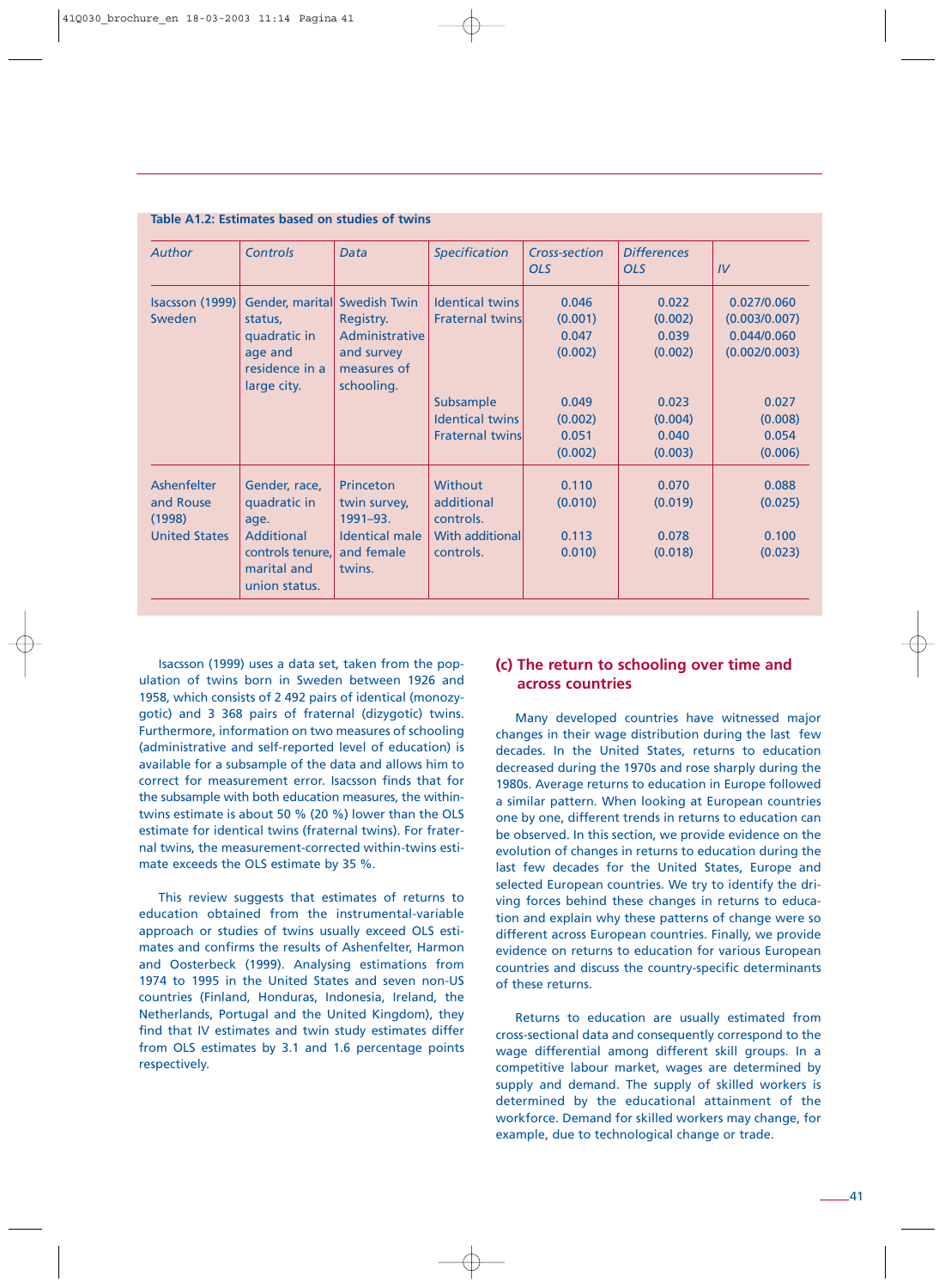It is a well-documented fact that returns to education in the United States decreased during the 1970s and increased during the 1980s generating a U-shaped time pattern of educational wage differentials. There seems to be some consensus that these changes in the returns to education may be interpreted as outcomes of shifts in the supply of and demand for human capital. The basic idea is that increases in the supply of skilled workers dominated during the 1970s, while demand growth was the driving force in the 1980s. Katz and Murphy (1992), for example, argue that the deceleration in the growth of highly educated labour supply in the United States during the 1980s relative to the 1970s may explain the rise in returns to education during this decade. Katz and Murphy's hypothesis is based on the assumption that the relative demand for skilled workers increased. The prime candidate for explaining the increase in the demand for skilled workers is skill-biased technological change. New technologies have been introduced during the last few decades, such as computers or robots, and organisational changes have taken place within firms that have often replaced labour-intensive tasks and increased the demand for skilled labour.

For Europe, Harmon, Walker and Westergaard-Nielsen (2001) find that estimates of returns to education were higher in the 1960s as compared with the 1970s. During the 1980s, returns dropped even further, but started to rise again in the 1990s. This describes a Ushaped pattern, similar to that observed for the United States. Performing a meta-analysis of the data, Denny, Harmon and Lydon (2001) confirm these results. A metaanalysis is basically a regression that takes as dependent variables the estimates of different studies that focus on the same topic and similar methodology. The explanatory variables of this regression describe the characteristics of the estimation such as equation specification, sample size and years of estimation. A meta-analysis thus controls for the effect of study-specific features on the estimated returns to education. Comparing the change in the US returns to education with Europe, Denny, Harmon and Lydon (2001) show that rates of returns to education in Europe exceeded US returns in the early 1960s. In the course of the 1960s and 1970s, returns to education in Europe and in the United States fell at a similar rate. US returns to education reached their minimum at the end of the 1970s, while European returns continued to decline until the mid-1980s. The subsequent increase in returns to education was much more pronounced in the United States. By 1997, returns to schooling in the United States were about 3 percentage points higher than in Europe.

Although the pattern of change in the returns to education was strikingly similar in Europe as a whole and the United States, behaviour across European countries differed widely. Returns to schooling in Austria, Switzerland and Sweden decreased, but increased in Denmark, Portugal and Finland. Other countries had no trend at all or different behaviour of male and female returns to education (Harmon, Walker and Westergaard-Nielsen, 2001). In what follows, we provide some evidence on the evolution of returns to education for selected European countries and try to identify the underlying forces. We start with Great Britain, whose behaviour largely mirrors that of the United States and then turn to Spain and Portugal, which also faced increases in the returns to education during the 1980s. Next, we discuss why wage inequality in France, Germany and Italy remained stable. We conclude with Austria, whose returns to education seem to have declined.

Great Britain largely shares the pattern of change in wage inequality with the United States. Similarly to the United States, the supply of university-educated workers in Great Britain grew rapidly during the 1970s and differentials across skill groups narrowed. During the 1980s, wage inequality and university wage premiums increased substantially. Katz, Loveman and Blanchflower (1995) explain this by the deceleration in the pace of growth of the relative supply of highly educated workers during the 1980s and the decline in employment in mining, manufacturing, construction and utilities which affected particularly male, manual, low-skilled workers.

Spain underwent profound changes in the 1980s. It joined the European Union and consolidated its democratic institutions. The share of workers in the heavy and manufacturing industries declined substantially, whereas the share of employment in the commerce, finance and service industries rose. During the 1980s, the average educational attainment of the workforce increased remarkably in Spain. In 1981, 74.2 % of the employed population had a primary education or less and only 7.6 % had completed higher education. By 1991, the population with primary education or less had fallen to 48.5 %. The percentage of employed with a secondary school degree had more than doubled and 12.5 % held a higher education degree. The generation of employment lagged behind the rapid increase in the Spanish labour force. Unemployment was and still is high, affecting particularly younger and less educated people, as well as women. Vila and Mora (1998) find that from 1981 to 1991 Spanish skill wage differentials increased. Returns to lower secondary and primary education decreased, whereas returns to higher education either increased or remained stable.

Portugal faced a severe economic crisis in the first half of the 1980s and major economic changes during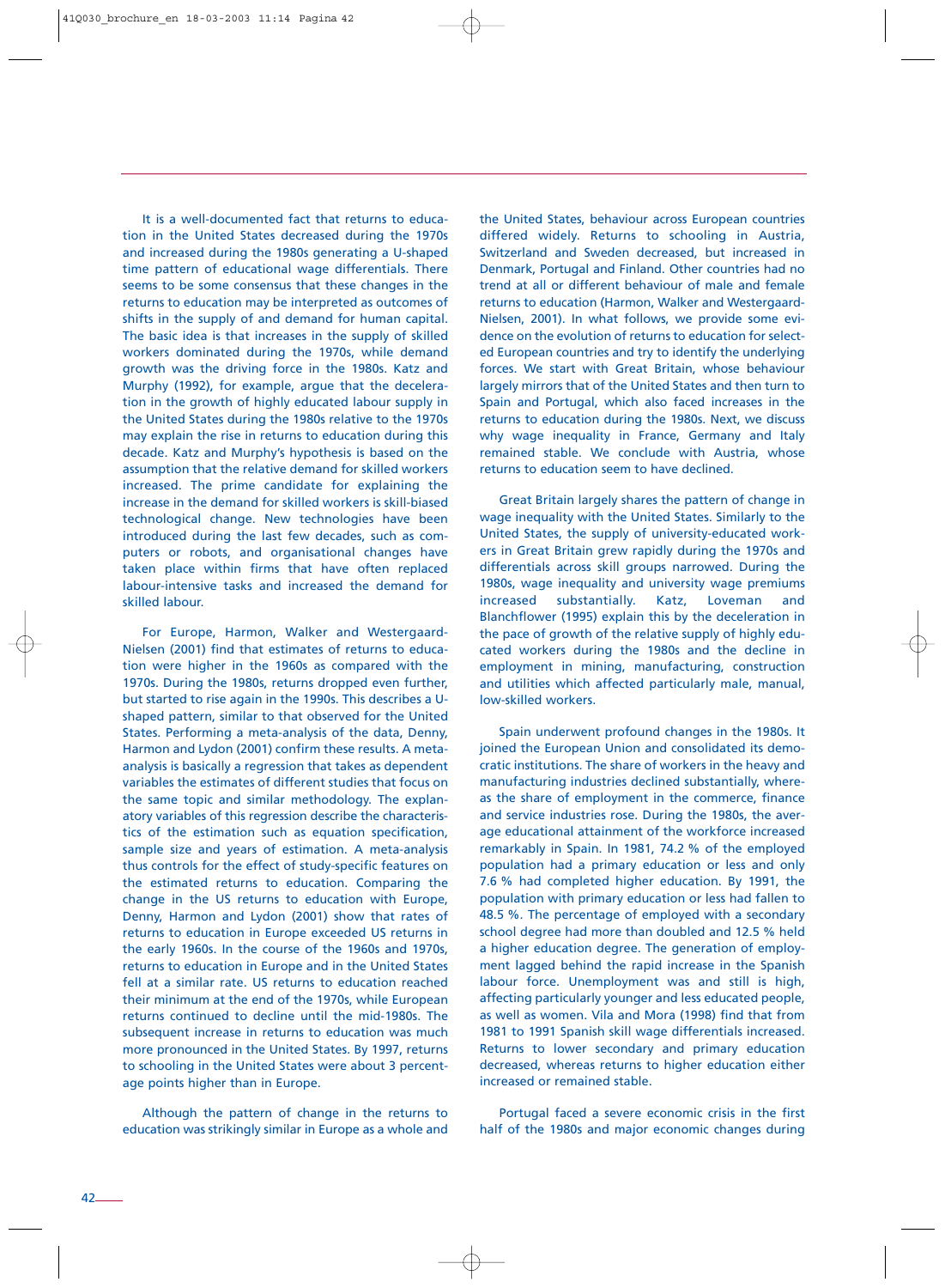the second half. According to Hartog, Pereira and Vieira (2001), returns to education in Portugal remained largely unchanged between 1982 and 1986. Between 1986 and 1992, they increased substantially for both men and women. In contrast to Spain, the increase in returns to education in Portugal was not driven by a reallocation of employment towards skill-intensive sectors. Employment in Portugal shifted after 1986 towards sectors that traditionally employ low-educated workers, such as restaurants and hotels, construction, textiles and services. So why did returns to education in Portugal increase? According to Hartog, Pereira and Vieira (2001), an increase in demand for highly skilled workers within industries may well explain this finding. Portugal joined the European Union in 1986. It hence embarked on a process of modernising its productive structure, particularly through the introduction of new production technologies. This was made possible thanks to the Structural Funds of the EU and specific financial aids. Furthermore, the liberalisation of trade with more developed countries may have enhanced the importation of technologies that require skilled labour.

In France, wage inequality did not increase substantially during the 1980s. It declined until 1984 and increased slightly from 1984 to 1987 (Katz, Loveman and Blanchflower, 1995). The fact that significant relative demand shifts did not result in increases in wage differentials throughout the mid-1980s may be due to French labour market institutions, particularly the negotiated and the legislated minimum wage. Collective bargaining in France mainly takes place at industry level and these industry-level arrangements determine minimum wages for each job category. These negotiated minimums apply to all firms of all sizes throughout the industry and are binding in case they exceed the legislated minimum wage. The legislated minimum wage applies to all sectors.

Similarly to France, the former West Germany did not face any increase in wage inequality during the 1980s (Abraham and Houseman, 1995; Winkelmann, 1996). One possible explanation is that, in contrast to the United States, the growth of the highly educated workforce did not decelerate in Germany. Furthermore, as Abraham and Houseman (1995) point out, the high quality of the German apprenticeship system may have prevented returns to education from increasing. They argue that the high level of education for relatively lowskilled workers facilitates the substitutability of workers with different levels of education and experience. Moreover, German solidaristic wage policies, pursued by German trade unions and which sought to narrow the gap between highly paid and less highly paid workers, may have tended to depress earnings differentials.

Italy experienced a compression of wage differentials during the 1970s, which according to Erikson and Ichino (1995) came to a halt around 1982–83. The break in the evolution of the wage differentials in 1982–83 coincides with the slowdown in inflation, industrial restructuring, the introduction of an escalator clause in Italian union contracts and the loss of support for unions and their egalitarian pay policies.

In Austria, returns to an additional year of schooling dropped remarkably from 1981 to 1997. The rapid increase in the labour supply of workers with secondary and tertiary education may explain this fall in Austrian returns to education. Fersterer and Winter-Ebmer (1999) provide evidence for this hypothesis. They find that workers, who belonged to education, age and gender groups with the highest increase in supply, faced the lowest growth in wages. In particular, the drop in returns to education was largest for university students, while returns to a vocational school degree or apprenticeship training remained fairly constant.

Returns to education do not vary only over time, but also across countries. Using a common specification across European countries, Harmon, Walker and Westergaard-Nielsen (2001) find that the Scandinavian countries (Norway, Sweden and Denmark) have the lowest returns to an additional year of schooling. Returns are highest in Ireland and the UK, followed by Germany, Portugal and Switzerland. A meta-analysis reveals an average return to an additional year of schooling of around 6.5 % in Europe. It confirms that Scandinavian countries have the lowest returns to schooling, followed by Italy, Greece and the Netherlands, while returns to schooling in the UK and Ireland are indeed higher on average.

Similar evidence is provided by Denny, Harmon and Lydon (2001). They estimate returns to education by OLS using the international social survey programme data 1995. This data set is designed to be consistent across countries. As can be seen in Figure A1.1, they find a large difference in returns to education for men across countries ranging from 2.29 % in Norway to 17.66 % in Northern Ireland. Austria, Germany, the Netherlands and Norway have relatively low returns to schooling for men, while male returns to schooling are highest in Portugal, Ireland and Great Britain. Returns to education for women exceed male returns in the majority of countries. Female returns to education are lowest in the Netherlands (1.81 %), Norway and New Zealand and highest in Great Britain, Ireland and Northern Ireland  $(16.81\%).$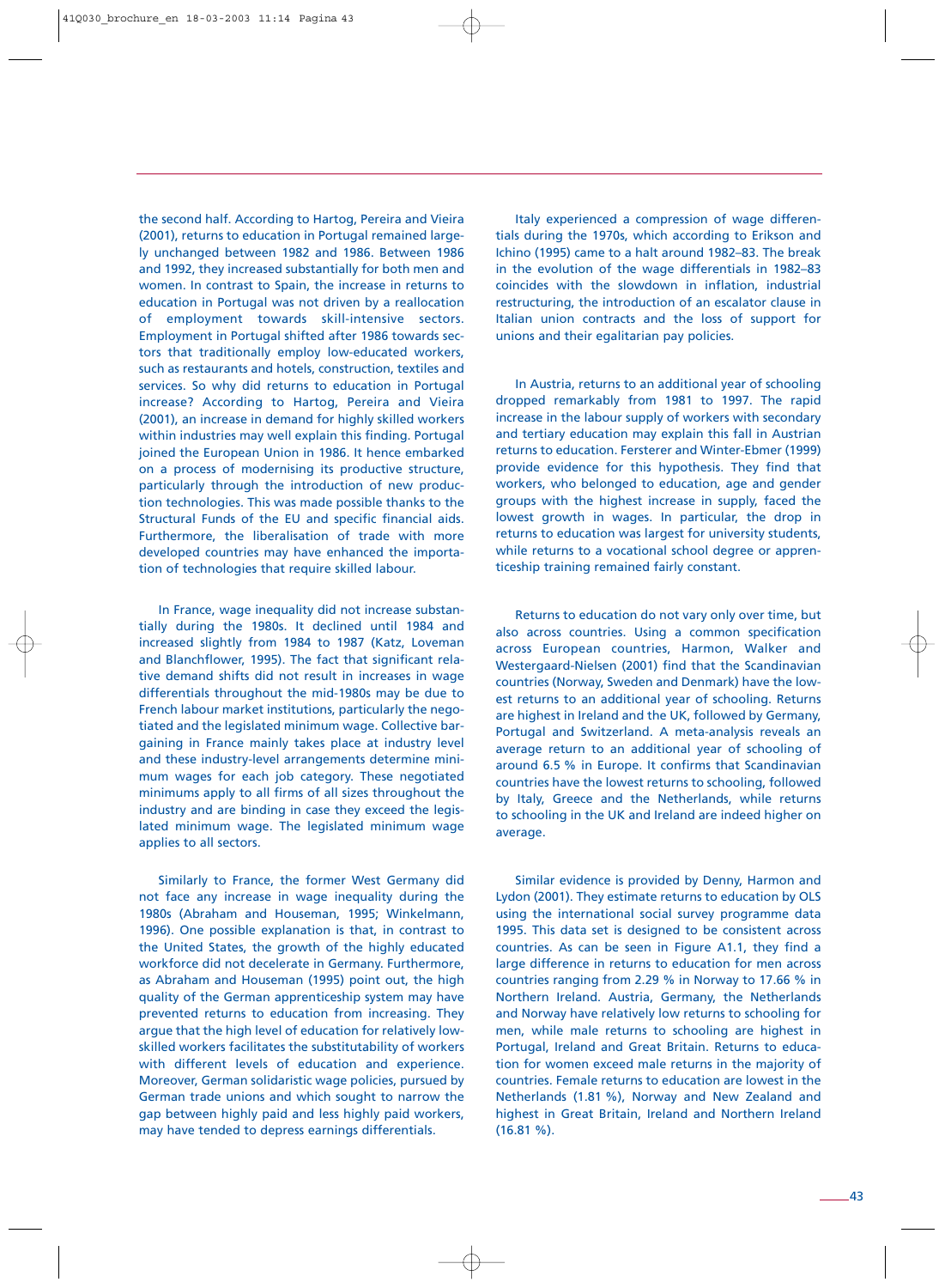

## **(d) The role of schooling for male–female wage differentials**

In most industrialised countries, the gender wage gap has decreased dramatically during the last decade. For a long time, a large part of the gender wagegap had been attributed to differences in schooling between men and women. But differences in average years of schooling among male and female full-time workers have largely disappeared, contributing to a significant decrease in the gender wage gap (Blau and Kahn, 1997, for the United States and Harkness, 1996, for the UK). Not only schooling of women, but also female labour force participation and consequently women's accumulated labour force experience have increased. These changes in experience seem to have been even more important in closing the gender wage gap than the increase in years of education (see, for example, Blau and Kahn, 1997, for the United States). Relative changes in schooling and work experience altogether seem to have narrowed the gender wage gap in the United States by one third to one half between the mid-1970s and late 1980s (O'Neill and Polachek, 1993). But despite dramatic reductions in the male–female wage gap during the last few decades, differences in the earnings of men and women continue to persist.

Differences in the earnings of men and women can arise for a variety of reasons. Differences in schooling, labour force participation rates, work experience, hours worked, job tenure and turnover rates are only the most obvious. Even among equally qualified men and women, a substantial gender wage differential remains. Differences in social roles, parental preferences concerning the level of education or job, financial attractiveness of home versus market work, occupational preferences, tastes for jobs or labour market discrimination have been proposed in order to explain these facts. In what follows, we discuss the different factors that are likely to determine the gender wage gap with a special focus on the role of schooling and 'careers'.

Differences in schooling between full-time working men and women have largely disappeared in many industrialised countries. Today it is not the amount of schooling, but rather differences in what men and women study, as well as differences in aptitudes and achievement scores across subjects through which schooling affects the gender wage gap. The programme for international student assessment (PISA) 2000 of the OECD (OECD, 2001a) finds that while males are likely to underperform in reading, women seem to have a measurable disadvantage in mathematics. Similarly, Brown and Corcoran (1997) conclude for the United States that 12th grade boys score higher on maths achievement tests and lower on reading and vocabulary tests. There exists some evidence for the United States that these differences in aptitudes may translate into earnings differentials. Altonji (1995) and Brown and Corcoran (1997), for example, find that differences in high-school courses play only a modest role in the gender gap among high-school students. But differences in the type of college major (e.g. engineering, physical science, business or law) account for a substantial share of the differential among male and female wages.

A large part of the gender wage gap is generally attributed to the fact that women accumulate a lower amount of experience than men. Women often interrupt their careers, work fewer hours and have a higher propensity to work part-time than men. As a consequence, they may spend a smaller proportion of their working-age time actually working. But it is not only the total amount of experience which matters. Differences in the timing of and the returns to experience account for a sizeable fraction of the gender wage gap. Light and Ureta (1995) show that about 12 % of the raw differential in male–female earnings is due to differences in the timing (i.e. differences in the frequency, duration and placement of non-work spells) of work experience, while 30 % of the gap is due to differences in returns to experience. They further find that career interruptions play a smaller role for women than for men and that women recover more quickly from interrupting their career. This suggests that women may tend to work in occupations that allow them to restore their skills faster, while men may have career interruptions for reasons that are more negatively related to productivity.

Fewer working hours and fewer years in the labour market lead according to the standard human capital theory to less investment in general human capital. Furthermore, women have traditionally higher turnover rates than men. Expected separation from the current job may discourage investment in employer-specific human capital on 0the part of the women and the employer.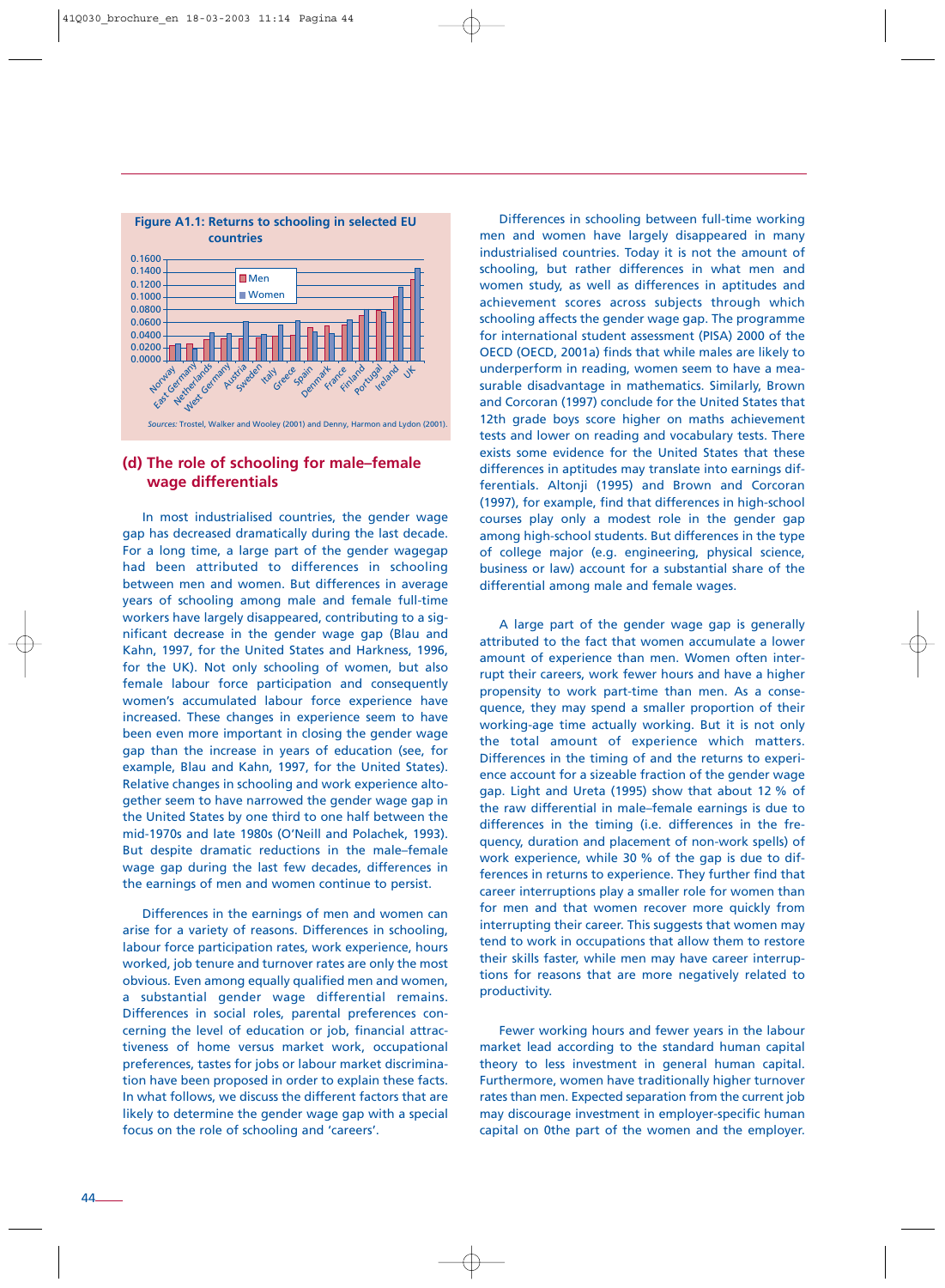A woman may decide not to invest in employer-specific human capital, as she knows that she is going to interrupt her career soon. The same holds true for employers. Under imperfect information, the employer may discriminate against the woman in terms of training opportunities, if he assumes that she is likely to interrupt her career in the near future, for example because she is of childbearing age.

But women do not only have higher turnover rates. It also seems that the reasons underlying the decision to quit a job vary systematically among men and women. Findings by Sicherman (1996) suggest that women take short-run considerations into account when changing jobs, while men place more importance on long-run career considerations. Sicherman (1996), for example, finds for the United States that 12 % of women and 4 % of men left their job due to a change of residence, which is consistent with the idea that women put more weight on having a job close to their home. Not only proximity to home but also working hours seem to be a job attribute which is relatively more important to women. Empirical evidence suggests that it is rather hours than wages that play a role in the job choice of women and that job mobility of women is strongly linked to changes in hours (Altonji and Paxson, 1992).

Differences in job characteristics such as occupation, industry, unionisation and job-related amenities further contribute sizeably to the male–female wage gap. Blau and Kahn (1997) show that the unexplained part of male–female wage regressions reduced from 22 % to 13 % in 1988 once industry, occupation and collective bargaining variables were included.

Going beyond occupations, there has been a growing amount of research on the impact of part-time and temporary work on wages. Women are heavily overrepresented in part-time and temporary jobs. These jobs pay typically less than full-time, permanent jobs. Whether a greater relative fraction of women actually prefer part-time or temporary jobs or whether this behaviour is due to labour market constraints is far from clear. Some evidence exists that a part of the negative effect of part-time work on female wages may be due to selection. Blank (1990), for example, finds that controlling for women's selection significantly reduces the negative effect of part-time work on women's wages. This is also consistent with the findings of Harkness (1996), who shows that, while the wage gap has been closing for full-time working women over the last few decades, the relative earnings position of women working part-time has changed little. But while the qualification gap among male and female full-time workers has disappeared completely for younger workers, part-

time working women continue to be less qualified than full-time working men and women.

Men and women do not earn the same. Differences in the subjects they study and the occupations they choose, as well as differences in work experience, play an important role in explaining the gender wage gap. Lifetime work expectations and career considerations are likely to affect female wages considerably. But even among equally qualified men and women, the gender differentials persist. Discrimination has often been proposed as a means for explaining the unexplained part of the gender wage differential. An alternative explanation is that women have different preferences, which translates into different career choices. The question of how much of the gender wage differential is due to differential choices by women and how much can be ascribed to discriminatory barriers in the labour market is difficult to address. It is not even clear in the first place if the two theories are likely to interact rather than be separated, as past labour market discrimination may have induced women to develop a certain set of preferences, which reflects itself in present choices. The distinction between choice and constraint as determinants of the gender wage gap thus remains difficult and controversial.

#### **(e) Technological change**

An econometrician, who wants to estimate the effect of technological change on human capital and employment, encounters several econometric problems. The first is how to measure technology. Often researchers try to address this problem by repeating their estimation with different measures of technologies. This allows them to check that their results are not susceptible to a specific technology measure. The simplest approach to measuring technology is the use of time trends. Unfortunately, time trends are likely to capture much more than solely technological change, such as changes in demand conditions or prices. As a consequence, evidence on the effects of technological change based on this measure should be treated with care.

A prime candidate for the measurement of technology is R & D expenditures. This information is available at the firm level for many countries and different periods. Furthermore, it has the advantage that it is comparable across countries and time. The major disadvantage of using R & D is that the data usually refer to the industry in which the innovation originates, not where it is actually used. Moreover, in most European countries, firms are not obliged to disclose the amount of R & D expenditure in their company accounts. While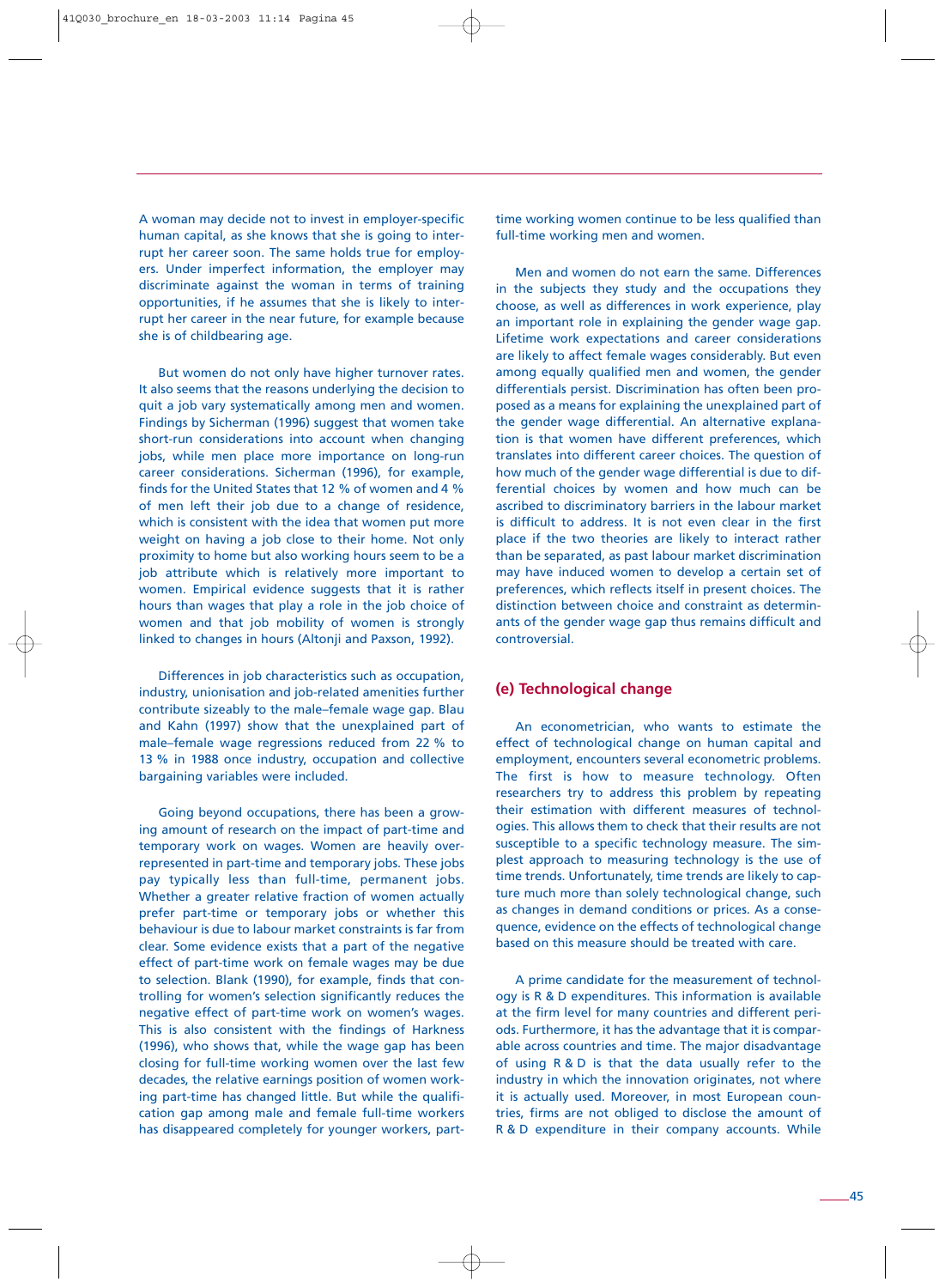R & D measures the input to knowledge, patents measure its output. Using patents as a measure of technology involves the complication that many of them are of very low value. Taking this into account by weighting the different patents according to their value is not straightforward. Furthermore, the likelihood of an innovation being patented has differed historically across industries. The advantage of patent data is that they measure the direct use of innovations. During the 1980s, the use of computers (and computer-based resources) at the workplace grew enormously. As a consequence, computers may be the most concrete example of technological change during the 1980s and a good proxy for the rate of technological change at the workplace. The advantage of using a technology measure based on investment in computers lies in the fact that it captures the use and not the production of an innovation.

The last few decades have witnessed major changes in technologies, such as the rapid spread of computers at our workplaces, the expansion of computer-assisted production techniques and robots and the more intensive use of the Internet. How do these changes affect the relative demand for skilled workers? Basically two hypotheses exist, which try to explain the relation between the relative demand for skilled workers and technological change. The first hypothesis relates technological change and demand for skilled workers. If highly educated workers have a relative advantage in adjusting to and implementing new technologies, then the spread of these new technologies is likely to increase the demand for skilled workers relative to unskilled workers. This means that, in a period of technological change, the productivity of highly educated workers increases relative to less educated workers, due to the fact the highly educated workers are more able to adjust to a changing environment. Hence, times of rapid technological change should also be associated with an increased demand for skill and may lead to higher returns to education. Furthermore, industries characterised by high rates of innovations should have a higher demand for highly educated workers. Bartel and Lichtenberg (1991) shed some light on this issue. They find that the relative demand for educated workers declines as the age of the plant and particularly of equipment increases. This is especially the case in R & D-intensive industries.

The second hypothesis claims the technological change is skill biased. New technologies mainly replace labour-intensive tasks and are likely to complement skilled workers. Thus, the transition from an old to a new technology results in permanent changes in the equilibrium share of skilled labour, holding output and relative prices constant. If the demand for skilled workers outstrips supply, then returns to education increase. Clear evidence exists at the industry level that almost all industries started to employ educated workers during the 1970s and 1980s and that industries that were more computerised increased their demand for collegeeducated workers at a faster rate (e.g. Berman, Bound and Griliches, 1994; Autor, Katz and Krueger, 1998; Machin and Van Reenen, 1998). Machin and Van Reenen (1998) use data of the manufacturing sector in Denmark, France, Germany, Japan, Sweden and the UK. Using R & D intensity as a measure of technology, they provide evidence for skill bias across all these countries. Berman, Bound and Griliches (1994) and Autor, Katz and Krueger (1998) model changes in workforce skill as a function of changes in industry capital intensity and industry-level investment in computer equipment. Their findings reveal a strong positive correlation between the level of computer investment and changes in the skill of workers in the industry.

A positive correlation between the level of computer investment and demand for skilled workers does not necessarily mean that computer investment causes an increase in the demand for skills, since industries that are highly computerised may demand more skilled workers for other reasons as well. Using plant-level data, Doms, Dunne and Troske (1997) also come to the conclusion that a higher proportion of college-educated workers are employed in technologically advanced plants, when using cross-sectional data. The longitudinal analysis, however, reveals that plants that adopt new factory automation technologies have a higher proportion of skilled workers before and after the adoption of the new technologies. They conclude that the correlation between skill upgrading and the adoption of new technologies is largely due to the fact that plants with a high-wage workforce are more likely to adopt new technologies. The authors, however, emphasise that the type of technology they use is directly used in the production of manufactured goods, whereas computer investment is a main tool for white-collar workers. When they use computer investment as an alternative measure of technology, they find a positive correlation with the growth of skilled workers even in the longitudinal data. This leads them to conclude that the effect of new technologies on the structure of the workforce depends critically on which type of technology is adopted.

Industry-level studies may be subject to serious aggregation bias. Hence, the fact that even firm-level studies seem to support the existence of skill-biased technological change considerably strengthens the evidence. Using a data set on British plant, Haskel and Heden (1999) find evidence that computers positively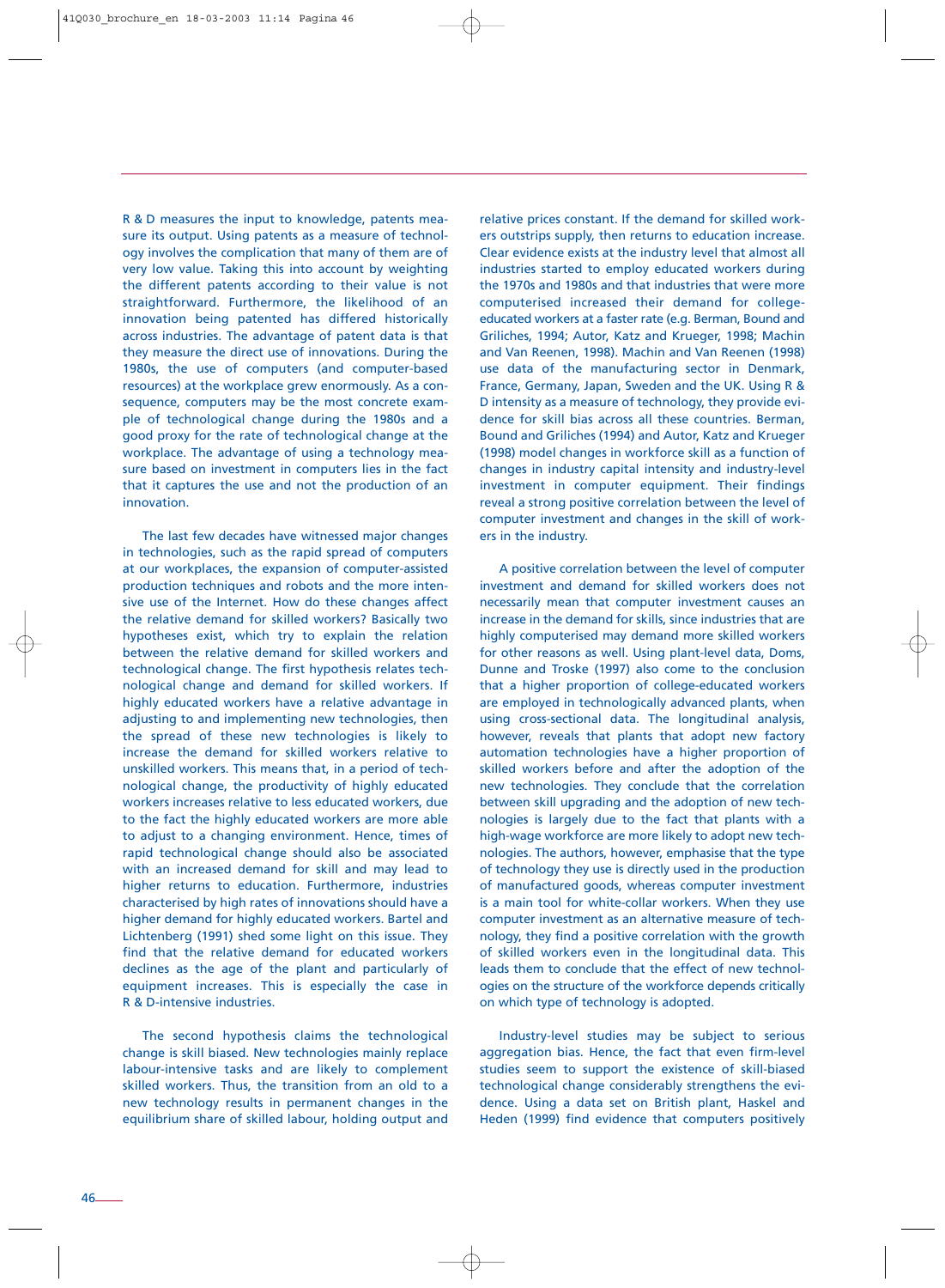affect the growth of skill intensity. Duguet and Greenan (1997) use an innovation survey for a panel of French manufacturing firms from 1986 to 1991 and come to a similar conclusion. They argue that skill bias arises mainly from the introduction of new products. For Spain, Aguirregabriria and Alonso-Borrega (1997) find that the introduction of technological capital, defined as 'successful innovations generated externally to the firm', has a strong negative effect on blue-collar workers. However, they find no robust effect of R & D.

While evidence exists that technological change affects the relative demand for skilled workers, only a few studies try to understand the mechanisms through which technological change operates. Unobserved factors play a large role in the analysis of technological change and demand for skills. Some conjecture (Dunne, Haltiwanger and Troske, 1996; Machin and Van Reenen, 1998) that organisational change might well be one of them. In most industrialised countries, there has been a trend towards less hierarchy and more flexible organisational forms. More autonomy and responsibility are given to the workers and often they are performing a wider range of tasks. Caroli and Van Reenen (1999) go even further and claim that lack of necessary organisational structures that facilitated the introduction of new technologies may to some extent explain the so-called 'productivity paradox'. This states that huge investments in computers often fail to result in significant increases in productivity. Caroli and Van Reenen (1999) use a panel of British and French establishments in order to investigate whether organisational changes such as the decentralisation of authority, delayering of managerial functions and increased multitasking affect the skill composition of firms. They find that organisational changes tend to reduce the demand for unskilled workers and lead to greater increases in productivity in establishments with larger initial skill endowments. They conclude that the widespread introduction of new organisational forms may be important in explaining the declining demand for less skilled workers.

In contrast to the studies on technology and demand for skilled workers, most of the studies that try to analyse the relation between technological change and wages use individual data. The rise in wage inequality in the United States and the widespread notion that technological change may be the driving force behind it triggered a large amount of studies on this subject. Mincer (1993a and b), using data from 1963 to 1987, shows that relative earnings of college graduates increased with R & D intensity. Similarly, Allen (2001) provides evidence that changes in innovative activities as measured by R & D intensity and the use of high-tech capital play an important role in explaining changes in the wage structure. He finds that increases in the return to schooling between 1979 and 1989 were most pronounced in industries with a greater R & D intensity and more high-tech capital. Krueger (1993) argues that computers change the structure of wages and shows that workers who use computers are paid more. The effect of computer use on wages is greater for educated workers.

A positive relation between returns to education and computer use (or other technologies) does not necessarily mean that it is technology that drives up the wages of skilled workers. A large body of evidence exists demonstrating that workers with the highest ability and hence the highest wages are given the best technologies to use. This means that it is rather selection and not the increase in productivity that explains the computer wage premium. DiNardo and Pischke (1997), for example, find a positive correlation between wages and computer use in German data, which is similar to the finding of Krueger (1993). However, they show that the correlation between wages and pencil use is equally robust, which is a point in favour of the selection hypothesis. Likewise, Entorf and Kramarz (1998) emphasise that in France the cross-sectional association between wages and computer use disappears once they control for unobserved individual characteristics. One should thus be careful in interpreting the computer–wage correlation as the causal effect of technical change on wages.

Several studies that use firm-level data find a strong positive relation between technology and interindustry wages. It is not clear, however, whether this effect arises because of sorting. Bartel and Sicherman (1999) address this issue by using individual-level data in order to explain differences in interindustry wages. They conclude that sorting is the dominant explanation for higher wages in industries that are subject to faster technological change. Similarly, Doms, Dunne and Troske (1997) find that the positive effect on wages disappears once they account for individual fixed effects. Chennels and Van Reenen (1997) show that the effect of technology on wages disappears once they use industry-level measures of technological opportunity as an instrument for the adoption of new microelectronic technologies at the plant level.

To understand the effect of technological change on employment, assume that a firm decides to implement a computer-assisted production process. The implementation of this new process allows the firm to save on labour, which means that it can produce the same amount of output as before with a lower level of employment. This initial drop in employment is

47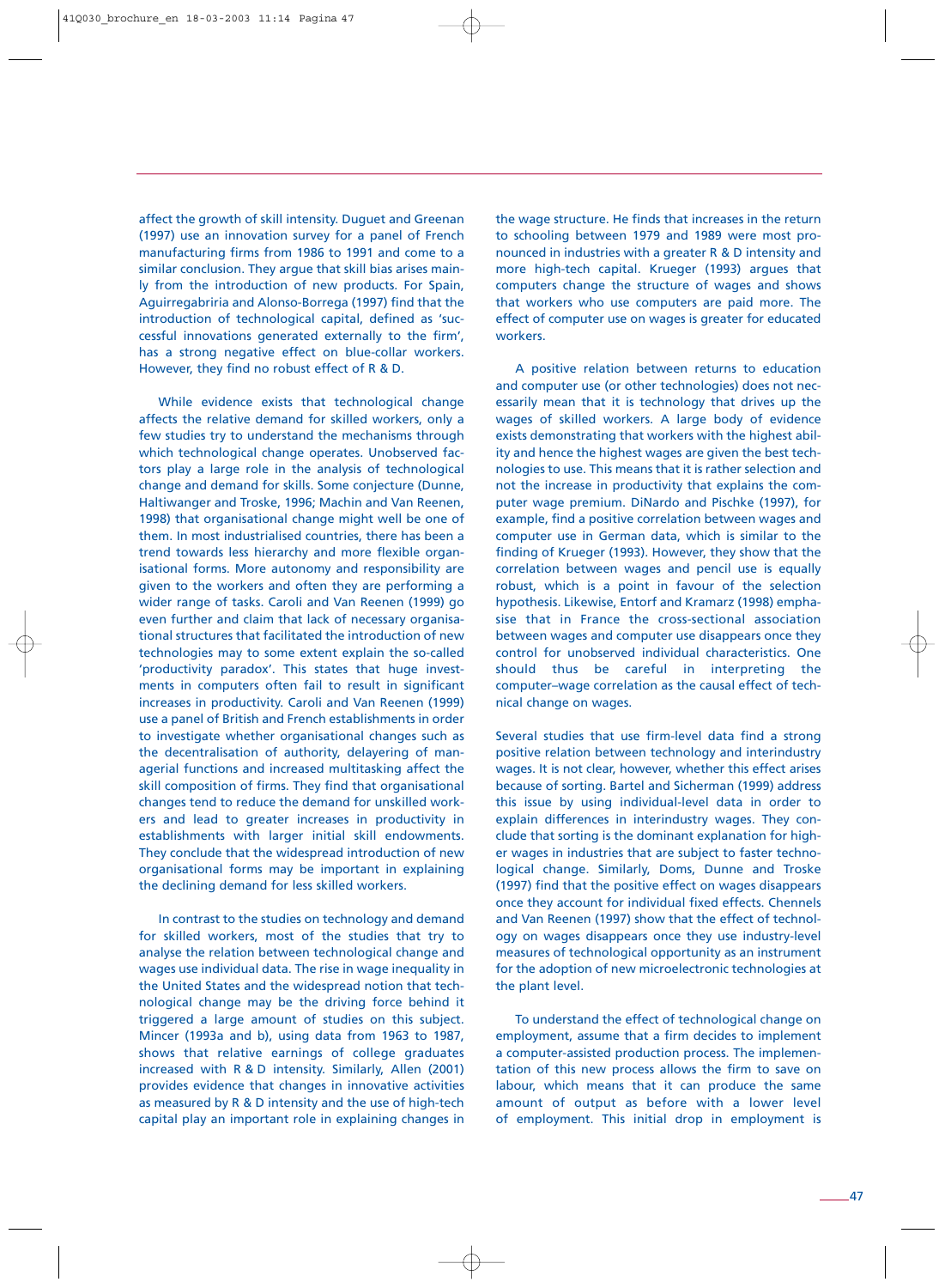accompanied by a cost reduction, which may be reflected in a decrease in prices. The latter may translate into an increase in the output of the firm, inducing employment to increase. Whether employment is higher before or after the adoption of the new technology depends on a variety of factors. The positive employment effect is smaller if the firm has some degree of market power and passes only part of the cost reduction on in the form of lower prices. Economies of scale may magnify the positive employment effect. If consumers react strongly to changes in prices, then the positive employment effect is likely to be large. Also, product innovations as opposed to process innovations have generally a stronger output expansion effect and hence are more likely to affect employment positively. Summarising, the effect of technological change on the level of employment is a priori far from clear.

Cross-industry studies on the relationship between employment and technology have been relatively scarce. Analysing the OECD STAN/Anberd database on manufacturing, Blechinger, Kleinknecht, Licht and Pfeiffer (1998) show that industries with higher R & D intensity expanded more quickly. Firm-level studies provide a wide variety of results from different countries. It appears that product innovation has a positive effect on employment growth (e.g. Entorf and Pohlmeier, 1990, for German firms). Evidence concerning process innovations is rather mixed. Some studies find positive effects (e.g. Blanchflower and Burgess, 1998, for the UK and Australia and Blechinger et al., 1998, for Dutch firms). Greenan and Guellec (2000) conclude for France that process innovations have a strong positive effect at the firm level, but that this effect disappears at the industry level. They find the opposite for product innovations. Note, however, that firms may introduce new technology when they expect demand conditions to improve, which may lead to an upward bias in the coefficient on the measure of technology. Finally, Entorf, Gollac and Kramarz (1999) show that computer users are protected from job losses in the short run, that is as long as bad business conditions do not last too long. But also here the question arises as to whether it is not rather selection, which determines not only wage gains but also job losses.

This review of recent studies on technology, demand for education, wages and employment reveals a strong positive correlation between technology and the relative demand for skilled workers for different time periods and across countries. This finding seems to be robust and suggests that technology is on average skill biased. There also exists some evidence of a positive correlation between wages and large technological innovations. However, measures based on the diffusion of technology, such as computer use, provide no evidence of the existence of a causal effect of technology on wages. Similarly, the positive relation between interindustry wages and technology seems to be largely due to sorting. Evidence on total employment is mixed. Product (process) innovation seems to be positively (negatively) associated with employment. Hence, the only definite conclusion we are able to draw is that the recent technological change was on average skill biased.

# **2. Cross-country data on human capital** ( 34)

Most governments gather information on a number of educational indicators through population censuses, labour force surveys and specialised surveys. Various international organisations collect these data and compile comparative statistics that provide easily accessible and (supposedly) homogeneous information for a large number of countries. Perhaps the most comprehensive regular source of international educational statistics is Unesco's statistical yearbook. This publication provides reasonably complete yearly time series on school enrolment rates by level of education for most countries in the world and contains some data on the educational attainment of the adult population, government expenditures on education, teacher/pupil ratios and other variables of interest. Other Unesco publications contain additional information on educational stocks and flows and some convenient compilations. Other useful sources include the UN's *Demographic yearbook*, which also reports educational attainment levels by age group and the IMF's *Government finance statistics*, which provides data on public expenditures on education. Finally, the OECD also compiles educational statistics both for its member States (e.g. OECD, 2000) and occasionally for larger groups of countries.

#### **(a) Data on schooling**

The Unesco enrolment series has been used in a large number of empirical studies of the link between education and productivity. In many cases, this choice reflects the easy availability and broad coverage of these data rather than their theoretical suitability for the purpose of the study. Enrolment rates can probably

 $(34)$ 

48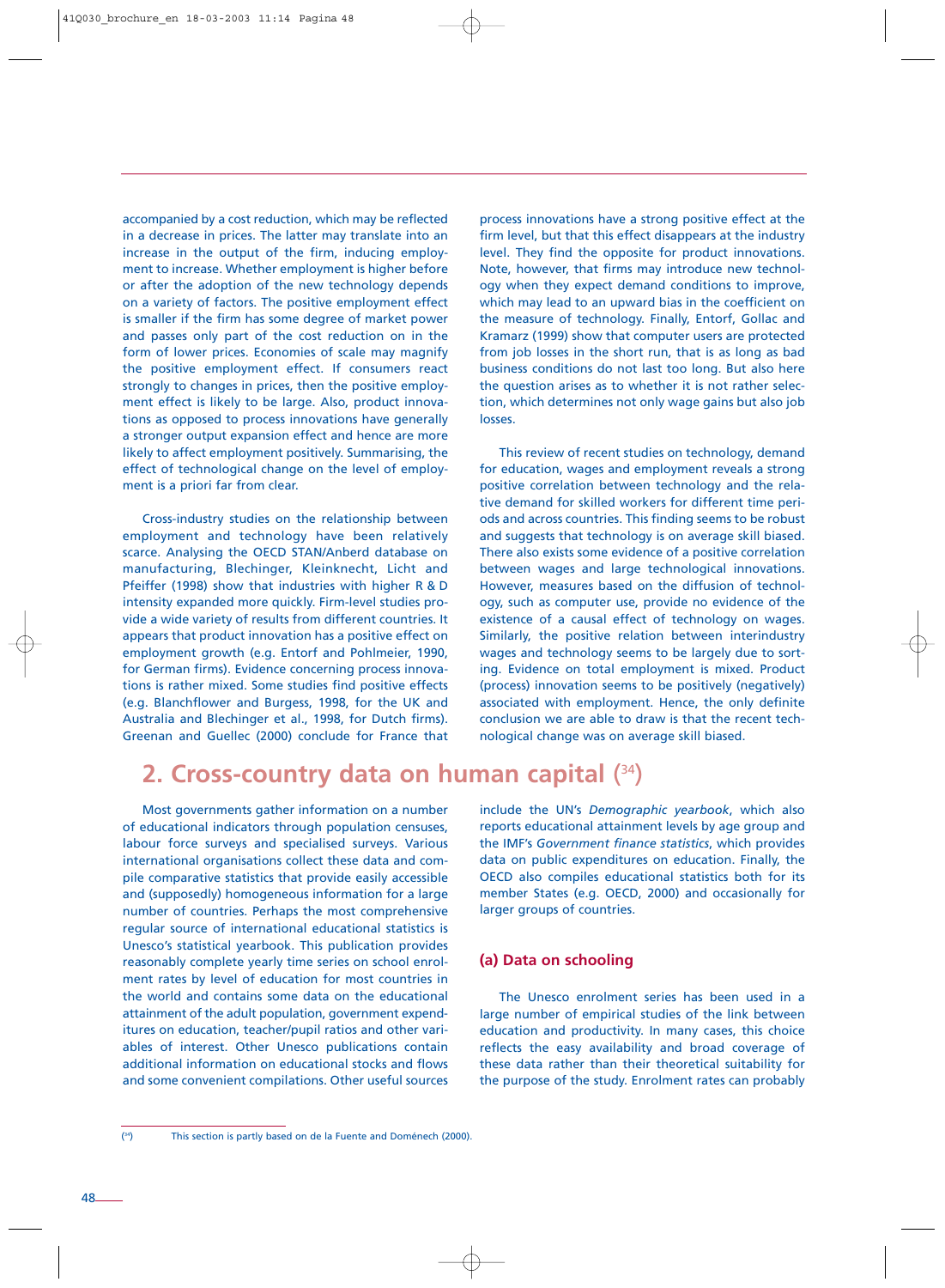be considered an acceptable, although imperfect, proxy for the flow of educational investment. On the other hand, these variables are not necessarily good indicators of the existing stock of human capital since average educational attainment (which is often the more interesting variable from a theoretical point of view) responds to investment flows only gradually and with a very considerable lag.

In an attempt to remedy these shortcomings, a number of researchers have constructed data sets that attempt to measure directly the educational stock embodied in the population or labour force of large samples of countries. One of the earliest attempts in this direction was made by Psacharopoulos and Arriagada (P&A, 1986) who, drawing on earlier work by Kaneko (1986), report data on the educational composition of the labour force in 99 countries and provide estimates of the average years of schooling. In most cases, however, P&A provide only one observation per country.

More recently, there have been various attempts to construct more complete data sets on educational attainment that provide broader temporal coverage and can therefore be used in growth accounting and other empirical exercises. The existing data sets on educational attainment have been constructed by combining the available data on attainment levels with the Unesco enrolment figures to obtain series of average years of schooling and the educational composition of the population or labour force. Enrolment data are transformed into attainment figures through a perpetual inventory method or some short-cut procedure that attempts to approximate it.

Most of the studies in the macroeconomic literature we review in this report rely on one of the following databases.

- **Kyriacou (1991)** provides estimates of the average years of schooling of the labour force (*YS*) for a sample of 111 countries. His data cover the period 1965–85 at five-year intervals. He uses Unesco data and P&A's attainment figures to estimate an equation linking *YS* to lagged enrolment rates. This equation is then used to construct an estimate of *YS* for other years and countries.
- **Lau, Jamison and Louat (1991) and Lau, Bhalla and Louat (1991).** These studies use a perpetual inventory method and annual data on enrolment rates to con-

struct estimates of attainment levels for the workingage population. Their perpetual inventory method uses age-specific survival rates constructed for representative countries in each region but does not seem to correct enrolment rates for dropouts or repeaters. 'Early' school enrolment rates are estimates constructed through backward extrapolation of post-1960 figures. They do not use or benchmark against available census figures.

- **Barro and Lee (B&L, 1993)** construct education indicators combining census data and enrolment rates. To estimate attainment levels in years for which census data are not available, they use a combination of interpolation between available census observations (where possible) and a perpetual inventory method that can be used to estimate changes from nearby (either forward or backward) benchmark observations. Their version of the perpetual inventory method makes use of data on gross enrolments (35) and the age composition of the population (to estimate survival rates). The data set contains observations for 129 countries and covers the period 1960–85 at five-year intervals. Besides the average years of education of the population over 25, Barro and Lee report information on the fraction of the (male and female) population that has reached and completed each educational level. In a more recent paper (B&L, 1996), the same authors present an update of their previous work. The revised database, which is constructed following the same procedure as the previous one (except for the use of net rather than gross enrolment rates), extends the attainment series up to 1990, provides data for the population over 15 years of age and incorporates some new information on quality indicators such as the pupil/teacher ratio, public educational expenditures per student and the length of the school year. Some further extensions, refinements and updates of this database have been made available by the authors in recent years and are discussed in Barro and Lee (2000) and Lee and Barro (2001).
- **Nehru, Swanson and Dubey (NSD, 1995)** follow roughly the same procedure as Lau, Jamison and Louat (1991) but introduce several improvements. The first is that Nehru et al. collect a fair amount of enrolment data prior to 1960 and do not therefore need to rely as much on the backward extrapolation of enrolment rates. Secondly, they make some adjustment for grade repetition and dropouts using the limited information available on these variables.

 $(35)$ 

<sup>&</sup>lt;sup>35</sup>) The gross enrolment rate is defined as the ratio between the total number of students enrolled in a given educational level and the size of the population which, according to its age, 'should' be enrolled in the cour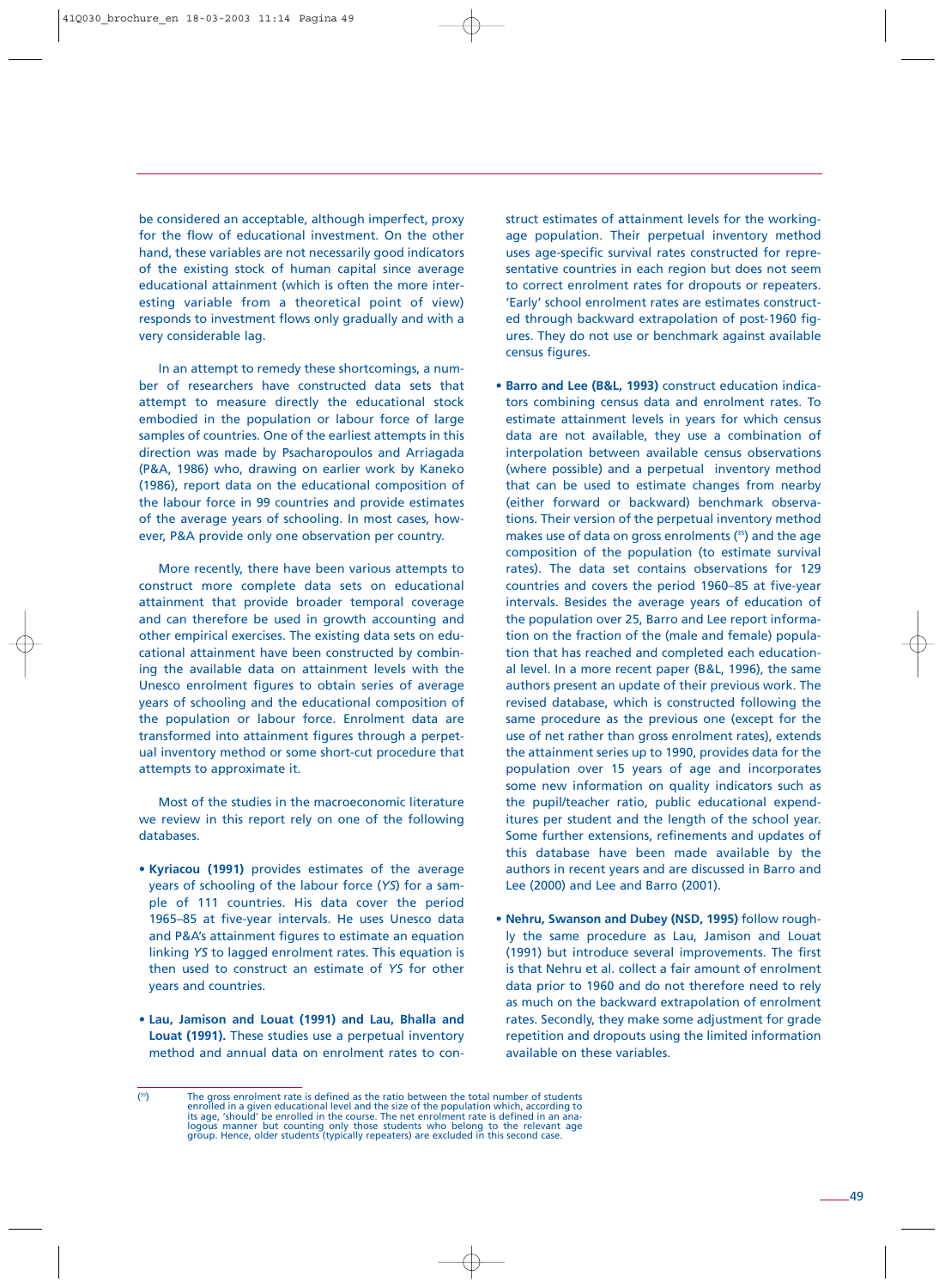We can divide these studies into two groups according to whether they make use of both census attainment data and enrolment series or only the latter. The first set of papers (Kyriacou and Barro and Lee) relies on census figures where available and then uses enrolment data to fill in the missing values. Kyriacou uses a simple regression of educational stocks on lagged flows to estimate the unavailable levels of schooling. This procedure is valid only when the relationship between these two variables is stable over time and across countries, which seems unlikely although it may not be a bad rough approximation, particularly within groups of countries with similar population age structures. In principle, Barro and Lee's procedure should be superior to Kyriacou's because it makes use of more information and does not rely on such strong implicit assumptions. In addition, these authors also choose their method for filling in missing observations on the basis of an accuracy test based on a sample of 30 countries for which relatively complete census data are available.

The second group of papers (Louat et al. and Nehru et al.) uses only enrolment data to construct time series of educational attainment. The version of the perpetual inventory method used in these studies is a bit more sophisticated than the one in the first version of Barro and Lee, particularly in the case of Nehru et al.  $(36)$ . On the other hand, these studies completely ignore census data on attainment levels. To justify this decision, Nehru et al. observe that census publications typically do not report the actual years of schooling of individuals (only whether or not they have completed a certain level of education and/or whether they have started it) and often provide information only for the population aged 25 and over. As a result, there will be some arbitrariness in estimates of average years of schooling based on these data and the omission of the younger segments of the population may bias the results, particularly in least developed countries (LDCs), where this age group is typically very large and much more educated than older cohorts. While this is certainly true and may call for some adjustment of the census figures on the basis of other sources, in our opinion it hardly justifies discarding the only direct information available on the variables of interest.

Methodological differences across different studies would be of relatively little concern if they all gave a consistent and reasonable picture of educational attainment levels across countries and of their evolution over time. Unfortunately, this is not the case. Different sources show very significant discrepancies in terms of the relative positions of many countries and practically all of them display implausible estimates or time profiles for at least some countries. Although the various studies generally coincide when comparisons are made across broad regions (e.g. the OECD versus LDCs in various geographical areas), the discrepancies are very important when we focus on the group of industrialised countries. Another cause for concern is that existing estimates often display extremely large changes in attainment levels over periods as short as five years (particularly at the secondary and tertiary levels).

To a large extent, these problems have their origin in the deficiencies in the underlying primary data. As Behrman and Rosenzweig (1994) have noted, there are good reasons to worry about the accuracy and consistency of Unesco's data on both attainment levels and enrolment rates. De la Fuente and Doménech (2000), after reviewing the available data for OECD countries, argue that the problems noted above can be traced back to shortcomings in the primary statistics, which do not seem to be consistent, across countries or over time, in their treatment of vocational and technical training and other courses of study  $(37)$ , and reflect at times the number of people who have started a certain level of education and, at others, those who have completed it. They conclude that — despite the fact that the contributions they review represent a significant advance in this area — the available data on human capital stocks are still of dubious quality.

Concerns about poor data quality and its implications for empirical estimates of the growth effects of human capital have motivated some recent studies that attempt to improve the signal to noise ratio in the schooling series by exploiting additional sources of information and introducing various corrections. De la Fuente and Doménech (D&D, 2000) restrict their work to a sample of 21 OECD countries for which they construct new educational attainment series covering the period 1960–90 at quinquennial intervals. They focus on cleaning up the available census and survey data rather than on perfecting the fill-in procedure. After collecting all the information they could find on educational

- $(36)$ Differences across these studies have to do with the correction of enrolment rates for
- dropouts and repeaters and with the estimation of survival probabilities. Later versions<br>of Barro and Lee have improved the treatment of these issues.<br>Setedman (1996) documents the existence of important inconsistencies in  $(37)$ significantly across countries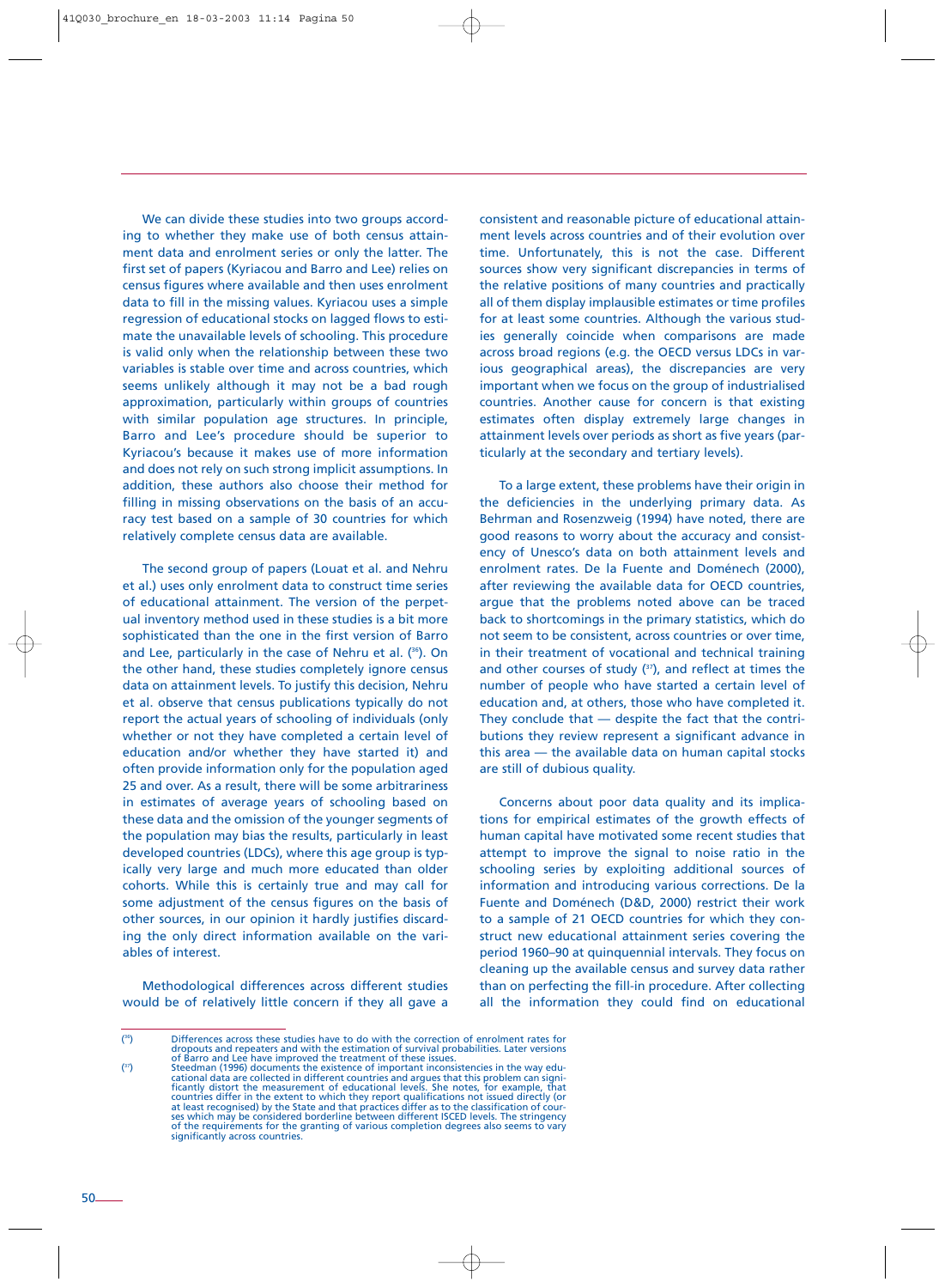attainment in OECD countries, both from international publications and from national sources, they use a heuristic approach to try to reconstruct a plausible time profile of attainment in each country, eliminating sharp breaks in the series that can only arise from changes in data collection criteria. Their approach involves using judgment to choose among alternative census or survey estimates when several are available and, at times, requires reinterpreting some of the data from international compilations as referring to somewhat broader or narrower schooling categories than the reported one. Missing data points lying between available census observations are filled in by simple linear interpolation. Missing observations prior to the first census observation are estimated, whenever possible, by backward extrapolations that make use of census information on attainment levels by age group. A revised version of this data set (D&D, 2001) also incorporates information provided by national statistical offices in response to a request for assistance channelled through the OECD.

Cohen and Soto (C&S, 2001) follow a roughly similar approach to construct a schooling data set for a much larger sample of 95 countries at 10-year intervals covering the period 1960–2000. They collect census and survey data from Unesco, the OECD's in-house educational database, and the web sites of national statistical agencies, and exploit to the largest extent possible the available information on attainment levels by age group to fill in missing cells through forward and backward extrapolations. Remaining gaps in the data are filled using enrolment rates from Unesco and other sources.

#### *Estimates of reliability ratios for different data sets*

Tables A2.1 and A2.2 report estimates of reliability ratios for some of the data sets we discussed in the previous section. Following the methodology proposed by Krueger and Lindahl (2001) and briefly reviewed in Section 3(b)(iii) of the main report, we estimate the reliability ratio  $r_k$  of a given series of average years of schooling (say  $YS_k$ ) by using  $YS_k$  to try to explain alternative estimates of the same variable (*YSj* with  $j \neq k$ ). Hence, the figure reported in the tables below for data set *k* is the average value of the slope coefficient in a series of regressions of the form

 $YSj = c + r_{kj}YSk$ 

where *j* denotes the 'reference' data set and varies over the last available version of all data sets different from *k*. The reliability ratio of Barro and Lee's (2000) data set, for instance, is estimated by including these authors' estimate of average years of schooling as the explanatory variable in a set of regressions where the reference (dependent) variables are the average years of schooling estimated by Kyriacou (1991), NSD (1995) and Cohen and Soto (2001). Other versions of the Barro and Lee data set, however, are not used as a reference, because the correlation of measurement errors across the same family of estimates is almost certainly very high and this would artificially inflate the estimated reliability ratio.

The exercise we have just described is repeated for several transformations of average years of schooling and for two different samples (OECD and all available countries, including the OECD). In particular, we estimate reliability ratios for years of schooling measured in levels (*YS<sub>it</sub>*) and in logs (*ys<sub>it</sub>*), for average annual changes in both levels and logs measured across successive (quinquennial or decennial) observations ( $\Delta YS_{it}$  *and*  $\Delta yS_{it}$ ), for log years of schooling measured in deviations from their country means (ys<sub>it</sub> – ys<sub>i</sub>) and for average annual log changes computed over the period 1965–85 (38) (∆*ysi* ). Notice that ∆ys<sub>it</sub> corresponds to annual growth rates and  $ys_{it} - ys_i$  is the 'within' transformation often used to remove fixed effects. The last row of each table shows average values of the reliability ratio for each type of data transformation (taken across different data sets), and the last column displays the average reliability ratio of each data set (taken over different data transformations). In each table, the different data sets are arranged by decreasing average reliability ratios.

A comparison of Tables A2.1 and A2.2 shows that the estimated reliability ratios are lower for the OECD than for the full sample (of up to 110 countries). This is likely to be misleading. The number of available primary sources that can be drawn upon to construct estimates of educational attainment is probably higher in developed than in underdeveloped countries. As a result, the variation across data sets is likely to be smaller in LDCs, and this will tend to raise the estimated reliability ratio. To a large extent, however, the larger ratios obtained for the full sample will simply reflect a higher correlation of errors across data sets (i.e. an upward bias in the estimated reliability ratio). Hence, the results in Table A2.1 are probably a better measure of the amount of measurement error in existing schooling data sets.

This is the longest period over which all the available schooling series overlap.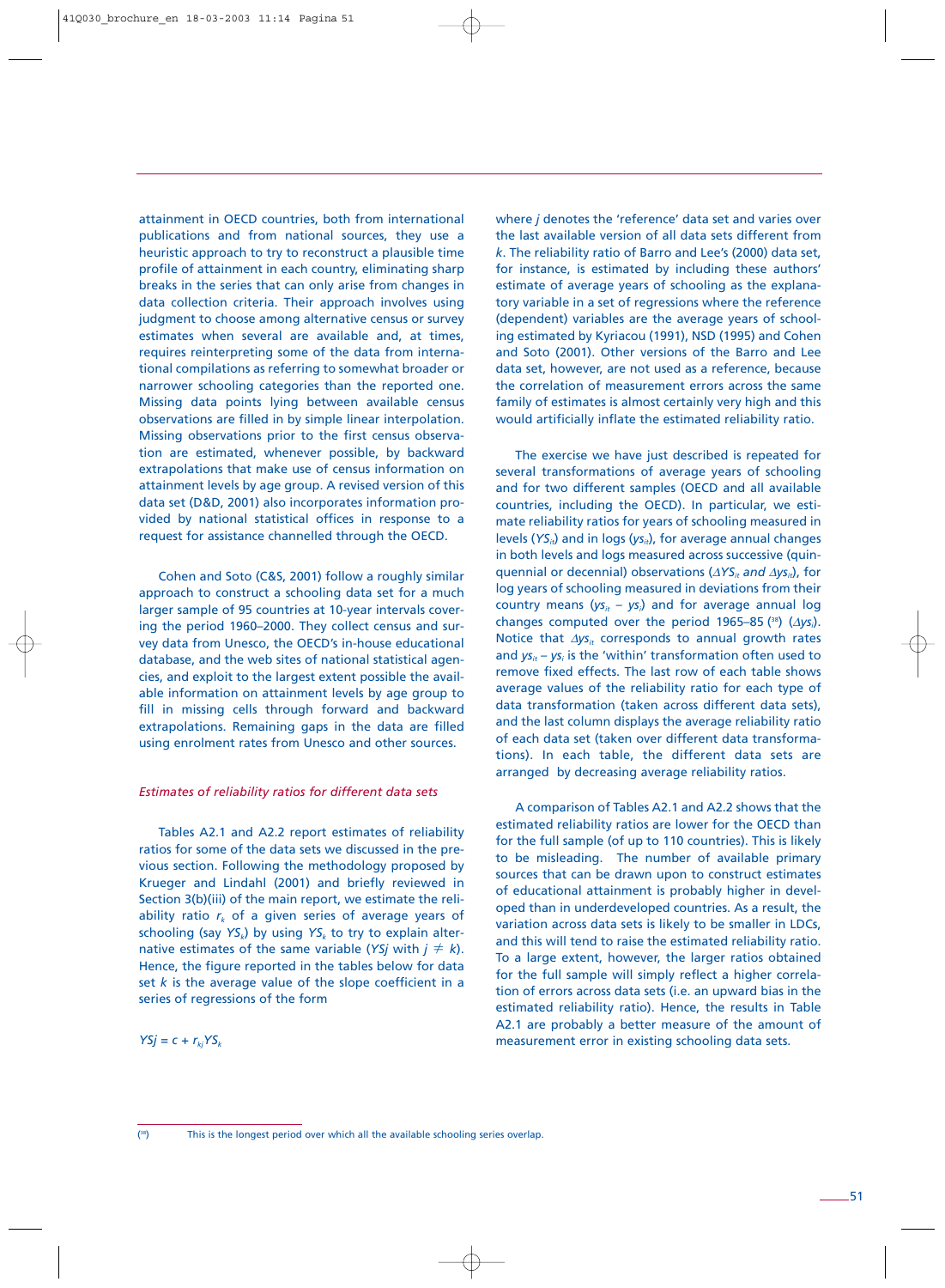|             | $YS_{it}$ | $\mathsf{y}\mathsf{s}_{it}$ | $\Delta Y S_{it}$ | $\Delta yS_{it}$ | $yS_{it} - yS_i$ | $\Delta yS_i$ | Average |
|-------------|-----------|-----------------------------|-------------------|------------------|------------------|---------------|---------|
| D&D (2001)  | 0.623     | 0.716                       | 0.376             | 0.736            | 0.894            | 0.898         | 0.707   |
| C&S (2001)  | 0.619     | 0.709                       | 0.203             | 0.595            | 0.776            | 0.796         | 0.616   |
| D&D (2000)  | 0.638     | 0.727                       | 0.058             | 0.457            | 0.873            | 0.642         | 0.566   |
| B&L (2000)  | 0.646     | 0.595                       | 0.027             | 0.08             | 0.679            | 0.502         | 0.421   |
| Kyr. (1991) | 0.743     | 0.831                       | 0.020             | 0.066            | 0.446            | 0.243         | 0.391   |
| NSD (1995)  | 0.301     | 0.528                       | 0.059             | 0.224            | 0.858            | 0.277         | 0.375   |
| B&L (1996)  | 0.558     | 0.488                       | 0.026             | 0.052            | 0.628            | 0.357         | 0.351   |
| B&L (1993)  | 0.530     | 0.428                       | 0.018             | 0.014            | 0.403            | 0.318         | 0.285   |
| Average     | 0.582     | 0.628                       | 0.098             | 0.278            | 0.695            | 0.504         | 0.464   |

### **Table A2.1: Average reliability ratios, OECD-21 subsample**

*Note:* This subsample comprises the 21 OECD countries for which de la Fuente and Doménech have compiled data.

#### **Table A2.2: Average reliability ratios, all available countries**

|                   | $YS_{it}$ | $\mathsf{y}\mathsf{s}_{it}$ | $\Delta Y S_{it}$ | $\Delta yS_{it}$ | $ys_{it} - ys_i$ | $\Delta$ ys <sub>i</sub> | Average |
|-------------------|-----------|-----------------------------|-------------------|------------------|------------------|--------------------------|---------|
| C&S (2001)        | 0.788     | 0.919                       | 0.396             | 0.848            | 0.958            | 0.950                    | 0.810   |
| <b>NSD (1995)</b> | 0.877     | 0.920                       | 0.296             | 0.634            | 0.834            | 0.668                    | 0.705   |
| Kyr. (1991)       | 0.981     | 1.000                       | 0.092             | 0.436            | 0.754            | 0.693                    | 0.659   |
| B&L (2000)        | 0.910     | 0.781                       | 0.145             | 0.299            | 0.823            | 0.752                    | 0.618   |
| B&L (1996)        | 0.900     | 0.777                       | 0.117             | 0.259            | 0.812            | 0.709                    | 0.596   |
| B&L (1993)        | 0.897     | 0.788                       | 0.129             | 0.256            | 0.704            | 0.563                    | 0.556   |
| Average           | 0.892     | 0.864                       | 0.196             | 0.455            | 0.814            | 0.723                    | 0.657   |

*Notes:*

– The regressions used to estimate the reliability ratios are estimated using all the common observations for each pair of data sets over a sample of 110 countries for which at least two independent estimates are available.

Data are reported at five-year intervals except by Cohen and Soto who do it at 10-year intervals. To compute reliability ratios for  $\Delta Y S_{it}$  and  $\Delta y_{sit}$  in the case of Cohen and Soto, we attribute the observed annualis quennia.

– While the true reliability ratio must lie between zero and one, a few of the coefficients of the pairwise regressions are either negative or greater<br>than one. To compute the averages reported in the table, we ignore thes

– The version we use of Barro and Lee (1993) is actually taken from Barro and Lee (1994b). We do not know if the two data sets are identical or if there are minor differences between them.

The overall average value of the reliability ratio in the OECD subsample is 0.464. This suggests that the estimated coefficient of schooling in growth equations is likely to suffer from a substantial downward bias, even without taking into account the further loss of signal that arises when additional regressors are included in these equations. The bias will tend to be smaller for estimates obtained using the data in levels or logs, even when fixed effects are included, but is likely to be extremely large in specifications that use data differenced over relatively short periods. The average reliability ratio is only 0.278 for the data in quinquennial log differences, and 0.098 for level differences taken at the same frequency.

Our results also indicate that the importance of measurement error varies significantly across data sets,

although their precise ranking depends on the data transformation that is chosen. Two of the data sets most widely used in cross-country empirical work, those by Kyriacou (1991) and Barro and Lee (various years), perform relatively well when the data are used in levels, but contain very little signal when the data are differenced. Recent efforts to increase the signal to noise ratio by de la Fuente and Doménech (2001a) and Cohen and Soto (2001) seem to have been at least partially successful, but even in these cases the potential estimation bias remains large.

### **(b) Direct measures of skills and achievement**

It is clear that average years of schooling can be at best an imperfect proxy for the average stock of human capital of the population. The level of skill will vary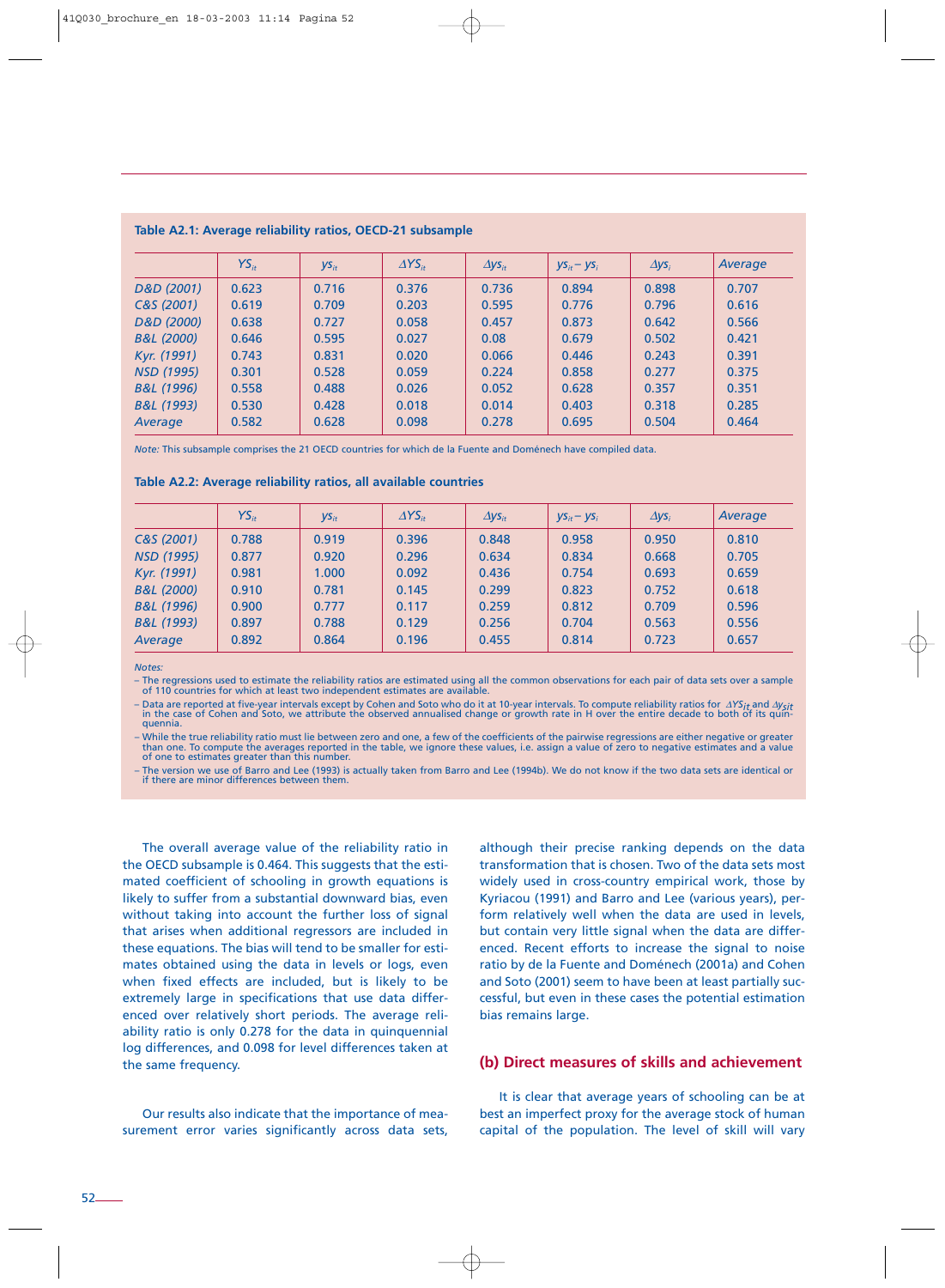across countries with similar levels of school attainment if there are differences among them in the quality of their education systems or in the extent to which skills are built up or maintained through other channels, such as various types of post-school training and on-the-job learning.

| Years of data<br>collection | Conducted by | <b>Subjects</b>       | <b>Number of countries</b> | <b>Population tested</b> |
|-----------------------------|--------------|-----------------------|----------------------------|--------------------------|
| 1964                        | <b>IEA</b>   | mathematics           | 13                         | 13, final sec.           |
| 1970-72                     | <b>IEA</b>   | science               | 19                         | 10, 14, final sec.       |
|                             |              | reading               | 15                         | 10, 14, final sec.       |
| 1982-83                     | <b>IEA</b>   | mathematics           | 20                         | 13, final sec.           |
| 1984                        | <b>IEA</b>   | science               | 24                         | 10, 14, final sec.       |
| 1988                        | <b>IAEP</b>  | mathematics           | 6                          | 13                       |
|                             |              | science               | $6\phantom{1}6$            | 13                       |
| 1991                        | <b>IEA</b>   | reading               | 31                         | 9, 14                    |
| 1990-91                     | <b>IAEP</b>  | mathematics           | 20                         | 9, 13                    |
|                             |              | science               | 20                         | 9, 13                    |
| 1993-98                     | <b>IEA</b>   | mathematics           | 41                         | 9, 13, final sec         |
|                             | (TIMSS)      | science               | 41                         | 9, 13, final sec.        |
| 1994-1998                   | <b>OECD</b>  | reading and           |                            |                          |
|                             | (IALS)       | quantitative literacy | 23                         | $16 - 65$                |
| 2000                        | <b>OECD</b>  | reading,              |                            |                          |
|                             | (PISA)       | mathematical and      |                            |                          |
|                             |              | scientific literacy   | 32                         | 15                       |

– Key: IEA = International Association for the Evaluation of Educational Achievement; IAEP = International Assessment of Educational Progress;<br>- IALS = international adult literacy survey; PISA = programme for internationa

While the available information is much scarcer than for formal school attainment, student scores in standardised international achievement tests and some recent literacy studies provide some data on the quality of educational outputs and on the skill level of the population that can be a useful complement to the schooling data reviewed above. Table A2.3 summarises the standardised tests in mathematics, science and reading that have been administered by different international organisations at various times, as well as two recent literacy studies sponsored by the OECD (known as PISA and the IALS). This last group of studies is of particular interest because the studies specifically attempt to measure the extent to which respondents have developed basic skills that will be essential both at work and in everyday life rather than their mastery of a standard curriculum. These skills include the ability to understand and use information and apply simple mathematical techniques and basic scientific knowledge to the solution of practical problems.



The IALS (international adult literacy survey) study is the only available one that focuses on the entire population of working age rather than on young subjects currently enrolled in school. Hence, it probably provides the best available data for testing the hypothesis,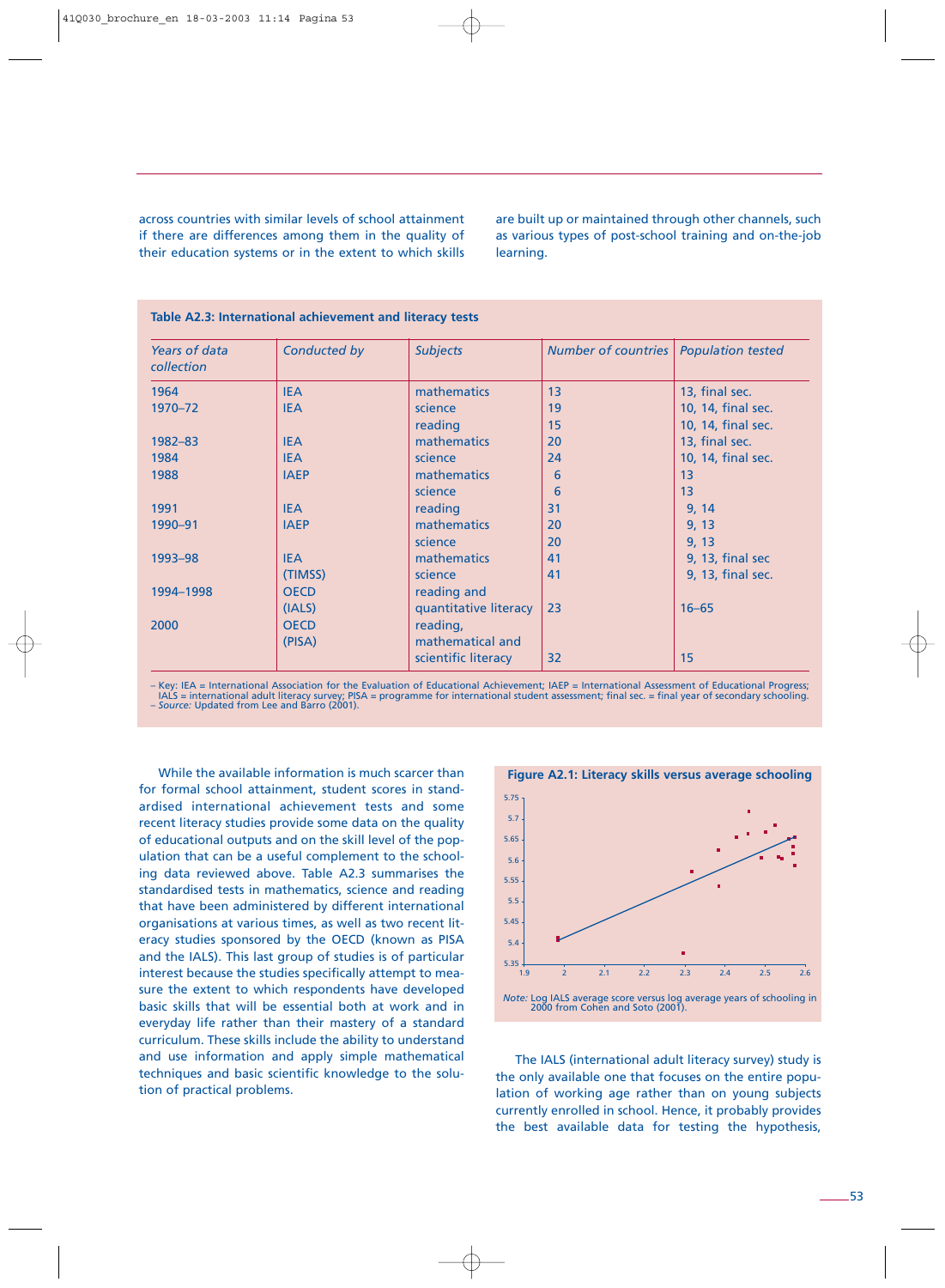implicit in most of the empirical work we survey below, that educational attainment can be used as a proxy for the stock of human capital because many of the skills that are relevant in production are probably acquired in school. Figure A2.1 shows the relationship between average national literacy scores (after averaging over the three types of skills measured in the study) and average years of schooling in 2000 (taken from Cohen and Soto, 2001), with both variables measured in logs. When we use average schooling to try to explain literacy scores in a simple regression, the estimated slope coefficient is 0.423, with a t ratio of 3.83, and the  $R^2$  of the regression is 0.494. Hence, educational attainment alone explains half of the observed variation in literacy scores, suggesting that average schooling is indeed a useful proxy for skills, but a far from perfect one. If we interpret the coefficient of this regression as a reliability ratio (with schooling as a noisy measure of skill levels), its estimated value reinforces the standard concern in the literature that measurement error will lead to the underestimation of the impact of human capital on productivity. Or, to put it differently, it seems likely that we can learn something useful by examining the correlation between school attainment and growth, but it is almost certain that in order to get a better picture of the importance of human capital we need to find ways to control also for the quality of education and for other ways in which skills can be acquired.

# **3. Results of macroeconomic studies on human capital and growth**

This section reviews the main empirical studies that have attempted to measure the contribution of human capital accumulation to economic growth  $(39)$ . We organise the discussion of the bulk of the literature around groups of studies defined in terms of their econometric specification, distinguishing between papers that estimate production function-based specifications and those based on convergence equations and, within the latter group, between those based on ad hoc specifications and those that have estimated structural equations along the lines of Mankiw, Romer and Weil (1992). We consider in a separate section some recent studies that have focused on data quality and measurement error. As noted in the text, practically all of these studies use some schooling indicator (either enrolment rates or average years of schooling) as a proxy for human capital. There are also a small number of studies that explore the growth effects of more direct measures of educational or labour force quality based on internationally comparable achievement tests. These are discussed separately.

For easy reference, Box A3.1 summarises the notation used in the numerous tables that appear below. Wherever possible, we report the estimated values of structural parameters (i.e. the coefficients of the production and technical progress functions) which are denoted by the same symbols as in Box 2 in the main text. Otherwise, the tables show the relevant regressor. Standard explanatory variables include the rates of investment in physical and human capital (*sk* and *sh*), initial income per capita or per worker (*Q*) and years of schooling (*YS*). In the last two cases, lower case letters are used to denote logarithms and the symbol *D* to denote annual changes.

#### **(a) Ad hoc growth equations**

A simple way to explore the connection between human capital and growth is to introduce some indicator of human capital in a convergence equation in which the growth rate of real output over a given period is explained in terms of the initial level of income per capita and other variables motivated by informal theoretical considerations. This approach has been followed with generally encouraging results in a large number of papers in the literature using (mostly cross-section) data for the post-Word War II period.

The results of some of the earlier studies in the literature are summarised in Table A3.1. The explanatory variables used in the regressions include the initial level of per capita income (Q<sub>o</sub>), different indices of human capital at the beginning of the period ( $H_o$ ), and the rates of investment  $(s_k)$  and population (or labour force) growth (*n*). Landau (1983, 1986), Baumol, Batey Blackman and Wolf (1989) and Barro (1991) find that the coefficient of initial human capital is positive and highly significant. Baumol et al. observe that the inclusion of a proxy for education is enough to 'set things right' in a convergence equation in which, when the only explanatory variable is initial income, the neoclassical prediction that poorer countries tend to grow faster than rich ones seems to fail.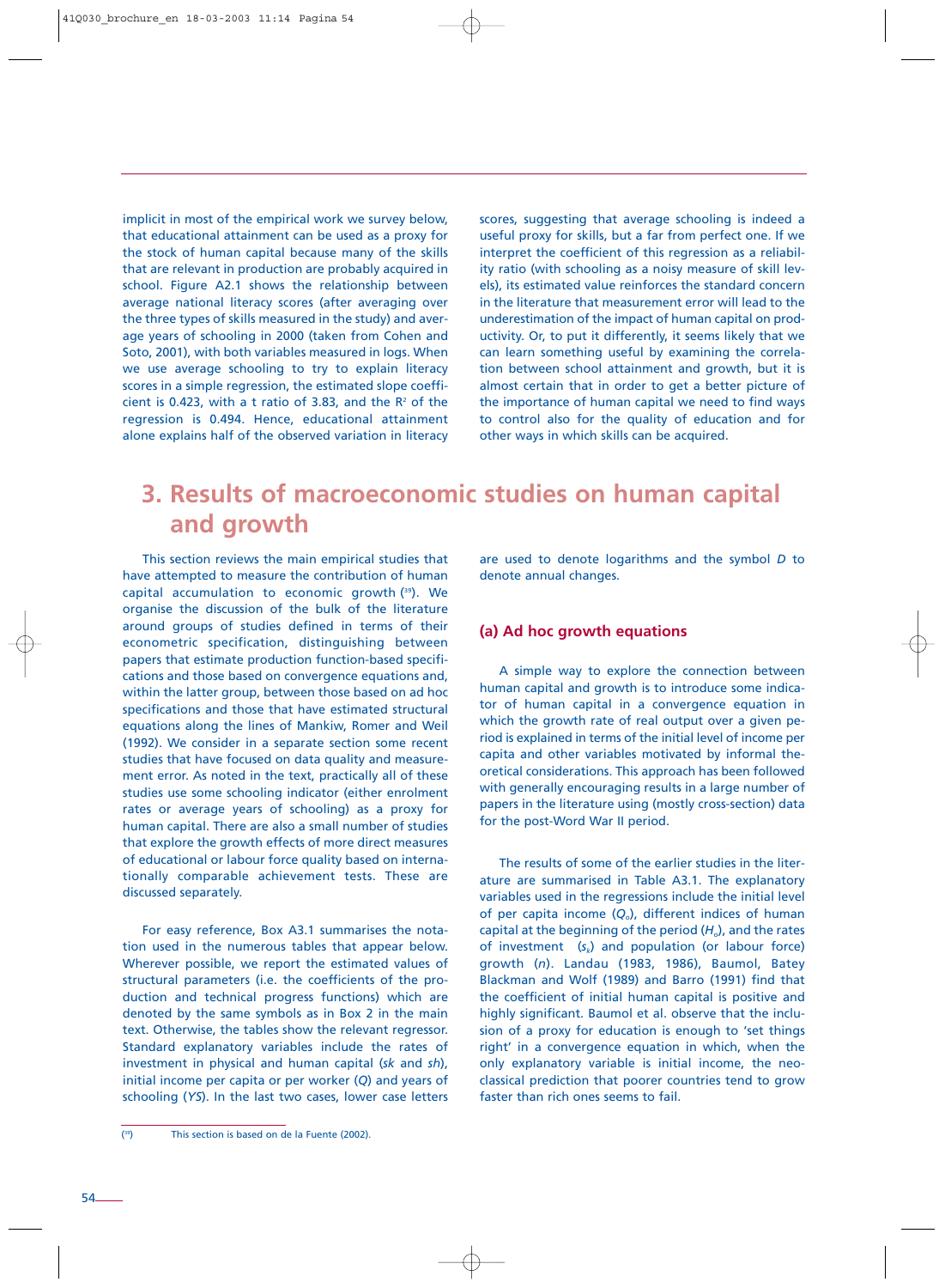#### **Box A3.1: Notation used in the tables**

As noted in the main text, most structural analyses of the determinants of economic growth are based on a Cobb-Douglas aggregate production function of the form

(1)  $Y_{it} = A_{it} K_{it}^{ak} H_{it}^{ak} L_{it}^{ak}$ 

where  $Y_{it}$  denotes the aggregate output of country *i* at time *t*,  $L<sub>i</sub>$  is the level of employment,  $K<sub>i</sub>$  the stock of physical capital,  $H_{it}$  the average stock of human capital per worker, and  $A_{it}$  an index of technical efficiency or total factor productivity (TFP). In most applications, *H* is typically replaced by years of schooling (*YS*) or by an exponential function of it, *H* = *exp (*θ*YS)*.

The tables shown below respect this notation for the different inputs of the production function and for the relevant output elasticities, <sup>α</sup>*<sup>i</sup>* (with *i* = *k, h, l* or *ys*). On occasion, the production function also includes as an argument the stock of R & D capital, whose elasticity will be denoted by  $\alpha_{R\&D}$ . The symbol  $\rho$  will denote the coefficient of *YS* measured in levels in an otherwise standard Cobb-Douglas production function (this is the Mincerian specification discussed in Box 2 in the text), or the result of dividing  $\alpha_{\text{ys}}$  by average *YS* in the sample when a standard Cobb-Douglas is estimated with *YS* in logs. In both cases, this parameter measures the percentage increase in output that would follow from a unit increase in *YS* and  $\alpha_{\text{ys}}$  the elasticity of output with respect to years of schooling.

Barro (1991) estimates two different versions of the convergence equation in a first attempt to identify the channels through which education affects growth. In the first, he does not control for fertility or the investment rate, while in the second equation he includes both of these variables. As can be seen in the table, the human capital indicators lose part of their significance and have smaller coefficients in the second equation. This suggests that an important part of the effect of education on growth is channelled through a reduction in the fertility rate (education increases the opportunity cost of female time) and an increase in the investment coefficient (human and physical capital are complementary inputs). The results of two auxiliary regressions in which fertility and the investment rate are the dependent variables tend to confirm these results, for they

As in Box 2, lower case letters will be used for factor stocks measured in logarithms, and the symbol  $\Delta$  will indicate the average annual change in the relevant variable. Hence, *YS* is years of schooling in levels, *ys* the same variable in logarithms, ∆*YS* the average annual increase in years of schooling over the relevant period, and <sup>∆</sup>*ys* the average annual increase in the logarithm of the same variable, which is approximately equal to the annual percentage change in the original variable measured in levels. Similarly,  $\Delta \alpha$  will stand for the rate of technical progress.

We will use *Q = Y/L* to stand for output per capita or per worker. The symbol *si* will denote the fraction of GDP invested in type-*i* capital or, in the case for human capital, some proxy for this variable typically based on school enrolments. The symbol  $\gamma_i$  will be used for the coefficients of the technical progress function, except for the rate of technological diffusion, which will be denoted by  $\lambda$ , as in

(2) 
$$
\Delta a_{it} = \gamma_{io} + \lambda b_{it} + \gamma_{vs} Y S_{it} + \gamma_{bh} Y S_{it} b_{it} + \gamma_r R \& D_{it}
$$

where *b* stands for the gap with the world technological frontier. The parameter  $\beta$  will be interpreted as the rate of convergence and is typically the coefficient of initial income per capita in a convergence equation.

show that high-school enrolments are associated with high investment shares and low fertility rates (40).

In the papers cited so far, the introduction of human capital variables is justified mainly by their possible impact on the rate of innovation and technology adoption. In principle, the best variable to capture such effects would be some indicator of the average educational attainment of the labour force. However, the lack of comparable data for a sufficient number of countries forces the three authors to use flow variables (enrolment rates) as proxies for the relevant stock variables (41). Although all of them take the precaution of using lagged enrolment rates, these could be highly correlated with investment in human capital over the sample

 $(40)$ 40) Barro and Lee (1994a) provide a more detailed analysis of the relationship between education and fertility. Benhabib and Spiegel (1994) also find that education has a posi-tive effect on investment.

 $(41)$ <sup>41</sup>) Landau (1983, 1986) uses a weighted average of the primary, secondary and university enrolment rates. Baumol et al. (1989) re-estimate the same equation with each of these variables and find that secondary schooling tory variables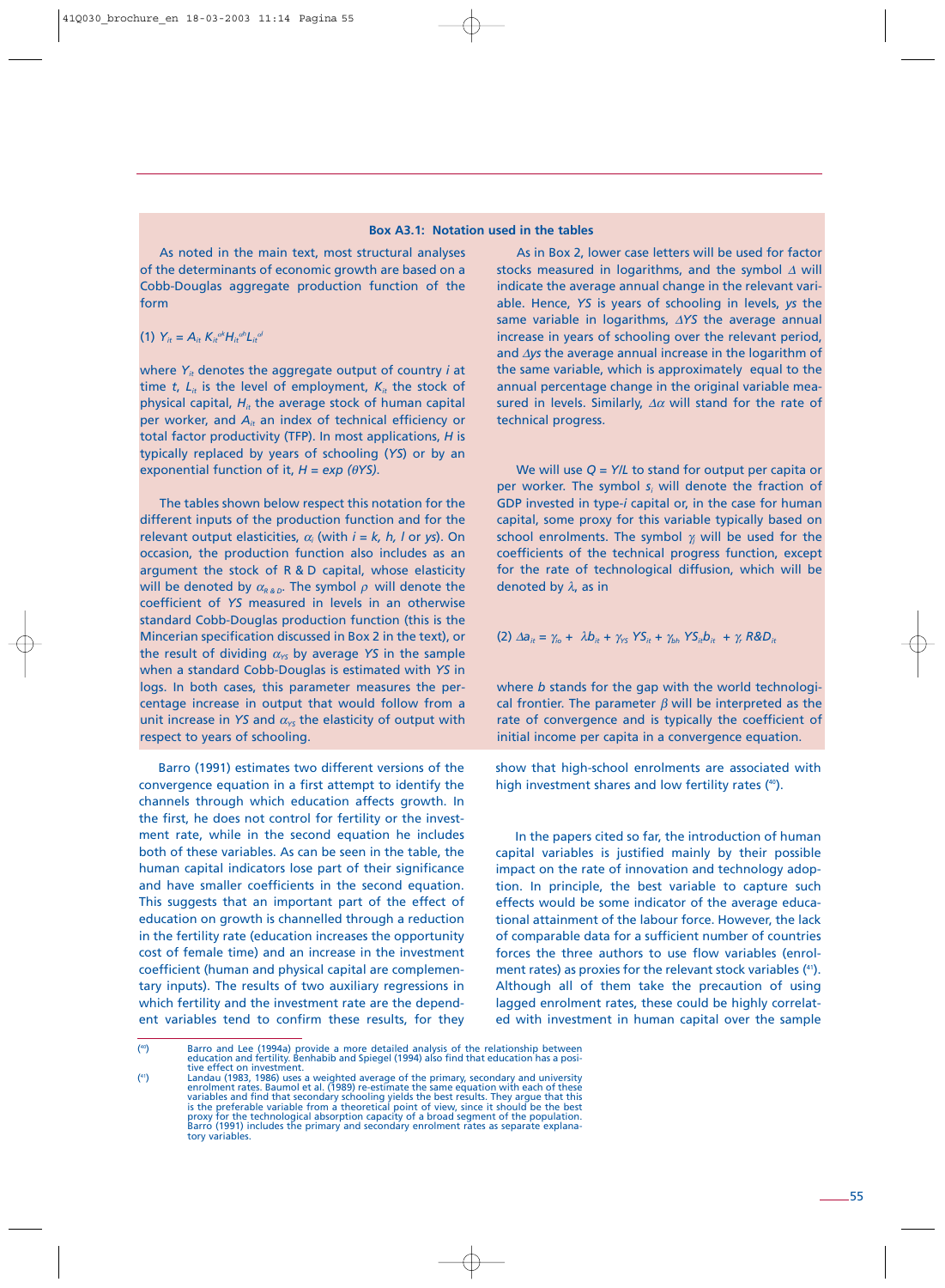period. Hence, the results of these studies do not allow us to discriminate clearly between level and rate effects. The work of Kyriacou (1991), however, provides more direct evidence of the importance of the second type of effects. Using a procedure described in Section 2(a) of this appendix, this author constructs an estimate of the average stock of human capital (the average years of schooling of the labour force, *YS*) which he then includes in convergence regressions with results qualitatively similar to those we have just discussed (42).

| Table A3.1: Human capital in ad hoc convergence equations |                                           |                                    |                 |                    |                                                          |                                                                                                |                                                        |  |  |  |  |  |
|-----------------------------------------------------------|-------------------------------------------|------------------------------------|-----------------|--------------------|----------------------------------------------------------|------------------------------------------------------------------------------------------------|--------------------------------------------------------|--|--|--|--|--|
| <b>Source</b>                                             | $Q_{o}$                                   | $H_{\rm o}$                        | $S_k$           | $\mathsf{n}$       |                                                          | <b>Other</b><br>variables                                                                      | Sample                                                 |  |  |  |  |  |
| [1] Landau<br>(1983)<br>[2] Landau<br>(1986)              | $-0.0021$<br>(6.18)<br>$-0.311$<br>(4.80) | 0.026<br>(7.64)<br>0.032<br>(4.87) | 0.059<br>(1.37) | $-0.262$<br>(1.35) | $N = 96$<br>$R^2 = 0.82$<br>$N = 151$<br>$R^2 = 0.714$   | $GCONS$ (-). $POP$ (0).<br>CLIM(Y)<br>POP (0). GCONS $(-)$ .<br>GINV (0). GED (0).<br>$T(0)$ . | $1961 - 76$<br>96 countries<br>1960-80<br>65 countries |  |  |  |  |  |
| [3] Baumol<br>et al. (1989)                               | 0.622<br>(1.72)<br>$-1.47$<br>(2.47)      | $1.615$ (*)<br>(5.00)              |                 |                    | $N = 103$<br>$R^2 = 0.029$<br>$N = 103$<br>$R^2 = 0.227$ | $INF (-). OIL (+). DP (-)$                                                                     | 1960-81<br>103 countries                               |  |  |  |  |  |
| [4] Barro<br>(1991)                                       | $-0.0075$                                 | $0.0305$ (*)                       |                 |                    | $N = 98$                                                 | GCONS (-).<br>DISTOR (-).                                                                      | 1960-85                                                |  |  |  |  |  |
|                                                           | (6.25)                                    | (3.86)<br>$0.025$ (**)<br>(4.46)   |                 |                    | $R^2 = 0.56$                                             | $REV$ (-). ASSAS (-)                                                                           | 98 countries                                           |  |  |  |  |  |
|                                                           | $-0.0077$                                 | $0.01$ (*)                         | 0.064           | $-0.004$           | $N = 98$                                                 | GCONS (-).<br>DISTOR (-).                                                                      |                                                        |  |  |  |  |  |
|                                                           | (8.56)                                    | (1.15)<br>$0.0118$ (**)<br>(2.07)  | (2.00)          | (3.07)             | $R^2 = 0.62$                                             | $REV$ (-). ASSAS (-)                                                                           |                                                        |  |  |  |  |  |
| [5] Kyriacou<br>(1991)                                    | $-0.009$<br>(2.43)                        | 0.0062<br>(4.09)                   |                 |                    | $N = 89$<br>$R^2 = 0.17$                                 |                                                                                                | 1970-85<br>89 countries                                |  |  |  |  |  |

*Notes:*

– *t* statistics are shown in parentheses below each coefficient.

– N is the number of observations in the sample.

– The dependent variable is the average growth rate of real per capita income during the sample period.

– Definition of H<sub>o</sub>: (\*) = secondary enrolment rate; (\*\*) = primary enrolment rate. Landau uses a weighted average of three enrolment rates<br>(primary, secondary and university), and Kyriacou an estimate of the average num

– Other variables: GCONS = public consumption/GDP; POP = total population; CLIM = climate zone dummy; T = trend; GINV = public invest-<br>ment/PIB; GED = public expenditure in education/GDP; INF = inflation rate; OIL = dummy assasinations.

– (+) and (-) indicate a significant coefficient of the corresponding sign; (*Y*) denotes significance, and (*0*) lack of it.

– Landau (1986) uses pooled data with four-year subintervals; the rest of the regressions use cross-section data by countries.

Table A3.2 shows some of the results of several more recent studies by Barro and various co-authors using a pooled data set with two or three observations per country based (mostly) on decade-long averages for a large sample of countries. The data come from various versions of Summers and Heston's Penn World Table and Barro and Lee's (1993) schooling data set and from miscellaneous other sources. The methodology is similar in all the cases: a separate cross-section convergence equation is estimated for each period, imposing the equality of the coefficients across equations and instrumenting some of the regressors with their lagged values in order to mitigate possible endogeneity biases.

 $(42)$ 

42) Actually, the interpretation problem does not disappear completely since Kyriacou's estimate of *YS* is a weighted sum of enrolment rates in the relatively recent past.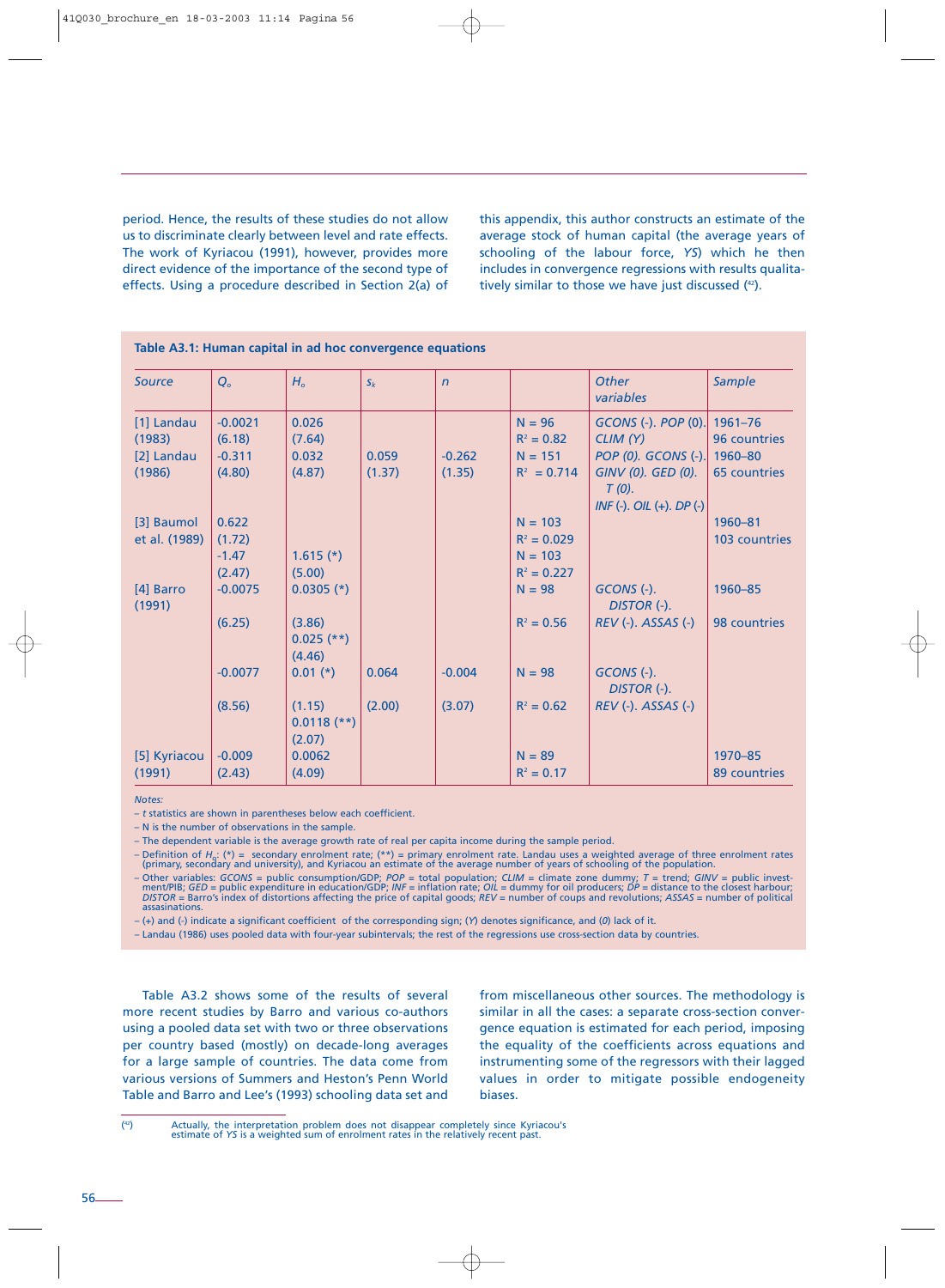The results of the different studies are largely consistent with one another and generally supportive of the view that human capital has a positive effect on growth. The log of life expectancy, which can be expected to be a good proxy for the health component of human capital, appears with a positive and highly significant coefficient in all the equations shown in the table (43). The pattern of results for the schooling indicators is, as we will see, more complex but is generally consistent with the existence of some sort of positive growth effect and suggests also that an increase in educational attainment helps to speed up convergence, possibly by facilitating the adoption of foreign technologies.

Barro and Lee (B&L, 1994a) find that the average number of years of male secondary schooling (*male YSsec*) enters the equation with a positive and significant coefficient (equation [1]). This variable, moreover, behaves better than the corresponding flow variable as can be seen in equation [2], where the secondary enrolment rate (*SEC.ENR*) is not significant. The number of years of university education (*YShigh*), which is added as a regressor in equation [3], is also not significant. Finally, equation [4], which includes both the stock variable and its first difference (*male* ∆*YS*<sub>sec</sub>), suggests that male secondary schooling has both level and rate effects. Most of these findings are replicated by Barro and Sala i Martin (B&S, 1995) (see equation [5]). In this study, however, the change in the years of male secondary schooling is not significant. On the other hand, B&S find indications that educational expenditure matters and that human capital contributes to fast convergence. This can be seen in equation [5], where public expenditure in education measured as a fraction of GDP (*GED*) and the interaction term between log initial income per capita and average human capital (<sup>44</sup>) ( $H*q_o$ ) are significant and display the expected sign. Finally, Barro (1997) confirms the significance of a broader indicator of male schooling (the average years of secondary and higher education, *male YSsec+high*) and of the interaction effect between schooling and initial income (see equation [6]).

One problem with these results is that it is difficult to establish whether the positive schooling coefficients should be interpreted as evidence of level or rate effects (<sup>45</sup>). In part, the problem arises because Barro and his co-authors do not use a structural specification that can be used to distinguish sharply between these two effects. A second problematic aspect of Barro et al.'s studies has to do with their puzzling results about the growth effects of female schooling. The coefficient of female educational variables is often negative and sometimes significant in B&L (1994) (equations [1] to [4]) and in B&S (equation [5]) and not significantly different from zero with the revised schooling data used in Barro (1997).

In a comment to B&L's (1994a) paper, Stokey (1994) provides a possible explanation for these results on the basis of a combination of measurement error and the existence of a handful of influential and atypical observations (in particular, those corresponding to the socalled east Asian tigers, which are characterised by very high growth rates and display large educational differences across sexes). She suggests dropping the female schooling variable and conjectures that, given its high correlation with male schooling, the coefficient of the latter will fall, casting some doubt on its statistical significance. Lorgelly and Owen (1999) take up Stokey's suggestion and, using the same data, explore the sensitivity of Barro and Lee's results to the omission of the Asian tigers (Hong Kong, Singapore, Taiwan and South Korea) and of female schooling. Their results confirm that omitting the east Asian economies renders both male and female secondary schooling insignificant and that omitting female schooling in the full sample considerably reduces the coefficient of male secondary attainment. When the two schooling variables are combined into a single measure of average years of schooling of the entire population, this variable is only borderline significant. The authors interpret their findings as an indication of the statistical fragility of Barro and Lee's results — an issue which is also raised in a more general context by Levine and Renelt (1992).

Barro (1997) illustrates and discusses a problem to which we return repeatedly below. He notes, in particular, that some of his key results (and, in particular, those pointing to positive growth effects of human capital) tend to break down when the estimation is done in first differences in order to eliminate country-specific effects. This is illustrated in Table A3.3, where the original pooled-data results (using a slightly different speci-

( (

 $(43)$ 

Sachs and Warner (1997) also find that this variable enters significantly in a growth<br>regression. In a more recent paper that uses essentially the same methodology and a<br>slightly longer sample, Barro (2000) finds that heal the expected signs but are often not significant. Except for this, the results of this study<br>are very similar to those of previous ones by the same author.<br><sup>4</sup>) See the notes to the table for the definition of *H*.

<sup>&</sup>lt;sup>45</sup>) Barro and his co-authors tend to interpret the positive coefficient of schooling in terms of the contribution of education to the absorption of technology and the effects of inbalances between the stocks of human and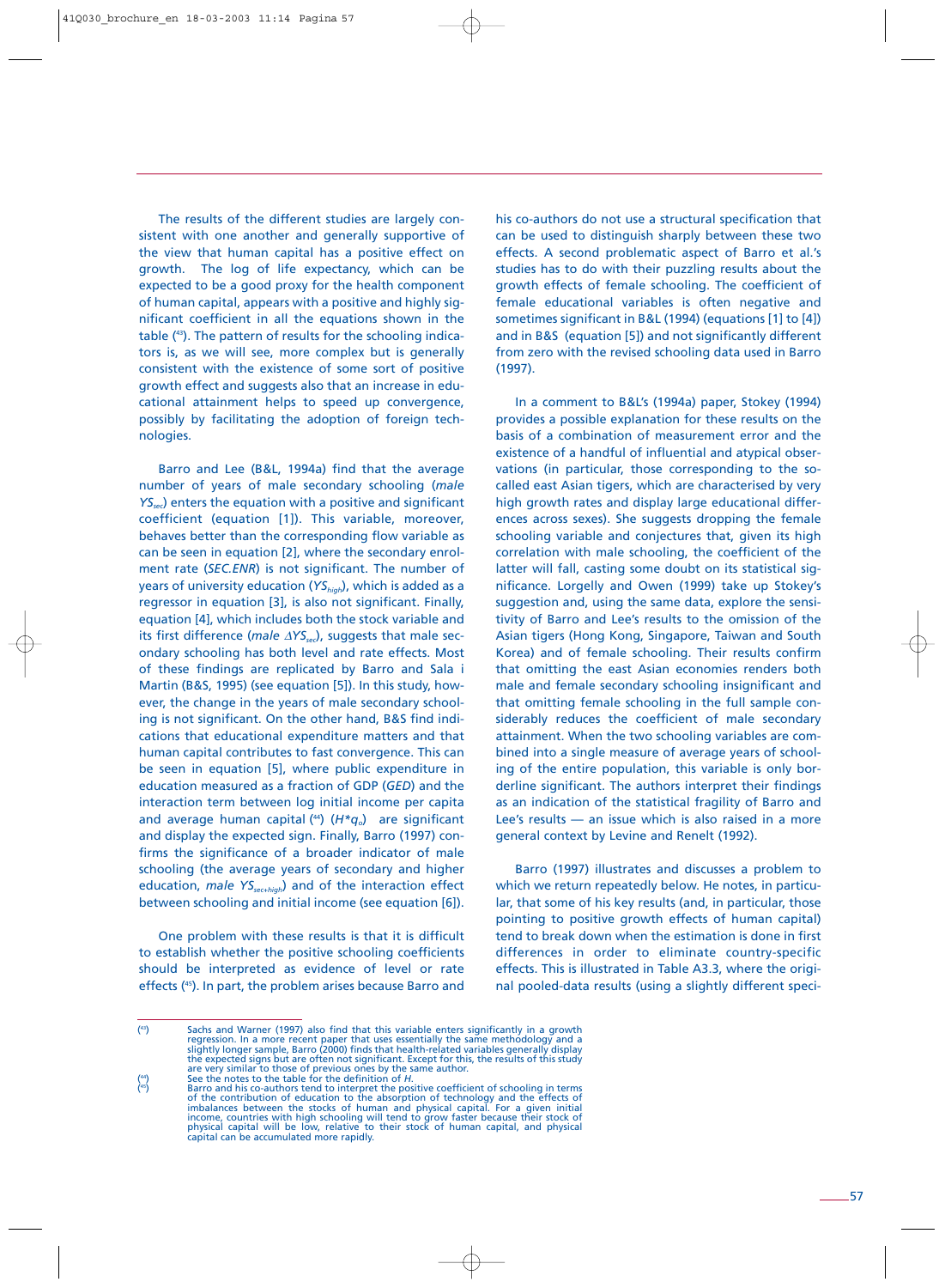|                                   | $[1]$      | $[2]$      | $[3]$      | $[4]$      | $[5]$      | [6]       |
|-----------------------------------|------------|------------|------------|------------|------------|-----------|
|                                   |            |            |            |            |            |           |
| Life expectancy                   | 0.0801     | 0.0829     | 0.0806     | 0.0903     | 0.076      | 0.0418    |
|                                   | (5.76)     | (5.28)     | (5.80)     | (6.10)     | (5.07)     | (3.01)    |
| male YS <sub>sec</sub>            | 0.0138     | 0.0133     | 0.0136     | 0.0199     | 0.0164     |           |
|                                   | (3.29)     | (3.09)     | (3.16)     | (4.15)     | (2.83)     |           |
| $male \ YSsec+high$               |            |            |            |            |            | 0.0098    |
|                                   |            |            |            |            |            | (3.92)    |
| male $YS_{\text{hiah}}$           |            |            | 0.000      |            | 0.053      |           |
|                                   |            |            | (0.00)     |            | (1.77)     |           |
| $H^*q_0$                          |            |            |            |            | $-0.209$   | $-0.0052$ |
|                                   |            |            |            |            | (2.16)     | (3.06)    |
| male $\Delta YS_{\text{sec}}$     |            |            |            | 0.289      | 0.0066     |           |
|                                   |            |            |            | (2.39)     | (1.02)     |           |
| <b>SEC.ENR male</b>               |            | 0.0072     |            |            |            |           |
|                                   |            | (0.62)     |            |            |            |           |
| <b>GED</b>                        |            |            |            |            | 0.205      |           |
|                                   |            |            |            |            | (1.90)     |           |
| female YS <sub>sec</sub>          | $-0.0092$  | $-0.008$   | $-0.0061$  | $-0.0162$  | $-0.0102$  |           |
|                                   | (1.96)     | (1.60)     | (1.22)     | (3.00)     | (1.44)     |           |
| female YS <sub>high</sub>         |            |            | $-0.021$   |            | $-0.071$   |           |
|                                   |            |            | (0.88)     |            | (1.97)     |           |
| female $\Delta$ YS <sub>sec</sub> |            |            |            | $-0.453$   | $-0.0128$  |           |
|                                   |            |            |            | (2.35)     | (1.54)     |           |
| <b>SEC.ENR female</b>             |            | $-0.0119$  |            |            |            |           |
|                                   |            | (0.73)     |            |            |            |           |
| $R^2$ (N)                         | 0.56(85)   | 0.56(85)   | 0.56(85)   | 0.58(85)   | 0.64(87)   | 0.60(80)  |
|                                   | 0.56(95)   | 0.56(93)   | 0.57(95)   | 0.57(95)   | 0.53(96)   | 0.52(87)  |
|                                   |            |            |            |            |            | 0.47(84)  |
| Source                            | B&L (1994) | B&L (1994) | B&L (1994) | B&L (1994) | B&S (1995) | B (1997)  |

#### **Table A3.2: Results of Barro and various co-authors**

*Notes:*

– *t* statistics are shown in parentheses below each coefficient.

- *Additional control variables:* All the equations control for the log of initial GDP per capita (-) and for the following variables (see the notes to the previous table):  $GCONS(.)$ , *REV* (-) and *BMP* (-), where the last

In equations [1] to [5], two separate regressions are estimated for 1965–75 and 1975–85 (hence the two values of  $R^2$  and sample size reported<br>in the table). In equation [6] the procedure is similar but there is a new ob

- The human capital indicator *H* that is used to construct the interaction term with initial GDP per capita (*H*\*q<sub>o</sub>) is different in equation [5] and in equation [5] and in equation [5] and in equation [5] and in equat

– Human capital data are from Barro and Lee (1993) and from subsequent revisions of this data set in Barro (1997).

– *Sources:* B&L = Barro and Lee (1994); B&S = Barro and Sala i Martin (1995); B = Barro (1997).

fication from the one shown in Table A3.2) are compared with those obtained with two alternative specifications, a single cross-section in levels with all variables averaged across subperiods, and an equation in first differences. It is interesting to note that, while the results of the cross-section and pooled-data specifications are rather close, at least qualitatively, the use of first differences leads to the loss of significance of the educational variables and actually reverses the sign of their coefficients. Barro argues that the first difference specification has several important drawbacks. The main one is that it wastes all the cross-sectional information in the data (which accounts for most of the variation in the regressors) and therefore gives less precise estimates. In addition, he stresses that estimates obtained with firstdifferenced data are more likely to suffer from measurement-error bias and are less robust than other estimates to the likely misspecification of the timing of the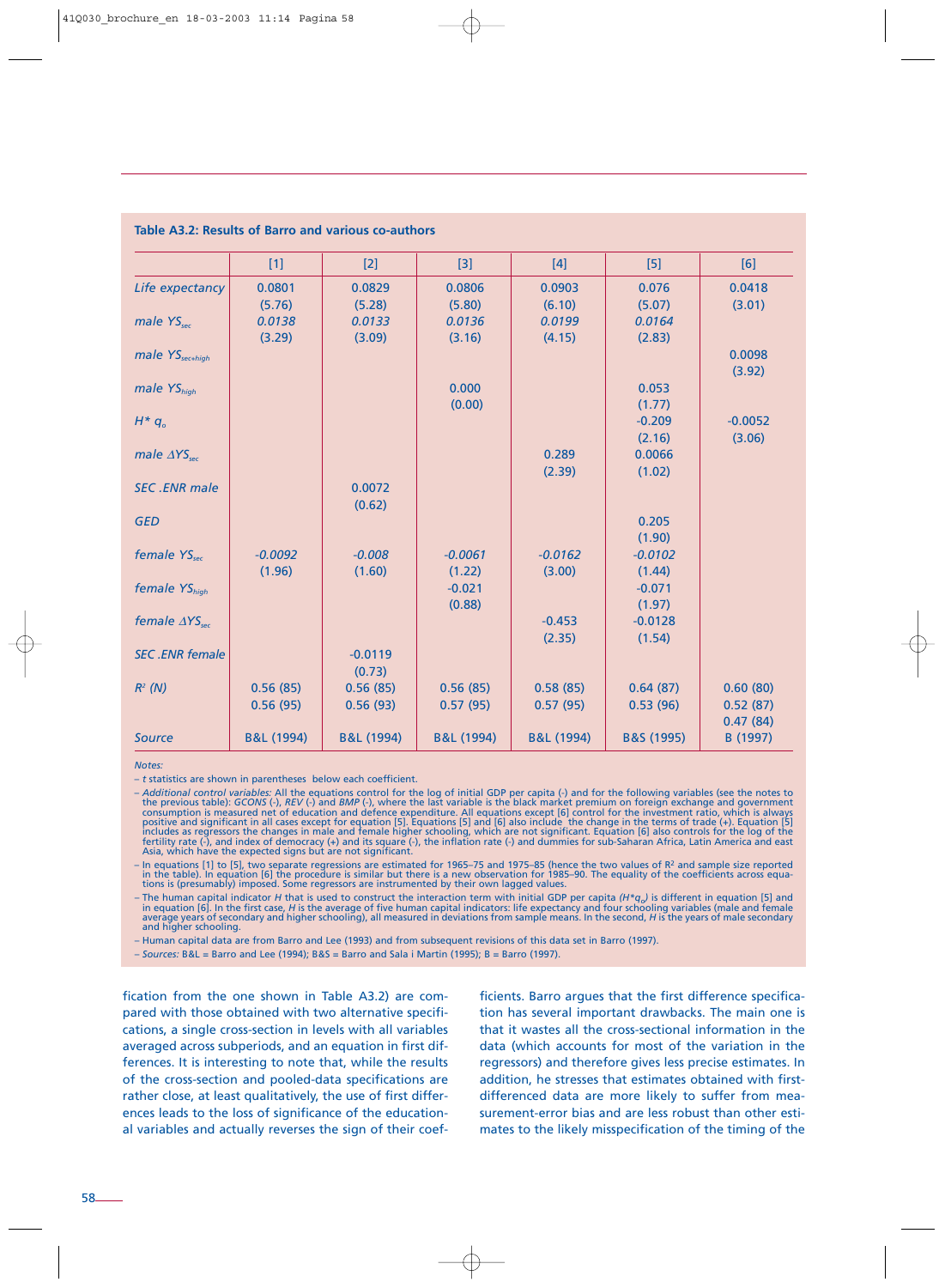impact of the explanatory variables on growth. While admitting concern about the problem raised by the sensitivity of the results to the specification, he argues that implausible 'panel' results such as those given in equation [3] should be heavily discounted.

| <b>Table A3.3: Alternative specifications in Barro</b><br>(1997) |           |               |             |  |  |  |  |  |  |  |  |
|------------------------------------------------------------------|-----------|---------------|-------------|--|--|--|--|--|--|--|--|
|                                                                  | [1]       | [2]           | [3]         |  |  |  |  |  |  |  |  |
| Life expectancy                                                  | 0.0388    | 0.0172        | $-0.0820$   |  |  |  |  |  |  |  |  |
|                                                                  | (3.13)    | (0.93)        | (2.15)      |  |  |  |  |  |  |  |  |
| $YS_{\text{sec+high}}$                                           | 0.0123    | 0.0141        | $-0.0032$   |  |  |  |  |  |  |  |  |
|                                                                  | (5.35)    | (4.70)        | (0.71)      |  |  |  |  |  |  |  |  |
| $H^*q_0$                                                         | $-0.0070$ | $-0.0077$     | 0.0052      |  |  |  |  |  |  |  |  |
|                                                                  | (4.67)    | (4.05)        | (1.49)      |  |  |  |  |  |  |  |  |
| <b>Specification</b>                                             | pooled    | <b>Cross-</b> | first       |  |  |  |  |  |  |  |  |
|                                                                  |           | section       | differences |  |  |  |  |  |  |  |  |

*Note: t* statistics are shown in parentheses below each coefficient. All equations control for the same additional variables as<br>equation [6] in Table A3.2 except for the regional dummies.<br>Equations [1] and [3] are estimated using a SUR technique<br>without instrumenting some of the regressors

## **(b) Results from structural convergence equations**

Many recent studies of growth and convergence have made use of the structural convergence equations derived by Mankiw, Romer and Weil (MRW, 1992) from a log-linear approximation to an extended Solow model. In this section, we review the results of a number of these studies, starting with MRW's very influential paper. As will be seen, the pattern of results on human capital is very similar to the one we found in the previous section. Cross-section and pooled estimates generally yield positive results that are consistent with the existence of sizeable level effects. On the other hand, fixed effects and first-difference specifications that rely on the time-series variation in the data often produce insignificant or even negative estimates of the coefficient of human capital in the aggregate production function. As is emphasised in a later section, a possible explanation for these negative findings is related to the weak signal content of differenced schooling data.

Mankiw, Romer and Weil (1992) use cross-sectional data for the period 1960–85 to estimate a structural convergence equation of the form (46)

#### ( ( <sup>46</sup>) See Box 2 in Section 3(b) of the main report.<br><sup>47</sup>) See also Mankiw (1995).

# (A3.1)

#### $q_{\pi}-q_{i\sigma} = \Gamma + (1 - e^{\beta T}) \left( \frac{\alpha_k}{1-\alpha_k-\alpha_h} \ln \frac{s_{ki}}{\delta + g + n_i} + \frac{\alpha_h}{1-\alpha_k-\alpha_h} \ln \frac{s_{hi}}{\delta + g + n_i} \right)$ −*qio*  $\left(\frac{\alpha_k}{1-\alpha_k-\alpha_h}\ln\frac{s_{ki}}{\delta+g+n_i}+\frac{\alpha_h}{1-\alpha_k-\alpha_h}\ln\frac{s_{hi}}{\delta+g+n_i}-q_{io}\right)$  $\bigg)$

where  $q_{i\bar{i}}$  is log output per capita (using as denominator the working-age population) in country i at time  $T$ ,  $s_k$ and *sh* the average rates of investment in physical and human capital over the relevant period,  $\delta$  the rate of depreciation, which is assumed to be the same for both types of capital, *g* and *n* the rates of technical progress and (working-age) population growth. The parameters  $\alpha_k$  and  $\alpha_h$  are the coefficients of physical and human capital in a Cobb-Douglas aggregate production function, and  $\beta$  the convergence parameter that measures the speed at which the economy approaches the steady state or long-run equilibrium determined by the observed investment rates. MRW assume *g* = 0.02 and  $\delta$  = 0.03 and use as their proxy for the rate of investment in human capital (*sh*) the fraction of the working-age population enrolled in secondary schooling. Implicitly, they also assume a common level of technical efficiency for all countries or, at least, that cross-country differences in TFP can be safely thrown into the error term. Hence, they treat the term  $\Gamma$  in equation (A3.1) as a constant even though the underlying theoretical model suggests that it should vary across countries with differences in initial levels in TFP .

Columns [1] and [2] of Table A3.4 show MRW's results, including the implied values of the coefficients of the production function and the rate of convergence, for two different samples: one formed by 75 countries, and a second comprising the 22 OECD countries with a population above 1 million. The estimated production function coefficients are in general significant and have the expected sign. Their values, moreover, seem quite reasonable when judged from the a priori expectation that they should reflect the shares of the different factors in national income. According to the estimated model, capital's share in national income would be around 40 %. Of the remainder, which is labour's share, almost half would be the return on human capital, whose estimated elasticity (<sup>α</sup>*h*) is 0.23.

MRW's paper was extremely influential because its appealing results seemed to indicate that a simple extension of the standard neoclassical model provided a satisfactory description of the process of growth and of the evolution of the regional (or national) income distribution  $(47)$ . The only change required, relative to the more traditional models, was the broadening of the relevant concept of capital in order to include the accumulated investment in education.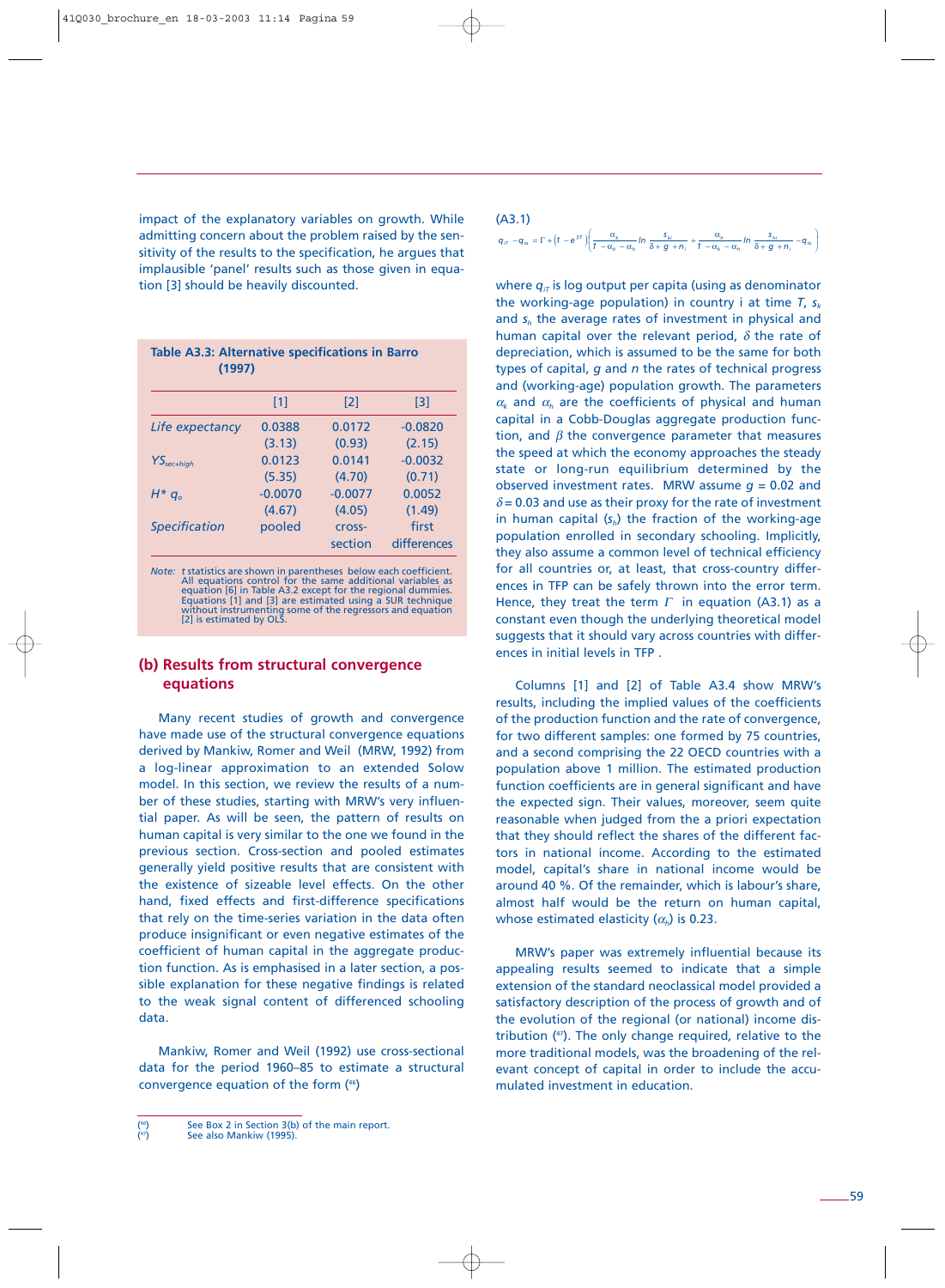Because of its popularity, MRW's paper provided the starting point for a large number of empirical studies that attempted to extend the original model in various directions, to test the robustness of its results or to improve the quality of the estimation through the use of better data or more adequate econometric techniques. Columns [3] to [8] of Table A3.4 summarise the results of a group of such studies that, making use of cross-section or pooled data, largely corroborated MRW's results and established their robustness to reasonable extensions of the underlying model. Lichtenberg (1992) and Nonneman and Vanhoudt (N&V, 1996) consider a further augmentation of the Solow model in which R & D capital is treated in the same way as physical and human capital. De la Fuente (1998) further controls for government spending, labour market indicators and technological diffusion, and considers a broader measure of human capital investment that takes into account university as well as secondary schooling. In the same line, Vasudeva and Chien (1997) replicate MRW's and N&V's estimates using as a proxy for educational investment a weighted average of the primary, secondary and university enrolment rates (with weights of 0.2, 0.3 and 0.5 respectively). As can be seen in the table, the results are generally quite satisfactory. Human capital only fails to be significant at conventional levels in N&V (column [6]) and (if we consider the coefficient of *ln sh* rather than the corresponding parameter of the production function) in MRW's OECD subsample (column [2]). Using essentially the same data and the exact same sample, N&V show, however, that results improve considerably when a broader measure of educational investment is used.

On the other hand, a second set of studies stemming from MRW's paper have shown that these authors' results are not robust along a number of dimensions. Temple (1998a) shows that MRW's results are largely driven by a few influential observations. To identify outliers, Temple first estimates the model by a robust estimation technique (least-trimmed squares, due to Rousseeuw, 1984) that fits the model to the half of the sample that provides the best fit, uses the results to identify as outliers those countries with the greatest

|                      | $[1]$               | $[2]$         | $[3]$         | $[4]$                     | $[5]$   | [6]           | $[7]$         | [8]     |
|----------------------|---------------------|---------------|---------------|---------------------------|---------|---------------|---------------|---------|
| $\beta$              | 0.0186              | 0.0206        | 0.024         | 0.017                     | 0.021   | 0.029         | 0.033         | 0.034   |
|                      | (9.79)              | (10.30)       |               | (17.99)                   | (4.20)  |               |               | (5.25)  |
| $\alpha_{k}$         | 0.44                | 0.38          |               | 0.474                     | 0.354   | 0.35          |               | 0.301   |
|                      | (6.29)              | (2.92)        |               | (10.09)                   | (4.12)  |               |               | (5.07)  |
| $\alpha_{h}$         | 0.23                | 0.23          |               | 0.236                     | 0.259   | 0.148         |               | 0.204   |
|                      | (3.83)              | (2.09)        |               | (4.21)                    | (3.65)  |               |               | (3.74)  |
| $\alpha_{\rm{R\&O}}$ |                     |               |               |                           | 0.066   | 0.084         |               | 0.060   |
|                      |                     |               |               |                           | [(2.54) |               |               | (2.22)  |
| $ln s_k$             | 0.506               | 0.396         | 0.550         |                           |         | 0.413         | 0.491         |         |
|                      | (5.33)              | (2.61)        | (2.90)        |                           |         | (2.65)        | (3.61)        |         |
| ln s <sub>h</sub>    | 0.266               | 0.236         | 0.621         |                           |         | 0.175         | 0.558         |         |
|                      | (3.33)              | (1.67)        | (3.37)        |                           |         | (1.55)        | (3.60)        |         |
| $In S_{R\&D}$        |                     |               |               |                           |         | 0.098         | 0.099         |         |
|                      |                     |               |               |                           |         | (1.78)        | (2.25)        |         |
| <b>Specification</b> | Cross-              | <b>Cross-</b> | <b>Cross-</b> | Cross-                    | Cross-  | <b>Cross-</b> | <b>Cross-</b> | pooled  |
|                      | section             | section       | section       | section                   | section | section       | section       |         |
|                      | 1960-85             | 1960-85       | 1960-85       | 1960-85                   | 1960-85 | 1960-85       | 1960-85       | 1965-95 |
| Sample               | <b>75 countries</b> | 22 OECD       | 22 OECD       | 53 countries 53 countries |         | 22 OECD       | 22 OECD       | 19 OECD |
| <b>Source</b>        | <b>MRW</b>          | <b>MRW</b>    | V&C           | Licht.                    | Licht.  | N&V           | V&C           | dF      |

#### **Table A3.4: Cross-section and pooled-data specifications of the MRW model**

*Notes:*

– t statistics are shown in parentheses below each coefficient. For ease of comparison, we have calculated some of them using the originally<br>reported standard errors. These calculations may not be entirely accurate due to

Some authors estimate the coefficients of the production function directly; others infer them from the coefficients of the  $ln s_i$  terms and others report only the latter.

– dF also controls for the share of government spending in GDP and changes in the unemployment and labour force participation rates and the interaction of this variable with a trend. In this paper, the convergence equatio averaged over the current and previous five-year subperiods.

– *Sources*: MRW = Mankiw, Romer and Weil (1992); V&C = Vasudeva and Chien (1997); Licht. = Lichtenberg (1992); N&V = Nonneman and Vanhoudt<br>(1996); dF = de la Fuente (1998).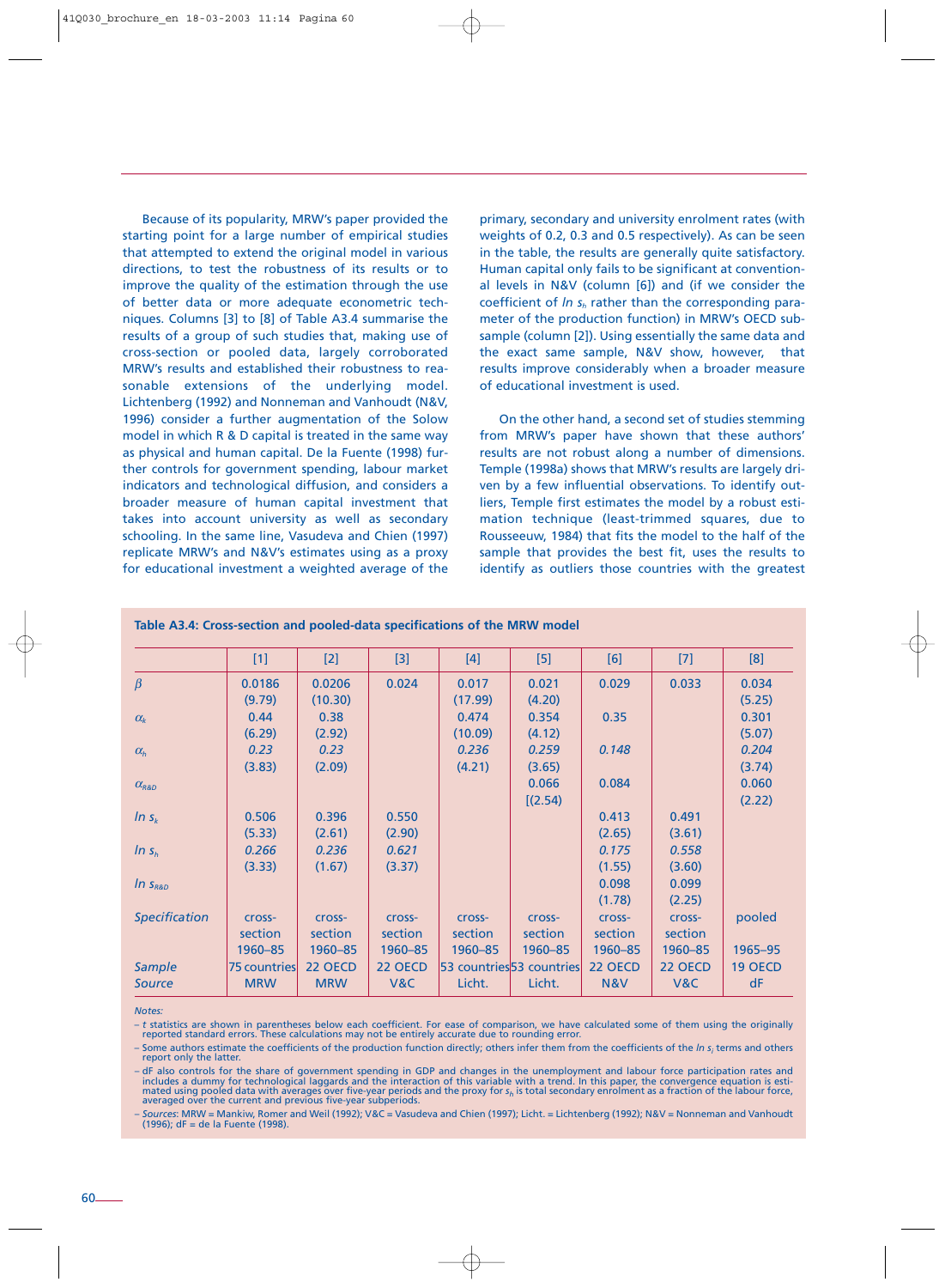|                      | $[1]$               | $[2]$         | $[3]$         | $[4]$         | [5]           | [6]           | $[7]$                                  | [8]           |
|----------------------|---------------------|---------------|---------------|---------------|---------------|---------------|----------------------------------------|---------------|
| $\beta$              | 0.0186              | 0.014         | 0.0206        | 0.015         | 0.0142        | 0.014         | 0.047                                  |               |
|                      | (9.79)              |               | (10.30)       |               | (7.45)        |               |                                        |               |
| $\alpha_{k}$         |                     | 0.44          |               | 0.38          |               | 0.48          |                                        | 0.468         |
|                      | (6.29)              |               | (2.92)        |               | (6.86)        |               | (5.57)                                 |               |
| $\alpha_{h}$         | 0.23                |               | 0.23          |               | 0.23          |               | $-0.121$                               |               |
|                      | (3.83)              |               | (2.09)        |               | (4.60)        |               | (1.53)                                 |               |
| $ln s_k$             | 0.506               | 0.66          | 0.396         | 0.13          | 0.500         | 0.59          |                                        |               |
|                      | (5.33)              | (5.50)        | (2.61)        | (0.65)        | (9.62)        | (6.56)        |                                        |               |
| ln s <sub>h</sub>    | 0.266               | 0.00          | 0.236         | 0.13          | 0.238         | $-0.01$       |                                        | 0.00          |
|                      | (3.33)              | (0.00)        | (1.67)        | (0.76)        | (3.97)        | (0.17)        |                                        | (0.08)        |
| <b>Specification</b> | <b>Cross-</b>       | <b>Cross-</b> | <b>Cross-</b> | <b>Cross-</b> | <b>Cross-</b> | <b>Cross-</b> | differences                            | <b>Cross-</b> |
|                      | section             | section       | section       | section       | section       | section       |                                        | section       |
|                      | 1960-85             | 1960-85       | 1960-85       | 1960-85       | 1960-85       | 1960-85       |                                        | 1960-85       |
| Sample               | <b>75 countries</b> | 69 OECD       | 22 OECD       | 21 OECD       |               |               | 98 countries 92 countries 98 countries | 58 LDCs       |
| Source               | <b>MRW</b>          | <b>Temple</b> | <b>MRW</b>    | <b>Temple</b> | <b>MRW</b>    | <b>Temple</b> | H&M                                    | <b>Temple</b> |
|                      | (1992)              | (1998a)       | (1992)        | (1998a)       | (1992)        | (1998a)       | (1998)                                 | (1998b)       |
|                      |                     |               |               |               |               |               |                                        |               |

### **Table A3.5: Various specifications of the MRW model**

Notes:

– *t* statistics are shown in parentheses below each coefficient (calculated using the originally reported standard errors).

– Equations [2] and [6] from Temple (1998a) include dummies for Africa (-, -), Latin America (0, 0), east Asia (0, +) and the industrial countries  $(0, 0)$ .

– The countries considered atypical by Temple (1998a) and excluded from the original samples of MRW are Japan in the OECD sample (equation<br>[4]); Argentina, Cameroon, Chile, Hong Kong, India and Zambia in the intermediate s

– Equation [8] controls for investment in equipment (+) and structures (+) and includes dummies for Latin America (0), Africa (-) and east Asia (+).<br>The schooling variable is also non-significant in other samples, especial

| <b>Table A3.6: Jones (1996)</b> |               |        |             |               |        |             |
|---------------------------------|---------------|--------|-------------|---------------|--------|-------------|
|                                 | $[1]$         | $[2]$  | $[3]$       | $[4]$         | $[5]$  | [6]         |
| $ln s_k$                        | 0.425         | 0.437  | 0.394       | 0.506         | 0.377  | 0.353       |
|                                 | (2.85)        | (2.60) | (4.15)      | (3.95)        | (2.73) | (3.72)      |
| <b>ys</b>                       | 1.032         | 0.500  | $-0.050$    |               |        |             |
|                                 | (5.61)        | (3.65) | (0.39)      |               |        |             |
| <b>YS</b>                       |               |        |             | 0.191         | 0.189  | 0.159       |
|                                 |               |        |             | (6.16)        | (6.10) | (2.48)      |
| Implied $\alpha_k$              | 0.298         | 0.304  | 0.282       | 0.336         | 0.274  | 0.261       |
|                                 | (4.08)        | (3.75) | (5.76)      | (6.00)        | (3.75) | (5.02)      |
| Implied $\alpha_{\text{ys}}$    | 0.724         | 0.348  | $-0.036$    |               |        |             |
| Implied $\rho$                  |               |        |             | 0.127         | 0.137  | 0.118       |
| $R^2$                           | 0.668         | 0.522  | 0.141       | 0.678         | 0.571  | 0.205       |
| <b>Specification</b>            | <b>levels</b> | levels | differences | <b>levels</b> | levels | differences |
| Year                            | 1960          | 1990   | 1960-90     | 1960          | 1990   | 1960-90     |

*Notes:*

– Summers and Heston (1991) data for 78 countries. Years of schooling are from Barro and Lee (1993).

– *t* statistics are shown in parentheses below each coefficient.

– The rates of investment rate (s<sub>k</sub>) and population growth (n) are averages over relatively short periods around the year whose output level is<br>taken.

 $\rightarrow$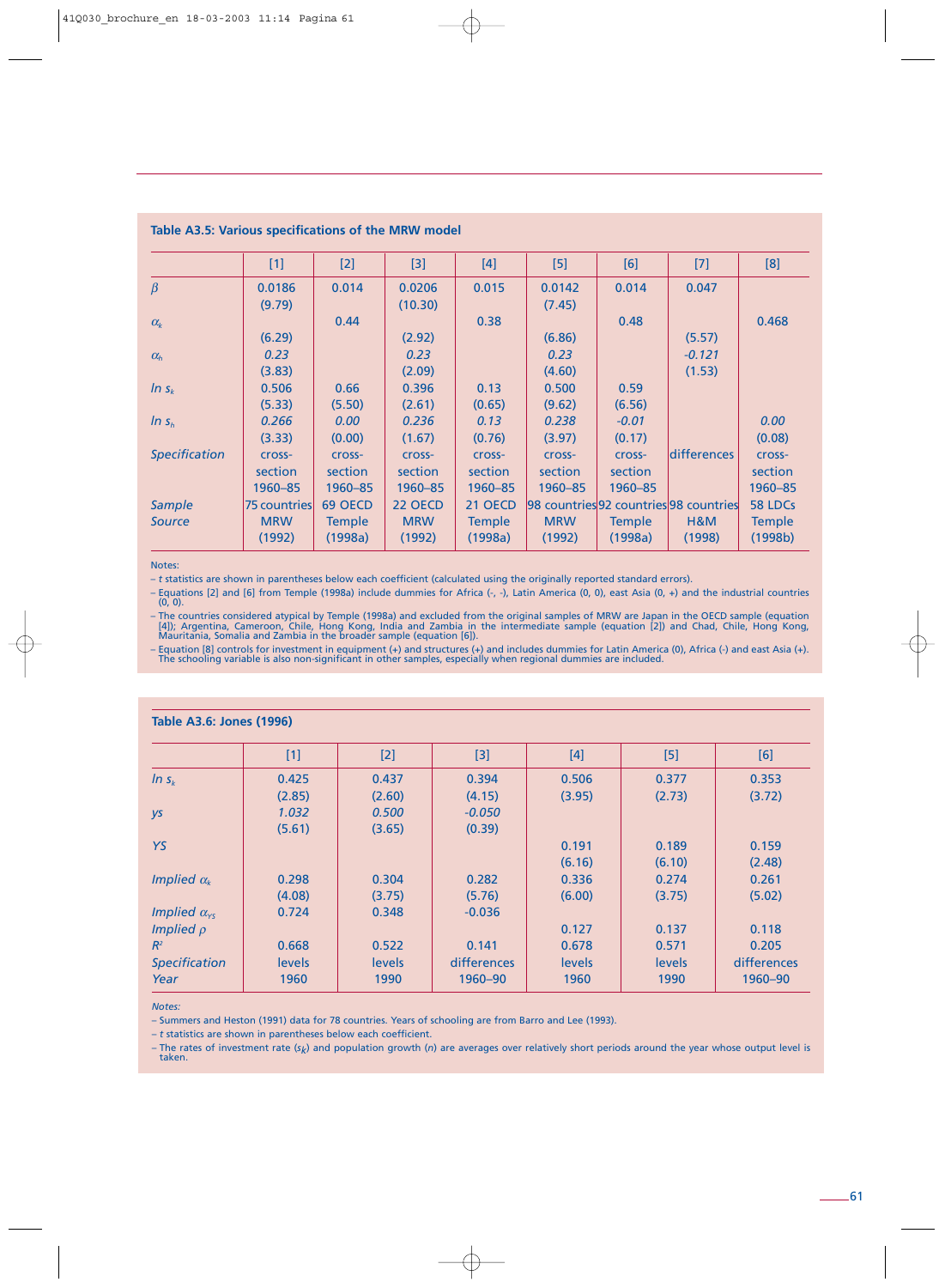residuals, and then re-estimates the model by OLS after excluding outliers. His results for the three samples considered by MRW are shown in Table A3.5 (equations [2], [4] and [6]) next to MRW's original results (equations [1], [3] and [5]) that are reproduced here for convenience. In all cases, he finds that the exclusion of a few outliers (listed in the notes to the table) renders the coefficient of human capital insignificant. The same author (Temple, 1998b) also finds that schooling is not significant in a variety of samples in an extension of MRW's model in which investment in physical capital is disaggregated into its equipment and structures components following De Long and Summers (1991) (see equation [8] in Table A3.7).

Hamilton and Monteagudo (1998) find that MRW's schooling indicator also loses its significance when their model is used to try to explain changes in growth performance across decades. They essentially re-estimate MRW's model in first differences (calculated as the difference between average values for 1960–70 and 1975–85) with the results shown in equation [7] in Table A3.5: while the coefficient of investment in physical capital is very similar to the original estimate (equation [5]), the point estimate of the schooling variable is actually negative.

A study by Jones (1996) reaches rather more optimistic conclusions regarding the contribution of schooling to productivity using a Mincerian specification. Starting from a different theoretical model (that emphasises the role of ideas and technological diffusion), this author derives a steady state equation that is identical to the one implied by MRW's model when the stock of human capital *H* is an exponential function of the average years of schooling, *YS*. Assuming that countries have reached their steady states, Jones derives an expression that relates (the log) of per capita income,  $q_{it}$  to the rate of investment in physical capital  $(s_{kit})$ , average years of schooling *(YS)* and log TFP *(a)*. When we interpret it as coming from MRW's model, this equation can be written as follows:

$$
\textbf{(A3.2) } q_{it} = \frac{}{t_{0}} + \frac{\alpha_{k}}{1-\alpha_{k}} \ln \frac{s_{kit}}{\delta + g + n_{it}} + \frac{\rho}{1-\alpha_{k}} \text{YS}_{it}.
$$

Jones estimates this equation and its standard (non-

Mincerian) MRW counterpart (with  $\frac{\alpha_h}{\sqrt{a}}$  ys<sub>it</sub> replac- $\frac{\alpha_h}{1-\alpha_k}$  ys<sub>it</sub>

ing the last term in equation (A3.2)) using data in levels for 1960 and 1990 (without controlling for possible differences in TFP levels,  $a_{it}$ ), and with the variables measured in differences across these two years. As can be

seen in Table A3.6, the results vary dramatically depending on the specification chosen for the schooling variable. When years of schooling enter the equation in logs (equations [1] to [3]), the results are similar to those obtained by Hamilton and Monteagudo (1998): the coefficient of the human capital variable (which is positive and significant in the cross-section) becomes negative in the differenced specification. When *YS* is entered in levels, by contrast, the human capital coefficient is always positive and significant, and the estimated value of the returns to schooling parameter  $(\rho)$  is slightly above 10 %, which is above the average of the available microeconometric estimates when these are properly adjusted (48).

#### *Panel data specifications*

The doubts about the growth effects of educational investment that were first motivated by the apparent statistical fragility of some earlier results have been reinforced in recent years by a set of papers which have approached the empirical analysis of convergence from a panel data perspective. Knight, Loayza and Villanueva (KLV, 1993), Islam (1995) and Caselli, Esquivel and Lefort (CEL, 1996) re-estimate the MRW model introducing various fixed effects specifications to pick up possible cross-country differences in levels of TFP. In addition, CEL use an instrumental variables technique to allow for the likely endogeneity of some of the regressors. The results of all three papers indicate that panel estimates of the MRW model which rely heavily on the time-series variation of the data generally yield insignifica0nt or negative coefficients for human capital.

This finding is illustrated in Table A3.7, which summarises some of the key results of these studies. Islam uses a variant of the MRW model in which the growth rate of output per worker appears as a function of the log of the stock of human capital, which is proxied by current average years of schooling from Barro and Lee (1993), rather than as a function of school enrolments. CEL, on the other hand, deviate in this respect from MRW only in that they use the secondary enrolment ratio as a proxy for the investment rate in human capital, and KLV use the same schooling variable as MRW. In spite of these differences in the choice of regressors, and additional differences in the way the fixed effects model is implemented, the results are broadly similar. The estimated coefficient of human capital in the production function is positive and sometimes significant in either cross-section or pooled-data specifications, but becomes negative and often significant when fixed

 $(48)$ 

Sacharopoulos (1994) reports an average microeconometric estimate of the return to."<br>Schooling of 10.1 % for a large sample of countries. The adjustment required to make<br>this figure comparable to macroeconometric estimates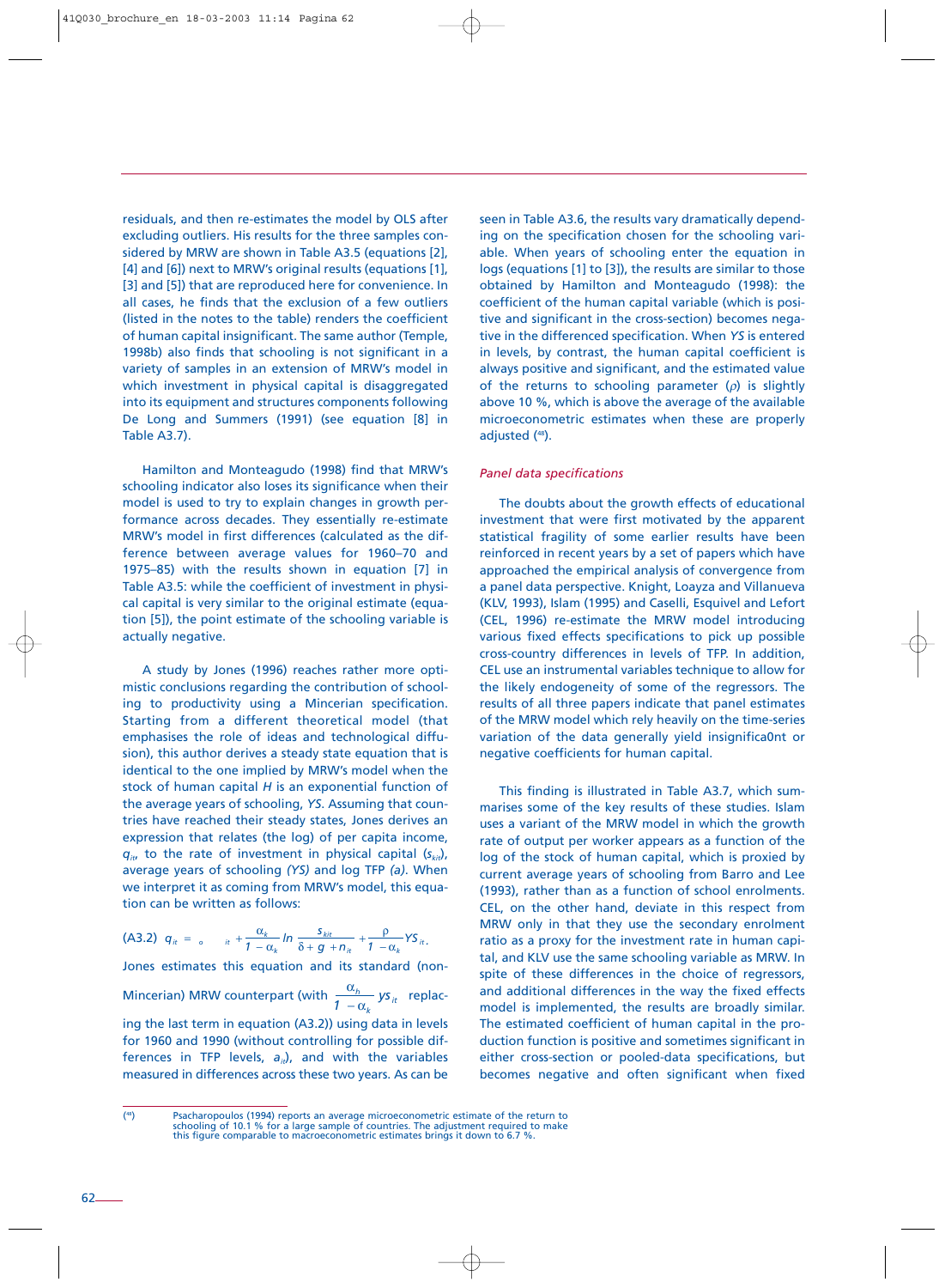|                      | $[1]$      | $[2]$      | $[3]$        | $[4]$                                  | $[5]$        | [6]          | $[7]$      | [8]                       |
|----------------------|------------|------------|--------------|----------------------------------------|--------------|--------------|------------|---------------------------|
| $\beta$              |            |            | 0.0069       | 0.0375                                 | 0.0162       | 0.0913       | 0.0107     | 0.0679                    |
|                      |            |            | (2.76)       | (4.03)                                 | (2.95)       | (5.71)       | (3.96)     | (3.30)                    |
| $\alpha_{k}$         |            |            | 0.8013       | 0.5224                                 | 0.6016       | 0.2074       | 0.496      | 0.491                     |
|                      |            |            | (15.01)      | (8.14)                                 | (5.93)       | (1.97)       | (6.44)     | (4.31)                    |
| $\alpha_{h}$         |            |            | 0.0544       | $-0.199$                               | 0.0174       | $-0.045$     | 0.18       | $-0.259$                  |
|                      |            |            | (0.53)       | (1.81)                                 | (0.10)       | (0.31)       | (3.33)     | (2.09)                    |
| $ln s_k$             | 0.105      | 0.023      |              |                                        |              |              |            |                           |
|                      | (10.16)    | (1.61)     |              |                                        |              |              |            |                           |
| ln s <sub>h</sub>    | $-0.111$   | $-0.065$   |              |                                        |              |              |            |                           |
|                      | (13.26)    | (5.09)     |              |                                        |              |              |            |                           |
| <b>Specification</b> | fixed      | fixed      | pooled       | fixed                                  | pooled       | fixed        | pooled     | fixed effects             |
|                      | effects    | effects    | <b>OLS</b>   | effects                                | <b>OLS</b>   | effects      | <b>OLS</b> | and IV                    |
| Sample               | 75 LDCs    |            |              | 96 countries 79 countries 79 countries | 22 OECD      | 22 OECD      |            | 97 countries 97 countries |
| Source               | <b>KLV</b> | <b>KLV</b> | <b>Islam</b> | <b>Islam</b>                           | <b>Islam</b> | <b>Islam</b> | <b>CEL</b> | <b>CEL</b>                |

#### **Table A3.7: Panel estimates of the MRW model**

Note: Panel data from Summers and Heston's PWT for 1960–85 with five-year subperiods. *t* statistics are shown in parentheses below each coeffi-<br>cient (in the case of CEL and Islam, they are calculated using the originally

country effects are added to the equation. KLV also report that the coefficient of schooling is positive and highly significant when only its average value for each country is used in the regression.

It is interesting to note that the reaction of the authors to their findings regarding human capital is quite different. KLV argue that, because of the long time lags involved, it makes little sense to use quinquennial enrolment rates as a proxy for the relevant investment in human capital, and advocate disregarding the time-series variation in this variable in the estimation (which, as we noted above, yields positive schooling coefficients). Islam (1995) tries to rescue human capital as a determinant of the level of technological development (which is presumably what is being captured by the country dummies) by observing that the fixed effects are highly correlated with standard measures of educational achievement. The argument, however, merely sidesteps the problem: we know that human capital variables work well with cross-sectional data, but if they really had an effect on the level of technical efficiency, they should be significant when entered into the panel equation. Finally, CEL (1996) seem quite willing to take their negative findings at face value.

## **(c) Production function estimates and related specifications**

A third group of papers has examined the growth effects of human capital through the estimation of

aggregate production functions and related specifications. As far as we know, the earliest studies in this branch of the literature are due to Kyriacou (1991) and Benhabib and Spiegel (B&S, 1994), who estimate a Cobb-Douglas production function using a single crosssection of growth rates computed over a long period and Kyriacou's (1991) schooling data set. Pritchett (1999) undertakes a similar exercise after constructing a 'Mincerian' stock of human capital using microeconometric estimates of the returns to schooling parameter and data from both Barro and Lee (1993) and Nehru, Swanson and Dubey (NSD, 1995). Finally, Temple (1999, 2001b) uses B&S's and Pritchett's data to examine the robustness of their results to outliers and to some changes in the specification.

The key results of these studies are summarised in Table A3.8. The coefficient of the human capital variable ( $\alpha_h$  or  $\alpha_{\gamma s}$ ) is either non-significant or negative in the basic specifications used in the three earlier studies (equations [1] to [4]). The authors also show that this result is robust to a number of changes in the specification, such as the inclusion of regional dummies or initial income per capita to control for a technological catchup effect.

Kyriacou (1991) also tests for threshold effects and various non-linearities with generally negative results. Pritchett (1999) argues that the results do not seem to be due to measurement error in human capital, as they remain essentially unchanged when the estimation is repeated using the NSD schooling data to construct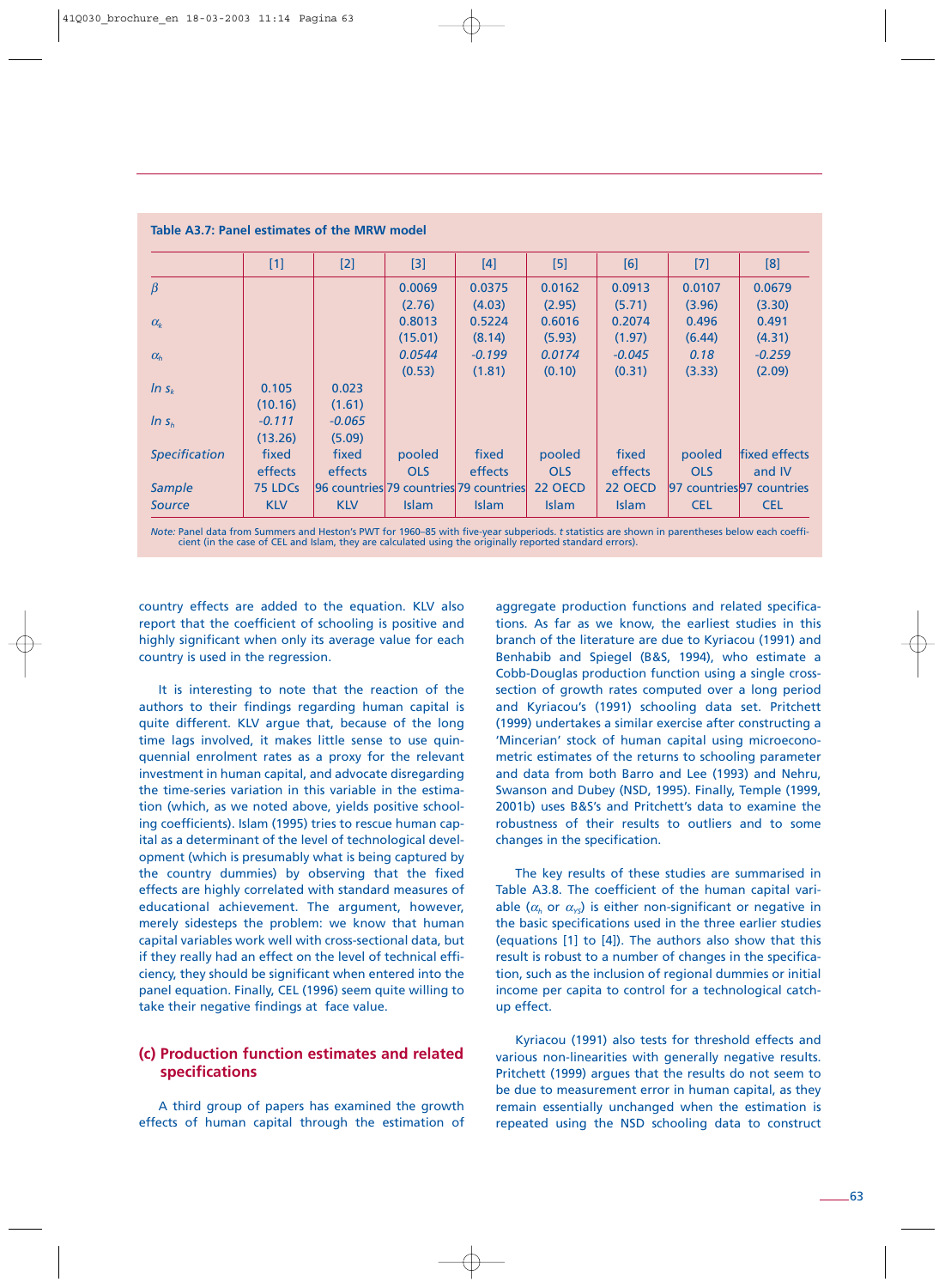an instrument for his (Barro and Lee based) human capital stock (equation [5]). On a somewhat more positive note, Temple (1999, 2001) finds that the elimination of outliers generates a positive and significant human capital coefficient (49) (equation [6], but notice that this requires the elimination of 14 of 78 countries), and that the Mincerian (log-level rather than log-log) specification produces better results than the Cobb-Douglas when the Barro and Lee (1993) data are used (but not with Kyriacou's data, see equations [7] and [8]). Even in this case, however, the schooling variable becomes only borderline significant when regional dummies are added to the equation (equation [9]).

### *Rate effects and interaction with technological diffusion*

The results of the production function studies we have just reviewed are largely consistent with the hypothesis that the stock of human capital does not enter the production function as a productive input (i.e. that there are no level effects). Some of these papers, however, find rather clear indications that the level of

education is an important determinant of the rate of technological progress. This positive rate effect, moreover, seems to work at least in part through the role of education in facilitating the absorption of foreign technologies.

Following the work of Nelson and Phelps (1966) and Romer (1989), Kyriacou (1991) argues that the level of education (rather than its first difference) should be included in a growth equation as a determinant of the rate of technological progress. This hypothesis leads to equations [1] and [2] in Table A3.9, where he introduces the log of average years of schooling (*ys*) or the level of the same variable (*YS*) and its square to try to capture rate effects with encouraging results, particularly in the second case.

Benhabib and Spiegel (B&S, 1994) follow a similar route and extend the model to allow for technological diffusion and rate effects from human capital. In equation [3], they add the log of the stock of human capital (*ys*) to capture rate effects and the log of initial income per capita income  $(q_o)$ , interpreted as a proxy for the

|                              | $[1]$    | $[2]$          | $[3]$          | $[4]$      | $[5]$    | [6]        | $[7]$      | [8]        | $[9]$      |
|------------------------------|----------|----------------|----------------|------------|----------|------------|------------|------------|------------|
| $\alpha_{k}$                 | 0.449    | 0.457          | 0.524          | 0.501      | 0.460    | 0.553      | 0.432      | 0.490      | 0.462      |
|                              | (5.05)   | (5.38)         | (12.8)         | (15.4)     | (10.18)  | (13.16)    | (5.08)     | (8.18)     | (5.97)     |
| $\alpha_{I}$                 | 0.261    | 0.209          |                |            |          | 0.241      | 0.266      |            |            |
|                              | (0.90)   | (1.01)         |                |            |          | (2.15)     | (1.38)     |            |            |
| $\alpha_h/\alpha_{\gamma s}$ | $-0.152$ | 0.063          | $-0.049$       | $-0.104$   | $-0.120$ | 0.165      |            |            |            |
|                              | (1.68)   | (0.80)         | (1.07)         | (2.07)     | (1.42)   | (4.00)     |            |            |            |
| $\rho$                       |          |                |                |            |          |            | 0.015      | 0.080      | 0.062      |
|                              |          |                |                |            |          |            | (0.52)     | (2.56)     | (1.76)     |
| <b>Notes</b>                 |          |                |                |            | IV       |            |            |            | reg. dum.  |
| $\overline{N}$               | 87       | 78             | 91             | 79         | 70       | 64         | 78         | 91         | 91         |
| Period                       | 1970-85  | 1965-85        | 1960-87        | 1960-87    | 1960-87  | 1960-85    | 1960-85    | 1960-87    | 1960-87    |
| H data                       | Kyr.     | Kyr.           | <b>B&amp;L</b> | <b>NSD</b> | B&L, NSD | Kyr.       | Kyr.       | B&L        | B&L        |
| <b>Source</b>                | Kyr.     | <b>B&amp;S</b> | Prit.          | Prit.      | Prit.    | <b>T99</b> | <b>T01</b> | <b>T01</b> | <b>T01</b> |

### **Table A3.8: Aggregate production functions with human capital**

*Notes:*

– *t* statistics are shown in parentheses below each coefficient (some of them are computed using the originally reported standard errors). *N* is the

number of observations (countries) in the sample.<br>  $-\rho$  is the coefficient obtained from a Mincerian specification, where the regressor is the change in the years of schooling rather than the change<br>  $-\rho$  is the coefficie

does not say it explicitly).<br>– For Kyriacou and Benhabib and Spiegel, the dependent variable is the log change in total output during the sample period; in Pritchett, it is the<br>– growth rate of output per worker. Pritchett

 $(49)$ <sup>49</sup>) Temple (1999) follows essentially the same procedure as a previous paper by the same<br>author that we have already commented upon (Temple, 1998a). He uses large residuals<br>from LTS estimates to identify influential obse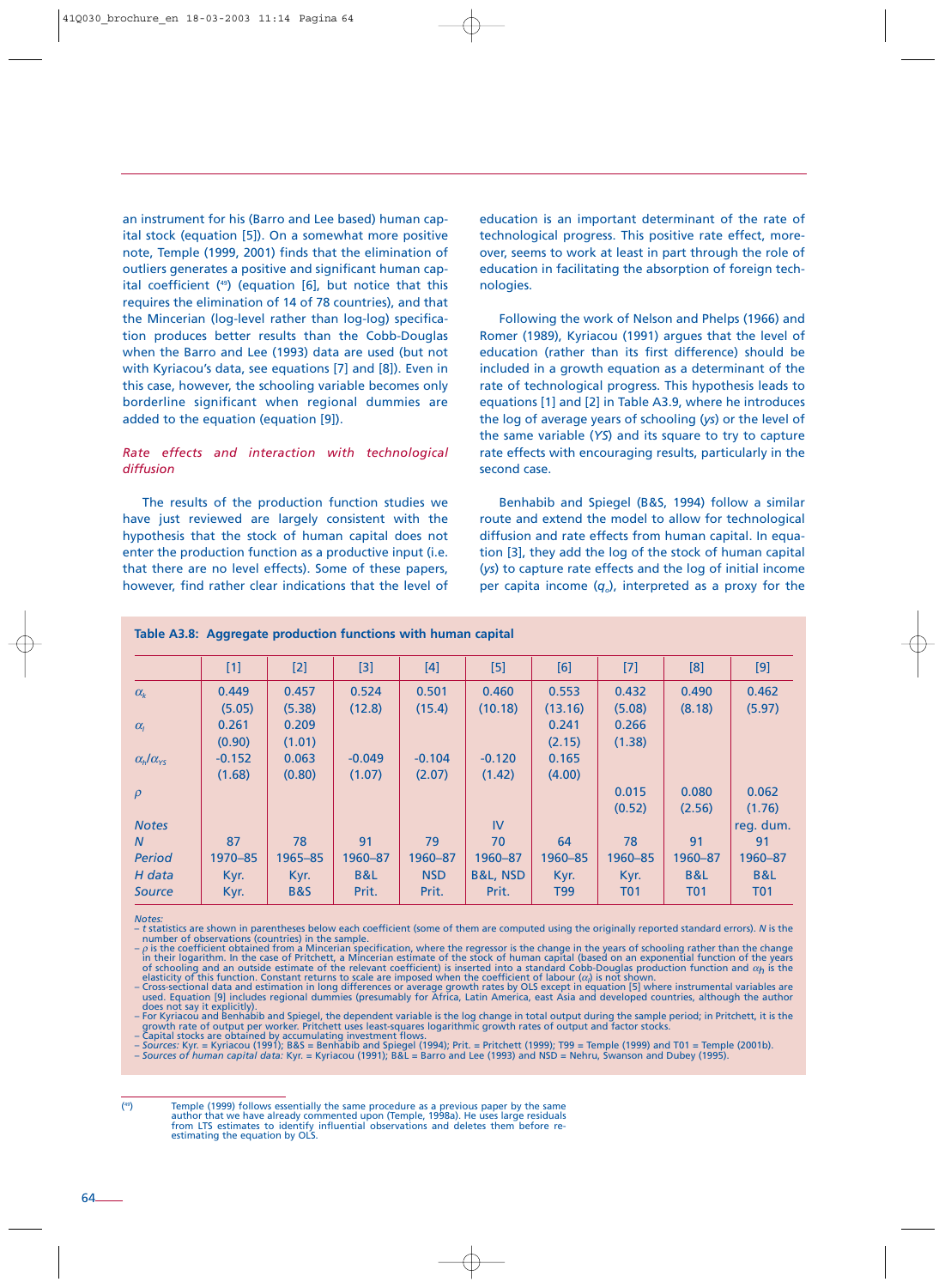|                      | $[1]$  | $[2]$    | $[3]$          | $[4]$          | $[5]$          | [6]            | $[7]$          | [8]            |
|----------------------|--------|----------|----------------|----------------|----------------|----------------|----------------|----------------|
| $\alpha_{k}$         | 0.435  | 0.417    | 0.479          | 0.4723         | 0.5005         | 0.5076         | 0.5517         | 0.5233         |
|                      | (4.88) | (6.24)   | (5.10)         | (6.59)         | (6.49)         | (5.38)         | (4.50)         | (3.66)         |
| $\alpha_{l}$         | 0.176  | 0.387    | 0.391          | 0.188          | 0.2045         | 0.1720         | 0.5389         | 0.2901         |
|                      | (0.58) | (1.49)   | (2.01)         | (1.15)         | (1.31)         | (0.74)         | (1.39)         | (0.57)         |
| $\alpha_{\text{YS}}$ | 0.018  | 0.0359   |                |                |                |                |                |                |
|                      | (0.12) | (0.34)   |                |                |                |                |                |                |
| $q_{o}$              |        |          | $-0.235$       |                |                |                |                |                |
|                      |        |          | (5.11)         |                |                |                |                |                |
| YS                   |        | 0.0101   |                | $-0.00136$     | 0.0021         | 0.0439         | $-0.0003$      | $-0.0736$      |
|                      |        | (3.25)   |                | (0.09)         | (0.14)         | (1.96)         | (0.01)         | (1.26)         |
| YS <sup>2</sup>      |        | $-0.001$ |                |                |                |                |                |                |
|                      |        | (3.07)   |                |                |                |                |                |                |
| ys                   | 0.0068 |          | 0.167          |                |                |                |                |                |
|                      | (1.79) |          | (3.09)         |                |                |                |                |                |
| $YS*(Q/Q)$           |        |          |                | 0.0011         | 0.0007         | 0.0003         | $-0.0001$      | 0.0012         |
|                      |        |          |                | (5.50)         | (2.33)         | (0.33)         | (0.11)         | (4.00)         |
| Q/Q                  |        |          |                |                | 0.0014         |                |                |                |
|                      |        |          |                |                |                | (1.40)         |                |                |
| <b>Notes</b>         |        |          |                |                |                | rich           | middle         | poor           |
| N                    | 87     | 87       | 78             | 78             | 78             | 26             | 26             | 26             |
| <b>Source</b>        | Kyr.   | Kyr.     | <b>B&amp;S</b> | <b>B&amp;S</b> | <b>B&amp;S</b> | <b>B&amp;S</b> | <b>B&amp;S</b> | <b>B&amp;S</b> |

### **Table A3.9: Rate effects in aggregate production functions with human capital**

*Notes:*

– The human capital variable used in all the equations is the average number of years of schooling from Kyriacou (1991). The sample period is 1970–85 in Kyriacou and 1965–85 in Benhabib and Spiegel (1994).

– Equation [3] includes continent dummies for Latin America and Africa; equation [2] includes dummies for oil producers, mixed economies and Latin America, as well as an index of political instability.

initial level of technical efficiency, to control for a technological catch-up effect. Both variables are significant and have the expected signs.

Starting from this last specification, B&S try to characterise more precisely the channels through which human capital contributes to technological progress. For this purpose, they estimate a 'more structural' model in which they include as regressors, in addition to the average years of schooling, *YS*, (which should capture human capital's contribution to domestic innovation), the ratio *(Q<sub>I</sub>/Q)* between output per worker in the leading country and that in each member of the sample (as a proxy for technological backwardness), and the product of these two variables to capture interaction effects. The results for the complete sample (equations [4] and [5] in Table A3.9) suggest that human capital's effect on growth works mostly through its contribution to technological diffusion and absorption as signalled by the fact that only the interaction term is significant. The results, however, change with the level of development. When the same equation is re-estimated separately for each of three subsamples, the catch-up effect dominates in the poorest countries (equation [8]), while the contribution to domestic innovation is more important in the richer group (equation [6]). Neither of these variables is significant in the case of the middle-income subsample (equation [7]).

A more recent study that also finds evidence of rate effects in a more complete model is by Engelbrecht (1997). This paper investigates the connection between education and technical progress using an extension of the model estimated by Coe and Helpman (1995). These authors examine the relationship between (estimated) total factor productivity (TFP) and domestic and foreign R & D investment. For each country in a sample of 21 developed economies, an estimate of the domestic stock of technological capital *(Rd )* is constructed by accumulating past R & D expenditures. To allow for crosscountry spillovers, the level of domestic TFP is also allowed to be a function of the stock of foreign R & D capital *(Rf )*, defined as an average of the domestic stocks of a country's trading partners weighted by the share of each country in total domestic imports.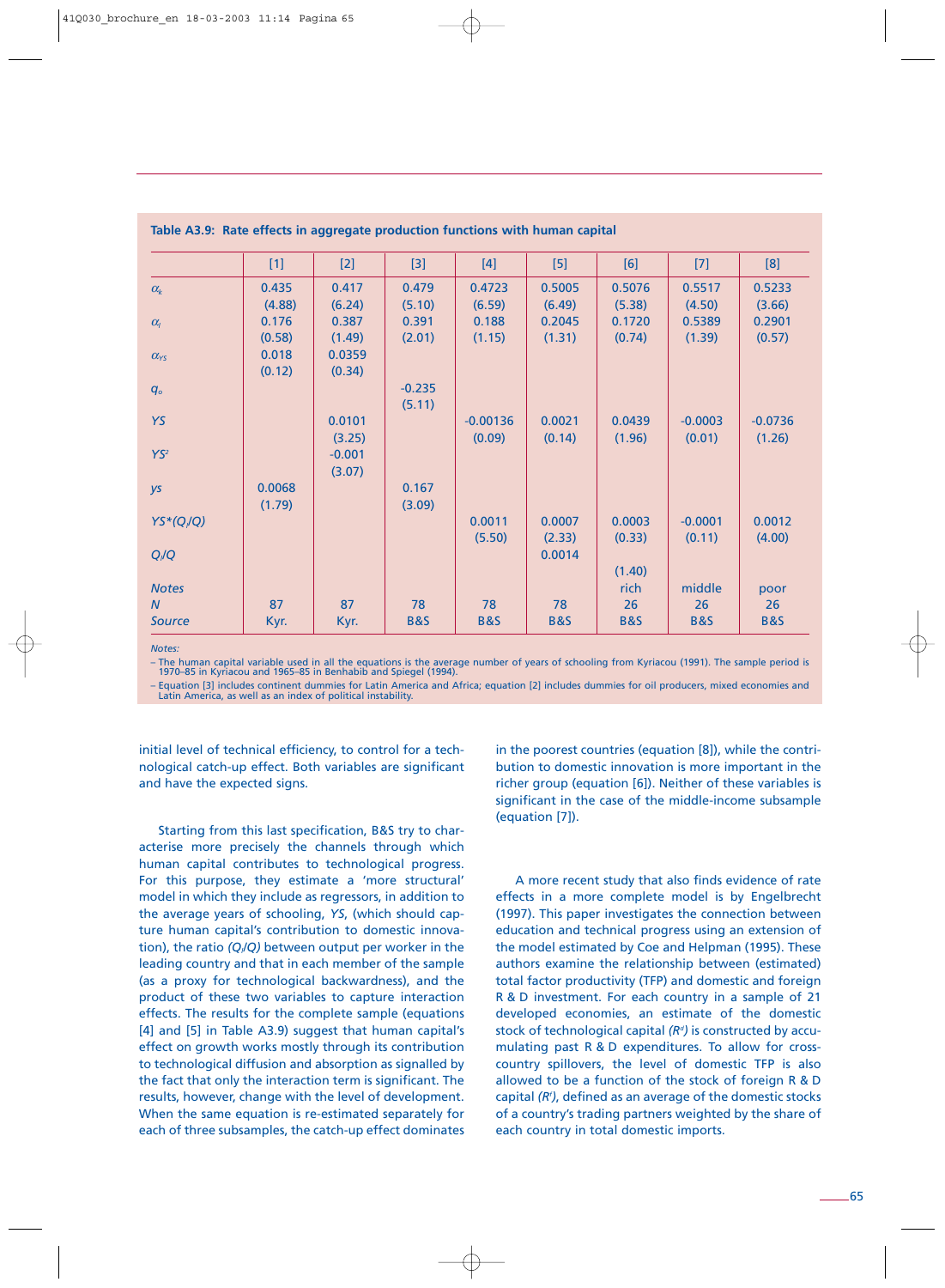| Table A3.10: Engelbrecht (1997) |        |          |        |          |  |  |  |  |  |
|---------------------------------|--------|----------|--------|----------|--|--|--|--|--|
|                                 | $[1]$  | [2]      | $[3]$  | $[4]$    |  |  |  |  |  |
| $\Lambda$ In $\mathsf{R}^d$     | 0.072  | 0.098    | 0.098  | 0.105    |  |  |  |  |  |
|                                 | (5.29) | (6.83)   | (6.70) | (7.15)   |  |  |  |  |  |
| $\Delta$ G7*In R <sup>d</sup>   | 0.17   | 0.175    | 0.163  | 0.166    |  |  |  |  |  |
|                                 | (5.54) | (5.01)   | (4.77) | (4.86)   |  |  |  |  |  |
| $\Lambda$ m ln R <sup>f</sup>   | 0.198  | 0.303    | 0.249  | 0.249    |  |  |  |  |  |
|                                 | (3.93) | (5.75)   | (4.56) | (4.72)   |  |  |  |  |  |
| $\Delta y$ s                    | 0.136  |          |        |          |  |  |  |  |  |
|                                 | (3.89) |          |        |          |  |  |  |  |  |
| $\mathsf{ys}(\ast)$             |        | $-0.007$ | 0.141  | 0.128    |  |  |  |  |  |
|                                 |        | (0.42)   | (2.93) | (2.71)   |  |  |  |  |  |
| ys* In $Q_i/Q_{us}$             |        |          | 0.127  | 0.107    |  |  |  |  |  |
|                                 |        |          | (3.34) | (2.82)   |  |  |  |  |  |
| $\ln Q_i/Q_{us}$                |        |          |        | $-0.260$ |  |  |  |  |  |
|                                 |        |          |        | (4.51)   |  |  |  |  |  |

*Notes:*

- Annual panel data for the period 1970–85. Annual data on years of schooling are constructed by interpolating between quinque-<br>nnial observations from Barro and Lee (1993). *t s*tatistics are<br>shown in parentheses below each coefficient.
- G7 = dummy variable = 1 for the G7 countries; *m* is the share of imports in GDP.
- Equations [2] to [4] include both period and country dummies.
- (\*) Notice that the coefficient of *ys* is not really an estimate of  $\gamma_h$  as we have defined it. To recover the latter parameter (which measures the contribution of *YS* to TFP growth (rather than that of its logarithm

Drawing on Benhabib and Spiegel (1994), Engelbrecht (1997) extends Coe and Helpman's model to allow the rate of TFP growth to be a function of the log of average schooling or its growth rate and of the technological gap with the leading country, proxied by the ratio of each country's real per capita GDP to that of the United States ( $Q/Q_{us}$ ). The resulting model is estimated using Coe and Helpman's data together with Barro and Lee's (1993) series on average years of schooling.

The results of the exercise are summarised in Table A3.10. Since the dependent variable is the growth rate of total factor productivity, the explanatory variables enter in log differences when we are looking for a level effect and in logs when it is expected that they will have a direct effect on the rate of technical progress. The coefficients on the domestic and foreign stocks of R & D, and the interaction between home R & D and size (prox-

#### **(d) Data quality and measurement error**

A number of recent papers argue that the negative results found in the earlier literature can be attributed to low data quality and the resulting measurement error bias (see the main text for a discussion). Krueger and Lindahl (K&L, 2001) argue that Benhabib and Spiegel's (B&S, 1994) widely cited failure to find significant level effects can be attributed to the almost complete lack of signal in the schooling variable they use. According to K&L's estimates, the simple reliability ratio for the relevant regressor (which is the average growth rate of Kyriacou's years of schooling over the entire sample period) is only 0.195. Since the *R2* of a regression of this variable on the remaining explanatory variables of B&S's model is about the same size, the expected value of the human capital coefficient in the absence of a correction for measurement error is zero regardless of its true value. A similar argument, combined with available estimates of reliability ratios for the data sets used in the prior literature (see Section 2(a) of this appendix) suggests that many previous estimates of the coefficients of interest may be similarly flawed.

De la Fuente and Doménech (D&D, 2000, 2001a), Cohen and Soto (C&S, 2001) and Bassanini and Scarpetta (2001) find clear evidence of sizeable and significant level effects using newly constructed data sets which appear to have higher signal to noise ratios than those used in the earlier literature (see Section 2(a) of this appendix). De la Fuente and Doménech estimate several production function specifications that allow for level

ied by a dummy variable for the G7 economies) confirm Coe and Helpman's results about the impact of research expenditures, the importance of trade as a vehicle for technological diffusion and the existence of scale effects in innovation. The coefficients of the human capital indicators are consistent with the existence of both level (equation [1]) and rate effects, although the two hypotheses are not tested simultaneously (presumably because a high correlation between *ys* and its first difference would generate multicollinearity problems). It is interesting to note, however, that rate effects (a significant positive coefficient for *ys*) appear only when we introduce a catch-up term and its interaction with the schooling indicator (50).

 $(50)$ <sup>59</sup> It is interesting to note that the sign of the interaction term between human capital and the relative productivity variable used as a proxy for technological backwardness is the opposite to that in Benhabib and Spie tion [5] in Table A3.9) imply that rate effects from human capital are higher in techno-<br>logically backward countries, whereas Engelbrecht (equation [5] in Table A3.10) finds<br>that they will be larger in more advanced count are different. Engelbrecht's sample is presumably a subset of Benhabib and Spiegel's rich-country subsample, where the interaction term is not significant.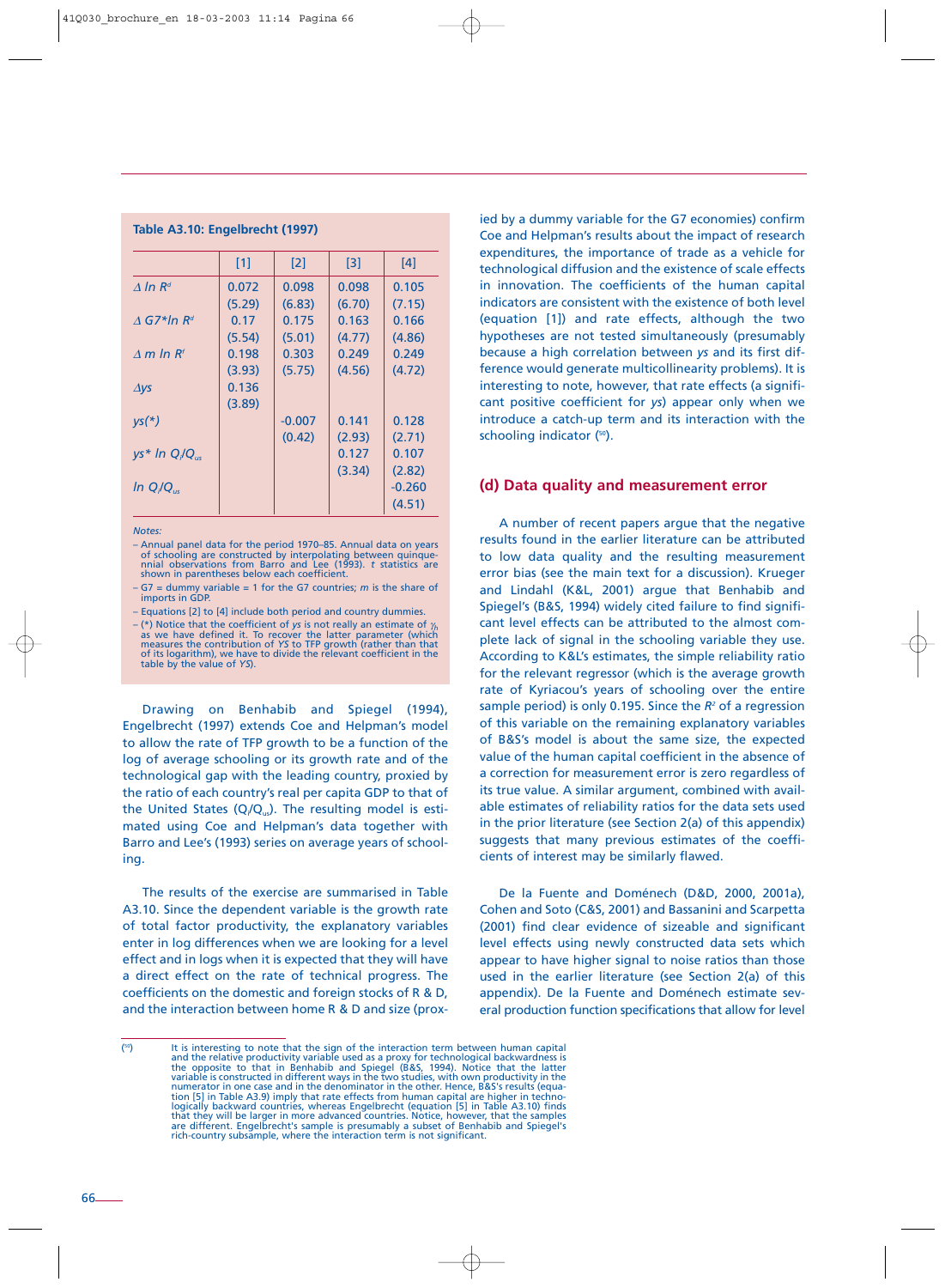effects using pooled data at quinquennial intervals for a sample of OECD countries. They examine the sensitivity of the results to the quality of the human capital data by re-estimating several specifications with three different data sets: their own, and those constructed by Barro and Lee (1996) and Nehru, Swanson and Dubey (1995). Table A3.11 shows the results obtained with their preferred specification, which incorporates a technical progress function allowing for technological diffusion and for permanent TFP differences across countries. The pattern of results that emerges for the different human capital data sets is consistent with the authors' hypothesis about the importance of educational data quality for growth estimates. The human capital variable is significant and displays a reasonable coefficient with their data (D&D, 2000, equation [3]), but not with the, NSD or B&L series (equations [1] and [2]), which actually produce negative human capital coefficients. Moreover, the coefficients of the stocks of physical and human capital estimated with the D&D data are quite plausible, with <sup>α</sup>*<sup>k</sup>* only slightly above capital's share in national income (which is 0.35 in their sample) and  $\alpha_{\text{ys}}$  close to one third. Equation [4] is taken from an update of de la Fuente and Doménech (2000) that uses the revised data set described in de la Fuente and Doménech (2001b). This further revision of the data increases the coefficient of the schooling variable by over one third.

| capital data sets  |            |                |        |        |  |  |  |  |  |
|--------------------|------------|----------------|--------|--------|--|--|--|--|--|
|                    | [1]        | [2]            | [3]    | $[4]$  |  |  |  |  |  |
| Schooling data     | <b>NSD</b> | <b>B&amp;L</b> | D&D    | D&D    |  |  |  |  |  |
|                    |            |                | 2000   | 2001   |  |  |  |  |  |
| $\alpha_{k}$       | 0.510      | 0.409          | 0.373  | 0.345  |  |  |  |  |  |
|                    | (8.30)     | (6.12)         | (7.15) | (6.83) |  |  |  |  |  |
| $\alpha_{\rm{ys}}$ | $-0.148$   | $-0.057$       | 0.271  | 0.394  |  |  |  |  |  |
|                    | (2.62)     | (0.88)         | (2.53) | (4.57) |  |  |  |  |  |
| $\lambda$          | 0.100      | 0.063          | 0.068  | 0.074  |  |  |  |  |  |
|                    | (6.98)     | (8.27)         | (6.34) | (7.07) |  |  |  |  |  |
| adj. $R^2$         | 0.840      | 0.811          | 0.809  | 0.828  |  |  |  |  |  |

**Table A3.11: Results of D&D with different human**

*Note:* White's heteroscedasticity-consistent  $t$  ratios are shown in parentheses. Only isgnificant country dummies are left in the reported equation. The parameter  $\lambda$  is the coefficient of the technological gap with th except for the NSD data, which only extend to 1985.

In a background study for the OECD growth project (OECD, 2001b), Bassanini and Scarpetta (2001) use D&D's (2001) updated schooling series and in-house OECD data to extend the sample period (from 1971) until 1998 and interpolate the schooling series to obtain annual observations for a sample of OECD countries. These authors estimate a convergence equation *à la* MRW (written in terms of the stock of human capital rather than the investment rate) which includes fixed effects and is embedded into an error-correction model that allows for short-term deviations from the equilibrium path described by the underlying growth model. Their specification permits short-run coefficients and the convergence parameter to differ across countries but imposes (as is usually done in the literature) a common value of the coefficients of the production function. The estimated level effects are highly significant and much larger than those found by D&D (2000). The parameter values obtained in the preferred specification are  $\alpha_k$  = 0.13 and  $\alpha_{\gamma s}$  = 0.82, whereas removing Finland from the sample yields  $ak = 0.19$  and  $aYS = 0.41$ . The authors settle for an intermediate 'best-guess' estimate of around 0.60 for  $\alpha_{\text{YS}}$ , which (since the average years of schooling in the sample is a little over 10) implies a gross Mincerian return to schooling of about 6  $\frac{0}{n}$ 

Cohen and Soto (2001) construct a new data set for a sample of 95 countries which they use to estimate two alternative 'Mincerian' specifications, finding evidence of sizeable level effects. The first (equations [1] and [2] in Table A3.12) is an MRW-style steady state equation linking income per capita to the rate of investment in physical capital *(sk)* and school attainment in levels, *YS*. The (lagged) urbanisation rate and continental dummies are used to proxy for differences in TFP levels in this equation. The second specification (equations [3] to [5]) relates the growth rate of income per capita to the average annual change in average years of schooling, <sup>∆</sup>*YS*. The equation includes an LDC dummy and controls for the urbanisation rate but not for investment in physical capital. The coefficient of years of schooling in the steady state equation (which will be an estimate of  $\rho$ /(1 –  $\alpha_k$ )) is 0.085 when the equation is estimated by OLS and rises to 0.100 when schooling is instrumented to mitigate any potential endogeneity problems. These estimates imply that the gross return to schooling lies between 5.7 and 6.7 %. The estimated coefficient of <sup>∆</sup>*YS* in the growth equation is also consistent with this range of values (51) when Cohen and Soto's own data set

 $(51)$ 51) The structural interpretation of the coefficient of ∆*YS* in the growth equations is made difficult by the failure to control for the accumulation of physical capital *(K)*. If there is perfect capital mobility across countries, so that K adjusts instantaneously and opti-<br>mally to changes in YS, as we have assumed at the individual level to derive the correction<br>factor for microeconometric estimates, the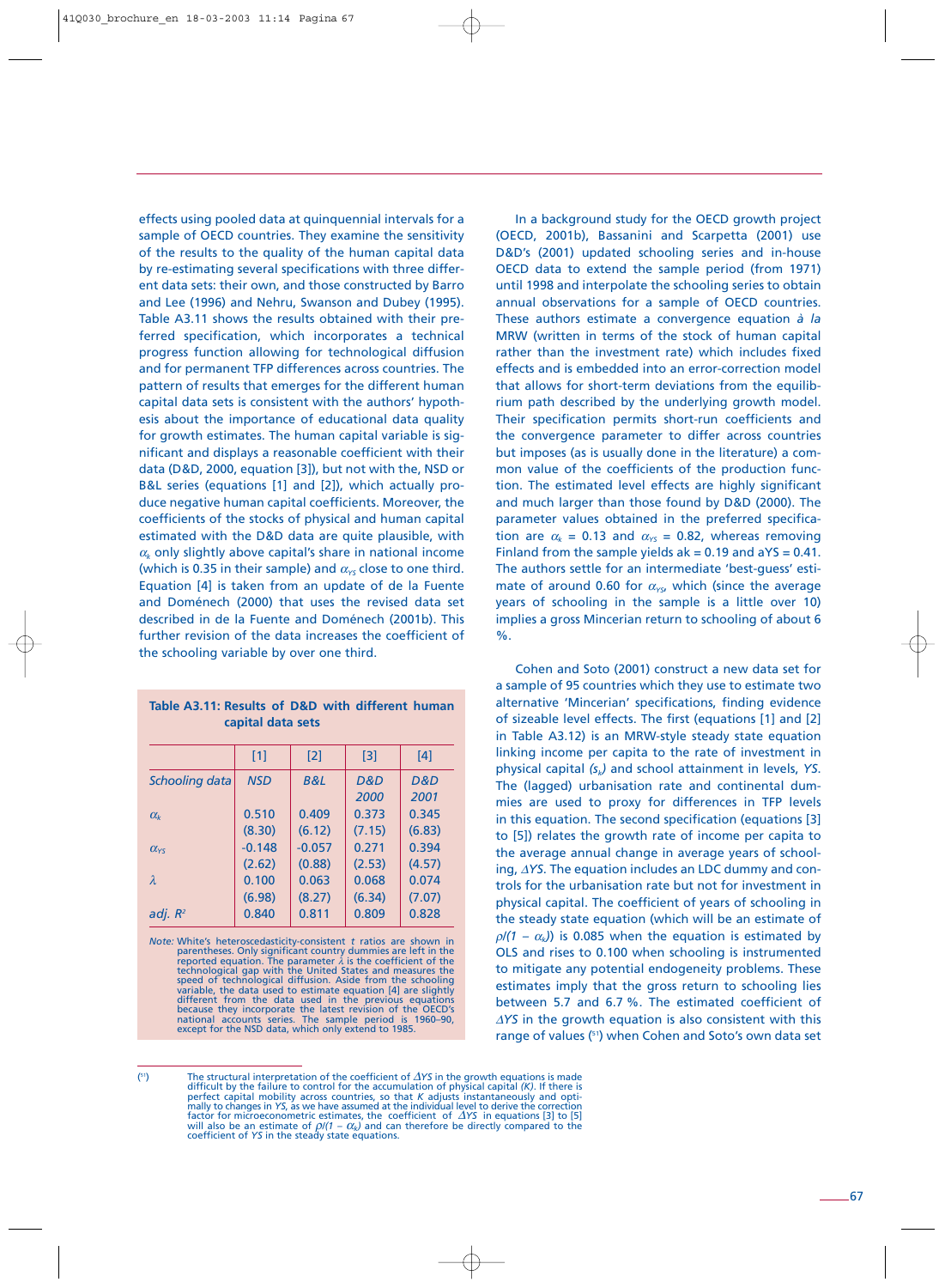|                       | $[1]$         | $[2]$         | $[3]$        | $[4]$        | $[5]$        |
|-----------------------|---------------|---------------|--------------|--------------|--------------|
| $ln s_k$              | 0.46          | 0.41          |              |              |              |
|                       | (5.7)         | (2.00)        |              |              |              |
| <b>YS</b>             | 0.085         | 0.100         |              |              | 0.00078      |
|                       | (4.0)         | (2.06)        |              |              | (0.76)       |
| $\Delta YS$           |               |               | 0.0845       | 0.028        | 0.0864       |
|                       |               |               | (2.51)       | (1.45)       | (2.56)       |
| Urban                 | 0.011         | 0.010         | $-0.00019$   | $-0.00015$   | $-0.00024$   |
|                       | (5.3)         | (2.55)        | (2.3)        | (1.6)        | (2.3)        |
| Poor                  |               |               | $-0.0104$    | $-0.0090$    | $-0.0080$    |
|                       |               |               | (2.80)       | (2.31)       | (1.60)       |
| $R^2$                 | 0.83          | 0.83          | 0.20         | 0.21         | 0.21         |
| <b>Schooling data</b> | C&S           | C&S           | C&S          | B&L (2000)   | C&S          |
| <b>Notes</b>          | <b>OLS</b>    | IV            | <b>OLS</b>   | <b>OLS</b>   | <b>OLS</b>   |
|                       | <b>levels</b> | <b>levels</b> | growth rates | growth rates | growth rates |

is used (see equation [3]), but drops sharply when the estimation is repeated with Barro and Lee's (2000) data set (equation [4]).

The one discouraging feature of the studies reviewed in this section is that they generally do not find clear evidence of rate effects. The coefficient of years of schooling in Cohen and Soto's growth equation, which would be an estimate of γ*h*, is positive but extremely small and not significantly different from zero (see equation [5] in Table A3.12). Similarly, the introduction of *ys* in D&D's growth equation yields a positive but small and insignificant coefficient and sharply reduces the precision of the estimate of the level effect  $(\alpha_{\gamma s})$  — a pattern which suggests that the simultaneous introduction of the level and the growth rate of schooling in the same equation can give rise to serious collinearity problems that make it difficult to untangle level and rate effects. Krueger and Lindahl (K&L, 2001), finally, also report some adverse results in this respect. They find that rate effects tend to be positive and significant in standard specifications that constrain the relevant parameter to be equal across countries, but that relaxing this assumption generates insignificant coefficients except for countries with very low levels of education.

#### **(e) Educational quality and test scores**

All the studies we have reviewed until now use enrolment rates or years of schooling as proxies for investment in human capital or for the stock of this factor. An obvious limitation of these indicators is that they measure only the quantity of schooling. But since workers with the same number of years of schooling may have very different skills across countries depending, among other things, on the quality of national education systems, one would ideally like to complement the standard schooling indicators with some measure of quality. In this section, we review some studies that have tried to do this by using data on educational expenditures and other possible determinants of school quality and/or direct measures of skills such as scores in standardised international achievement tests. Some of these papers also analyse, with conflicting results, the impact of educational expenditures on student achievement.

Dessus (1999) argues that the impact on productivity of an additional year of schooling should vary across countries depending on the quality of the education system. He uses quinquennial data covering the period 1960–90 for a sample of 83 countries to estimate a variant of the MRW model (written in terms of the stock of human capital) with fixed country effects and a varying parameter specification that makes the coefficient of human capital *(*α*YS)* a function of some indicator *(QSi )* of the average quality of schooling,

#### $\alpha_{\text{YS}i} = \alpha_{\text{YS}o} + \eta \mathsf{QS}_i$ .

While the results of the study are not very sharp, they are generally supportive of the view that human capital elasticities do indeed differ across countries and are responsive to expediture variables. As can be seen in Table A3.13, the share of educational expenditure in GDP *(SEDU)* and the average number of students per teacher in primary school *(PT1)* are significant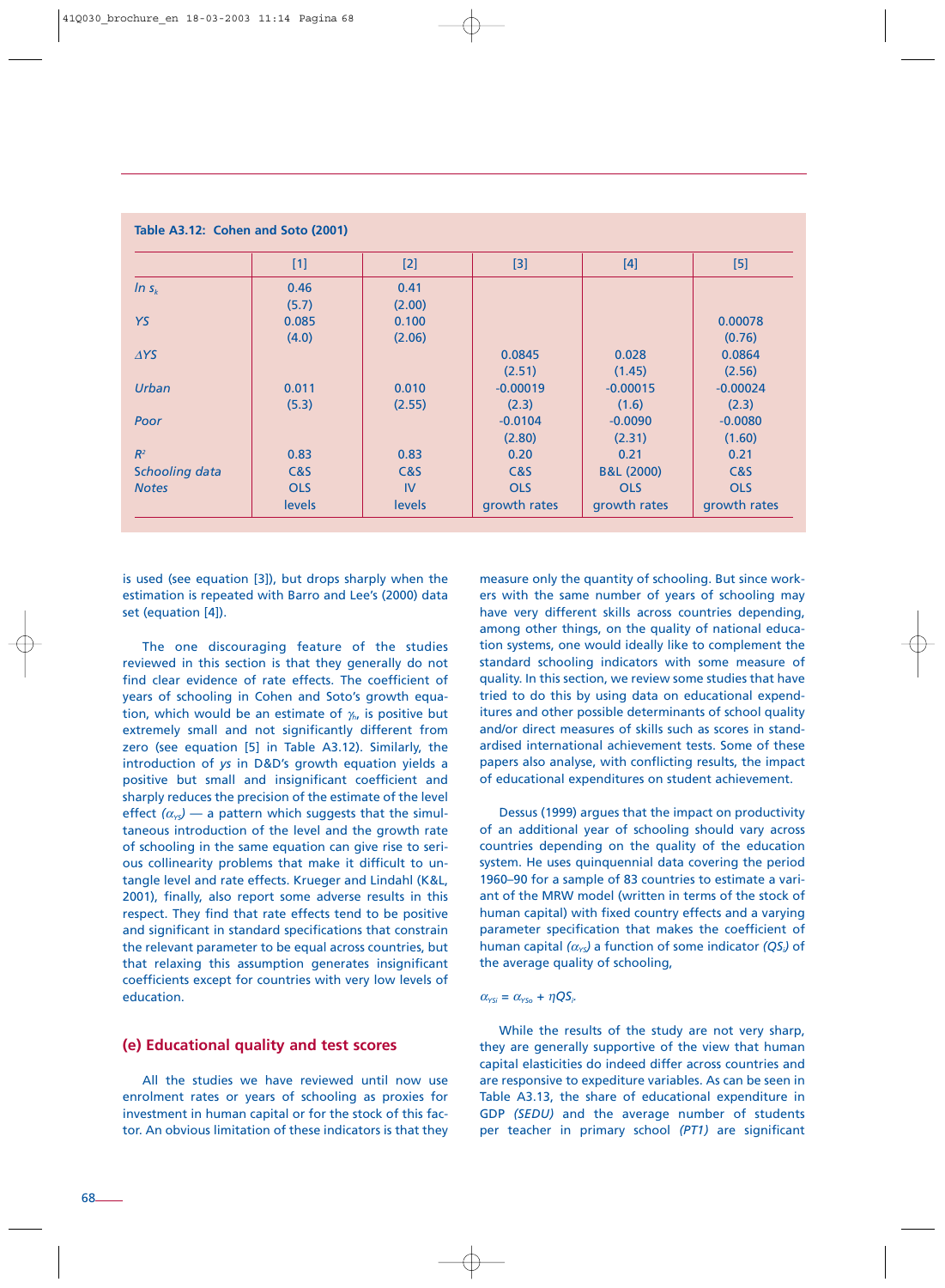**Table A3.13: Dessus (1999)**

|                       | $[1]$    | $[2]$    | $[3]$    | [4]      |
|-----------------------|----------|----------|----------|----------|
| $q_{o}$               | $-0.444$ | $-0.439$ | $-0.457$ | $-0.459$ |
|                       | (5.45)   | (5.26)   | (5.31)   | (5.53)   |
| $ln s_k$              | 0.214    | 0.209    | 0.211    | 0.220    |
|                       | (4.62)   | (4.43)   | (3.84)   | (4.49)   |
| h. capital            |          |          |          |          |
| param:                |          |          |          |          |
| $\alpha_{\text{YSO}}$ | $-0.175$ | 0.714    | $-0.133$ | $-0.351$ |
|                       | (1.57)   | (3.05)   | (0.45)   | (0.05)   |
| $YS_{\alpha}$         | 0.080    |          |          |          |
|                       | (2.96)   |          |          |          |
| PT1                   |          | $-0.018$ |          |          |
|                       |          | (2.76)   |          |          |
| PT <sub>2</sub>       |          |          | 0.013    |          |
|                       |          |          | (0.86)   |          |
| <b>SEDU</b>           |          |          |          | 0.111    |
|                       |          |          |          | (2.08)   |

*Note: t statistics are shown in parentheses below each coefficient.*<br>The varying parameter model is estimated using the specification proposed by Amemya (1978). Average years of schooling are taken from Barro and Lee (199 cational indicators from Unesco. Notice that there is no tem-poral variation in the quality indicators, which are defined as averages over the sample period.

and have the expected sign when included alone in the varying parameter specification, but the secondary pupil to teacher ratio *(PT2)* has the wrong sign and is not significant. Dessus also finds that the human capital coefficient increases with average schooling measured at the beginning of the sample period *(YS<sub>o</sub>)*. This result may be interpreted as an indication of the importance of intergenerational externalities (children benefit from having educated parents, through learning at home and greater motivation) and may generate threshold effects as argued by Azariadis and Drazen (1990).

Some studies have examined the correlation between growth performance and standardised achievement measures. A paper by Lee and Lee (1995) obtains some suggestive results with data on average national scores in tests administered by the International Association for the Evaluation of Educational Achievement (IEA) in the early 1970s. Using science scores as their proxy for initial human capital, these authors estimate a series of simple cross-section convergence regressions for a sample of 17 (developed

 $(52)$ 

#### **Table A3.14: Results of Lee and Lee (1995)**

|                  | $[1]$     | [2]       | [3]       |
|------------------|-----------|-----------|-----------|
| $Q_{o}$          | $-0.0016$ | $-0.0019$ | $-0.0009$ |
|                  | (4.00)    | (2.11)    | (0.64)    |
| <b>SCORE</b>     | 0.0018    | 0.0016    | 0.0027    |
|                  | (4.50)    | (2.29)    | (4.50)    |
| <b>PR.ENROL</b>  |           | 0.0008    |           |
|                  |           | (0.03)    |           |
| <b>SEC.ENROL</b> |           | 0.0128    |           |
|                  |           | (0.40)    |           |
| YS               |           |           | $-0.0042$ |
|                  |           |           | (1.91)    |
| $R^2$            | 0.572     | 0.507     | 0.640     |

*Note: t* statistics are shown in parentheses below each coefficient. *YS* seems to be taken from some version of the Barro and Lee data set, but the authors do not say it explicitly.

and underdeveloped) countries with the results shown in Table A3.14. As usual, the dependent variable is the growth rate of GDP per worker (between 1970 and 1985) and the conditioning variables include the initial level (not log) of GDP per worker (Q<sub>o</sub>) and one or several schooling indicators. It is interesting to note that the partial correlation between test scores *(SCORE)* and growth is positive and significant even when we control for alternative human capital indicators such as the primary or secondary enrolment rates *(PR.ENROL or SEC.ENROL)* or the average years of schooling of the adult population *(YS)* and that all these variables tend to lose their significance when SCORE is included as a regressor. Barro (1998, 2000) confirms Lee and Lee's findings on the significance of test scores but finds that, in some but not all specifications, years of schooling continue to be significant when both variables are entered simultaneously in the growth equation.

A more thorough attempt along similar lines is made by Hanushek and Kimko (H&K, 2000). These authors construct an indicator of labour force quality for a sample of 31 countries using their scores in a number of international achievement tests in mathematics and science (52). This indicator is then included as a regressor in a growth equation with results that are qualitatively similar to those of Lee and Lee (1995). H&K, moreover, conduct extensive robustness checks and provide fairly convincing evidence that the observed correlation

<sup>&</sup>lt;sup>53</sup>) The authors use the results of six such tests that were conducted between 1965 and 1991 (four by the IEA and two by the IAEP (International Assessment of Educational Progress)). The countries for which direct score d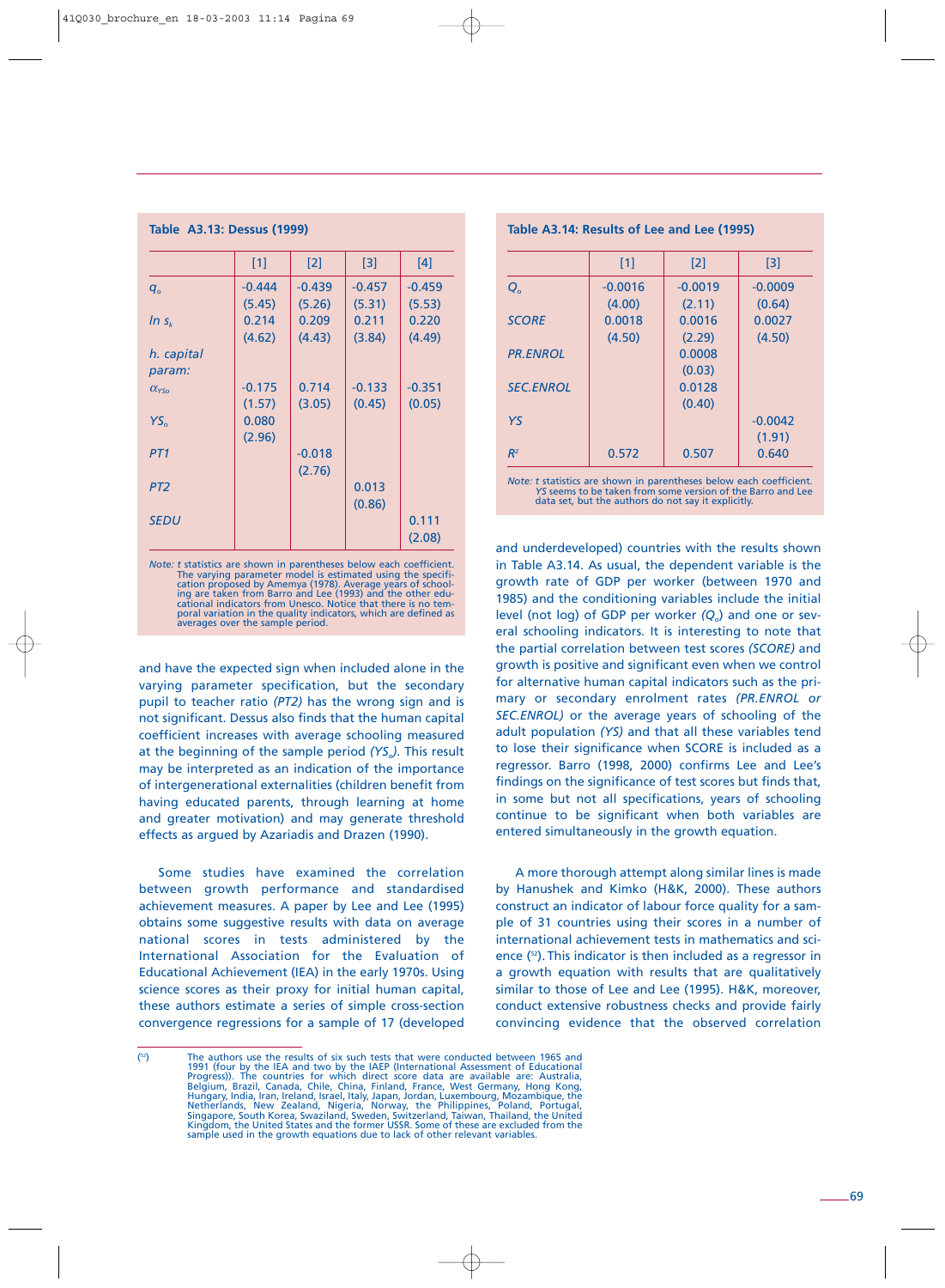| Table A3.15: Hanushek and Kimko (2000) |                    |                    |                    |                    |                    |                    |                    |                    |
|----------------------------------------|--------------------|--------------------|--------------------|--------------------|--------------------|--------------------|--------------------|--------------------|
|                                        | $[1]$              | $[2]$              | $[3]$              | $[4]$              | $[5]$              | [6]                | $[7]$              | [8]                |
| $Q_{o}$                                | $-0.609$<br>(3.27) | $-0.472$<br>(4.92) | $-0.460$<br>(4.47) | $-0.270$<br>(3.14) | $-0.382$<br>(4.72) | $-0.370$<br>(4.40) | $-0.393$<br>(4.14) | $-0.368$<br>(3.87) |
| YS                                     | 0.548<br>(2.62)    | 0.103<br>(0.82)    | 0.100<br>(0.68)    | 0.085<br>(0.75)    | 0.127<br>(1.43)    | 0.120<br>(1.25)    | 0.070<br>(0.67)    | 0.065<br>(0.56)    |
| QL1                                    |                    | 0.134<br>(5.83)    |                    | 0.091<br>(3.96)    | 0.108<br>(5.14)    |                    | 0.112<br>(5.60)    |                    |
| QL <sub>2</sub>                        |                    |                    | 0.104<br>(6.93)    |                    |                    | 0.094<br>(5.88)    |                    | 0.100<br>(6.67)    |
| PT1                                    |                    |                    |                    |                    |                    |                    | 0.001<br>(0.04)    | 0.006<br>(0.25)    |
| PT <sub>2</sub>                        |                    |                    |                    |                    |                    |                    | $-0.038$<br>(0.86) | $-0.038$<br>(0.84) |
| <b>SEDU</b>                            |                    |                    |                    |                    |                    |                    | 7.388<br>(0.46)    | 3.968<br>(0.26)    |
| $R^2$                                  | 0.33               | 0.73               | 0.68               | 0.40               | 0.41               | 0.41               | 0.42               | 0.42               |
| $\overline{N}$                         | 31                 | 31                 | 31                 | 25                 | 78                 | 80                 | 76                 | 78                 |

*Notes:*

– *t* statistics are shown in parentheses below each coefficient. *N* is the number of observations (countries).

– The dependent variable is the average annual growth rate of real per capita GDP between 1960 and 1990.

Initial income is in levels, not in logs. *YS* is average years of schooling from Barro and Lee (using a 1994 update of their 1993 paper); this variable enters the equation as the average of the quinquennial observations for each country between 1960 and 1985

– Equation [4] excludes Hong Kong, Japan, Singapore, South Korea, Taiwan, and Thailand.

– *PT1* and *PT2* are the pupil to teacher ratios in primary and secondary education and *SEDU* the share of educational expenditure in GDP.

between test scores and growth reflects, at least in part, a causal relationship.

To approximate the average quality of the stock of workers (rather than that of current students), H&K combine all the test scores available for each country into a single cross-section indicator that is constructed as a weighted average of the standardised values of such scores. They use two alternative standardisation procedures to produce two different (but highly correlated) measures of labour force quality that they denote by *QL1* and *QL2*. In the first case *(QL1)*, the average world score in each year (measured by the percentage of correct answers) is normalised to 50. This procedure implicitly assumes that average performance does not vary over time. In the second case, they allow average performance to drift over time reflecting average US scores in a different but comparable set of national tests. Finally, H&K enlarge their original sample (to around 80 countries) by estimating the values of their quality measures in a number of other countries using an auxiliary equation that is estimated with the original sample. This equation links their quality indicators to

the primary enrolment rate, the average years of schooling of the adult population, the share of educational expenditures in GDP, the rate of population growth and regional dummies for Asia, Latin America and Africa (53).

Labour force quality indicators are then entered into cross-section growth regressions that control for initial real income per capita, Q<sub>o</sub> (measured in levels, not in logs) and by Barro and Lee's (1993) measure of average years of schooling of the adult population *(YS)*. As can be seen in Table A3.15, the quality variables display the expected positive sign, are highly significant, and tend to drive out other educational indicators, including average years of schooling, which is only significant when the quality variable is omitted. This result holds for both quality indicators in the original and in the enlarged samples (equations [2] and [3] versus [5] and [6]), and are robust to the omission of east Asian countries (equation [4]), which might conceivably generate a spurious correlation between growth and test scores because of their excellent performance on both accounts. H&K's indicators, moreover, seem to be better

 $(53)$ 

The estimated contribution of these variables to labour force quality is positive and<br>significant in the cases of primary enrolments and average schooling, negative and<br>significant for the rate of population growth, and po cational expenditures.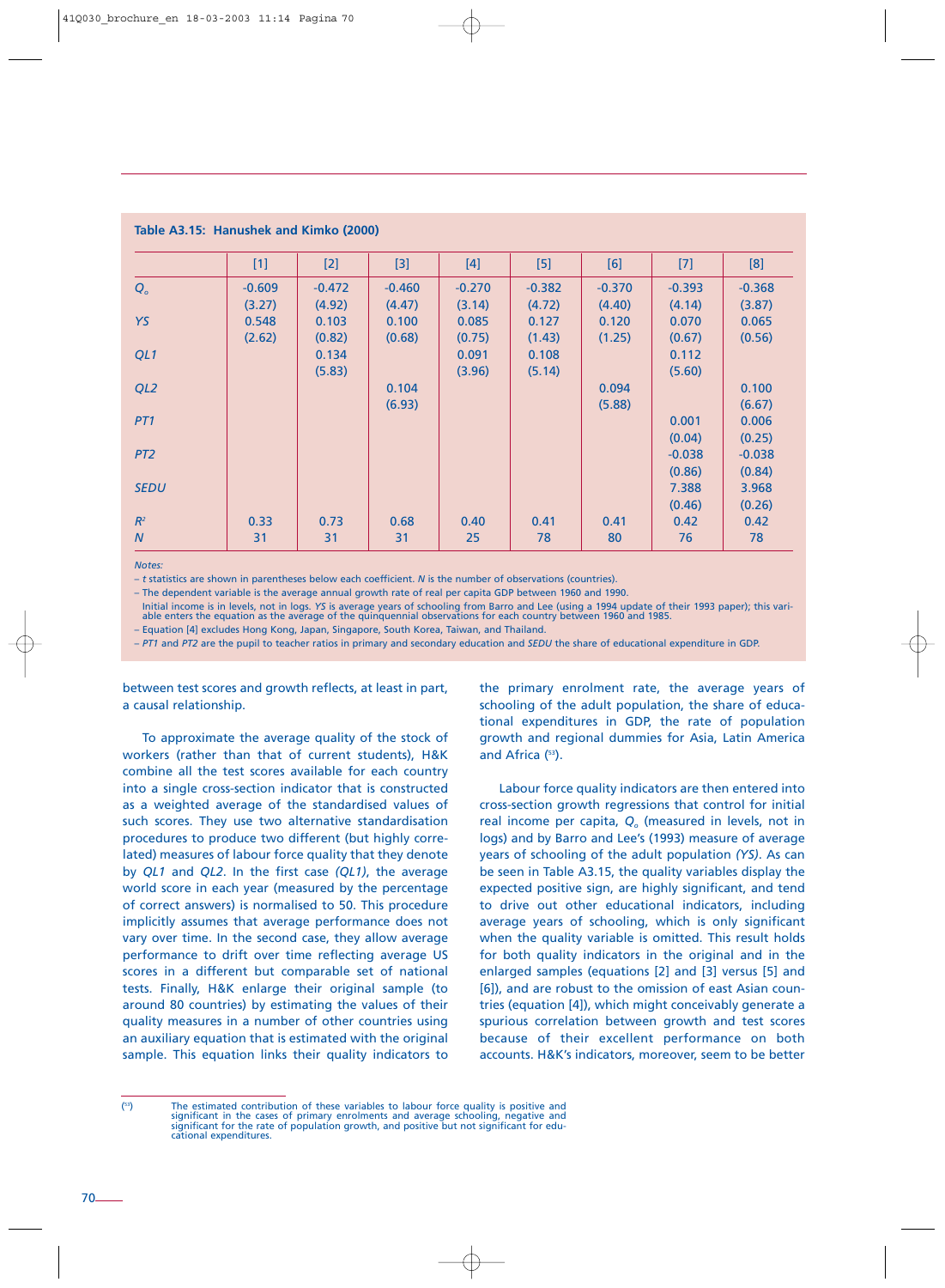measures of schooling quality than pupil to teacher ratios in primary and secondary schooling (*PT1* and *PT2*) or the share of educational expenditure in GDP *(SEDU)*. In fact, these variables are not significant in the growth equation even without controlling for test scores. Finally, the authors also report that their findings are not sensitive, qualitatively or quantitatively, to the inclusion of additional variables such as the share of government consumption in GDP, the investment ratio, a measure of openness to international trade and indices of political instability.

Hanushek and Kimko provide fairly convincing evidence that their results are not, at least in qualitative terms, driven by reverse causation or by omitted variables bias and can therefore be interpreted as evidence of a causal relationship running from the quality of education to growth. They base this conclusion on two separate pieces of evidence. The first is their finding (discussed further below) that various measures of resource input into the school system do not seem to be positively correlated with test scores. It is conceivable, they argue, that growth may feed back into higher educational quality through increased school funding, thereby generating an upward bias in the coefficient of quality in growth regressions. But since funding seems to have no measurable effect on quality, a crucial link in the chain is broken and it is unlikely that the results are driven by reverse causation.

The second piece of evidence is obtained through the estimation of a Mincerian wage equation for a sample of immigrants into the United States. H&K find that the quality of schooling in the country of origin enters the equation with a positive and significant coefficient (after controlling in the usual way for years of schooling and experience) but only in the case of those workers who migrated after completing their education abroad, and not for those who completed their schooling in the United States. The authors interpret this finding as an indication that their quality variables are not simply proxies for relevant country characteristics that are omitted in the growth equation, or even for cultural or family factors that may persist after migration. They note, however, that the microeconometric estimates obtained with immigrant data seem to imply much smaller productivity effects than their macroeconometric growth equation results, and that this suggests that the latter set of estimates may be picking up something more than direct productivity effects.

#### *Can quality be purchased?*

The results we have reviewed in this section suggest that educational quality may be just as important as quantity as a determinant of productivity, if not more so. This raises the obvious policy question of what may be done to improve the quality of education systems. In addition to teaching techniques and curriculum design, a plausible hypothesis is that quality will tend to rise with educational expenditure, as more resources are likely to translate into more and better teachers and into improved facilities.

The evidence on this issue, which comes mostly from microeconomic studies, is conflictual (see, for instance, Hanushek, 1986, and Card and Krueger, 1996a). At the macroeconomic level, we are aware only of two studies that have dealt with the subject and they too reach conflicting results. As noted above, Hanushek and Kimko (H&K, 2000) conclude that standard measures of school resources do not have a perceptible effect on the quality of schooling as measured by achievement tests. Lee and Barro (2001), on the other hand, find a positive correlation between test results and some expenditure variables.

The results of both studies are summarised in Table A3.16. Both sets of authors find that the average attainment of the adult population *(YS)* has a positive impact on school performance. This result, which is consistent with Dessus's (1999) findings, is suggestive of a strong family influence on school outcomes. In the same line, Lee and Barro (2001) also find that income per capita *(q)*, which they interpret as a proxy for parents' income has a strong positive effect on test scores, and H&K report that test scores tend to be lower in countries with greater rates of population growth *(GPOP)*, as suggested by theoretical models emphasising the trade-off between the quantity and quality of children.

Turning to measures of school inputs, H&K (2000) find that the primary school pupil to teacher ratio *(PT1)* and two measures of educational expenditure (total expenditure in education as a fraction of GDP (*SEDU*) and a measure of expenditure per student *(exp/pupil)*) display the 'wrong' sign in the test score regression. Lee and Barro (2001), by contrast, conclude that smaller class sizes tend to be associated with better performance (i.e. obtain a significant negative coefficient for *PT1*) and detect some indications of a positive effect of primary school salaries (W<sub>teacher</sub>) which presumably operates through the quality and motivation of the teaching staff. It is interesting to note that expenditure levels per se *(exp/pupil)* are only weakly positively correlated with performance (see equation [5]), and that this correlation disappears when we control for class size and teacher salaries (equation [6]). This suggests that expenditures that do not affect the quantity and quality of teachers are much less important for performance than these two items. These results are generally robust to the inclusion of an Asian dummy (which turns out to be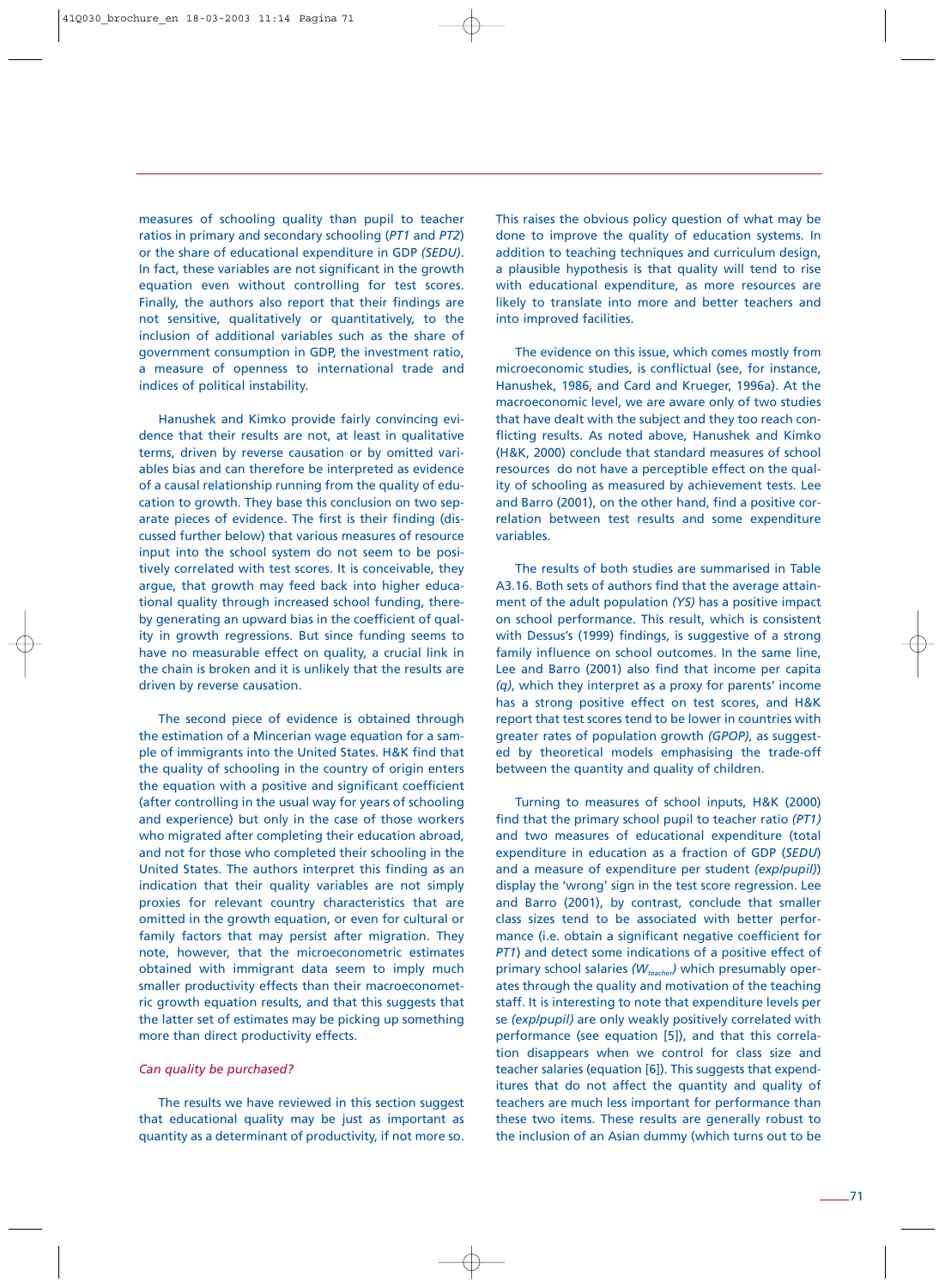|                 | $[1]$   | $[2]$    | $[3]$   | $[4]$   | $[5]$  | [6]     | $[7]$   | [8]     |
|-----------------|---------|----------|---------|---------|--------|---------|---------|---------|
| q               |         |          |         | 3.19    | 4.16   | 3.41    | 3.39    | 3.53    |
|                 |         |          |         | (3.00)  | (4.23) | (3.20)  | (3.42)  | (0.42)  |
| <b>YS</b>       | 2.04    | 1.62     | 1.54    | 1.33    | 1.33   | 1.35    | 1.17    | 5.02    |
|                 | (2.49)  | (2.13)   | (2.41)  | (4.93)  | (4.94) | (4.90)  | (4.67)  | (1.96)  |
| <b>GPOP</b>     | $-4.65$ | $-4.60$  | $-2.64$ |         |        |         |         |         |
|                 | (2.77)  | (3.38)   | (1.35)  |         |        |         |         |         |
| PT <sub>1</sub> |         |          | 0.066   | $-0.15$ |        | $-0.22$ | $-0.19$ | $-0.76$ |
|                 |         |          | (0.41)  | (2.44)  |        | (2.54)  | (3.20)  | (1.70)  |
| <b>SEDU</b>     |         | $-165.9$ |         |         |        |         |         |         |
|                 |         | (1.83)   |         |         |        |         |         |         |
| exp/pupil       | $-0.69$ |          |         |         | 1.06   | $-1.34$ |         | 5.86    |
|                 | (3.63)  |          |         |         | (1.46) | (1.13)  |         | (0.86)  |
| $W_{teacher}$   |         |          |         | 1.62    |        | 2.88    | 1.92    | 7.69    |
|                 |         |          |         | (1.81)  |        | (2.09)  | (2.28)  | (1.80)  |
| Schoolday       |         |          |         | 0.01    |        | 0.003   | $-0.02$ |         |
|                 |         |          |         | (0.46)  |        | (0.14)  | (0.89)  |         |
| Asia            |         |          |         |         |        |         | 3.67    |         |
|                 |         |          |         |         |        |         | (3.71)  |         |
| $\overline{N}$  | 69      | 67       | 70      | 214     | 214    | 214     | 214     | 197     |
| <b>Source</b>   | H&K     | H&K      | H&K     | L&B     | L&B    | L&B     | L&B     | L&B     |

## **Table A3.16: Hanushek and Kimko (2000) versus Lee and Barro (2001) dependent variable = test scores**

*Notes:*

– *t* statistics are shown in parentheses below each coefficient. *N* is the number of observations.

– YS is average years of total schooling of the adult population in H&K and average years of primary schooling in L&B; exp/pupil is current public<br>expenditure per student and is measured in levels in H&K and in logs in L&B

– Equation [8] includes country fixed effects.

positive and highly significant, see equation [7]) and of fixed country effects (equation [8]).

### **(f) A plausible range of parameter estimates**

In this section, we try to extract from the preceding review of the literature a plausible range for the values of the parameters that describe the relationship between human capital and the level and growth rate of productivity. The coefficients of interest are two alternative measures of level effects and one measure of rate effects. The level parameters are the elasticity of output with respect to average schooling,  $\alpha_{\gamma s}$ , and the Mincerian 'gross return' to schooling,  $\rho$ , that measures the percentage increase in output resulting from a oneyear increase in average attainment. As the reader will recall (see Box 2 in the main text),  $\rho$  can be obtained by dividing  $\alpha_{\text{ys}}$  by average attainment in years, and vice versa. The rate effects parameter is the coefficient of *YS* in the technical progress function,  $γ_{S}$ , and measures the contribution of an additional year of schooling to the rate of TFP growth holding other things (and, in particular, the gap with the world technological frontier) constant.

The first block of Table A3.17 shows a number of selected coefficient estimates taken from the empirical literature reviewed in previous sections. The first row of the table gives the source of the estimate, the second shows the specific form in which years of schooling enter the equation  $(54)$ , the third and fourth rows display the estimated value of the 'raw' regression coefficient and the associated *t* statistics, and the fifth row lists the source of the schooling data. To facilitate the comparability of the coefficients and their interpretation, we have selected only estimates obtained using data on average years of schooling (rather than enrolment rates). We have focused mostly on recent studies that make use of the latest available data sets and use

 $(54)$ 

<sup>54</sup>) The notation is the standard one in this report: YS denotes years of schooling, *ys* the log<br>of this variable and ⊿ys its annual growth rate, computed as the average annual log<br>change over the relevant period.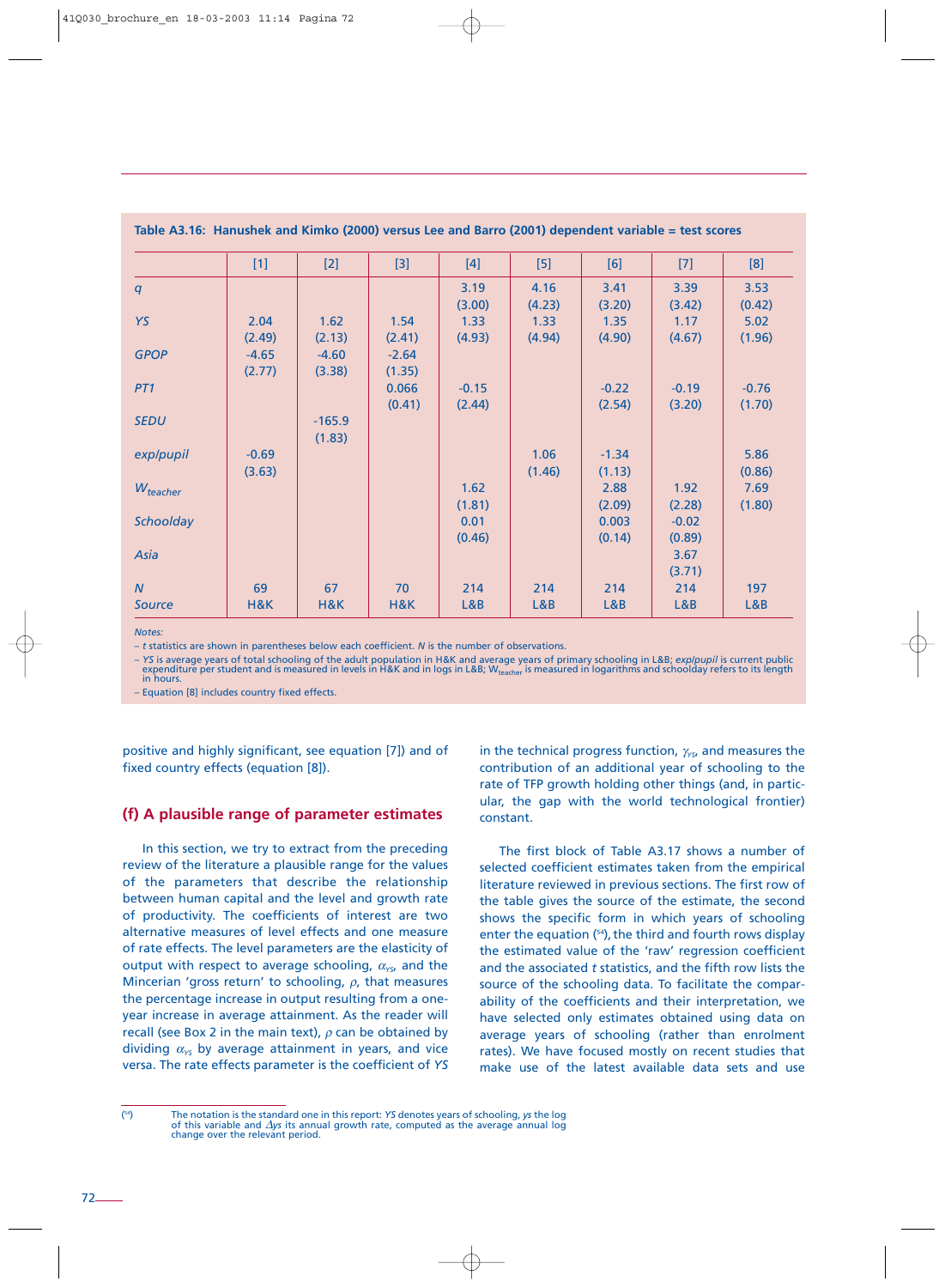specifications that produce 'respectable' signal to noise ratios for the OECD data set. Implicitly, then, we are accepting Krueger and Lindahl's (2001) argument that failure to find significant productivity effects is most likely due to poor data, and not taking into account the negative findings of some of the studies we have reviewed.

The second block of the table shows the values of <sup>α</sup>*YS* and  $\rho$  implied by the original coefficients when these are interpreted as capturing level effects only. In most cases, the values of these parameters are not given directly by the estimated coefficients displayed in the first block of the table but can be recovered from them using either the explicit structural model that underlies the estimated equation, or a model that generates the same reduced-form specification. For instance, Jones (1996) interprets the coefficient of *YS* in the steady state equation which he estimates as capturing rate effects in a world with technological diffusion. We do something similar below, but for now we interpret his coefficient within the framework of a Mincerian MRW model (which yields exactly the same steady state specification) as capturing a level effect. In the case of Barro (2000), the estimated convergence equation is not explicitly derived from a structural model, but it can be interpreted as such because the functional form is similar to the one that would be implied by the same Mincerian MRW model when we allow for transitional dynamics (<sup>55</sup>). To recover the values of  $\alpha_{\text{YS}}$  and  $\rho$ , we typically need an estimate of  $\alpha_k$ . When possible, this is taken from the original equation (as in Jones, 1996, or in Bassanini and Scarpetta, 2001); otherwise, a value of 0.333 is assumed for this parameter.

The calculations we have just sketched will produce an estimate of  $\alpha_{\text{ys}}$  when the underlying production function is Cobb-Douglas in years of schooling (i.e. when we assume that *H* = *YS*), and an estimate of  $\rho = \theta \alpha_h$  when a Mincerian specification (with *H* = *exp* ( $\theta$ *YS*)) is adopted. To compute  $\rho$  given  $\alpha_{\text{ys}}$ , we divide the latter parameter by 10.64, which is the average years of schooling in 1990 in a sample of OECD countries using D&D's (2001b) data set (56). The reverse procedure is used to compute  $\alpha_{\text{ys}}$  given the value of r. The values of the auxiliary parameters used in these computations are shown in the last block of the table.

The third block of the table shows the effects on parameter estimates of correcting for measurement error using the appropriate reliability ratios taken from Tables A2.1 and A2.2 above. Notice that the correction is only a partial one because it ignores the increase in the attenuation bias that will result from the introduction of additional regressors when these are correlated with schooling (see Section 2(b)(iii) of the main report). The corrected estimates of the raw coefficients are obtained by dividing their original values (in the first block of the table) by the reliability ratios shown in the first row of the third block. The implied values of <sup>α</sup>*YS* and  $\rho$  are then recovered in the manner explained above, working with the corrected raw coefficients.

The range of parameter values obtained in this manner is very broad. Estimates of the Mincerian return to schooling in OECD countries *(*ρ*)* range from 3.7 % (using D&D's uncorrected estimates) to 13.1 % (using Jones's estimates corrected for measurement error). The higher values in this range appear extremely implausible when we interpret them as estimates of direct level effects. After correcting for measurement error, three of the five studies imply values of  $\alpha_{\text{ys}}$  greater than one, i.e. increasing returns to schooling alone.

We interpret these findings as an indication that, as may be expected from our previous discussion about the difficulty of empirically separating level and rate effects, the coefficient estimates shown in Table A3.17 are picking up both of them. To get some feeling for the likely size of the rate effects, we take as given the values of the level parameters implied by D&D's estimates (corrected for measurement error) and solve for the value of the rate effects coefficient, γ<sub>/S</sub>, that is consistent with the raw coefficient of schooling. To do this, we reinterpret the reported raw coefficients within the framework of an enlarged model with rate effects and technological diffusion. In this context, and under the further assumption that countries are reasonably close to their 'technological steady states' relative to the world

 $(56)$ 

73

 $(55)$ 

Within this model, the coefficient of years of schooling will provide an estimate -, where  $β$  (the rate of convergence) is the coefficient of log initial income  $β\frac{ρ}{1 - α_k}$ 

per capita. Barro's equation includes both this variable and its square, but the author<br>reports that the average rate of convergence in the sample is 2.5 %. This is the value of<br>β which we use in our calculations and is sh Equation controls for investment in physical capital, but the investment ratio does not<br>enter the equation in a way that permits us to recover an estimate of  $α_k$ . Hence, we<br>assume a value of 1/3 for this parameter.<br>Henc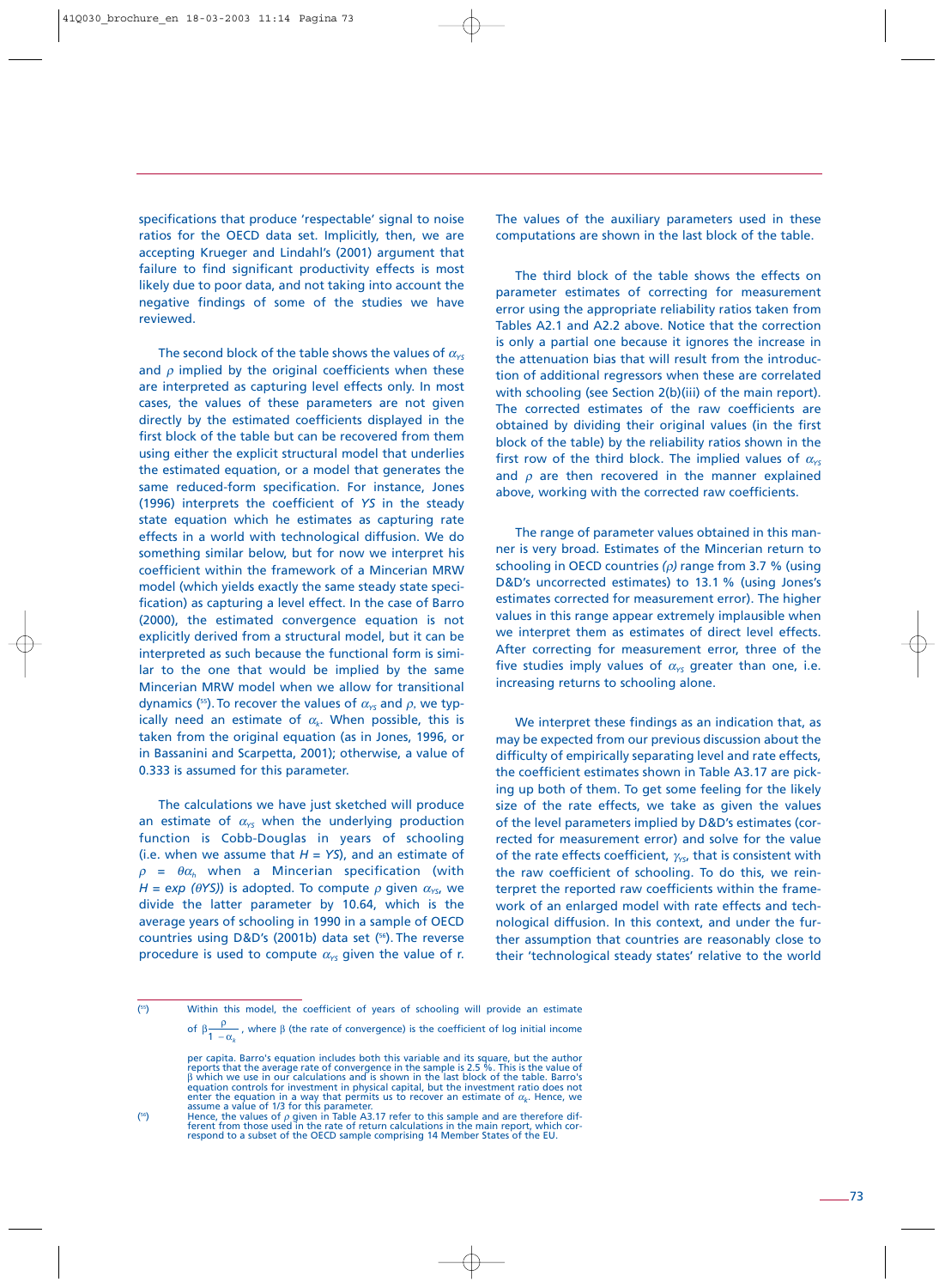|                              |                      | 1. Original coefficient estimates                                                            |                                          |                                                                                                                                                                                                                                                    |                           |
|------------------------------|----------------------|----------------------------------------------------------------------------------------------|------------------------------------------|----------------------------------------------------------------------------------------------------------------------------------------------------------------------------------------------------------------------------------------------------|---------------------------|
| Source                       | D&D update           | C&S (2001)                                                                                   | <b>Bas&amp;Scarp</b>                     | <b>Barro</b> (2000)                                                                                                                                                                                                                                | Jones (1996)              |
| Regressor                    | $\Delta$ ys          | YS                                                                                           | <b>ys</b>                                | $YS(*)$                                                                                                                                                                                                                                            | YS                        |
| <b>Raw coefficient</b>       | 0.394                | 0.085                                                                                        | 0.95                                     | 0.0044                                                                                                                                                                                                                                             | 0.159                     |
| (t)                          | (4.57)               | (4.00)                                                                                       | (3.96)                                   | (2.44)                                                                                                                                                                                                                                             | (2.48)                    |
| Data from                    | D&D (2001)           | C&S (2001)                                                                                   | D&D (2001)                               | B&L (2000)                                                                                                                                                                                                                                         | B&L (1993)                |
|                              |                      | 2. Implied values of the level parameters                                                    |                                          |                                                                                                                                                                                                                                                    |                           |
| Coefficient                  |                      |                                                                                              |                                          |                                                                                                                                                                                                                                                    |                           |
| interpreted as               | $\alpha_{\text{ys}}$ | $\frac{\rho}{1-\alpha_k}$                                                                    | $\frac{\alpha_{\gamma s}}{1-\alpha_{k}}$ | $\beta \frac{\rho}{1-\alpha_k}$                                                                                                                                                                                                                    | $\frac{\rho}{1-\alpha_k}$ |
|                              | 3.70 %               | 5.67 %                                                                                       | 7.76 %                                   | 11.73 %                                                                                                                                                                                                                                            | 11.75 %                   |
| Implied $\rho$               |                      | 0.603                                                                                        |                                          |                                                                                                                                                                                                                                                    |                           |
| Implied $\alpha_{\text{ys}}$ | 0.394                |                                                                                              | 0.826                                    | 1.248                                                                                                                                                                                                                                              | 1.250                     |
|                              |                      | 3. Level parameters after correcting for measurement error                                   |                                          |                                                                                                                                                                                                                                                    |                           |
| <b>Reliability ratio</b>     | 0.736                | 0.788                                                                                        | 0.716                                    | 0.910                                                                                                                                                                                                                                              | 0.897                     |
| <b>Corrected coefficient</b> | 0.535                | 0.108                                                                                        | 1.327                                    | 0.005                                                                                                                                                                                                                                              | 0.177                     |
| Implied $\rho$               | 5.03%                | 7.19%                                                                                        | 10.84 %                                  | 12.89 %                                                                                                                                                                                                                                            | 13.10 %                   |
| Implied $\alpha_{\text{ys}}$ | 0.535                | 0.765                                                                                        | 1.154                                    | 1.372                                                                                                                                                                                                                                              | 1.394                     |
|                              |                      | 4. Implied value of $\gamma_h$ under the assumption that $\alpha_{vs} = 0.535/\rho = 5.03$ % |                                          |                                                                                                                                                                                                                                                    |                           |
| <b>Corrected coefficient</b> |                      |                                                                                              |                                          |                                                                                                                                                                                                                                                    |                           |
| interpreted as               |                      |                                                                                              |                                          | $\frac{\rho}{1-\alpha_k}$ + $\frac{\gamma_{\text{ys}}}{\lambda}$ $\frac{\alpha_{\text{ys}}}{1-\alpha_k}$ + $\frac{\gamma_{\text{ys}}}{\lambda}$ $\frac{\beta \rho}{1-\alpha_k}$ + $\frac{\rho}{1-\alpha_k}$ + $\frac{\gamma_{\text{ys}}}{\lambda}$ |                           |
|                              |                      |                                                                                              |                                          | $\frac{\beta \gamma_{\gamma}}{\lambda}$                                                                                                                                                                                                            |                           |
|                              |                      |                                                                                              |                                          |                                                                                                                                                                                                                                                    |                           |
| Implied $\gamma_{rs}$        | 0.00%                | 0.24%                                                                                        | 0.49%                                    | 0.87%                                                                                                                                                                                                                                              | 0.81%                     |
|                              |                      | 5. Other parameter values used in the calculations                                           |                                          |                                                                                                                                                                                                                                                    |                           |
| <b>Average YS</b>            | 10.64                | 10.64                                                                                        | 10.64                                    | 10.64                                                                                                                                                                                                                                              | 10.64                     |
| $\lambda$                    | 0.074                | 0.074                                                                                        | 0.074                                    | 0.074                                                                                                                                                                                                                                              | 0.074                     |
| $\alpha_{k}$                 | 0.333                | 0.130                                                                                        | 0.333                                    | 0.261                                                                                                                                                                                                                                              |                           |
| $\beta$                      |                      |                                                                                              | 0.025                                    |                                                                                                                                                                                                                                                    |                           |

## **Table A3.17: Selected estimates, corrections for measurement-error bias and tentative estimates of rate effects**

 $\overline{\bigoplus}$ 

(\*) The regressor is some transformation of the average years of total schooling of the adult population, except in Barro (2000), where it is the average years of secondary and higher schooling of the adult male population.

 $\rightarrow$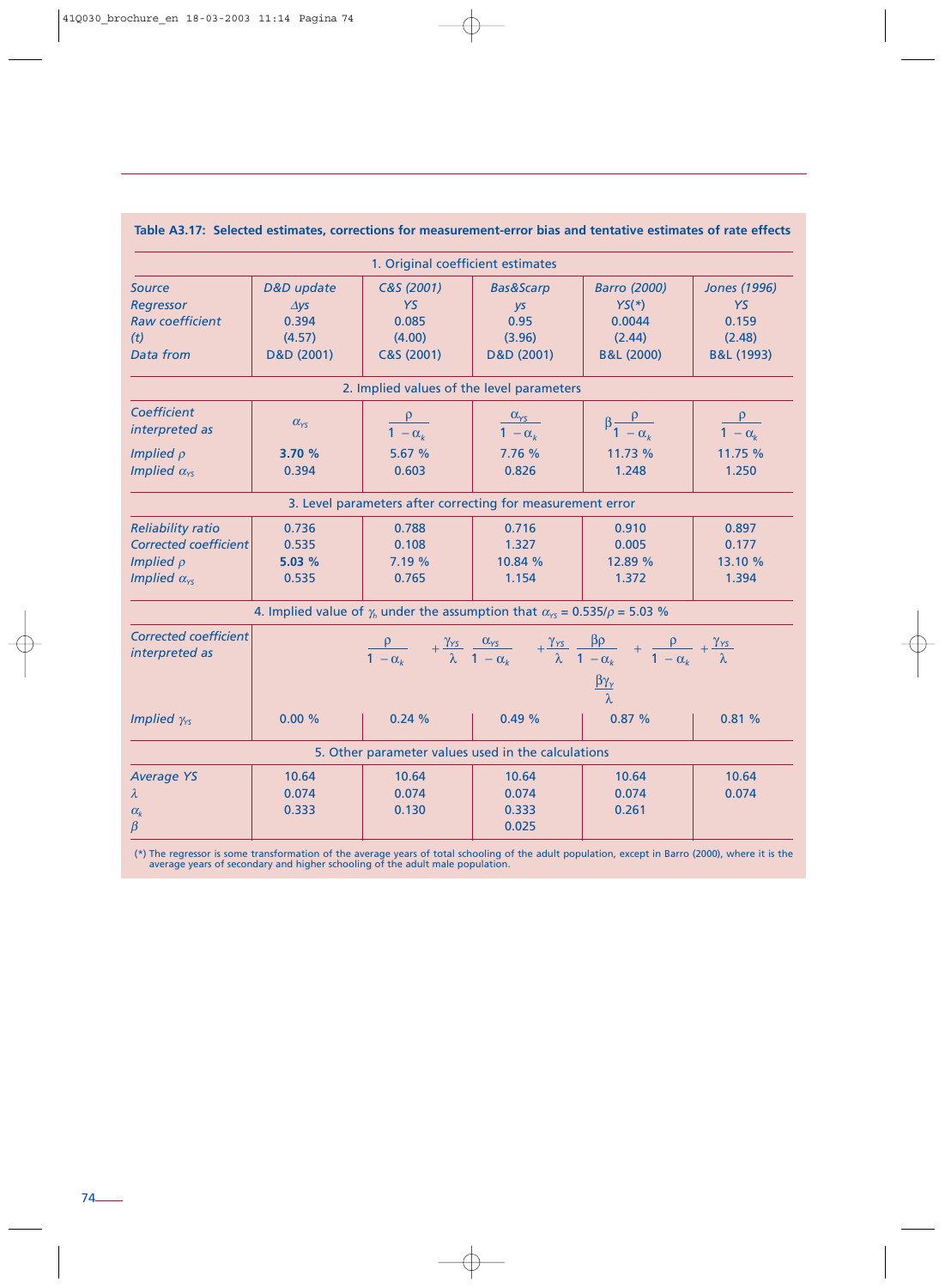frontier, the coefficient of the schooling variables will reflect both the standard level effect and an additional term of the form  $\gamma_{Ys}/\lambda$ , where  $\lambda$  is the rate of technological diffusion (57).The fourth block of the table shows the results of this calculation, which uses the value of  $\lambda$  estimated by de la Fuente and Doménech.

# **4. Selected educational indicators for the EU and other countries of interest**

Tables A4.1 to A4.12 collect a number of human capital indicators for the EU and other countries of interest. Each table is divided into four blocks. The first gives values for EU members (EU-14), typically with the exception of Luxembourg for which data are often not available. The second refers to a group of seven advanced OECD economies that serve as a useful reference to gauge the EU's position relative to its most direct competitors. The third gives the data available for countries that are currently candidates for accession to the EU. The coverage for the last group varies across tables and is often restricted to countries in this group that are also members of the OECD. The fourth block of each table, finally, displays average values for different subsamples and other statistics of interest.

The values in the tables are always given in relative terms, taking as a reference the average value of each variable taken over the available observations for the group of 21 OECD countries that are listed in the first two blocks. This average value, which is denoted by *avge. OECD-21* or *avge. 21* in the tables, is normalised to 100. The original variables can be recovered by multiplying the average value for the reference group (which is listed under *avge. OECD in levels*) by the relative values given in the table.

Tables A4.1 to A4.4 contain various measures of the educational attainment of the adult population (i.e. of the quantity of human capital) in selected years between 1960 and 2000. As has been emphasised else-

where in this report, there are significant discrepancies across sources that introduce a considerable amount of uncertainty in cross-country comparisons. Nonetheless, it seems clear that south European countries (Greece, Italy, Spain and especially Portugal) have significantly lower attainment levels than the rest of the Union, and that the Nordic countries and Germany occupy the first positions of the EU ranking by school attainment. In terms of average years of schooling *(YS),* the average EU country was around 10 percentage points below the OECD average in 1960. This educational gap had been reduced by only 2.5 percentage points by 1990 and perhaps by 1 additional point by 2000. (See Tables A4.1 and A4.2.) Projections based on current enrolment rates, however, suggest that EU attainment will gradually converge to the OECD average in the future provided current conditions remain unchanged (see the last two columns of Table A4.2).

The dispersion of relative national attainment levels within the EU has declined significantly during the period we are considering and can be expected to continue to do so in the foreseeable future. This convergence process is illustrated in Table A4.3, which shows the standard deviation of normalised years of schooling according to various sources in selected years and the same dispersion indicator for the OECD and World Bank projections based on current enrolment rates. Between 1960 and 1990, this indicator of educational inequality fell by almost 30 % (when we work with an average across the three available sources of data on years of

 $(57)$ 

The details of the required calculations are as follows. Let *x* be the relevant 'raw coefficient' corrected for measurement error and assume for concreteness that we are interpreting this coefficient as

 $x = \frac{\rho}{1 - \alpha_k} + \frac{\gamma_{\text{ys}}}{\lambda}$ .

Given the assumed values of  $\lambda$ ,  $\rho$  and  $\alpha_k$ , we can solve for  $\gamma_{\gamma s}$  as

 $\gamma_{\text{ys}} = \lambda \left( x - \frac{\rho}{1 - \alpha_k} \right)$  $\left(x-\frac{\rho}{1-\alpha_k}\right)$  $\bigg)$ 

In the case of Bassanini and Scarpetta (2001), an additional step is necessary. Since these authors use years of schooling in logs rather than in levels (i.e. *ys* = *ln YS*), the calcula-tion just described will yield an estimate of the change in the rate of technical progress *(g)* induced by a unit increase in log schooling, i.e. of  $\frac{\partial g}{\partial ln YS}$  rather than of  $\gamma_{YS}$ ∂ *ln YS*

*which is defined as <u><sup>∂g</sup></u>. To recover the parameter of interest, notice that* ∂*YS*

.

∂*g* <sup>∂</sup>*YS* <sup>=</sup> <sup>∂</sup>*<sup>g</sup>* ∂*ln YS d ln YS dYS* <sup>=</sup> <sup>∂</sup>*g1* ∂*ln YSYS*

.

so we have to divide the result of the first calculation by average years of schooling to recover γ*YS*.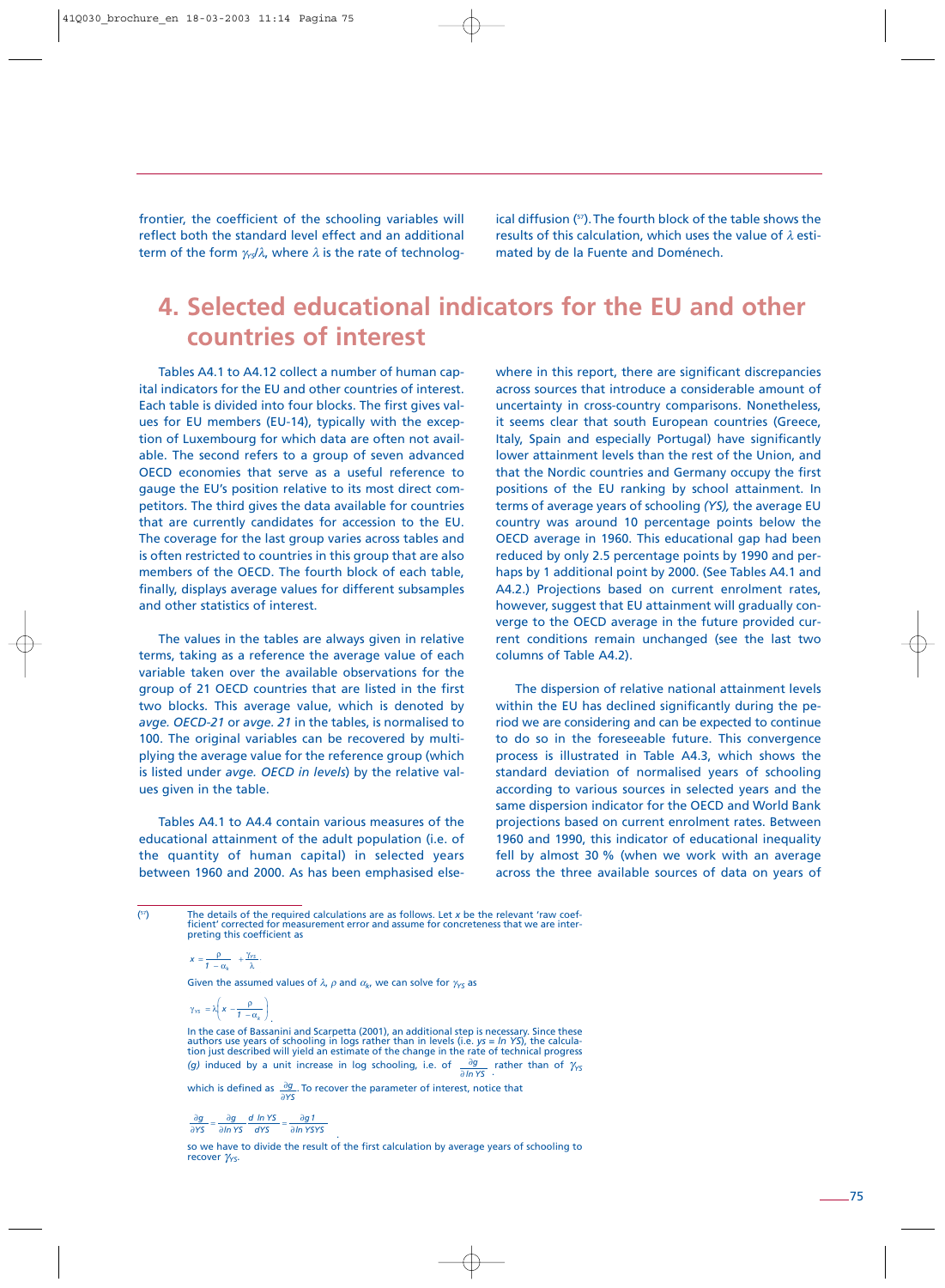| Source                | <b>D&amp;D01</b> | C&S   | <b>B&amp;L00</b> | Average | <b>D&amp;D01</b> | C&S   | <b>B&amp;L00</b> | Average |
|-----------------------|------------------|-------|------------------|---------|------------------|-------|------------------|---------|
| Year                  | 1960             | 1960  | 1960             | 1960    | 1990             | 1990  | 1990             | 1990    |
| <b>West Germany</b>   | 118.5            | 117.9 | 123.6            | 120.0   | 121.7            | 120.9 | 102.1            | 114.9   |
| <b>Denmark</b>        | 129.0            | 112.5 | 133.6            | 125.0   | 110.2            | 105.6 | 114.2            | 110.0   |
| <b>Sweden</b>         | 96.2             | 107.5 | 114.2            | 106.0   | 99.8             | 110.2 | 107.9            | 105.9   |
| <b>UK</b>             | 102.5            | 112.9 | 114.5            | 110.0   | 98.9             | 112.4 | 98.5             | 103.2   |
| <b>Finland</b>        | 91.5             | 84.9  | 80.2             | 85.5    | 103.1            | 98.2  | 106.8            | 102.7   |
| <b>Austria</b>        | 107.7            | 102.6 | 100.2            | 103.5   | 106.3            | 100.1 | 92.6             | 99.7    |
| <b>Netherlands</b>    | 97.0             | 103.3 | 78.7             | 93.0    | 102.9            | 98.1  | 97.0             | 99.3    |
| <b>Belgium</b>        | 92.5             | 91.6  | 111.4            | 98.5    | 94.7             | 91.8  | 95.0             | 93.8    |
| France                | 97.3             | 83.4  | 86.3             | 89.0    | 98.2             | 94.8  | 85.2             | 92.7    |
| <b>Ireland</b>        | 88.0             | 89.8  | 96.3             | 91.4    | 88.4             | 87.2  | 95.8             | 90.5    |
| Greece                | 66.5             | 73.6  | 69.3             | 69.8    | 74.3             | 79.7  | 86.3             | 80.1    |
| <b>Italy</b>          | 64.7             | 72.1  | 68.1             | 68.3    | 75.6             | 83.3  | 69.4             | 76.1    |
| Spain                 | 59.5             | 71.7  | 54.3             | 61.8    | 66.7             | 77.2  | 68.6             | 70.9    |
| Portugal              | 52.3             | 39.0  | 29.0             | 40.1    | 60.2             | 54.1  | 48.8             | 54.4    |
| <b>United States</b>  | 126.3            | 126.1 | 129.3            | 127.2   | 119.1            | 115.5 | 135.2            | 123.3   |
| <b>Australia</b>      | 117.7            | 121.7 | 140.8            | 126.7   | 121.1            | 116.8 | 114.1            | 117.3   |
| Canada                | 124.1            | 112.9 | 125.0            | 120.6   | 119.7            | 113.1 | 118.3            | 117.1   |
| Switzerland           | 124.8            | 135.8 | 109.0            | 123.2   | 114.9            | 118.6 | 111.8            | 115.1   |
| <b>New Zealand</b>    | 125.1            | 111.3 | 142.7            | 126.4   | 113.8            | 100.8 | 126.0            | 113.6   |
| <b>Norway</b>         | 115.8            | 112.1 | 91.2             | 106.4   | 104.4            | 112.7 | 122.3            | 113.1   |
| Japan                 | 103.1            | 117.4 | 102.6            | 107.7   | 105.6            | 109.2 | 103.9            | 106.2   |
| Poland                |                  |       | 100.62           |         |                  |       | 108.2            |         |
| Latvia                |                  |       |                  |         |                  |       | 107.52           |         |
| <b>Czech Republic</b> |                  |       |                  |         |                  |       | 105.83           |         |
| Lithuania             |                  |       |                  |         |                  |       | 104.81           |         |
| <b>Bulgaria</b>       |                  | 90.44 | 90.77            |         |                  | 96.9  | 104.36           |         |
| Romania               |                  | 89.45 | 79.57            |         |                  | 91.5  | 104.14           |         |
| Estonia               |                  |       |                  |         |                  |       | 103.35           |         |
| Slovakia              |                  |       |                  |         |                  |       | 102.22           |         |
| <b>Hungary</b>        |                  | 93.78 | 99.27            |         |                  | 99.46 | 98.16            |         |
| Cyprus                |                  | 68.51 | 64.04            |         |                  | 81.16 | 94.78            |         |
| Slovenia              |                  |       |                  |         |                  |       | 78.22            |         |
| <b>Malta</b>          |                  |       | 84.2             |         |                  |       | 76.3             |         |
| <b>Turkey</b>         |                  | 26.51 | 29.86            |         |                  | 57.19 | 44.52            |         |
| <b>Former</b>         |                  |       |                  |         |                  |       |                  |         |
| Czechoslovakia        |                  |       | 107.34           |         |                  |       |                  |         |
| <b>East Germany</b>   |                  |       | 131.37           |         |                  |       | 114.62           |         |
| avge. 21              | 100.0            | 100.0 | 100.0            | 100.0   | 100.0            | 100.0 | 100.0            | 100.0   |
| in years              | 8.36             | 8.07  | 6.70             |         | 10.64            | 10.93 | 8.87             |         |
| avge. EU-14           | 90.22            | 90.20 | 89.97            | 90.13   | 92.95            | 93.81 | 90.60            | 92.45   |
| avge. cands           |                  | 73.74 | 81.96            |         |                  | 85.24 | 94.80            |         |

## **Table A4.1: Average years of schooling (***YS***) in 1960 and 1990**

*Notes:*

– The data refer to the population aged 25 and over in D&D and B&L, and to the population between 15 and 64 in C&S.

– The average values given in the fourth and eighth columns of the table are simple averages across sources of the normalised values for each year.

 $\overline{\bigoplus}$ 

– The average for the candidate countries *(avge. cands)* does not include East Germany.

– *Sources:* D&D01 = de la Fuente and Doménech (2001); C&S = Cohen and Soto (2001); and B&L00 = Barro and Lee (2000).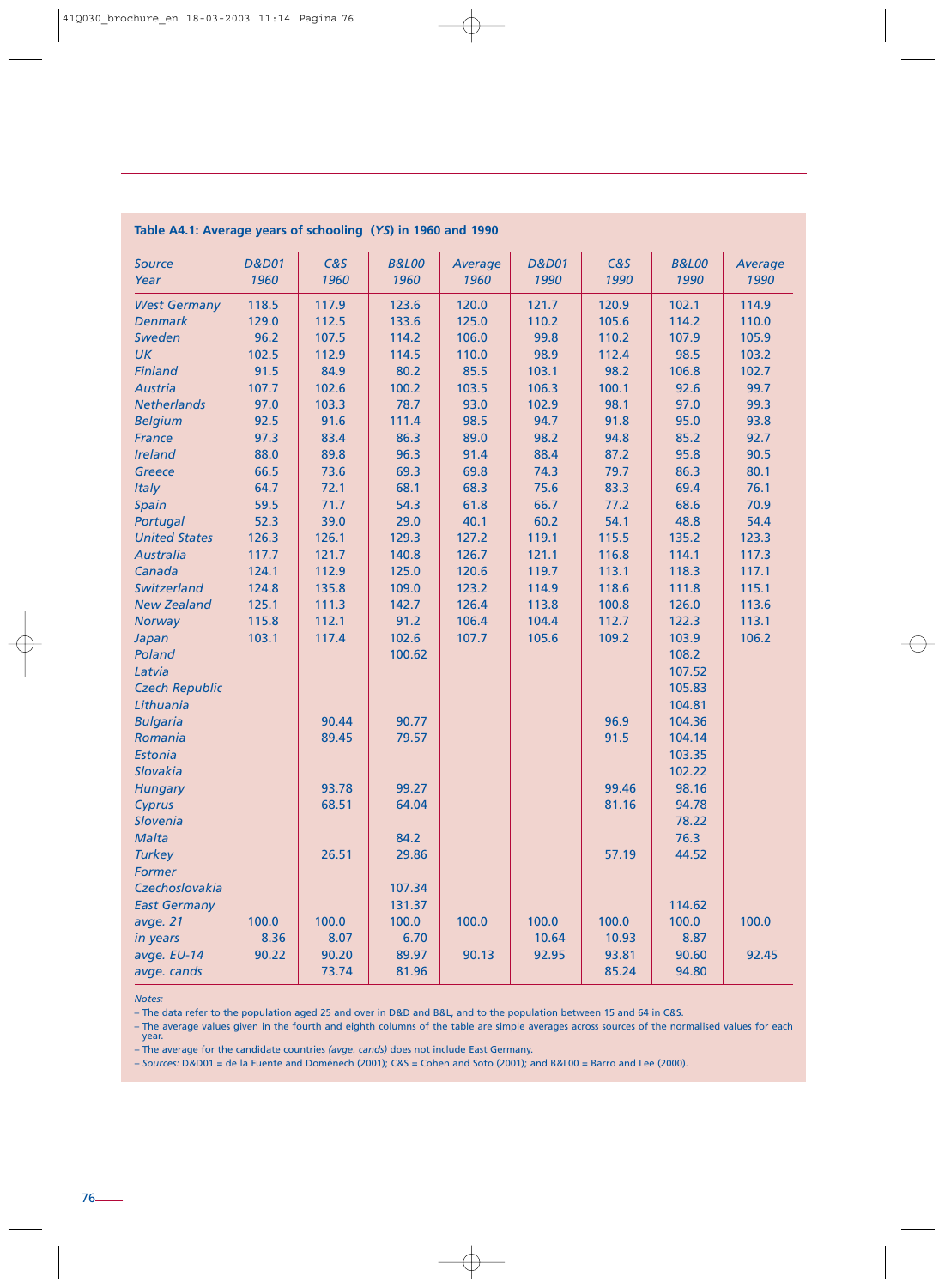|                       | <b>YS</b><br>(C&S, 2001) | YS<br>(B&L, 2000) | <b>YS</b> expected<br>(OECD) | <b>YS</b> expected |
|-----------------------|--------------------------|-------------------|------------------------------|--------------------|
|                       |                          |                   |                              | (WB)               |
| <b>Sweden</b>         | 101.75                   | 119.13            | 117.00                       | 93.21              |
| <b>Finland</b>        | 101.40                   | 106.33            | 105.48                       | 102.86             |
| <b>Denmark</b>        | 105.92                   | 105.81            | 102.02                       | 96.43              |
| Germany (*)           | 112.43                   | 102.24<br>99.14   |                              | 102.86             |
| UK                    | 113.90                   | 98.05             | 108.93                       | 106.07             |
| <b>Netherlands</b>    | 98.45                    | 96.89             | 98.56                        | 102.86             |
| <b>Ireland</b>        | 88.29                    | 94.59             | 92.22                        | 90.00              |
| <b>Austria</b>        | 99.23                    | 92.28             | 92.22                        | 93.21              |
| <b>Belgium</b>        | 94.11                    | 91.55             | 106.63                       | 109.29             |
| Greece                | 85.95                    | 89.24             | 89.91                        | 90.00              |
| France                | 93.15                    | 87.77             | 95.10                        | 99.64              |
| Spain                 | 82.48                    | 76.03             | 99.71                        |                    |
| Italy                 | 89.68                    | 73.40             | 91.07                        |                    |
| Portugal              | 63.20                    | 51.49             | 96.83                        | 93.21              |
| <b>United States</b>  | 109.65                   | 128.46            | 99.14                        | 102.86             |
| <b>Norway</b>         | 108.35                   | 124.37            | 103.17                       | 99.64              |
| <b>New Zealand</b>    | 104.96                   | 120.80            | 99.14                        | 106.07             |
| Canada                | 113.47                   | 119.86            | 95.10                        | 109.29             |
| <b>Australia</b>      | 113.64                   | 110.84            | 114.70                       | 109.29             |
| Switzerland           | 110.52                   | 108.95            | 93.95                        | 93.21              |
| Japan                 | 109.48                   | 101.93            |                              |                    |
| Poland                |                          | 103.82            | 92.22                        | 83.57              |
| <b>Bulgaria</b>       | 91.94                    | 102.14            |                              | 77.14              |
| Latvia $(**)$         |                          | 100.04            |                              | 80.36              |
| Romania               | 86.82                    | 99.73             |                              | 77.14              |
| <b>Czech Republic</b> |                          | 99.20             | 87.03                        | 83.57              |
| Lithuania (**)        |                          | 97.52             |                              |                    |
| <b>Slovakia</b>       |                          | 96.37             |                              |                    |
| Estonia (**)          |                          | 96.16             |                              | 80.36              |
| <b>Hungary</b>        | 94.37                    | 92.38             | 92.22                        | 83.57              |
| Cyprus                | 77.01                    | 91.97             |                              |                    |
| <b>Malta</b>          |                          | 79.38             |                              |                    |
| <b>Slovenia</b>       |                          | 77.07             |                              |                    |
| <b>Turkey</b>         | 54.26                    | 50.33             | 61.10                        | 64.29              |
| avge. OECD-21         | 100.00                   | 100.00            | 100.00                       | 100.00             |
| in levels             | 11.52                    | 9.54              | 17.35                        | 15.56              |
| avge. EU-14           | 95.00                    | 91.77             | 99.63                        | 98.30              |
| avge. cands           | 80.88                    | 91.24             | 83.14                        | 78.75              |

### **Table A4.2: Average years of schooling (***YS***) in 2000 and expected years of schooling based on current enrolment rates**

*Notes:*

- Average years of schooling of the adult population (YS) in 2000 from Barro and Lee (2000) and Cohen and Soto (2001), and expected years of schooling of the abais of currently observed enrolment rates as calculated by the

 $\overline{\bigoplus}$ 

(\*) In Cohen and Soto, Germany is West Germany.

(\*\*) In the case of the Baltic countries the Barro and Lee data refer to 1990.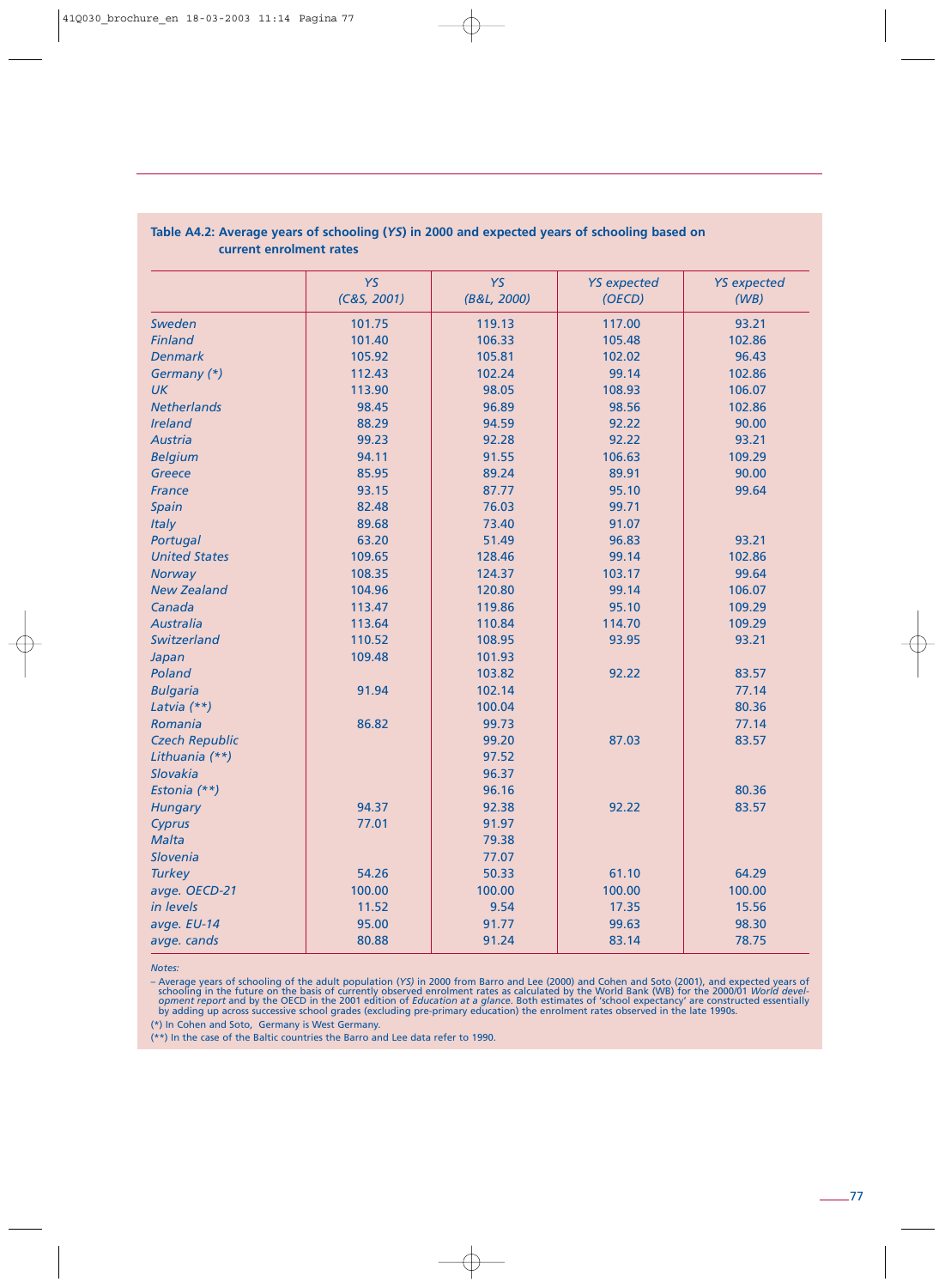| Table A4.3: Standard deviation of normalised years of schooling in EU-14 |         |         |         |         |           |             |  |  |  |
|--------------------------------------------------------------------------|---------|---------|---------|---------|-----------|-------------|--|--|--|
|                                                                          | D&D     | C&S     | B&L     | Average | <b>WB</b> | <b>OECD</b> |  |  |  |
| 1960                                                                     | 21.55   | 20.78   | 27.98   | 22.73   |           |             |  |  |  |
| 1990                                                                     | 17.00   | 16.42   | 17.17   | 16.16   |           |             |  |  |  |
| 2000                                                                     |         | 12.60   | 15.97   |         |           |             |  |  |  |
| <b>Future</b>                                                            |         |         |         |         | 6.22      | 7.49        |  |  |  |
| $%D$ 1960-90                                                             | $-21.1$ | $-21.0$ | $-38.6$ | $-28.9$ |           |             |  |  |  |
| $%D$ 1990-2000                                                           |         | $-23.2$ | $-7.0$  |         |           |             |  |  |  |

 $\overline{\bigoplus}$ 

*Note:* Standard deviation of normalised years of schooling and expected future years of schooling from Tables A4.1 and A4.2.

|                       | Ages 25-64 | Ages 25-34 | Ages 35-44 | Ages 45-54 | Ages 55-64 |
|-----------------------|------------|------------|------------|------------|------------|
| Germany               | 124.19     | 112.30     | 121.62     | 132.84     | 147.43     |
| <b>Denmark</b>        | 121.72     | 114.98     | 114.26     | 128.62     | 141.19     |
| Sweden                | 117.10     | 114.74     | 116.56     | 120.24     | 123.86     |
| <b>Austria</b>        | 112.89     | 109.65     | 111.78     | 113.15     | 118.53     |
| <b>Finland</b>        | 109.32     | 112.83     | 117.26     | 108.80     | 93.87      |
| <b>France</b>         | 94.59      | 100.68     | 93.48      | 92.23      | 84.98      |
| UK                    | 94.32      | 86.89      | 91.11      | 97.40      | 107.96     |
| <b>Belgium</b>        | 87.71      | 96.23      | 87.52      | 81.58      | 72.32      |
| <b>Ireland</b>        | 78.43      | 87.93      | 80.82      | 66.24      | 62.37      |
| Greece                | 76.34      | 93.81      | 83.47      | 69.27      | 49.51      |
| Italy                 | 64.57      | 73.10      | 71.40      | 59.95      | 43.05      |
| Spain                 | 53.70      | 71.87      | 58.56      | 40.65      | 27.26      |
| Portugal              | 32.48      | 40.18      | 30.45      | 25.10      | 22.79      |
| <b>Netherlands</b>    |            |            |            |            |            |
| <b>United States</b>  | 132.87     | 115.67     | 126.32     | 144.14     | 164.28     |
| <b>Norway</b>         | 129.32     | 123.81     | 127.73     | 128.65     | 138.47     |
| Switzerland           | 124.93     | 117.01     | 120.27     | 129.07     | 145.40     |
| Japan                 | 123.72     | 122.67     | 132.21     | 128.12     | 120.44     |
| Canada                | 121.52     | 114.89     | 119.15     | 127.66     | 125.97     |
| <b>New Zealand</b>    | 112.55     | 104.53     | 111.13     | 116.47     | 121.29     |
| <b>Australia</b>      | 87.73      | 86.23      | 84.89      | 89.81      | 89.04      |
| <b>Czech Republic</b> | 131.53     | 121.98     | 128.08     | 137.88     | 151.73     |
| <b>Hungary</b>        | 103.01     | 105.00     | 109.33     | 114.36     | 73.83      |
| Poland                | 82.54      | 81.73      | 84.65      | 86.48      | 74.89      |
| <b>Turkey</b>         | 33.93      | 34.54      | 32.71      | 29.86      | 23.88      |
| avge. OECD-21         | 100.00     | 100.00     | 100.00     | 100.00     | 100.00     |
| in levels             | 65.42      | 75.86      | 69.70      | 61.29      | 49.41      |
| avge. EU-14           | 89.80      | 93.48      | 90.64      | 87.39      | 84.24      |
| avge. cands           | 73.16      | 73.76      | 75.57      | 76.90      | 57.53      |
| SD OECD-21            | 27.10      | 20.45      | 25.79      | 32.66      | 41.08      |
| <b>SD EU-14</b>       | 26.95      | 21.05      | 25.62      | 32.48      | 40.37      |

 $\overline{\bigoplus}$ 

## **Table A4.4: Upper secondary attainment by age group in 1999**

*Notes:*

– *Definition:* Percentage of the population that has attained at least upper secondary education by age group.

– *SD* is the standard deviation of attainment and is computed with the normalised data.

– The data refer to 1998 in the cases of Austria, Ireland, Norway and Poland.

– *Source: Education at a glance*, 2001.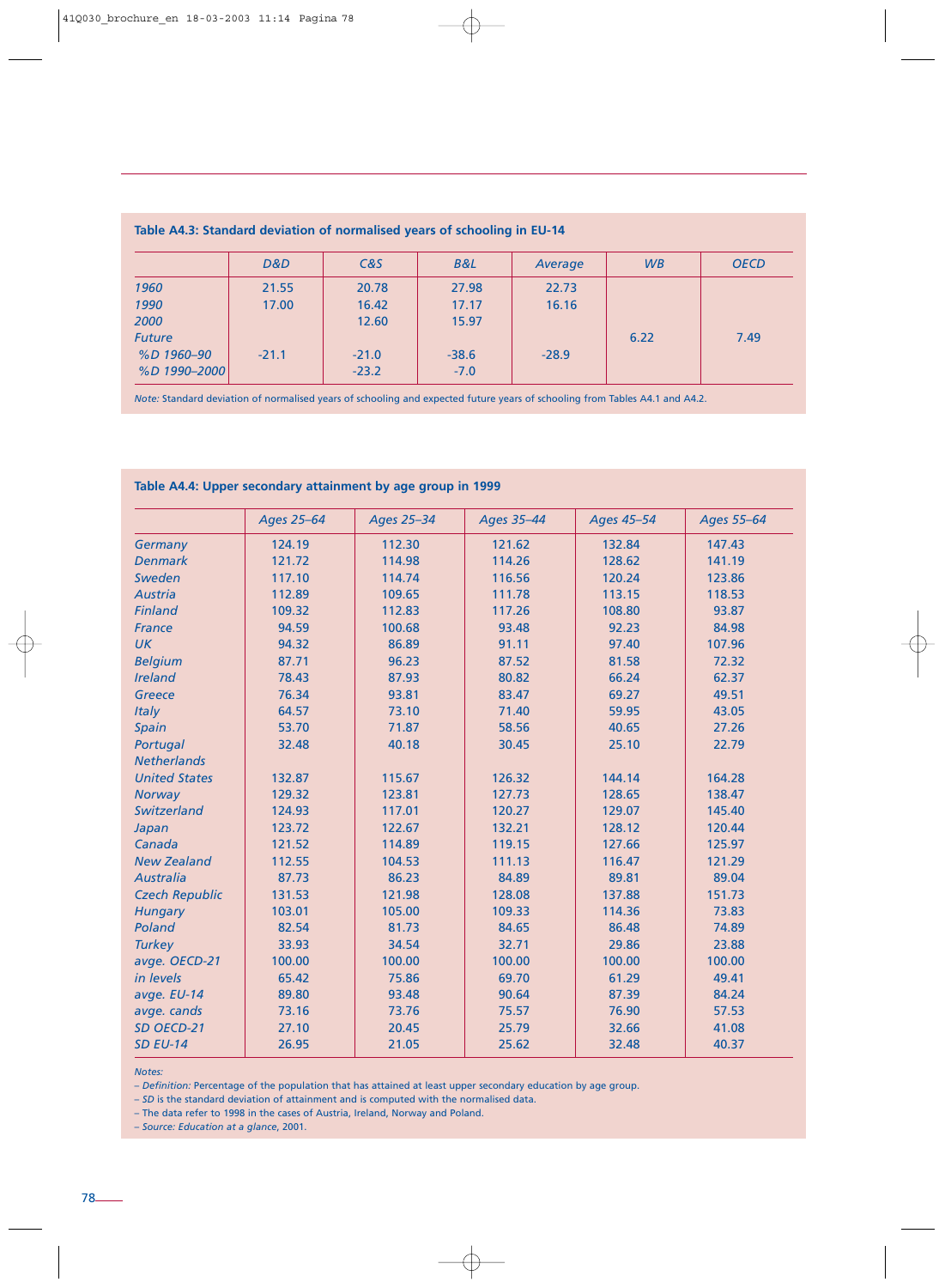schooling). The 1990s saw a further reduction in this variable, although the two available sources imply very different convergence rates, and existing projections suggest that, under current conditions, the level of educational inequality within the EU should fall to about half its current level within a generation. Educational convergence is also apparent in the data on upper secondary attainment by age group contained in Table A4.4: the dispersion of the normalised values of this indicator is 50 % lower in the 25–34 age group than in the 55–64 age group.

The attainment data available for the countries that are currently candidates for accession to the EU (henceforth the candidate countries) are limited and somewhat hard to assess. Barro and Lee (2000) is the only data set that provides estimates of average years of schooling for all the countries in this group. According to these authors, average attainment in the candidate countries (*avge. cands* in Tables A4.1 and A4.2) was 4 percentage points above the EU-14 level in 1990 and approximately equal to the EU-14 average in 2000, with all candidate countries except Malta, Slovenia and Turkey above mean EU-14 attainment in this year. These figures, however, may significantly overestimate attainment levels in the candidate countries. Cohen and Soto's estimates of schooling in 2000 are significantly lower than Barro and Lee's for two of the three formerly socialist countries for which these authors supply data. A recent study for the European Commission (EIC, 2001) also suggests that attainment statistics tend to overstate the human capital stocks of east European countries because a large share of secondary-level qualifications were obtained in vocational schools that typically offered short courses with deficient curricula. The rapid decline in attendance to these schools may be partly responsible for the apparent fall in (relative) enrolment rates that these countries seem to have experienced over the recent period of turmoil caused by the crisis and eventual demise of their communist regimes. This decline is apparent in Table A4.4, where we see that secondary attainment rates in socialist countries decline as we move to younger cohorts, following the opposite pattern than the rest of the sample, and in Table A4.2, where projections based on current enrolment rates suggest that the relative attainment levels of formerly socialist countries are likely to deteriorate rapidly in the future.

Tables A4.5 to A4.8 contain various indicators of educational expenditure and school resource input in recent years. The source for Tables A4.5 and A4.6 is the 2001 edition of the OECD's *Education at a glance*, which provides information for our OECD sample and for four candidate countries (the Czech Republic, Hungary, Poland and Turkey). Some additional information for other candidate countries is provided in Tables A4.7 and A4.8, which are taken respectively from the World Bank and from Barro and Lee's (2000) data set. As in the case of attainment estimates, there are worrisome discrepancies across data sources that make it necessary to interpret international comparisons with great caution (58). On the whole, however, the OECD data (Tables A4.5 and A4.6) suggest that the EU is only slightly below the OECD average in terms of most indicators of educational expenditure and slightly above this average in terms of direct measures of school input (teachers per pupil and hours of instruction per year). The exceptions to this rule occur at the tertiary level, where both normalised expenditure and the number of teachers per student (the inverse of the pupil to teacher ratio shown in Table A4.6) are significantly below the OECD average. The other peculiarity of the EU is that private expenditure in education is generally lower than in the rest of the OECD sample. A comparison of the OECD data with the World Bank's expenditure indicators (which consider only public spending) suggests that the relatively low level of EU spending per student at the tertiary level is due mostly to low private expenditures (i.e. to low tuition fees at universities).

Within the EU, there are very significant differences across countries in terms of the various resource indicators. The ratio between the highest and the lowest value of each indicator within this sample *(max/min EU)*, which is given in the last row of Tables A4.5 and A4.6, is always above 1.5 and often above 2.0. If we measure expenditure per student as a fraction of output per employed worker (which is probably a better reference than GDP per capita as a way to correct expenditure for differences in purchasing power), Austria, Sweden and Denmark have the highest expenditure levels and Ireland the lowest. At the tertiary level, expenditure so normalised is particularly low in Spain, Italy, Belgium and Greece. Pupil to teacher ratios and hours of instruction vary considerably less than expenditures per student, but even here the differences across countries are quite significant.

 $(58)$ 

<sup>&</sup>lt;sup>58</sup>) Many of these indicators are not strictly comparable across sources, but they should in principle capture similar things. The coefficient of correlation among similar OECD and World Bank indicators, computed over co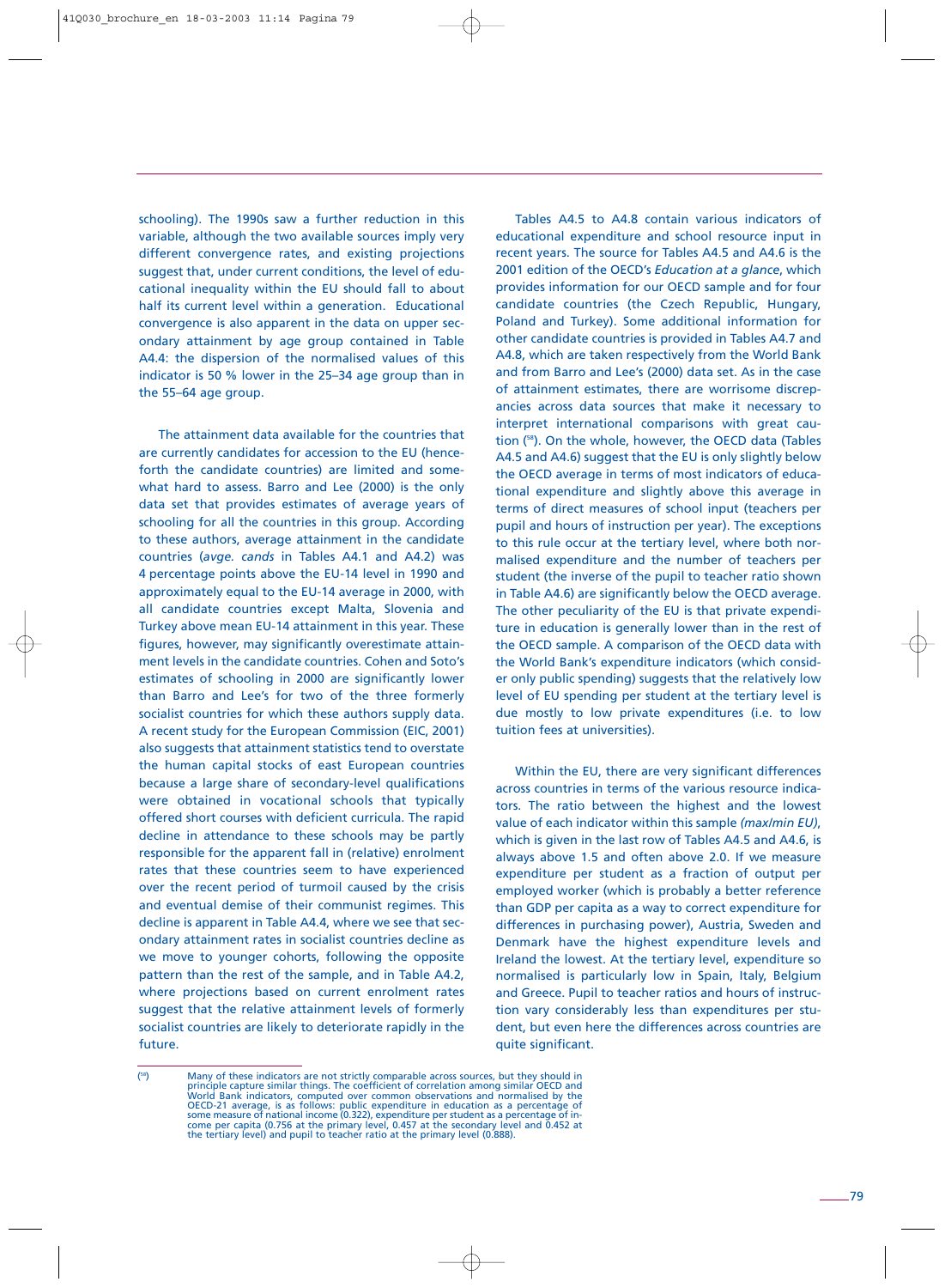|                      |         | <b>GEDUps/GDPpc</b> |                 |         | <b>GEDUps/GDPpew</b> |                 |               | <b>GEDUIGDP</b> |              |
|----------------------|---------|---------------------|-----------------|---------|----------------------|-----------------|---------------|-----------------|--------------|
|                      | Primary | Secondary           | <b>Tertiary</b> | Primary | Secondary            | <b>Tertiary</b> | <b>Public</b> | Private         | <b>Total</b> |
| Austria              | 130.13  | 130.90              | 112.71          | 142.86  | 144.24               | 121.80          | 115.84        | 62.88           | 112.34       |
| Sweden               | 129.22  | 97.77               | 142.65          | 129.97  | 98.70                | 141.23          | 96.30         |                 | 87.75        |
| <b>Denmark</b>       | 132.76  | 106.43              | 88.07           | 150.41  | 121.02               | 98.22           | 131.93        | 59.17           | 126.62       |
| Portugal             | 106.93  | 110.56              |                 | 107.62  | 111.68               |                 | 111.32        |                 | 101.06       |
| <b>Italy</b>         | 129.06  | 110.21              | 66.94           | 101.52  | 87.02                | 51.83           | 113.83        | 59.50           | 110.14       |
| <b>France</b>        | 89.82   | 118.19              | 80.58           | 78.22   | 103.31               | 69.08           | 84.30         | 197.41          | 97.98        |
| <b>UK</b>            | 79.93   | 93.86               | 108.46          | 82.45   | 97.18                | 110.14          | 66.65         | 217.58          | 84.04        |
| Germany              | 78.01   | 102.51              | 97.55           | 79.89   | 105.38               | 98.34           | 83.39         | 66.66           | 83.16        |
| <b>Finland</b>       | 107.82  | 88.74               | 79.27           | 103.63  | 85.61                | 75.00           | 93.30         | 31.86           | 88.47        |
| Spain                | 97.08   | 102.75              | 69.72           | 72.87   | 77.41                | 51.51           | 86.90         | 19.45           | 81.31        |
| <b>Netherlands</b>   | 77.81   | 81.28               | 102.71          | 73.31   | 76.86                | 95.26           | 117.10        |                 |              |
| <b>Belgium</b>       | 80.95   | 94.54               | 63.63           | 68.45   | 80.24                | 52.96           | 107.85        | 13.59           | 99.79        |
| Greece               | 83.63   | 86.77               | 68.37           | 69.44   | 72.32                | 55.89           | 86.02         | 140.79          | 93.49        |
| <b>Ireland</b>       | 61.18   | 65.54               | 88.46           | 56.19   | 60.42                | 79.98           | 127.57        | 30.05           | 119.53       |
| <b>New Zealand</b>   |         |                     |                 |         |                      |                 | 89.99         | 45.71           | 86.94        |
| Canada               |         |                     | 136.32          |         |                      | 140.37          | 83.95         | 186.02          | 96.44        |
| Switzerland          | 119.74  | 129.30              | 142.77          | 145.13  | 157.30               | 170.34          | 106.20        | 111.44          | 108.75       |
| <b>United States</b> | 94.77   | 91.01               | 144.64          | 103.15  | 99.42                | 154.97          | 68.74         | 192.78          | 83.33        |
| <b>Norway</b>        | 111.48  | 106.21              | 98.40           | 126.62  | 121.08               | 110.01          | 131.17        | 21.14           | 121.85       |
| Japan                | 106.54  | 92.42               | 96.51           | 122.80  | 106.92               | 109.49          | 104.24        | 77.98           | 103.39       |
| <b>Australia</b>     | 83.14   | 91.00               | 112.24          | 85.48   | 93.90                | 113.59          | 93.40         | 265.98          | 113.61       |
| Hungary              | 98.69   | 77.31               | 124.17          |         |                      |                 | 78.87         | 98.20           | 82.41        |
| Poland               | 92.52   | 66.46               | 122.74          |         |                      |                 | 86.32         | 96.62           | 89.04        |
| Czech Rep.           | 64.31   | 93.00               | 101.71          |         |                      |                 | 103.56        |                 |              |
| <b>Turkey</b>        |         |                     |                 |         |                      |                 | 56.91         | 89.19           | 61.43        |
| avge. 21             | 100.00  | 100.00              | 100.00          | 100.00  | 100.00               | 100.00          | 100.00        | 100.00          | 100.00       |
| in levels            | 19.76   | 26.44               | 42.44           | 8.83    | 11.77                | 19.26           | 5.16          | 0.61            | 5.66         |
| avge. EU-14          | 98.88   | 99.29               | 89.93           | 94.06   | 94.38                | 84.71           | 100.82        | 78.72           | 98.04        |
| avge. cands          | 85.17   | 78.92               | 116.21          |         |                      |                 | 81.41         | 94.67           | 77.63        |
| max/min EU           | 2.17    | 2.00                | 2.24            | 2.68    | 2.39                 | 2.74            | 1.98          | 16.01           | 1.56         |

### **Table A4.5: Indicators of expenditure in education in 1998 (OECD)**

*Definitions:*

– *GEDUps/GDPpc* = expenditure per student relative to GDP per capita (expenditure on public and private educational institutions per student, mea-sured as full-time equivalent).

– GEDUps/GDPpew = expenditure per student relative to GDP per employed worker. It is obtained by multiplying the previous variable by the ratio<br>- of employment to the total population using data for 1998 from an updated ve

– *GEDU/GDP* = direct and indirect expenditure on educational institutions from public and private sources as a fraction of GDP.

*Notes:*

– Countries are ranked within each group by the average value of all the normalised indicators shown in the table.

– For expenditure per student as a fraction of GDP per capita or per employed worker, the data refer to public institutions only in Austria, Hungary,<br>Italy, Norway and Portugal, and to public and government-dependent priva

– For GEDU/GDP, public subsidies to households are included in private rather than public expenditure in Austria, Greece, New Zealand, Norway and Poland.

 $\overline{\bigoplus}$ 

– *Source: Education at a glance*, 2001.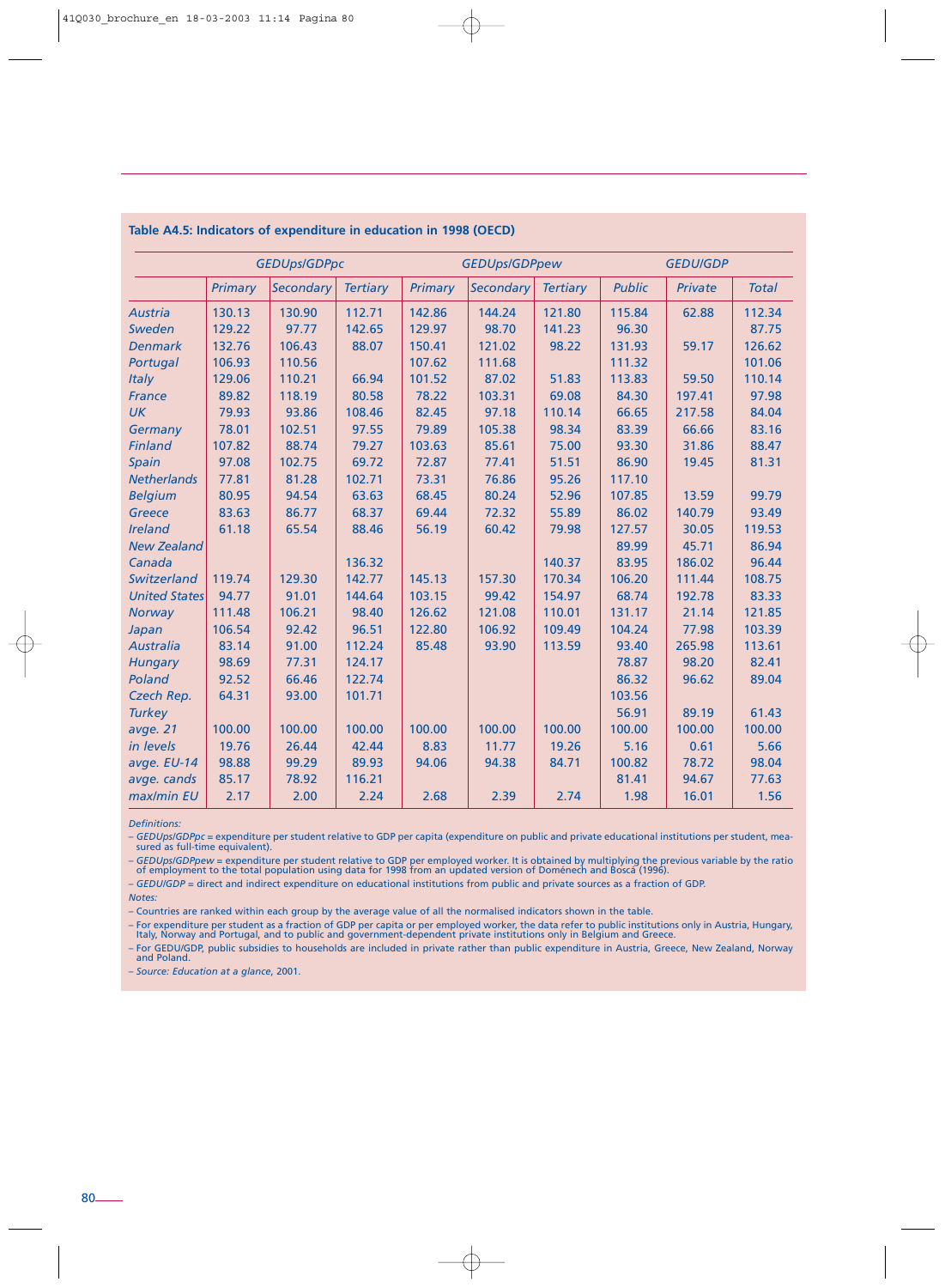|                       |         |           | <b>Pupil to teacher ratios</b><br>Hours of instruction per year |         |               |        |        |         |
|-----------------------|---------|-----------|-----------------------------------------------------------------|---------|---------------|--------|--------|---------|
|                       | Primary | Secondary | <b>Tertiary</b>                                                 | Average | <b>Age 12</b> | Age 13 | Age 14 | Average |
| <b>Denmark</b>        | 63.23   | 90.67     |                                                                 | 76.95   | 93.62         | 94.43  | 96.76  | 94.94   |
| Sweden                | 79.58   | 106.27    | 59.12                                                           | 81.66   | 82.54         | 77.70  | 77.05  | 79.10   |
| Austria               | 86.57   | 71.80     | 93.32                                                           | 83.90   | 111.68        | 121.32 | 129.92 | 120.97  |
| <b>Belgium (Fl.)</b>  | 83.34   | 64.48     | 113.09                                                          | 86.97   |               | 100.73 | 99.88  | 100.30  |
| Spain                 | 92.52   | 94.28     | 102.56                                                          | 96.45   | 88.49         | 91.28  | 90.52  | 90.10   |
| <b>Italy</b>          | 67.89   | 75.15     | 154.55                                                          | 99.20   | 123.15        | 115.94 | 114.97 | 118.02  |
| <b>Netherlands</b>    | 99.67   | 129.69    | 74.81                                                           | 101.39  | 118.88        | 111.92 | 110.98 | 113.93  |
| <b>Finland</b>        | 104.36  | 99.28     |                                                                 | 101.82  | 76.23         | 89.71  | 88.95  | 84.97   |
| Germany               | 126.02  | 111.37    | 76.60                                                           | 104.66  | 96.29         | 96.63  | 95.82  | 96.25   |
| France                | 117.54  | 93.87     | 105.17                                                          | 105.53  | 93.73         | 102.72 | 101.86 | 99.44   |
| Greece                | 81.08   | 78.03     | 162.25                                                          | 107.12  | 115.46        | 108.70 | 107.79 | 110.65  |
| <b>Ireland</b>        | 129.57  | 107.23    | 107.72                                                          | 114.84  | 104.23        | 98.12  | 97.30  | 99.88   |
| <b>UK</b>             | 134.47  | 107.71    | 115.22                                                          | 119.13  | 108.11        | 101.77 | 100.92 | 103.60  |
| Portugal              |         |           |                                                                 |         | 103.65        | 97.58  | 96.76  | 99.33   |
| <b>Norway</b>         | 75.47   |           | 83.39                                                           | 79.43   | 85.76         | 89.71  | 88.95  | 88.14   |
| Switzerland           | 96.16   | 90.12     |                                                                 | 93.14   |               |        |        |         |
| <b>Australia</b>      | 103.73  | 92.89     |                                                                 | 98.31   |               | 106.28 | 105.80 | 106.04  |
| <b>United States</b>  | 97.34   | 114.50    | 87.53                                                           | 99.79   |               |        | 101.96 | 101.96  |
| Japan                 | 126.68  | 113.02    | 72.04                                                           | 103.91  | 97.52         | 91.81  | 91.04  | 93.45   |
| <b>New Zealand</b>    | 122.92  | 117.87    | 92.62                                                           | 111.14  | 100.63        | 103.66 | 102.79 | 102.36  |
| Canada                | 111.85  | 141.77    |                                                                 | 126.81  |               |        |        |         |
| Hungary               | 65.22   | 77.50     | 75.73                                                           | 72.82   | 86.97         | 94.63  | 93.83  | 91.81   |
| Slovakia              | 117.20  | 99.90     | 64.06                                                           | 93.72   |               |        |        |         |
| <b>Czech Republic</b> | 140.22  | 107.77    | 92.92                                                           | 113.64  | 88.92         | 86.81  | 92.23  | 89.32   |
| <b>Turkey</b>         | 179.73  | 117.62    | 133.89                                                          | 143.75  | 96.29         | 90.65  | 89.89  | 92.28   |
| avge. 21              | 100.00  | 100.00    | 100.00                                                          |         | 100.00        | 100.00 | 100.00 |         |
| in levels             | 16.70   | 13.65     | 16.03                                                           |         | 897.25        | 953.09 | 961.16 |         |
| avge. EU-14           | 97.37   | 94.60     | 105.86                                                          |         | 101.24        | 100.61 | 100.68 |         |
| avge. cands           | 125.59  | 100.70    | 91.65                                                           |         | 90.73         | 90.70  | 91.99  |         |
| max/min EU            | 2.13    | 2.01      | 2.74                                                            | 1.55    | 1.62          | 1.56   | 1.69   | 1.53    |

## **Table A4.6: Other indicators of school resource input in 1999 (OECD)**

*Definitions:*

– *Pupil to teacher ratio* = ratio of students to teaching staff in public and private institutions; calculations based on full-time equivalents.

*Hours of instruction per year* = total intended instruction time in hours per school year for students aged 12 to 14.

*Notes:*

– The data for Belgium refer to the Flanders region.

– In the case of hours of instruction per year, the value shown in the table for the UK is estimated as the (unweighted) average of the values for England and Scotland.

 $\overline{\bigoplus}$ 

– Countries sorted by the average pupil to teacher ratio.

– *Source: Education at a glance*, 2001.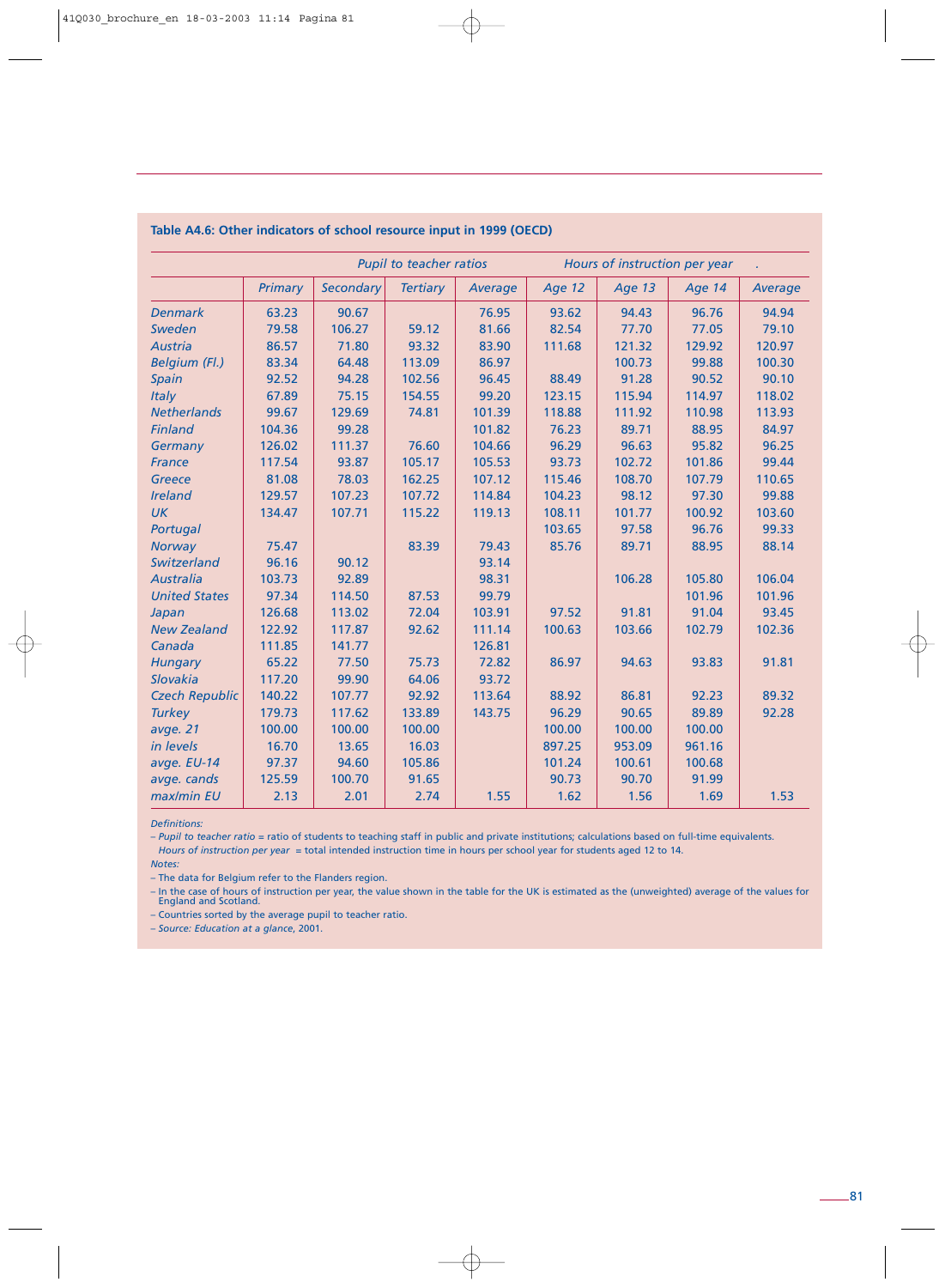|                       |                 |         | <b>GEDUPps/GNIpc</b> |                 |         |  |  |
|-----------------------|-----------------|---------|----------------------|-----------------|---------|--|--|
|                       | <b>Public</b>   |         |                      |                 | ratios  |  |  |
|                       | <b>GEDUIGNP</b> | Primary | Secondary            | <b>Tertiary</b> | Primary |  |  |
| <b>Denmark</b>        | 141.99          | 136.09  | 148.14               | 141.23          | 67.09   |  |  |
| <b>Italy</b>          | 85.89           | 114.52  | 122.37               | 60.36           | 73.80   |  |  |
| <b>Austria</b>        | 94.66           | 111.44  | 106.06               | 100.51          | 80.51   |  |  |
| <b>Belgium</b>        | 54.34           | 45.19   | 57.54                | 49.83           | 80.51   |  |  |
| Portugal              | 101.67          | 99.12   | 92.32                | 69.76           | 80.51   |  |  |
| Sweden                | 145.49          | 151.50  | 146.42               | 206.15          | 80.51   |  |  |
| Greece                | 54.34           |         | 64.84                | 63.50           | 93.93   |  |  |
| <b>Netherlands</b>    | 89.40           | 76.01   | 91.03                | 134.68          | 93.93   |  |  |
| Spain                 | 87.65           | 86.28   | 96.61                | 50.68           | 100.64  |  |  |
| Germany               | 84.14           |         |                      | 107.63          | 114.06  |  |  |
| <b>Finland</b>        | 131.47          | 117.09  | 118.08               | 129.84          | 120.77  |  |  |
| <b>France</b>         | 105.18          | 81.14   | 115.07               | 79.73           | 127.48  |  |  |
| UK                    | 92.90           | 91.41   | 88.02                | 115.89          | 127.48  |  |  |
| <b>Ireland</b>        | 105.18          | 70.36   | 94.03                | 103.36          | 147.60  |  |  |
| <b>Norway</b>         | 129.72          | 157.15  | 76.43                | 132.97          | 46.96   |  |  |
| Switzerland           | 94.66           | 99.12   | 124.52               | 129.27          | 80.51   |  |  |
| Canada                | 120.95          |         |                      |                 | 107.35  |  |  |
| <b>United States</b>  | 94.66           | 98.09   | 102.62               | 70.33           | 107.35  |  |  |
| <b>Australia</b>      | 94.66           | 76.52   | 72.14                | 84.57           | 120.77  |  |  |
| <b>New Zealand</b>    | 127.96          | 91.93   | 102.19               | 130.13          | 120.77  |  |  |
| Japan                 | 63.11           | 97.06   | 81.58                | 39.58           | 127.48  |  |  |
| Hungary               | 80.63           | 94.49   | 78.15                | 89.41           | 80.51   |  |  |
| Latvia                | 110.43          |         | 219.41               | 93.39           | 87.22   |  |  |
| Slovenia              | 99.92           | 103.22  | 32.20                | 106.78          | 93.93   |  |  |
| Poland                | 131.47          | 90.39   | 73.42                | 77.45           | 100.64  |  |  |
| Lithuania             | 94.66           |         | 119.37               | 119.87          | 107.35  |  |  |
| <b>Bulgaria</b>       | 56.09           | 157.66  |                      | 49.54           | 114.06  |  |  |
| Estonia               | 126.21          |         | 194.94               | 109.34          | 114.06  |  |  |
| <b>Czech Republic</b> | 89.40           | 84.22   | 92.32                | 99.37           | 120.77  |  |  |
| Romania               | 63.11           | 104.25  | 37.79                | 90.55           | 134.19  |  |  |
| <b>Slovakia</b>       | 87.65           | 114.52  |                      | 87.70           | 134.19  |  |  |
| <b>Turkey</b>         | 38.56           | 46.22   | 39.50                | 145.50          | 161.02  |  |  |
| avge. OECD-21         | 100.00          | 100.00  | 100.00               | 100.00          | 100.00  |  |  |
| in levels             | 5.70            | 19.47   | 23.29                | 35.12           | 14.90   |  |  |
| avge. EU-14           | 98.16           | 98.35   | 103.12               | 100.94          | 99.20   |  |  |
| avge. cands           | 88.92           | 99.37   | 98.57                | 97.17           | 113.45  |  |  |

## **Table A4.7: Indicators of educational expenditure and school input in 1997 (World Bank)**

*Notes:*

– *Public GEDU/GNP* = public educational expenditure as a percentage of GNP in 1997, from the 2000/01 *World development report.*

- GEDUPps/GNIpc = public expenditure per student as a fraction of gross national income per capita. This variable and the primary school pupil to teacher ratio are taken from the World Bank's 2001 World development indicat

 $\overline{\bigoplus}$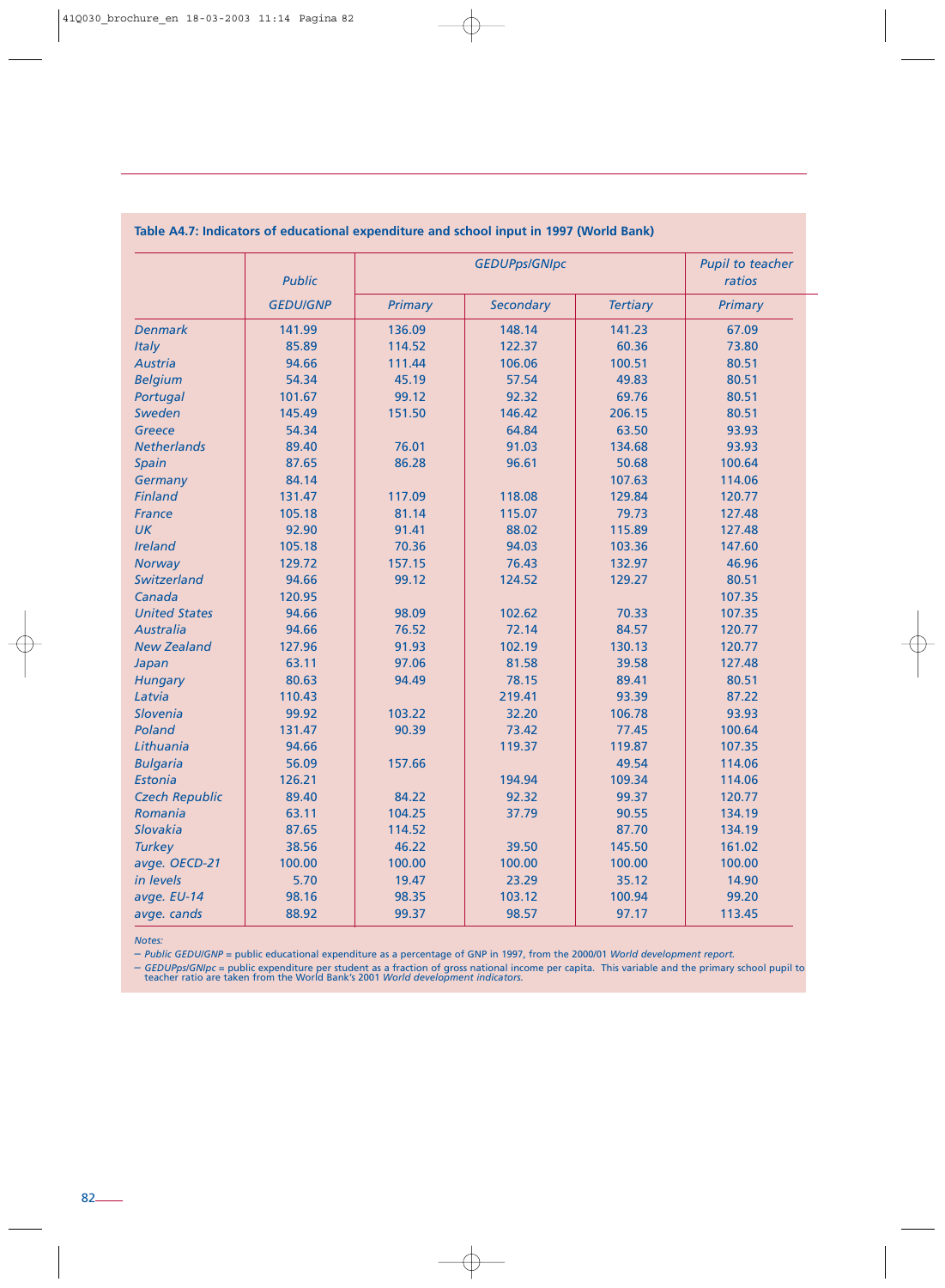|                      | ratios         | Pupil to teacher | <b>GEDUPps/GDPpc</b> |           | Hours per year |  |
|----------------------|----------------|------------------|----------------------|-----------|----------------|--|
|                      | <b>Primary</b> | Secondary        | Primary              | Secondary | Primary        |  |
| <b>Sweden</b>        | 39.02          | 72.53            | 241.58               | 92.65     | 123.29         |  |
| <b>Belgium</b>       | 62.30          | 56.76            | 81.38                | 132.70    |                |  |
| <b>Austria</b>       | 67.97          | 66.22            | 93.58                | 144.76    | 98.63          |  |
| <b>Denmark</b>       | 72.37          | 84.36            | 168.35               | 114.36    | 106.85         |  |
| <b>Italy</b>         | 72.37          | 68.59            | 78.83                | 106.16    | 83.84          |  |
| <b>France</b>        | 76.78          | 98.55            | 61.03                | 100.37    | 99.86          |  |
| Portugal             | 88.73          | 81.99            | 78.83                | 87.82     | 100.68         |  |
| <b>Finland</b>       | 90.62          |                  | 103.25               | 128.84    | 89.79          |  |
| <b>Netherlands</b>   | 108.24         | 123.78           | 64.59                | 109.05    | 102.74         |  |
| <b>West Germany</b>  | 112.02         | 109.59           | 61.03                | 88.30     | 78.08          |  |
| Greece               | 123.34         | 120.62           | 47.81                | 70.93     | 92.47          |  |
| <b>UK</b>            | 124.60         | 105.64           | 75.78                | 125.94    | 97.60          |  |
| Spain                | 138.45         | 131.66           | 61.03                | 66.59     | 105.31         |  |
| <b>Ireland</b>       | 168.03         | 121.41           | 62.05                | 97.95     |                |  |
| <b>Norway</b>        | 38.39          | 70.17            | 180.04               | 89.27     |                |  |
| Canada               | 96.28          | 110.37           | 114.43               | 119.19    | 100.17         |  |
| <b>Australia</b>     | 103.84         | 97.76            | 100.19               | 57.90     |                |  |
| <b>New Zealand</b>   | 113.28         | 135.60           | 83.92                | 69.97     | 102.74         |  |
| <b>United States</b> | 116.42         | 112.74           | 76.80                | 111.47    | 117.95         |  |
| Japan                | 130.27         | 131.66           | 82.90                | 83.00     |                |  |
| Switzerland          | 156.70         |                  | 182.59               | 102.78    |                |  |
| Hungary              | 78.66          | 94.61            | 106.81               | 127.87    |                |  |
| <b>Bulgaria</b>      | 96.91          | 112.74           |                      | 195.81    | 88.15          |  |
| Poland               | 102.58         | 143.49           |                      |           | 97.60          |  |
| <b>Former USSR</b>   | 106.98         |                  |                      |           |                |  |
| Romania              | 107.61         | 221.54           |                      |           | 76.85          |  |
| <b>Former</b>        |                |                  |                      |           |                |  |
| Czechoslovakia       | 120.83         | 78.84            |                      |           | 84.76          |  |
| Cyprus               | 129.01         | 93.82            | 65.61                | 9.65      | 86.30          |  |
| <b>Malta</b>         | 130.27         | 95.39            |                      |           | 112.19         |  |
| Yugoslavia           | 142.85         | 130.87           |                      |           | 69.35          |  |
| <b>Turkey</b>        | 191.31         | 188.42           | 63.07                | 54.53     | 89.90          |  |
| avge. OECD-21        | 100.00         | 100.00           | 100.00               | 100.00    | 100.00         |  |
| in levels            | 15.89          | 12.68            | 19.66                | 20.72     | 973.33         |  |
| avge. EU-14          | 96.06          | 95.52            | 91.37                | 104.74    | 98.26          |  |
| avge. cands          | 120.70         | 128.86           | 78.49                | 96.97     | 88.14          |  |

 $\overline{\bigoplus}$ 

## **Table A4.8: Indicators of educational expenditure and school input in 1990 (Barro and Lee, 2000)**

 $\overline{\varphi}$ 

*Note: GEDUPps/GDPpc* = public expenditure per student as a fraction of GDP per capita.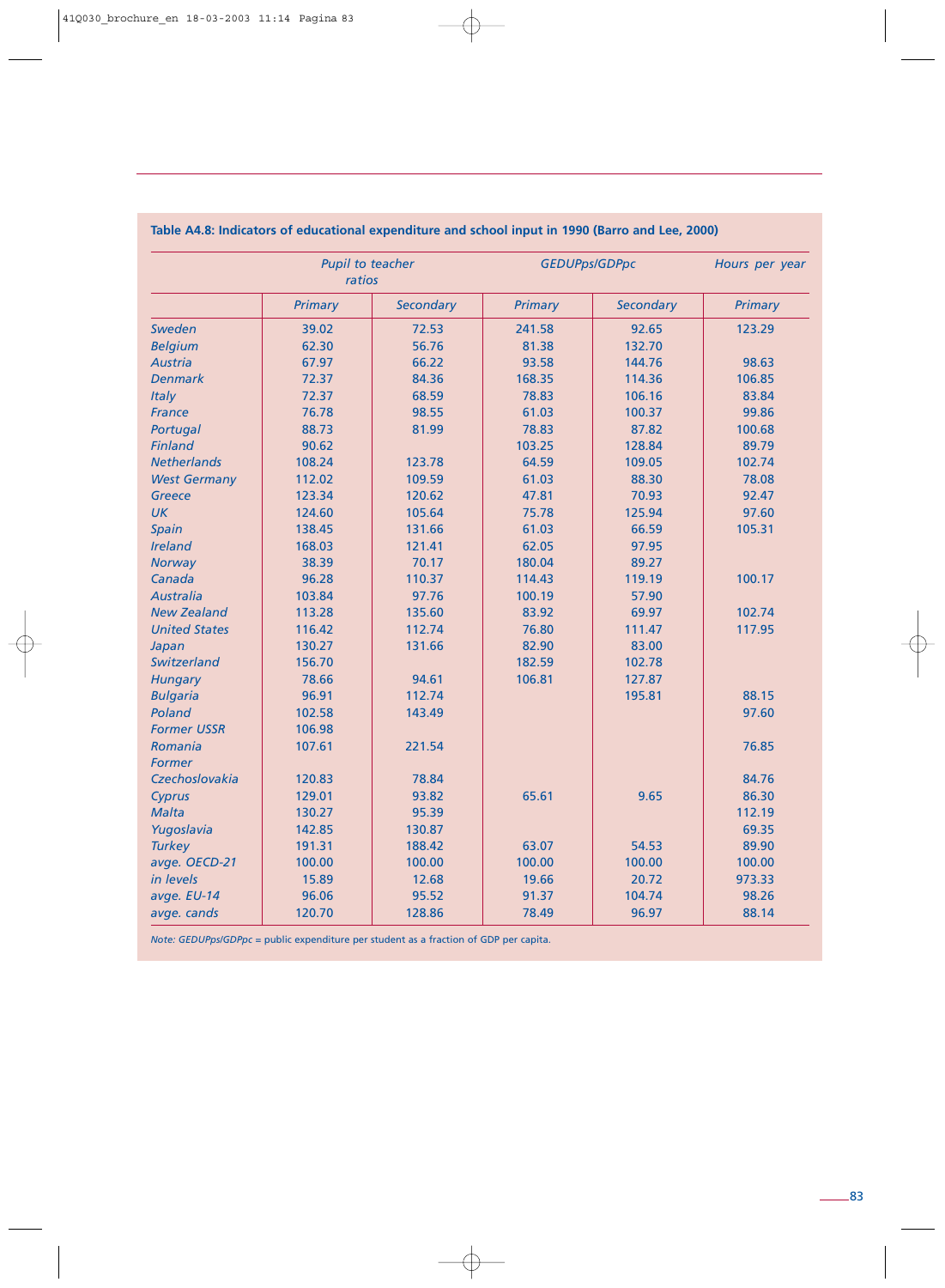## **Table A4.9: Average IALS results**

|                       | Mean   | 5th        | 95th       | <b>Range of</b> | % in levels 1 |
|-----------------------|--------|------------|------------|-----------------|---------------|
|                       | score  | percentile | percentile | scores          | or $2$        |
| Sweden                | 109.88 | 127.81     | 107.56     | 89.63           | 59.31         |
| <b>Denmark</b>        | 105.09 | 127.01     | 99.02      | 74.24           | 76.59         |
| <b>Finland</b>        | 103.68 | 115.76     | 100.45     | 86.89           | 86.01         |
| Germany               | 103.47 | 124.56     | 100.27     | 78.77           | 90.09         |
| <b>Netherlands</b>    | 103.23 | 119.32     | 98.82      | 80.66           | 84.98         |
| Belgium (*)           | 100.44 | 95.84      | 100.37     | 104.38          | 95.03         |
| <b>UK</b>             | 96.35  | 85.39      | 100.02     | 112.98          | 117.42        |
| <b>Ireland</b>        | 95.05  | 88.52      | 98.51      | 107.35          | 123.79        |
| Portugal              | 81.67  | 57.96      | 89.63      | 117.66          | 172.65        |
| <b>Norway</b>         | 106.30 | 122.59     | 101.02     | 81.93           | 70.16         |
| Canada                | 100.99 | 87.03      | 103.58     | 118.22          | 98.24         |
| <b>Australia</b>      | 99.11  | 86.91      | 99.75      | 111.10          | 100.77        |
| <b>United States</b>  | 98.46  | 79.65      | 103.35     | 124.32          | 108.40        |
| Switzerland (**)      | 98.40  | 88.96      | 97.47      | 105.00          | 104.65        |
| <b>New Zealand</b>    | 97.89  | 92.68      | 100.20     | 106.86          | 111.91        |
| <b>Czech Republic</b> | 103.55 | 115.61     | 101.55     | 89.11           | 91.01         |
| <b>Hungary</b>        | 92.97  | 93.79      | 95.10      | 96.26           | 142.28        |
| <b>Slovenia</b>       | 85.40  | 63.93      | 91.95      | 116.74          | 160.88        |
| Poland                | 83.24  | 58.51      | 91.51      | 120.71          | 167.43        |
| avge. OECD-21         | 100.00 | 100.00     | 100.00     | 100.00          | 100.00        |
| in levels             | 277.28 | 169.08     | 360.12     | 191.04          | 43.54         |
| avge. EU-14           | 99.87  | 104.69     | 99.40      | 94.73           | 100.65        |
| avge. cands           | 91.29  | 82.96      | 95.03      | 105.71          | 140.40        |
| SD all                | 7.53   | 22.19      | 4.25       |                 |               |

 $\color{black} \bigoplus$ 

*Notes:*

– The figures shown in the table are averages of the values corresponding to the three types of literacy assessed in the study (prose, document and quantitative) with weights 0.25, 0.25 and 0.50 respectively.

For each country, we show the overall mean score and the scores at the 5th and 95th percentiles of the national distribution. Range of scores is the scores in the difference between the 95th percentile scores, and % in lev

 $\overline{\bigoplus}$ 

(\*) Belgian data refer only to the Flanders region.

(\*\*) For Switzerland, we report the unweighted average of the values for the German, French and Italian-speaking populations.

– *Source:* OECD and Statistics Canada (2000).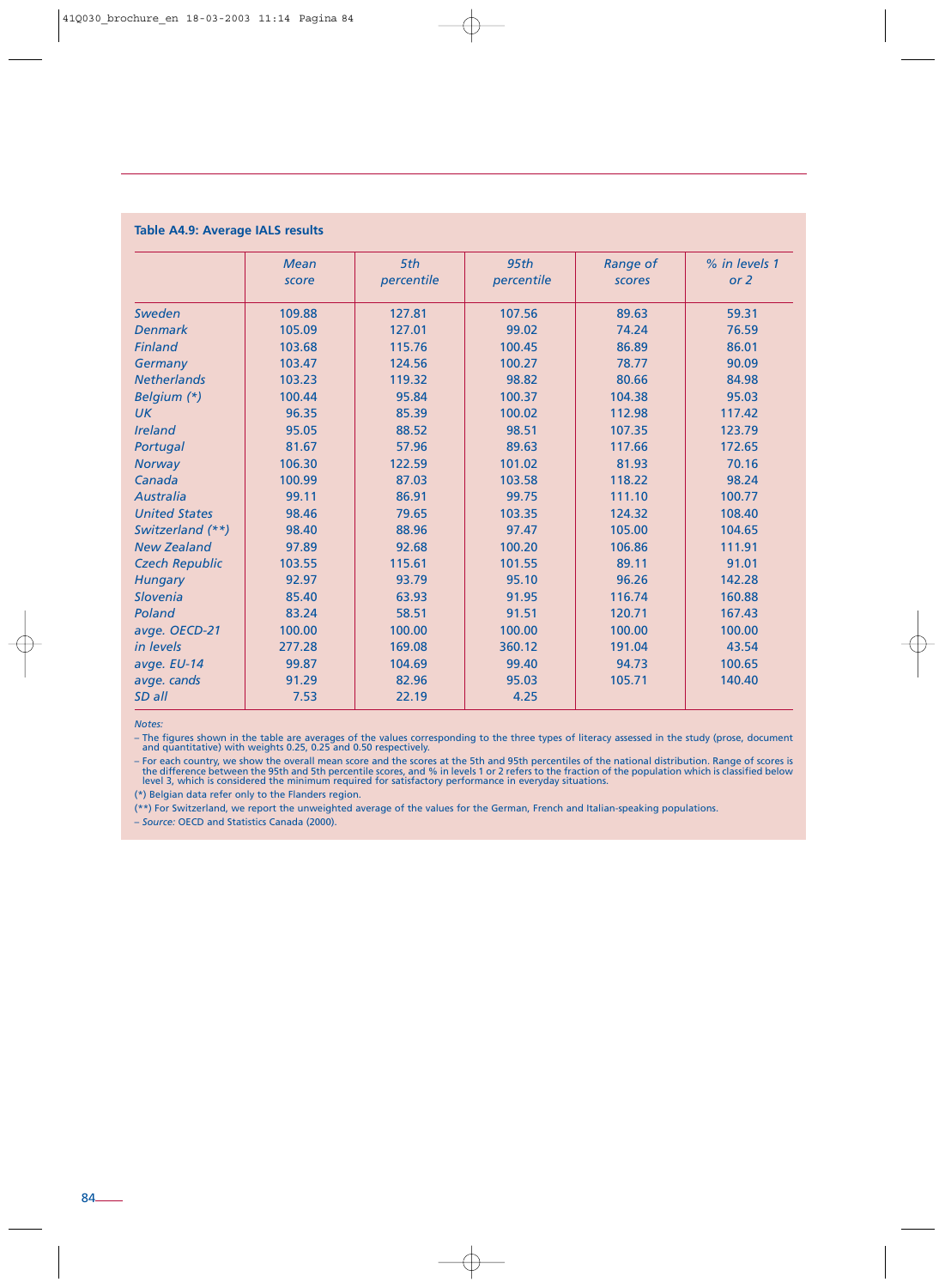## **Table A4.10: Average PISA results**

|                       | <b>Mean</b> | 5th        | 95th       | <b>Range of</b> | % in levels 1 |
|-----------------------|-------------|------------|------------|-----------------|---------------|
|                       | score       | percentile | percentile | scores          | or $2$        |
| <b>Finland</b>        | 106.83      | 115.42     | 103.03     | 89.64           | 57.22         |
| <b>UK</b>             | 103.92      | 106.09     | 104.06     | 101.87          | 89.92         |
| <b>Ireland</b>        | 102.10      | 105.65     | 100.32     | 94.56           | 79.02         |
| Sweden                | 101.31      | 103.74     | 100.43     | 96.86           | 87.19         |
| <b>Austria</b>        | 101.01      | 102.85     | 99.82      | 96.55           | 98.09         |
| <b>Belgium</b>        | 100.12      | 90.36      | 100.97     | 112.43          | 98.09         |
| France                | 99.98       | 101.46     | 99.56      | 97.50           | 100.82        |
| <b>Denmark</b>        | 98.10       | 97.56      | 98.60      | 99.72           | 111.72        |
| Spain                 | 96.33       | 98.74      | 95.55      | 92.10           | 114.44        |
| Germany               | 95.93       | 87.65      | 99.14      | 111.55          | 122.62        |
| <b>Italy</b>          | 94.16       | 93.89      | 94.90      | 95.99           | 122.62        |
| Greece                | 91.54       | 85.96      | 94.75      | 104.25          | 138.96        |
| Portugal              | 91.39       | 89.19      | 93.11      | 97.34           | 141.69        |
| <b>Netherlands</b>    |             |            |            |                 |               |
| Japan                 | 106.09      | 112.04     | 102.11     | 91.39           | 76.29         |
| Canada                | 105.06      | 111.08     | 103.03     | 94.32           | 73.57         |
| <b>New Zealand</b>    | 104.71      | 102.49     | 105.24     | 108.22          | 84.47         |
| <b>Australia</b>      | 104.41      | 106.97     | 103.94     | 100.67          | 84.47         |
| Switzerland           | 99.28       | 96.76      | 100.74     | 105.04          | 111.72        |
| <b>Norway</b>         | 99.09       | 96.83      | 99.67      | 102.74          | 100.82        |
| <b>United States</b>  | 98.64       | 95.29      | 101.04     | 107.26          | 106.27        |
| <b>Czech Republic</b> | 98.30       | 97.71      | 98.98      | 100.36          | 114.44        |
| <b>Hungary</b>        | 95.88       | 95.14      | 97.65      | 100.36          | 130.79        |
| Poland                | 94.25       | 90.36      | 96.66      | 103.45          | 130.79        |
| Latvia                | 90.70       | 84.71      | 94.59      | 105.28          | 155.31        |
| avge. OECD-21         | 100.00      | 100.00     | 100.00     | 100.00          | 100.00        |
| in levels             | 506.88      | 340.29     | 655.16     | 314.88          | 36.70         |
| avge. EU-14           | 98.67       | 98.35      | 98.79      | 99.26           | 104.80        |
| avge. cands           | 94.78       | 91.98      | 96.97      | 102.36          | 132.83        |
| SD all                | 4.62        | 8.20       | 3.23       |                 |               |
|                       |             |            |            |                 |               |

 $\oplus$ 

*Notes*:

– See the notes to the previous table.

– The figures shown in the table are averages of the values corresponding to the three types of literacy assessed in the study (maths, science and reading) with weights 0.25, 0.25 and 0.50 respectively.

 $\color{red} \bigoplus$ 

– The % in levels 1 or 2 refers to the reading literacy scale, which is the only one for which this information is supplied.

– *Source:* OECD (2001a).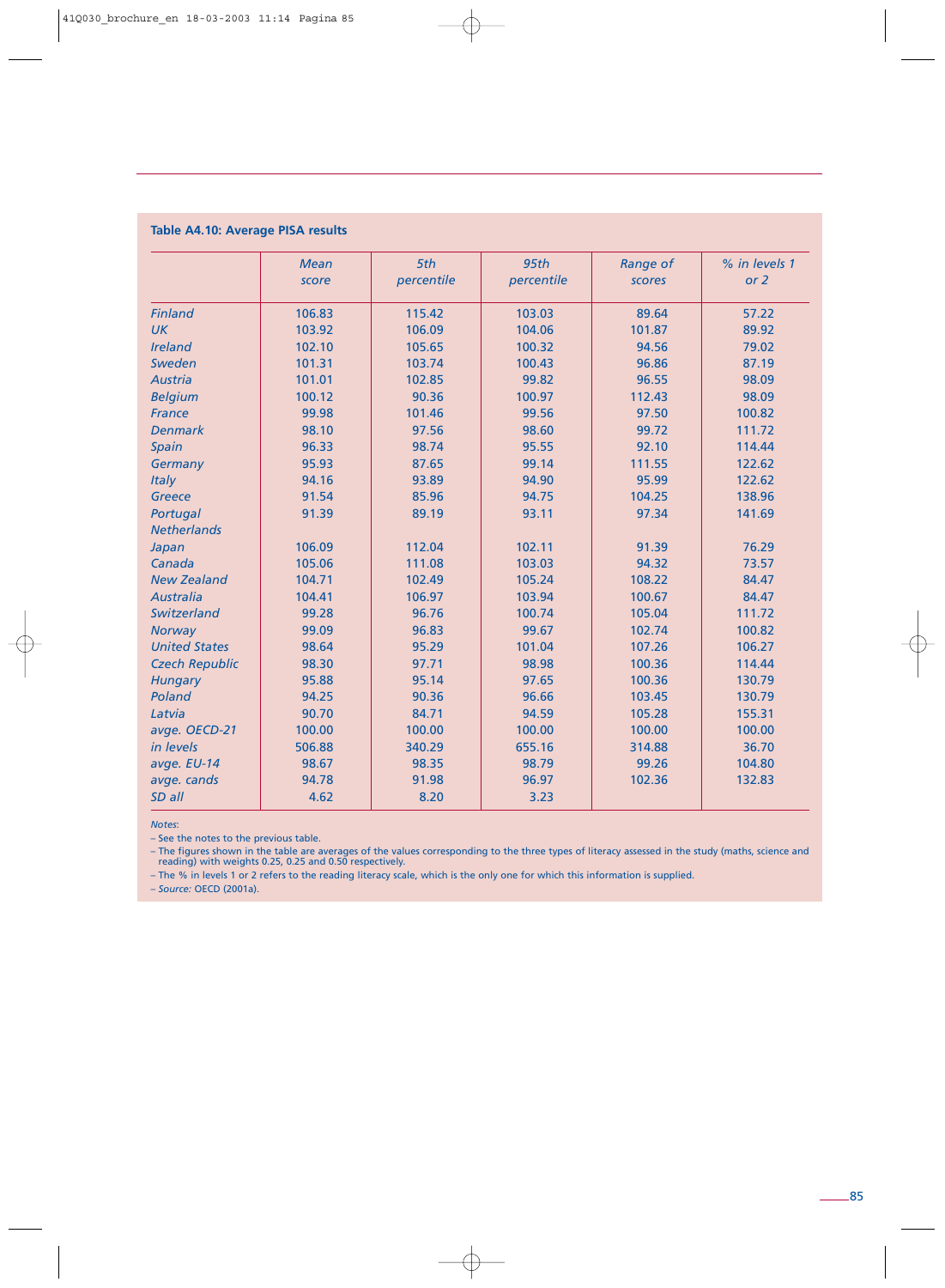|                       | <b>PISA</b> | <b>PISA</b> | <b>PISA</b> | <b>PISA</b> | <b>TIMSS</b> | <b>TIMSS</b> | <b>TIMSS</b> |
|-----------------------|-------------|-------------|-------------|-------------|--------------|--------------|--------------|
|                       | reading     | maths       | science     | average     | maths        | science      | average      |
| <b>Finland</b>        | 107.57      | 105.63      | 106.57      | 106.83      |              |              |              |
| <b>UK</b>             | 103.03      | 104.25      | 105.38      | 103.92      | 96.68        | 101.64       | 99.17        |
| Ireland               | 103.82      | 99.12       | 101.61      | 102.10      | 101.50       | 102.30       | 101.90       |
| Sweden                | 101.65      | 100.50      | 101.42      | 101.31      | 99.95        | 101.73       | 100.85       |
| <b>Austria</b>        | 99.88       | 101.49      | 102.80      | 101.01      | 103.81       | 106.10       | 104.96       |
| <b>Belgium</b>        | 99.88       | 102.47      | 98.25       | 100.12      | 105.06       | 97.07        | 101.04       |
| France                | 99.49       | 101.88      | 99.04       | 99.98       | 103.61       | 94.70        | 99.13        |
| <b>Denmark</b>        | 97.91       | 101.29      | 95.28       | 98.10       | 96.68        | 90.89        | 93.77        |
| Spain                 | 97.12       | 93.80       | 97.26       | 96.33       | 93.79        | 98.31        | 96.06        |
| Germany               | 95.35       | 96.56       | 96.46       | 95.93       | 98.03        | 100.97       | 99.51        |
| <b>Italy</b>          | 95.94       | 90.06       | 94.68       | 94.16       |              |              |              |
| Greece                | 93.38       | 88.09       | 91.31       | 91.54       | 93.21        | 94.51        | 93.86        |
| Portugal              | 92.59       | 89.47       | 90.92       | 91.39       | 87.44        | 91.27        | 89.37        |
| <b>Netherlands</b>    |             |             |             |             | 104.19       | 106.49       | 105.35       |
| Japan                 | 102.84      | 109.76      | 108.94      | 106.09      | 116.52       | 108.58       | 112.52       |
| Canada                | 105.20      | 105.03      | 104.78      | 105.06      | 101.50       | 100.97       | 101.23       |
| <b>New Zealand</b>    | 104.22      | 105.82      | 104.59      | 104.71      | 97.84        | 99.83        | 98.84        |
| <b>Australia</b>      | 104.02      | 105.03      | 104.59      | 104.41      | 102.07       | 103.63       | 102.86       |
| Switzerland           | 97.32       | 104.25      | 98.25       | 99.28       | 104.96       | 99.26        | 102.09       |
| <b>Norway</b>         | 99.49       | 98.33       | 99.04       | 99.09       | 96.87        | 100.21       | 98.55        |
| <b>United States</b>  | 99.29       | 97.15       | 98.84       | 98.64       | 96.30        | 101.54       | 98.93        |
| <b>Czech Republic</b> | 96.93       | 98.14       | 101.22      | 98.30       | 108.62       | 109.15       | 108.89       |
| <b>Bulgaria</b>       |             |             |             |             | 104.00       | 107.44       | 105.73       |
| Slovenia              |             |             |             |             | 104.19       | 106.49       | 105.35       |
| <b>Hungary</b>        | 94.56       | 96.17       | 98.25       | 95.88       | 103.42       | 105.34       | 104.39       |
| Slovakia              |             |             |             |             | 105.35       | 103.44       | 104.39       |
| Latvia                | 90.23       | 91.24       | 91.12       | 90.70       | 94.95        | 92.22        | 93.58        |
| Romania               |             |             |             |             | 92.83        | 92.41        | 92.62        |
| Lithuania             |             |             |             |             | 91.87        | 90.51        | 91.18        |
| Cyprus                |             |             |             |             | 91.29        | 88.04        | 89.65        |
| Poland                | 94.37       | 92.62       | 95.67       | 94.25       |              |              |              |
| avge. OECD-21         | 100.00      | 100.00      | 100.00      | 100.00      | 100.00       | 100.00       | 100.00       |
| in levels             | 507.60      | 507.45      | 504.85      | 506.88      | 519.24       | 525.89       | 522.57       |
| avge. EU-14           | 99.05       | 98.05       | 98.54       | 98.67       | 98.66        | 98.83        | 98.75        |
| avge. cands           | 94.02       | 94.54       | 96.56       | 94.78       | 99.61        | 99.45        | 99.53        |

 $\oplus$ 

## **Table A4.11: PISA and TIMSS results by subject**

*Notes:*

– TIMSS: scores are for 13-year-olds. In the cases of the UK and Belgium, reported figures are based on the unweighted average of mean region-al scores (for England and Scotland and Flanders and Wallonia respectively).

– Countries ranked by average PISA scores (with weights 0.5 for reading and 0.25 for maths and science), except candidate countries, which are ranked by their average TIMSS score (with equal weights for maths and science).

 $\overline{\bigoplus}$ 

– *Sources:* OECD (2001a) and *The Economist* (1997).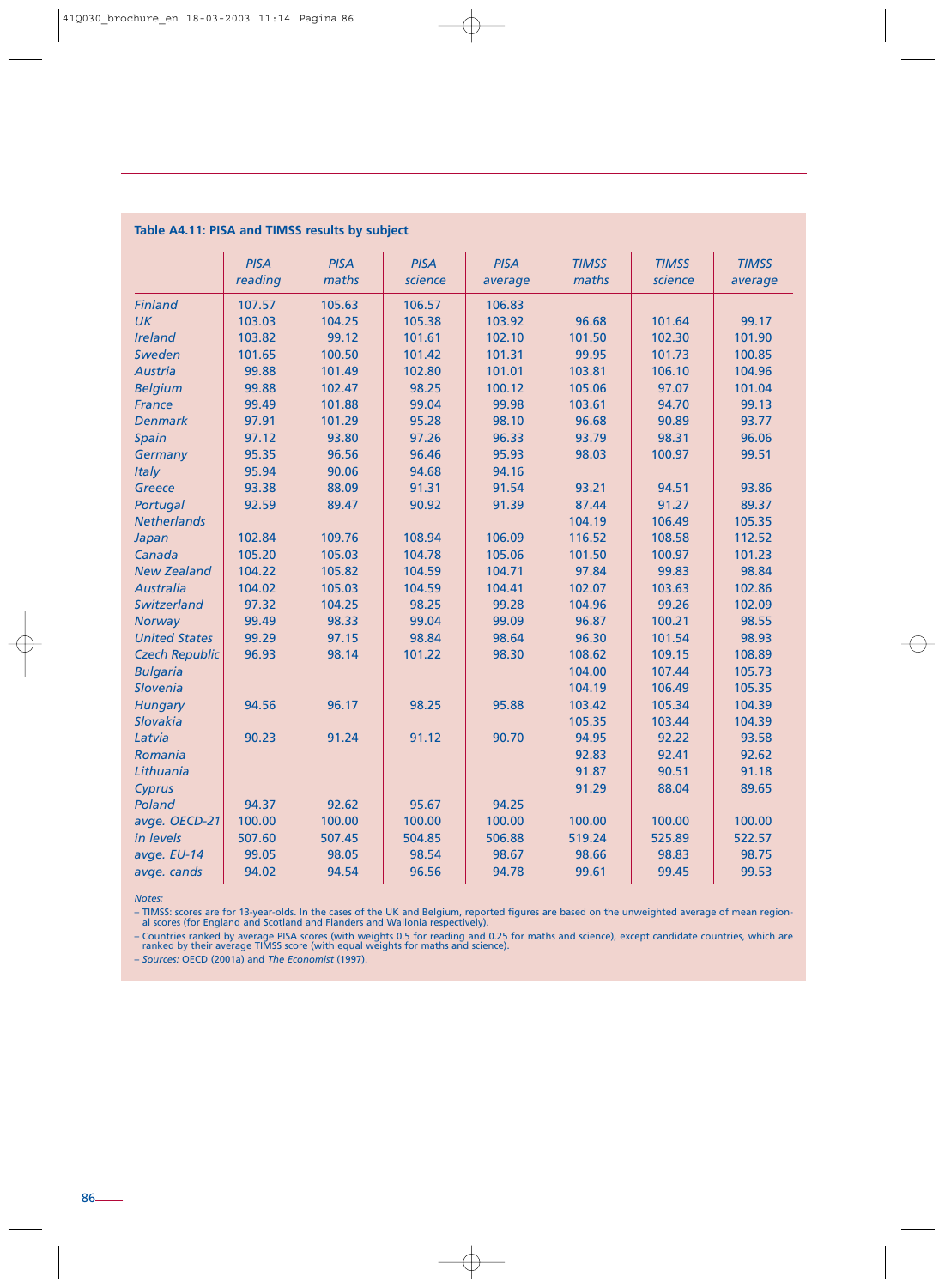| <b>lines</b><br>phones<br>hosts<br>computers<br>120.26<br>127.91<br>133.46<br>130.31<br>127.14<br>122.81<br>163.05<br>138.36<br>127.80<br>149.26<br>201.00<br>123.49<br>251.31<br>100.95<br>109.19<br>108.05<br>74.85<br>106.64<br>86.57<br>112.31<br>103.31<br>59.74<br>107.75<br>110.44<br>42.82<br>91.11<br>60.79<br>101.14<br>64.65<br>88.63<br>79.26<br>90.31<br>96.08<br>32.83<br>90.47<br>101.49<br>88.55<br>93.01<br>66.29<br>95.50<br>89.47<br>99.10<br>82.54<br>69.87<br>63.47<br>103.86<br>66.06<br>73.49<br>27.12<br>103.73<br>61.32<br>82.18<br>124.75<br>23.60<br>51.42<br>75.44<br>62.90<br>51.21<br>50.91<br>21.73<br>75.25<br>28.75<br>18.70<br>46.11<br>108.58<br>95.11<br>68.17<br>18.35<br>15.23<br>30.16<br>120.44<br>89.96<br>162.18<br>400.13<br>143.40<br>82.58<br>122.99<br>149.16<br>88.49<br>117.27<br>93.29<br>100.50<br>145.56<br>117.01<br>130.96<br>166.57<br>120.26<br>132.05<br>185.52<br>142.94<br>115.52<br>61.85<br>116.70<br>111.41<br>106.07<br>87.28<br>71.34<br>99.76<br>145.07<br>64.88<br>91.65<br>131.43<br>191.50<br>83.88<br>42.91<br>68.33<br>29.52<br>88.73<br>21.39<br>Slovenia<br>87.81<br>66.33<br>33.03<br>34.41<br>22.64<br>47.67<br>52.11<br>30.57<br>23.02<br>9.89<br>72.79<br>61.22<br>23.39<br>36.90<br>20.83<br>42.87<br>54.66<br>25.30<br>19.10<br>7.10<br>79.11<br>Lithuania<br>9.75<br>Poland<br>41.54<br>17.57<br>15.52<br>52.98<br>59.74<br>62.50<br>12.17<br>42.66<br>78.69<br>46.28<br>8.20<br>18.62<br>2.87<br>11.35<br>2.27<br>Romania<br>29.52<br>10.19<br>3.61<br>54.11<br>2.99<br>59.95<br>5.27<br>68.15<br><b>Bulgaria</b><br>11.82<br>Latvia<br>55.03<br>23.90<br>40.92<br>avge. OECD-21<br>100.00<br>100.00<br>100.00<br>100.00<br>100.00<br>548.81<br>284.57<br>282.78<br>484.83<br>2 563.38<br>96.33<br>99.70<br>86.48<br>72.10<br>85.93<br>54.32<br>26.42<br>25.06<br>14.25<br>57.86 |                       | <b>Telephone</b> | <b>Mobile</b> | Personal | <b>Internet</b> | R & D     |
|-----------------------------------------------------------------------------------------------------------------------------------------------------------------------------------------------------------------------------------------------------------------------------------------------------------------------------------------------------------------------------------------------------------------------------------------------------------------------------------------------------------------------------------------------------------------------------------------------------------------------------------------------------------------------------------------------------------------------------------------------------------------------------------------------------------------------------------------------------------------------------------------------------------------------------------------------------------------------------------------------------------------------------------------------------------------------------------------------------------------------------------------------------------------------------------------------------------------------------------------------------------------------------------------------------------------------------------------------------------------------------------------------------------------------------------------------------------------------------------------------------------------------------------------------------------------------------------------------------------------------------------------------------------------------------------------------------------------------------------------------------------------------------------------------------------------------------------------------------------------|-----------------------|------------------|---------------|----------|-----------------|-----------|
|                                                                                                                                                                                                                                                                                                                                                                                                                                                                                                                                                                                                                                                                                                                                                                                                                                                                                                                                                                                                                                                                                                                                                                                                                                                                                                                                                                                                                                                                                                                                                                                                                                                                                                                                                                                                                                                                 |                       |                  |               |          |                 | personnel |
|                                                                                                                                                                                                                                                                                                                                                                                                                                                                                                                                                                                                                                                                                                                                                                                                                                                                                                                                                                                                                                                                                                                                                                                                                                                                                                                                                                                                                                                                                                                                                                                                                                                                                                                                                                                                                                                                 | <b>Denmark</b>        |                  |               |          |                 |           |
|                                                                                                                                                                                                                                                                                                                                                                                                                                                                                                                                                                                                                                                                                                                                                                                                                                                                                                                                                                                                                                                                                                                                                                                                                                                                                                                                                                                                                                                                                                                                                                                                                                                                                                                                                                                                                                                                 | Sweden                |                  |               |          |                 |           |
|                                                                                                                                                                                                                                                                                                                                                                                                                                                                                                                                                                                                                                                                                                                                                                                                                                                                                                                                                                                                                                                                                                                                                                                                                                                                                                                                                                                                                                                                                                                                                                                                                                                                                                                                                                                                                                                                 | <b>Finland</b>        |                  |               |          |                 |           |
|                                                                                                                                                                                                                                                                                                                                                                                                                                                                                                                                                                                                                                                                                                                                                                                                                                                                                                                                                                                                                                                                                                                                                                                                                                                                                                                                                                                                                                                                                                                                                                                                                                                                                                                                                                                                                                                                 | <b>Netherlands</b>    |                  |               |          |                 |           |
|                                                                                                                                                                                                                                                                                                                                                                                                                                                                                                                                                                                                                                                                                                                                                                                                                                                                                                                                                                                                                                                                                                                                                                                                                                                                                                                                                                                                                                                                                                                                                                                                                                                                                                                                                                                                                                                                 | Germany               |                  |               |          |                 |           |
|                                                                                                                                                                                                                                                                                                                                                                                                                                                                                                                                                                                                                                                                                                                                                                                                                                                                                                                                                                                                                                                                                                                                                                                                                                                                                                                                                                                                                                                                                                                                                                                                                                                                                                                                                                                                                                                                 | <b>Belgium</b>        |                  |               |          |                 |           |
|                                                                                                                                                                                                                                                                                                                                                                                                                                                                                                                                                                                                                                                                                                                                                                                                                                                                                                                                                                                                                                                                                                                                                                                                                                                                                                                                                                                                                                                                                                                                                                                                                                                                                                                                                                                                                                                                 | <b>Ireland</b>        |                  |               |          |                 |           |
|                                                                                                                                                                                                                                                                                                                                                                                                                                                                                                                                                                                                                                                                                                                                                                                                                                                                                                                                                                                                                                                                                                                                                                                                                                                                                                                                                                                                                                                                                                                                                                                                                                                                                                                                                                                                                                                                 | <b>UK</b>             |                  |               |          |                 |           |
|                                                                                                                                                                                                                                                                                                                                                                                                                                                                                                                                                                                                                                                                                                                                                                                                                                                                                                                                                                                                                                                                                                                                                                                                                                                                                                                                                                                                                                                                                                                                                                                                                                                                                                                                                                                                                                                                 | <b>Austria</b>        |                  |               |          |                 |           |
|                                                                                                                                                                                                                                                                                                                                                                                                                                                                                                                                                                                                                                                                                                                                                                                                                                                                                                                                                                                                                                                                                                                                                                                                                                                                                                                                                                                                                                                                                                                                                                                                                                                                                                                                                                                                                                                                 | France                |                  |               |          |                 |           |
|                                                                                                                                                                                                                                                                                                                                                                                                                                                                                                                                                                                                                                                                                                                                                                                                                                                                                                                                                                                                                                                                                                                                                                                                                                                                                                                                                                                                                                                                                                                                                                                                                                                                                                                                                                                                                                                                 | Italy                 |                  |               |          |                 |           |
|                                                                                                                                                                                                                                                                                                                                                                                                                                                                                                                                                                                                                                                                                                                                                                                                                                                                                                                                                                                                                                                                                                                                                                                                                                                                                                                                                                                                                                                                                                                                                                                                                                                                                                                                                                                                                                                                 | Spain                 |                  |               |          |                 |           |
|                                                                                                                                                                                                                                                                                                                                                                                                                                                                                                                                                                                                                                                                                                                                                                                                                                                                                                                                                                                                                                                                                                                                                                                                                                                                                                                                                                                                                                                                                                                                                                                                                                                                                                                                                                                                                                                                 | Portugal              |                  |               |          |                 |           |
|                                                                                                                                                                                                                                                                                                                                                                                                                                                                                                                                                                                                                                                                                                                                                                                                                                                                                                                                                                                                                                                                                                                                                                                                                                                                                                                                                                                                                                                                                                                                                                                                                                                                                                                                                                                                                                                                 | Greece                |                  |               |          |                 |           |
|                                                                                                                                                                                                                                                                                                                                                                                                                                                                                                                                                                                                                                                                                                                                                                                                                                                                                                                                                                                                                                                                                                                                                                                                                                                                                                                                                                                                                                                                                                                                                                                                                                                                                                                                                                                                                                                                 | <b>United States</b>  |                  |               |          |                 |           |
|                                                                                                                                                                                                                                                                                                                                                                                                                                                                                                                                                                                                                                                                                                                                                                                                                                                                                                                                                                                                                                                                                                                                                                                                                                                                                                                                                                                                                                                                                                                                                                                                                                                                                                                                                                                                                                                                 | Switzerland           |                  |               |          |                 |           |
|                                                                                                                                                                                                                                                                                                                                                                                                                                                                                                                                                                                                                                                                                                                                                                                                                                                                                                                                                                                                                                                                                                                                                                                                                                                                                                                                                                                                                                                                                                                                                                                                                                                                                                                                                                                                                                                                 | <b>Australia</b>      |                  |               |          |                 |           |
|                                                                                                                                                                                                                                                                                                                                                                                                                                                                                                                                                                                                                                                                                                                                                                                                                                                                                                                                                                                                                                                                                                                                                                                                                                                                                                                                                                                                                                                                                                                                                                                                                                                                                                                                                                                                                                                                 | <b>Norway</b>         |                  |               |          |                 |           |
|                                                                                                                                                                                                                                                                                                                                                                                                                                                                                                                                                                                                                                                                                                                                                                                                                                                                                                                                                                                                                                                                                                                                                                                                                                                                                                                                                                                                                                                                                                                                                                                                                                                                                                                                                                                                                                                                 | Canada                |                  |               |          |                 |           |
|                                                                                                                                                                                                                                                                                                                                                                                                                                                                                                                                                                                                                                                                                                                                                                                                                                                                                                                                                                                                                                                                                                                                                                                                                                                                                                                                                                                                                                                                                                                                                                                                                                                                                                                                                                                                                                                                 | <b>New Zealand</b>    |                  |               |          |                 |           |
|                                                                                                                                                                                                                                                                                                                                                                                                                                                                                                                                                                                                                                                                                                                                                                                                                                                                                                                                                                                                                                                                                                                                                                                                                                                                                                                                                                                                                                                                                                                                                                                                                                                                                                                                                                                                                                                                 | Japan                 |                  |               |          |                 |           |
|                                                                                                                                                                                                                                                                                                                                                                                                                                                                                                                                                                                                                                                                                                                                                                                                                                                                                                                                                                                                                                                                                                                                                                                                                                                                                                                                                                                                                                                                                                                                                                                                                                                                                                                                                                                                                                                                 |                       |                  |               |          |                 |           |
|                                                                                                                                                                                                                                                                                                                                                                                                                                                                                                                                                                                                                                                                                                                                                                                                                                                                                                                                                                                                                                                                                                                                                                                                                                                                                                                                                                                                                                                                                                                                                                                                                                                                                                                                                                                                                                                                 | <b>Czech Republic</b> |                  |               |          |                 |           |
|                                                                                                                                                                                                                                                                                                                                                                                                                                                                                                                                                                                                                                                                                                                                                                                                                                                                                                                                                                                                                                                                                                                                                                                                                                                                                                                                                                                                                                                                                                                                                                                                                                                                                                                                                                                                                                                                 | Slovakia              |                  |               |          |                 |           |
|                                                                                                                                                                                                                                                                                                                                                                                                                                                                                                                                                                                                                                                                                                                                                                                                                                                                                                                                                                                                                                                                                                                                                                                                                                                                                                                                                                                                                                                                                                                                                                                                                                                                                                                                                                                                                                                                 | <b>Hungary</b>        |                  |               |          |                 |           |
|                                                                                                                                                                                                                                                                                                                                                                                                                                                                                                                                                                                                                                                                                                                                                                                                                                                                                                                                                                                                                                                                                                                                                                                                                                                                                                                                                                                                                                                                                                                                                                                                                                                                                                                                                                                                                                                                 |                       |                  |               |          |                 |           |
|                                                                                                                                                                                                                                                                                                                                                                                                                                                                                                                                                                                                                                                                                                                                                                                                                                                                                                                                                                                                                                                                                                                                                                                                                                                                                                                                                                                                                                                                                                                                                                                                                                                                                                                                                                                                                                                                 |                       |                  |               |          |                 |           |
|                                                                                                                                                                                                                                                                                                                                                                                                                                                                                                                                                                                                                                                                                                                                                                                                                                                                                                                                                                                                                                                                                                                                                                                                                                                                                                                                                                                                                                                                                                                                                                                                                                                                                                                                                                                                                                                                 | Estonia               |                  |               |          |                 |           |
|                                                                                                                                                                                                                                                                                                                                                                                                                                                                                                                                                                                                                                                                                                                                                                                                                                                                                                                                                                                                                                                                                                                                                                                                                                                                                                                                                                                                                                                                                                                                                                                                                                                                                                                                                                                                                                                                 | <b>Turkey</b>         |                  |               |          |                 |           |
|                                                                                                                                                                                                                                                                                                                                                                                                                                                                                                                                                                                                                                                                                                                                                                                                                                                                                                                                                                                                                                                                                                                                                                                                                                                                                                                                                                                                                                                                                                                                                                                                                                                                                                                                                                                                                                                                 |                       |                  |               |          |                 |           |
|                                                                                                                                                                                                                                                                                                                                                                                                                                                                                                                                                                                                                                                                                                                                                                                                                                                                                                                                                                                                                                                                                                                                                                                                                                                                                                                                                                                                                                                                                                                                                                                                                                                                                                                                                                                                                                                                 |                       |                  |               |          |                 |           |
|                                                                                                                                                                                                                                                                                                                                                                                                                                                                                                                                                                                                                                                                                                                                                                                                                                                                                                                                                                                                                                                                                                                                                                                                                                                                                                                                                                                                                                                                                                                                                                                                                                                                                                                                                                                                                                                                 |                       |                  |               |          |                 |           |
|                                                                                                                                                                                                                                                                                                                                                                                                                                                                                                                                                                                                                                                                                                                                                                                                                                                                                                                                                                                                                                                                                                                                                                                                                                                                                                                                                                                                                                                                                                                                                                                                                                                                                                                                                                                                                                                                 |                       |                  |               |          |                 |           |
|                                                                                                                                                                                                                                                                                                                                                                                                                                                                                                                                                                                                                                                                                                                                                                                                                                                                                                                                                                                                                                                                                                                                                                                                                                                                                                                                                                                                                                                                                                                                                                                                                                                                                                                                                                                                                                                                 | in levels             |                  |               |          |                 |           |
|                                                                                                                                                                                                                                                                                                                                                                                                                                                                                                                                                                                                                                                                                                                                                                                                                                                                                                                                                                                                                                                                                                                                                                                                                                                                                                                                                                                                                                                                                                                                                                                                                                                                                                                                                                                                                                                                 | avge. EU-14           |                  |               |          |                 |           |
|                                                                                                                                                                                                                                                                                                                                                                                                                                                                                                                                                                                                                                                                                                                                                                                                                                                                                                                                                                                                                                                                                                                                                                                                                                                                                                                                                                                                                                                                                                                                                                                                                                                                                                                                                                                                                                                                 | avge. cands           |                  |               |          |                 |           |

## **Table A4.12: Communications and technology indicators**

*Definitions*:

– Main *telephone lines* per 1 000 people in 1998.

– Number of *mobile phones* per 1 000 people in 1998.

– *Personal computers* per 1 000 people in 1998.

– *Internet hosts* per 10 000 people in 2000.

– *R & D personnel* = scientists and engineers employed in R & D per million, most recent year available (ranges between 1987 and 1997).

 $\overline{\bigoplus}$ 

– *Source:* World Bank, 2000/01 *World development report.*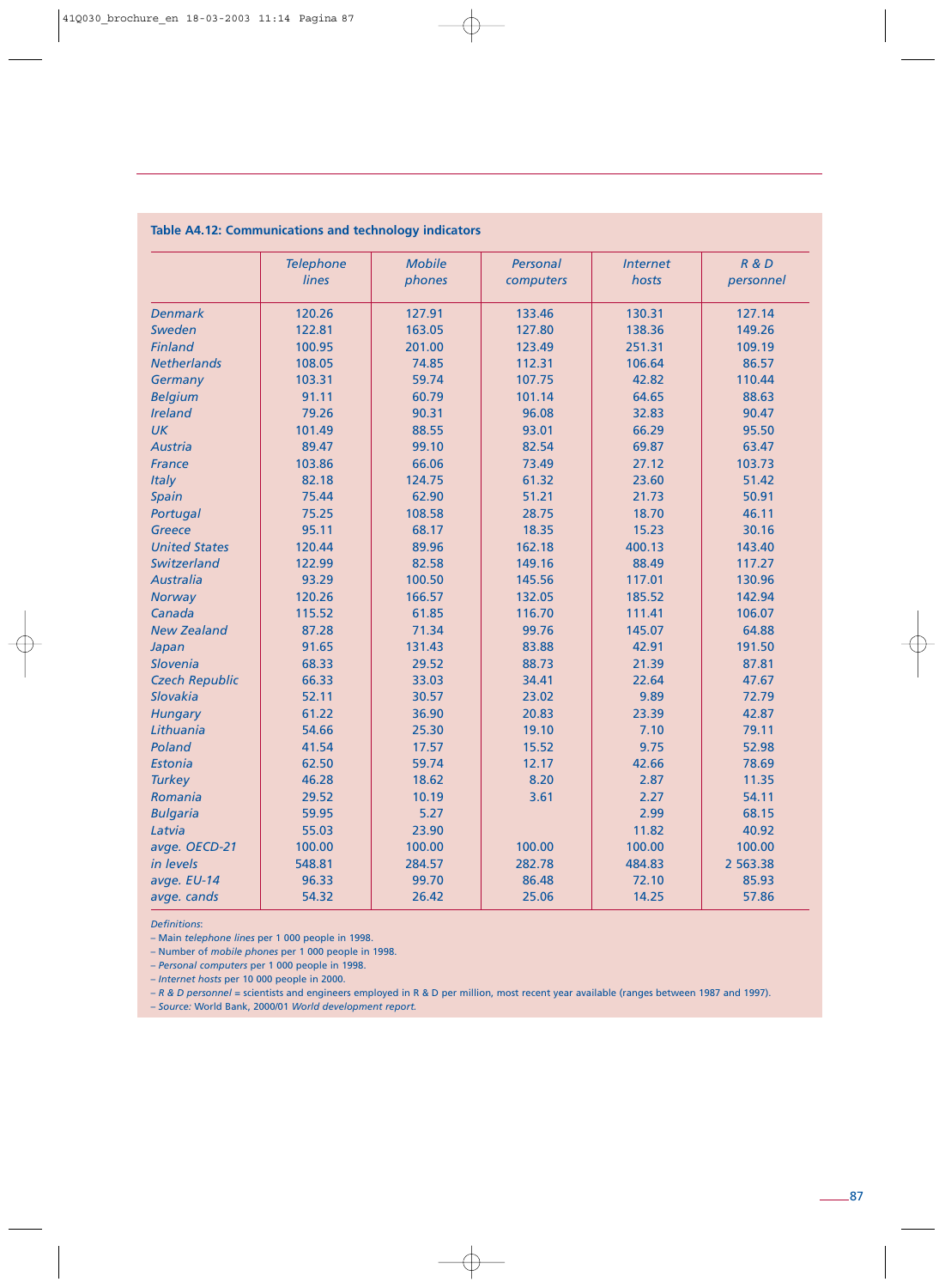The available information suggests that the candidate countries as a whole spend less on education than the EU, both as a fraction of national income and on a per student basis. There are, however, large differences across countries in this group and discrepancies across sources that make it difficult to be very precise concerning expenditure patterns in candidate countries. On the whole, it seems clear that expenditure levels are particularly low in Turkey, Romania and Bulgaria, whereas Hungary, the Baltic republics, Slovenia, Poland and the Czech Republic are not far from EU levels at least in terms of some resource indicators.

Tables A4.9 to A4.11 display various indicators of school achievement and labour force quality based on international standardised tests or literacy surveys. Tables A4.9 and A4.10 summarise the results of two recent OECD studies (IALS and PISA) that have already been discussed in Section 2(b) of this appendix. We construct summary measures of national performance in each of these studies by averaging each country's results across the various dimensions of literacy analysed in these surveys. These two tables display the mean national scores, the scores corresponding to the 5th and 95th percentile of each national distribution, the range of scores (defined as the difference between the previous two values) and the percentage of the adult population (in IALS) or the student population (in PISA) that falls below the literacy level (level 3) that is considered necessary for coping with the demands of work and everyday life in advanced societies. Table A4.11 shows average scores by subject in the PISA study and in another recent international study of achievement in maths and science (TIMSS). As usual, all variables are normalised by their average values in our primary sample of 21 OECD countries.

According to most of these indicators, mean EU performance is slightly below the OECD average and significantly above that of the group of candidate countries (except for the TIMSS study, where the last group does slightly better than EU-14 on average). A particularly worrisome finding of the IALS is that a large fraction of the population (43.54 % for OECD-21 and over 60 % in the candidate countries) lacks basic literacy and quantitative skills that are likely to be important both on the job and in everyday life. The corresponding figures for the (reading literacy of the) student population are only somewhat better (36.70 and 48.75 % respectively) according to the PISA study. It is also interesting to note that the cross-country variation in skill levels (as measured by the standard deviation of normalised scores) is much higher at the bottom of the distribution (fifth percentile score) than for mean or top performance levels, and that there is essentially no correlation between mean national performance and the range of scores in the PISA study. This suggests that the quality of the education system is particularly important for disadvantaged individuals, and that the performance of this group can be improved without lowering average standards.

Finally, Table A4.12 collects various indicators of the penetration of ICT technologies and of R & D effort. In terms of these indicators, most candidate countries are lagging well behind the EU which is, in turn, far below US standards. Within the EU, there is a clear divide between the north and the south, with the Scandinavian countries at one end of the scale and Spain, Portugal and Greece at the other, in terms of indices of computer and Internet use and R & D investment.

# **5. Social capital: a survey of the theoretical and empirical literature**

The attention paid by economists to social capital has been rapidly increasing in the last decade. The term social capital was rendered popular by the contributions of Coleman (1988, 1990) and Putnam (1993a and b, 1995a and b) and by now the World Bank (2002) has an excellent Internet site with an entire electronic library on the subject. Coleman starts with the consideration that social interaction brings about long-lasting patterns of relations, which constitute a resource available to individual actors. Such a resource may be accumulated or depleted over time and is defined by its productive function: it allows actors to reach goals otherwise not reachable or it diminishes the cost of reaching them.

Thus, it may be thought of as a peculiar form of capital, namely a 'social capital', whose specific characteristic consists of the fact that it is not incorporated into physical goods or into single human beings, as physical and human capital, but rather into social relations: it is an attribute of social structures. Examples of social capital are the level of trust and the information potential incorporated into relations, the existence of civic norms with effective sanctions, and the presence of hierarchical and horizontal relations and organisations.

A critical difference between social capital and other forms of capital, stressed by Coleman, is that it presents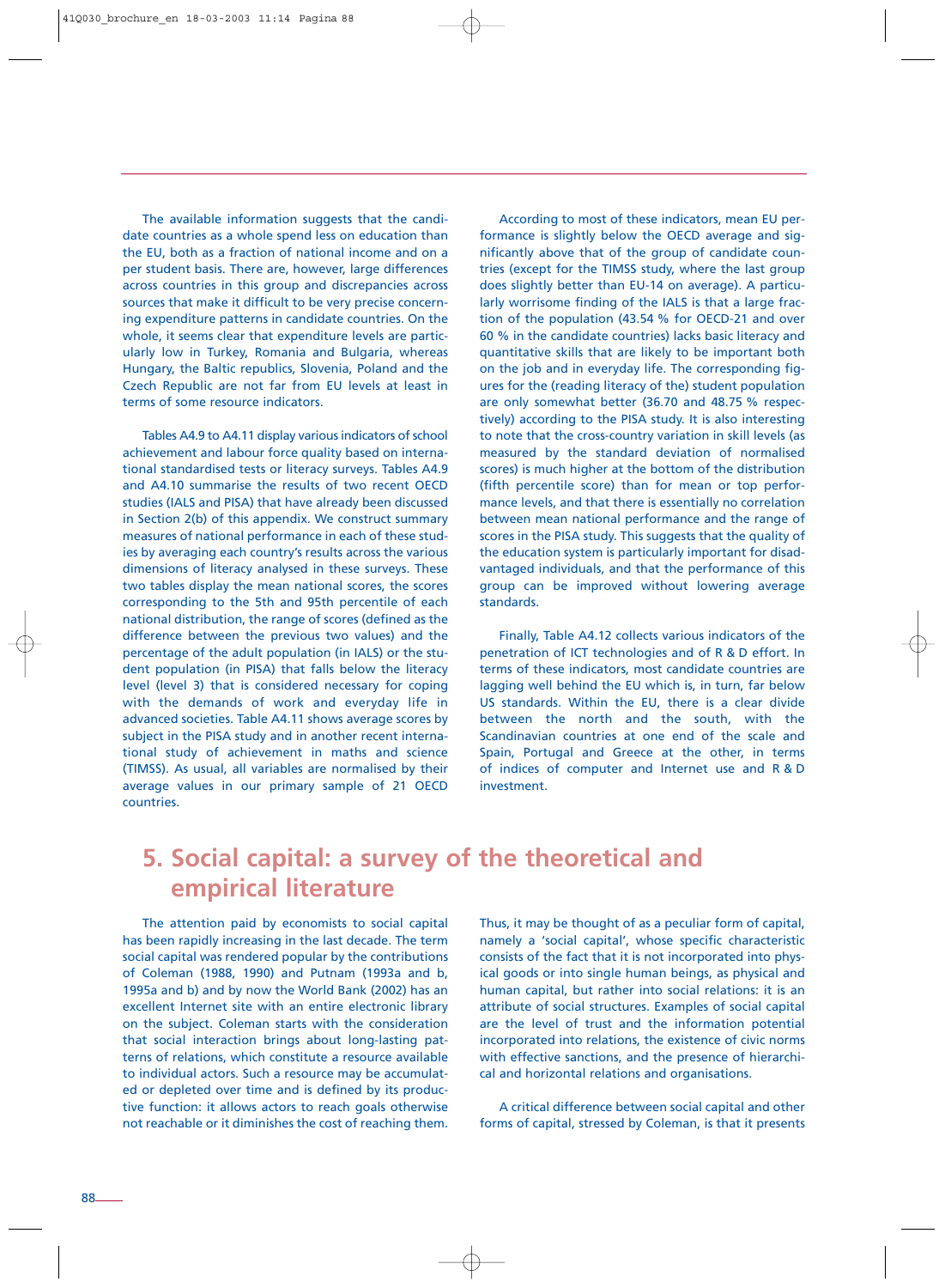a key aspect of public goods: 'As an attribute of the social structure in which a person is embedded, it is not the private property of any of the persons who benefit from it'. This poses a problem of underinvestment, since 'there will be in society an imbalance between the relative investment in organisations that produce private goods for the market and in organisations (often voluntary associations) from which the benefits are not captured — an imbalance in the sense that if the positive externalities created by such social capital could be internalised, it would come to exist in greater quantity'. Thus, private investment in social capital could fall short of the social optimum; on the other hand, if social capital is accumulated through interaction among individuals, public provision cannot be a solution either. One of the key contributions of social capital, according to Coleman, is to the accumulation of human capital: it is much easier to develop individual skills in a socially rich environment than in a socially poor one. Since human capital accumulation constitutes an engine of growth in advanced economies, social capital appears in a way as a deep root of growth processes.

Putnam (1993a) investigates the link between social capital and economic and political performance in Italy and finds that a great part of the difference in development between southern and northern Italian regions is 'explained' by the different presence of networks of horizontal organisations, which is a historical heritage and constitutes a form of social capital. In particular, he shows that local governments are more efficient where civic engagement is stronger, and argues that civic engagement is strictly related to the presence of horizontal associational networks. In other works (1993b, 1995a and b, 1996, 2000), he extends the analysis of social capital. In particular, applying it to the United States, he argues that the stock of American social capital declined in the late 20th century, mainly due to the disappearance of the 'civic generation', which came of age between the Great Depression and World War II, and to television, that keeps individuals apart from one another. Nevertheless, his latest work also discusses some signs of revival.

Already in these contributions, the authors do not always refer the term social capital to the same thing: Putnam's definition is relatively narrow, whereas Coleman's is broader. The World Bank now defines social capital at the broadest level as 'the norms and networks that enable collective action'. Different authors have proposed still different definitions, so that by now 'social capital' denotes more a whole strand of research than a single concept. Our first step is consequently to review the various theoretical definitions and to provide conceptual clarification. Next, we consider the empirical problem of measuring social capital and its effects. The subsequent step is to analyse the process of social capital accumulation. Finally, we consider some policy implications, with particular attention to Europe.

#### **(a) What is social capital?**

Let us start with a rather general definition of social capital — adapted from the World Bank — as the norms and social relations embedded in the social structure of a group that enable people to coordinate action to achieve desired goals. This definition deserves some comments. Firstly, the group considered might consist of only one individual, at one extreme, as well as of the whole society, at the opposite extreme; correspondingly, we can define social capital at the individual as well as at the aggregate level, and we can choose between focusing on a specific group or on society as a whole. Secondly, social capital consists of norms and social relations, which are attributes of the social structure. They can be reinforced or weakened over time, but at a given point in time they constitute a stock. Thirdly, this stock is 'productive', in the sense that it allows group members to reach their goals. Such goals may concern standard output and income, but may also concern socially provided goods, like status and friendship. Moreover, the goals pursued by one group may be in accordance with or contrary to those of other groups, so that social capital may display both positive and negative externalities (for instance, it may serve cooperative as well as rent-extracting purposes). Fourthly, social capital is both accumulated and displays its effects through social interaction: it is in this way that norms and relations are reinforced or weakened and that coordination among people is achieved. Such coordination may take place at two levels: either within the group members ('bonding social capital'), or with non-members ('bridging social capital'). There is an intrinsic difficulty in the aggregation of social capital, because what is productive for one group may either hurt or benefit a different group: if we collect together groups with a strong 'bonding' social capital, we do not necessarily end up with a high aggregate level of social capital; 'bridging' links play a crucial role. For this reason, it is useful to work both with an individual-level definition of social capital and with a group-level one. In the literature both are present. Let us consider them in turn.

#### *(i) Individual social capital*

Glaeser, Laibson and Sacerdote (2000) propose to define individual social capital as an individual's social skills, which are partly innate (e.g. being extroverted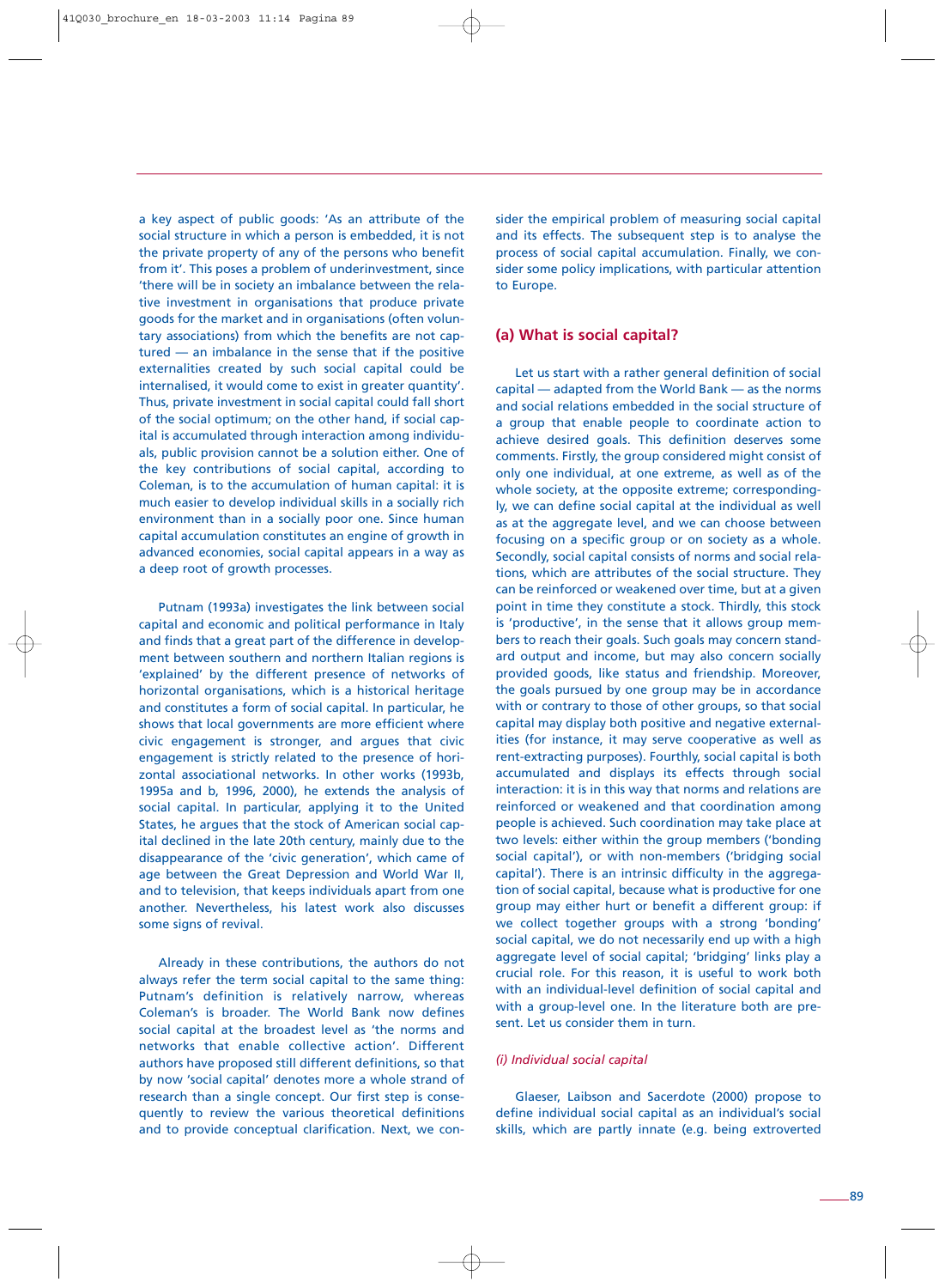and charismatic), but partly cultivated (e.g. popularity), i.e. they are the result of an investment. Social skills enable an individual 'to reap market and non-market returns from interaction with others. As such, individual social capital might be seen as the social component of human capital'. Not all the social skills which are beneficial to an individual are also beneficial to the aggregate outcome of social interaction: for instance, the ability to persuade others that you are trustworthy when you are not generates a negative externality (think, for example, of some sellers of encyclopaedias or of used cars), whereas the ability to induce others to participate in a socially beneficial project generates a positive one. Moreover, the same social skills may sometimes be used to increase aggregate outcome, but sometimes only to increase the slice reaped by their owner, with a possible aggregate loss. This problem makes it difficult to aggregate individual social capital over a whole economy (or even over a group), since one should incorporate 'all of the cross-person externalities generated by the different types of individual social capital'. The consequence is that 'the determinants of social capital at the individual level may not always determine social capital at the society level'. On the other hand, the big advantage of this framework is that it allows studying individual decisions of investment in social capital with standard investment models, which provide predictions that can be confronted with the data. Glaeser, Laibson and Sacerdote perform such an exercise and find that individuals invest in social skills in the same way as they invest in human capital.

Two remarks are in order. On the one hand, Glaeser, Laibson and Sacerdote's definition of social capital does not really fit the definition we have given above, since they focus on individual characteristics and not on traits of the social structure. As they recognise, what they are analysing is the social component of human capital, which, for the sake of clarity, should, perhaps, be kept separated from the concept of social capital. On the other hand, the amount of social skills belonging to an individual is highly correlated with the amount of his or her social connections, an aspect that is more compatible with our definition.

In this spirit, DiPasquale and Glaeser (1999) define individual social capital as an individual's connections to others and argue that it matters much for private provision of local amenities and of local public goods. They also investigate empirically whether homeownership increases investment in local amenities and social capital and find that indeed it does, especially because it reduces individual mobility. We discuss this last point in Section 5(c).

#### *(ii) Group social capital*

At the aggregate level, definitions of social capital tend to focus either on the density of trust, which facilitates collective action and reduces 'freeriding' or on networks of civic engagement and of horizontal associations, following Putnam. Although these two aspects overlap to some extent, so that it is often not easy to distinguish between them, they have given rise to two strands of the literature.

#### **Trust**

Although at first sight very intuitive, the notion of trust is hard to define theoretically in a clear-cut way. There is much literature on this topic, but its subtleties are probably not so relevant for an aggregate theory of social capital, especially when it comes to the empirical side. A relevant feature of trusting behaviour seems to be that it exposes an individual to the risk of being worse off, if others behave in a purely selfish way. A key effect is that trusting others may make them more trustworthy. If this happens, the advantages of cooperation may be exploited; if it does not, trusting people may be exploited by non-trustworthy ones.

Paldam and Svendsen (2000) define social capital as 'the density of trust within a group' and notice that 'the group may be extended to the whole society', which is consistent with the definition we gave above. They discuss the link between social capital theories dealing with goodwill (management), credibility (macroeconomic policy), cooperative solutions (game theory) and group norms (anthropology and psychology), and point out three possible, non-mutually-exclusive approaches to social capital: as a factor in a production function, as a factor that reduces transaction costs, and as a determinant of monitoring costs.

Fukuyama (1995a and b) identifies social capital with trust and argues that it determines the industrial structure of an economy. Germany, Japan and the United States, for instance, are high-trust societies, where trust is not restricted to the family, but rather generalised, whereas Taiwan, Hong Kong, Italy and France are examples of low-trust societies. In the former group of countries, it is easy to find giant, professionally managed corporations, because people are better able to cooperate on an enlarged scale, whereas, in the latter group, smaller, family-owned and family-managed firms dominate the industrial structure. In general, Fukuyama argues that the strength of family ties may be detrimental to the emergence of large organisations, and that, where familism is not accompanied by a strong culture of work and education, it may lead to stagnation,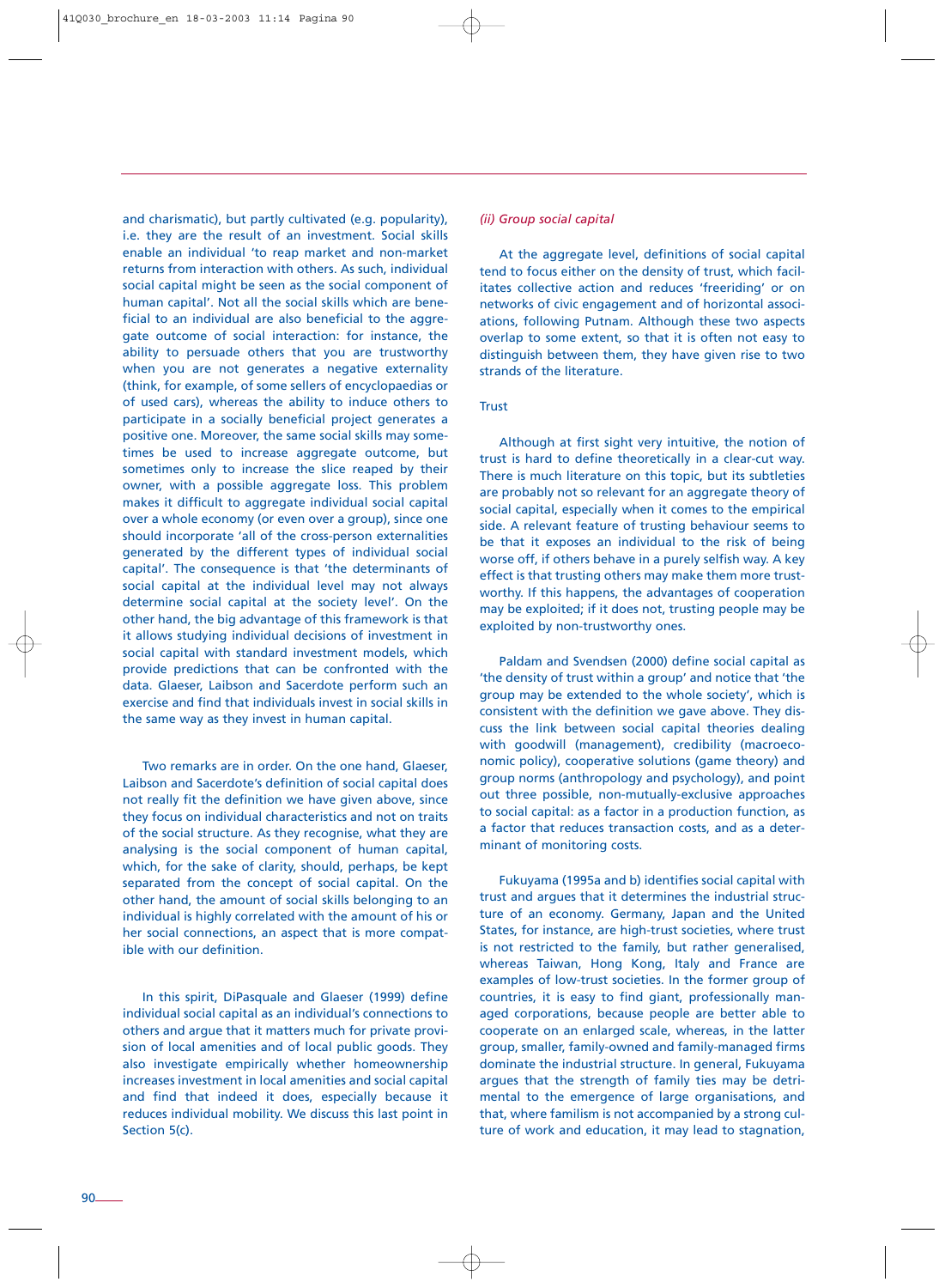as pointed out, for example, by Banfield (1958). This does not automatically imply that high trust, and hence large companies, are per se better performing or even better for aggregate growth, since what they gain in scale may be lost in flexibility and rapidity of decision-making. The economic success of northern Italy provides a good example.

The theoretical relationship between trust and growth is investigated by Zak and Knack (2001) through a moral hazard model, in which formal and informal institutions determine the amount of monitoring that a principal needs to exercise over an agent. They argue that 'informal sanctions depend on, or are facilitated by, social ties', which can be captured by a notion of social distance, and that monitoring costs and risk aversion may make low-trust societies have lower income and lower investments, and thereby lower growth. Moreover, they add that trust is lower in more heterogeneous societies because a higher social distance among actors weakens informal controls. As a consequence, in such societies, growth may be lower as well: there may be a 'low-trust poverty trap'.

Indeed, one can observe that their model deals more with informal sanctions than with trust: once we consider the incentives induced by such sanctions, we can avoid any reference to trust without conceptually losing anything (in Williamson's, 1993, words, 'calculative trust is a contradiction in terms'). The point is that trust is the complex product of a structure of social relations, of the interactions that take place in it, and of how these shape individual identities and motivations, and finally behaviour. So let us now turn to a more structural point of view.

#### Social norms and networks

As we pointed out above, Putnam defines social capital in terms of networks of civic engagement and of horizontal associations. Norms and associations are a relatively stable attribute of a social structure, and can be thought of as a stock. They arise through social interaction and they shape the way individuals interact with one another, so that social interaction (a flow) is both a source of social capital and the means through which it displays its productive services. If a norm of cooperation or of participation is effective, that behaviour that is in accordance with it will also appear quite stable. This has generated some confusion in the theoretical definition of social capital, since the term sometimes refers to the stock of social norms and networks and sometimes to the specific form of interaction that arises out of it. This has led some authors, for instance Bowles and Gintis (2000), to abandon the term social capital in favour of something they perceive as more precise. In particular, Bowles and Gintis prefer to speak of community governance, arguing that it is often the case in the literature that the term social capital refers to what groups do rather than to what they own, and such an aspect is better captured by the notion of community governance — as opposed to the governance mechanisms of the State and of the market — than by the notion of social capital. Notice, however, that considering just the community of direct and frequent interactions, expressed by Bowles and Gintis's idea of community governance, is restrictive, since it may overlook the strength of weak ties, stressed, for example, by Granovetter (1973) and by Narayan (1999), and the relevance of generalised trust, as we discussed above.

Aware of such conceptual problems, Fukuyama (1999) proposes to change his previous definition of social capital in terms of trust into the following: 'social capital is an instantiated informal norm that promotes cooperation between two or more individuals'. He argues that 'by this definition, trust, networks, civil society, and the like which have been associated with social capital are all epiphenomenal, arising as a result of social capital but not constituting social capital itself'. One crucial aspect of such definition is the extent of validity of the norms considered (also referred to by Fukuyama as the 'radius of trust, that is, the circle of people among whom cooperative norms are operative'). This leads to a more precise specification of the group (or institution) to which one refers the term social capital.

A second crucial aspect is that cooperation within a certain group may have positive as well as negative external effects on other groups. For instance, the degree of participation in associational activities does not necessarily increase aggregate (society-level) social capital, as hypothesised by Putnam: Olson (1982) emphasises that the purpose of some groups is to exert a distributive pressure, i.e. to seek rents, and that active participation in such groups indeed increases the level of distributive struggle in a society and decreases social capital.

Both these aspects — the extension of the group and the kind of external effects — are captured by Collier (1998). He starts with a definition of social capital in terms of those externality-generating social interactions which are either themselves durable or whose effects are durable, and he carefully distinguishes between the various institutional levels at which social capital may be present: the family, the firm, the government and civil society.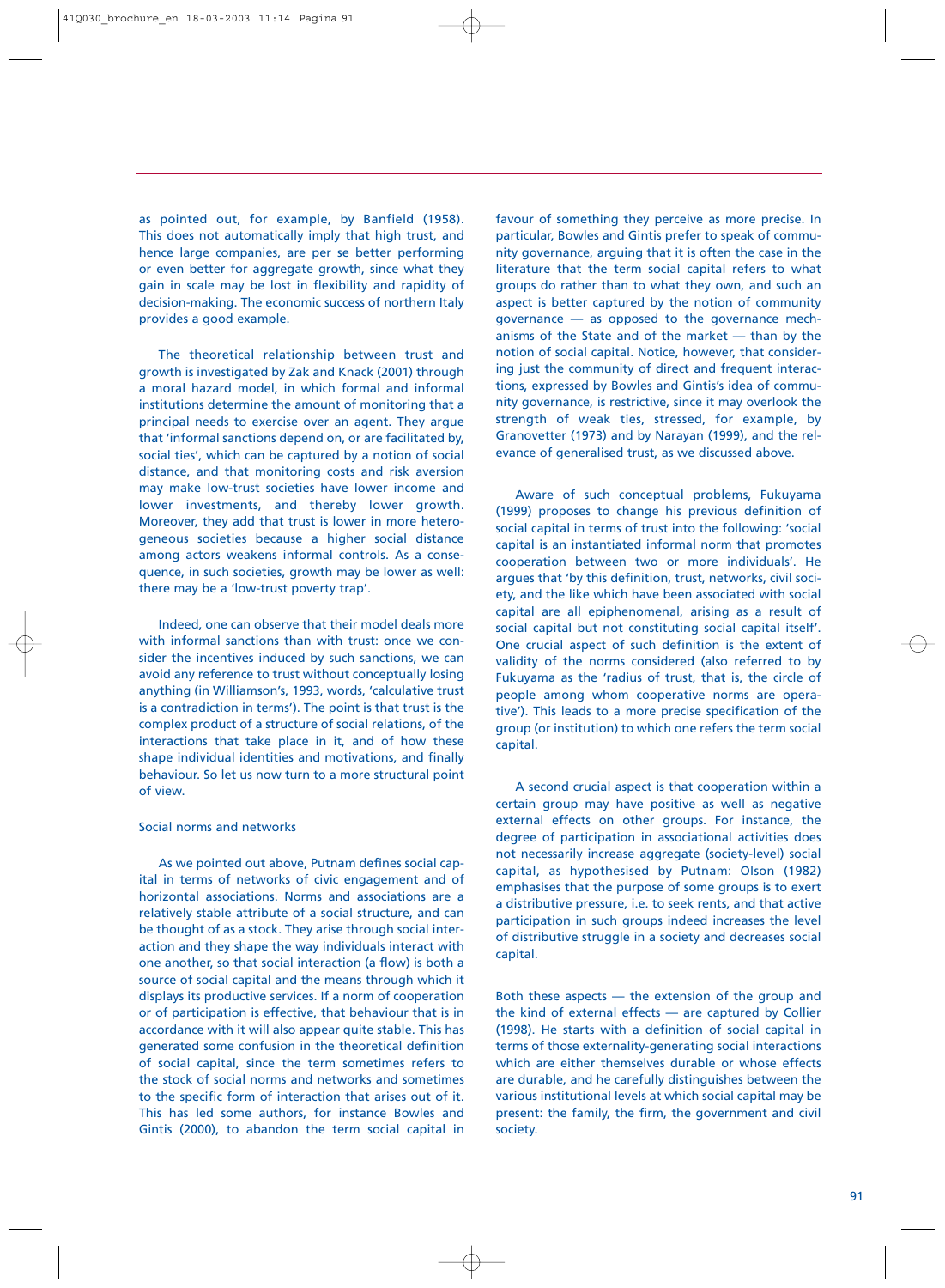Social capital at the firm level is the easiest to study. As already noticed by Coleman, the internal organisation of a firm is intentionally designed to make profits, so that this is one of the few cases in which social capital is the product of a specific investment and not just the by-product of other activities. Such aspects are widely studied in management and business disciplines, although without any reference to the notion of social capital. Proof of their relevance is the amount of money that firms spend not only to design internal structures, but also to train managers and workers to work in groups: management consultants and labour psychologists are often very well paid to provide such training, evidently because it pays off. Interfirm linkages, typical, for instance, of industrial districts, constitute a second form of firm-level social capital. Signorini (2000) presents a very detailed analysis of the Italian case, which helps in the understanding of how the success of many small Italian firms relies upon external economies that compensate for the scale disadvantage.

Coming to the family, we have noticed above that Fukuyama and Banfield, among others, emphasise the possible contrast between strong family ties and more aggregate levels of social capital. Family is indeed the primary source of narrow trust, i.e. trust in peer or primary groups, but whether or not trust generalises and extends beyond kinship relations depends to a high degree both upon the kind of interaction that takes place in the intermediate structures of civil society, and upon the well functioning of the government, which can provide, for instance, a reliable judicial system.

As we have seen, Putnam emphasises the first aspect, i.e. participation in associational networks at the level of civil society. However, whether trust remains confined within certain groups or generalises beyond their scope depends to a high degree on whether groups form along social cleavages or across them: one needs to look at the specific kind of social participation and not just at the density of associations, although the latter one may be sometimes the best empirical proxy available.

As far as the link between social capital and the well functioning of government is concerned, Narayan (1999) points out it is not univocally of substitution or of complementarity, since when either of them is poor, the other may work as a substitute, but if both of them are rich, they indeed work as complements (he also provides a detailed discussion of the empirical evidence available). The fact that formal institutions (market and State) are not working properly may increase reliance on primary groups — what Rose (1998) claims happened in Russia after the collapse of the Soviet Union, but he also points out that such reliance on primary groups had previously been fostered by the extreme centralisation and had emerged as a way of defending oneself from invasion by the State. Another interesting example of how government, family and civil society interplay to shape trust, norms and connections (social capital) at the level of some groups, but with troublesome extensions to the whole society, is Gambetta's (1993) analysis of the Sicilian Mafia.

The problem is that social capital tends to exert positive aggregate effects when trust, norms and networks that foster cooperation extend beyond primary, ethnic, linguistic or even income groups and form 'bridges' among different groups. This last point is made with particular strength by Narayan (1999), who observes that the same links that keep together the members of a group may also exclude the non-members, and who displays an analytical framework to study 'bonding' and 'bridging' (i.e. intragroup and intergroup) social capital at the level of civil society, together with its connections to the functioning of the State.

### **(b) Empirical evidence on social capital and aggregate performance**

There is by now wide empirical literature on the effects of social capital on aggregate performance. The World Bank considers a list of 11 broad topics to which social capital is relevant. Here, we analyse only some of them: in particular, we consider empirical evidence on the effects of social capital on growth, trade and migration, finance, government performance, education, crime and violence.

#### *(i) Social capital and growth*

Knack and Keefer (1997) examine various possible empirical proxies for social capital, corresponding to the different aspects emphasised by the theoretical literature, and assess their impact on growth. They discuss three main relationships: between trust and civic norms and economic growth; between associational activity and growth; and between trust and civic norms and their determinants, including associational activity and formal institutions. The last relationship is discussed in the next section. The first two are considered here.

Knack and Keefer consider data from the world value survey for 29 market economies between 1981 and 1991. As a proxy for trust (TRUST), they take for each nation the percentage of respondents who answered that most people can be trusted (after deleting the 'don't know' answers), to the following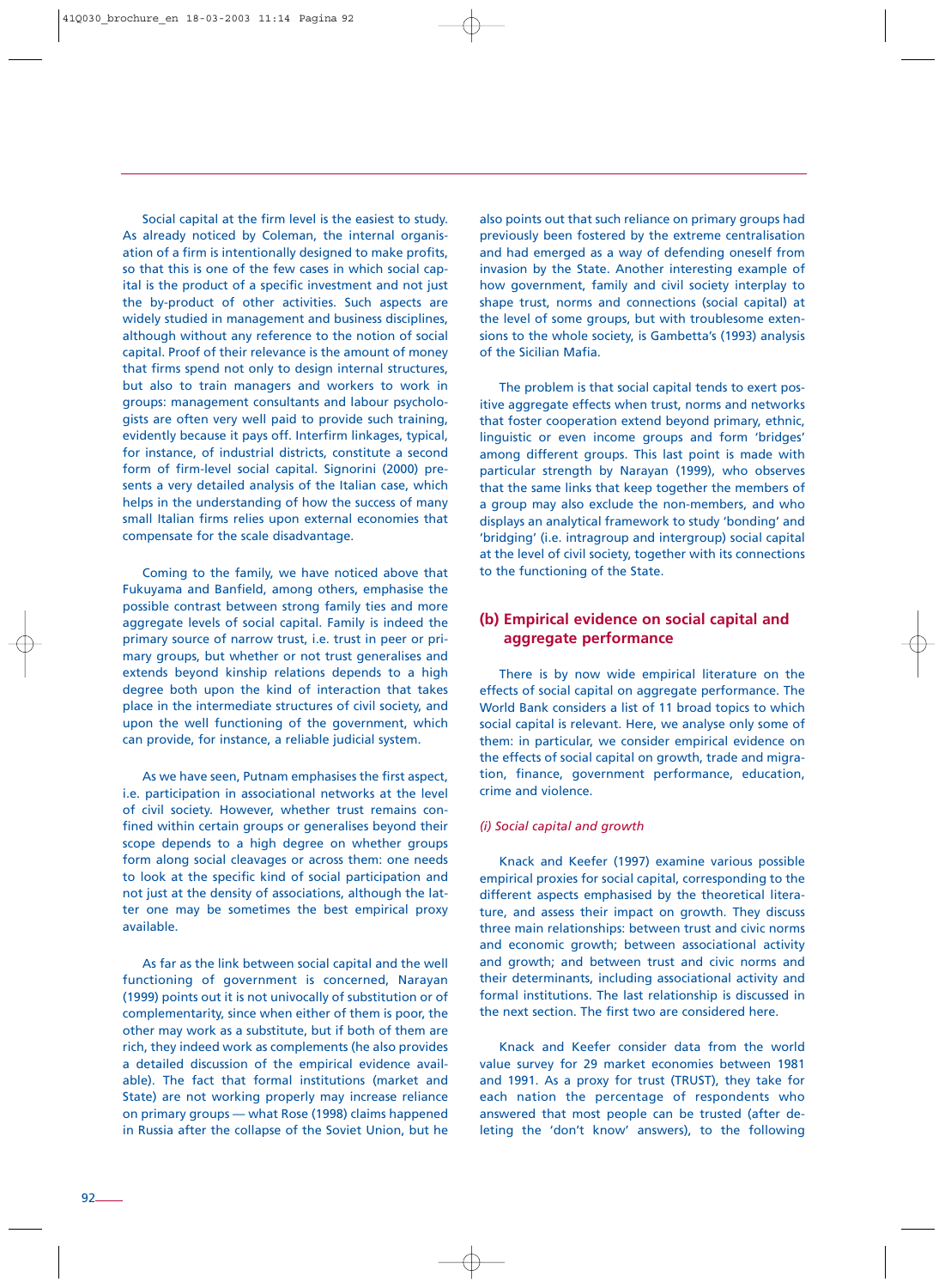question: 'Generally speaking, would you say that most people can be trusted, or that you can't be too careful in dealing with people?'. This measure of trust exhibits a high cross-country variance and high serial autocorrelation within each country. To capture the strength of norms of civic cooperation, they construct a variable (CIVIC) on the basis of the answers to various questions about how individuals evaluate some anti-civic behaviour. These two variables are highly positively correlated and both of them are designed to capture generalised trust and cooperative attitudes, rather than social capital at the level of a specific group.

The first main finding of Knack and Keefer is that 'trust and civic cooperation are associated with stronger economic performance'. In particular, they find that one standard deviation change in TRUST is associated with a change in growth of more than half of a standard deviation. This result seems to be quite robust. The second question they address concerns the effects of associational activities, about which, as noticed above, Olson and Putnam have contrasting hypotheses. As a proxy for the density of horizontal networks in a society (GROUPS), they consider the average number of groups cited per respondent when faced with the question of whether they belong to any of a list of groups of 10 kinds. The second main result is that 'associational activity is not correlated with economic performance contrary to Putnam's (1993) findings across Italian regions'. They also split the data to identify the possibly contrasting effects of 'Putnamesque' and 'Olsonian' groups, i.e. of groups that 'involve interactions that can build trust and cooperative habits' and of groups with redistributive goals, respectively. The results are contrary to what the theory predicts, but, by admission of the authors, they should be regarded as only preliminary. Their relevance is methodological rather than substantial.

Zak and Knack (2001) perform a similar analysis, using the same variable for trust, but with more data. In particular, while Knack and Keefer's investigation concerns 29 OECD countries, Zak and Knack add 12 more countries to the sample. The effect of the larger sample is basically that it reinforces the statistical impact of trust on investments and growth. Moreover, they investigate the impact of formal institutions and social homogeneity, finding that they 'increase growth in part by building trust'.

A related empirical contribution is made by Temple and Johnson (1998), who show that indices of 'social capability' constructed in the early 1960s, adapted from the work of Adelman and Morris (1967), are good predictors of long-run growth for a wide set of developing countries. In particular, they find that a mass communication index is robustly correlated with growth and argue that this may be due to the fact that 'it captures the social capital of developing countries'. Although these results are striking, it is hard to understand exactly how one should evaluate them, because the social capability index used is quite composite and not so straightforward to interpret, and because it is not very clear how the index of mass communication is related to social capital.

Taken together, this evidence consistently shows that social capital, especially in the form captured by the variable TRUST, has a relevant impact on growth. Glaeser, Laibson, Scheinkman and Soutter (2000) address the question of what exactly TRUST measures. For this purpose, they use two experiments and a survey, and assess that standard questions about trust, such as the one reflected in TRUST, provide a better measure of the level of trustworthiness in a society rather than of trusting behaviour. Nevertheless, they also assess the possibility to gain robust measures of social capital (trust) as an individual-level variable. In particular, measures of past trusting behaviour predict an individual's trust better than abstract questions.

#### *(ii) Social capital and government performance*

Hall and Jones (1999) explain a relevant part of country productivity as due to institutions and government policies (what they call 'social infrastructures'). Since these characteristics are endogenous, they propose a set of instruments. A growing amount of evidence is now showing that the quality of government is positively influenced by social capital. An in-depth investigation of the determinants of government quality is due to La Porta, Lopez-de-Silanes, Shleifer and Vishny (1999). They evaluate empirically the ability of economic, political and cultural theories to explain the observed quality of governments, according to different measures. Broadly speaking, they find that economic theories focusing on efficiency are rejected by the data; political theories focusing on redistribution are highly and robustly supported by the evidence (as instruments for redistributive tendencies they use ethnolinguistic heterogeneity and legal system); and, finally, cultural theories focusing on trust, social norms of tolerance and work ethic cannot be rejected. In particular, as an instrument for such cultural characteristics, they use religion, in the spirit of Weber (1958), and find essentially that 'predominantly Protestant countries have better government than either predominantly Catholic or predominantly Muslim countries'. Such results prove to be robust to many alternative specifications and confirm earlier findings of the same authors.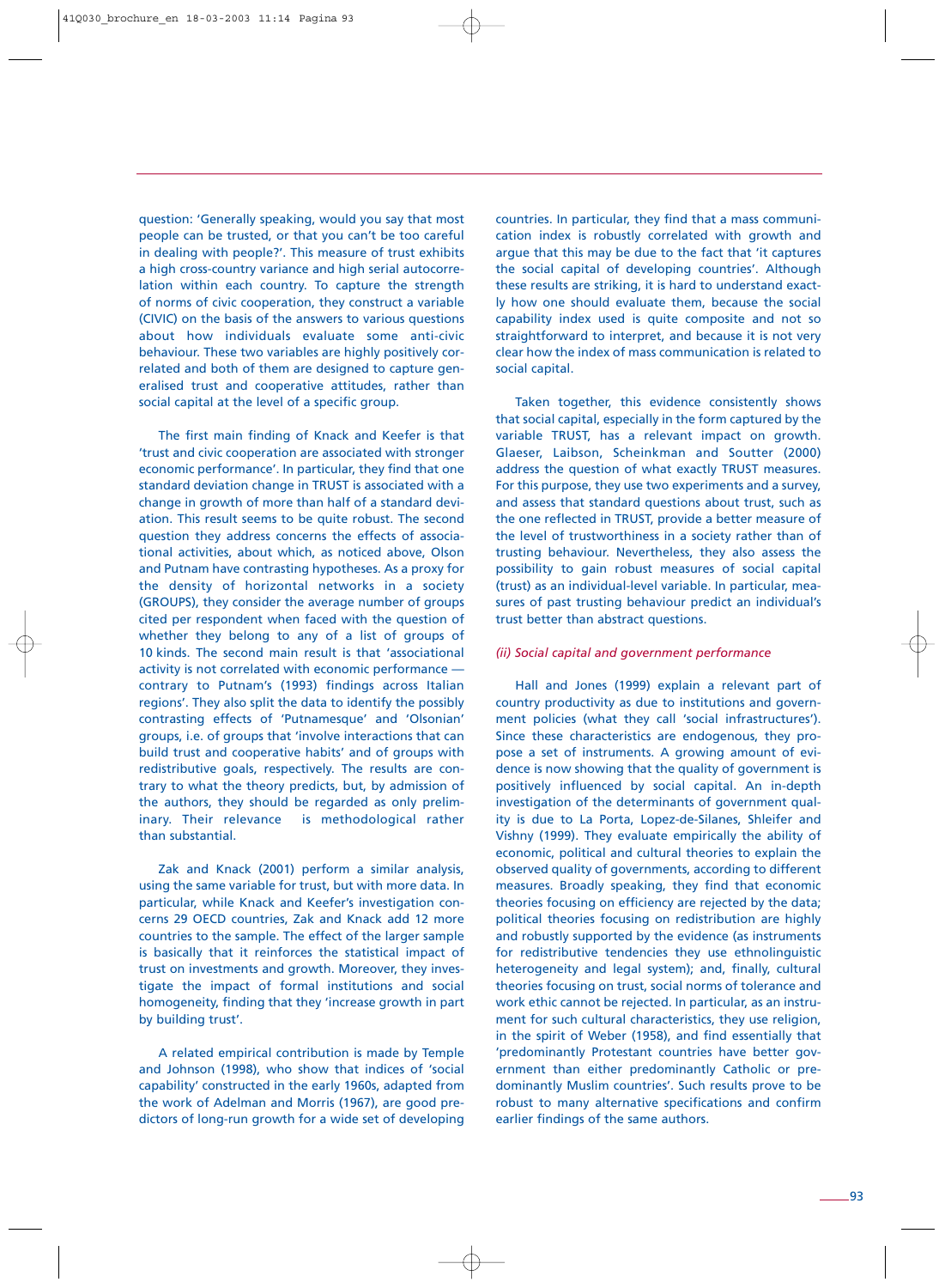One of the main functions of governments is to provide public goods. Alesina, Baqir and Easterly (1999) relate spending on public goods to ethnic division at the level of cities, metropolitan areas and urban counties in the United States. Their finding that 'more ethnically diverse jurisdictions in the United States have higher spending and higher deficits/debt per capita, and yet devote lower shares of spending to core public goods like education and roads' is consistent with the idea that 'heterogeneous and polarised societies will value public goods less'.

The relationship between the variables considered in these studies, like ethnolinguistic heterogeneity and religion, and social capital is considered in the next section. Here, in turn, we pass to the analysis of the impact of social capital on education.

#### *(iii) Social capital and education*

One of the possibly most relevant contributions of social capital is to the formation of human capital. This was recognised very early by Coleman (1988), who argued that the same basic individual skills have much better chances of being well cultivated and developed in a socially rich environment than in a socially poor one. Goldin and Katz (1999a), in a study on the development of secondary education in the United States and, in particular, in Iowa, acknowledge that, 'because educational decisions are made primarily at a local level in the United States, the production of human capital depends largely on social capital lodged in small communities'. As a measure of community-level social capital, they use 'the amount of public resources committed to education as a fraction of the total resources of the community, given by income'. It is interesting to see that this 'indicator of educational commitment rose steeply during the 1910s and for most of the 1920s' and then rose again in the 1950s, but it is harder to take it as a direct measure of community-level social capital. However, one further empirical observation supports this interpretation: 'one good reason for building schools in rural America was to stop the drift of the population to the cities', i.e. to save and promote community cohesion. The almost ubiquitous public provision of schooling is consistent with the view that 'public funding was part of an intergenerational loan. According to this view, homogeneous communities, in which people tend to remain and take an active interest in each other, would be more likely to provide intergenerational loans'. Indeed, such communities were present in Iowa, one of the leading states in the development of schooling. In particular, 'smaller towns of Iowa had the highest rates of secondary school attendance', even though a more precise assessment of why this was the case turns out to be difficult.

A relevant problem in empirical analyses of the link between social capital and education is that there is an issue of reverse causation. Goldin and Katz find a strong correlation 'between an index of social capital today (combining measures of associational activities, social trust, and political/civic participation)' and 'the highschool graduation rate in 1928'. They conclude that social capital has a double role of condition for accumulation of human capital and of handmaiden of human capital. The issue of how education determines social capital is also tackled by Helliwell and Putnam (1999), to whom we turn in the next section.

#### *(iv) Social capital and crime*

It is intuitive that social capital, determining the degree of social cohesion, may have a relevant influence on the rates of crime and violence. Coleman (1990) already stresses this point. Glaeser, Sacerdote and Scheinkman (1996) explore this issue. In the face of several possible empirical explanations of the high variance of crime across time and space, they take a sharp interactionist view, assessing that 'positive covariance across agents' decisions about crime is the only explanation for variance in crime rates higher than the variance predicted by differences in local conditions'. Patterns of local interaction thus seem to drive crime to a relevant extent, the more so as far as young people and petty crimes are concerned.

#### *(v) Social capital and financial development*

Guiso, Sapienza and Zingales (2000) investigate the impact of trust on financial development. They argue that 'financing is nothing but an exchange of a sum of money today for a promise to return more money in the future. Whether such an exchange will take place depends not only upon the enforceability of contracts, but also the extent the financier trusts the financee. In fact, financial contracts are trust intensive par excellence. Thus, if trust matters, it should matter most for the development of financial markets'. Their proxy for trust is different from standard survey measures, since they consider participation in elections and blood donation. They use data on Italian regions, which present the advantage of having the same 'legal, administrative, judicial, regulatory and tax system', but at the same time very different levels of social capital, and assess that higher trust increases investment in stocks, access to credit and use of cheques, whereas it reduces investment in cash and resorting to informal credit channels. Moreover, such effects appear to be more relevant where legal enforcement is weak and among less educated people.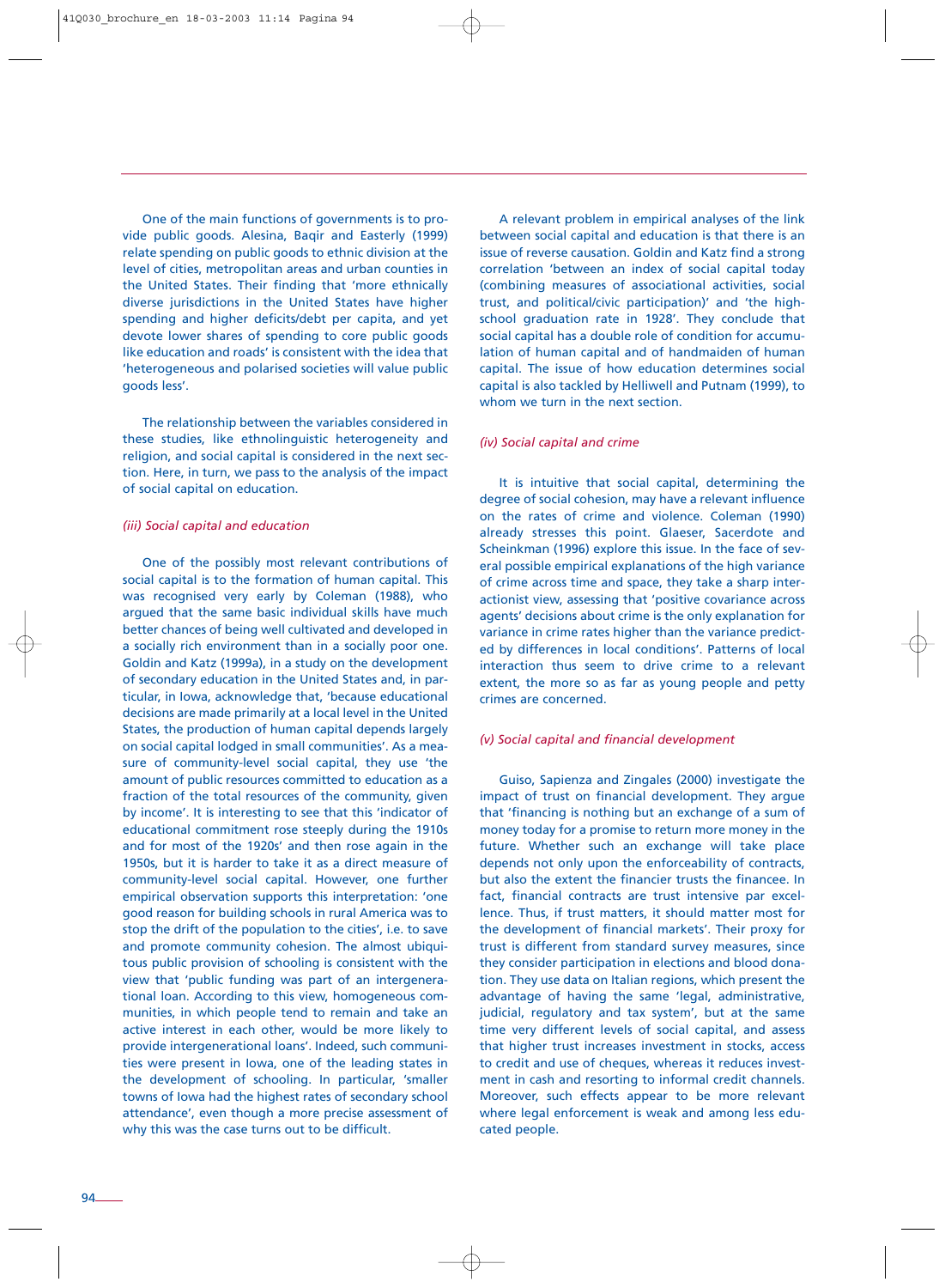## **(c) Social capital accumulation**

The theoretical and empirical literature considered so far shows that social capital, defined and measured in several ways, matters for a great variety of economic outcomes. This finding raises the questions of how social capital is accumulated and of whether its accumulation may be enhanced by policy intervention. We address the first question in this section and the second in the next.

#### *(i) Theory*

There is not much theoretical work discussing the determinants of social capital. According to Glaeser, Laibson and Sacerdote (2000), as we noticed above, this lack is due to the fact that most definitions and measures of social capital are aggregate ones, whereas economists are used to thinking of capital accumulation as a result of individual investments. They therefore define social capital in terms of individual social skills, i.e. as the social component of human capital, and apply a standard model of individual investment. Such a model implies that investment in social capital should increase with patience and with the relevance of positive externalities in the return to social capital investment (e.g. individuals invest more in social skills in those occupations where returns to social skills are higher), whereas it decreases when there are higher expected mobility (e.g. homeowners should invest more in social skills), the opportunity cost of time, the rate of depreciation and the degree of community specificity of social capital. Moreover, investment should decrease with age, but, assuming that individual endowment at birth is sufficiently low, the stock of individual social capital should first increase and then decrease with age.

This model is theoretically very clear, but it does not solve the problem of aggregation, so that aggregate determinants of social capital might be quite different from the determinants of investment in individual social skills. In the authors' words, 'understanding the link between individual and aggregate social capital is important, difficult, and best left to future research'.

If we consider group-level definitions of social capital, both in terms of trust and of social networks, the theory of social capital accumulation focuses on the individual problems of whether or not to trust and of whether or not to join a group.

As far as trust is concerned, Alesina and La Ferrara (2000b) admit that 'the theory of what determines trust is sketchy at best'. They consider 'five broad factors influencing how much people trust others: (1) individual culture, traditions and religion; (2) how long an individual has lived in a community with a stable composition; (3) recent personal history of misfortune; (4) the perception of being part of a discriminated group; (5) several characteristics of the composition of one's community, including its racial and income heterogeneity'. However, they do not display any formal model.

As far as participation in groups and associational activities is concerned, Alesina and La Ferrara (2000a) focus on population heterogeneity and argue that its link with social participation is theoretically ambiguous. On the one hand, heterogeneity could increase the number of associations, since each group would like to have its own. On the other hand, heterogeneity may also increase the likelihood of mixed groups being formed. This, in turn, may reduce participation if individuals prefer to interact with others similar to themselves (e.g. in terms of income, 'race' or ethnicity).

#### *(ii) Evidence*

Let us now consider the empirical evidence on the accumulation of the different kinds of social capital (individual social skills, trust and social participation) and then on the extent of the decline of social capital assessed by Putnam.

#### Individual social capital

Using data from the general social survey in the United States from 1972 to 1998, Glaeser, Laibson and Sacerdote (2000) find that their theoretical model (discussed above) fits well with the data. In particular, organisation membership has an inverted U-shape over the life cycle; the prediction that expected mobility reduces individual social capital seems to be consistent with the data, although they do not find a good instrument for expected mobility; more social occupations induce higher investment in social skills; the evidence on the impact of homeownership on group membership varies according to the kind of group (for instance, it is low for political groups and high for school services): in general, it seems that homeownership affects social capital more through its effect of reduced mobility than through patrimonial effects, i.e. through incentives due to expected changes in property value; investment in individual social skills might indeed be partly due to the opportunity cost of time, but it is very difficult to find a satisfactory empirical assessment of this relationship; physical distance, unsurprisingly, affects negatively social connections; education and membership in organisations are positively correlated, as predicted by the theory, since patience increases both investment in human capital and in social capital; and, finally, the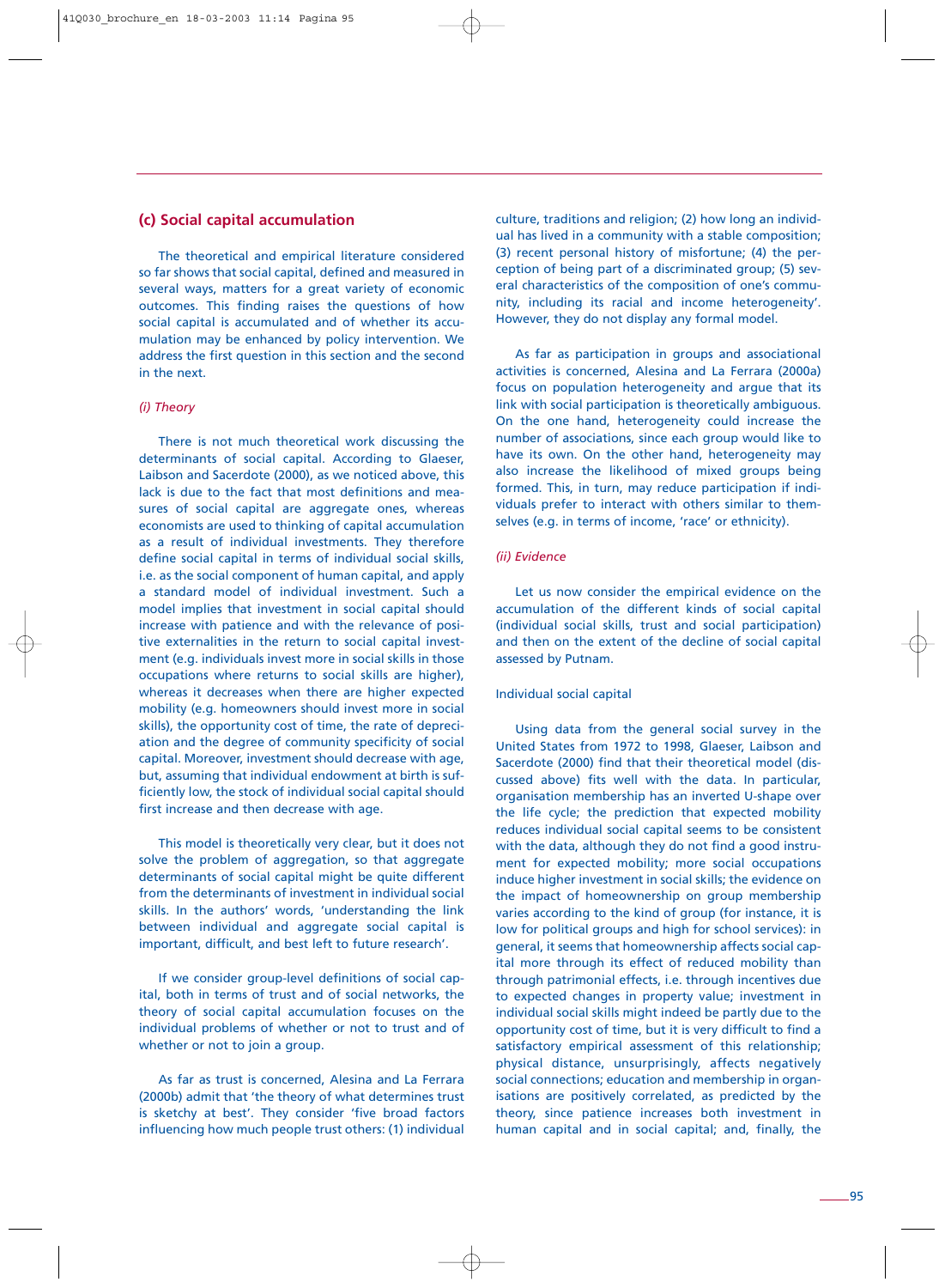empirical evidence they find leaves the authors undecided as to the relevance of interpersonal complementarities.

As a general point, one might notice that most of the empirical proxies used by Glaeser, Laibson and Sacerdote are more related to the rest of the literature on social capital than to their own definition of the social component of human capital. Indeed, they acknowledge that standard measures of individual trust and of organisation membership do not capture in an obvious way what they define as 'social capital'.

As discussed above, DiPasquale and Glaeser (1999) also start with an individual-level definition of social capital, although they stress more an individual's social connections with others. Empirically, they study how homeownership may create incentives to social capital accumulation and to provision of local amenities. This might work either through the fact that such investments increase the value of property or because owning a home reduces mobility and thus increases the time one expects to enjoy the fruits of such investments. They use data from the US general social survey and from the German Socioeconomic Panel. Both in the United States and in Germany, they find a strong correlation between homeownership and measures of civic engagement in one's community (e.g. membership in non-professional organisations, knowing the names of local political representatives, voting in local elections, gardening and church attendance). Such effects are weaker in Germany than in the United States. Moreover, in the United States, a larger fraction of the effect seems to be attributable to increased community tenure. The authors are very careful about policy conclusions, since unobserved omitted variables might play a relevant role (homeowners may be different from renters), and since they do not measure either the positive or the negative externalities linked to homeownership and decreased mobility.

A general conclusion is that individual incentives matter for social capital accumulation, but not in a naive way. Social rewards may provide more effective incentives for social capital accumulation than material ones, a point that hints at the relevance of social capital for 'relational production' besides material production and that should be kept in mind when thinking of policy intervention.

#### Trust

Alesina and La Ferrara (2000b) consider both individual experiences and community characteristics as possible determinants of individual trust. Using data from the general social survey for the United States from 1974 to 1994, they find that the major causes of low trust are recent traumatic experiences, belonging to a discriminated group, low income, low education, and living in a society with strong 'racial' cleavages or with high income inequality. Religious beliefs and ethnic origins, in contrast, are found not to affect trust significantly.

Glaeser, Laibson and Sacerdote (2000) combine survey and experimental data to identify separately the determinants of trust and trustworthiness. Two of their findings are that a smaller social distance among individuals, for instance due to joint group membership or the same 'race' or nationality, increases both trust and trustworthiness. Moreover, an individual's higher status induces others to behave in a more trustworthy manner towards him or her.

Finally, Knack and Keefer (1997) find that 'trust and norms of civic cooperation are stronger in countries with formal institutions that effectively protect property and contract rights, and in countries that are less polarised along lines of class or ethnicity'.

#### Social participation

Alesina and La Ferrara (2000a) study participation in associational activities like religious groups, sport groups, hobby clubs, unions, etc. (they consider participation in a list of 16 different kinds of groups). They analyse data for metropolitan areas in the United States from 1974 to 1994, mainly from the general social survey. They run a probit regression to explain the probability of social participation, controlling for individual and community characteristics. The key results are striking: social participation is higher where income inequality, 'racial' segmentation and ethnic segmentation are lower. This happens in the north/north-west of the United States, the opposite features appearing in the south/south-east. Moreover, looking at participation in different kinds of groups, the authors find that heterogeneity matters less for participation in groups with a relatively **high degree of excludability** or a **low degree of close interaction** among members. Finally, they find that 'racial' segmentation matters more for individuals more averse to 'racial' mixing.

In more detail, they find that younger cohorts participate less than older ones, providing some support to Putnam's idea of a decline in participation due to the ageing of the 'older civic generation'. Years of schooling have a positive impact on participation. Women participate less than men. Black people participate more. Young children reduce parents' participation. Family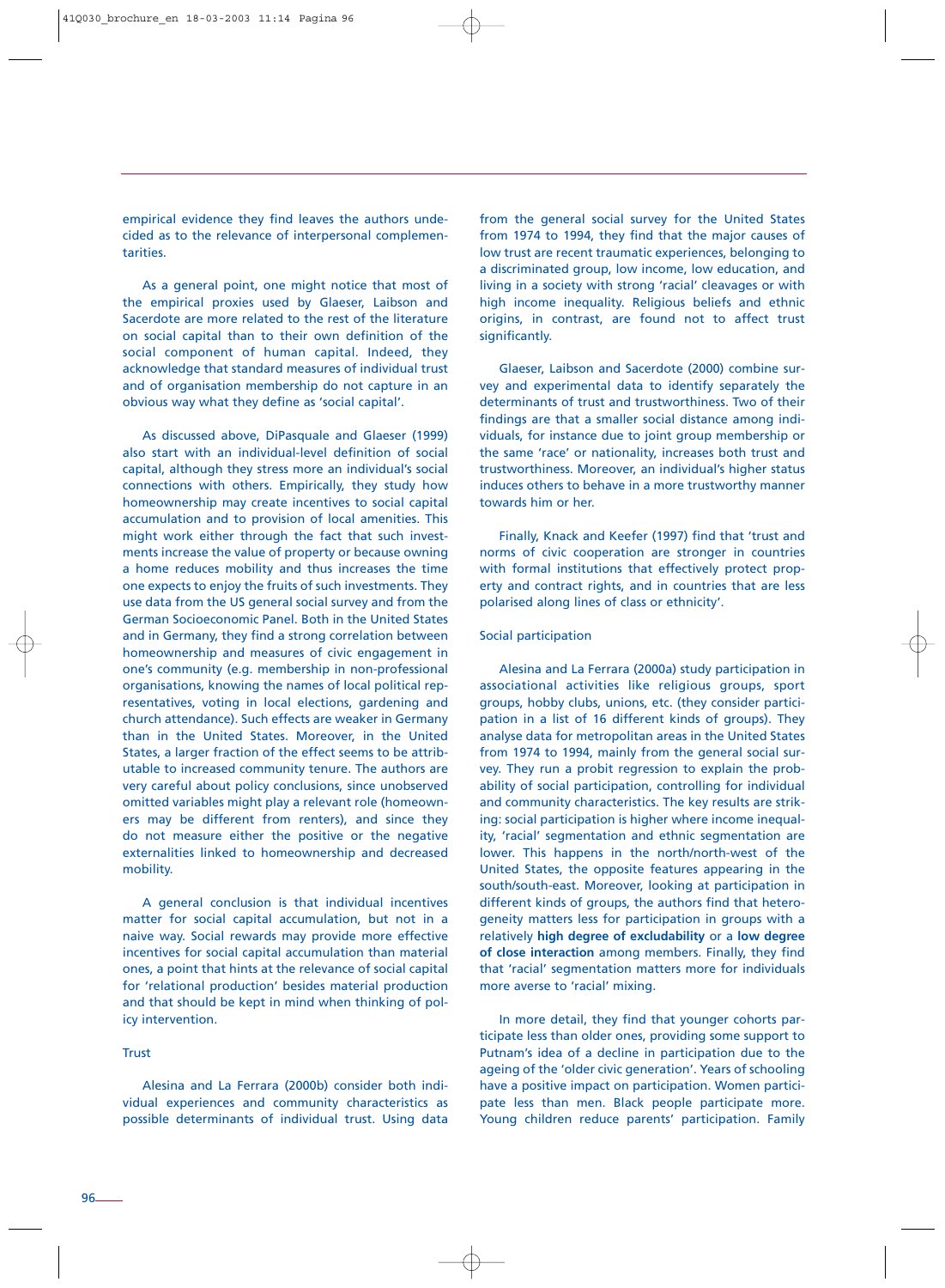income has a positive effect, 'suggesting that participation is a normal good'. As regards community characteristics, the measures of income inequality and of racial and ethnic segmentation always have a negative impact on participation, controlling for individual variables and for year and state dummies. The authors also perform some sensitivity analyses, which confirm and even strengthen the results: they assess that an increase by one standard deviation in racial segmentation, income inequality and ethnic segmentation reduces the probability of participation by respectively 8, 6 and 6 percentage points; the impact of passing from high-school dropout to high-school graduate or higher is a positive increase of 13 percentage points; moving from a full-time to a part-time job increases the propensity to participate by 4 percentage points; finally, having a child below the age of five reduces it by 3.5 percentage points. Interestingly, the relation between participation and income seems to be increasing but is not linear: it is convex for low levels of income and concave for high levels. Instrumenting for income inequality leaves its effect on participation highly negative and significant.

Helliwell and Putnam (1999) consider both trust and social participation at the same time. They investigate whether and how education determines social capital. They start with the observation that, although average educational levels have risen sharply in the United States in the last half century, the same has not happened to political and social participation. This is somewhat puzzling, because individual education is widely acknowledged to be the best predictor of many forms of political and social engagement. Helliwell and Putnam discuss the theory trying to solve this puzzle and argue that it does not allow a clear conclusion to be reached. Using data from the US general social survey from 1972 to 1996 and from the DDB-Needham lifestyle surveys from 1975 to 1997, they assess that higher average education increases trust and does not reduce participation.

#### Is there a decline in social capital?

One of the main issues in the theory of social capital is the problem of possible underinvestment. Coleman (1990) raises this issue and Putnam (1995a and b, 2000) documents empirically a decline in American social capital, identifying the main culprits as television and ageing of the 'civic generation' of Americans born between 1910 and 1940. Putnam finds that television is responsible for up to a quarter of the decline in social capital and the ageing of the 'civic generation' up to half of it. However, there is no widespread agreement either on the empirical relevance of such decline or on its causes.

Costa and Kahn (2001) argue that it has been overestimated by Putnam, although some forms of social capital indeed declined in the United States from 1952 to 1998: whereas group membership indeed diminished, the probability of volunteering did not; the largest declines are found in the time devoted to entertainment and visits with friends, relatives and neighbours. Such results are found using probit regressions with a great variety of data sources. Costa and Kahn also show that the decline in the social capital produced outside the home is mainly due to rising community heterogeneity (especially income inequality), whereas the decline in the social capital produced within the home is mainly explained by women's increased labour force participation rate (always controlling for education).

### **(d) Policy**

Policy implications are drawn in a sparse and usually very cautious way in the literature on social capital. The World Bank considers the following list of political issues, strictly connected with social capital: crime and violence, trade, education, environment, finance, health, nutrition and population, information technology, poverty and economic development, rural development, urban development and water supply and sanitation. Many of them are more relevant for developing countries than for Europe, but some of them represent hot issues in the current European political debate. Let us briefly examine some of the indications arising from the literature.

#### *(i) Individual social capital*

Those contributions that emphasise individual aspects of social capital make the general point that its accumulation responds to individual incentives, but not in a naive way. One of the difficulties here comes from the fact that intrinsic motivations may be either reinforced or crowded out by an exogenous introduction of incentive schemes. This is especially the case if incentives change the way individuals interpret and frame a situation. For instance, suppose that in a certain situation cooperation is perceived as the appropriate behaviour, in accordance with a social norm, and that we now introduce a fine to sanction defective behaviour; then individuals might abandon the social norm interpretation and embrace a market-based one, according to which defection amounts to purchasing a good (the individual advantage arising from it) at a given price (the fine), without any remorse for bad behaviour: if the monetary cost of the fine is lower than the psychological one perceived by breaking a norm, the incentive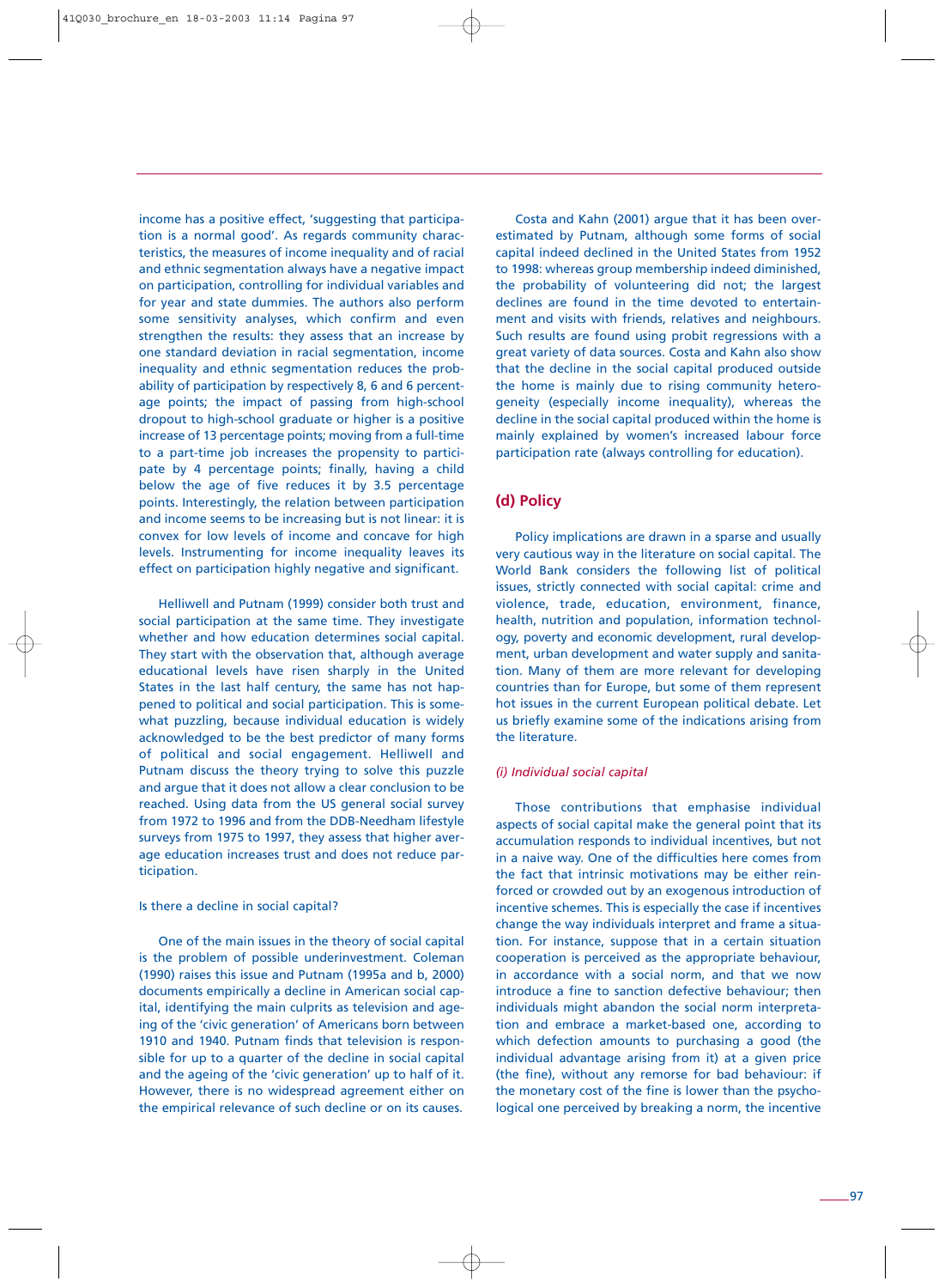will be counterproductive. Gneezy and Rustichini (2000) provide convincing empirical evidence of this mechanism. A second problem is that, even if incentives to individual investment in social capital were to work well, it is difficult to evaluate the aggregate impact, because one should find a way to measure interpersonal externalities.

### *(ii) Trust*

Policy indications are somewhat easier to draw if one looks at the correlates of generalised trust. In particular, policies that increase the well functioning of the State, the effective protection of property rights, a low degree of inequality in the distribution of income and a low degree of 'racial' heterogeneity create a favourable environment for the development of trust. Whether or not such policies are desirable (in particular, the last two) involves political issues that we do not tackle here.

The positive correlation found by Helliwell and Putnam (1999) between average education and social capital provides an additional rationale, besides the traditional ones, to invest in education even more than we are currently doing. This is especially advisable since, on the one hand, there is a virtuous dynamics between human capital and social capital accumulation, and, on the other hand, trust-enhancing policies may start a multiplier mechanism. Indeed, both the theory and the experimental evidence tell us that a key effect of trust is to induce a higher trustworthiness, which, in turn, allows people to trust without being exploited. The role of policy may then be that of activating such a mechanism, especially in low-trust environments, such as some European regions, which otherwise may remain stuck in a low-trust poverty trap, where low trust and low trustworthiness justify each other.

As we discussed above, trust-enhancing policies have a special relevance, among other things for the purposes of long-run growth and of financial development. What may be added here is that they can play a special role in the context of the 'new economy', in which we are more and more transacting ideas (e.g. inventions, images, and so on). Unlike physical goods, whose characteristics are observable before the transaction, ideas cannot be revealed *ex ante* (once they are communicated, there is no need to purchase them any more), so that trust comes to play a prominent role. In a welloperating market, reputation mechanisms may probably substitute for trust to a high degree, but in new, emerging markets such an element of stability is absent, so that the level of trust and trustworthiness may determine whether some innovative, idea-intensive activities take off at all — and may in any case substantially reduce their transaction and monitoring costs.

#### *(iii) Social participation and networks*

Social participation seems to be less an issue for Europe than for the United States. The general problem in designing participation-enhancing policies is that one cannot, by definition, force voluntary participation. With this caveat in mind, one can think of effective incentive schemes, which are, however, hard to formulate in general terms. Notice that the construction of networks of participation may be crucial at least at three levels. First, family- and community-level participation facilitates human capital accumulation and private provision of local amenities and of local public goods. Second, social participation at the level of civil society generates positive externalities, at least if one focuses attention on 'Putnamesque' groups and on 'bridging' links. In affluent societies, where material needs have reached a high degree of satisfaction and relational needs assume a prominent role, these kinds of participation dynamics may be crucial for individual and social well-being. Finally, cooperation networks among firms may provide at the same time those efficiency and flexibility characteristics that allow a successful adaptation in rapidly changing economies, but this is an area in which direct intervention may have positive as well as distortionary effects, so that it is hard to identify policies recommendable in general.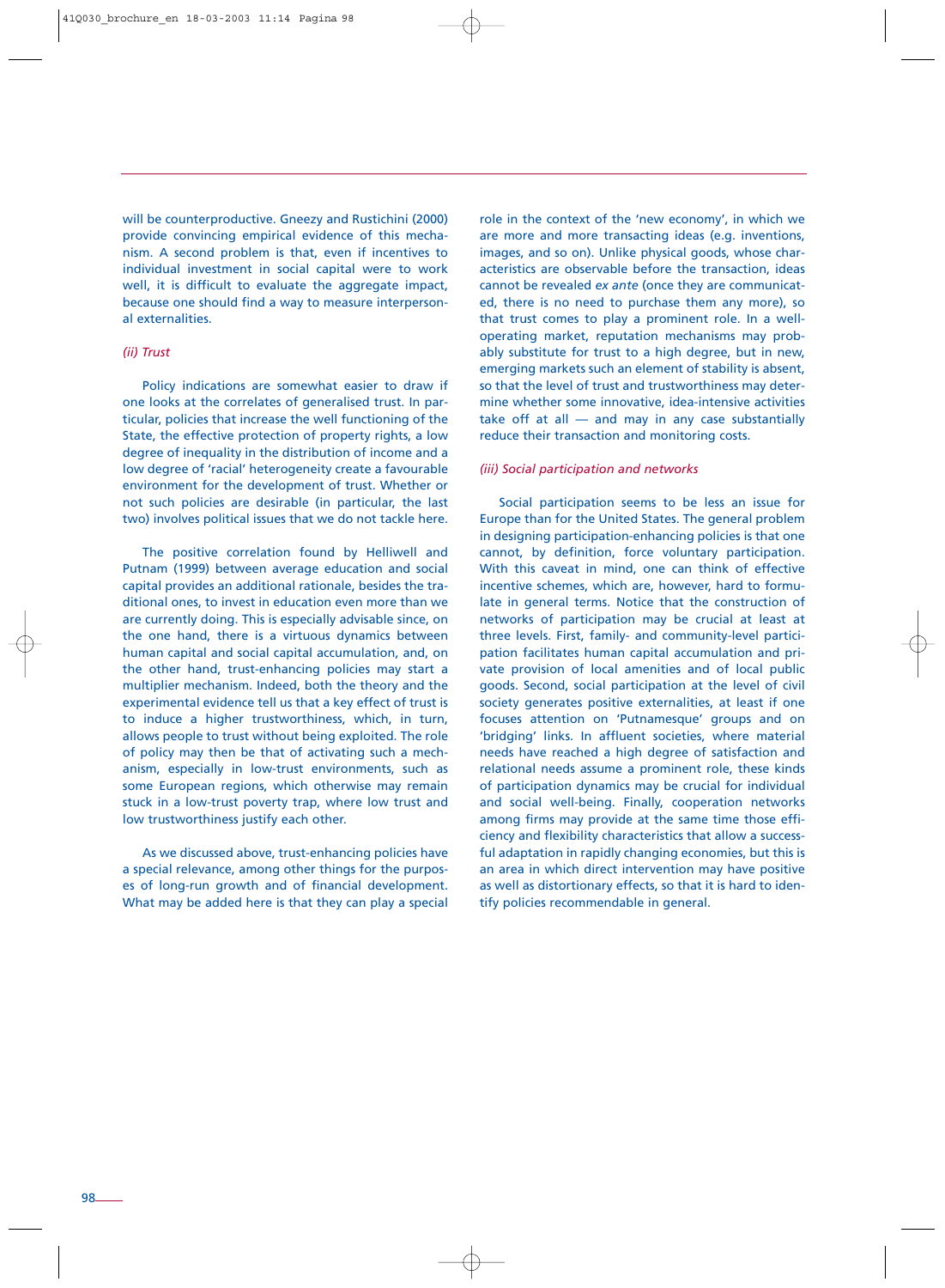## **References**

Abadie, A. (1997), 'Changes in Spanish labour income structure during the 1980s: a quantile regression approach', *Investigaciones Economicas*, Vol. 21(2), pp. 253–272.

Abraham, K. and S. Houseman (1995), 'Earnings inequality in Germany', in R. Freeman and L. Katz (eds)*, Differences and changes in wage structures*, Chicago, pp. 371–403.

Acemoglu, D. (1998), 'Why do new technologies complement skills? Direct technical change and wage inequality', *Quarterly Journal of Economics*, Vol. 113(4), pp. 1055–1089.

Adelman, I. and C. Morris (1967), *Society, politics and economic development*, Johns Hopkins University Press, Baltimore, MD.

Aguirregabriria, V. and C. Alonso-Borrego (1997), 'Employment occupational structure, technological capital and reorganisation of production', Universidad Carlos III de Madrid Working Paper No 97-12.

Akerlof, G. A. (1982), 'Labour contracts as partial gift exchange', *Quarterly Journal of Economics* XCVII, pp. 543–569.

Alba-Ramirez, A. (1994), 'Formal training, temporary contracts, productivity and wages in Spain', *Oxford Bulletin of Economics and Statistics* 56(2), pp. 151–170.

Alba-Ramírez, A. and M. J. San Segundo (1995), 'The returns to education in Spain', *Economics of Education Review* 14, pp. 155–166.

Alesina, A. and E. La Ferrara (2000a), 'Participation in heterogeneous communities', *Quarterly Journal of Economics* CXV, pp. 847–904.

Alesina, A. and E. La Ferrara (2000b), 'Who trusts others?' CEPR Discussion Paper No 2646.

Alesina, A., R., Baqir and W. Easterly (1999), 'Public goods and ethnic division', *Quarterly Journal of Economics* CXIV, pp. 1243–1284.

Allen, S. (2001), 'Technology and the wage structure', *Journal of Labour Economics* 19(2), pp. 440–483.

Altonji, J. (1995), 'The effects of high school curriculum on education and labour market outcomes', *Journal of Human Resources* 30(3), pp. 410–438.

Altonji, J. and C. Paxson (1992), 'Labour supply, hours constraint and job mobility', *Journal of Human Resources* 27(2), pp. 256–278.

Altonji, J. and J. Spletzer (1991), 'Worker characteristics, job characteristics and the receipt of on-the-job training', *Industrial and Labour Relations Review* 45(1), pp. 58–79.

Altonji, J. and T. Dunn (1996a), 'The effects of family characteristics on the return to schooling', *Review of Economics and Statistics* 78, pp. 692–704.

Altonji, J. and T. Dunn (1996b), 'Using siblings to estimate the effect of school quality on wages', *Review of Economics and Statistics* 78, pp. 665–671.

Amemya, T. (1978), 'A note on a random coefficient model', *International Economic Review* 19(3), pp. 793–796.

Angrist, J. and A. Krueger (1991), 'Does compulsory school attendance affect schooling and earnings?', *Quarterly Journal of Economics* 106, pp. 979–1014.

Antoci, A., P. L. Sacco and P. Vanin (2001a), 'Participation, growth and social poverty in a homogeneous population', Mimeo, University of Bologna.

Antoci, A., P. L. Sacco and P. Vanin (2001b), 'Economic growth and social poverty: the evolution of social participation', Bonn Graduate School of Economics Discussion Paper No 13/2001.

Arias, O. and W. McMahon (2001), 'Dynamic returns to education in the US', *Economics of Education Review* 20(2), pp.121–138.

Arias, O., K. Hallock and W. Sosa-Escudero (2001), 'Individual heterogeneity in the returns to schooling: instrumental variables quantile regression using twins data', *Empirical Economics* 26(1), pp. 7–40.

Arrow, K. J. (1972), 'Gifts and exchanges', *Philosophy and Public Affairs* I, pp. 343–362.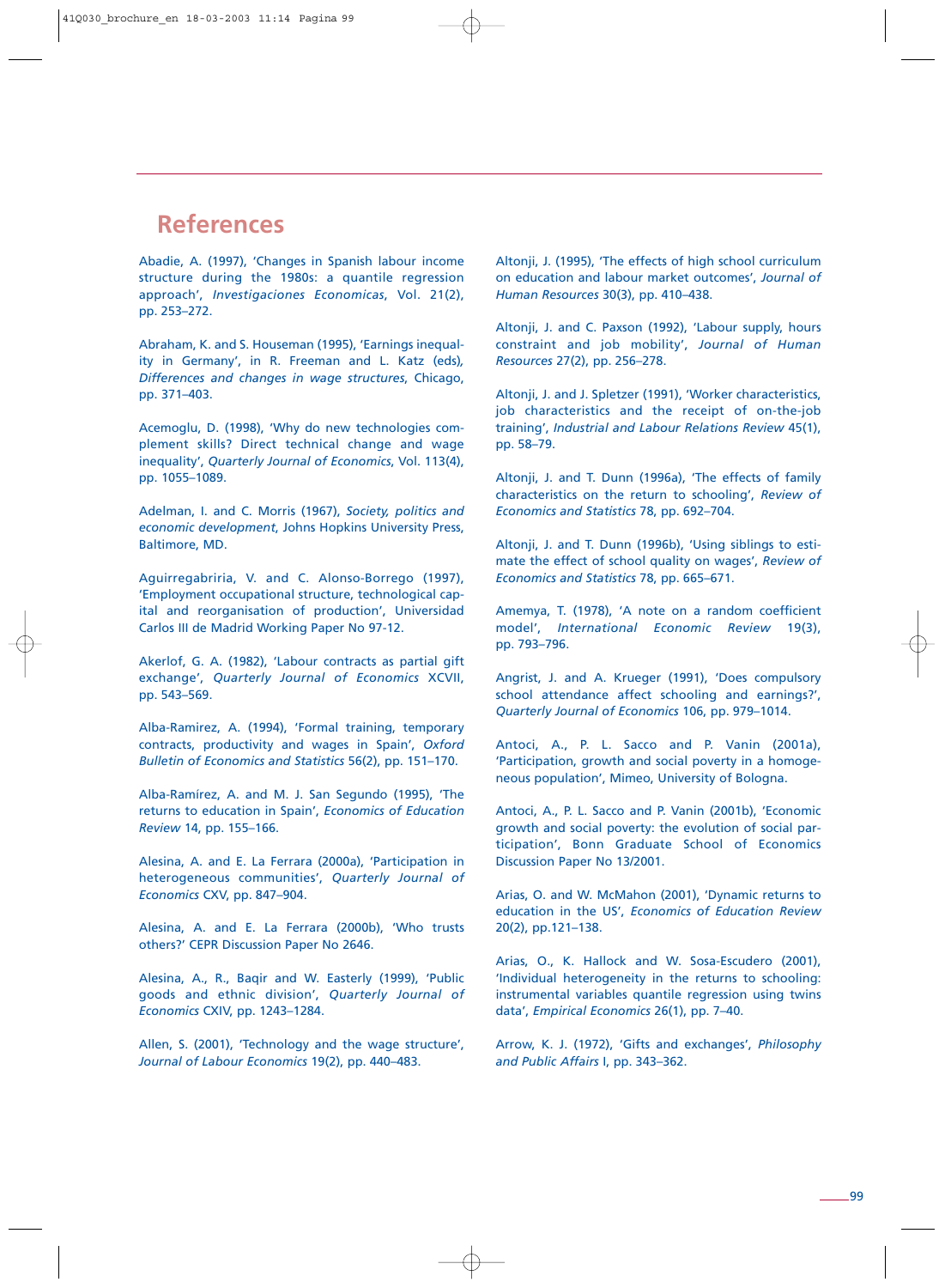Ashenfelter, O. and A. Krueger (1994), 'Estimates of the economic return to schooling for a new sample of twins', *American Economic Review* 84, pp. 1157–1173.

Ashenfelter, O. and C. Rouse (1998), 'Income, schooling, and ability: evidence from a new sample of identical twins', *Quarterly Journal of Economics*, February, pp. 253–284.

Ashenfelter, O. and D. Zimmerman (1997), 'Estimates of the return to schooling from sibling data: fathers, sons, and brothers', *Review of Economics and Statistics*, February, pp. 1–9.

Ashenfelter, O., C. Harmon and H. Oosterbeck (1999), 'A review of estimates of the schooling/earnings relationship, with tests for publication bias', *Labour Economics* 6(4), pp. 453–470.

Asplund, R. (2000), 'Private returns to education in Finland: back to basics', Discussion Paper No 720, ETLA, Research Institute of the Finnish Economy, Helsinki.

Asplund, R. (ed.) (2001), *Education and earnings — Further evidence from Europe*, ETLA, Research Institute of the Finnish Economy, Helsinki.

Asplund, R. and P. T. Pereira (eds) (1999), 'Returns to human capital in Europe: a literature review', ETLA, Research Institute of the Finnish Economy, Series B 156, Helsinki.

Autor, D., L. Katz and A. Krueger (1998), 'Computing inequality: Have computers changed the labour market?', *Quarterly Journal of Economics* 113(4), pp. 1169–1213.

Azariadis, C. and A. Drazen (1990), 'Threshold externalities in economic development', *Quarterly Journal of Economics,* May, pp. 501–526.

Banfield, E. C. (1958), *The moral basis of a backward society*, The Free Press, Toronto.

Barceinas, F., J. Oliver, J. L. Raymond and J. L. Roig (2000), 'Los rendimientos de la educación en España' ('Returns to education in Spain'), *Papeles de Economía Española* 86, pp. 128–148.

Barret, A. and P. O'Connell (1998), 'Does training generally work? The returns to in-company training', CEPR Discussion Paper No 1879, London.

Barret, A., T. Callan and B. Nolan (1999a), 'Returns to education in the Irish youth labour market', *Journal of Population Economics* 12(2), pp. 313–326.

Barret, A., T. Callan and B. Nolan (1999b), 'Rising wage inequality, returns to education and labour market institutions: evidence from Ireland', *British Journal of Industrial Relations* 37(1), pp. 77–100.

Barro, R. (1991), 'Economic growth in a cross-section of countries', *Quarterly Journal of Economics* CVI (2), pp. 407–443.

Barro, R. (1997), *Determinants of economic growth: a cross-country empirical study,* Lionel Robbins Lectures, MIT Press, Cambridge, MA.

Barro, R. (2000), 'Education and economic growth', Mimeo, Harvard University.

Barro, R. and J. W. Lee (1993), 'International comparisons of educational attainment', *Journal of Monetary Economics* 32, pp. 363–394.

Barro, R. and J. W. Lee (1994a), 'Sources of economic growth', *Carnegie-Rochester Conference Series on Public Policy 40*, pp. 1–46.

Barro, R. and J. W. Lee (1994b), 'Data set for a panel of 138 countries', Mimeo, Harvard University.

Barro, R. and J. W. Lee (1996), 'International measures of schooling years and schooling quality', *American Economic Review Papers and Proceedings* 86(2), pp. 218–223.

Barro, R. and J. W. Lee (2000), 'International data on educational attainment — Updates and implications', NBER Working Paper No 7911.

Barro, R. and X. Sala i Martin (1990), 'Economic growth and convergence across the United States', NBER Working Paper No 3419.

Barro, R. and X. Sala i Martin (1992), 'Convergence', *Journal of Political Economy* 100(2), pp. 223–251.

Barro, R. and X. Sala i Martin (1995), *Economic growth*, McGraw-Hill, New York.

Barron, J., D. Black and M. Lowenstein (1993), 'Gender differences in training, capital and wages', *Journal of Human Resources* 28, pp. 343–364.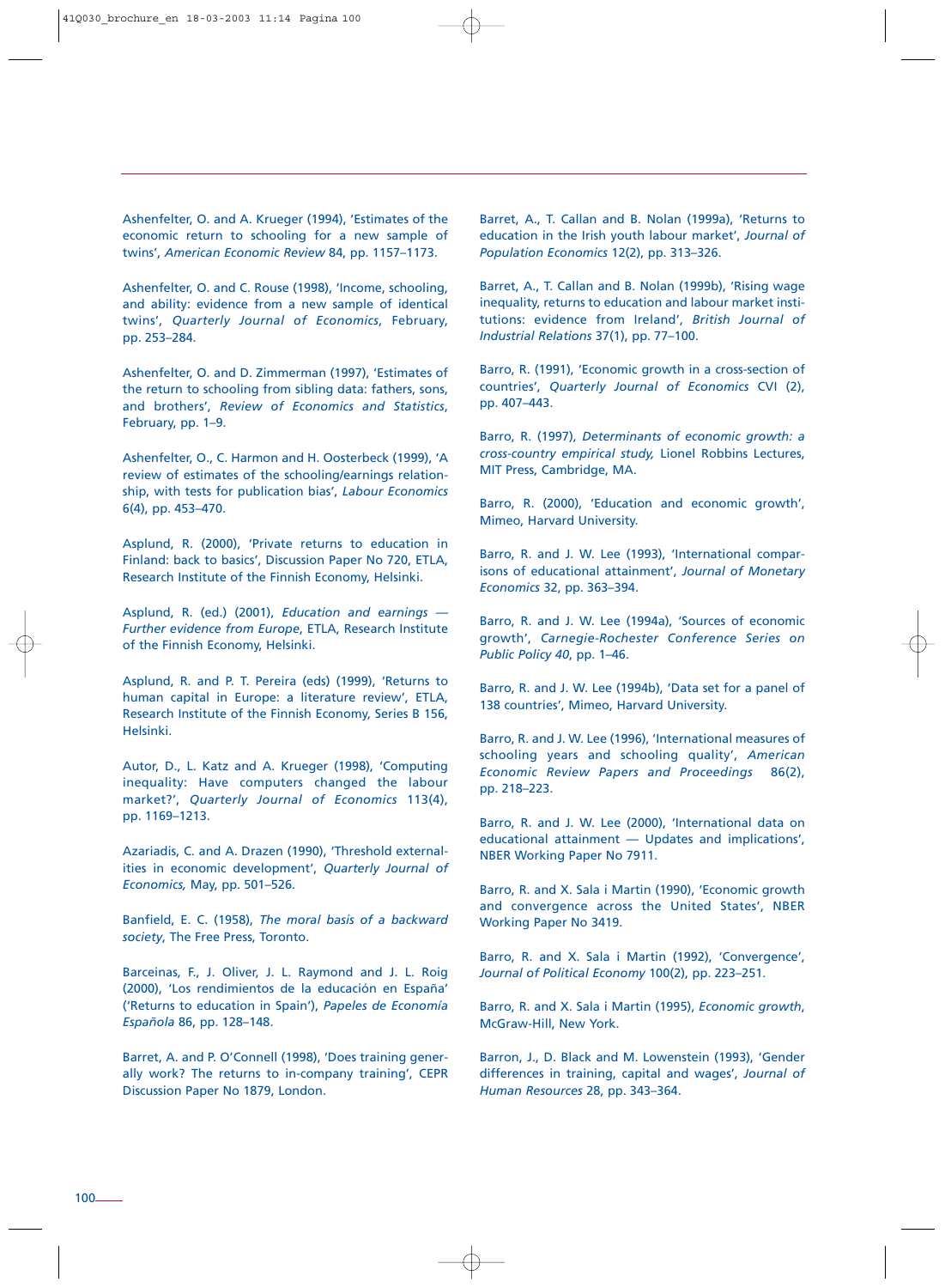Bartel, A. and F. Lichtenberg (1991), 'The age of technology and its impact on employee wages', *Economics of Innovation and New Technology*, Vol. 1, pp. 215–231.

Bartel, A. and N. Sicherman (1999), 'Technological change and wages: an inter-industry analysis', *Journal of Political Economy* 107(2), pp. 285–325.

Bassanini, A. and S. Scarpetta (2001), 'Does human capital matter for growth in OECD countries? Evidence from pooled mean-group estimates', OECD Economics Department Working Paper No 282.

Bauer, T. and J. Haisken-DeNew (2000), 'Employer learning and the returns to schooling', *Labour Economics* 8(2), pp. 161–180.

Baumol, W., S. A. Batey Blackman and E. Wolf (1989), *Productivity and American leadership: the long view*, MIT Press.

Beaudry, P. and D. Green (2000), 'Cohort patterns in Canadian earnings: assessing the role of skill premia in inequality trends', *Canadian Journal of Economics* 3(4), pp. 907–936.

Becker, G. (1993), *Human capital*, Third edition, Chicago University Press.

Becker, S. and F. Siebern-Thomas (2001), 'Returns to education in Germany: a variable treatment intensity approach', European University Institute Working Paper ECO No 2001/9.

Behrman, J. and M. Rosenzweig (1994), 'Caveat emptor: cross-country data on education and the labour force', *Journal of Development Economics* 44, pp. 147–171.

Belman, D. and J. Heywood (1991), 'Sheepskin effects in the return to education', *Review of Economics and Statistics* 73, pp. 720–724.

Benabou, R. (1993), 'Workings of a city: location, education and production', *Quarterly Journal of Economics* CVIII, pp. 619–652.

Benhabib, J. and M. Spiegel (1994), 'The role of human capital in economic development: evidence from aggregate cross-country data', *Journal of Monetary Economics* 34, pp. 143–173.

Ben Porath, Y. (1967), 'The production of human capital and the life cycle of earnings', *Journal of Political Economy* 75(4), pp. 352–365.

Ben Porath, Y. (1980), 'The F-connection: families, friends and firms and the organisation of exchange', *Population and Development Review* 6, pp. 1–30.

Berg J., J. Dickhaut and K. McCabe (1995), 'Trust, reciprocity and social history', *Games and Economic Behaviour* 10(1), pp. 122–142.

Berman, E., J. Bound and S. Machin (1998), 'Implications of skill-biased technological change: international evidence', *Quarterly Journal of Economics*, November, pp. 1245–1280.

Berman, E., J. Bound and Z. Griliches (1994), 'Changes in the demand for skilled labour within US manufacturing industries', *Quarterly Journal of Economics* 109(2), pp. 367–397.

Bils, M. and P. Klenow (2000), 'Does schooling cause growth?', *American Economic Review* 90(5), pp. 1160–1183.

Black, S. and L. Lynch (1996), 'Human-capital investments and productivity', *American Economic Review* 86(2), pp. 263–267.

Black, S. and L. Lynch (2001), 'How to compete: the impact of workplace practices and information technology on productivity', *Review of Economics and Statistics* 83(3), pp. 434–445.

Blackburn, M. and D. Neumark (1993), 'Omitted-ability bias and the increase in return to schooling', *Journal of Labour Economics* 11(3), pp. 521–544.

Blanchflower, D. and S. Burgess (1998), 'New technology and jobs: comparative evidence from a two country study', *Economics of Innovation and New Technology* 5(2-4), pp. 109–138.

Blank, R. (1990), 'Are part-time jobs bad jobs?', in G. Burtless (ed.), *A future of lousy jobs*, Brookings Institution, Washington, DC.

Blau, F. and L. Kahn (1991), 'Understanding international differences in the gender pay gap', NBER Working Paper No 8200, Cambridge, MA.

Blau, F. and L. Kahn (1997), 'Swimming upstream: trends in the gender wage differential in the 1980s', *Journal of Labour Economics* 15(1, Part 1), pp. 1–42.

Blau, F. and L. Kahn (1999), 'The gender earnings gap: learning from international comparisons', *American Economic Review* 82(2), pp. 533–538.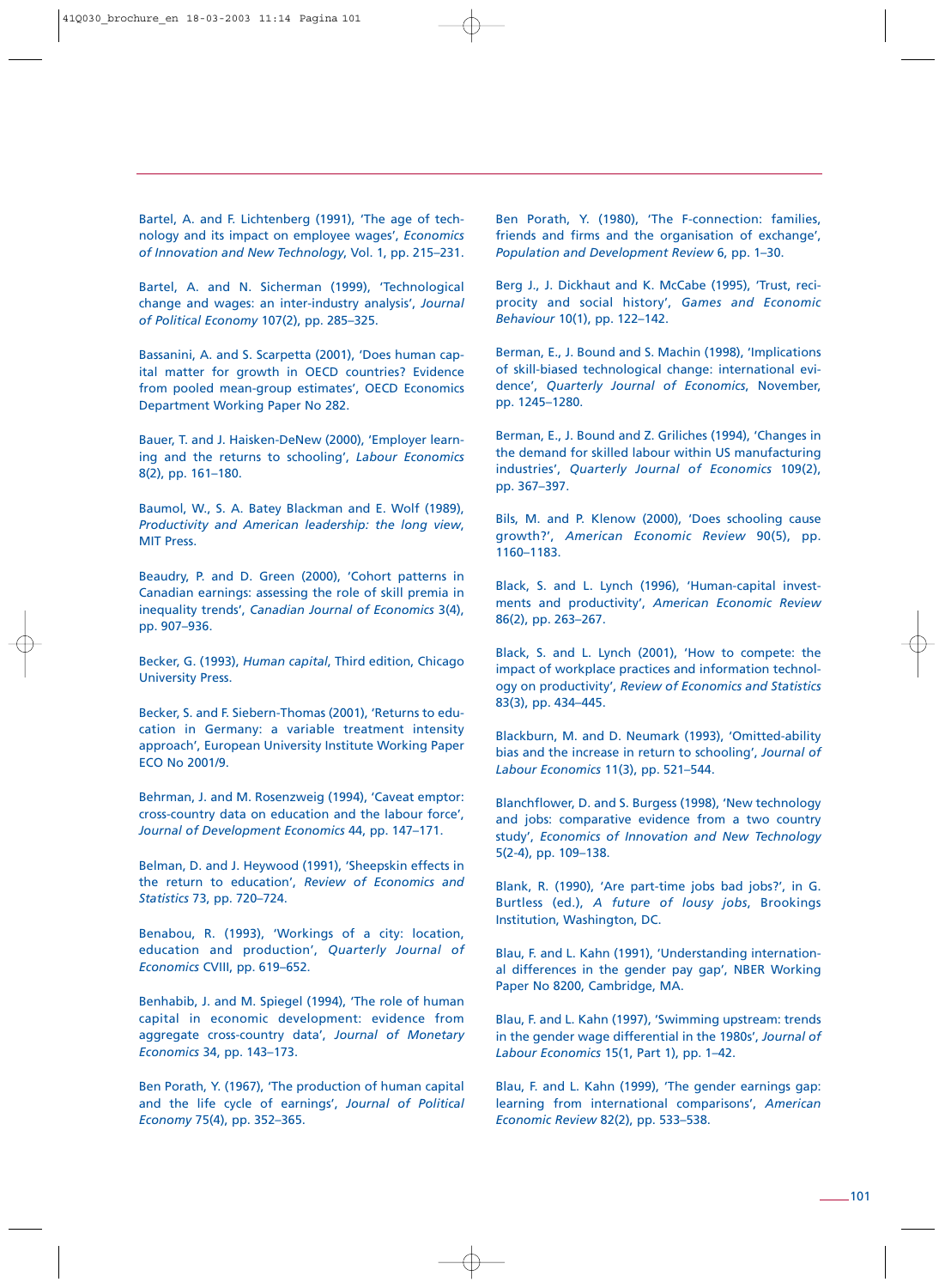Blechinger, D., A. Kleinknecht, G. Licht and F. Pfeiffer (1998), 'The Impact of innovation on employment in Europe: an analysis using CIS data', Zew Dokumentation Nr. 98-02, Mannheim.

Bound, J. and G. Johnson (1992), 'Changes in the structures of wages in the 1980s: an evaluation of alternative explanations', *American Economic Review* 82, pp. 1160–1183.

Bourdieu, P. (1984), 'L'espace sociale et genése de "classes",, *Actes de la Recherche en Sciences Sociales* 52/53*.*

Bourdieu, P. (1986), 'The forms of capital', in J. Richardson (ed.), *Handbook of theory and research for the sociology of education*, Greenwood Press, Westport, CT.

Bover, O., S. Bentolila and M. Arrellano (2000), 'The distribution of earnings in Spain during the 1980s: the effects of skill, unemployment and union power', Bank of Spain Working Paper No 15, Madrid.

Bowles S. and H. Gintis (2000), 'Social capital and community governance', Mimeo, Department of Economics, University of Massachusetts, forthcoming in *Economic Journal.*

Brown, C. and M. Corcoran (1997), 'Sex based differences in school content and the male/female wage gap', *Journal of Labour Economics* 15(3, Part 1), pp. 431–465.

Brunello, G. and R. Miniaci (1999), 'The economic return to schooling for Italian men — An evaluation based on instrumental variables', *Labour Economics* 6(4), pp. 509–519.

Brunello, G. and S. Comi (2000), 'Education and earnings growth — Evidence from 11 European countries', PURE research project.

Brunello, G., C. Lucifora and R. Winter-Ebmer (2001), 'The wage expectations of European college students', CEPR Discussion Paper No 2817, London.

Brunello, G., S. Comi and C. Lucifora (2000), 'The college wage gap in 10 European countries: evidence from two cohorts', PURE research project.

Callan, T. and C. Harmon (1999), 'The economic return to schooling in Ireland', *Labour Economics* 6(4), pp. 543–550.

Cameron, S. and J. Heckman (1993), 'The nonequivalence of high school equivalents', *Journal of Labour Economics* 11, pp. 1–47.

Card, D. (1995a), 'Earnings, schooling and ability revisited', in S. Polachek (ed.), *Research in Labour Economics,* Vol. 14, JAI Press, Greenwich, CT, pp. 23–48.

Card, D. (1995b), 'Using geographic variation in college proximity to estimate the return to schooling', in L. Christofides, K. Grant and R. Swidinsky (eds), *Aspects of labour market behaviour: essays in honour of John Vanderkamp*, University of Toronto Press, Toronto.

Card, D. (1999), 'The causal effect of education on earnings', in O. Ashenfelter and D. Card (eds), *Handbook of Labour Economics*, Vol. 3, Section 30, North Holland, Amsterdam, pp. 1801–1863.

Card, D. (2001), 'Estimating the return to schooling: progress on some persistent econometric problems', *Econometrica* 69(5), pp. 1127–1160.

Card, D. and A. Krueger (1992), 'Does school quality matter? Returns to education and the characteristics of public schools in the United States', *Journal of Political Economy* 100, pp. 1–40.

Card, D. and A. Krueger (1996a), 'School resources and student outcomes: an overview of the literature and new evidence from North and South Carolina', *Journal of Economic Perspectives* 10(4), pp. 31–50.

Card, D. and A. Krueger (1996b), 'Labour market effects of school quality: theory and evidence', in G. Burtless (ed.), *The link between schools, student achievement and adult success*, Brookings Institution, Washington, DC.

Card, D. and T. Lemieux (2001), 'Can falling supply explain the rising return to college for younger men? A cohort based analysis', *Quarterly Journal of Economics* 116(2), pp. 705–746.

Card, D., F. Kramarz and T. Lemieux (1999), 'Changes in the relative structure of wages and employment — A comparison of the US, Canada and France', *Canadian Journal of Economics* 32(4), pp. 843–877.

Cardoso, A. (1999), 'Firms' wage policies and the rise in labour market inequality — The case of Portugal', *Industrial and Labour Relations Review* 53(1), pp. 87–102.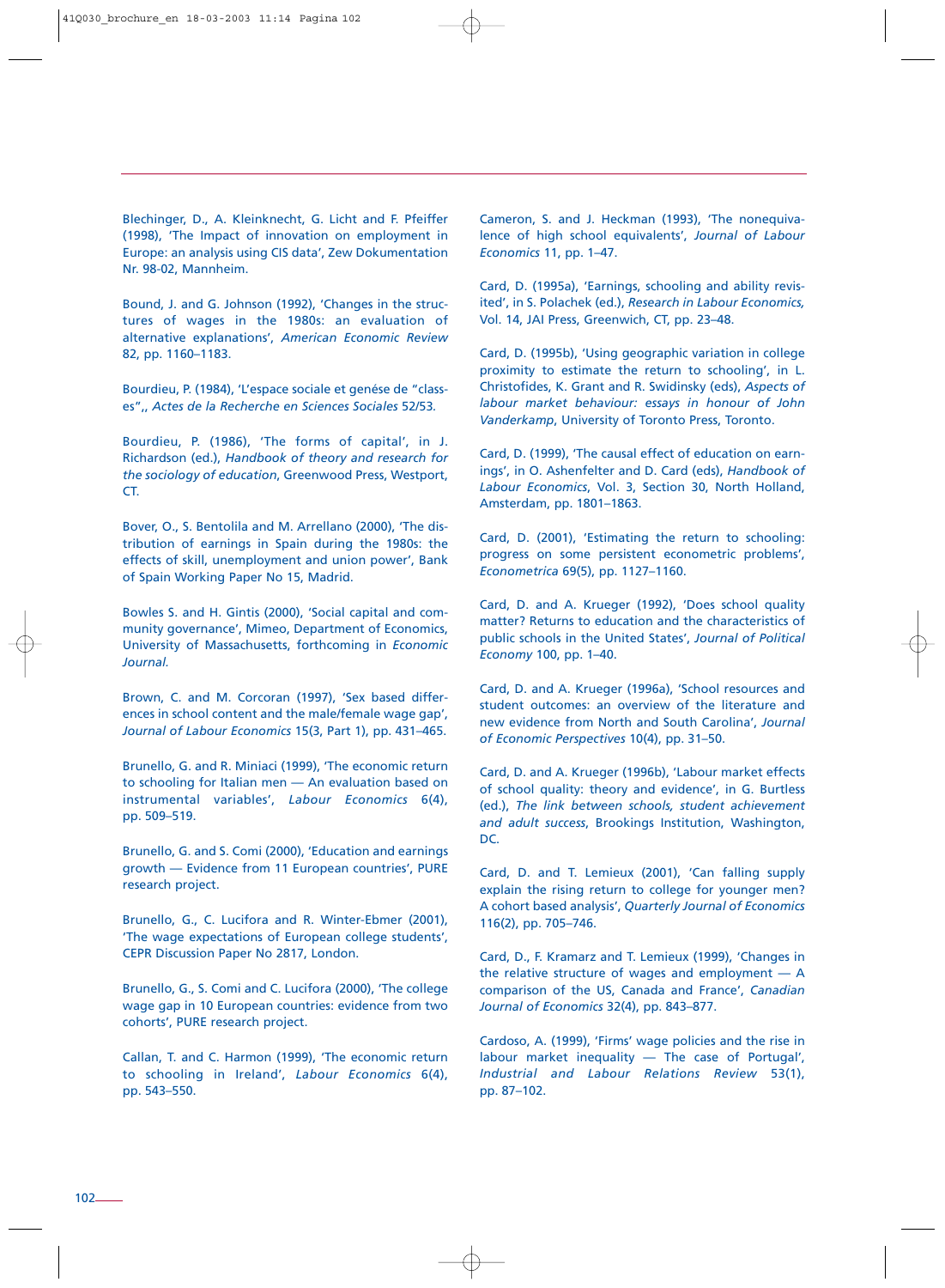Carnoy, M. and D. Marenbach (1975), 'The return to schooling in the United States, 1939–1969', *Journal of Human Resources* 10, pp. 312–331.

Caroli, E. and J. Van Reenen (1999), 'Organisation, skills and technology: evidence from a panel of British and French establishments', Institute for Fiscal Studies Working Paper Series No 99/23, London.

Casavola, P., P. Gavosto and P. Sestito (1996), 'Technical progress and wage dispersion in Italy: evidence from Firms' data', *Annales d'Économie et de Statistique*, pp. 387–412.

Case, A. and L. Katz (1991), 'The company you keep: the effects of family and neighbourhood on disadvantaged youths', NBER Working Paper No 3705, Cambridge, MA.

Caselli, F., G. Esquivel and F. Lefort (1996), 'Reopening the convergence debate: a new look at cross-country growth empirics', *Journal of Economic Growth,* pp. 363–389.

Cass, D. (1965), 'Optimum growth in an aggregative model of capital accumulation', *Review of Economic Studies* XXXII, pp. 223–240.

Cawley, J., J. Heckman, L. Lochner and E. Vytlacil (1999), 'Understanding the role of cognitive ability in accounting for the recent rise in the economic return to education', in K. Arrow, S. Bowles and S. Durlauf (eds), *Meritocracy and economic inequality*, Princeton University Press, Princeton, NJ.

Chamberlain, G. and Z. Griliches (1975), 'Unobservables with a variance components structure: ability schooling and the economic success of brothers', *International Economic Review* 16(2), pp. 422–449.

Chase, R. (1997), 'Markets for communist human capital: returns to education and experience in the Czech Republic and Slovakia', Yale Economic Growth Centre Discussion Paper No 770.

Chennels, L. and J. Van Reenen (1997), 'Technical change and earnings in the British establishment', *Economica* 64(256), pp. 587–604.

Chennels, L. and J. Van Reenen (1999), 'Has technology hurt less skilled workers? An econometric survey of the effects of technical change on the structure of pay and jobs', Institute for Fiscal Studies Working Paper W99/27, London.

Coe, D. and E. Helpman (1995), 'International R & D spillovers', *European Economic Review* 39, pp. 859–887.

Cohen, D. and M. Soto (2001), 'Growth and human capital: good data, good results', CEPR Discussion Paper No 3025.

Cole, H. L., G. Mailath and A. Postlewaite (1992), 'Social norms, saving behaviour and growth', *Journal of Political Economy* 100, pp. 1092–1125.

Coleman, J. (1988), 'Social capital in the creation of human capital', *American Journal of Sociology* 94S, pp. S95–S120.

Coleman, J. (1990), 'Social capital', in J. Coleman, *Foundations of social theory*, Belknap Press of Harvard University Press, Cambridge, MA, and London.

Collier, P. (1998), 'Social capital and poverty', Social Capital Initiative Working Paper No 4, the World Bank.

Conneely, K. and R. Uusitalo (1997), 'Estimating heterogeneous treatment effects in the Becker schooling model', Mimeo, Industrial Relations Section, Princeton University.

Corcoran, M., R. Gordon, D. Laren and G. Solon (1990), 'Effects of family and community background on economic status', *American Economic Review* 80, pp. 362–366.

Corneo, G. and O. Jeanne (1999), 'Social organisation in an endogenous growth model', *International Economic Review* 40(3), pp. 711–725.

Costa, D. L. and M. E. Kahn (2001), 'Understanding the decline in social capital, 1952–1998', NBER Working Paper No 8295.

Dabán, T., R. Doménech and C. Molinas (1997), 'International and intertemporal comparisons of real product in OECD countries: a growth sensitivity approach', *Review of Income and Wealth* 43(1), pp. 33–48.

Davis, S. and J. Haltiwanger (1991), 'Wage dispersion between and within US manufacturing plants, 1963–1986', *Brookings Papers on Economic Activity: Microeconomics*, pp. 115–180.

Dearden, L. (1999a), 'The effects of families and ability on men's education and earnings in Britain', *Labour Economics* 6(4), pp. 551–567.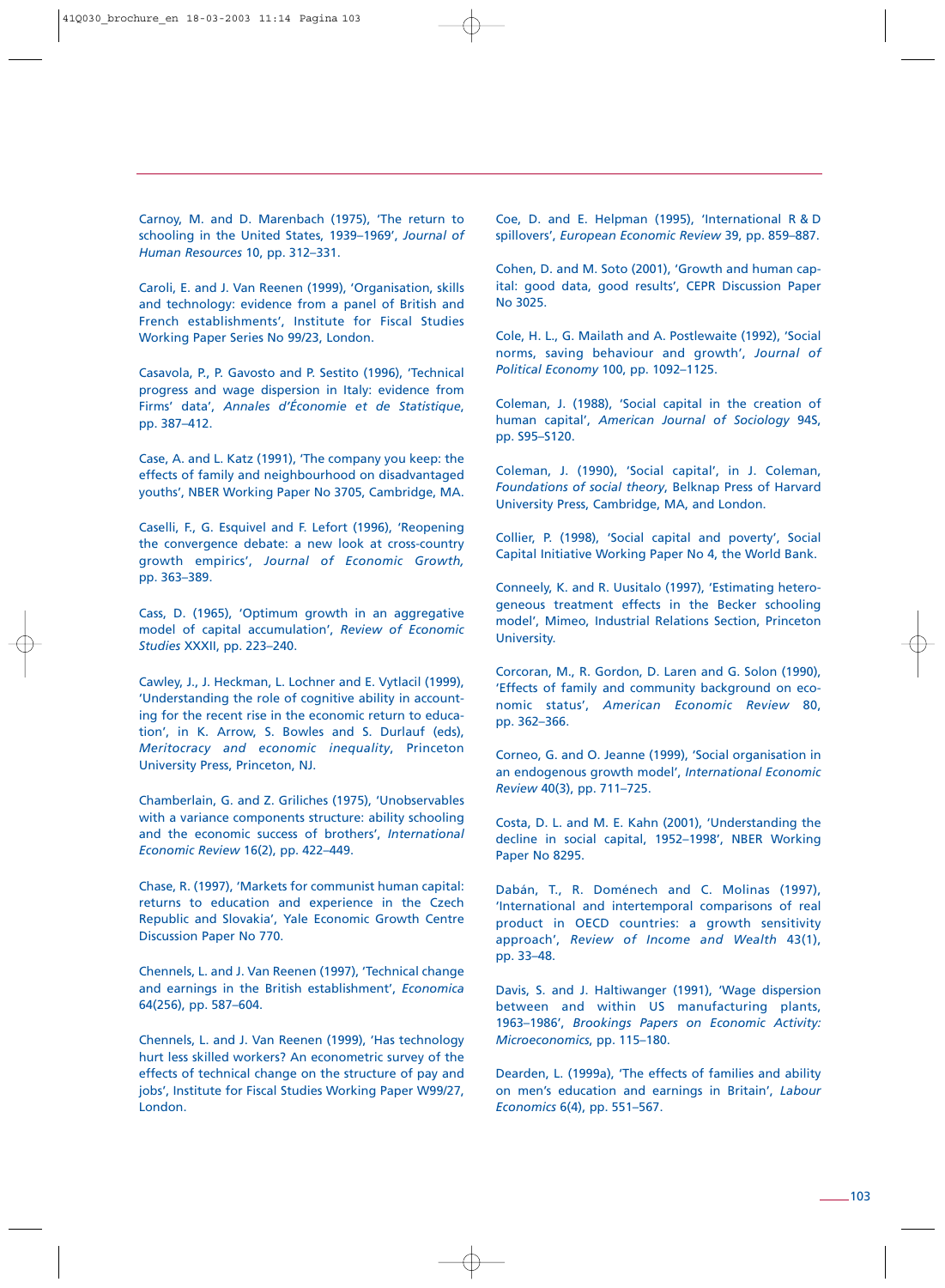Dearden, L. (1999b), 'Qualifications and earnings in Britain: How reliable are conventional OLS estimates of the returns to education?', Institute for Fiscal Studies Working Paper W99/07, London.

Dearden, L., H. Reed and J. Van Reenen (2000), 'Who gains when workers train? Training and corporate productivity in a panel of British Industries', CEPR Discussion Paper No 2486.

de la Fuente, A. (1998), 'Convergence equations and income dynamics: the sources of OECD convergence, 1970–95', CEPR Discussion Paper No 1794.

de la Fuente, A. (2002), 'Human capital and growth: a survey and some tentative conclusions', Mimeo, Instituto de Análisis Económico (CSIC), Barcelona.

de la Fuente, A. and R. Doménech (2000), 'Human capital in growth regressions: How much difference does data quality make?', Economics Department Working Paper No 262, OECD, Paris.

de la Fuente, A. and R. Doménech (2001a), 'Schooling data, technological diffusion and the neoclassical model,' con. R. Doménech, *American Economic Review, Papers and Proceedings* 91(2), May, pp. 323–327.

de la Fuente, A. and R. Doménech (2001b), 'Educational attainment in the OECD, 1960–90', Mimeo.

De Long, J. and L. Summers (1991), 'Equipment investment and economic growth', *Quarterly Journal of Economics* 106, pp. 445–502.

Denison, E. (1964), 'Measuring the contribution of education,' *The residual factor and economic growth*, OECD, Paris.

Denny, K. and C. Harmon (2000), 'Education policy reform and the return to schooling from instrumental variables', CEPR Discussion Paper No 2518, London.

Denny, K. and C. Harmon (2001), 'Testing for sheepskin effects in earnings equations: evidence for five countries', *Applied Economics Letters* 8(9), pp. 635–637.

Denny, K., C. Harmon and R. Lydon (2001), 'Cross-country evidence in the returns to education: patterns and explanations', Mimeo.

Dessus, S. (1999), 'Human capital and growth: the recovered role of educational systems', Mimeo, the World Bank.

DiNardo, J. and J.-S. Pischke (1997), 'The returns to computer use revisited: Have pencils changed the wage structure too?', *Quarterly Journal of Economics* 112(1), pp. 291–303.

DiPasquale, D. and E. Glaeser (1999), 'Incentives and social capital: Are homeowners better citizens?', *Journal of Urban Economics* 45, pp. 354–384.

Doménech, R. and J. Boscá (1996), 'A database for the analysis of economic growth in the OECD, 1960–95', Ministerio de Economía y Hacienda, Dirección Gral. de Planificación, Madrid.

Doms, M., T. Dunne and K. Troske (1997), 'Workers, wages and technology', *Quarterly Journal of Economics* 112(1), pp. 253–290.

Duguet, E. and N. Greenan (1997), 'La biais technologique: une analyse économetrique sur donnees individuelles' ('Skill bias: an econometric analysis at the firm level'), *Revue Économique* 48(5), pp. 1061–1089.

Dunne, T., J. Haltiwanger and K. Troske (1996), 'Technology and jobs: secular changes and cyclical dynamics', NBER Working Paper No 5656, Cambridge, MA.

Eckstein, Z. and Y. Weiss (1998), 'The absorption of highlyskilled immigrants: Israel, 1990–95', CEPR Discussion Paper No 1853.

EIC (European Integration Consortium) (2001), 'The impact of eastern enlargement on employment and labour markets in the EU Member States', European Commission, Directorate-General for Employment and Social Affairs, Brussels.

Engelbrecht, H.-J. (1997), 'International R & D spillovers, human capital and productivity in the OECD economies: an empirical investigation', *European Economic Review* 41, pp. 1479–1488.

Entorf, H. and F. Kramarz (1998), 'The impact of new technologies on wages: lessons from matching panels on employees and on their firms', *Economics of Innovation and New Technology* 5(2-4), pp. 165–197.

Entorf, H. and W. Pohlmeier (1990), 'Employment, innovation and export activities: evidence from firm-level data' in J. Florens et al. (eds), *Microeconometrics: surveys and applications*, Cambridge, MA and Oxford, pp. 394–415.

Entorf, H., M. Gollac and F. Kramarz (1999), 'New technologies, wages and worker selection', *Journal of Labour Economics* 17(3), pp. 464–491.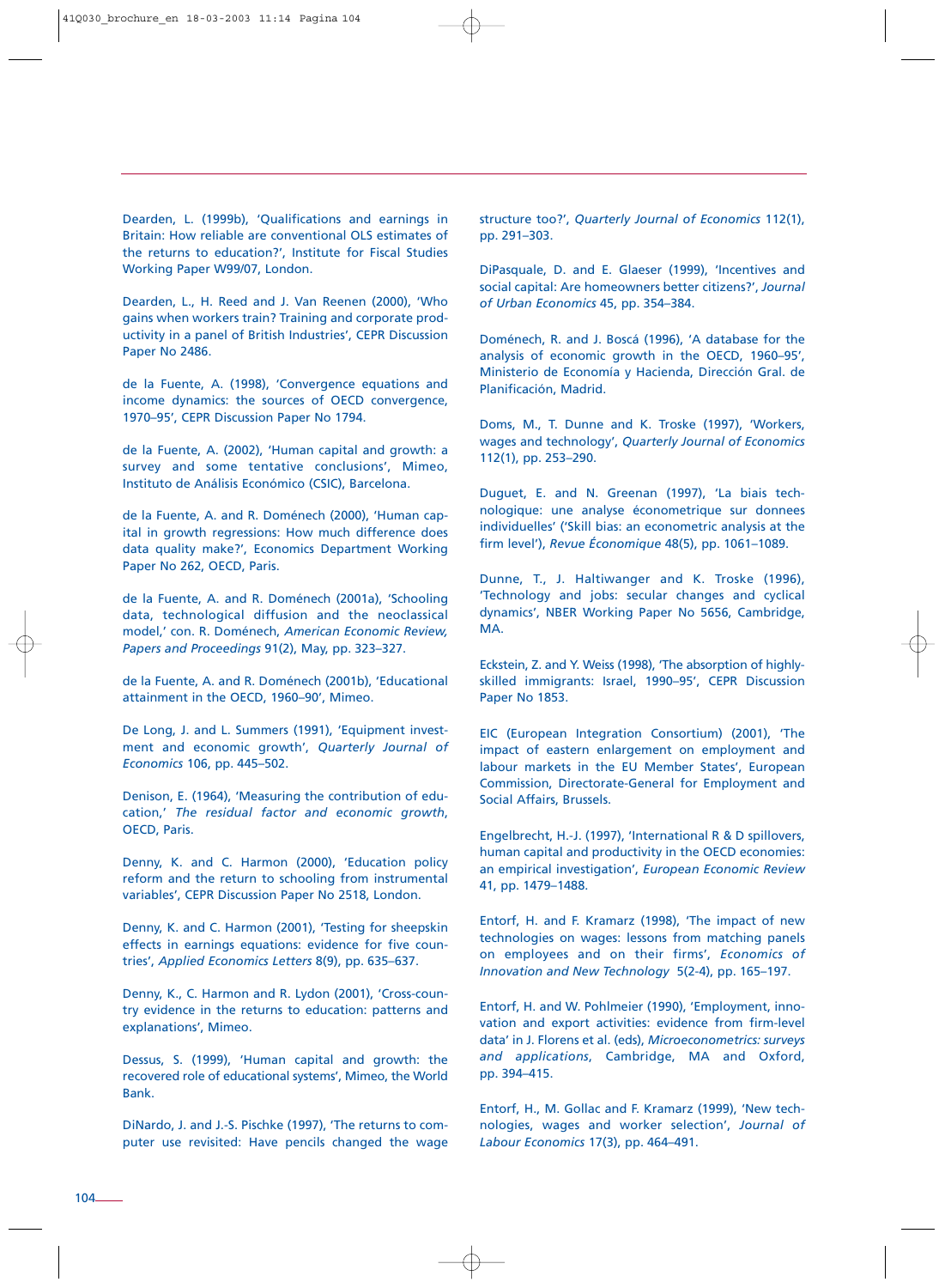Erikson, C. and A. Ichino (1995), 'Wage differentials in Italy: market forces, institutions and inflation', NBER Working Paper No 4922, Cambridge, MA.

Fersterer, J. and R. Winter-Ebmer (1999), 'Are Austrian returns falling over time?', CEPR Discussion Paper No 2313, London.

Forster, L., J. Haltiwanger and C. J. Krizan (1998), 'Aggregate productivity growth: lessons from microeconomic evidence', NBER Working Paper No 6803, Cambridge, MA.

Freeman, R. (1986), 'Demand for education', in O. Ashenfelter and R. Layard (eds), *Handbook of Labour Economics*, North Holland, Amsterdam, and New York.

Friedberg, R. (2000), 'You can't take It with you — Immigrant assimilation and the portability of human capital', *Journal of Labour Economics* 18(2), pp. 221–251.

Fukuyama, F. (1995a), *Trust — The social virtues and the creation of prosperity,* Penguin, London.

Fukuyama, F. (1995b), 'Social capital and the global economy', *Foreign Affairs* 74(5), pp. 89–103.

Fukuyama, F. (1999), 'Social capital and civil society', Paper prepared for delivery at the IMF Conference on Second Generation Reforms.

Gambetta, D. (1993), *The Sicilian Mafia — The business of private protection*, Harvard University Press, Cambridge, MA.

Garen, J. (1984), 'The returns to schooling: a selectivity bias approach with a continuous choice variable', *Econometrica* 52, pp. 1199–1218.

Gerhart, B. and N. El Cheikh (1991), 'Earnings and percentage female: a longitudinal study', *Industrial Relations* 30(1), pp. 62–78.

Geweke, J. and M. Keane (2000), 'An empirical analysis of earnings dynamics among men in the PSID: 1968–1989', *Journal of Econometrics* 96(2), pp. 293–356.

Glaeser, E. L., B. Sacerdote and J. Scheinkman (1996), 'Crime and social interactions', *Quarterly Journal of Economics* CXI (2), pp. 507–548.

Glaeser, E. L., D. Laibson and B. Sacerdote (2000), 'The economic approach to social capital', NBER Working Paper No 7728.

Glaeser, E. L., D. Laibson, J. Scheinkman and C. L. Soutter (2000), 'Measuring trust', *Quarterly Journal of Economics* CXV, pp. 811–846.

Gneezy, U. and A. Rustichini (2000), 'Pay enough or don't pay at all', *Quarterly Journal of Economics* CXV, pp. 791–810.

Goldin, C. and L. Katz (1996), 'Technology, skill and the wage structure: insights from the past', *American Economic Review* 86(2), pp. 252–257.

Goldin, C. and L. Katz (1999a), 'Human capital and social capital: the rise of secondary schooling in America, 1910–1940', *Journal of Interdisciplinary History* XXIX (4), pp. 683–723.

Goldin, C. and L. Katz (1999b), 'The returns to skill in the United States across the twentieth century', NBER Working Paper No 7126, Cambridge, MA.

Goleman, D. (1995), *Emotional intelligence*, Bantam Books, New York.

Goleman, D. (1998), *Working with emotional intelligence,* Bantam Books, New York.

Gosling, A., S. Machin and C. Meghir (1998), 'The changing distribution of male wages in the UK', Institute for Fiscal Studies Working Paper W98/09, London.

Granovetter, M. (1973), 'The strength of weak ties', *American Journal of Sociology* 78, pp. 1360–1380.

Granovetter, M. (1985), 'Economic action and social structure: the problem of embeddedness', *American Journal of Sociology* 91, pp. 481–510.

Greasly, D. and L. Oxley (1998), 'Comparing British and American economic and industrial performance 1860–1993: a time series perspective', *Explorations in Economic History* 35, pp. 171–195.

Greenan, N. and D. Guellec (2000), 'Technological innovation and employment reallocation', *Labour* 14(4), pp. 547–590.

Griliches, Z. (1977), 'Estimating the returns to schooling: some econometric problems', *Econometrica* 45, pp. 1–22.

Griliches, Z. (1979), 'Sibling models and data in economics: beginnings of a survey', *Journal of Political Economy* 87(S), pp. S37–S65.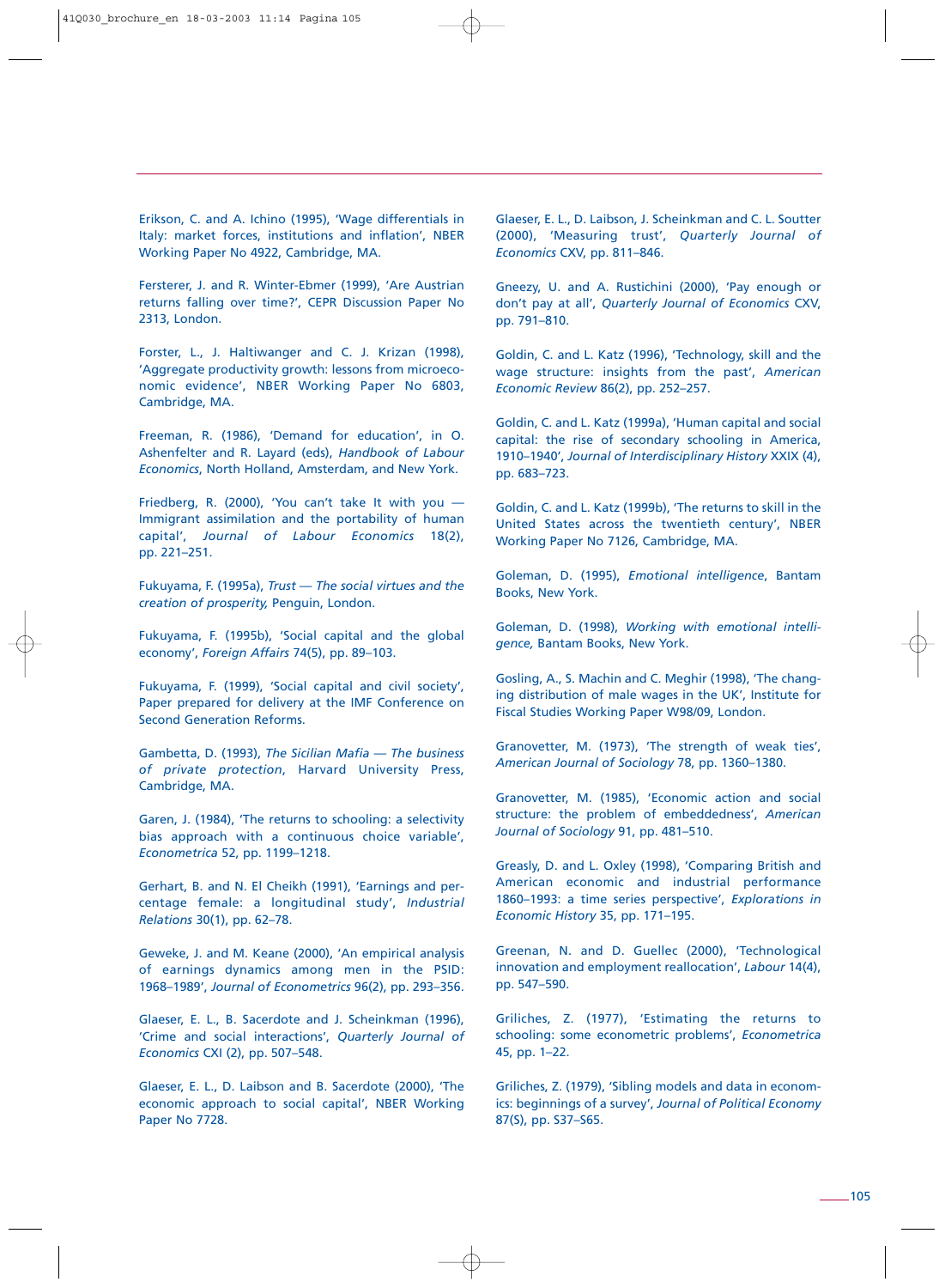Griliches, Z. (1986), 'Economic data issues', in Z. Griliches and M. Intrilligator (eds), *Handbook of Econometrics,* North Holland, Amsterdam.

Griliches, Z. and J. Mairesse (1995), 'Production functions: the search for identification', NBER Working Paper No 5067.

Grogger, J. and E. Eide (1995), 'Changes in college skills and the rise in the college wage premium', *Journal of Human Resources* 30(2), pp. 280–310.

Grootaert, C. (1998), 'Social capital: the missing link?', Social Capital Initiative Working Paper No 3, the World Bank.

Guiso, L., P. Sapienza and L. Zingales (2000), 'The role of social capital in financial development', NBER Working Paper No 7563.

Hackett, S. (1994), 'Is relational exchange possible in the absence of reputations and repeated contact?', *Journal of Law, Economics, and Organisation* 10, pp. 360–389.

Haegeland, T., T. Jakob, Klette and K. Salvanes (1999), 'Declining returns to education in Norway? Comparing estimates across cohorts, sectors and over time', *Scandinavian Journal of Economics* 101(4), pp. 555–576.

Hall, R. and C. Jones (1999), 'Why do some countries produce so much more output per worker than others?', *Quarterly Journal of Economics* CXIV, pp. 83–116.

Haltiwanger, J., J. I. Lane and J. R. Spletzer (1999), 'Productivity differences across employers: the roles of employer size, age and human capital', *American Economic Review* 89(2), pp. 94–98.

Hamilton, J. and J. Monteagudo (1998), 'The augmented Solow model and the productivity slowdown', *Journal of Monetary Economics* 42, pp. 495–509.

Hanushek, E. (1986), 'The economics of schooling: production and efficiency in public schools', *Journal of Economic Literature* XXIV, pp. 1141–1177.

Hanushek, E. and D. Kimko (2000), 'Schooling, labourforce quality and the growth of nations', *American Economic Review* 90(5), pp. 1184–1208.

Harkness, S. (1996), 'The gender earnings gap: evidence from the UK', *Fiscal Studies* 17(2), pp. 1–36.

Harmon, C. and I. Walker (1995), 'Estimates of the economic return to schooling for the United Kingdom', *American Economic Review* 85, pp. 1278–1286.

Harmon, C. and I. Walker (1999), 'The marginal and average returns to schooling in the UK', *European Economic Review* 43(4-6), pp. 879–887.

Harmon, C. and I. Walker (2000), 'The returns to the quantity and quality of education: evidence for men in England and Wales', *Economica* 67(265), pp. 19–35.

Harmon, C., I. Walker and N. Westergaard-Nielsen (eds) (2001), *Education and earnings in Europe: a crosscountry analysis of the returns to education*, Edward Elgar Publishing, UK.

Hartog, J., P. Pereira and J. Vieira (2001), 'Changing returns to education in Portugal during the 1980s and early 1990s: OLS and quantile regression estimators', *Applied Economics* 33(8), pp. 1027–1037.

Haskel, J. and Y. Heden (1999), 'Computers and the demand for skilled labour: industry- and establishmentlevel panel evidence for the UK', *Economic Journal* 109(454), pp. C68–79.

Hause, J. (1972), 'Earnings profile: ability and schooling', *Journal of Political Economy* 80, pp. S108–S138.

Hauser, R. (1973), 'Socio-economic background and differential returns to education', in L. Solomon and P. Taubman (eds), *Does college matter? Some evidence on the impacts of higher education*, Academic Press, New York.

Hausman, J. and W. Taylor (1981), 'Panel data and unobservable individual effects', *Econometrica* 49, pp. 1377–1398.

Heckman, J. and E. Vytlacil (2001), 'Identifying the role of cognitive ability in explaining the level of change in the return to schooling', *Review of Economics and Statistics* 83(1), pp. 1–12.

Heckman, J., A. Layne-Farrar and P. Todd (1995), 'Does measured school quality matter? An examination of the earnings–quality relationship', NBER Working Paper No 5274, Cambridge, MA.

Heckman, J., A. Layne-Farrar and P. Todd (1996), 'Human capital pricing equations with an application to estimating the effect of school quality on earnings', *Review of Economics and Statistics* 78, pp. 562–610.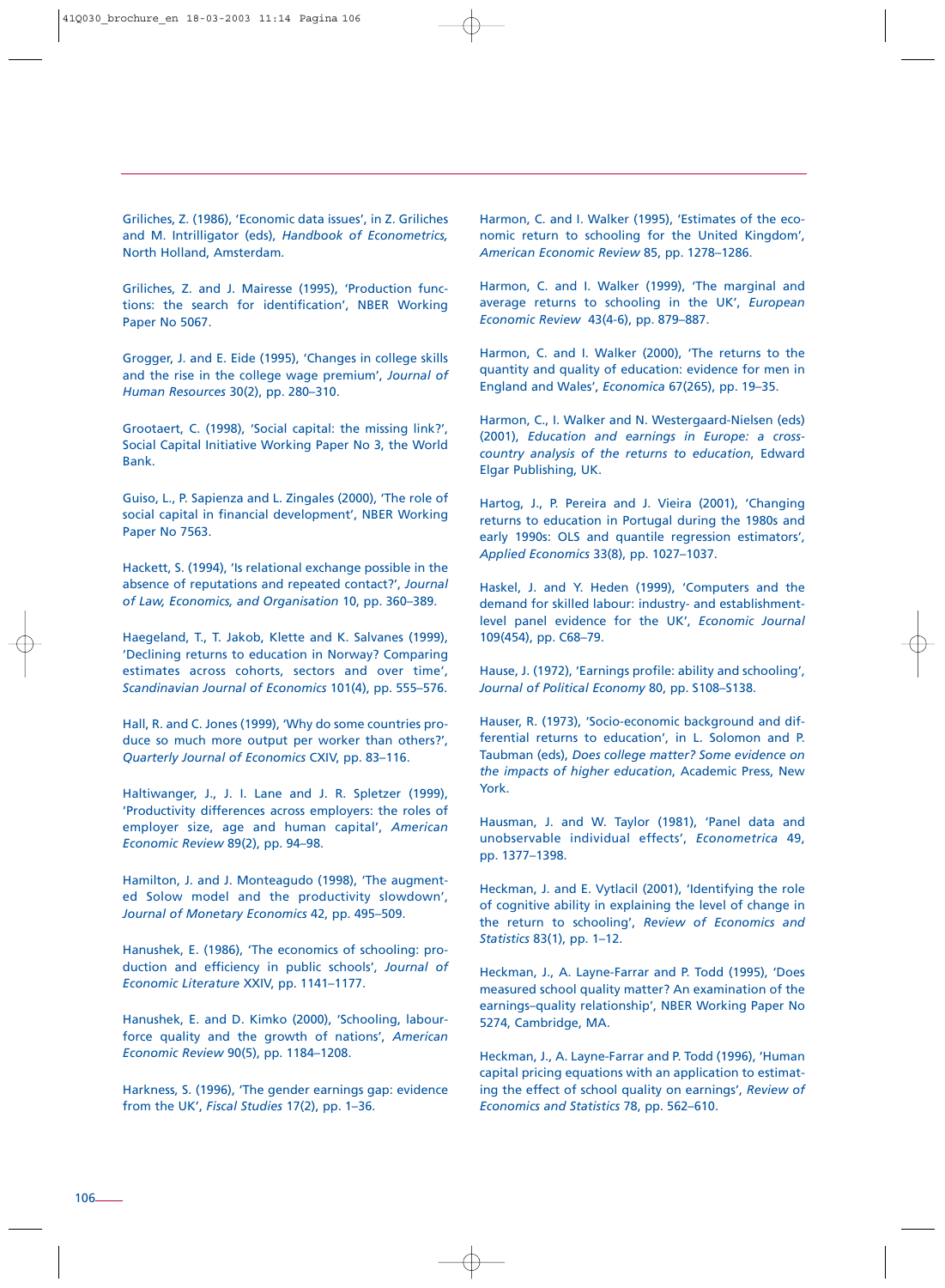Heckman, J., T. Justin and E. Vytlacil (2001), 'Four parameters of interest in the evaluation of social programs', *Southern Economic Journal* 68(2), pp. 210–223.

Helliwell J. F. and R. D. Putnam (1999), 'Education and social capital', NBER Working Paper No 7121.

Hirsch, F. (1976), 'Social limits to growth', Harvard University Press, Cambridge, MA.

Hoxby, C. and B. Terry (1999), 'Explaining rising income and wage inequality among the college-educated', NBER Working Paper No 6873, Cambridge, MA.

Huang, P. H. and H.-M. Wu (1994), 'More order without more law: a theory of social norms and organisational cultures', *Journal of Law, Economics, and Organisation* 10(2).

Hungerford, T. and G. Solon (1987), 'Sheepskin effects in the return to education', *Review of Economics and Statistics* 69, pp. 175–177.

Ichino, A. and G. Maggi G (2000), 'Work environment and individual background: explaining regional shirking differentials in a large Italian firm', *Quarterly Journal of Economics* CXV, pp. 1057–1090.

Ichino, A. and W.-E. Rudolf (1999), 'Lower and upper bounds of returns to schooling: an exercise in IV estimation with different instruments', *European Economic Review* 43, pp. 889–901.

Isacsson, G. (1999), 'Estimates of the return to schooling in Sweden from a large sample of twins', *Labour Economics* 6(4), pp. 471–489.

Islam, N. (1995), 'Growth empirics: a panel data approach', *Quarterly Journal of Economics* 110, pp. 1127–1170.

Jones, C. (1996), 'Human capital, ideas and economic growth', Mimeo, Standford University.

Jones, C. (1997), 'Convergence revisited', *Journal of Economic Growth* 2, pp. 131–153.

Juhn, C. (1994), 'Wage inequality and industrial change: evidence from five decades', NBER Working Paper No 4684, Cambridge, MA.

Juhn, C., K. Murphy and B. Pierce (1993), 'Wage inequality and the rise in the returns of skills', *Journal of Political Economy* 101(3).

Kahn, L. (2000), 'Wage inequality, collective bargaining, and relative employment from 1985 to 1994: evidence from fifteen OECD countries', *Review of Economics and Statistics* 82(4), pp. 564–579.

Kane, T. and C. Rouse (1995), 'Labour market returns to two- and four-year colleges', *American Economic Review* 85(3), pp. 600–614.

Kane, T., C. Rouse and D. Staiger (1997), 'Estimating returns to education when schooling is misreported', Princeton University, Industrial Relations Section, Working Paper No 344.

Kaneko, M. (1986), 'The educational composition of the world's population: a database', Washington, DC, the World Bank, Education and Training Department, Report No EDT 29.

Katz, L. and D. Autor (1999), 'Changes in the wage structure and earnings inequality', in O. Ashenfelter and D. Card (eds), *Handbook of Labour Economics*, North Holland, Amsterdam, and New York, pp. 1463–1555.

Katz, L. and K. Murphy (1992), 'Changes in relative wages. 1963–1987: supply and demand factors', *Quarterly Journal of Economics* 107(1), pp. 35–78.

Katz, L., G. Loveman and D. Blanchflower (1995), 'A comparison of changes in the structure of wages', in R. Freeman and L. Katz (eds), *Differences and changes in wage structures*, Chicago.

Kiker, B. F. and M. C. Santos (1991), 'Human capital and earnings in Portugal', *Economics of Education Review* 10(3), pp. 187–203.

Kling, J. (2001), 'Interpreting instrumental variables estimates of the returns to schooling', *Journal of Business and Economic Statistics* 19(3), pp. 358–364.

Knack, S. and P. Keefer (1997), 'Does social capital have an economic pay-off? A cross-country investigation', *Quarterly Journal of Economics* CXII, pp. 1251–1288.

Knight, M., N. Loayza and D. Villanueva (1993), 'Testing the neoclassical theory of economic growth: a panel data approach', *IMF Staff Papers* 40(3), pp. 512–541.

Kraft, K. (1994), 'Wage differentials between skilled and unskilled workers', *Weltwirtschaftliches Archiv* 130(2), pp. 329–349.

Kreps, D., P. Milgrom, J. Roberts and R. Wilson (1982), 'Rational cooperation in the finitely repeated prisoner's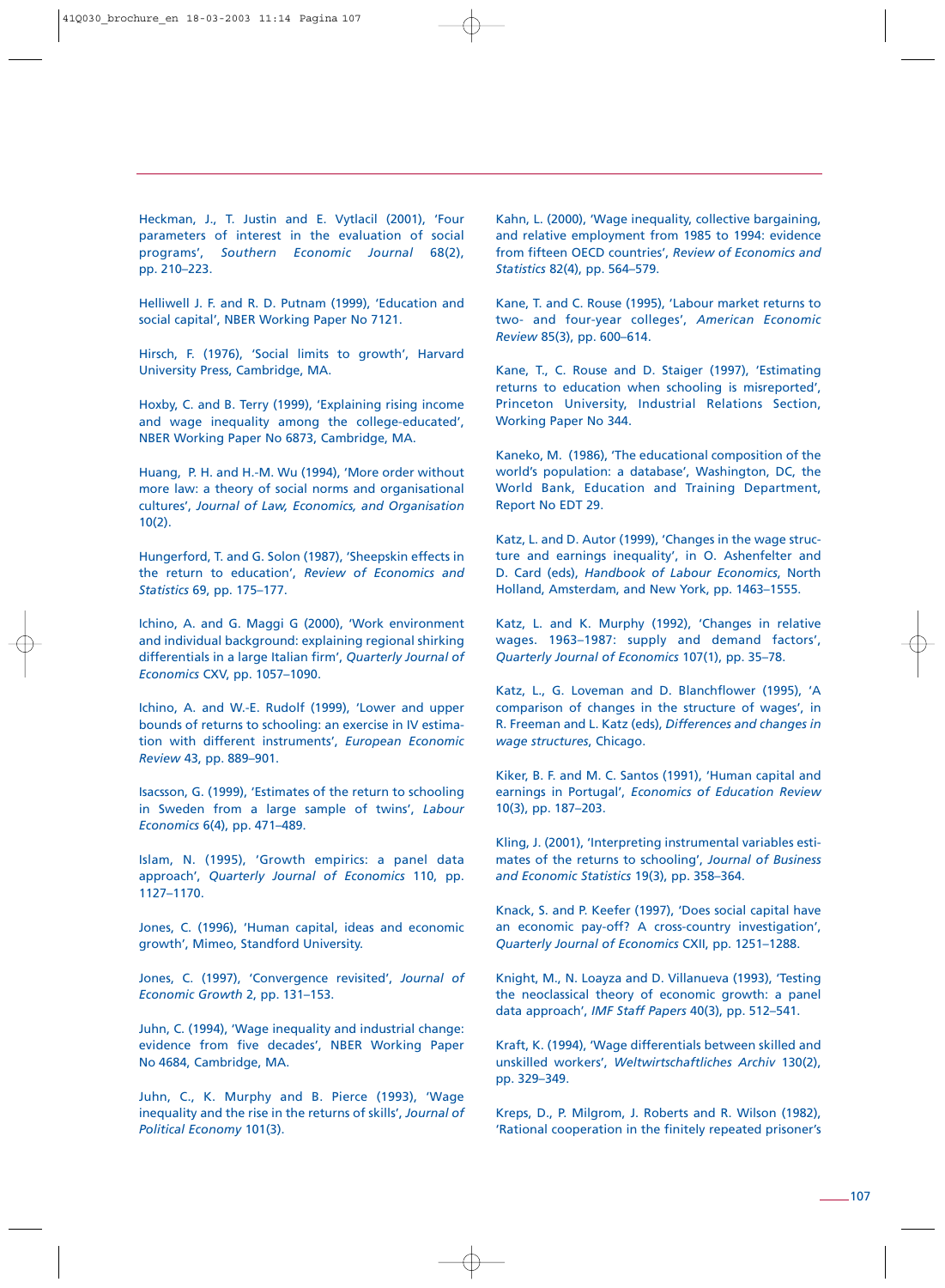dilemma', *Journal of Economic Theory* 27(2), pp. 245–252.

Krueger, A. (1993), 'How have computers changed the wage structure: evidence from micro data, 1984–89', *Quarterly Journal of Economics* 108(1), pp. 33–61.

Krueger, A. and J.-S. Pischke (1992), 'Comparative analysis of East and West German labour markets before and after unification', NBER Working Paper No 4154, Cambridge, MA.

Krueger, A. and M. Lindahl (2001), 'Education for growth: Why and for whom?', *Journal of Economic Literature* XXXIX, pp. 1101–1136.

Kyriacou, G. (1991), 'Level and growth effects of human capital: a cross-country study of the convergence hypothesis', Mimeo, New York University.

Lambropoulos, H. and G. Psacharopoulos (1992), 'Educational expansion and earnings differentials in Greece', *Comparative Education Review* 36(1), pp. 52–70.

Landau, D. (1983), 'Government expenditure and economic growth: a cross-country study', *Southern Economic Journal*, January, pp. 783–792.

Landau, D. (1986), 'Government and economic growth in the less developed countries: an empirical study for 1960–80', *Economic Development and Cultural Change* 35, October, pp. 35–75.

La Porta, R., F. Lopez-de-Silanes, A. Shleifer and R. Vishny (1997), 'Trust in large organisations', *American Economic Review Papers and Proceedings* 87(2), pp. 333–338.

La Porta, R., F. Lopez-de-Silanes, A. Shleifer and R. Vishny (1999), 'The quality of government', *Journal of Law, Economics and Organisation* 15(1), pp. 222–279.

Lau, L., D. Jamison and F. Louat (1991), 'Education and productivity in developing countries: an aggregate production function approach', Report No WPS 612, the World Bank.

Lau, L., S. Bhalla and F. Louat (1991), 'Human and physical capital stock in developing countries: construction of data and trends', Draft mimeo, *World development report,* the World Bank.

Lauer, C. and V. Steiner (2000), 'Returns to education in Germany — An empirical assessment', ZEW Discussion Paper No 00-04.

Lee, D. W. and T. H. Lee (1995), 'Human capital and economic growth — Tests based on the international evaluation of educational achievement', *Economics Letters* 47, pp. 219–225.

Lee, J. W. and R. Barro (2001), 'Schooling quality in a cross-section of countries', *Economica* 68, pp. 465–488.

Levin, J. and E. Plug (1999), 'Instrumenting education and the returns to schooling in the Netherlands', *Labour Economics* 6(4), pp. 521–534.

Levine, R. and D. Renelt (1992), 'A sensitivity analysis of cross-country growth regressions', *American Economic Review* 82(4), pp. 942–963.

Lichtenberg, F. (1992), 'R & D investment and international productivity differences', in H. Siebert (ed.), *Economic growth in the world economy — Symposium 1992*, reprinted as NBER Reprint No 1813.

Light, A. and M. Ureta (1995), 'Gender differences in wages and job turnover among continuously employed workers', *American Economic Review* 80(2), pp. 293–297.

Lorenz, W. and J. Wagner (1993), 'A note of returns to human capital in the eighties: evidence from 12 countries', *Jahrbücher für Nationalökonomie und Statistik* 211(1-2), pp. 60–72.

Lorgelly, P. and P. Dorian (1999), 'The effect of female and male schooling on economic growth in the Barro–Lee model', *Empirical Economics* 24, pp. 537–557.

Loury, G. (1977), 'A dynamic theory of racial income differences', in P. Wallace and P. LeMund (eds), *Women, minorities, and employment discrimination*, Lexington Books, Lexington, MA.

Lucas, R. (1988), 'On the mechanics of economic development', *Journal of Monetary Economics* 22, pp. 3–42.

Lynch, L. (1992), 'Private-sector training and the earnings of young workers', *American Economic Review* 82, pp. 299–312.

Machado, J. and J. Mata (2001), 'Earnings functions in Portugal 1982–1994: evidence from quantile regressions', *Empirical Economics* 26(1), pp. 115–134.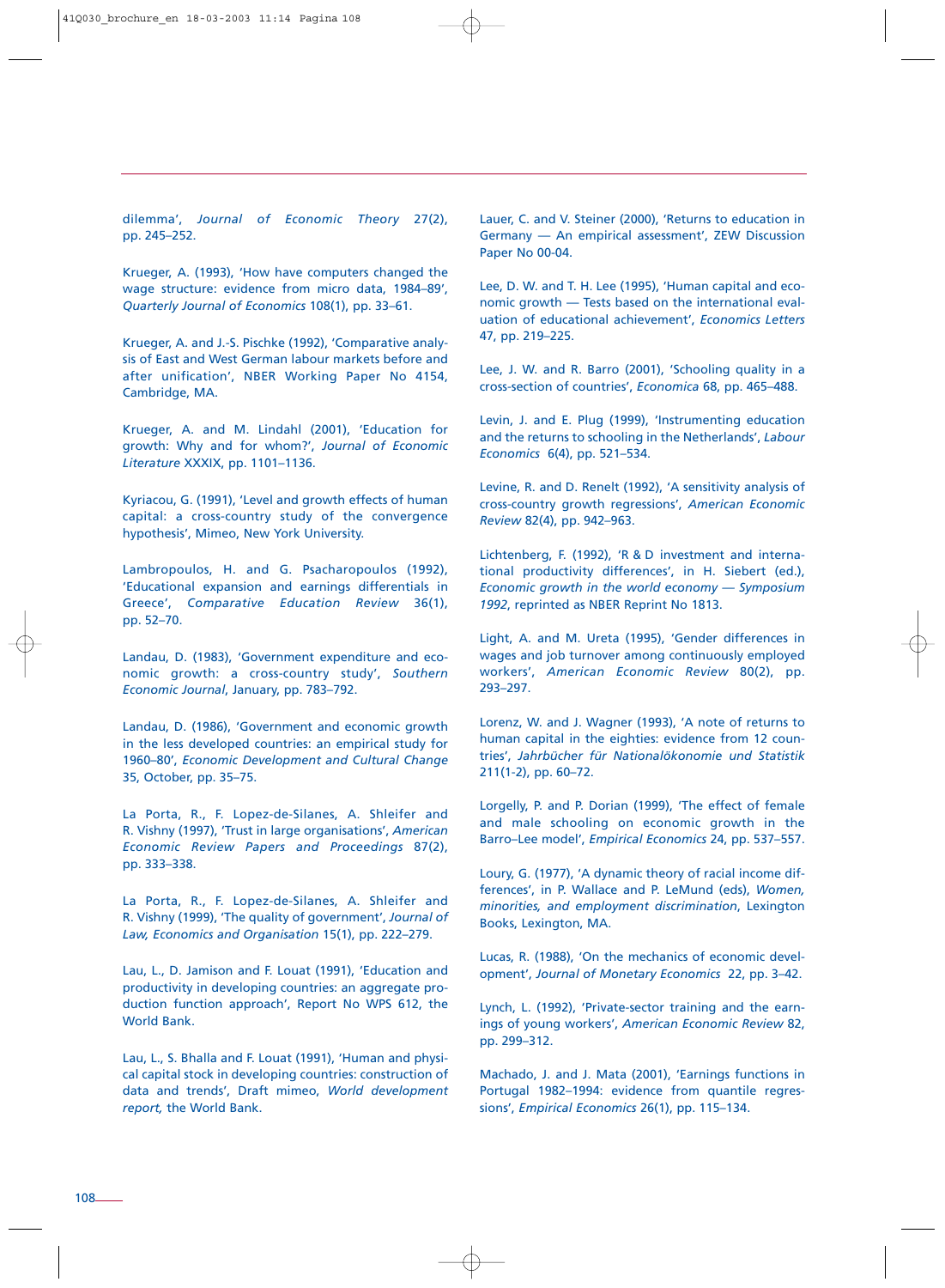Machin, S. and J. Van Reenen (1998), 'Technology and changes in skill structure: evidence from seven OECD countries', *Quarterly Journal of Economics* 113(4), pp. 1215–1244.

Mairesse, J., N. Greenan and A. Topiol-Bensaid (2001), 'IT and R & D impacts on productivity and skills: looking for correlations on French firm-level data', NBER Working Paper No 8070, Cambridge, MA.

Mankiw, G., D. Romer and D. Weil (1992), 'A contribution to the empirics of economic growth', *Quarterly Journal of Economics*, pp. 407–437.

Martínez, R., J. G. Mora and L. E. Vila (1992), 'Los rendimientos internos de los estudios postobligatorios', *Estudios de Economía Aplicada* 1, Universidad de Granada, pp. 475–483.

Martinez-Ros, E. (2001), 'Wages and innovations in Spanish manufacturing firms', *Applied Economics* 33(1), pp. 81–89.

Mazzola, F. and S. Bruni (2000), 'The role of linkages in firm performance: evidence from southern Italy', *Journal of Economic Behaviour and Organisation* 43, pp. 199–221.

McIntosh, S. and A. Vignoles (2001), 'Measuring and assessing the impact of basic skills on labour market outcomes', *Oxford Economic Papers* 53(3), pp. 453–481.

Meghir, C. and E. Whitehouse (1996), 'The evolution of wages in the United Kingdom: evidence from micro data', *Journal of Labour Economics* 14(1), pp. 1–25.

Meghir, C. and M. Palme (1999), 'Assessing the effect of schooling on earnings using a social experiment', Institute for Fiscal Studies Working Paper W99/10, London.

Miller, P., C. Mulvey and N. Martin 'What do twins studies reveal about the economic return to education? A comparison of Australian and US findings', *American Economic Review* 85, pp. 586–599.

Mincer, J. (1974), *Schooling, experience and earnings*, Columbia University Press, New York.

Mincer, J. (1993a), 'Human capital responses to technology change in the labour market', in J. Mincer, *The collected essays of Jakob Mincer*, Chapter 12, Aldershot, England.

Mincer, J. (1993b), 'Human capital, technology and the wage structure: What do time series show?', in J. Mincer, *The collected essays of Jakob Mincer*, Chapter 13, Aldershot, England.

Mincer, J. (1996), 'Changes in wage inequality, 1970–1990', NBER Working Paper No 5823, Cambridge, MA.

Moghadam, R. (1990), 'Wage determination: an assessment of returns to education, occupation, region and industry in Great Britain', London School of Economics, Centre for Economic Performance Paper No 8.

Murnane, R., J. Willett and F. Levy (1995), 'The growing importance of cognitive skills in wage determination', *Review of Economics and Statistics* 77(2) , pp. 251–266.

Murphy, K. and F. Welch (1990), 'Empirical age-earnings profiles', *Journal of Labour Economics* 8, pp. 202–229.

Myck, M. and G. Paull (2001), 'The role of employment experience in explaining the gender wage gap', Institute for Fiscal Studies Working Paper No 01/18, London.

Narayan, D. (1999), 'Bonds and bridges: social capital and poverty', Poverty Group, PREM, the World Bank.

Nehru, V., E. Swanson and A. Dubey (1995), 'A new database on human capital stocks in developing and industrial countries: sources, methodology and results', *Journal of Development Economics*, 46, pp. 379–401.

Nelson, R. and E. Phelps (1966), 'Investment in humans, technological diffusion, and economic growth', *American Economic Review,* May, pp. 69–82.

Newell, A. and B. Reilly (1999), 'Rates of returns to educational qualification in the transitional economics', *Education Economics* 7(1), pp. 67–84.

Nonneman, W. and P. Vanhoudt (1996), 'A further augmentation of the Solow model and the empirics of economic growth for OECD countries', *Quarterly Journal of Economics* 111, pp. 943–953.

OECD (2000), *Education at a glance — OECD indicators*, Paris.

OECD (2001a), *Knowledge and skills for life — First results from PISA 2000*, Paris.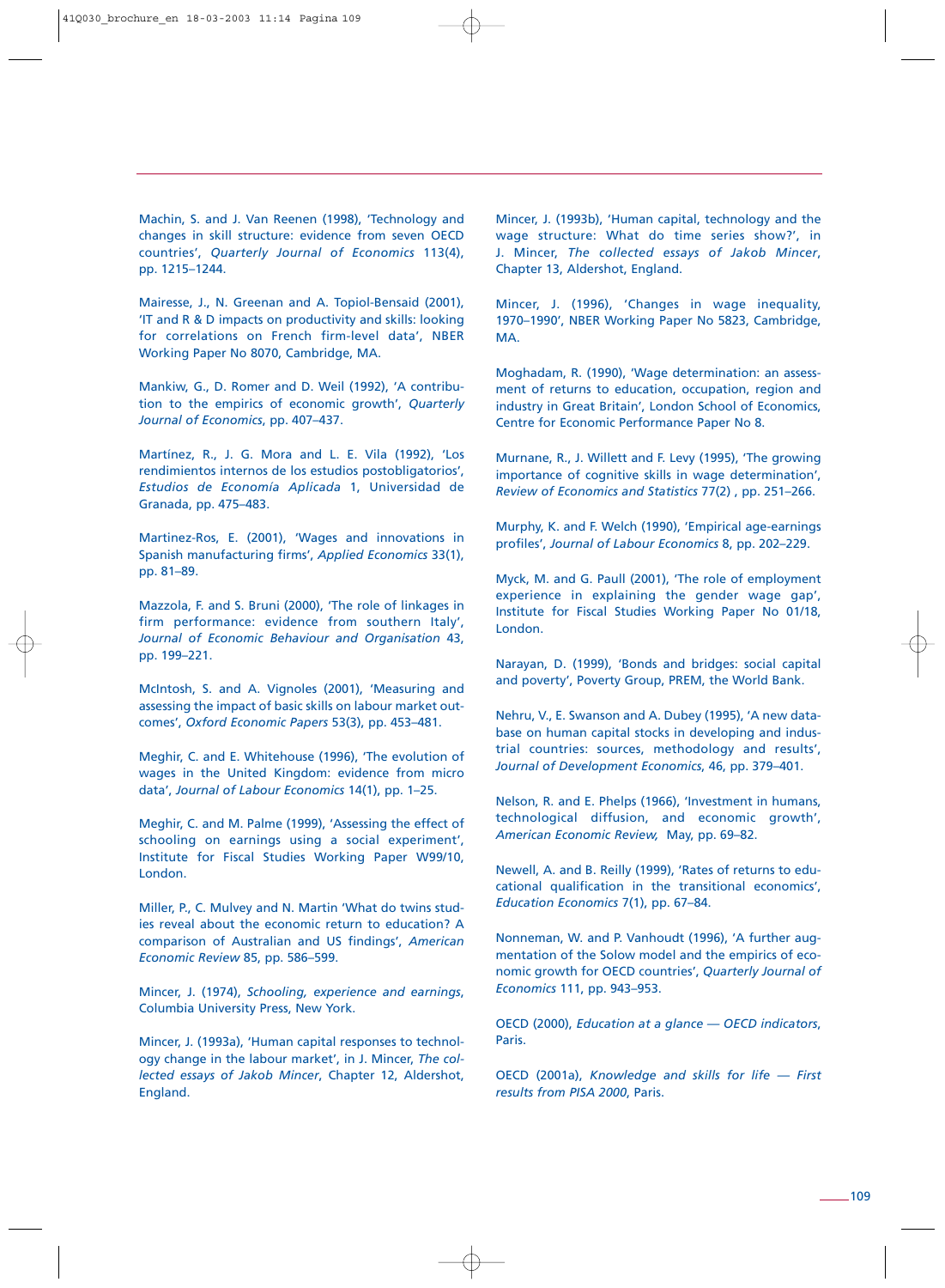OECD (2001b), *The new economy: beyond the hype — The OECD growth project*, Paris.

OECD and Statistics Canada (2000), *Literacy in the information age — Final report of the international adult literacy survey,* Paris.

OECD Economics Department (2001), 'Investment in human capital through post-compulsory education and training', *Economic Outlook* No 70.

Olneck, M. (1979), 'The effects of education', in C. Jencks et al. (eds), *Who gets ahead?*, Basic Books, New York.

Olsen, R. and E. Sexton (1996), 'Gender differences in returns to and the acquisition of on-the-job training', *Industrial Relations* 35, pp. 59–77.

Olson, M. (1982), *The rise and demise of nations*, Yale University Press, New Haven, CT.

O'Neill, J. and S. Polachek (1993), 'Why the gender wage gap in wage narrowed in the 1980s', *Journal of Labour Economics* 3, pp. 91–116.

Paldam, M. and G. Svendsen (2000), 'An essay on social capital: looking for the fire behind the smoke', *European Journal of Political Economy* 16, pp. 339–366.

Park, J. H. (1994), 'Returns to schooling: a peculiar deviation from linearity', Princeton University Industrial Relations Section Working Paper No 335.

Park, J. H. (1996), 'Measuring returns to education over time', *Economics Letters* 60, pp. 425–428.

Pischke, J.-S. (2001), 'Continuous training in Germany', *Journal of Population Economics* 14(3), pp. 523–548.

Pritchett, L. (1999), 'Where has all the education gone?', Mimeo, the World Bank.

Psacharopoulos, G. (1981), 'Education and the structure of earnings in Portugal', *The Economist* 129(4), pp. 532–545.

Psacharopoulos, G. (1985), 'Returns to education: a further international update and implications', *Journal of Human Resources* 20, pp. 583–604.

Psacharopoulos, G. (1989), 'Time trends of the returns to education: cross-national evidence', *Economics of Education Review* 8, pp. 225–231.

Psacharopoulos, G. (1994), 'Returns to investment in education: a global update', *World Development* 22(9), pp. 1325–1343.

Psacharopoulos, G. and A. Arriagada (1986), 'The educational composition of the labour force: an international comparison', *International Labour Review* 125(5), September–October, pp. 561–574.

Putnam, R. (1993a), *Making democracy work: civic traditions in modern Italy*, Princeton University Press, Princeton.

Putnam, R. (1993b), 'The prosperous community: social capital and public life', *The American Prospect* 13, pp. 35–42.

Putnam, R. (1995a), 'Bowling alone: America's declining social capital', *Journal of Democracy* 6(1), pp. 65–78.

Putnam, R. (1995b), 'The case of missing social capital', Harvard University Working Paper.

Putnam, R. (1996), 'The strange disappearance of civic America', *The American Prospect* 7(24).

Putnam, R. (2000), *Bowling alone: the collapse and revival of American community*, Simon and Schuster, New York.

Rabin, M. (1993), 'Incorporating fairness into game theory and economics', *American Economic Review* 83, pp. 1281–1302.

Romer, P. (1989), 'Human capital and growth: theory and evidence', NBER Working Paper No 3173, November 1989.

Rose, R. (1998), 'Getting things done in an anti-modern society: social capital networks in Russia', Social Capital Initiative Working Paper No 6, the World Bank.

Rosen, S. (1977). 'Human capital: a survey of empirical research', in R. Ehrenberg (ed.), *Research in Labour Economics* 1, JAI Press, Greenwich, Connecticut.

Rosholm, M. and N. Smith (1996), 'The Danish gender wage gap in the 1980s: a panel data study', *Oxford Economic Papers* 48(2), pp. 254–279.

Rouse, C. (1999), 'Further estimates of the economics of return to schooling from a new sample of twins', *Economics of Education Review* 18(2), pp. 149–157.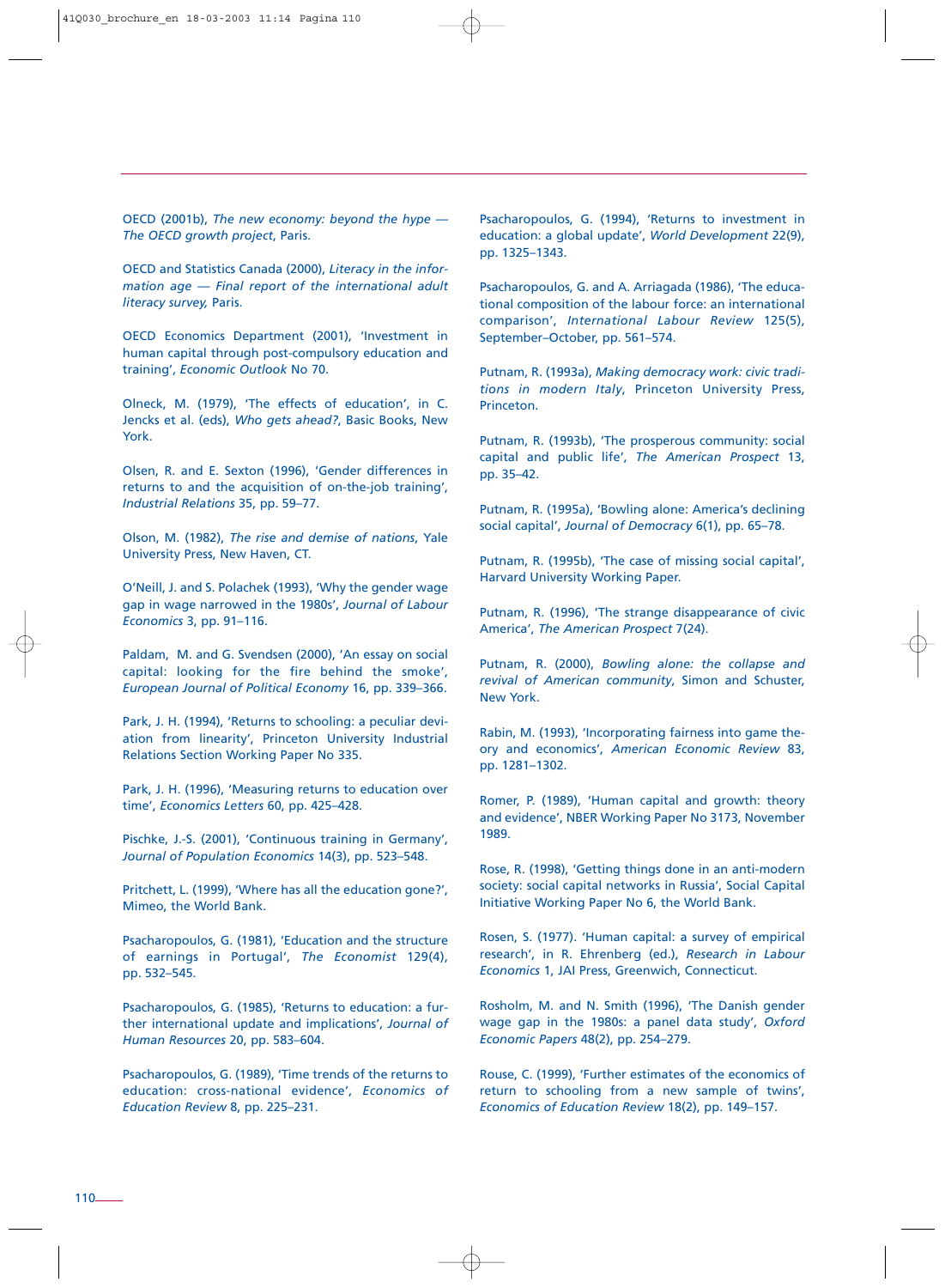Rousseeuw, P. (1984), 'Least median of squares regression', *Journal of the American Statistical Association* 79, pp. 871–880.

Sachs, J. and A. Warner (1997), 'Fundamental sources of long-run growth', *American Economic Review, Papers and Proceedings* 87(2), pp. 184–188.

Saxenian, A. (1994), *Regional advantage — Culture and competition in Silicon Valley and Route 128,* Harvard University Press, Cambridge, MA.

Schiff, M. (1992), 'Social capital, labour mobility and welfare — The impact of uniting States', *Rationality and Society* 4(2), pp. 157–175.

Schiff, M. (1999), 'Labour market integration in the presence of social capital', Mimeo.

Schmitt, J. (1993), 'The changing structure of male earnings in Britain, 1974–1988', London School of Economics, Centre for Economic Performance Paper No 122.

Sicherman, N. (1996), 'Gender differences in departures from a large firm', *Industrial and Labour Relations Review* 49(3), pp. 484–505.

Sicilian, P. and A. Grossberg (2001), 'Investment in human capital and gender wage differences: evidence from the NLSY', *Applied Economics* 33, pp. 463–471.

Siebert, S. (1985), 'Developments in the economics of human capital', *Labour Economics*, Longman, London and New York.

Signorini, L. F. (2000), *Lo sviluppo locale — Un'indagine della Banca d'Italia sui distretti industriali*, Donzelli Editore, Rome.

Spence, M. (1973), 'Job market signalling', *Quarterly Journal of Economics* 87(3), pp. 355–374.

Staiger, D. and J. Stock (1997), 'Instrumental variables regressions with weak instruments', *Econometrica* 65, pp. 557–586.

Steedman, H. (1996), 'Measuring the quality of educational outputs: a note', London School of Economics, Centre for Economic Performance Discussion Paper No 302.

Steiner, V. and C. Lauer (2000), 'Private Erträge der Bildungsinvestitionen in Deutschland', Beiheft Nr. 51 der Konjunkturpolitik, *Applied Quarterly Economics.*

Stokey, N. (1994), 'Comments on Barro and Lee', *Carnegie-Rochester Conference Series on Public Policy* 40, pp. 47–57.

Sugden, R. (1993), 'Thinking as a team: towards an explanation of non-selfish behaviour', *Social Philosophy and Policy* 10, pp. 69–89.

Summers, R. and A. Heston (1991), 'The Penn World Table (Mark 5): an expanded set of international comparisons, 1950–88', *Quarterly Journal of Economics* CVI (2), pp. 327–368.

Taber, C. (2001),. 'The rising college premium in the eighties: return to college or return to unobserved ability?', *Review of Economic Studies* 68(3), pp. 665–691.

Temple, J. (1998a), 'Robustness tests of the augmented Solow model', *Journal of Applied Econometrics* 13, pp. 361–375.

Temple, J. (1998b), 'Equipment investment and the Solow model', *Oxford Economic Papers* 50(1), pp. 39–62.

Temple, J. (1999), 'A positive effect of human capital on growth', *Economics Letters* 65, pp. 131–134.

Temple, J. (2001a), 'Generalisations that aren't? Evidence on education and growth', *European Economic Review* 45(4-6), pp. 905–918.

Temple, J. (2001b), 'Growth effects of education and social capital in the OECD', Mimeo, forthcoming in *OECD Economic Studies*.

Temple, J. and P. Johnson (1998), 'Social capability and economic growth', *Quarterly Journal of Economics*, August, pp. 965–990.

*The Economist* (1997), 'World education league: Who's top?', 29 March, pp. 21–25.

Topel, R. (1999), 'Labour markets and economic growth', in O. Ashenfelter and D. Card (eds), *Handbook of Labour Economics, 3C*, North Holland, Amsterdam.

Trostel, P., I. Walker and P. Wooley (2001), 'Estimates of the economic return to schooling for 28 countries', forthcoming in *Labour Economics*.

Tsakloglou, P. and I. Cholezas (2000), 'Private returns to education in Greece', Athens University of Economics and Business, Department of International and European Economic Studies Discussion Paper No 00-01.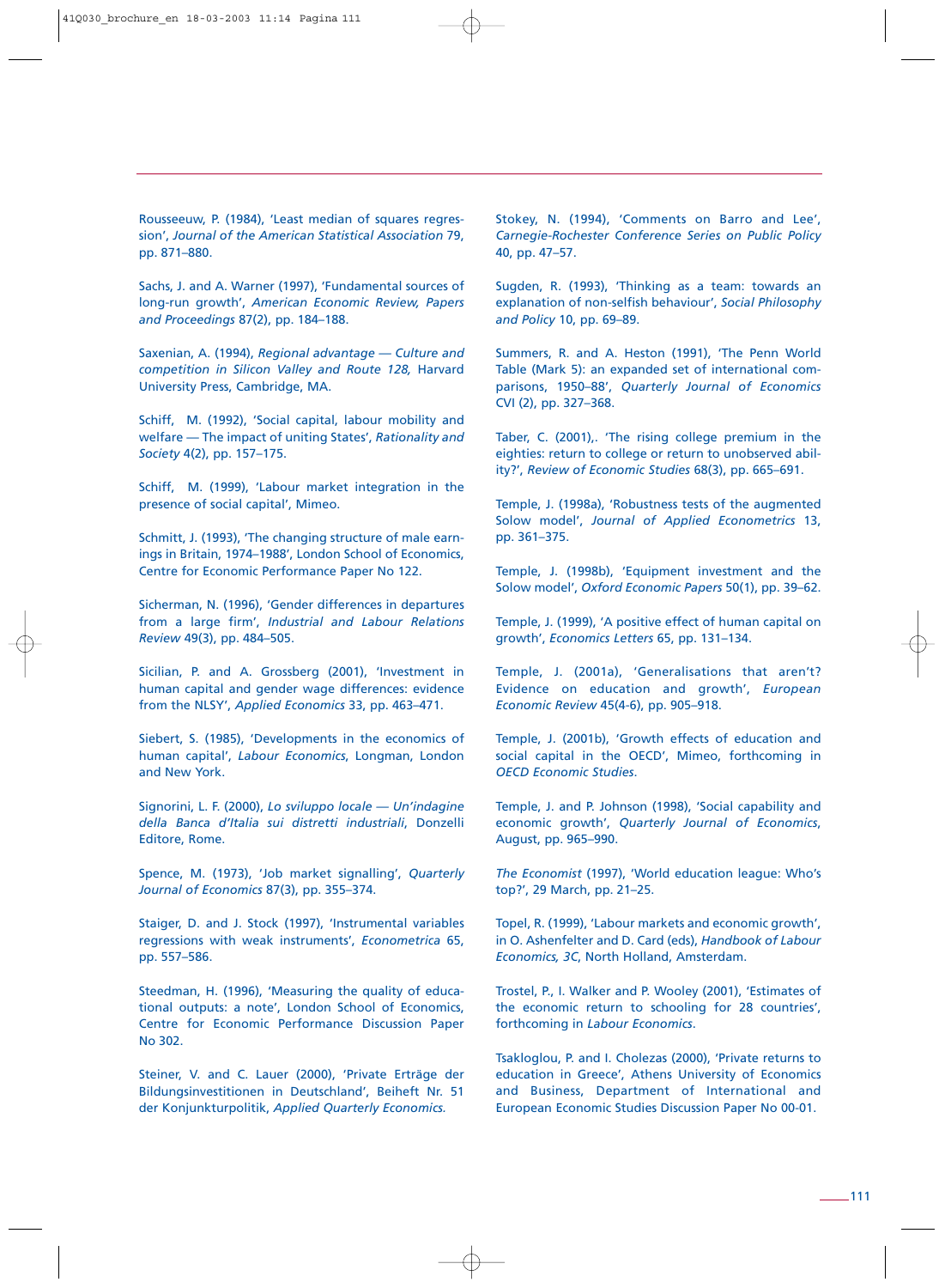Uhlaner, C. J. (1989), 'Relational goods and participation: incorporating sociability into a theory of rational action', *Public Choice* 62.

Uusitalo, R. (1999), 'Returns to education in Finland', *Labour Economics* 6(4), pp. 569–580.

Uzawa, H. (1965), 'Optimum technical change in an aggregative model of economic growth', *International Economic Review* 6(1), pp. 18–31.

Vasudeva, N. R. and I. S. Chien (1997), 'The empirics of economic growth for OECD countries: some new findings', *Economics Letters* 55, pp. 425–429.

Vieira, J. (1999), 'Returns to education in Portugal', *Labour Economics* 6(4), pp. 535–541.

Vila, L. and J. Mora (1998), 'Changing returns to education in Spain during the 1980s', *Economics of Education Review* 12(2), pp. 173–178.

Walker, I. and P. Wooley (2001), 'Returns to education: evidence from 28 countries', forthcoming in *Labour Economics*.

Weber, M. (1958), *The Protestant ethic and the spirit of capitalism,* Charles Scribner's Sons, New York (or.ed. 1905).

Weiss, A. (1995), 'Human capital versus signalling: explanations of wages', *Journal of Economic Perspectives* 9, pp. 133–154.

Weiss, Y. and R. Gronau (1981), 'Expected interruptions in labour force participation and sex-related differences in earnings growth', *Review of Economic Studies* 48(4), pp. 607–619.

Welch, F. (1970), 'Education in production', *Journal of Political Economy 78*, pp. 35–59.

Williamson, O. (1993), 'Calculativeness, trust, and economic organisation', *Journal of Law and Economics* XXXVI, pp. 453–486.

Willis, R. (1986), 'Wage determinants: a survey and reinterpretation of human capital earnings functions', in O. Ashenfelter and R. Layard (eds), *Handbook of Labour Economics*, 1, North Holland, Amsterdam and New York, pp. 525–603..

Willis, R. and S. Rosen (1979), 'Education and selfselection', *Journal of Political Economy* 79, pp. S7–S36.

Winkelmann, R. (1996), 'Training, earnings and mobility in Germany', *Konjunkturpolitik* 42(4), pp. 275–298.

World Bank (2002), Social capital home page (http://www.worldbank.org/poverty/ scapital/index.htm).

Zak, P. J. and S. Knack (2001), 'Trust and growth', *Economic Journal* 111, pp. 295–321.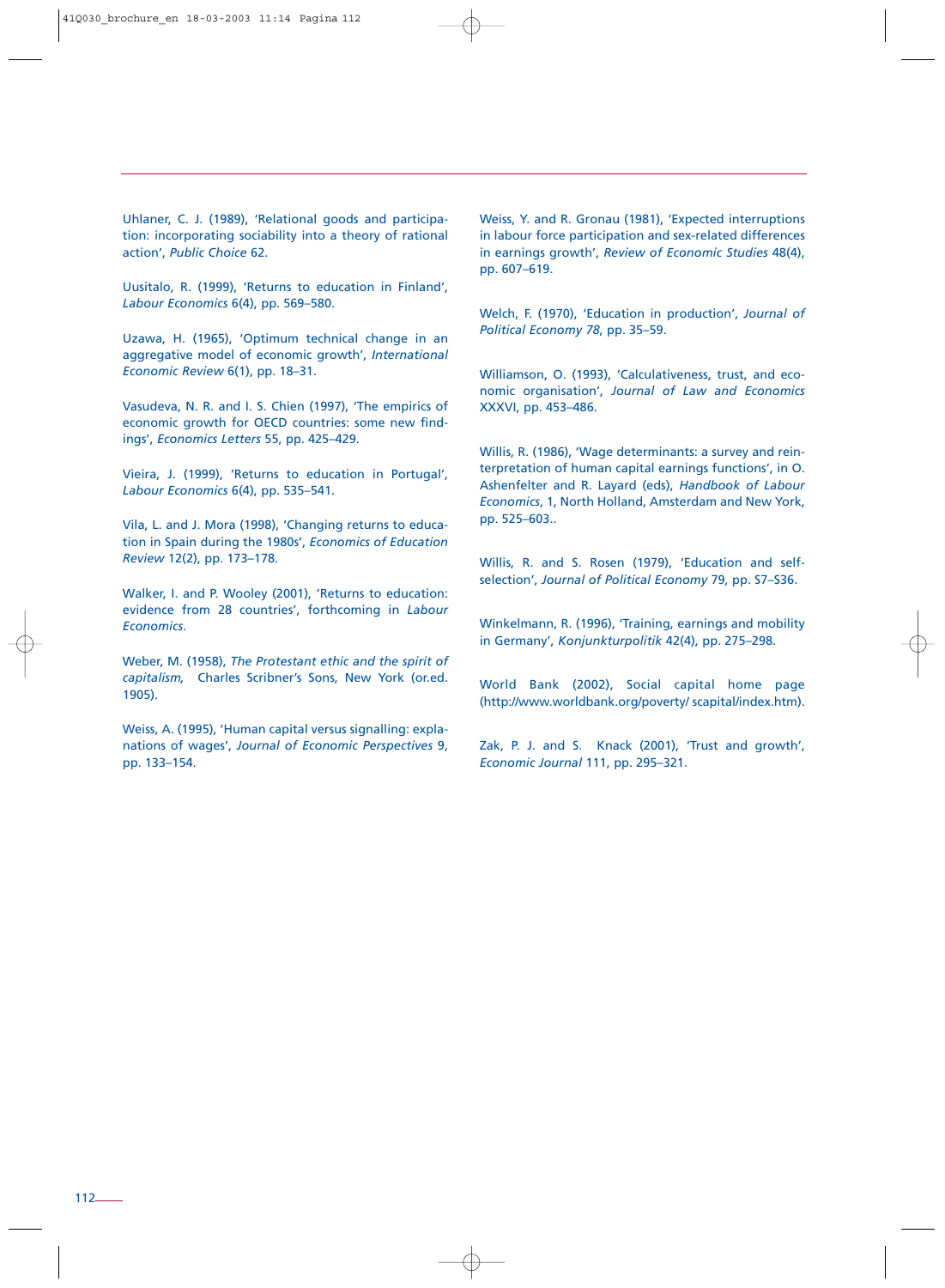| <b>Authors</b>                        | Country   | <b>Instrument</b>                                                        | <b>Controls</b>                                                    | Data                                                            | Specification                                                                   | <b>OLS</b>                   | <b>Measurement</b><br>error corrected |
|---------------------------------------|-----------|--------------------------------------------------------------------------|--------------------------------------------------------------------|-----------------------------------------------------------------|---------------------------------------------------------------------------------|------------------------------|---------------------------------------|
| Conneely and FIN<br><b>Uusitalo</b>   |           | Living in a<br>university town.                                          | <b>Ouadratic in</b><br>experience.                                 | Administrative<br>earnings and                                  | Without parental<br>education and earnings.                                     | 0.085(0.001)                 | 0.110(0.0024)                         |
| (1997)                                |           |                                                                          |                                                                    | education data<br>1994.<br>Male veterans.                       | With parental education<br>and earnings.                                        | 0.083(0.001)                 | 0.098(0.035)                          |
| Brunello and II<br>Miniaci<br>(1999)  |           | Change in access<br>to college and<br>family<br>background<br>variables. | Age, region, size<br>of town and<br>survey year.                   | <b>Bank of Italy</b><br>survey. 1993 and<br>1995. Men.          |                                                                                 | 0.048(0.00)                  | 0.057(0.00)                           |
| Harmon and UK<br><b>Walker (1995)</b> |           | Changes in the<br>minimum school<br>leaving age in<br>1947 and 1973.     | Quadratic in age,<br>year, survey<br>and region.                   | <b>British family</b><br>expenditure<br>survey<br>1978-86. Men. |                                                                                 | 0.061(0.001)                 | 0.153(0.015)                          |
| Levin<br>and<br>Plug<br>(1999)        | <b>NL</b> | Season of birth.                                                         | Marital status.<br><b>Experience and</b><br>experience<br>squared. | <b>OSA panel survey</b><br>1994. Men.                           |                                                                                 | 0.036(0.002)                 | 0.040(0.029)                          |
| Veira<br>(1999)                       | P         | Changes in years<br>of compulsory                                        | Quadratic in age,<br>four region                                   | Quadros de<br>Pessoal                                           | 1986 sample: change 1956.<br><b>Change 1956.</b>                                | 0.075(0.000)                 | 0.030(0.020)<br>0.051(0.039)          |
|                                       |           | education in 1956.                                                       | dummies.                                                           | 1986, 1992.                                                     | 1992 sample: change 1956.<br>Change 1964.                                       | 0.082(0.000)                 | 0.035(0.015)<br>0.057(0.015)          |
| <b>Angrist and</b><br><b>Krueger</b>  | <b>US</b> | <b>Ouarter or birth</b><br>interacted with                               | Quadratic in age,<br>race, marital                                 | 1970 census. Men.                                               | 1920-29 cohort.                                                                 | 0.070(0.000)                 | 0.010(0.033)                          |
| (1991)                                |           | year of birth.                                                           | status and urban<br>residence.                                     | 1980 census. Men.                                               | 1930-39 cohort.<br>1940-49 cohort.                                              | 0.063(0.000)<br>0.053(0.000) | 0.060(0.030)<br>0.078(0.030)          |
| Card<br>(1999)                        | <b>US</b> | Indicator for a<br>nearby four-year                                      | Race, experience<br>(endogenous),                                  | NLS young men<br>in 1976.                                       | <b>College proximity</b><br>as instrument.                                      | 0.073(0.004)                 | 0.132(0.049)                          |
|                                       |           | college in 1966.                                                         | region, parental<br>education.                                     | 1966 cohort.                                                    | <b>College proximity</b><br>interacted with family<br>background as instrument. |                              | 0.097(0.048)                          |

 $\overline{\varphi}$ 

 $\overline{\varphi}$ 

## **Table A1.1: Instrumental-variable estimates based on institutional features**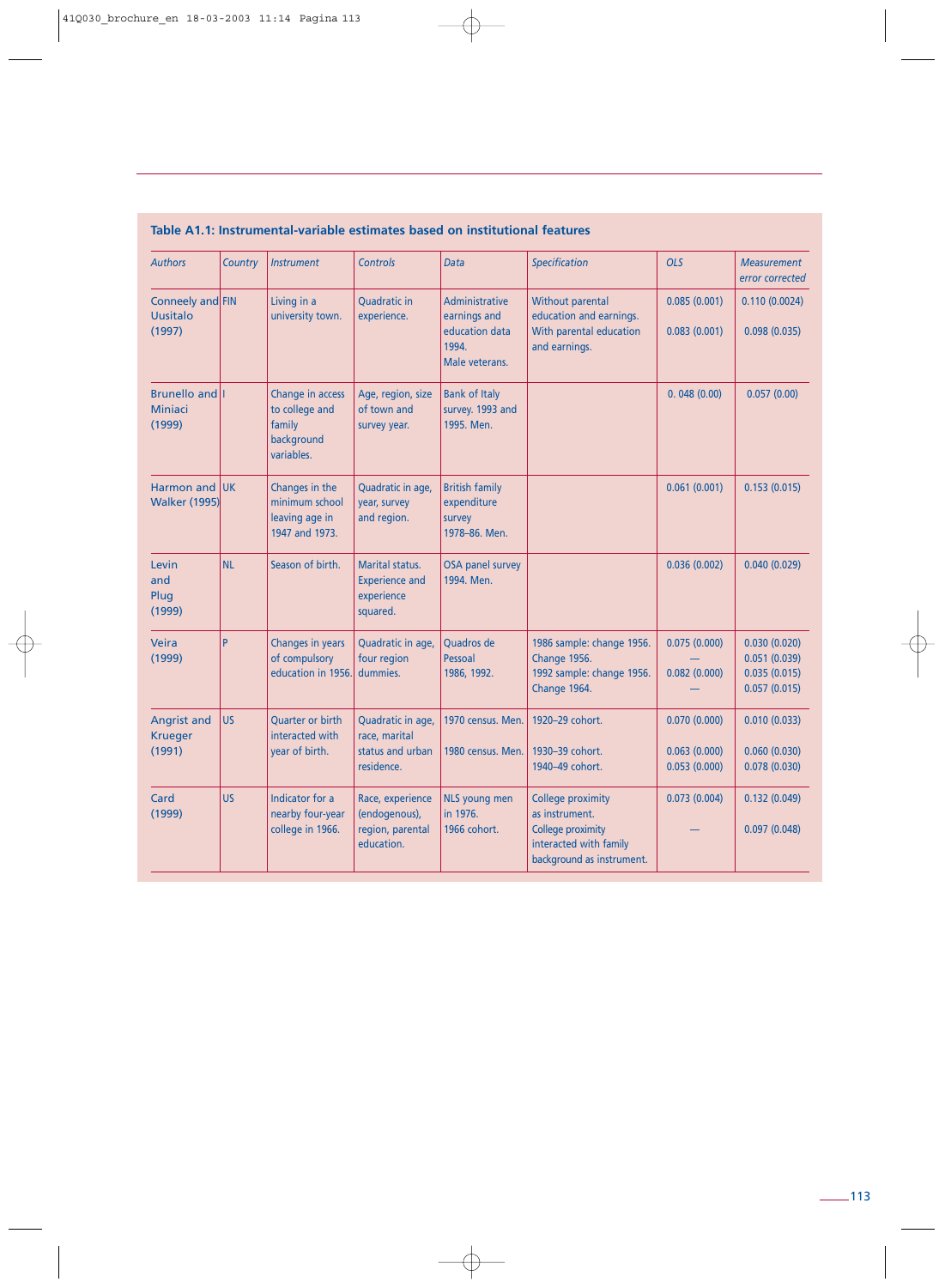| <b>Authors</b>                                         | Country    | Family<br>background<br>variable                                                                                                                             | <b>Controls</b>                                                                                                                                      | Data                                                                                       | Specification                                                                                                            | <b>OLS</b>                   |                                             | IV                                                           |
|--------------------------------------------------------|------------|--------------------------------------------------------------------------------------------------------------------------------------------------------------|------------------------------------------------------------------------------------------------------------------------------------------------------|--------------------------------------------------------------------------------------------|--------------------------------------------------------------------------------------------------------------------------|------------------------------|---------------------------------------------|--------------------------------------------------------------|
|                                                        |            |                                                                                                                                                              |                                                                                                                                                      |                                                                                            |                                                                                                                          | <b>No Control</b>            | control                                     |                                                              |
| <b>Callan and</b><br><b>Harmon</b><br>(1999)           | <b>IRL</b> | Parental<br>educational<br>attainment, social<br>class.                                                                                                      | Quadratic in age,<br>marital status,<br>urban, Dublin and<br>occupation-<br>specific<br>unemployment<br>rate.                                        | Survey of income<br>distribution,<br>poverty and usage<br>of State services,<br>1987. Men. |                                                                                                                          | 0.074(0.005)                 |                                             | 0.101(0.013)                                                 |
| Conneely<br><b>Uusitalo</b><br>(1997)                  | <b>FIN</b> | Parent's education.                                                                                                                                          |                                                                                                                                                      | Administrative<br>earnings and<br>education data<br>1994.                                  |                                                                                                                          | 0.085(0.001)                 | 0.082(0.001)                                | 0.114(0.006)                                                 |
| <b>Dearden</b><br>(1999a)                              | <b>UK</b>  | Teacher's<br>evaluation of<br>parent's interest in<br>child's education.<br><b>Father's social</b><br>class. Education of<br>parents. Number<br>of siblings. | <b>Reading and</b><br>mathematics<br>ability, region,<br>school type, firm<br>size and local<br>authorities'<br>demographics.                        | <b>National child</b><br>development<br>survey. 1991.<br>Men.                              |                                                                                                                          | 0.080(0.000)                 | 0.048(0.004)                                | 0.055(0.005)                                                 |
| Ichino and<br><b>Winter-</b><br><b>Ebmer</b><br>(1999) | D          | <b>Father in World</b><br>War II, father<br>highly educated,<br>father blue-collar<br>worker,<br>father<br>self-employed.                                    | <b>Basic: quadratic</b><br>and cubic in age.<br>Extended:<br>father blue-collar<br>worker,<br>father<br>self-employed,<br>father highly<br>educated. | German<br>Socioeconomic<br>Panel<br>1986.                                                  | Extended:<br>father in war<br>father highly<br>educated.<br><b>Basic:</b><br>father in war<br>father highly<br>educated. |                              | 0.055(0.005)                                | 0.117(0.053)<br>0.048(0.014)<br>0.140(0.078)<br>0.048(0.013) |
| Levin and<br>Plug<br>(1999)                            | <b>NL</b>  | <b>Education of</b><br>mother and father,<br>level of father's<br>occupation,<br>teacher's<br>evaluation of<br>family's social<br>status.                    | Marital status.<br><b>Experience and</b><br>experience<br>squared.                                                                                   | <b>Brabant survey</b><br>1983. Men.<br>OSA panel survey.<br>1994. Men.                     | Parental education/<br>job level.<br>Social status.<br>Parental education/ 0.036 (0.002)<br>job level.                   | 0.029(0.004)                 | 0.024(0.004)<br>with IQ test<br>as control. | 0.045(0.010)<br>0.027(0.032)<br>0.050(0.006)                 |
| Ashenfelter<br>and Zimmer-<br>man (1997)               | <b>US</b>  | Brother's or<br>father's education.                                                                                                                          | Quadratic in age<br>and marital status.                                                                                                              | NLS young men.<br>NLS older men.                                                           | Brother's education.<br>Father's education.                                                                              | 0.059(0.014)<br>0.057(0.009) | 0.052(0.015)<br>0.049(0.009)                | 0.080(0.027)<br>0.109(0.025)                                 |
| Card<br>(1999)                                         | <b>US</b>  | Mother's education.                                                                                                                                          | Cubic in age, race,<br>survey year, region.                                                                                                          | <b>General social</b><br>survey, 1974-96.                                                  | Men.<br>Women.                                                                                                           | 0.073(0.003)<br>0.112(0.004) | 0.067(0.003)<br>0.113(0.004)                | 0.106(0.007)<br>0.110(0.011)                                 |

 $\overline{\bigoplus}$ 

 $\overline{\varphi}$ 

## **Table A1.3: Estimates using family background variables**